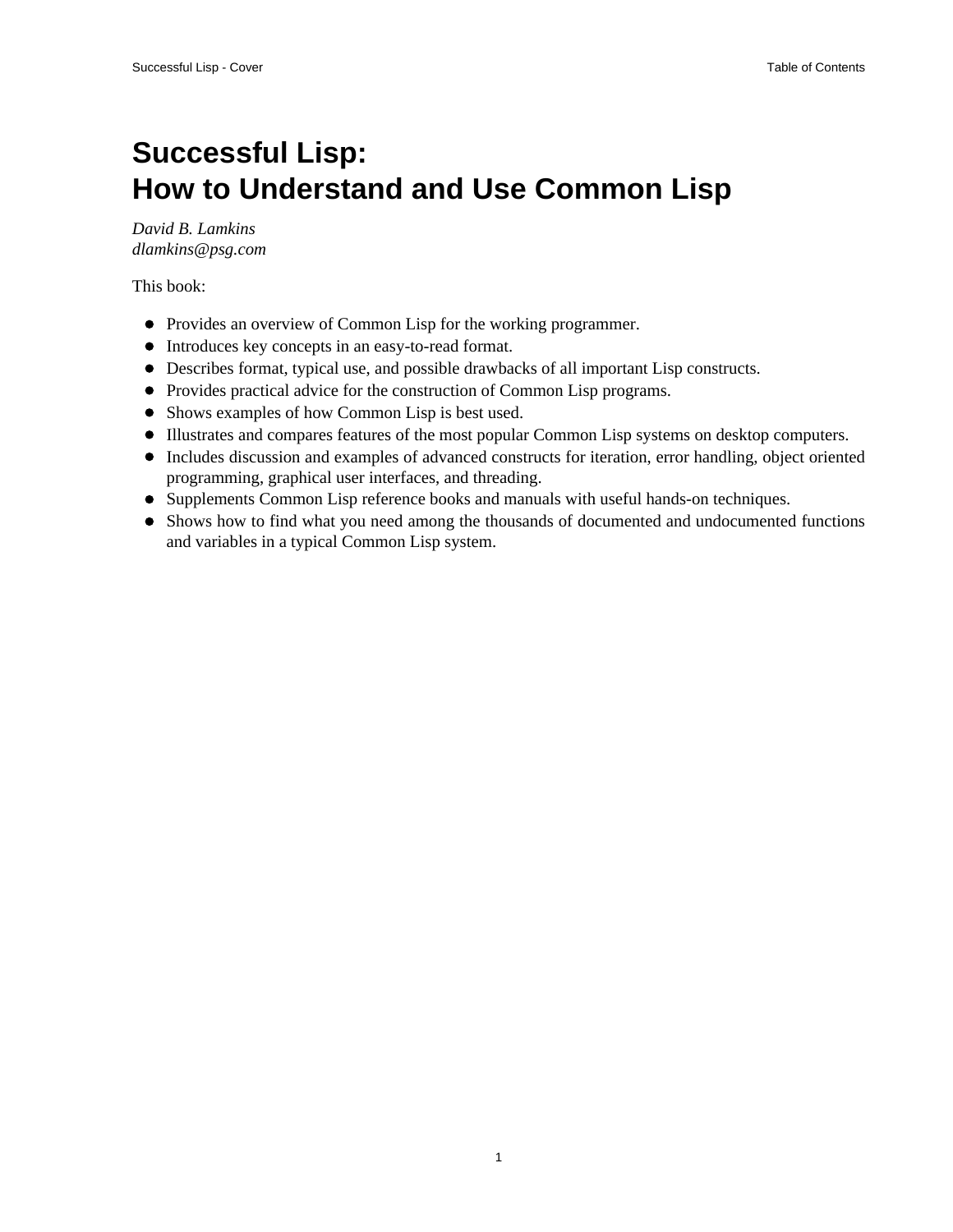### <span id="page-1-2"></span>**Table of Contents**

- $\bullet$  [About the Author](#page-19-0) [p 20]
- [About the Book](#page-20-0) [p 21]
- [Dedication](#page-21-0) [p 22]
- [Credits](#page-22-0)  $[p 23]$
- [Copyright](#page-23-0) [p 24]
- [Acknowledgments](#page-24-0) [p 25]
- [Foreword](#page-25-0) [p 26]
- $\bullet$  [Introduction](#page-27-0) [p 28]

[1](#page-1-0) [p 2] [2](#page-1-1) [p 2] [3](#page-2-0) [p 3] [4](#page-3-0) [p 4] [5](#page-4-0) [p 5] [6](#page-4-1) [p 5] [7](#page-4-2) [p 5] [8](#page-4-3) [p 5] [9](#page-5-0) [p 6] [10](#page-5-1) [p 6] [11](#page-5-2) [p 6] [12](#page-6-0) [p 7] [13](#page-6-1) [p 7] [14](#page-6-2) [p 7] [15](#page-7-0) [p 8] [16](#page-7-1) [p 8] [17](#page-7-2) [p 8] [18](#page-7-3) [p 8] [19](#page-8-0) [p 9] [20](#page-8-1) [p 9] [21](#page-8-2) [p 9] [22](#page-8-3) [p 9] [23](#page-8-4) [p 9] [24](#page-9-0) [p 10] [25](#page-9-1) [p 10] [26](#page-9-2) [p 10] [27](#page-9-3) [p 10] [28](#page-10-0) [p 11] [29](#page-10-1) [p 11] [30](#page-10-2) [p 11] [31](#page-11-0) [p 12] [32](#page-11-1) [p 12] [33](#page-11-2) [p 12] [34](#page-11-3) [p 12] [Appendix](#page-12-0)  [A](#page-12-0) [p 13]

<span id="page-1-0"></span>• [Chapter 1 - Why Bother? Or: Objections Answered](#page-28-0) [p 29]

Chapter objective: Describe the most common objections to Lisp, and answer each with advice on state-of-the-art implementations and previews of what this book will explain.

- I looked at Lisp before, and didn't understand it.
- I can't see the program for the parentheses.
- Lisp is very slow compared to my favorite language.
- No one else writes programs in Lisp.
- Lisp doesn't let me use graphical interfaces.
- $\circ$  I can't call other people's code from Lisp.
- Lisp's garbage collector causes unpredictable pauses when my program runs.
- Lisp is a huge language.
- Lisp is only for artificial intelligence research.
- Lisp doesn't have any good programming tools.
- Lisp uses too much memory.
- Lisp uses too much disk space.
- $\circ$  I can't find a good Lisp compiler.
- <span id="page-1-1"></span>• [Chapter 2 - Is this Book for Me?](#page-34-0) [p 35]

Chapter objective: Describe how this book will benefit the reader, with specific examples and references to chapter contents.

- The Professional Programmer
- The Student
- The Hobbyist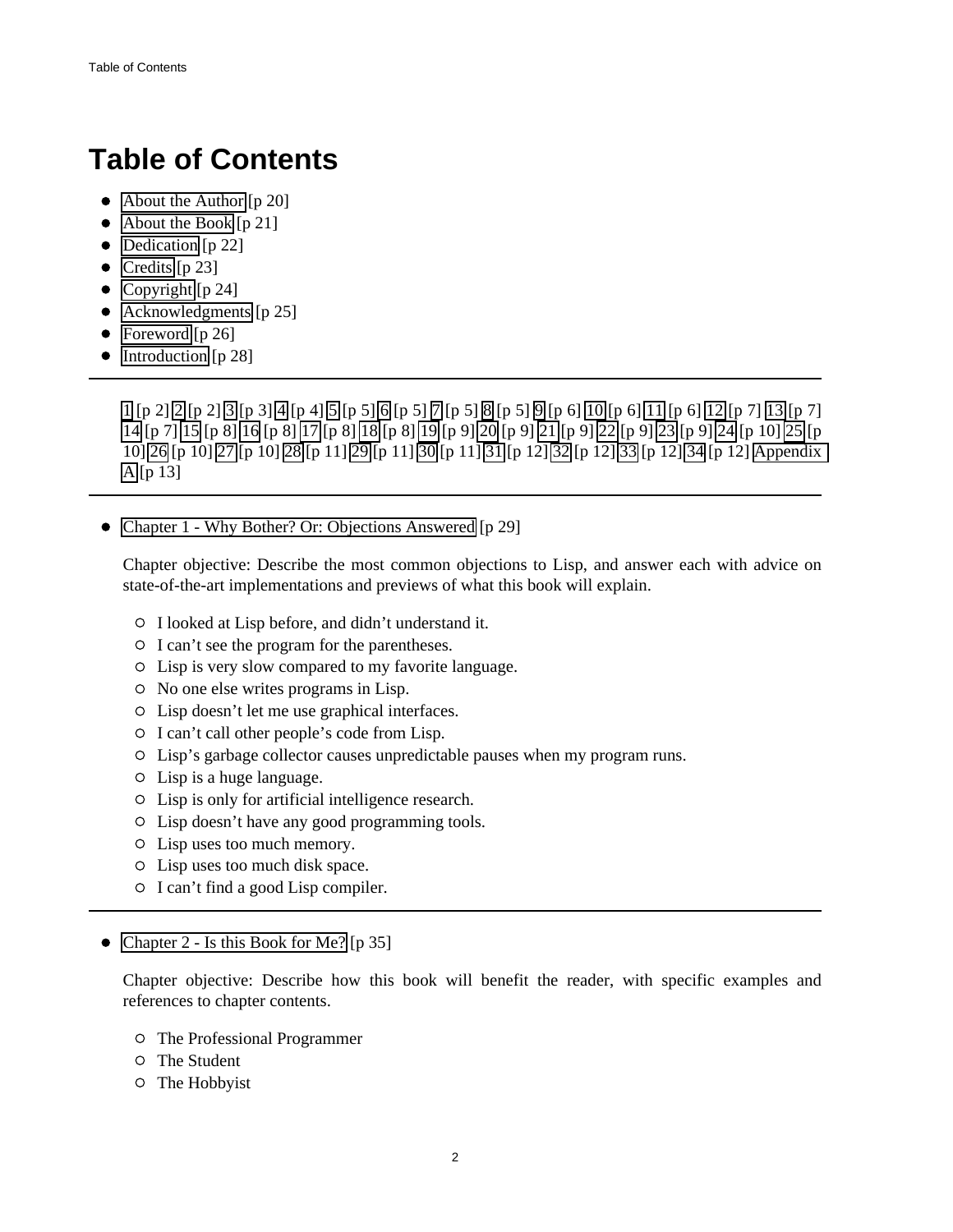- The Former Lisp Acquaintance
- The Curious
- <span id="page-2-0"></span>• [Chapter 3 - Essential Lisp in Twelve Lessons](#page-37-0) [p 38]

Chapter objective: Explain Lisp in its simplest form, without worrying about the special cases that can confuse beginners.

- Lesson 1 Essential Syntax
	- Lists are surrounded by parentheses
	- Atoms are separated by whitespace or parentheses
- Lesson 2 Essential Evaluation
	- A form is meant to be evaluated
	- A function is applied to its arguments
	- A function can return any number of values
	- Arguments are usually not modified by a function
	- Arguments are usually evaluated before function application
	- Arguments are evaluated in left-to-right order
	- Special forms and macros change argument evaluation
- Lesson 3 Some Examples of Special Forms and Macros
	- SETO
	- LET
	- COND
	- OUOTE
- Lesson 4 Putting things together, and taking them apart
	- CONS
	- LIST
	- FIRST and REST
- Lesson 5 Naming and Identity
	- A symbol is just a name
	- A symbol is always unique
	- A symbol can name a value
	- A value can have more than one name
- Lesson 6 Binding versus Assignment
	- Binding creates a new place to hold a value
	- Bindings have names
	- A binding can have different values at the same time
	- One binding is innermost
	- The program can only access bindings it creates
	- Assignment gives an old place a new value
- Lesson 7 Essential Function Definition
	- DEFUN defines named functions
	- LAMBDA defines anonymous functions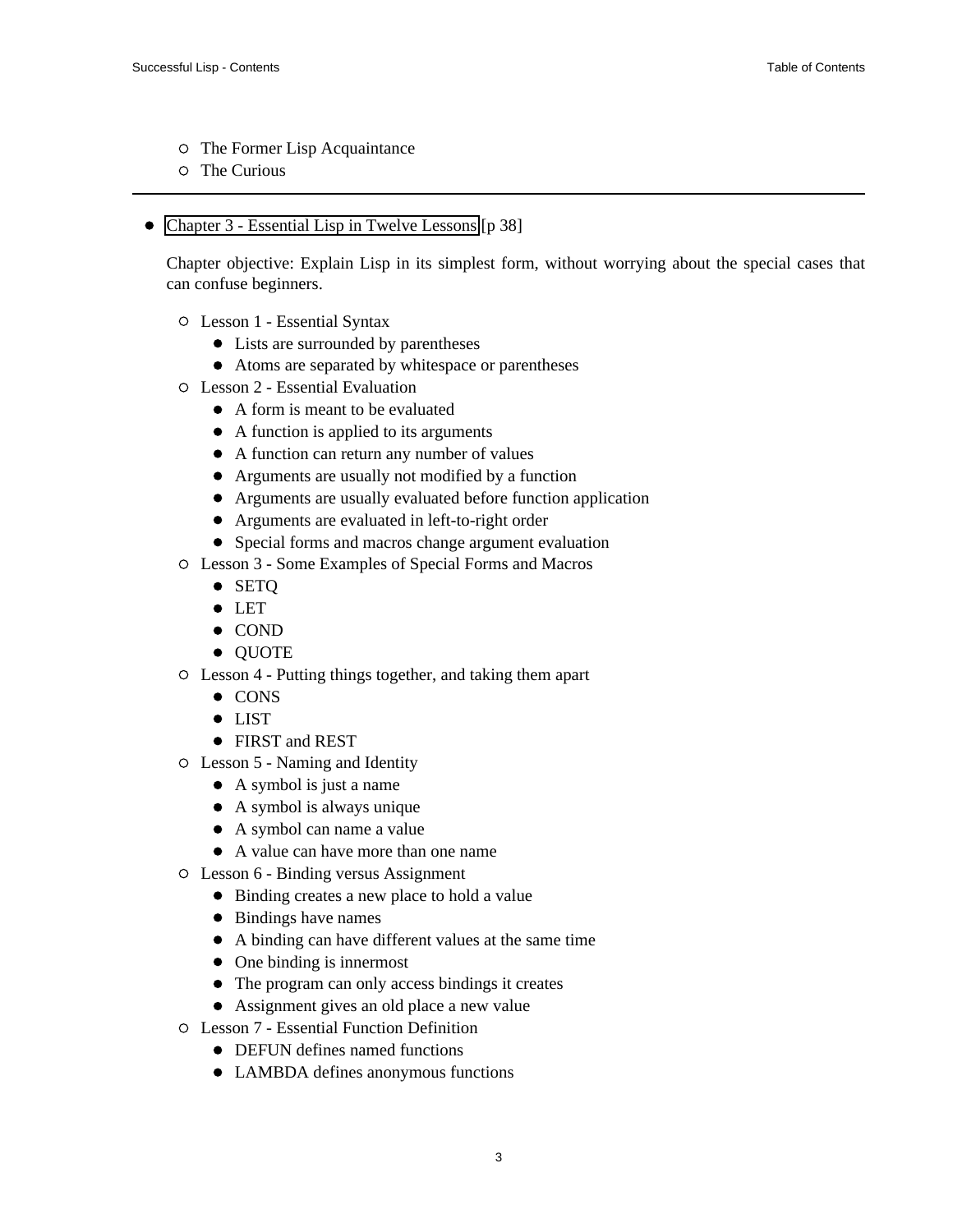- Lesson 8 Essential Macro Definition
	- DEFMACRO defines named macros
	- Macros return a form, not values
- Lesson 9 Essential Multiple Values
	- Most forms create only one value
	- VALUES creates multiple (or no) values
	- A few special forms receive multiple values
	- Some forms pass along multiple values
- Lesson 10 A Preview of Other Data Types
	- Lisp almost always does the right thing with numbers
	- Characters give Lisp something to read and write
	- Arrays organize data into tables
	- Vectors are one-dimensional arrays
	- Strings are vectors that contain only characters
	- Symbols are unique, but they have many values
	- Structures let you store related data
	- Type information is apparent at runtime
	- Hash Tables provide quick data access from a lookup key
	- Packages keep names from colliding
- Lesson 11 Essential Input and Output
	- READ accepts Lisp data
	- PRINT writes Lisp data for you and for READ
	- OPEN and CLOSE let you work with files
	- Variations on a PRINT theme
- Lesson 12 Essential Reader Macros
	- The reader turns characters into data
	- Standard reader macros handle built-in data types
	- User programs can define reader macros
- <span id="page-3-0"></span>• [Chapter 4 - Mastering the Essentials](#page-83-0) [p 84]

Chapter objective: Reinforce the concepts of Chapter 3 with hands-on exercises.

- Hands-on! The "toploop"
- Spotting and avoiding common mistakes
- Defining simple functions
- Using global variables and constants
- Defining recursive functions
- Tail recursion
- Exercises in naming
- Lexical binding and multiple name spaces
- Reading, writing, and arithmetic
- $\circ$  Other data types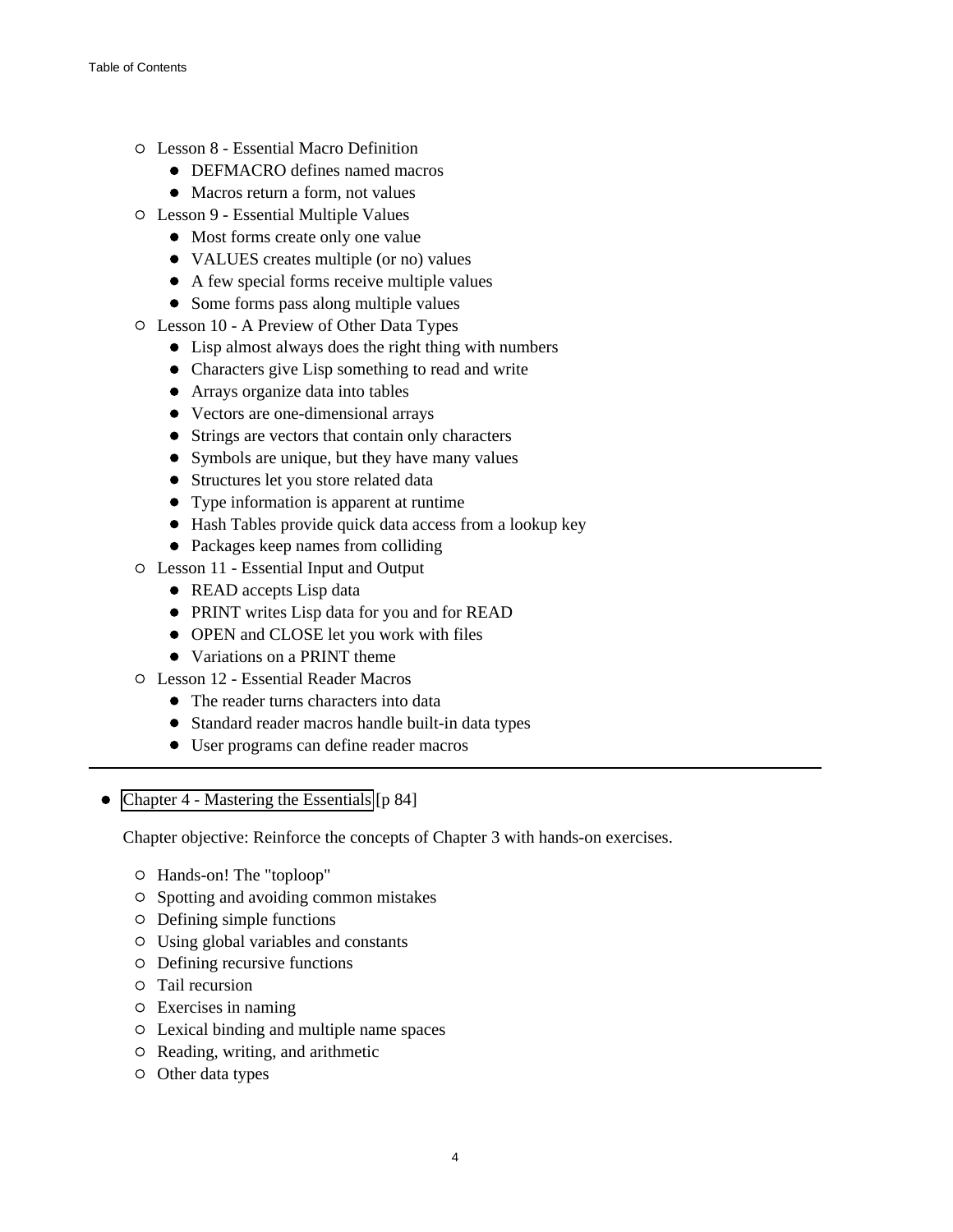- $\circ$  Simple macros
- Reader macros
- <span id="page-4-0"></span>• [Chapter 5 - Introducing Iteration](#page-107-0) [p 108]

Chapter objective: Introduce the most common looping constructs.

"There's no such thing as an infinite loop. Eventually, the computer will break." -- John D. Sullivan

- $\circ$  Simple LOOP loops forever...
- But there's a way out!
- Use DOTIMES for a counted loop
- Use DOLIST to process elements of a list
- DO is tricky, but powerful
- <span id="page-4-1"></span>• [Chapter 6 - Deeper into Structures](#page-111-0) [p 112]

Chapter objective: Show the most useful optional features of structures.

- Default values let you omit some initializers, sometimes
- Change the way Lisp prints your structures
- Alter the way structures are stored in memory
- $\circ$  Shorten slot accessor names
- Allocate new structures without using keyword arguments
- Define one structure as an extension of another
- <span id="page-4-2"></span>• [Chapter 7 - A First Look at Objects as Fancy Structures](#page-116-0) [p 117]

Chapter objective: Introduce CLOS objects as tools for structuring data. Object behaviors will be covered in a later chapter.

- Hierarchies: Classification vs. containment
- Use DEFCLASS to define new objects
- Objects have slots, with more options than structures
- Controlling access to a slot helps keep clients honest
- Override a slot accessor to do things that the client can't
- Define classes with single inheritance for specialization
- Multiple inheritance allows mix-and-match definition
- Options control initialization and provide documentation
- $\circ$  This is only the beginning...
- <span id="page-4-3"></span>• [Chapter 8 - Lifetime and Visibility](#page-125-0) [p 126]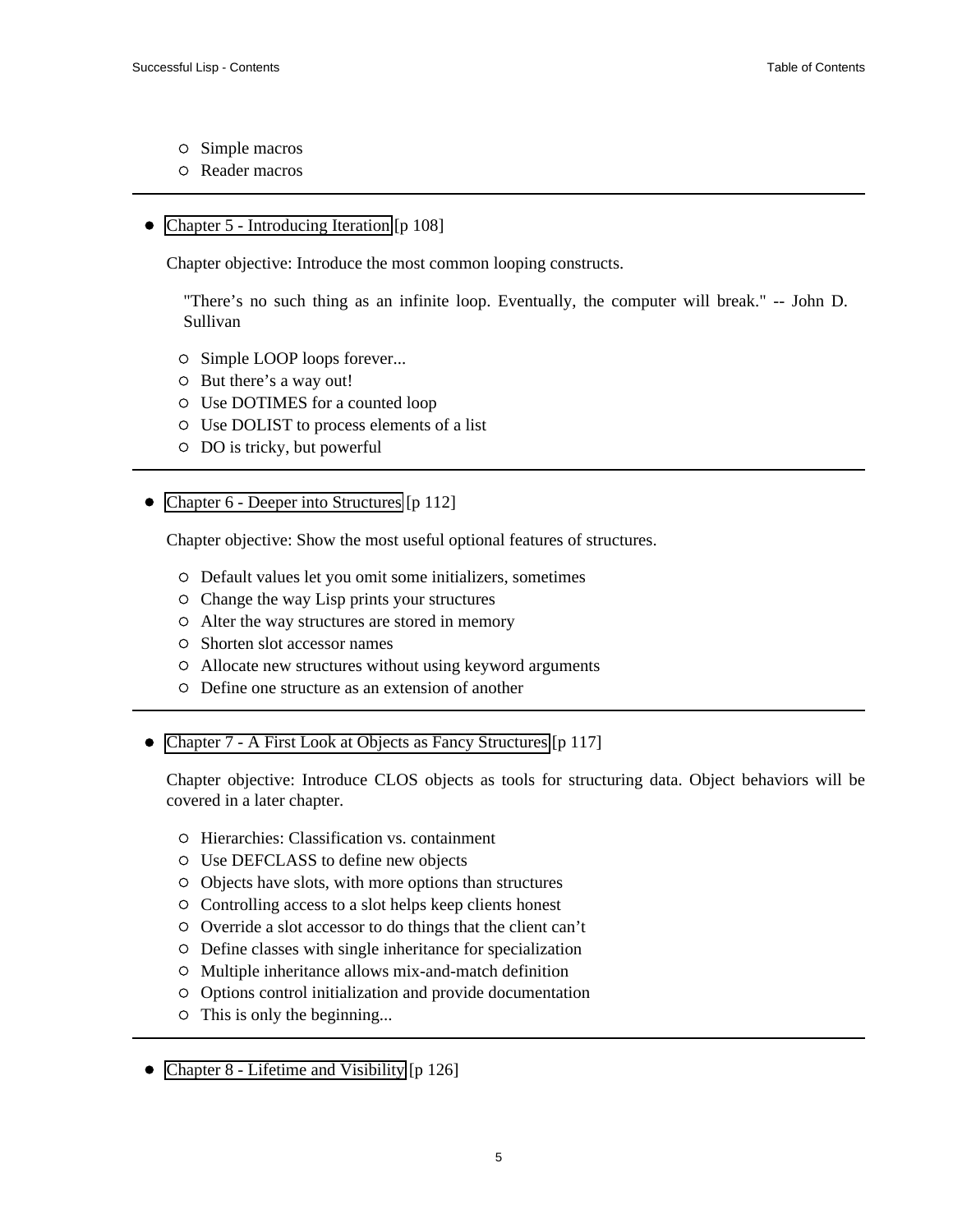Chapter objective: Show how lifetime and visibility affect the values of Lisp variables during execution. This is pretty much like local and global variables in other languages, but Lisp's special variables change things. This chapter also sets the stage for understanding that lifetime and visibility isn't just for variables.

- Everything in Lisp has both lifetime and visibility
- Lifetime: Creation, existence, then destruction
- Visibility: To see and to be seen by
- The technical names: Extent and Scope
- $\circ$  Really easy cases: top-level defining forms
- $\circ$  Scope and extent of parameters and LET variables
- $\circ$  Slightly trickier: special variables
- <span id="page-5-0"></span>• [Chapter 9 - Introducing Error Handling and Non-Local Exits](#page-128-0) [p 129]

Chapter objective: Show three new ways of transferring control between parts of a program.

- UNWIND-PROTECT: When it absolutely, positively has to run
- Gracious exits with BLOCK and RETURN-FROM
- Escape from anywhere (but not at any time) with CATCH and THROW
- Making sure files only stay open as long as needed
- <span id="page-5-1"></span>• [Chapter 10 - How to Find Your Way Around, Part 1](#page-132-0) [p 133]

Chapter objective: Show how to find things in Lisp without resorting to the manual.

- APROPOS: I don't remember the name, but I recognize the face
- DESCRIBE: Tell me more about yourself
- INSPECT: Open wide and say "Ah..."
- DOCUMENTATION: I know I wrote that down somewhere
- <span id="page-5-2"></span>• [Chapter 11 - Destructive Modification](#page-136-0) [p 137]

Chapter objective: Illustrate the difference between assignment and binding, and show why assignment is harder to understand. Then explore reasons for preferring the more difficult concept, and introduce functions that use destructive modification.

- $\circ$  Simple assignment is destructive modification
- The risk of assignment
- Changing vs. copying: an issue of efficiency
- Modifying lists with destructive functions
- RPLACA, RPLACD, SETF ...; circularity
- $\circ$  Places vs. values: destructive functions don't always have the desired side-effect
- Contrast e.g. PUSH and DELETE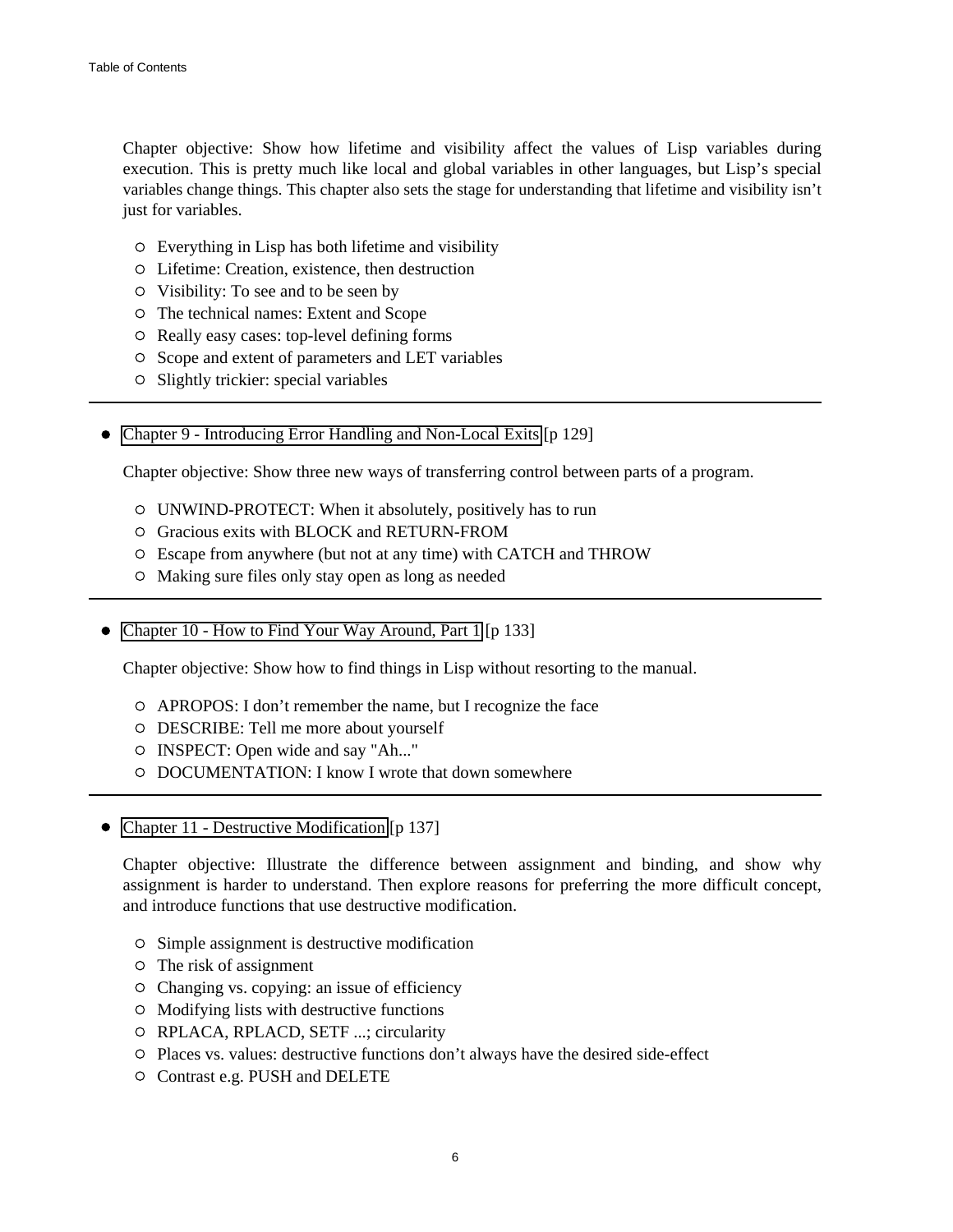- Shared and constant data: Dangers of destructive changes
- <span id="page-6-0"></span>• [Chapter 12 - Mapping Instead of Iteration](#page-143-0) [p 144]

Chapter objective: Categorize and demonstrate the mapping functions. Show appropriate and inappropriate uses. Introduce the concept of sequences.

- MAPCAR, MAPC, and MAPCAN process successive list elements
- MAPLIST, MAPL, and MAPCON process successive sublists
- MAP and MAP-INTO work on sequences, not just lists
- Mapping functions are good for filtering
- It's better to avoid mapping if you care about efficiency
- Predicate mapping functions test sequences
- $\circ$  SOME, EVERY, NOTANY, NOTEVERY
- REDUCE combines sequence elements
- <span id="page-6-1"></span>• [Chapter 13 - Still More Things You Can Do with Sequences](#page-149-0) [p 150]

Chapter objective: Introduce the most useful sequence functions, and show how to use them. Show how destructive sequence functions must be used to have the intended effect.

- CONCATENATE: new sequences from old
- ELT and SUBSEQ get what you want from any sequence (also, COPY-SEQ)
- REVERSE turns a sequence end-for-end (also, NREVERSE)
- LENGTH: size counts after all
- COUNT: when it's what's inside that matters
- REMOVE, SUBSTITUTE, and other sequence changers
- $\circ$  DELETE, REMOVE-DUPLICATES, DELETE-DUPLICATES, and NSUBSTITUTE
- FILL and REPLACE
- Locating things in sequences: POSITION, FIND, SEARCH, and MISMATCH
- SORT and MERGE round out the sequence toolkit
- <span id="page-6-2"></span>• [Chapter 14 - Can Objects Really Behave Themselves?](#page-156-0) [p 157]

Chapter objective: Show how generic functions work. Describe multiple dispatch, inheritance, and method combination. Preview the metaobject protocol.

- Generic functions give objects their behaviors
- The line between methods and objects blurs for multimethods
- Methods on non-objects? So where does the method live?
- Generic functions work by dispatching on argument specializers
- Object inheritance matters after all; finding the applicable method
- $\circ$  Method combinations offer further choices
- Nothing is cast in stone; a peek at the metaobject protocol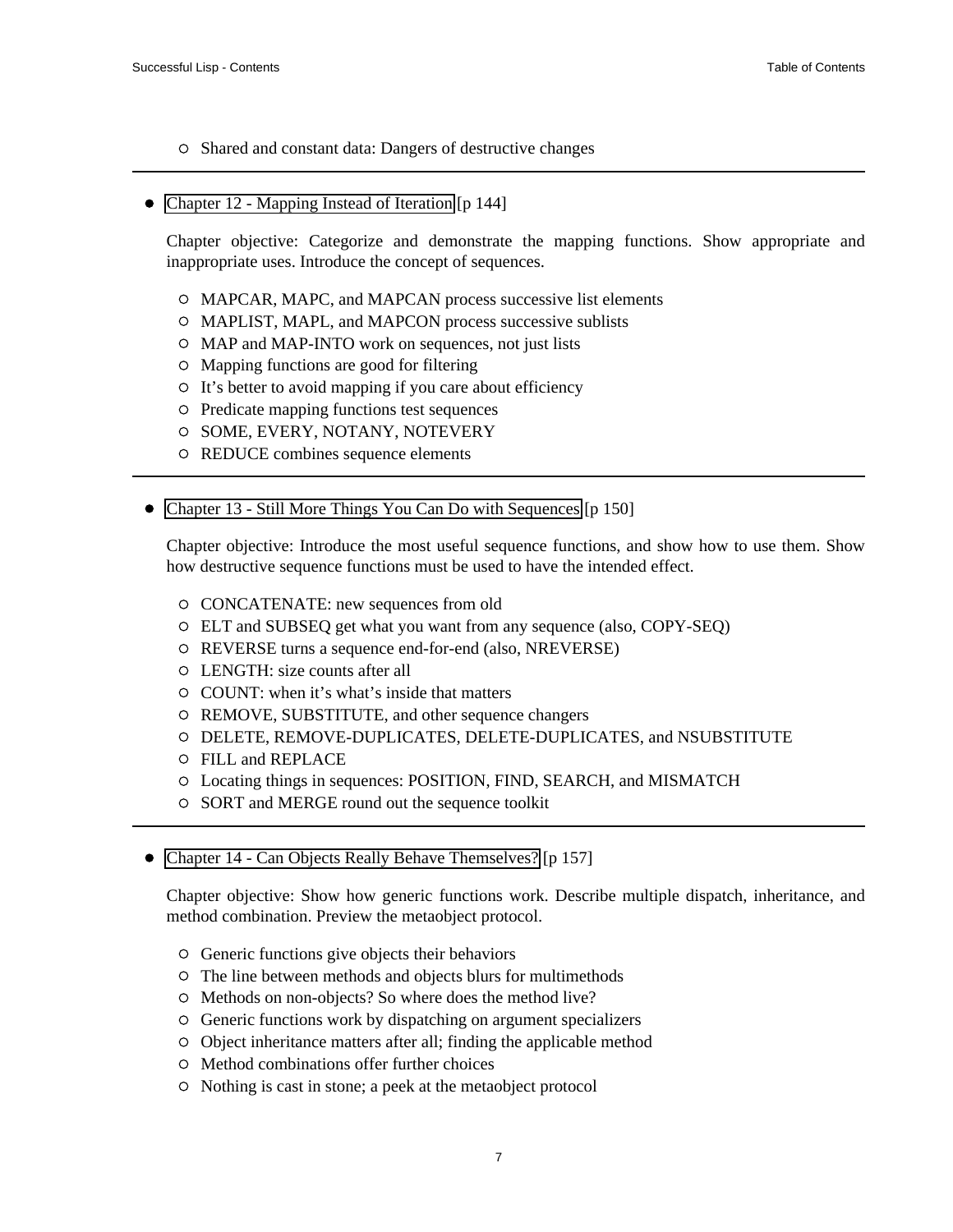<span id="page-7-0"></span>• [Chapter 15 - Closures](#page-164-0) [p 165]

Chapter objective: Show how closures capture free variables for use in other execution contexts. Demonstrate with some practical applications.

- $\circ$  Is it a function of the lifetime, or the lifetime of a function?
- How to spot a free variable, and what to do about it.
- Using closures to keep private, secure information.
- Functions that return functions, and how they differ from macros.
- <span id="page-7-1"></span>• [Chapter 16 - How to Find Your Way Around, Part 2](#page-168-0) [p 169]

Chapter objective: Learn what the Lisp compiler does to your code, and how to watch what your code does as it runs.

"DISASSEMBLE is your friend." -- Bill St. Clair

- $\circ$  DISASSEMBLE: I always wondered what they put inside those things...
- BREAK and backtrace: How did I end up here?
- TRACE and STEP: I'm watching you!
- <span id="page-7-2"></span>• [Chapter 17 - Not All Comparisons are Equal](#page-173-0) [p 174]

Chapter objective: Tell how and why Lisp has so many different comparison functions. Give guidelines for proper choice.

- The longer the test, the more it tells you
- EQ is true for identical symbols
- EQL is also true for identical numbers and characters
- EQUAL is usually true for things that print the same
- EQUALP ignores number type and character case
- Longer tests are slower; know what you're comparing
- Specialized tests run faster on more restricted data types
- <span id="page-7-3"></span>• [Chapter 18 - Very Logical, Indeed...](#page-176-0) [p 177]

Chapter objective: Describe common logical functions, and conditional evaluation. Introduce bit manipulation functions, bit vectors, and generalized byte manipulation.

- AND and OR evaluate only as much as they need
- Bits, bytes, and Boole
- Bit vectors can go on forever
- Chunks of bits make bytes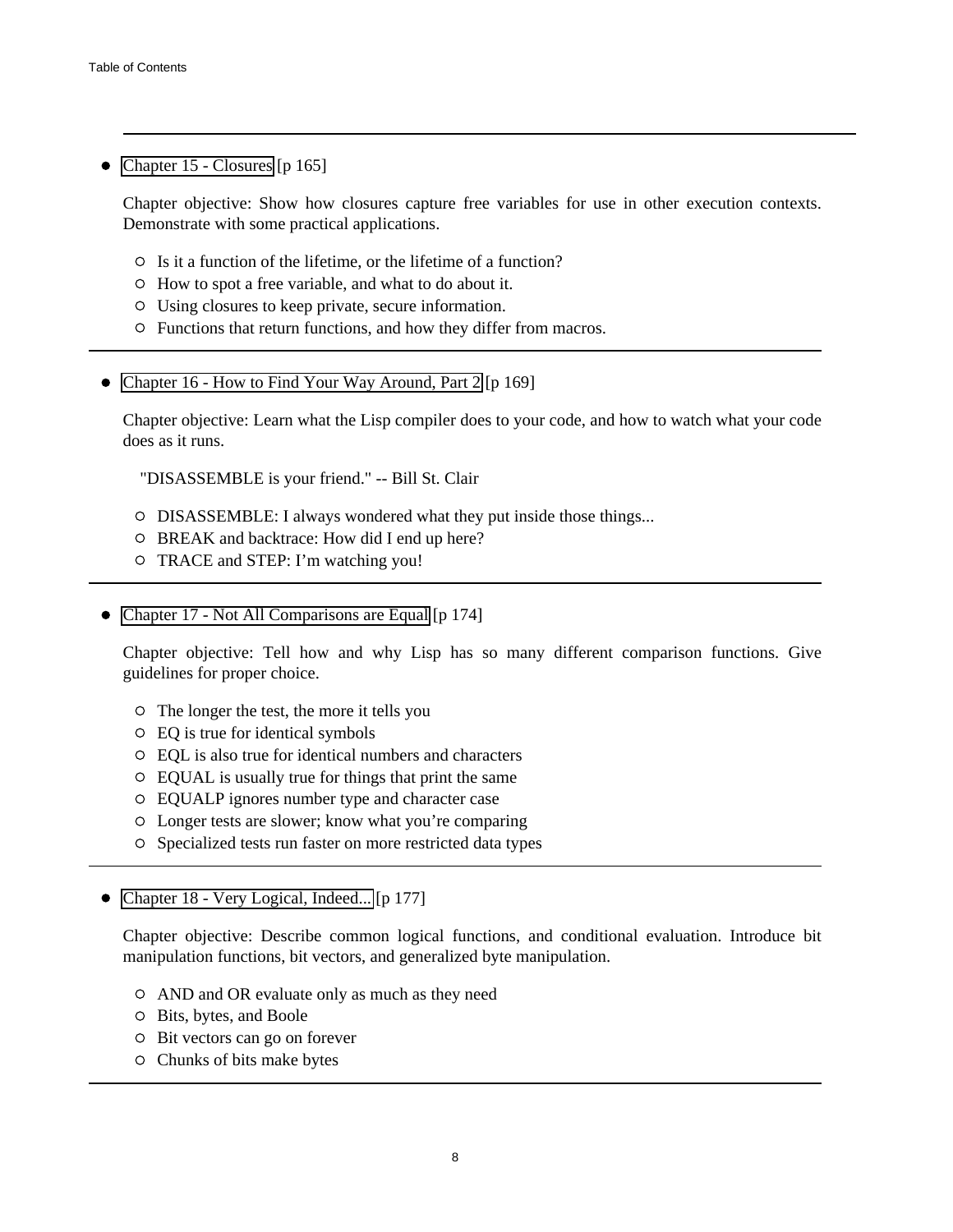<span id="page-8-0"></span>• [Chapter 19 - Streams](#page-182-0) [p 183]

Chapter objective: Introduce streams as generalized I/O facilities. Emphasize interchangeability of streams attached to different devices.

- $\circ$  Streams provide a pipe to supply or accept data
- Creating streams on files
- Creating streams on strings
- Binary I/O
- <span id="page-8-1"></span>• [Chapter 20 - Macro Etiquette](#page-187-0) [p 188]

Chapter objective: Go beyond the simple examples of chapters 3 and 4 to show how to properly construct macros to solve a wide variety of problems.

- Macros are programs that generate programs
- Close up: how macros work
- Backquote looks like a substitution template
- $\circ$  Beyond the obvious, part 1: compute, then generate
- $\circ$  Beyond the obvious, part 2: macros that define macros
- $\circ$  Tricks of the trade: elude capture using GENSYM
- Macros vs. inlining
- <span id="page-8-2"></span>• [Chapter 21 - Fancy Tricks with Function and Macro Arguments](#page-197-0) [p 198]

Chapter objective: Describe lambda-list options. Show how they can be used to clarify programs.

- $\circ$  Keywords let you name your parameters
- Default values for when you'd rather not say
- Add some structure to your macros by taking apart arguments
- <span id="page-8-3"></span>• [Chapter 22 - How to Find Your Way Around, Part 3](#page-202-0) [p 203]

Chapter objective: Learn how to find out about objects and methods. Learn specialized techniques to alter or monitor program behavior without changing the source code.

- Class and method browsers help you find your way in a sea of objects
- ADVISE lets you modify a function's behavior without changing the function
- WATCH lets you open a window on interesting variables
- <span id="page-8-4"></span>• [Chapter 23 - To Err is Expected; To Recover, Divine](#page-204-0) [p 205]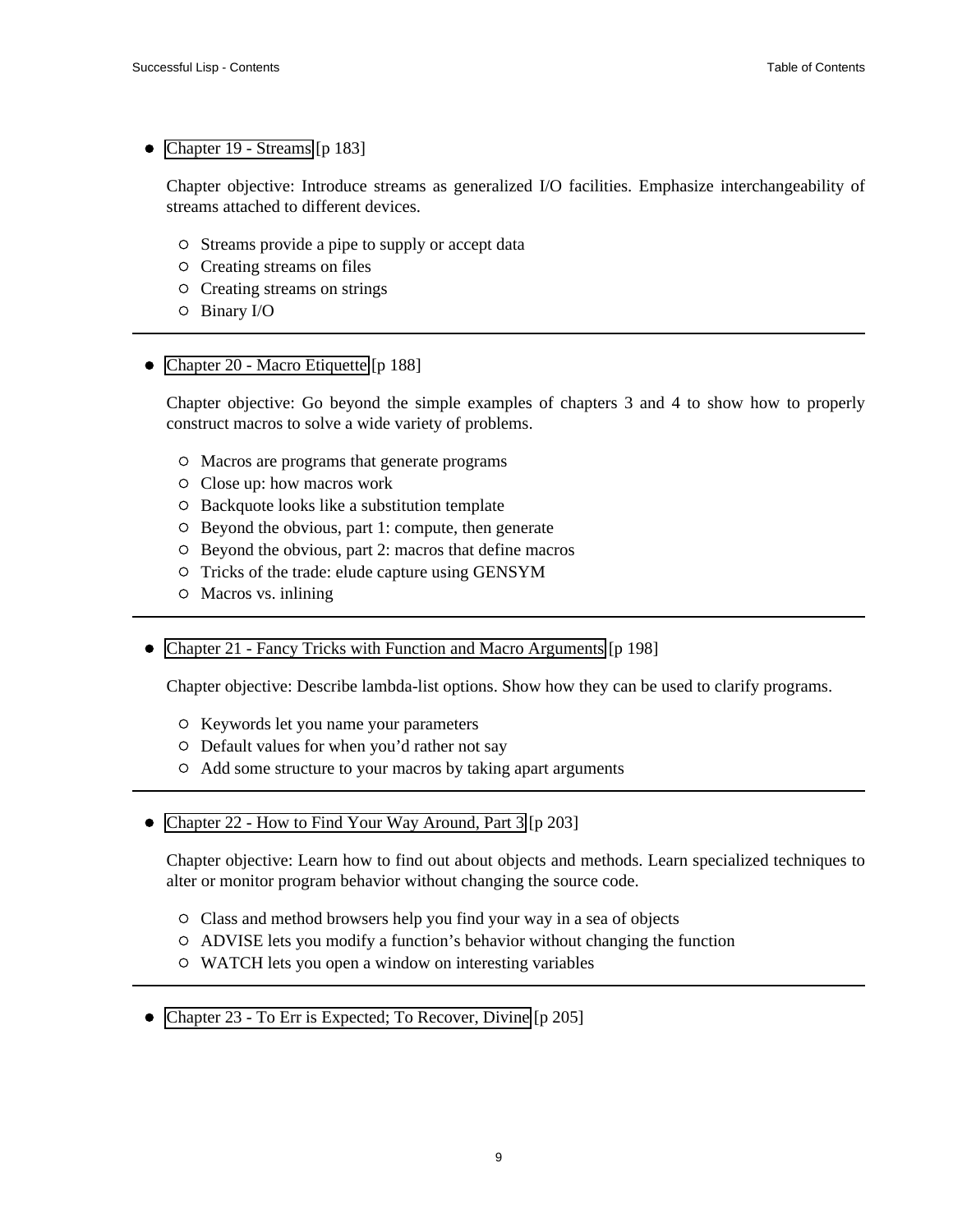Chapter objective: Show how to create your own error detection and recovery mechanisms.

- $\circ$  Signal your own errors and impress your users
- Categorize errors using Conditions
- Recover from Conditions using Restarts
- <span id="page-9-0"></span>• [Chapter 24 - FORMAT Speaks a Different Language](#page-214-0) [p 215]

Chapter objective: Describe the most useful functions of the FORMAT function.

- FORMAT rhymes with FORTRAN, sort of...
- Formatting
- $O$  Iteration
- Conditionals
- Floobydust
- <span id="page-9-1"></span>• [Chapter 25 - Connecting Lisp to the Real World](#page-219-0) [p 220]

Chapter objective: Describe FFI in general, and give examples from actual implementations. Show how to use wrappers to call C++ functions. Show how callbacks allow C programs to call Lisp functions. Give an example using TCP/IP access.

- Foreign Function Interfaces let you talk to programs written in "foreign languages"
- Would you wrap this, please?
- I'll call you back...
- Network Interfaces: beyond these four walls

<span id="page-9-2"></span>• [Chapter 26 - Put on a Happy Face: Interface Builders](#page-221-0) [p 222]

Chapter objective: Discuss event-driven interfaces and GUI builders in general, then show examples from major desktop Common Lisp platforms. Conclude with a discussion of platform-independent Lisp GUIs such as Garnet and CLIM.

- Event-driven interfaces
- Graphical programming
- Example: MCL's Interface Toolkit
- Platform-independent interfaces

<span id="page-9-3"></span>• [Chapter 27 - A Good Editor is Worth a Thousand Keystrokes](#page-226-0) [p 227]

Chapter objective: Show how Lisp's simple syntax combines with an integrated editor to ease many of the common tasks of writing a Lisp program.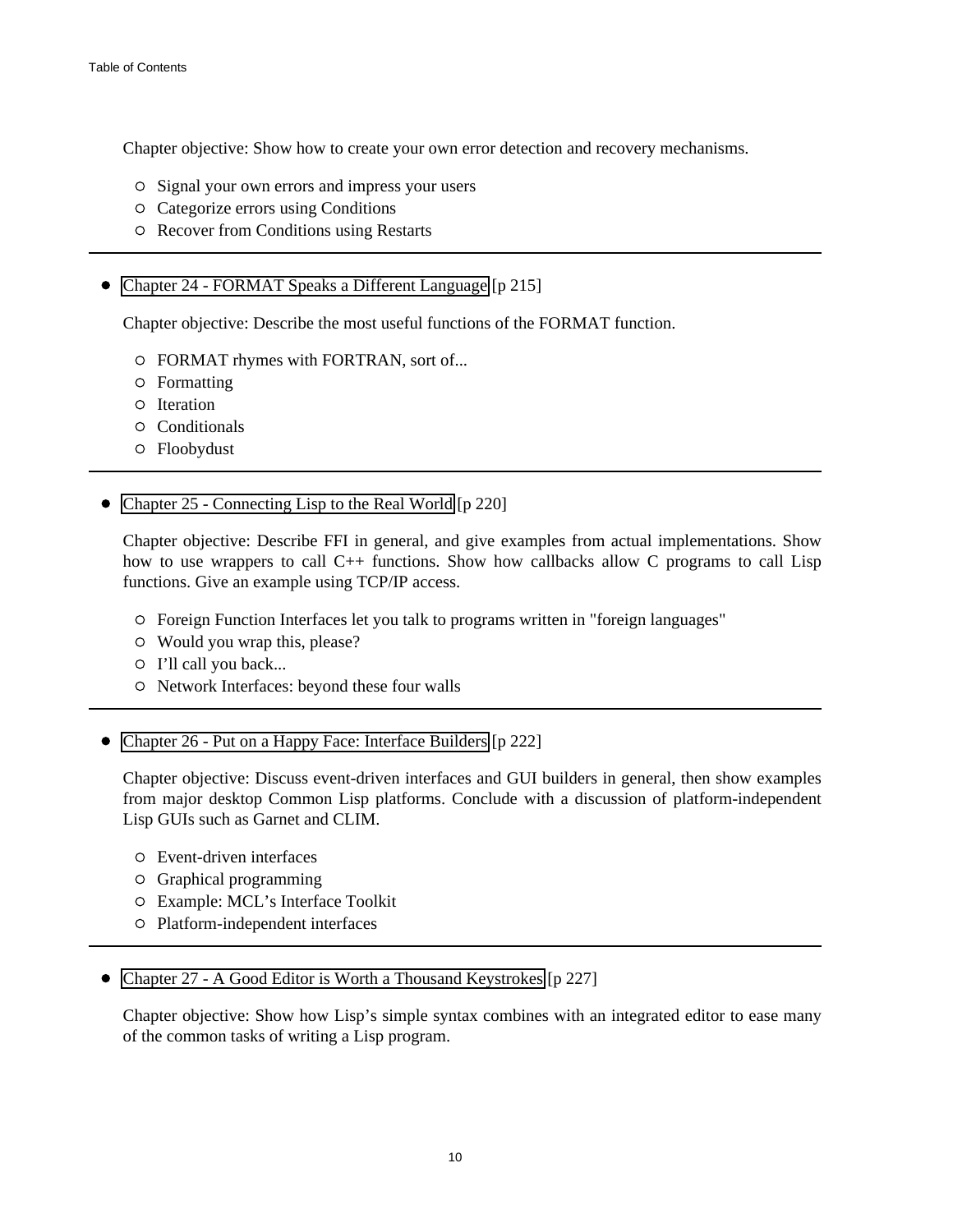- $\circ$  Simple syntax; smart editors
- Matching and flashing
- Automatic indentation
- $\circ$  Symbol completion
- Finding definitions
- On-line documentation
- Access to debugging tools
- $\circ$  Extending the editor using Lisp
- <span id="page-10-0"></span>[Chapter 28 - Practical Techniques for Programming](#page-229-0) [p 230]

Chapter objective: Provide useful guidelines for Lisp style. Give practical advice on tradeoffs among debugging, performance, and readability.

- Elements of Lisp style
- Property lists are handy for small (very small) ad-hoc databases
- Declarations help the compiler, sometimes
- DEFVAR versus DEFPARAMETER
- Define constants with DEFCONSTANT
- $\circ$  Know when (not) to use the compiler
- $\circ$  Speed vs. ability to debug
- $\circ$  Efficiency: spotting it, testing it
- Recognizing inefficiency, profiling; performance vs. readability
- <span id="page-10-1"></span>• [Chapter 29 - I Thought it was Your Turn to Take Out the Garbage](#page-237-0) [p 238]

Chapter objective: Describe the benefits and costs of garbage collection. Show how to improve program performance by reducing the amount of garbage it generates.

- What is garbage?
- Why is garbage collection important?
- How does garbage collection work?
- What effect does garbage have on my program?
- $\circ$  How can I reduce garbage collection pauses in my program?
- <span id="page-10-2"></span>• [Chapter 30 - Helpful Hints for Debugging and Bug-Proofing](#page-240-0) [p 241]

Chapter objective: Describe use of Lisp's debugging tools.

- Finding the cause of an error
- Reading backtraces, compiler settings for debugging
- $\circ$  Simple debugging tools
- BREAK, PRINT
- Power tools for tough problems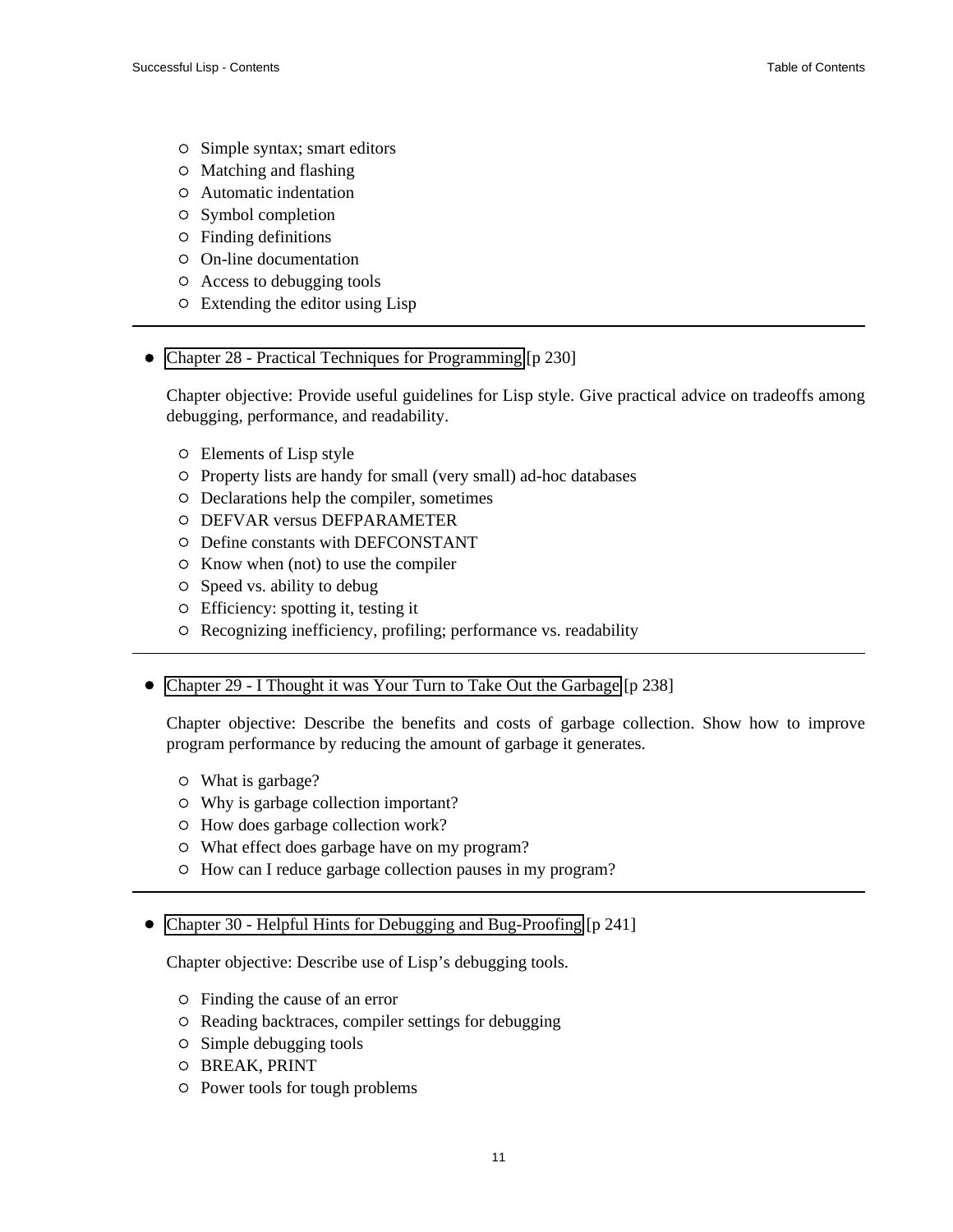- TRACE, STEP, ADVISE, WATCH
- Into the belly of the beast
- O INSPECT, DESCRIBE
- Continuing from an error
- $\circ$  Problems with unwanted definitions
- $\circ$  Package problems; method definitions
- $\circ$  The problem with macros
- Runtime tests catch "can't happen cases" when they do...
- Use method dispatch rather than case dispatch
- <span id="page-11-0"></span>• [Chapter 31 - Handling Large Projects in Lisp](#page-246-0) [p 247]

Chapter objective: Describe strategies and tools used to organize Lisp programs for large projects and team efforts.

- Packages keep your names separate from my names
- $\circ$  System builders let you describe dependencies
- $\circ$  Source control systems keep track of multiple revisions
- $\circ$  Modules: another way to describe file dependencies
- PROVIDE and REQUIRE
- <span id="page-11-1"></span>• [Chapter 32 - Dark Corners and Curiosities](#page-249-0) [p 250]

Chapter objective: Describe some Lisp features that are newer, unstandardized, experimental, or controversial.

- Extended LOOP: Another little language
- TAGBODY: GO if you must
- $\circ$  Processes & Stack Groups: Juggling multiple tasks
- $\circ$  Series: Another approach to iteration and filtering
- <span id="page-11-2"></span>• [Chapter 33 - Where to Go Next](#page-254-0) [p 255]

Chapter objective: Provide pointers to other sources of information and products.

- $\circ$  Suggestions for further reading
- On-line sources
- Commercial vendors
- <span id="page-11-3"></span>• [Chapter 34 - Lisp History, or: Origins of Misunderstandings](#page-256-0) [p 257]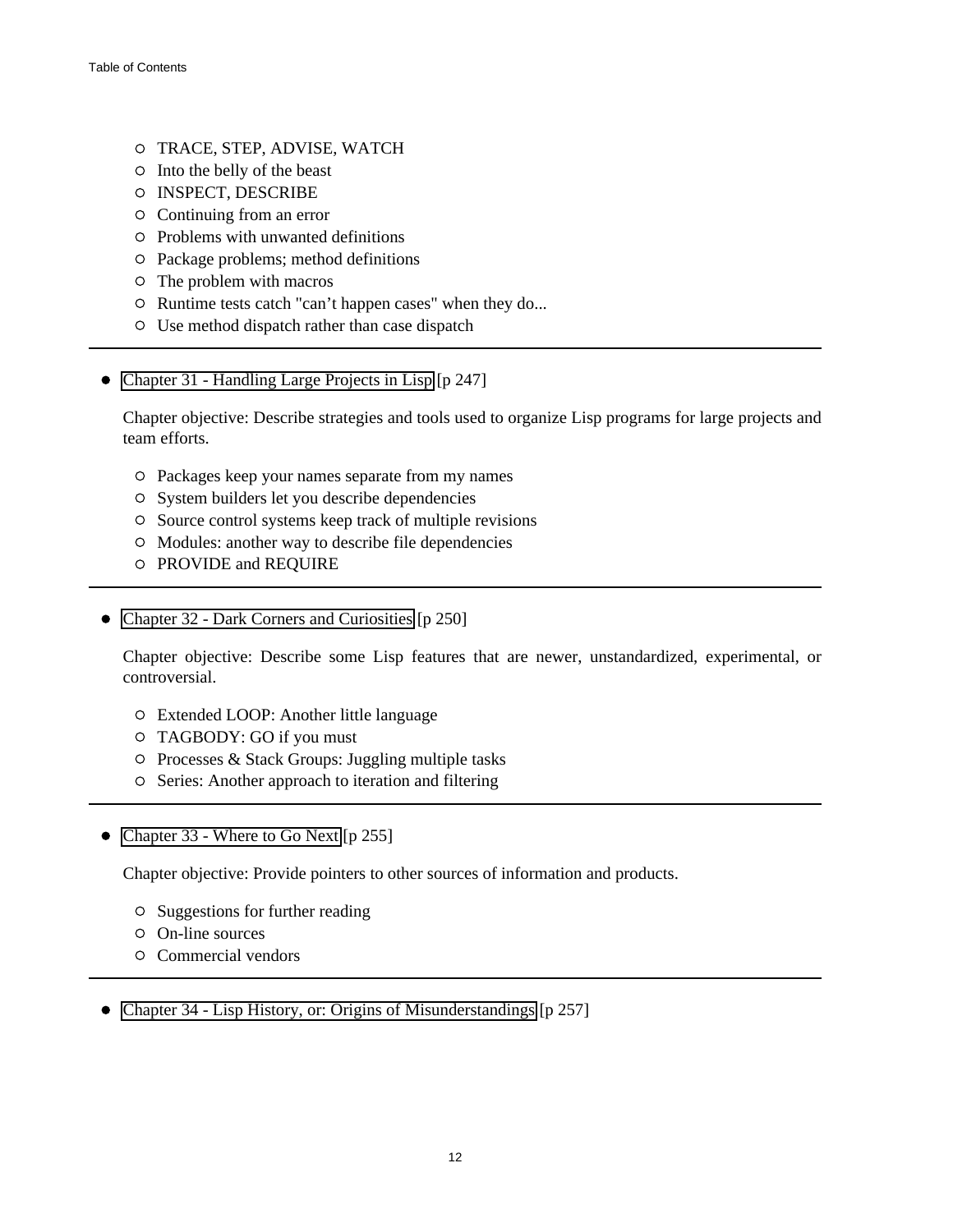Chapter objective: Give a short history of Lisp's development, providing insights to some lingering misconceptions.

- John McCarthy's Notation
- Earliest implementations
- $\circ$  Special hardware
- Diverging dialects
- The DARPA directive
- East vs. West, and European competition
- The emergence of compilers for stock hardware
- The long road to standardization
- State of the Art?
- <span id="page-12-0"></span>[Appendix A - Successful Lisp Applications](#page-259-0) [p 260]

Chapter objective: Describe large successful applications built in Lisp.

- Emacs
- $\circ$  G<sub>2</sub>
- AutoCad
- Igor Engraver
- Yahoo Store
- $\circ$   $\ldots$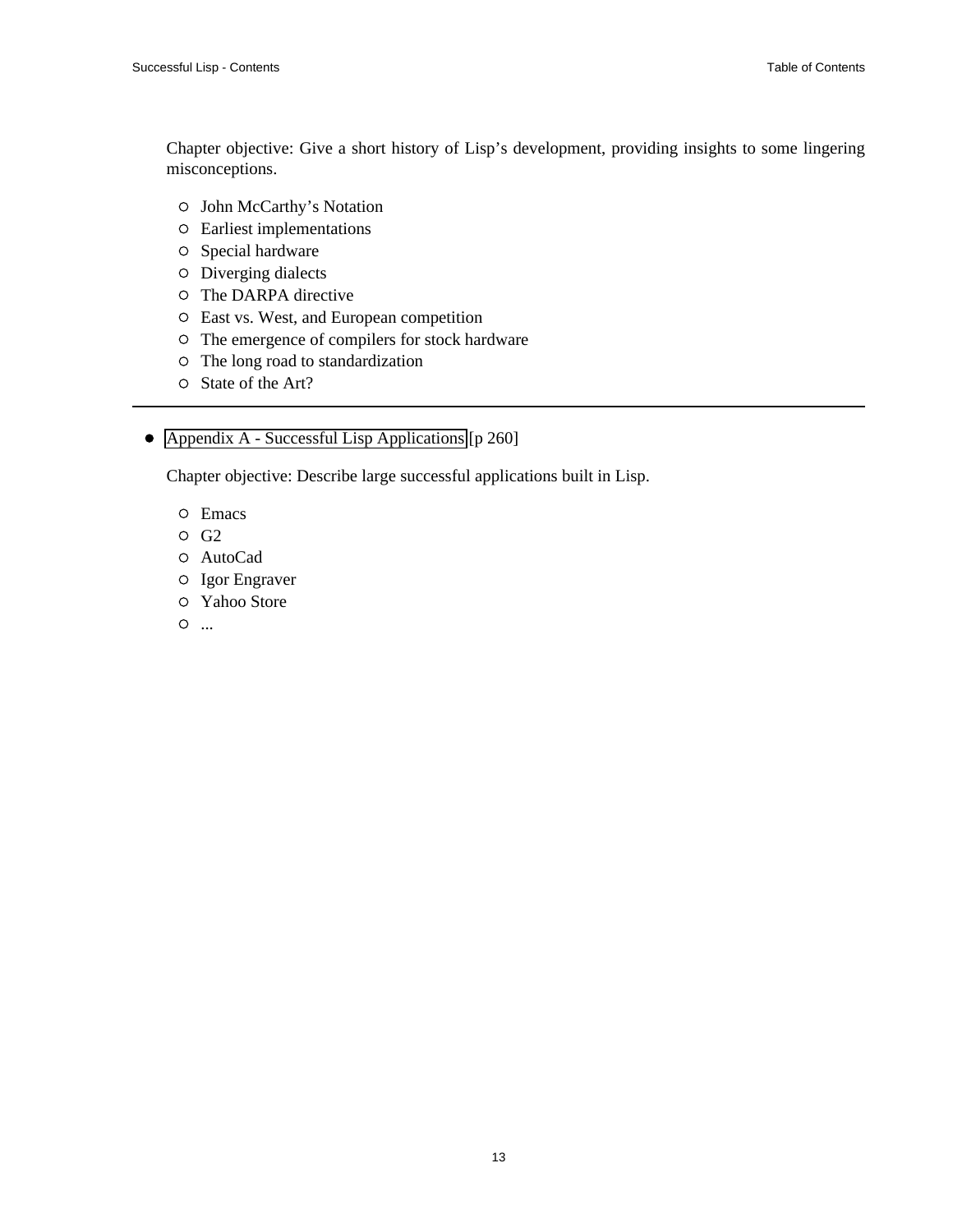# <span id="page-13-0"></span>**Professional Track Suggested Chapter List**

### **Skim for basics:**

- [Chapter 3 Essential Lisp in Twelve Lessons](#page-37-0) [p 38]
- [Chapter 4 Mastering the Essentials](#page-83-0) [p 84]
- [Chapter 5 Introducing Iteration](#page-107-0) [p 108]
- [Chapter 6 Deeper into Structures](#page-111-0) [p 112]

#### **Read for new concepts:**

- [Chapter 7 A First Look at Objects as Fancy Structures](#page-116-0) [p 117]
- [Chapter 8 Lifetime and Visibility](#page-125-0) [p 126]
- [Chapter 9 Introducing Error Handling and Non-Local Exits](#page-128-0) [p 129]
- [Chapter 11 Destructive Modification](#page-136-0) [p 137]
- [Chapter 12 Mapping Instead of Iteration](#page-143-0) [p 144]
- [Chapter 13 Still More Things You Can Do with Sequences](#page-149-0) [p 150]
- [Chapter 14 Can Objects Really Behave Themselves?](#page-156-0) [p 157]
- [Chapter 15 Closures](#page-164-0) [p 165]
- [Chapter 17 Not All Comparisons are Equal](#page-173-0) [p 174]
- [Chapter 18 Very Logical, Indeed](#page-176-0) [p 177]
- [Chapter 19 Streams](#page-182-0) [p 183]
- [Chapter 20 Macro Etiquette](#page-187-0) [p 188]
- [Chapter 21 Fancy Tricks with Function and Macro Arguments](#page-197-0) [p 198]
- [Chapter 23 To Err is Expected; To Recover, Divine](#page-204-0) [p 205]
- [Chapter 24 FORMAT Speaks a Different Language](#page-214-0) [p 215]

### **Learn the environment and tools:**

- [Chapter 10 How to Find Your Way Around, Part 1](#page-132-0) [p 133]
- [Chapter 16 How to Find Your Way Around, Part 2](#page-168-0) [p 169]
- [Chapter 22 How to Find Your Way Around, Part 3](#page-202-0) [p 203]
- [Chapter 26 Put on a Happy Face: Interface Builders](#page-221-0) [p 222]
- [Chapter 27 A Good Editor is Worth a Thousand Keystrokes](#page-226-0) [p 227]
- [Chapter 28 Practical Techniques for Programming](#page-229-0) [p 230]

# **Additional topics:**

- [Chapter 25 Connecting Lisp to the Real World](#page-219-0) [p 220]
- [Chapter 29 I Thought it was Your Turn to Take Out the Garbage](#page-237-0) [p 238]
- [Chapter 30 Helpful Hints for Debugging and Bug-Proofing](#page-240-0) [p 241]
- [Chapter 31 Handling Large Projects in Lisp](#page-246-0) [p 247]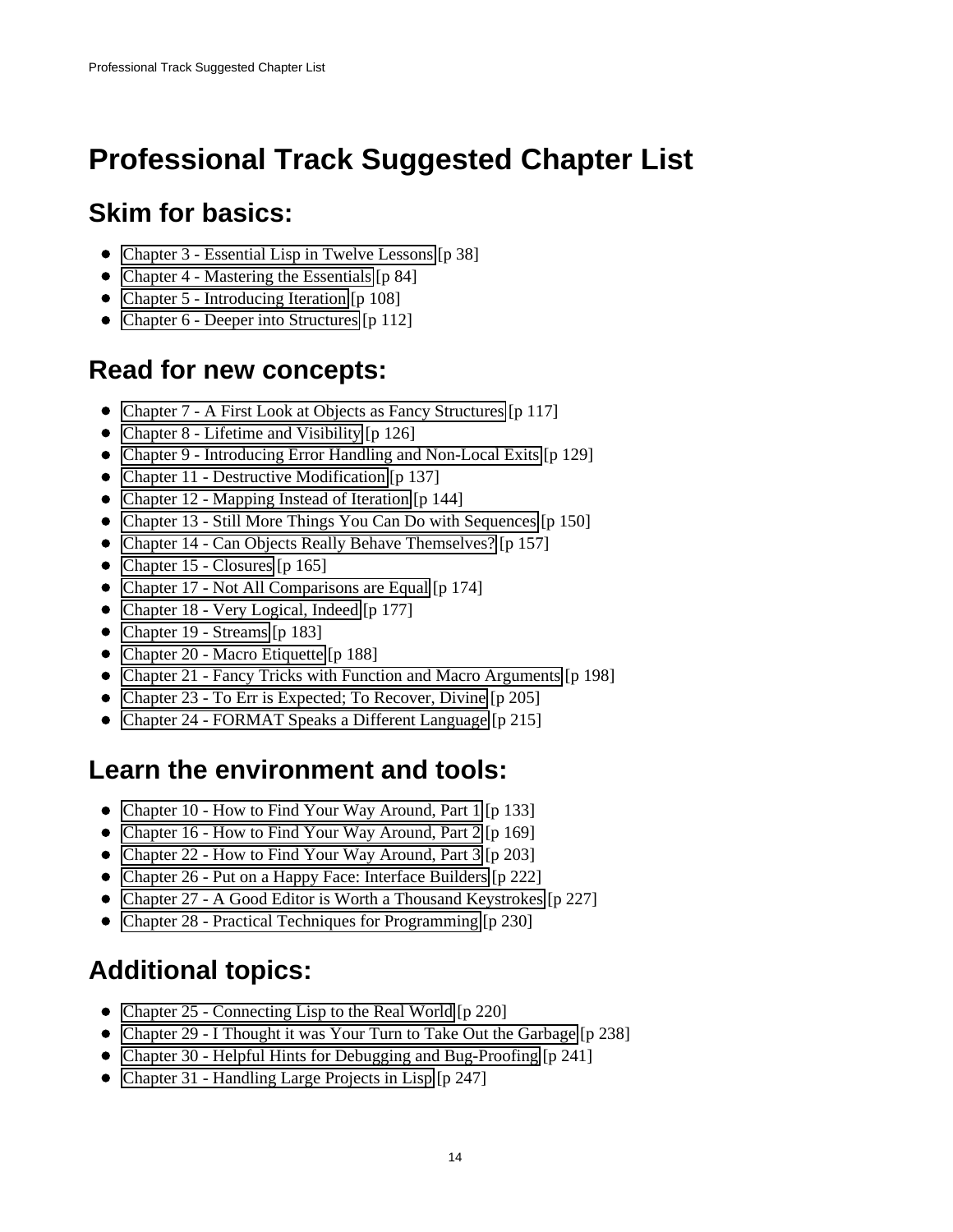- [Chapter 32 Dark Corners and Curiosities](#page-249-0) [p 250]
- [Chapter 33 Where to Go Next](#page-254-0) [p 255]
- [Chapter 34 Lisp History, or: Origins of Misunderstandings](#page-256-0) [p 257]
- [Appendix A Lisp System Feature Comparison](#page-259-0) [p 260]
- Appendix B Successful Lisp Applications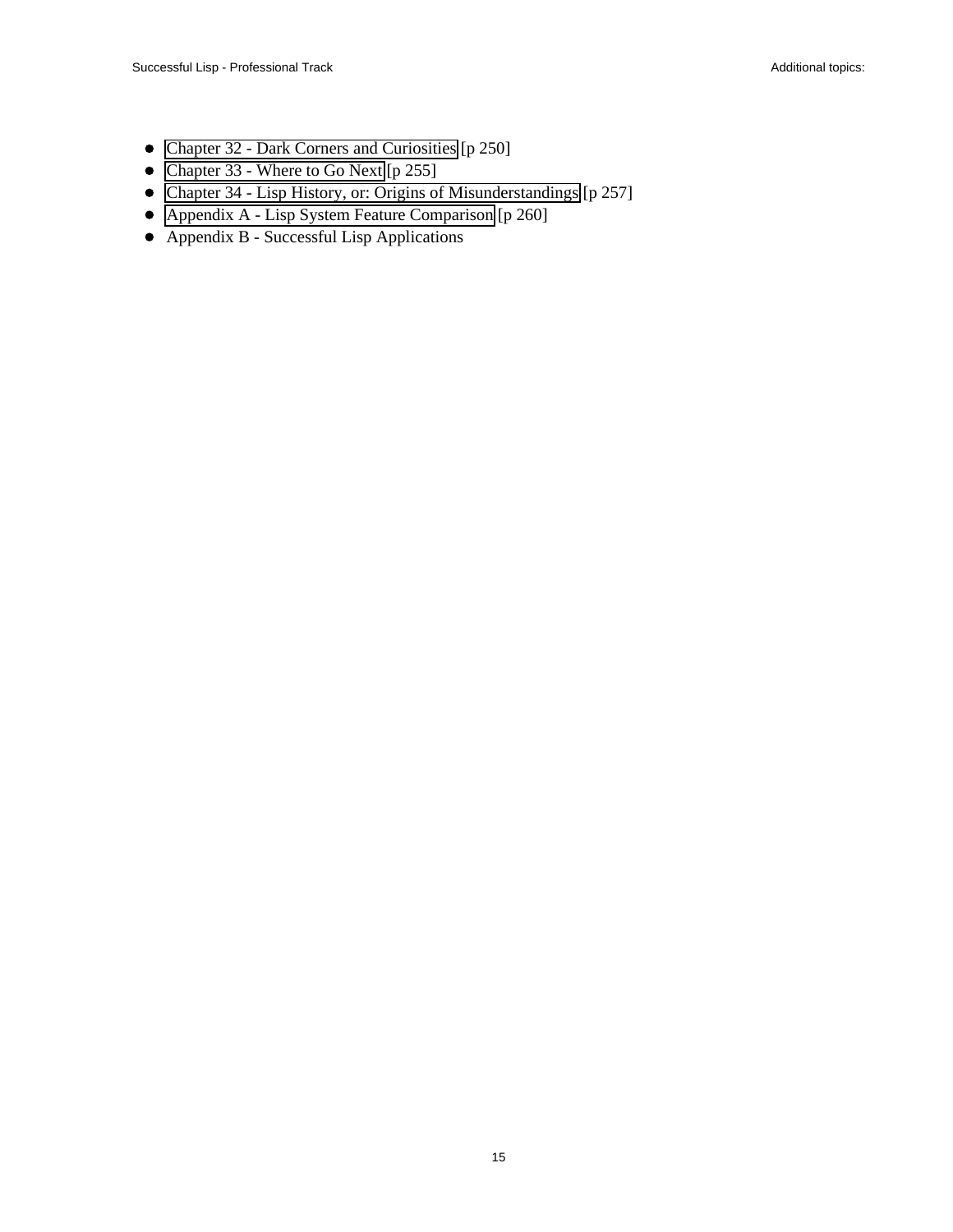# <span id="page-15-0"></span>**Student Track Suggested Chapter List**

### **Learn the whole language:**

- [Chapter 3 Essential Lisp in Twelve Lessons](#page-37-0) [p 38]
- [Chapter 4 Mastering the Essentials](#page-83-0) [p 84]
- [Chapter 5 Introducing Iteration](#page-107-0) [p 108]
- [Chapter 6 Deeper into Structures](#page-111-0) [p 112]
- [Chapter 7 A First Look at Objects as Fancy Structures](#page-116-0) [p 117]
- [Chapter 8 Lifetime and Visibility](#page-125-0) [p 126]
- [Chapter 9 Introducing Error Handling and Non-Local Exits](#page-128-0) [p 129]
- [Chapter 10 How to Find Your Way Around, Part 1](#page-132-0) [p 133]
- [Chapter 11 Destructive Modification](#page-136-0) [p 137]
- [Chapter 12 Mapping Instead of Iteration](#page-143-0) [p 144]
- [Chapter 13 Still More Things You Can Do with Sequences](#page-149-0) [p 150]
- [Chapter 14 Can Objects Really Behave Themselves?](#page-156-0) [p 157]
- [Chapter 15 Closures](#page-164-0) [p 165]
- [Chapter 16 How to Find Your Way Around, Part 2](#page-168-0) [p 169]
- [Chapter 17 Not All Comparisons are Equal](#page-173-0) [p 174]
- [Chapter 18 Very Logical, Indeed](#page-176-0) [p 177]
- [Chapter 19 Streams](#page-182-0) [p 183]
- [Chapter 20 Macro Etiquette](#page-187-0) [p 188]
- [Chapter 21 Fancy Tricks with Function and Macro Arguments](#page-197-0) [p 198]
- [Chapter 22 How to Find Your Way Around, Part 3](#page-202-0) [p 203]
- [Chapter 23 To Err is Expected; To Recover, Divine](#page-204-0) [p 205]
- [Chapter 24 FORMAT Speaks a Different Language](#page-214-0) [p 215]

### **Read as interested:**

- [Chapter 25 Connecting Lisp to the Real World](#page-219-0) [p 220]
- [Chapter 26 Put on a Happy Face: Interface Builders](#page-221-0) [p 222]
- [Chapter 27 A Good Editor is Worth a Thousand Keystrokes](#page-226-0) [p 227]
- [Chapter 28 Practical Techniques for Programming](#page-229-0) [p 230]
- [Chapter 29 I Thought it was Your Turn to Take Out the Garbage](#page-237-0) [p 238]
- [Chapter 30 Helpful Hints for Debugging and Bug-Proofing](#page-240-0) [p 241]
- [Chapter 31 Handling Large Projects in Lisp](#page-246-0) [p 247]
- [Chapter 32 Dark Corners and Curiosities](#page-249-0) [p 250]
- [Chapter 33 Where to Go Next](#page-254-0) [p 255]
- [Chapter 34 Lisp History, or: Origins of Misunderstandings](#page-256-0) [p 257]
- [Appendix A Lisp System Feature Comparison](#page-259-0) [p 260]
- Appendix B Successful Lisp Applications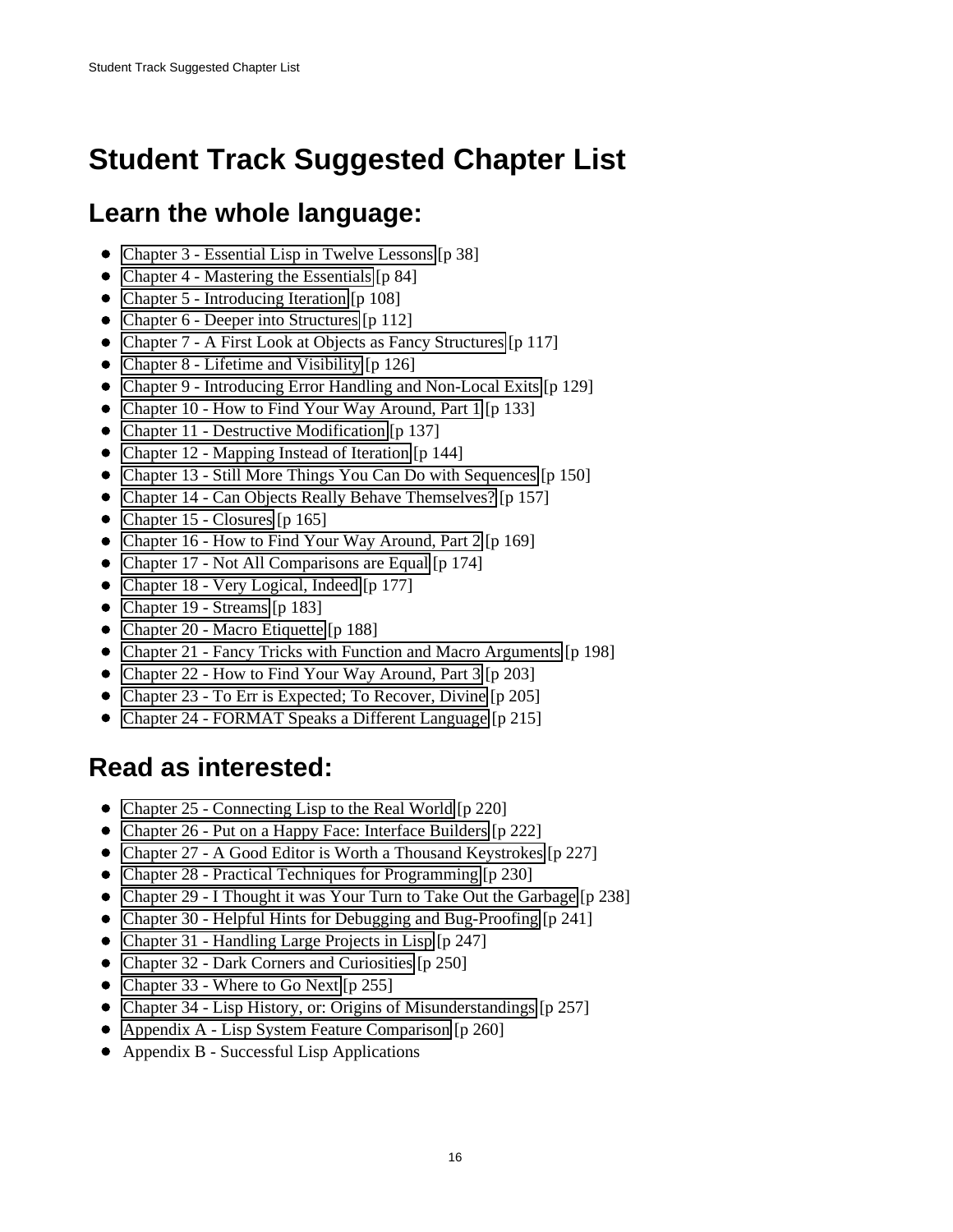### <span id="page-16-0"></span>**Hobbyist Track Suggested Chapter List**

#### **Learn how to find your way:**

- [Chapter 10 How to Find Your Way Around, Part 1](#page-132-0) [p 133]
- [Chapter 16 How to Find Your Way Around, Part 2](#page-168-0) [p 169]
- [Chapter 22 How to Find Your Way Around, Part 3](#page-202-0) [p 203]
- [Chapter 28 Practical Techniques for Programming](#page-229-0) [p 230]
- [Chapter 29 I Thought it was Your Turn to Take Out the Garbage](#page-237-0) [p 238]
- [Chapter 30 Helpful Hints for Debugging and Bug-Proofing](#page-240-0) [p 241]

#### **Read as interested:**

- [Chapter 3 Essential Lisp in Twelve Lessons](#page-37-0) [p 38]
- [Chapter 4 Mastering the Essentials](#page-83-0) [p 84]
- [Chapter 5 Introducing Iteration](#page-107-0) [p 108]
- [Chapter 6 Deeper into Structures](#page-111-0) [p 112]
- [Chapter 7 A First Look at Objects as Fancy Structures](#page-116-0) [p 117]
- [Chapter 8 Lifetime and Visibility](#page-125-0) [p 126]
- [Chapter 9 Introducing Error Handling and Non-Local Exits](#page-128-0) [p 129]
- [Chapter 11 Destructive Modification](#page-136-0) [p 137]
- [Chapter 12 Mapping Instead of Iteration](#page-143-0) [p 144]
- [Chapter 13 Still More Things You Can Do with Sequences](#page-149-0) [p 150]
- [Chapter 14 Can Objects Really Behave Themselves?](#page-156-0) [p 157]
- [Chapter 15 Closures](#page-164-0) [p 165]
- [Chapter 17 Not All Comparisons are Equal](#page-173-0) [p 174]
- [Chapter 18 Very Logical, Indeed](#page-176-0) [p 177]
- [Chapter 19 Streams](#page-182-0) [p 183]
- [Chapter 20 Macro Etiquette](#page-187-0) [p 188]
- [Chapter 21 Fancy Tricks with Function and Macro Arguments](#page-197-0) [p 198]
- [Chapter 23 To Err is Expected; To Recover, Divine](#page-204-0) [p 205]
- [Chapter 24 FORMAT Speaks a Different Language](#page-214-0) [p 215]
- [Chapter 25 Connecting Lisp to the Real World](#page-219-0) [p 220]
- [Chapter 26 Put on a Happy Face: Interface Builders](#page-221-0) [p 222]
- [Chapter 27 A Good Editor is Worth a Thousand Keystrokes](#page-226-0) [p 227]
- [Chapter 31 Handling Large Projects in Lisp](#page-246-0) [p 247]
- [Chapter 32 Dark Corners and Curiosities](#page-249-0) [p 250]
- [Chapter 33 Where to Go Next](#page-254-0) [p 255]
- [Chapter 34 Lisp History, or: Origins of Misunderstandings](#page-256-0) [p 257]
- [Appendix A Lisp System Feature Comparison](#page-259-0) [p 260]
- Appendix B Successful Lisp Applications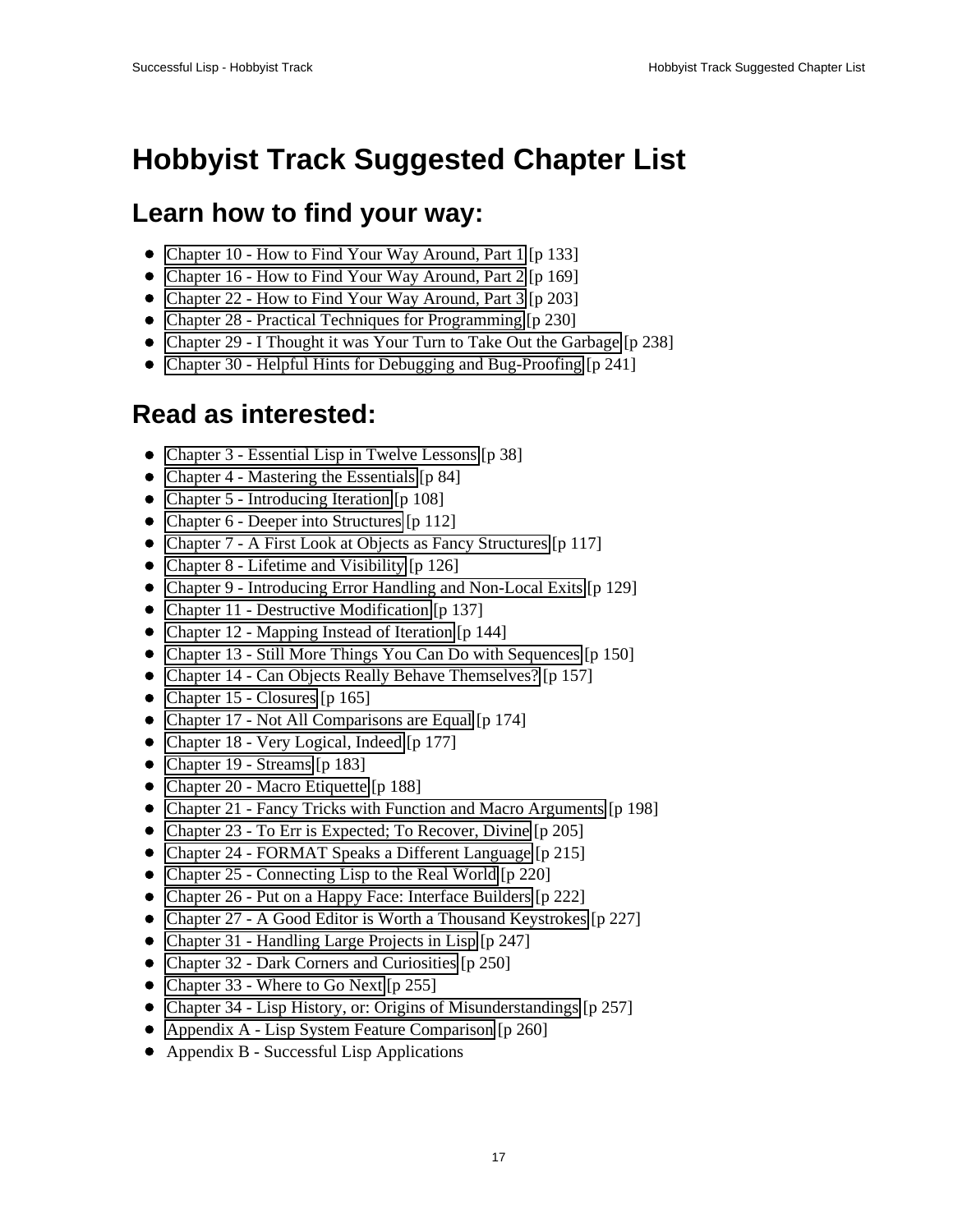### **Former User Track Suggested Chapter List**

### **Read as needed:**

- [Chapter 3 Essential Lisp in Twelve Lessons](#page-37-0) [p 38]
- [Chapter 4 Mastering the Essentials](#page-83-0) [p 84]
- [Chapter 5 Introducing Iteration](#page-107-0) [p 108]
- [Chapter 6 Deeper into Structures](#page-111-0) [p 112]
- [Chapter 7 A First Look at Objects as Fancy Structures](#page-116-0) [p 117]
- [Chapter 8 Lifetime and Visibility](#page-125-0) [p 126]
- [Chapter 9 Introducing Error Handling and Non-Local Exits](#page-128-0) [p 129]
- [Chapter 10 How to Find Your Way Around, Part 1](#page-132-0) [p 133]
- [Chapter 11 Destructive Modification](#page-136-0) [p 137]
- [Chapter 12 Mapping Instead of Iteration](#page-143-0) [p 144]
- [Chapter 13 Still More Things You Can Do with Sequences](#page-149-0) [p 150]
- [Chapter 14 Can Objects Really Behave Themselves?](#page-156-0) [p 157]
- [Chapter 15 Closures](#page-164-0) [p 165]
- [Chapter 16 How to Find Your Way Around, Part 2](#page-168-0) [p 169]
- [Chapter 17 Not All Comparisons are Equal](#page-173-0) [p 174]
- [Chapter 18 Very Logical, Indeed](#page-176-0) [p 177]
- [Chapter 19 Streams](#page-182-0) [p 183]
- [Chapter 20 Macro Etiquette](#page-187-0) [p 188]
- [Chapter 21 Fancy Tricks with Function and Macro Arguments](#page-197-0) [p 198]
- [Chapter 22 How to Find Your Way Around, Part 3](#page-202-0) [p 203]
- [Chapter 23 To Err is Expected; To Recover, Divine](#page-204-0) [p 205]
- [Chapter 24 FORMAT Speaks a Different Language](#page-214-0) [p 215]
- [Chapter 25 Connecting Lisp to the Real World](#page-219-0) [p 220]
- [Chapter 26 Put on a Happy Face: Interface Builders](#page-221-0) [p 222]
- [Chapter 27 A Good Editor is Worth a Thousand Keystrokes](#page-226-0) [p 227]
- [Chapter 28 Practical Techniques for Programming](#page-229-0) [p 230]
- [Chapter 29 I Thought it was Your Turn to Take Out the Garbage](#page-237-0) [p 238]
- [Chapter 30 Helpful Hints for Debugging and Bug-Proofing](#page-240-0) [p 241]
- [Chapter 31 Handling Large Projects in Lisp](#page-246-0) [p 247]
- [Chapter 32 Dark Corners and Curiosities](#page-249-0) [p 250]
- [Chapter 33 Where to Go Next](#page-254-0) [p 255]
- [Chapter 34 Lisp History, or: Origins of Misunderstandings](#page-256-0) [p 257]
- [Appendix A Lisp System Feature Comparison](#page-259-0) [p 260]
- Appendix B Successful Lisp Applications

Also see detailed [Table of Contents.](#page-1-2)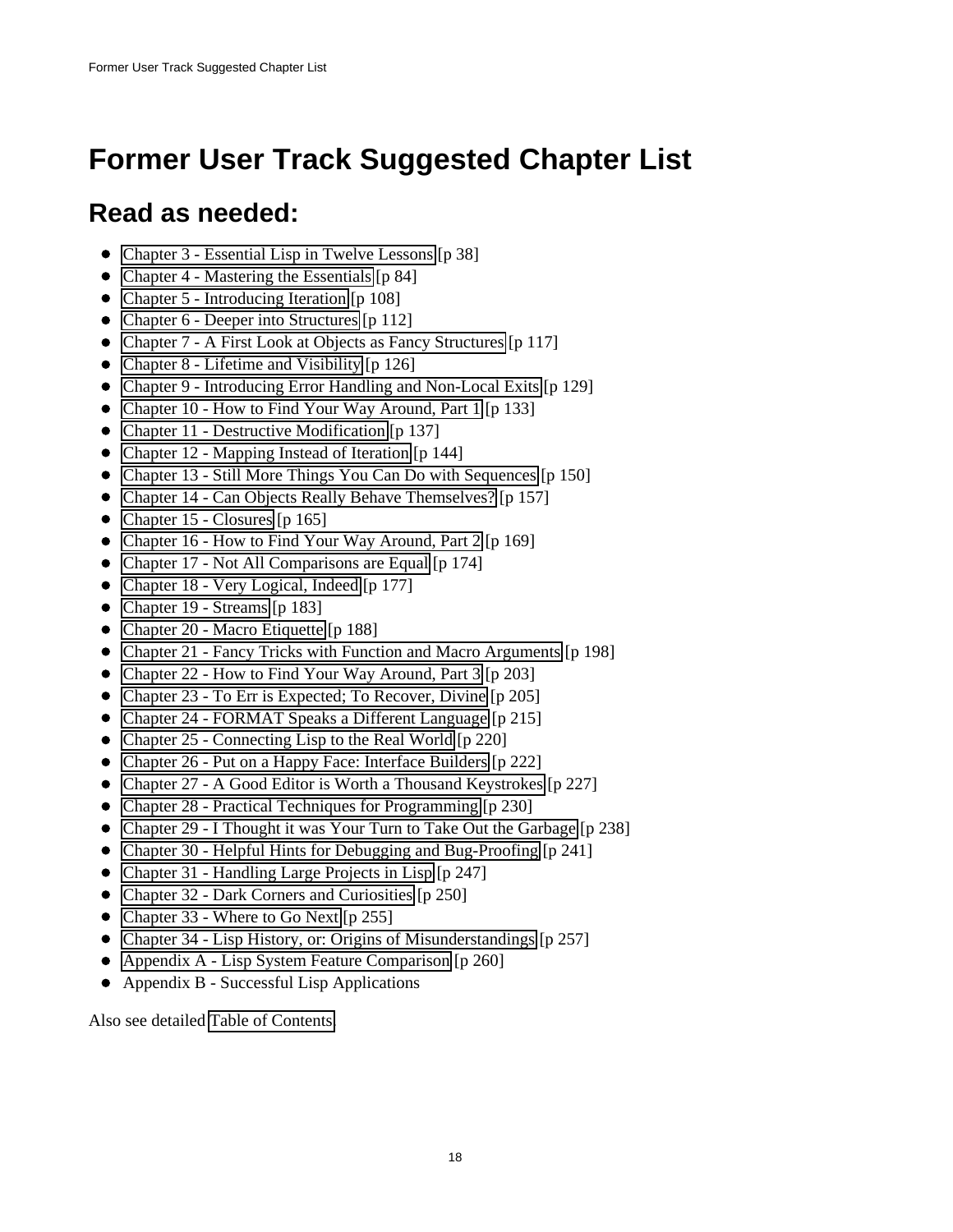### **Curious Reader Track Suggested Chapter List**

#### **Read in order, skimming as desired:**

- [Chapter 3 Essential Lisp in Twelve Lessons](#page-37-0) [p 38]
- [Chapter 4 Mastering the Essentials](#page-83-0) [p 84]
- [Chapter 5 Introducing Iteration](#page-107-0) [p 108]
- [Chapter 6 Deeper into Structures](#page-111-0) [p 112]
- [Chapter 7 A First Look at Objects as Fancy Structures](#page-116-0) [p 117]
- [Chapter 8 Lifetime and Visibility](#page-125-0) [p 126]
- [Chapter 9 Introducing Error Handling and Non-Local Exits](#page-128-0) [p 129]
- [Chapter 10 How to Find Your Way Around, Part 1](#page-132-0) [p 133]
- [Chapter 11 Destructive Modification](#page-136-0) [p 137]
- [Chapter 12 Mapping Instead of Iteration](#page-143-0) [p 144]
- [Chapter 13 Still More Things You Can Do with Sequences](#page-149-0) [p 150]
- [Chapter 14 Can Objects Really Behave Themselves?](#page-156-0) [p 157]
- [Chapter 15 Closures](#page-164-0) [p 165]
- [Chapter 16 How to Find Your Way Around, Part 2](#page-168-0) [p 169]
- [Chapter 17 Not All Comparisons are Equal](#page-173-0) [p 174]
- [Chapter 18 Very Logical, Indeed](#page-176-0) [p 177]
- [Chapter 19 Streams](#page-182-0) [p 183]
- [Chapter 20 Macro Etiquette](#page-187-0) [p 188]
- [Chapter 21 Fancy Tricks with Function and Macro Arguments](#page-197-0) [p 198]
- [Chapter 22 How to Find Your Way Around, Part 3](#page-202-0) [p 203]
- [Chapter 23 To Err is Expected; To Recover, Divine](#page-204-0) [p 205]
- [Chapter 24 FORMAT Speaks a Different Language](#page-214-0) [p 215]
- [Chapter 25 Connecting Lisp to the Real World](#page-219-0) [p 220]
- [Chapter 26 Put on a Happy Face: Interface Builders](#page-221-0) [p 222]
- [Chapter 27 A Good Editor is Worth a Thousand Keystrokes](#page-226-0) [p 227]
- [Chapter 28 Practical Techniques for Programming](#page-229-0) [p 230]
- [Chapter 29 I Thought it was Your Turn to Take Out the Garbage](#page-237-0) [p 238]
- [Chapter 30 Helpful Hints for Debugging and Bug-Proofing](#page-240-0) [p 241]
- [Chapter 31 Handling Large Projects in Lisp](#page-246-0) [p 247]
- [Chapter 32 Dark Corners and Curiosities](#page-249-0) [p 250]
- [Chapter 33 Where to Go Next](#page-254-0) [p 255]
- [Chapter 34 Lisp History, or: Origins of Misunderstandings](#page-256-0) [p 257]
- [Appendix A Lisp System Feature Comparison](#page-259-0) [p 260]
- Appendix B Successful Lisp Applications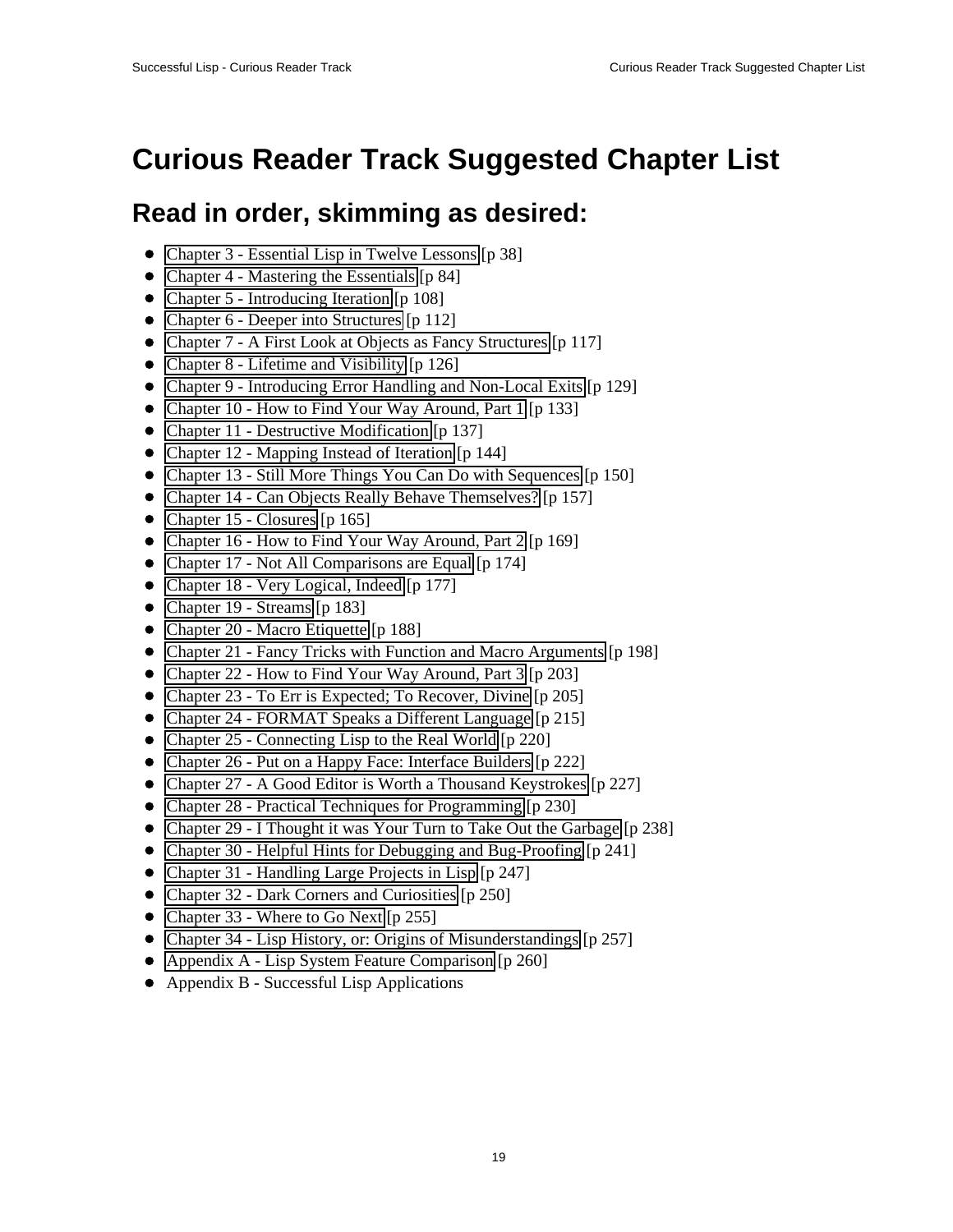# <span id="page-19-0"></span>**About the Author**

David Lamkins was born in Watervliet, New York. Very little is known about his childhood except that he started taking things apart as soon as he could hold a screwdriver. It wasn't until David reached the age of twelve that he started putting things back together.

This fascination with the inner workings of things carried David forward through a long period of his life (euphemistically dubbed "The Quiet Years"), during which he masterfully combined the roles of computer geek and responsible adult. Of course, this resulted in a rather mundane existence and bored the hell out of everyone around him...

David has recently rediscovered that people are more fun to play with than symbols, and has decided to -in the grand tradition of reformed geeks everywhere -- get a life.

After thirty years of half-heartedly messing around on the guitar (including some stints in very short-lived bands during his teen years) David has finally decided that he'd like to be a musician and play in a band that performs dark, langorous, fluid music; an alchemic transmutation of psychedelia and metal.

David's favorite movies are "The Fifth Element" and "The Matrix".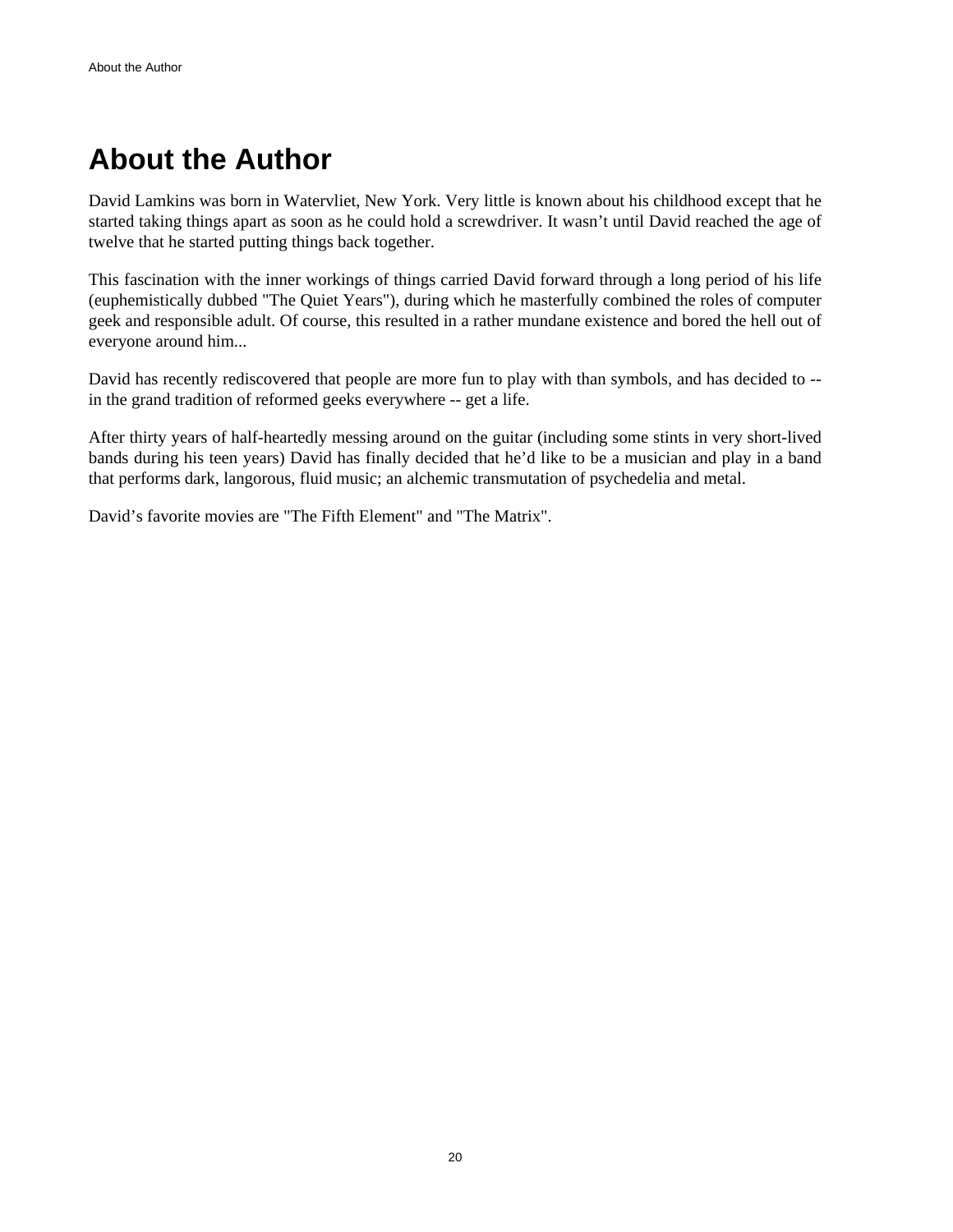### <span id="page-20-0"></span>**About this Book**

This book was produced on Apple Macintosh computers.

I used Digitool's Macintosh Common Lisp to edit and test the book's sample code. Bill St. Clair's HTML-Editor.lisp extended MCL's editor to handle the HTML markup language used in the construction of this book. This way, I was able to edit and test the Lisp code directly in the book's source files and avoid errors I might have otherwise made by cutting and pasting sample code.

I used various Web browsers to view the book.

I used Excalibur by Robert Gottshall and Rick Zaccone to spell check the book, and the computer version of The American Heritage Dictionary Deluxe Edition by Wordstar International for my dictionary and thesaurus.

All software and hardware used in the production of this book was purchased at my own expense. I support shareware products by purchasing those I use.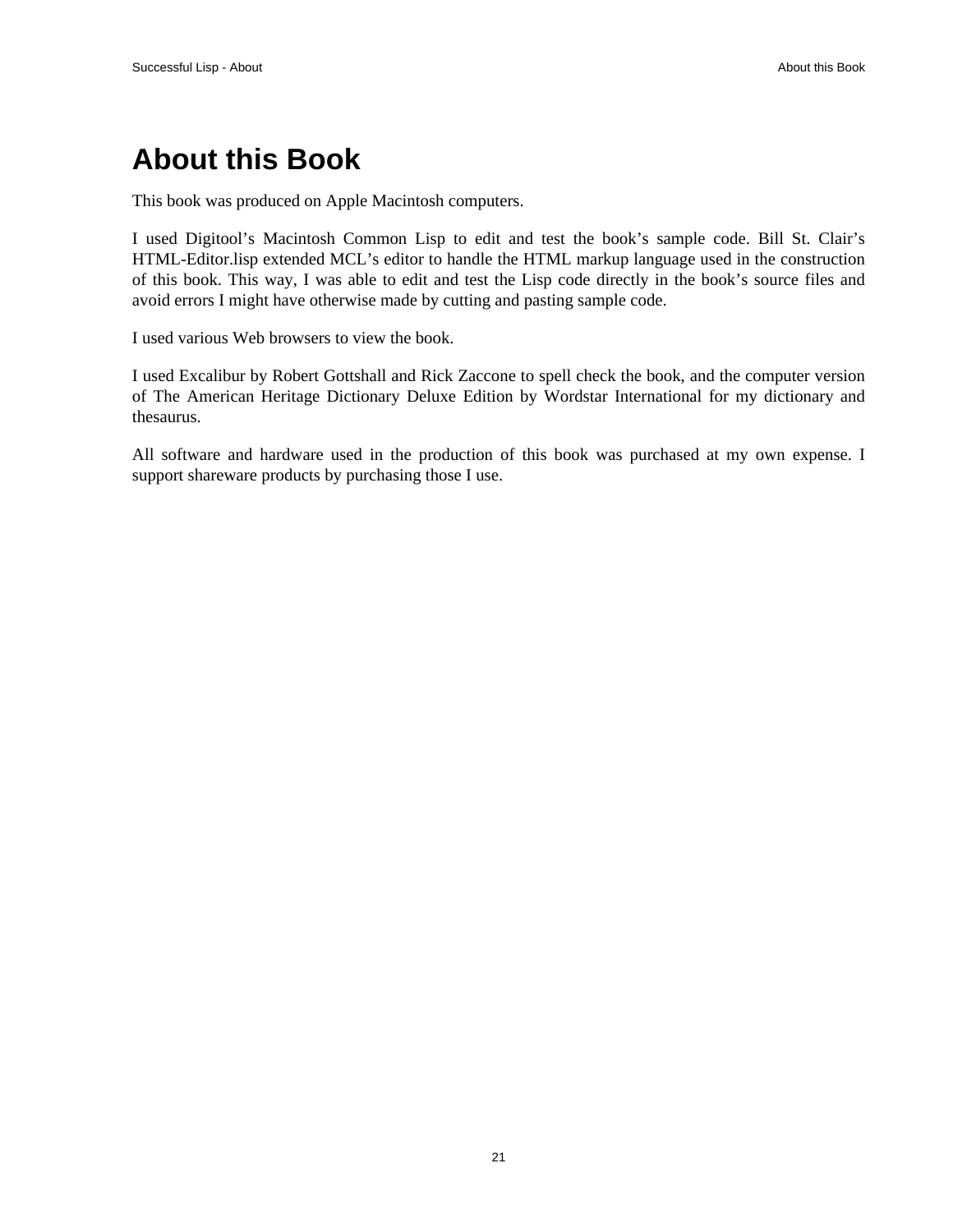# <span id="page-21-0"></span>**Dedication**

This book is dedicated to my sons Nick and Ian. I'm very proud of you guys. Follow your dreams!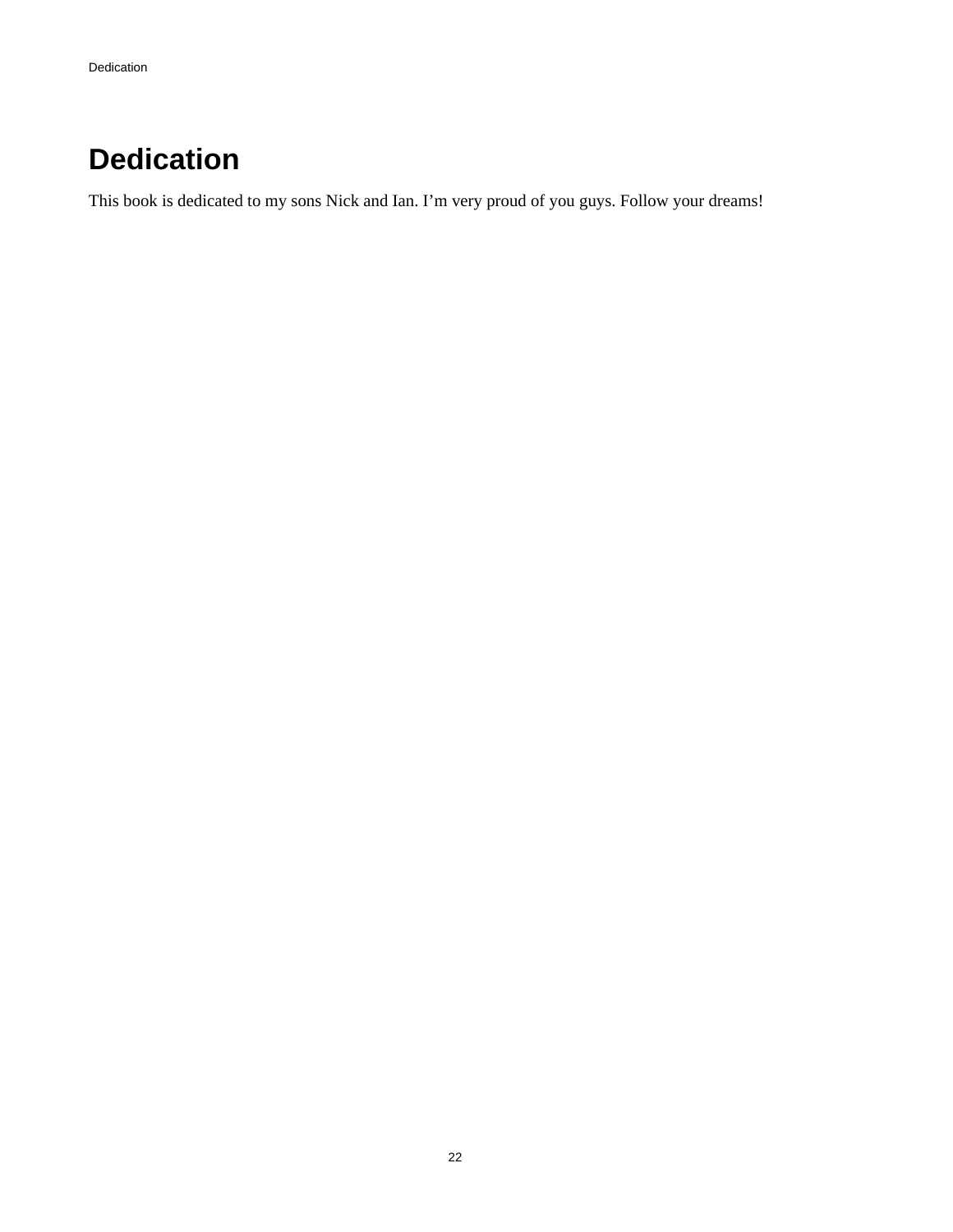### <span id="page-22-0"></span>**Credits**

Trademarks mentioned in this book are the property of their respective owners.

Ray Scanlon generously donated his [proofreading services](http://www.naisp.net/~rscanlon/) (http://www.naisp.net/~rscanlon/) for the entire book. All errors that remain are probably due to my ignoring Ray's advice or have been introduced since his reading.

Mary-Suzanne donated the good-looking graphics used in the book. The graphics that look amateurish are mine. Never let an engineer attempt to do graphic arts.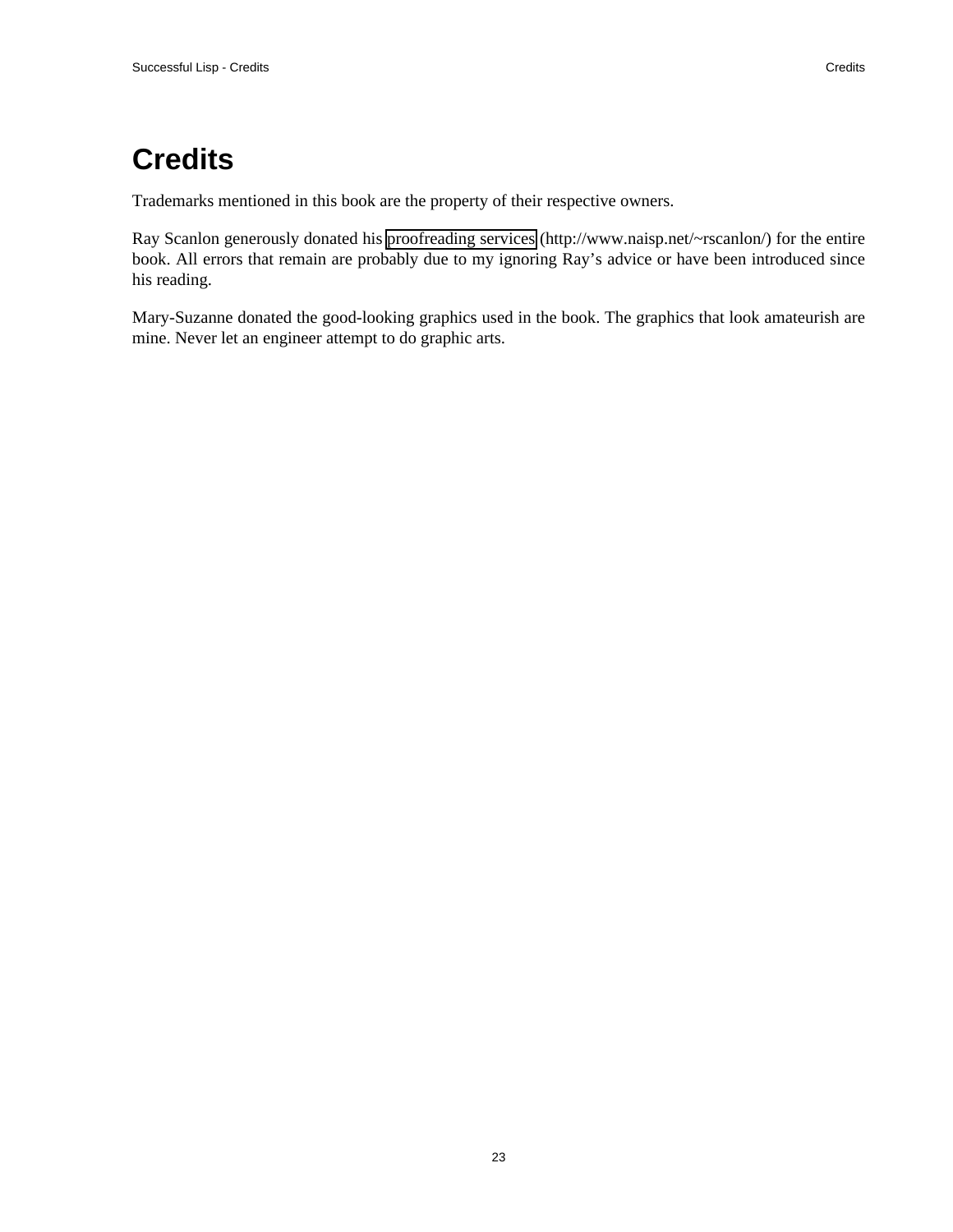Copyright

# <span id="page-23-0"></span>**Copyright**

This book is copyright © 1995-2001 David B. Lamkins. All rights are reserved worldwide.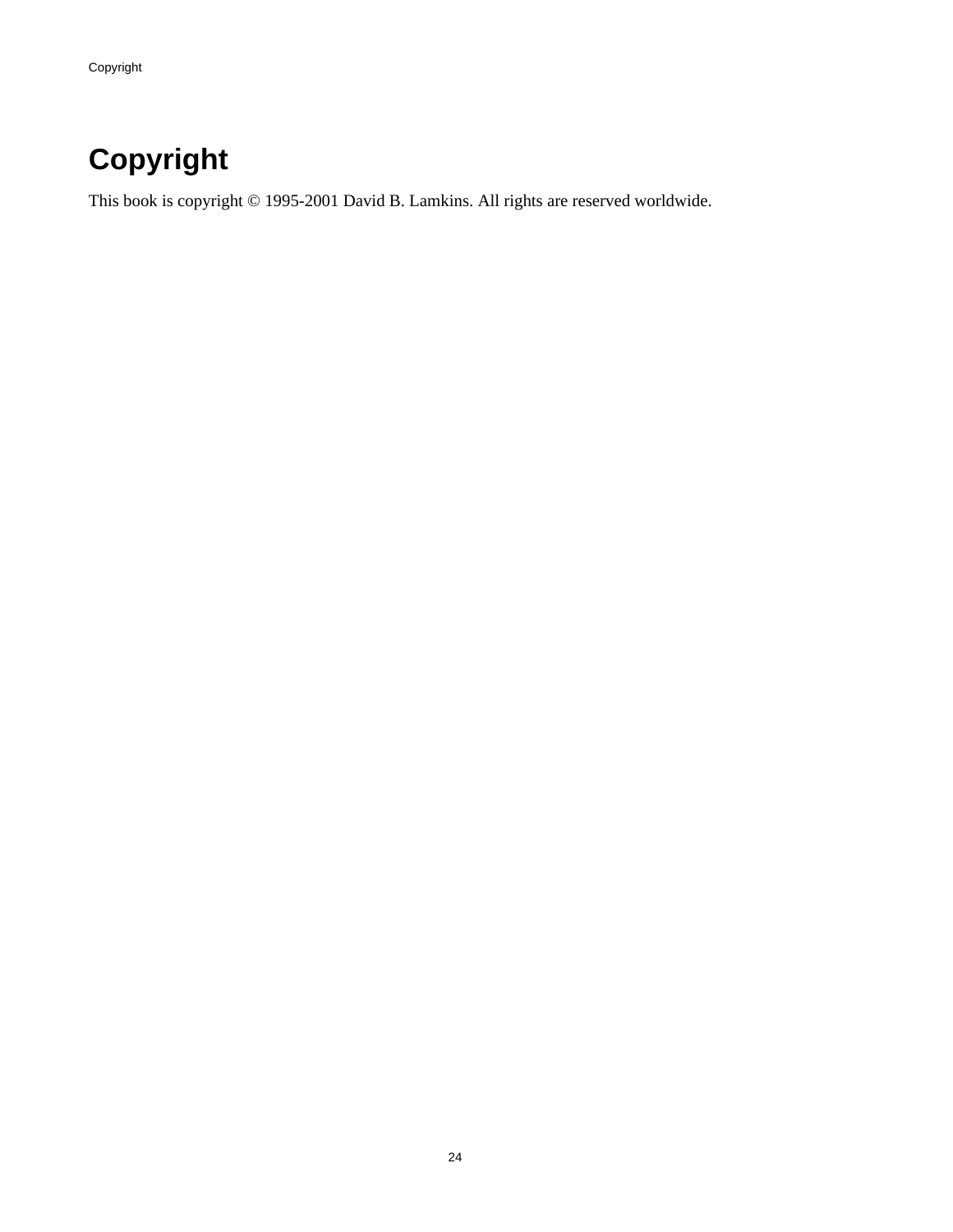### <span id="page-24-0"></span>**Acknowledgments**

Thanks to all of the people in the Lisp community who have made it possible for me to produce this, my first book. Over the years, members of the Usenet newsgroup comp.lang.lisp have provided sage advice, patient tutorials, historical insight, food for thought, and (perhaps unintentionally) amusement. Thanks especially to Barry Margolin, Kent Pitman, Erik Naggum for their contributions to the ongoing dialog, and to Howard Stearns and Mark Kantrowitz for their stewardship of community resources.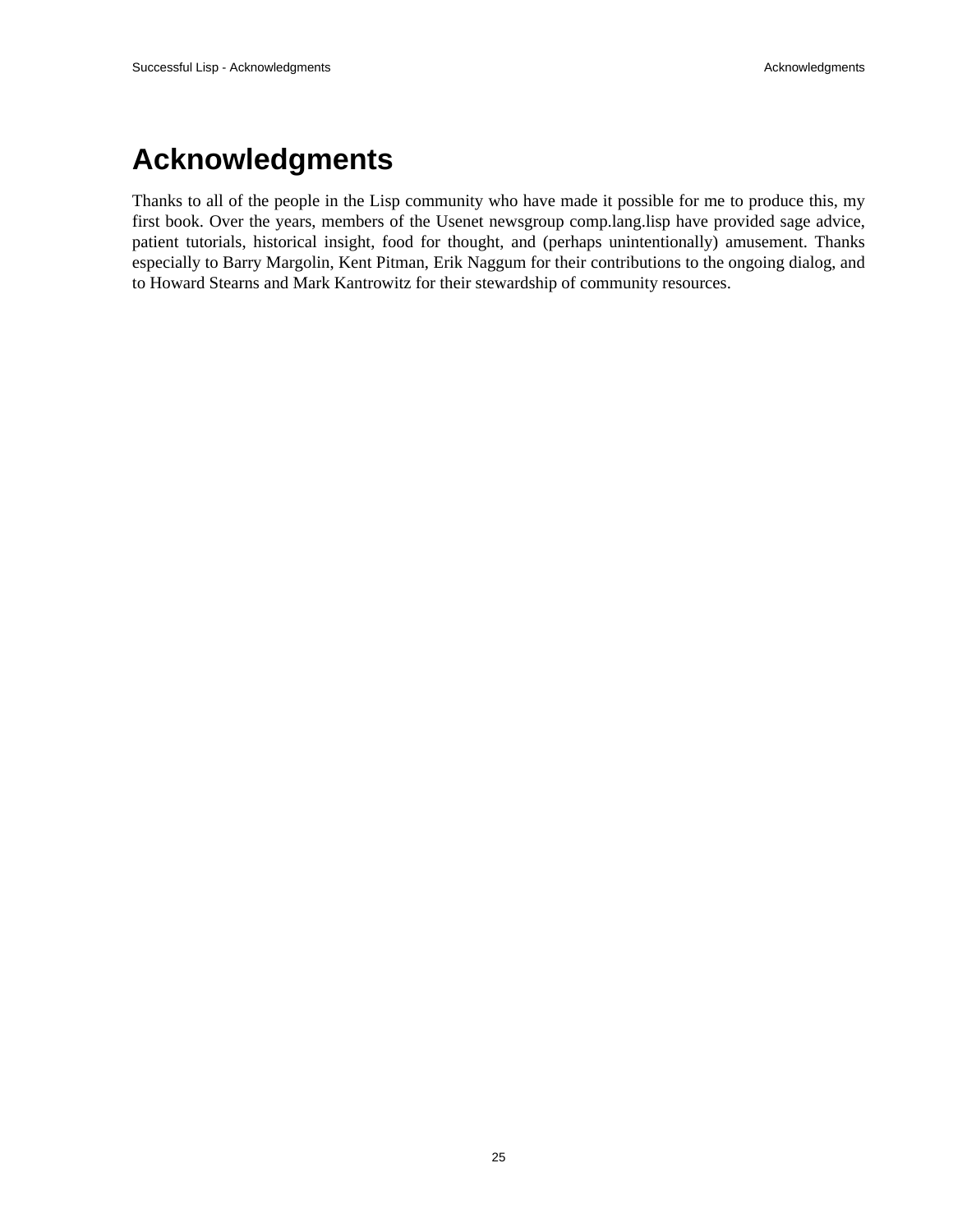# <span id="page-25-0"></span>**Foreword**

I started writing this book six years ago in response to a publisher's inquiry about Lisp books. Part of their submissing process involved my filling out what amounted to a market research form that disclosed all of the Lisp books I knew about, their publication dates, and a brief synopsis of the strengths and weaknesses of each.

On the basis of my market research, the publisher decided that their marketplace didn't need another Lisp book. So I kept going, because I knew otherwise. I wrote in fits and starts over the first two years, and published an early draft of the book on the web. Readers of "Successful Lisp" from all over the world have sent me positive feedback, thanking me for making the book available as a resource for their use in classes and personal studies of Common Lisp.

A few of the more enthusiastic readers even compared "Successful Lisp" to a couple of my favorite Lisp texts. While I'll admit to having my spirits buoyed by such unabashed enthusiam, I'll also be the first to point out that "Successful Lisp" attempts to cover the subject in a somewhat different manner, and at different levels of detail, than the other available texts. By all means, enjoy this book. But when you need more information than I've been able to fit in this limited space, please turn to some of the other fine books listed in Chapter 33.

Common Lisp is, at its core, a very simple language. Its apparent size is due not to complexity (as is the case with certain more recent languages) but rather to the breadth of functionality implemented via the functions and data types that are provided in every copy of Common Lisp.

The other encouraging feature of Common Lisp is its stability. The language became an ANSI standard in 1994 after four years of intensive work by vendors and designers alike, during which time several subtle problems and inconsistencies were removed from the language and the corrections implemented in production compilers and tested against real-world applications. This time consuming process of review and refinement was quite successful, in that the language has not required correction, change or clarification since its standardization. That's good news for me, since I haven't had to revise my book to keep up. Good news, too, for the people who write large, complex programs in Common Lisp; their code just keeps on working even when they change hardware or compilers.

The one criticism that has arisen over the years is that Common Lisp hasn't adopted enough cool new functionality over the years to give it more of a mass appeal. Vendors provide their own extensions for networking, graphics, multiprocessing and other features, but the lack of standardization makes it difficult to employ these features in a portable manner. While I share some of that concern, I'll also observe that these very features have changed significantly over the years since the ANSI standardization of Common Lisp. Over the same period, newer languages have borrowed from Common Lisp's toolbox for ideas regarding expression of algorithms, symbolic manipulation of data, and automatic storage management. Someday networking and graphics will be as well defined, and I'm sure we'll see these aspects of computing incorporated into Common Lisp. For now, be glad that you can tell the difference between what's stable and what's the flavor of the month.

This will probably be my last update to "Successful Lisp", as my personal goals and interests have taken me away from the deep involvement I had with computing through the 80s and 90s. I suspect that "Success Lisp", if it has a lasting value within the Common Lisp community, will do so because of the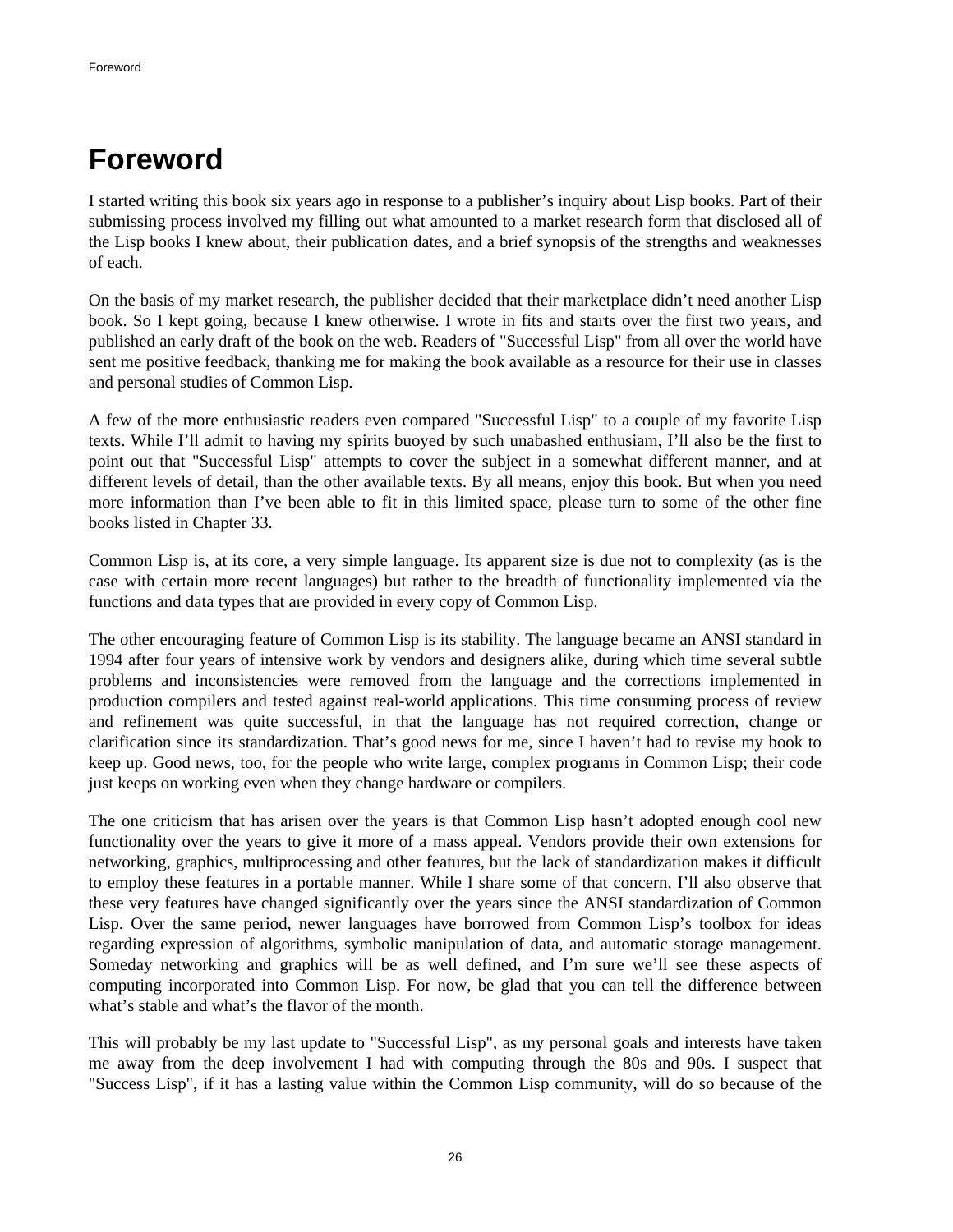stability and longevity of the language itself.

I wish you well. Enjoy the book.

David Lamkins February 2001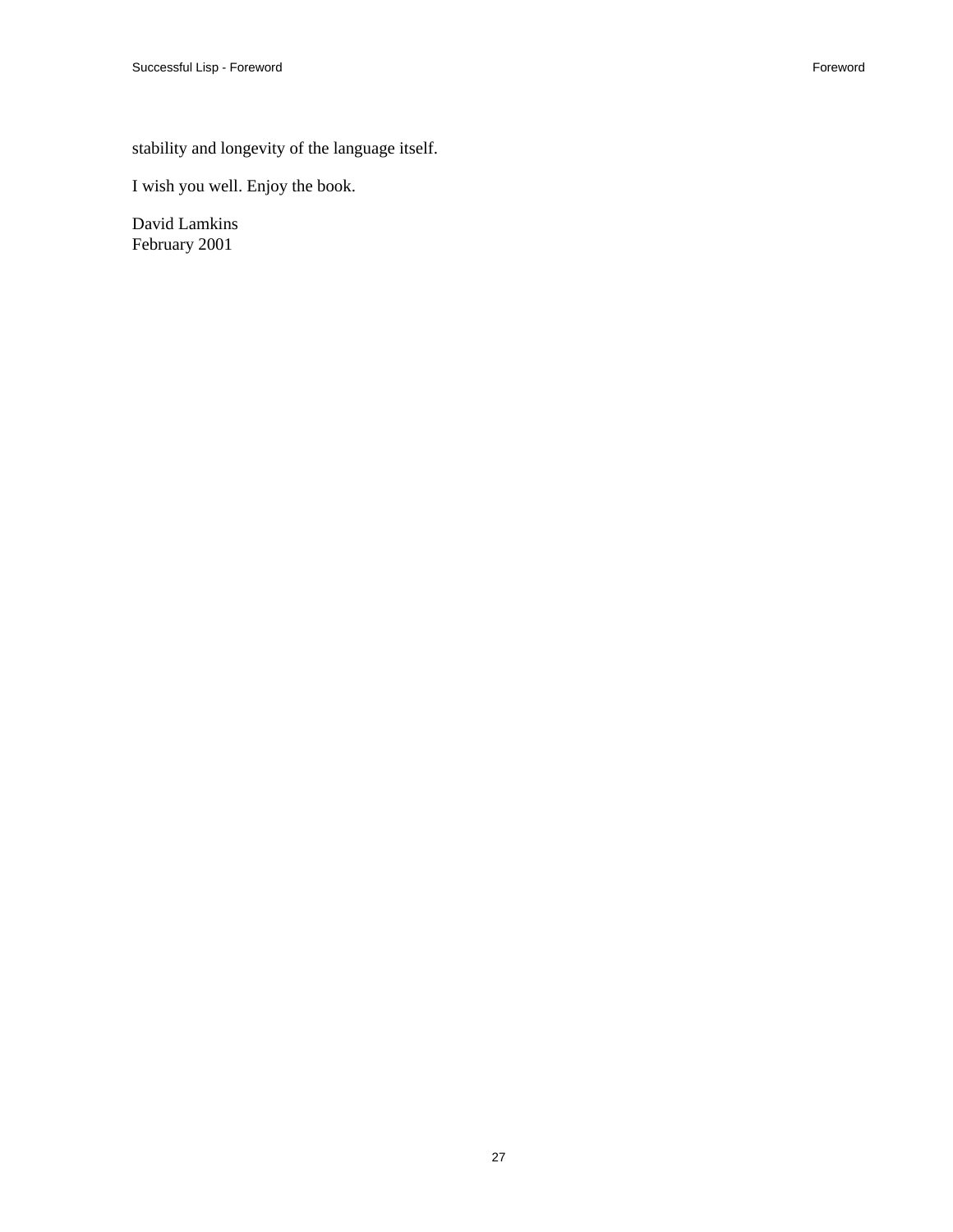# <span id="page-27-0"></span>**Introduction**

Lisp has a long, rich history dating back more than forty years. It has survived all of the programming "revolutions" that have rendered lesser langauges obsolete. Despite its being taught as a curiosity, if at all, by college and university staff who themselves have a poor understanding of the continuing growth and evolution of Lisp, new generations of programmers continue to seek out Lisp as a tool to solve some of the most difficult problems in the world of computing.

This book is my attempt to help the current generation of Lisp programmers, and to give something back to those who have paved the way for the rest of us.

The first two chapters lay out the book's background and intent. Then chapters 3 through 24 introduce a core subset of Common Lisp. Chapters 25 through 32 introduce useful features that may not be found in all Lisp implementations, or their details may differ among implementations; these chapters should be read in conjunction with your Lisp vendor's documentation. Chapters 33 and 34 offer, respectively, an annotated list of additional resources and an overview of Lisp's historical timeline.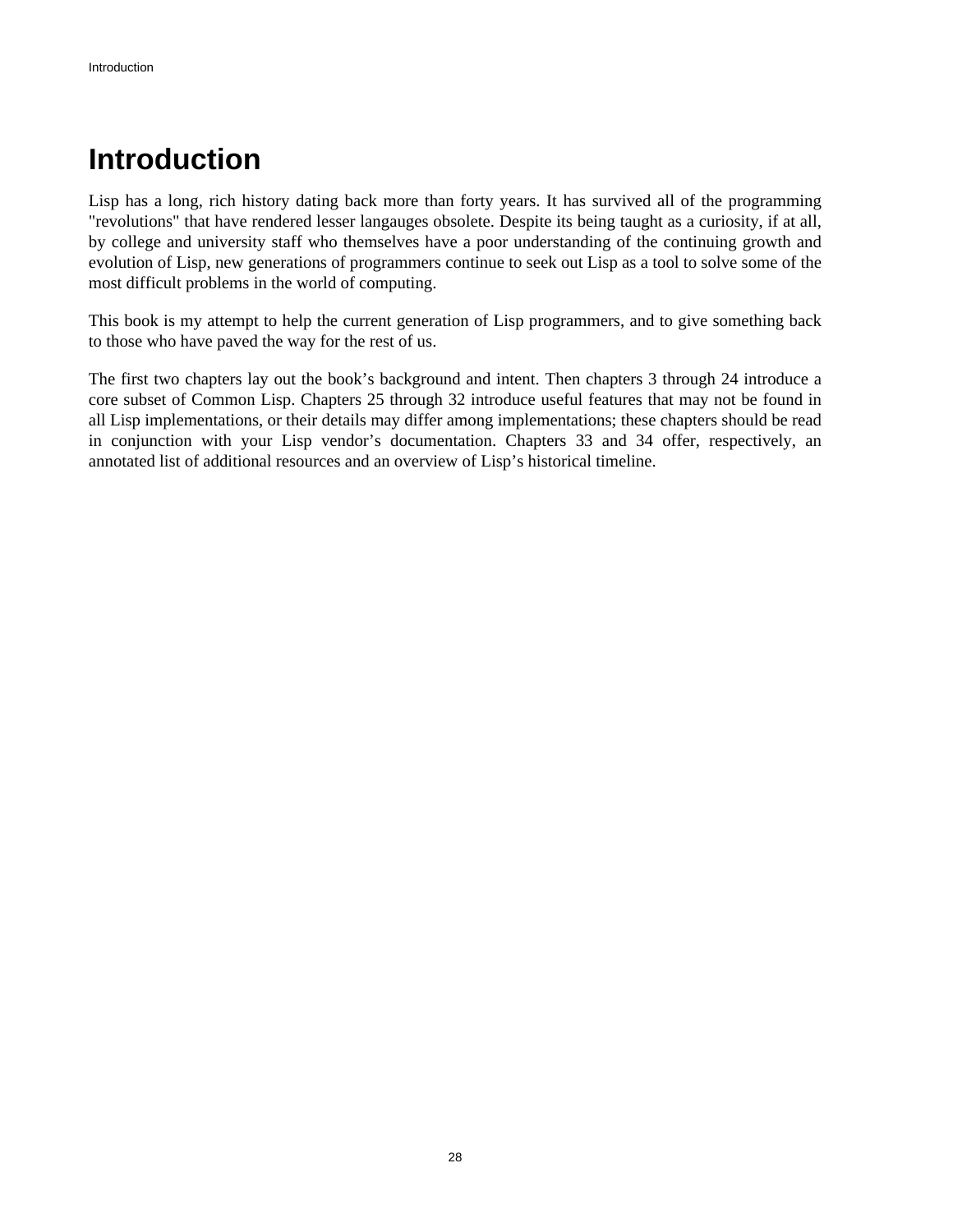# <span id="page-28-0"></span>**Chapter 1 - Why Bother? Or: Objections Answered**

Everyone knows Lisp, right? Many of us took a course that introduced us to Lisp along with three or four or more other languages. This is how I was introduced to Lisp around 1975, and I thought it was a pretty useless language. It didn't do *anything* in the usual way, it was slow, and those parentheses were enough to drive anyone crazy!

If your own Lisp experience predates 1985 or so, you probably share this view. But in 1984, the year Big Brother never *really* became a reality (did it?), the year that the first bleeding-edge (but pathetic by today's standards) Macintosh started volume shipments, the Lisp world started changing. Unfortunately, most programmers never noticed; Lisp's fortune was tied to AI, which was undergoing a precipitous decline -- The AI Winter -- just as Lisp was coming of age. Some say this was bad luck for Lisp. I look at the resurgence of interest in other dynamic languages and the problems wrestled with by practicioners and vendors alike, and wonder whether Lisp wasn't too far ahead of its time.

I changed my opinion of Lisp over the years, to the point where it's not only my favorite progamming language, but also a way of structuring much of my thinking about programming. I hope that this book will convey my enthusiasm, and perhaps change your opinion of Lisp.

Below I've listed most of the common objections to Lisp. These come from coworkers, acquaintances, managers, and my own past experience. For each point, I'll describe how much is actually true, how much is a matter of viewpoint, and how much is a holdover from the dark days of early Lisp implementations. As much as possible, I'll avoid drawing comparisons to other languages. Lisp has its own way, and you'll be able to make your own comparisons once you understand Lisp as well as your usual language. If you eventually understand Lisp enough to know when its use is appropriate, or find a place for Lisp in your personal toolkit, then I've done my job.

Without further introduction, here are a baker's dozen reasons why you might be avoiding Lisp:

### **I looked at Lisp before, and didn't understand it.**

This is a really tough one. Most programming languages are more similar to each other than they are to Lisp. If you look at a family tree of computer languages, you'll see that the most common languages in use today are descendants of the Algol family. Features common to languages in the Algol family include algebraic notation for expressions, a block structure to control visibility of variables, and a way to call subroutines for value or effect. Once you understand these concepts, you can get started with another language in the family by studying the surface differences: the names of keywords and the style of punctuation.

Lisp really *is* different. If you've only read code in Algol family languages, you'll find no familiar punctuation or block structure to aid your understanding of Lisp code -- just unfamiliar names appearing in seemingly pointless nests of parentheses. In Lisp, the parenthesis *is* the punctuation. Fortunately, its use is quite simple; simpler than, for example, remembering the operator precedence rules of C or Pascal. Lisp development environments even provide editors that help with matching opening and closing parentheses.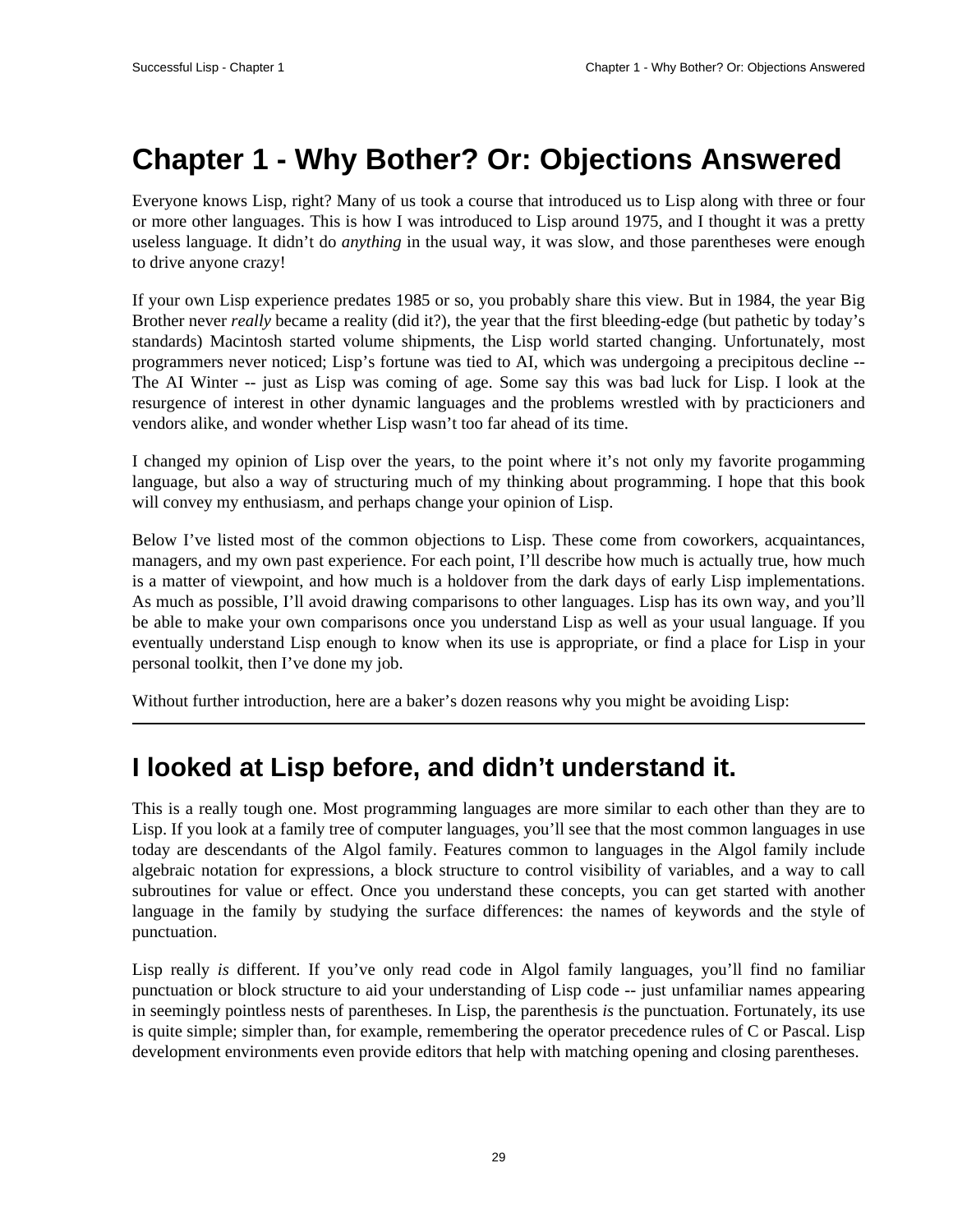Once you understand how Lisp expressions are put together, you still have to learn what they mean. This is harder because Lisp provides a lot of facilities that aren't found elsewhere, or gives unfamiliar names to familiar concepts. To really understand Lisp, you need to know how it works inside. Like most good programmers, you probably have a mental model of how a computer works, and how your favorite compiler translates statements from your favorite language into machine code. You'll drive yourself crazy if you try this with Lisp, which seems to go to great lengths to isolate you from the details of machine organization. Yes, you sacrifice some control. Perhaps not surprisingly, you gain quite a lot in program correctness once you give up worrying about how your program is mapped by the compiler onto bits in the machine. Is the tradeoff worthwhile? We'll explore that issue in a later chapter.

This book will teach you how to read and write Lisp, how to recognize and understand new words like DEFUN, CONS, and FLET, and -- ultimately -- how to think in Lisp as well as you think in your favorite programming language.

### **I can't see the program for the parentheses.**

Part of this problem is a matter of dealing with the unfamiliar. I talked about that in the previous section. Another part of this problem is real: you have to deal with a lot of parentheses. Fortunately, Lisp programming environments have editors that mechanize the process of counting parentheses by flashing or highlighting matching pairs or by manipulating entire balanced expressions. Finally, there's a matter of style. Judicious indentation improves the readability of Lisp programs, as it does in other languages. But vertical whitespace often hinders readability in Lisp.

I'll cover both the mechanical and stylistic aspects of Lisp code in this book. By the time you're done, you'll have an opinion on what constitues readable code, and you'll be able to defend your position. When you reach that level of confidence, you'll be able to write aesthetic Lisp code, and to read anyone else's code. Parentheses won't be a concern any longer.

### **Lisp is very slow compared to my favorite language.**

Possibly... But the difference may not be as large as you'd expect. First, let's clear the table of an *old* misconception: that Lisp is an interpreted language. As a rule, most modern Lisp systems compile to machine code. A few compile to byte code that typically runs five times slower than machine code. And one or two freeware Lisp systems only run interpreted code, but they're the exception. So there's part one of the answer: if you're not running a Lisp *compiler*, you should get one.

Your Lisp coding style affects execution speed. Unfortunately, you won't recognize inefficient Lisp code until you've had some experience with the language. You'll need to think about how Lisp works in order to understand what makes Lisp code run slowly. This is not hard to do, but the issues are different from those for languages which expose more of the underlying machine to you.

Lisp gives you incremental compilation. This means that you can compile one function at a time and be ready to run your program instantly -- there is no linkage step. This means that you can make lots of changes quickly and evaluate them for their effect on the program. Lisp also has built-in instrumentation to help you tune the performance of your program.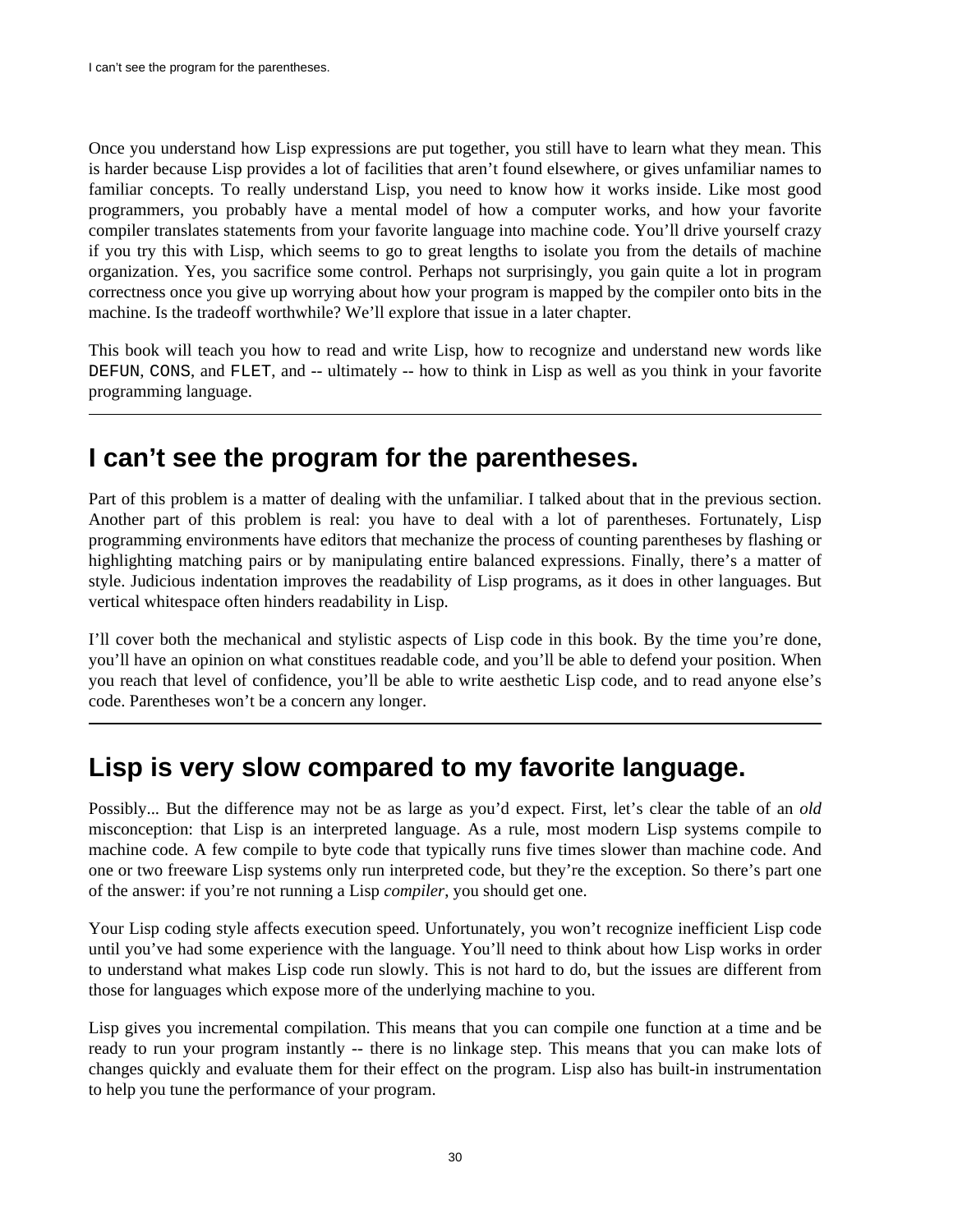You'll experience all of these things as you work your way through this book. By the time you're done, you'll know how to avoid writing inefficient code in the first place, and how to use all of the available tools to identify and fine tune the really critical code in your programs.

#### **No one else writes programs in Lisp.**

What? I'm the only one left? I don't think so...

Seriously, though, there are quite a few people who write Lisp code every day. They write programs that solve tough problems, and give their employers a strategic advantage. It's hard to find good Lisp programmers who are willing to move to a new employer; those companies who are using Lisp guard their strategic advantage, and their Lisp programmers, quite jealously.

Now, it's mostly true that you won't find Lisp in consumer products like spreadsheets, databases, word processors, and games. But then, that's not the kind of work that Lisp does best. You *will* find Lisp in products that must reason about and control complex systems and processes, where the ability to reliably arrive at useful conclusions based upon complex relationships among multiple sources and kinds of data is more important than lightning-fast numerical calculations or spiffy graphics (although modern Lisp systems come pretty close to the leaders even in the latter two categories).

Lisp is also used as an extension language because of its simple, consistent syntax and the ability for system designers to add new functions to Lisp without writing an entire new language. The Emacs editor and the AutoCAD drafting program are two of the best examples of this use of Lisp.

And of course Lisp is *still* the language most often used for research in artificial intelligence and advanced computer language design, but we won't touch on either of those subjects in this book. When you've finished this book, you'll have the knowledge needed to recognize what problems you should solve using Lisp, and how to approach the solution's design.

Oh, and one more thing: It's not quite true that no mass market product uses Lisp. Microsoft's "Bob" environment for naive computer users was developed (and delivered) in Lisp.

### **Lisp doesn't let me use graphical interfaces.**

This is ironic. Some of the first graphical user interfaces appeared on Lisp machines in the early 1970s. In fact, in 1995 you can still buy a DOS adaptation of one of these early Lisp environments -- with the same GUI it had twenty years ago.

The leading Lisp development environments for Windows and Macintosh support only a subset of their host platform's GUI. It's possible to add support for the missing features, but easier to do it using Microsoft's and Apple's preferred language: C++.

If you want to have the same graphical user interface on your Lisp program when it runs on Windows or Macintosh hosts, you can find at least two Lisp windowing environments that let you do this. The problem is that the Lisp GUI will be familiar to neither Macintosh nor Windows users.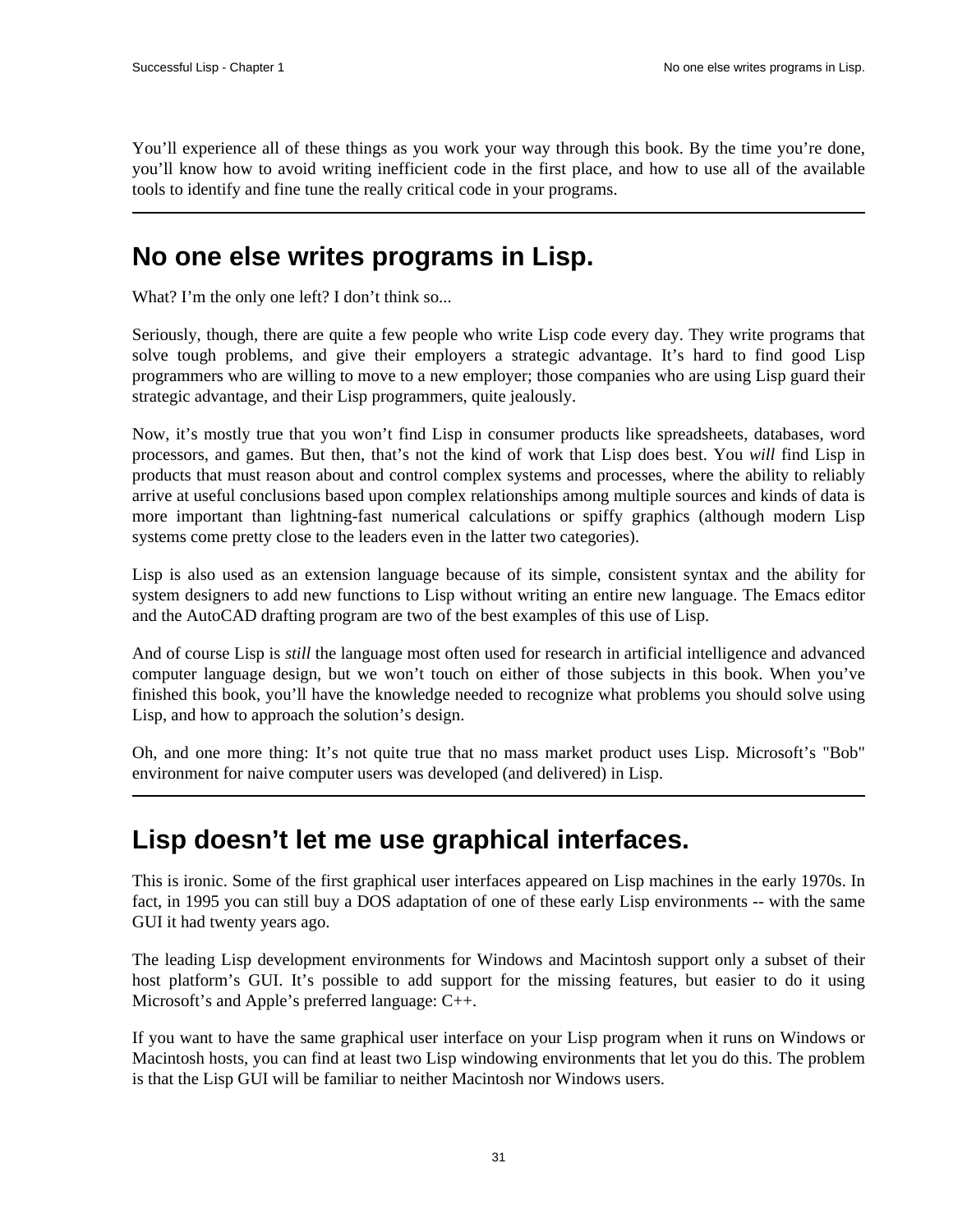If all you want is a quick, platform-specific graphical interface for your Lisp program, any of the commercial Lisp environments will deliver what you need. They all have graphical interface builders that let you build windows and dialogs with point and click or drag and drop techniques. Just don't expect much in the way of bells and whistles.

#### **I can't call other people's code from Lisp.**

This is mostly untrue. Most Lisp environments give you a way to call external routines using either C or Pascal calling conventions. You can also call back into Lisp from the external program. But if you want to call  $C++$  from Lisp, you'll probably have to write a C wrapper around the  $C++$  code.

### **Lisp's garbage collector causes unpredictable pauses when my program runs.**

This should probably be covered in the "Lisp is slow" discussion, but there are enough interesting digressions for this to warrant its own topic. Lisp programs create garbage by destroying all references to some object in memory. In a program written in some other language, the programmer must arrange to release the memory occupied by the object at the same time when the last reference is destroyed. If the program fails to do this reliably, the program has a *memory leak* -- eventually the program's memory space could fill up with these unreachable objects and not leave enough free memory for the program to continue. If you've ever written a complex program that allocates and manually recycles a lot of dynamic memory, you know how difficult a problem this can be.

Lisp finesses the memory leakage problem by *never* allowing the programmer to release unused memory. The idea here is that the computer can determine when a block of memory is unreachable with complete accuracy. This unreachable block is said to be garbage because it is no longer useful to any part of the program. The garbage collector runs automatically to gather all these unused blocks of memory and prepare them for reuse. The algorithms that do this are very tricky, but they come built into your Lisp system.

Historically, garbage collection *has been* slow. The earliest garbage collectors could literally lock up a system for hours. Performance was so poor that early Lisp programmers would run with garbage collection turned off until they completely ran out of memory, then start the garbage collection manually and go home for the rest of the day.

Over the past twenty years, a lot of good software engineering techniques have been applied to improving the performance of garbage collectors. Modern Lisp systems collect garbage almost continuously, a little bit at a time, rather than waiting and doing it all at once. The result is that even on a very slow desktop machine a pause for garbage collection will rarely exceed a second or two in duration.

Later in this book I'll discuss garbage collection in greater detail and show you techniques to avoid generating garbage; the less garbage your program creates, the less work the garbage collector will have to do.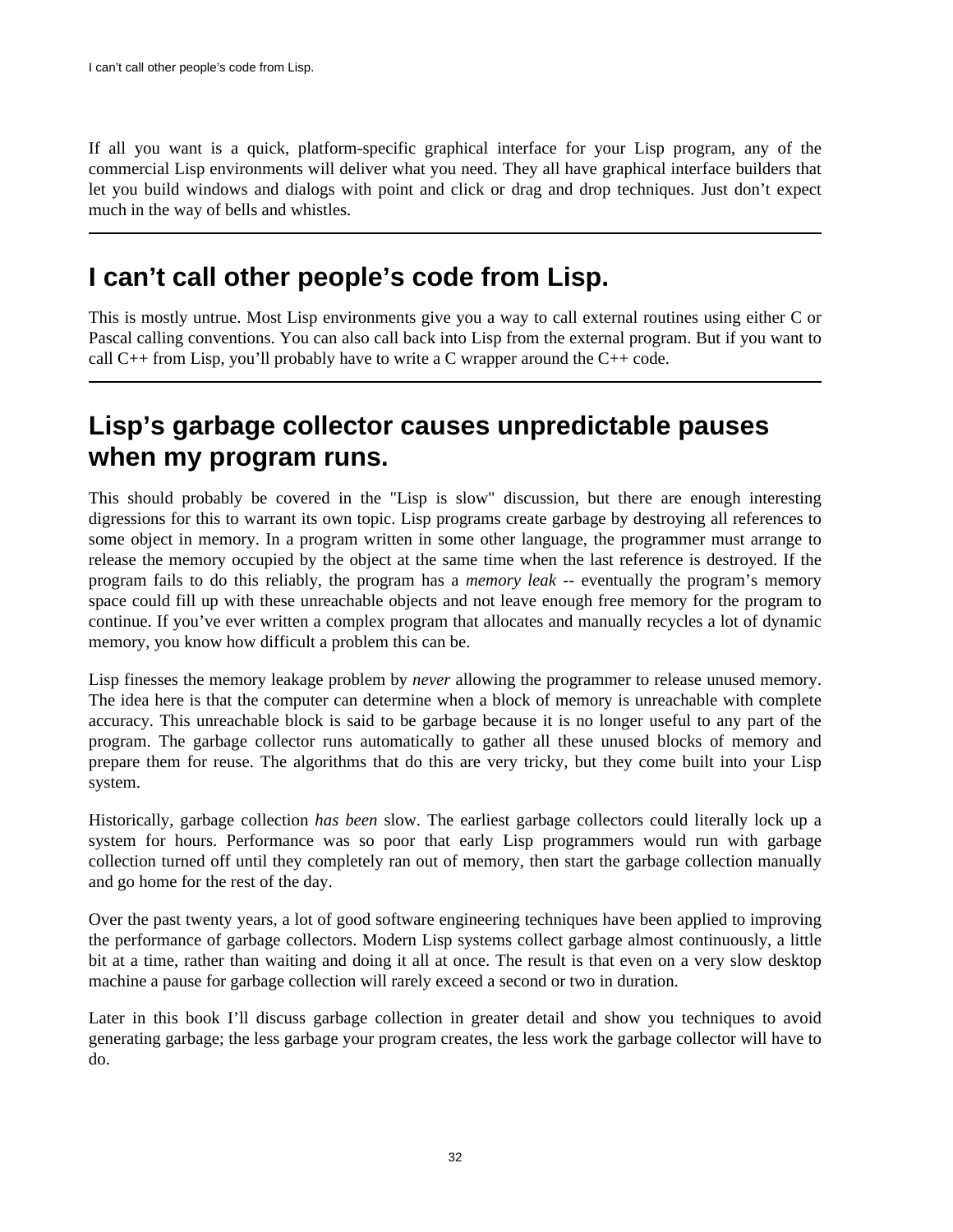### **Lisp is a huge language.**

If you look at the book *Common Lisp: The Language*, weighing in at about a thousand pages, or the recent (and bulkier) *ANSI Standard X3.226: Programming Language Common Lisp*, it's easy to form that opinion. When you consider that the Lisp language has almost *no* syntax, and only a couple of dozen primitive language elements (called special forms), then Lisp starts to look like a *very small* language.

In fact, the manuals cited above are mostly concerned with descriptions of what most other languages would call *library* functions and, to a lesser degree, development tools. Take the language manual for your favorite language. Add the manuals for three or four third-party libraries -- development utilities, fancy data structures, generalized I/O, etc. Take all the manuals for your development tools -- browsers, inspectors, debuggers, etc. and toss them onto the growing pile. Now count the pages. Does a thousand pages still seem like a lot?

By the time you've finished this book, you'll know how to find what you need in Lisp, with or without a manual.

### **Lisp is only for artificial intelligence research.**

Just not true. Lisp gets used for big projects that have to be tackled by one or a few programmers. Lisp is also good for tasks that are not well defined, or that require some experimentation to find the proper solution. As it turns out, artificial intelligence meets all of these criteria. So do a lot of other applications: shop job scheduling, transportation routing, military logistics, sonar and seismological echo feature extraction, currency trading, computer and computer network configuration, industrial process diagnosis, and more. These aren't mass market applications, but they still make lots of money (often by avoiding cost) for the organizations that develop them.

### **Lisp doesn't have any good programming tools.**

I hope to convince you otherwise. Several chapters of this book are devoted to introducing you to the many useful tools provided by a Lisp development environment.

### **Lisp uses too much memory.**

The Lisp development systems on both my Mac and my PC run comfortably in anywhere from 4 to 8 megabytes of RAM. Less in a pinch. The integrated C++ development environments take anywhere from 12 to 20 megabytes. Both have comparable tools and facilities.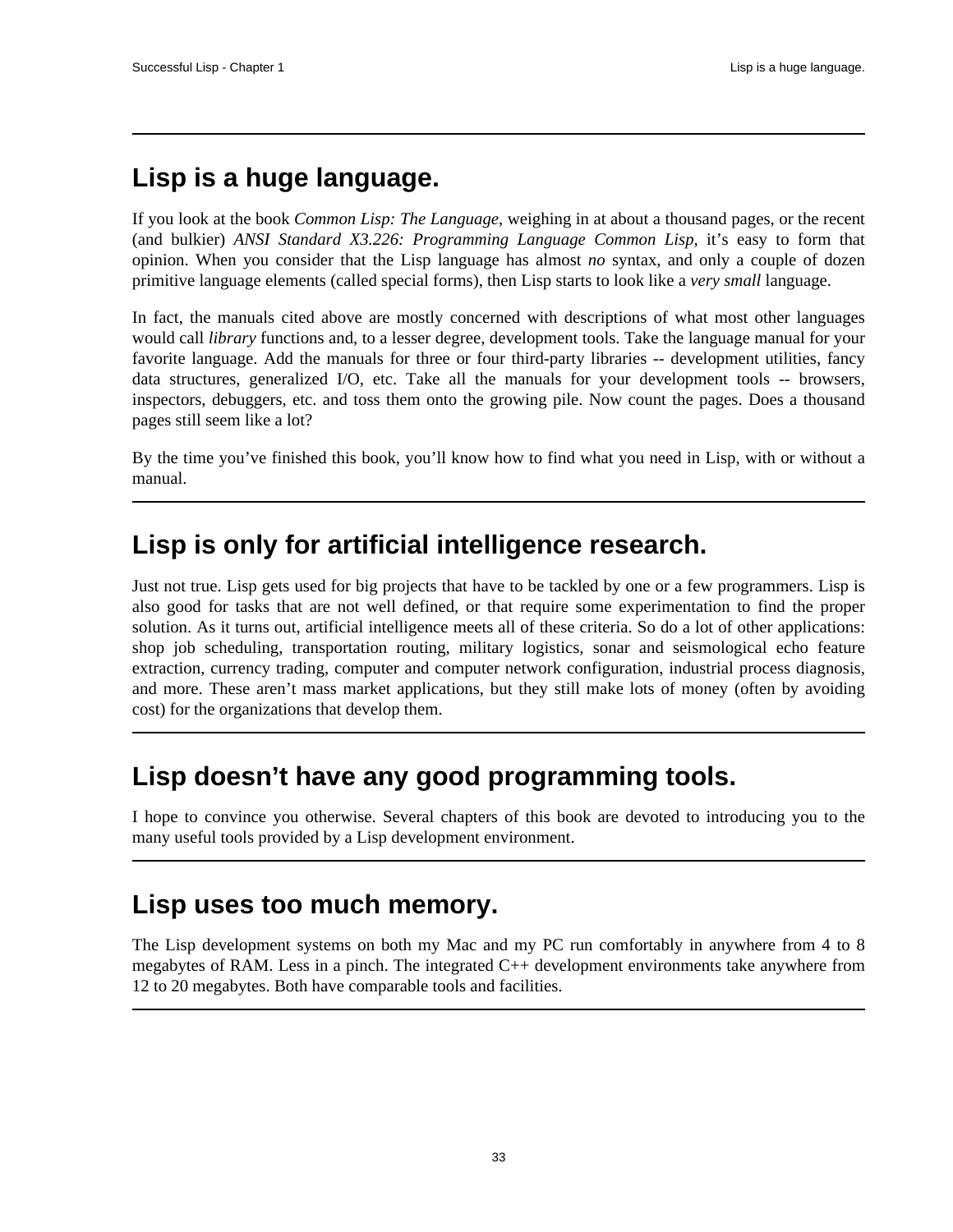#### **Lisp uses too much disk space.**

The Lisp development systems on both my Mac and my PC use considerably less disk space than the C++ environments. Lisp space on my hard disk runs from a low of about 5 megabytes for one system to a high of about 30 megabytes for another system that is a total programming environment, including a built in file manager, WYSIWYG word processor, graphics program, appointment calendar, and (almost forgot) Lisp development environment. The C++ systems run from a low of about 20 megabytes to a high of about 150 megabytes.

### **I can't find a good Lisp compiler.**

Depending on what kind of computer you use, this was a problem as recently as a year or two ago. And it's true that there isn't a lot of competition for the Lisp marketplace -- you can count vendors on the fingers of one hand. The vendors who support the Lisp marketplace tend to have been around for a long time and have good reputations. As desktop computers increase in speed and storage capacity, Lisp vendors are increasingly turning their attention to these platforms. Appendix B of this book lists not only the current players in the field, but also their corporate lineage.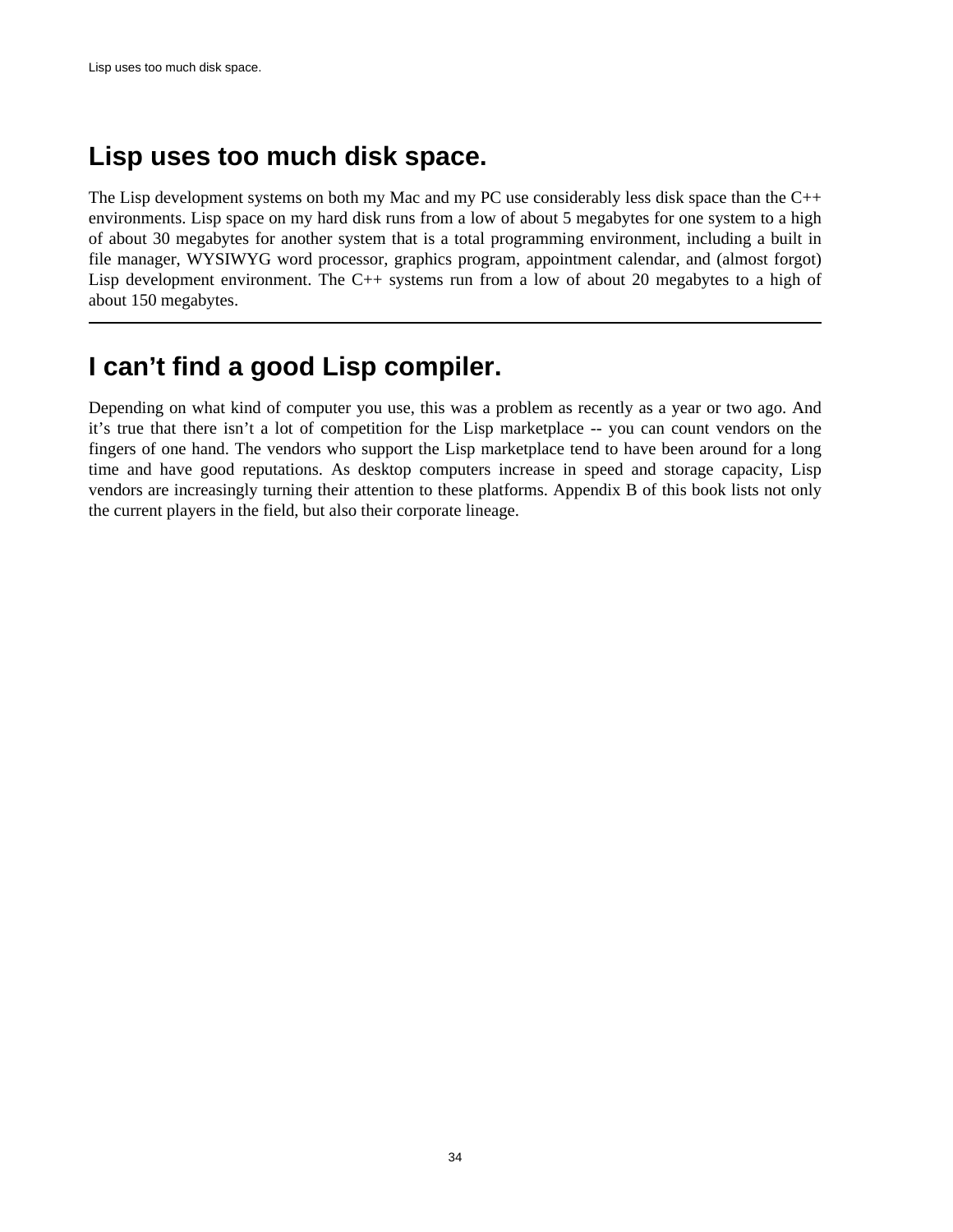### <span id="page-34-0"></span>**Chapter 2 - Is this Book for Me?**

Depending upon your background, interest, and experience, your need for the information offered in this book is best met by following the material in a certain way. I think that most readers will place themselves in one of the following categories: [professional programmer](#page-34-1) [p 35] , [student](#page-34-2) [p 35] , [hobbyist](#page-35-0) [p 36] , [former Lisp user](#page-35-1) [p 36] , or [merely curious](#page-36-0) [p 37] . No matter which category you fit, I've described what I think you can gain by reading this book. As you read through this book, you may decide that you no longer fit your original category. This is fine -- there are no strong dependencies between chapters. If you get stuck on a particular concept, the detailed [Table of Contents](#page-1-2) will help you locate the information you need.

### <span id="page-34-1"></span>**The Professional Programmer**

This book tells you what you need to know about Lisp in order to write good programs, and to read Lisp code in journals, magazines, or other people's programs. Beyond that, I will introduce you to some important concepts that you may not have encountered in your use of other languages, or you may find that the Lisp approach to a familiar concept gives you a new perspective on an old idea. Even if you never have occasion to use Lisp on the job, the concepts you'll learn in this book may give you a fresh insight to help solve a tough problem in your favorite language. You'll probably want to skim up through Chapter 6 to make sure you've covered the basics. Then slow down and take a closer look at what interests you in [Chapter 7](#page-116-0) [p 117] through [Chapter 9](#page-128-0) [p 129] , [Chapter 11](#page-136-0) [p 137] through [Chapter 15](#page-164-0) [p 165] , [Chapter 17](#page-173-0) [p 174] through [Chapter 21](#page-197-0) [p 198] , [Chapter 23](#page-204-0) [p 205] , and [Chapter 24](#page-214-0) [p 215] ; these chapters cover concepts that are either unique to, or best expressed in, the Lisp language.

Beyond all else, I hope to impress upon you the dynamic nature of Lisp program development. Lisp usually is a pleasant surprise to someone accustomed (or resigned) to the usual edit, compile, link, and debug cycle. The biggest change is compilation of functions rather than files. You can change and recompile just one function at a time, even from within the debugger. This is really handy if you've spent hours of testing to find a problem that can be easily fixed with one small change to your program. This is just one example of how the Lisp programming environment supports your programming efforts. You'll find additional examples throughout this book. [Chapter 10](#page-132-0) [p 133] , [Chapter 16](#page-168-0) [p 169] , [Chapter 22](#page-202-0) [p 203] , and [Chapter 26](#page-221-0) [p 222] through [Chapter 28](#page-229-0) [p 230] will give you an appreciation of how Lisp supports dynamic program development.

[Professional Track](#page-13-0)

### <span id="page-34-2"></span>**The Student**

If you've learned Lisp in a typical classroom setting, you may have come to believe that the language is nothing but lists and recursion. This book will show you that Lisp has a rich assortment of data types and control structures. Lists and recursion are only the tip of the iceberg. [Chapter 3](#page-37-0) [p 38] through [Chapter 24](#page-214-0) [p 215] should fill in the details on the rest of Lisp. Skim the remaining chapters so you know where to look when you have access to a commercial Lisp development environment, for when you begin your first Lisp project outside of an academic setting.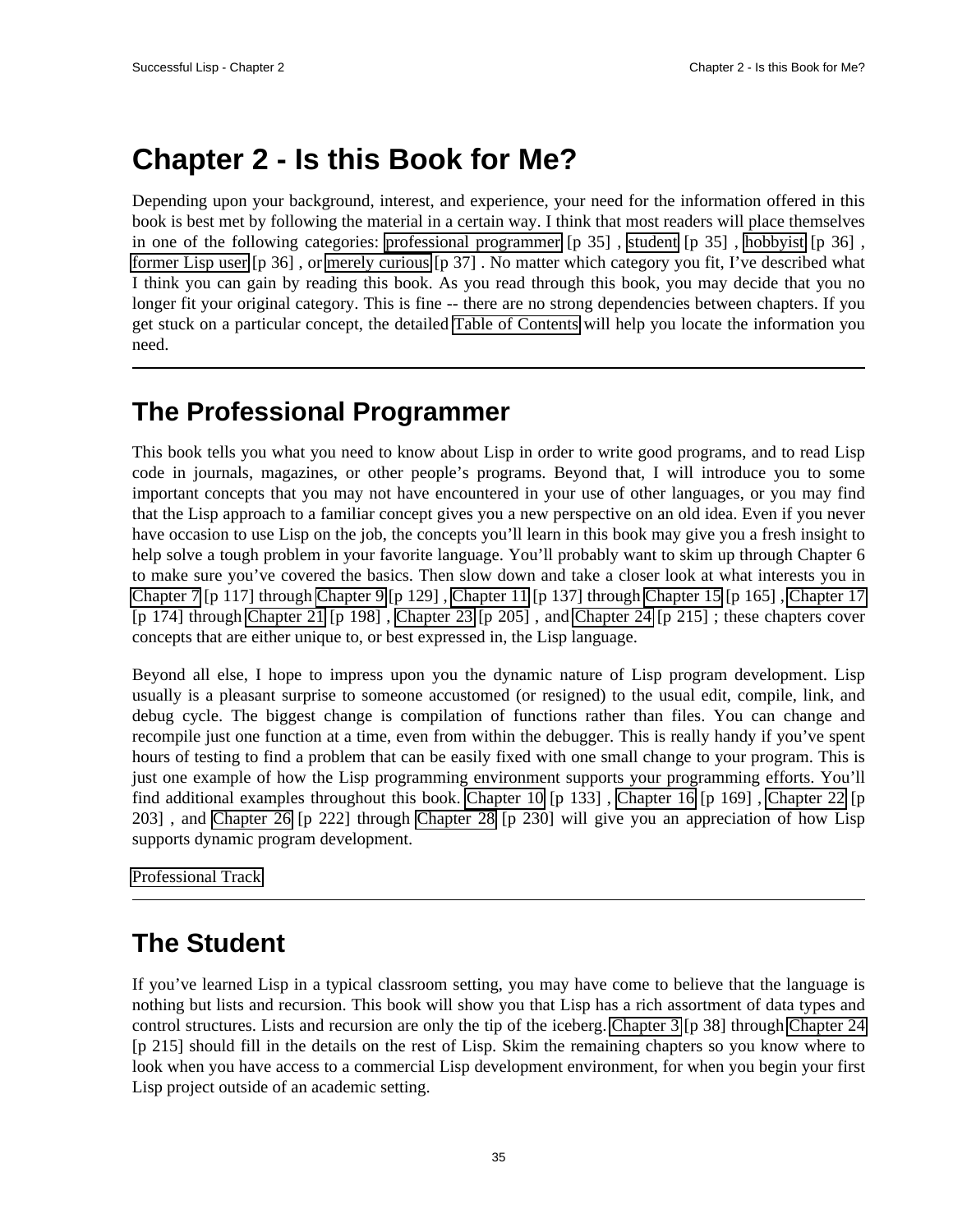Depending upon whether you're currently taking a Lisp course, or have already finished a course and want to learn what the instructor didn't have time for, this book will help your studies by teaching you an appreciation for the language and the skills you'll need for its most effective use. [Appendix A](#page-259-0) [p 260] lists sources of Lisp development environments. You can use the freeware versions while you're still a poor, starving student, and refer to the list again when you're gainfully employed and want to either recommend a commercial implementation of Lisp to your employer or buy one for personal use.

[Student Track](#page-15-0)

### <span id="page-35-0"></span>**The Hobbyist**

To me, a hobbyist is someone who pursues programming for the challenge, for the learning experience, or as a pastime. The hobbyist is largely self taught. If you fit that mold, I'll warn you now that Lisp can be very challenging, and can teach you a lot about programming.

You can go quite a long way toward learning Lisp with one of the freeware systems available for Macintosh and DOS computers. But if you have aspirations to turn your hobby into a money making venture, you need to ask yourself whether Lisp is appropriate for your anticipated product or service. If you think in terms of databases or scripts or multimedia, you'll probably be happier with a tool that directly addresses your area of interest. If you have dreams of writing the next great videogame, you've probably already discovered that you need a language that lets you program "close to the machine" -- If so, Lisp will disappoint you. But if you want to give your game characters complex interactions, or even the appearance of intelligent behavior, Lisp is a wonderful vehicle in which to design and test prototypes of these behaviors.

No matter what your interest in programming as a hobby, this book will give you the understanding you need to explore Lisp without getting bogged down in the parentheses. Read through all of the chapters, spending more time on those which interest you the most. If you have access to a Lisp development system, spend time on [Chapter 10](#page-132-0) [p 133] , [Chapter 16](#page-168-0) [p 169] , [Chapter 22](#page-202-0) [p 203] , and [Chapter 28](#page-229-0) [p 230] through [Chapter 30](#page-240-0) [p 241] ; these chapters will give you the background you need in order to find your way when you get lost -- you'll find this more helpful than trying to develop an encyclopedic knowledge of the language.

[Hobbyist Track](#page-16-0)

### <span id="page-35-1"></span>**The Former Lisp Acquaintance**

If you've had a prior experience with Lisp, perhaps in a college or university programming class, this book will update your knowledge. This book will teach you things that a one semester class could never cover due to time constraints. You'll also see how commercial Lisp development systems provide tools and features missing from the freeware Lisp system that your educational institution probably used.

If you've worked on (or have attempted) a Lisp project before, you may not have had the benefit of a mentor to show you how to use Lisp effectively. This book will introduce you to the skills that you need to become a successful Lisp programmer. It is important that you understand what the language does; this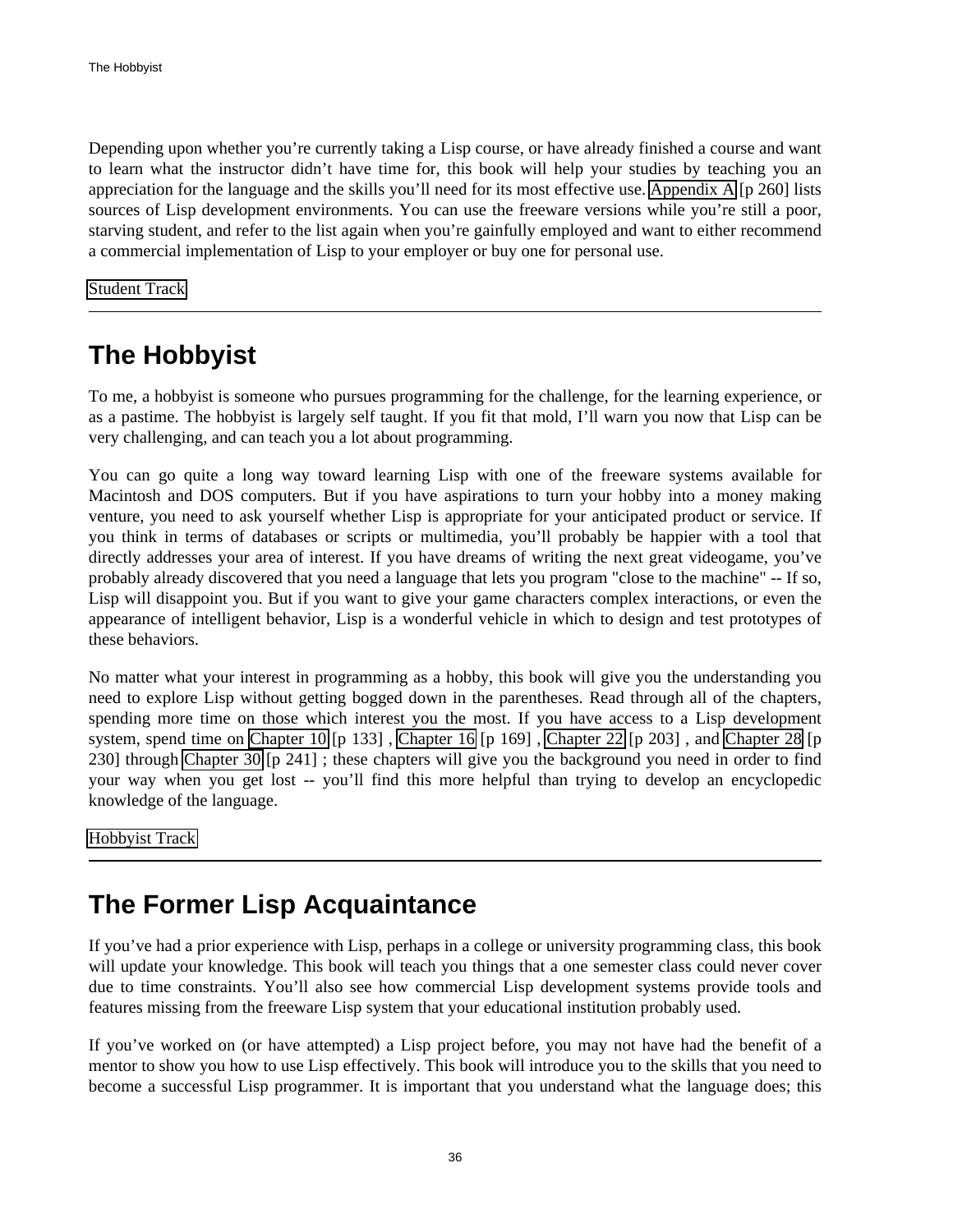book, like others before it, covers that ground. But this book goes beyond other Lisp programming books to tell you why Lisp works as it does, the best way to do things in Lisp, and (perhaps most importantly) how to approach the Lisp development *environment* to accomplish your goals in the most effective way.

I suggest that you use this book as a reference. The detailed [Table of Contents](#page-1-0) will help you find subject areas that appeal to your interests or needs.

[Former User Track](#page-17-0)

# **The Curious**

If you have no immediate intentions of writing a Lisp program (perhaps you're a student of programming languages), this book is still a good choice. You can learn a lot about Lisp, its development environment, and its use by reading through the chapters in order and working out an occasional bit of code on paper, to check your understanding. I've tried hard to introduce the fundamentals of Lisp in a way that doesn't belabor the details of internal representation.

[Curious Reader Track](#page-18-0)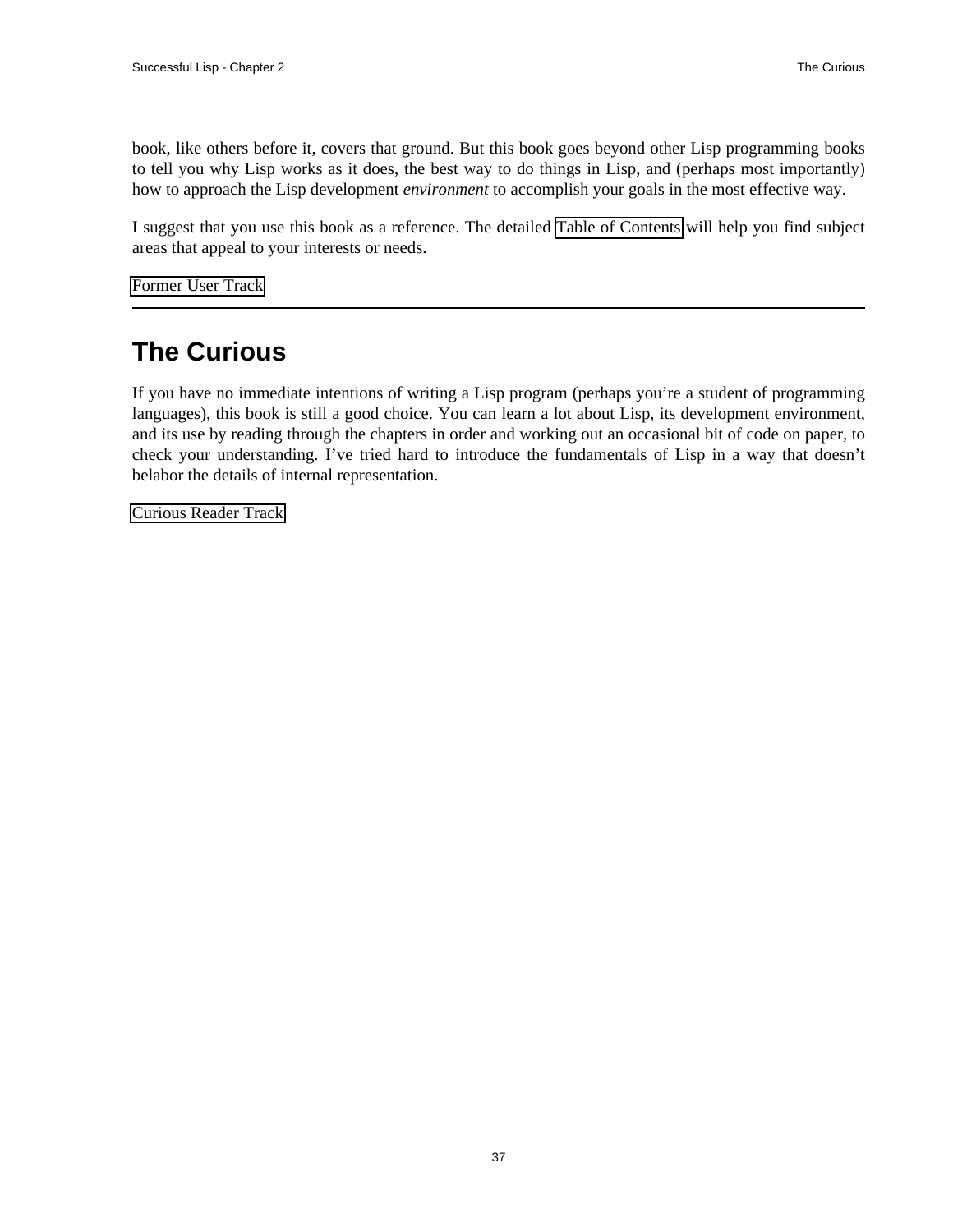This chapter will teach you everything you need to know to get started with Lisp. I'll cover all of the core features of the language. I encourage you to think of this core as the Lisp language itself, and everything else as a very large standard library. With this background, you'll be much better equipped to learn the rest of Lisp, either by reading the rest of the book or via a reference manual such as *Common Lisp: The Language, 2nd Edition*.

You should read this chapter all the way through. At times, I mention other chapters and later sections of this chapter, but you shouldn't have to follow these references to understand this chapter. When you finish this chapter, you should work through [Chapter 4](#page-83-0) [p 84] while sitting at the keyboard of your Lisp system.

- [Lesson 1](#page-38-0) [p 39] Essential Syntax
- [Lesson 2](#page-40-0) [p 41] Essential Evaluation
- [Lesson 3](#page-45-0) [p 46] Some Examples of Special Forms and Macros
- [Lesson 4](#page-50-0) [p 51] Putting things together, and taking them apart
- [Lesson 5](#page-52-0) [p 53] Naming and Identity
- [Lesson 6](#page-55-0) [p 56] Binding versus Assignment
- [Lesson 7](#page-58-0) [p 59] Essential Function Definition
- [Lesson 8](#page-60-0) [p 61] Essential Macro Definition
- [Lesson 9](#page-62-0) [p 63] Essential Multiple Values
- [Lesson 10](#page-64-0) [p 65] A Preview of Other Data Type
- [Lesson 11](#page-76-0) [p 77] Essential Input and Output
- [Lesson 12](#page-81-0) [p 82] Essential Reader Macros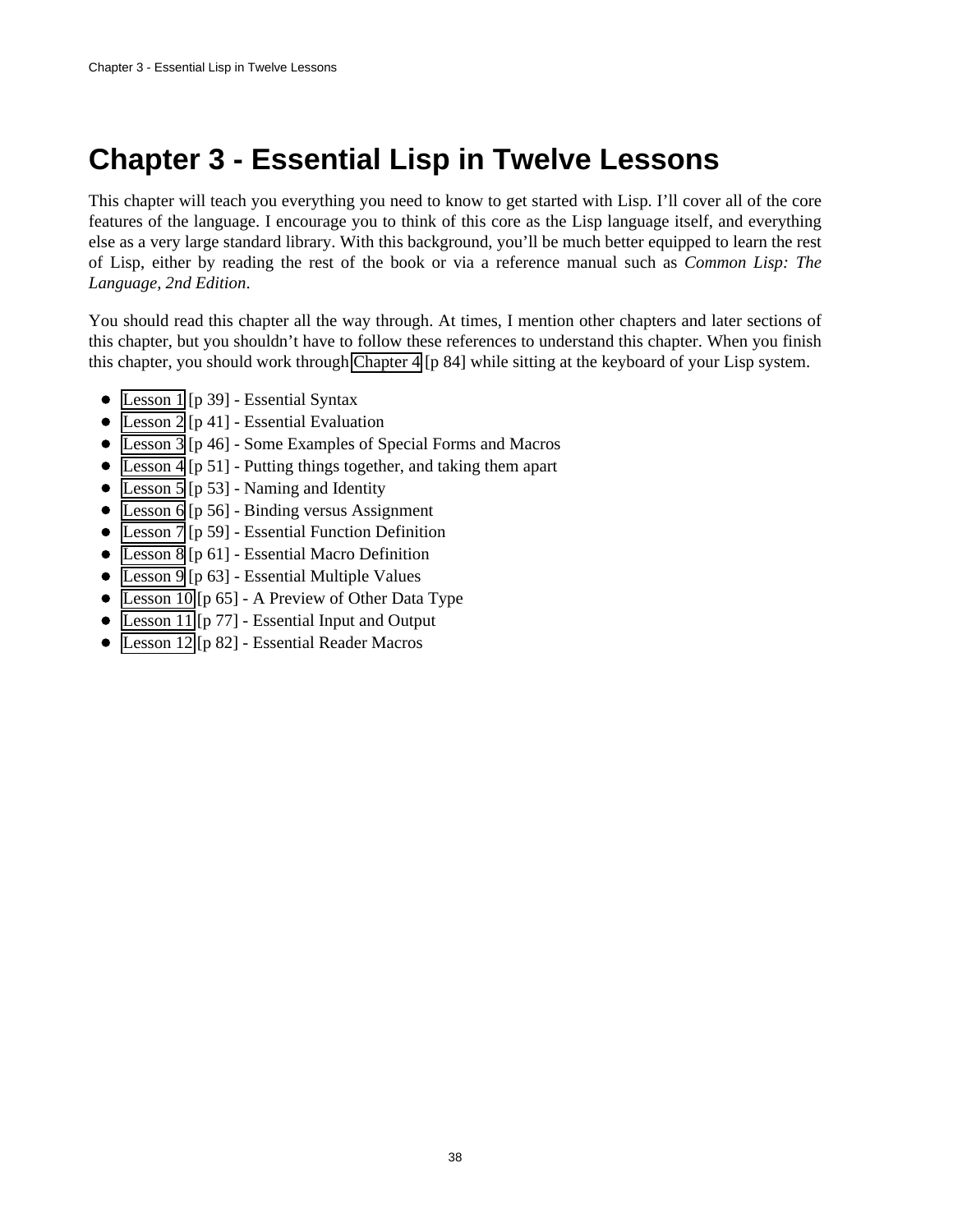#### <span id="page-38-1"></span><span id="page-38-0"></span>**Lesson 1 - Essential Syntax**

Lists are surrounded by parentheses

This is the first thing you need to know about Lisp: anything surrounded by parentheses is a list. Here are some examples of things that are lists:

(1 2 3 4 5) (a b c) (cat 77 dog 89)

As I said, anything surrounded by parentheses is a list. When you hear a statement like that, you probably want to ask two questions:

- 1. What if I put parentheses around *nothing*?
- 2. What if I put parentheses around *another list*?

In both cases the answer is the same. You still have a list. So the following are also lists:

```
()
(())((()))((a b c))
((1 2) 3 4)
(mouse (monitor 512 342) (keyboard US))
(defun factorial (x) (if (eql x 0) 1 (* x (factorial (-x 1)))))
```
The only time you don't have a list is when you have a right parenthesis without a matching left parenthesis or vice versa, as in the following four examples:

```
(a b c(
((25 g) 34
( ( ( ) )(())
```
This is nothing to lose sleep over -- Lisp will tell you when there's a mismatch. Also, the editor that you use for writing Lisp programs will almost certainly give you a way to automatically find matching parentheses. We'll look at editors in [Chapter 27](#page-226-0) [p 227] .

A list can be a lot of things in Lisp. In the most general sense, a list can be either a program or data. And because lists can themselves be made of other lists, you can have arbitrary combinations of data and programs mixed at different levels of list structure -- this is what makes Lisp so flexible for those who understand it, and so confusing for those who don't. We'll work hard to remove that confusion as this chapter continues.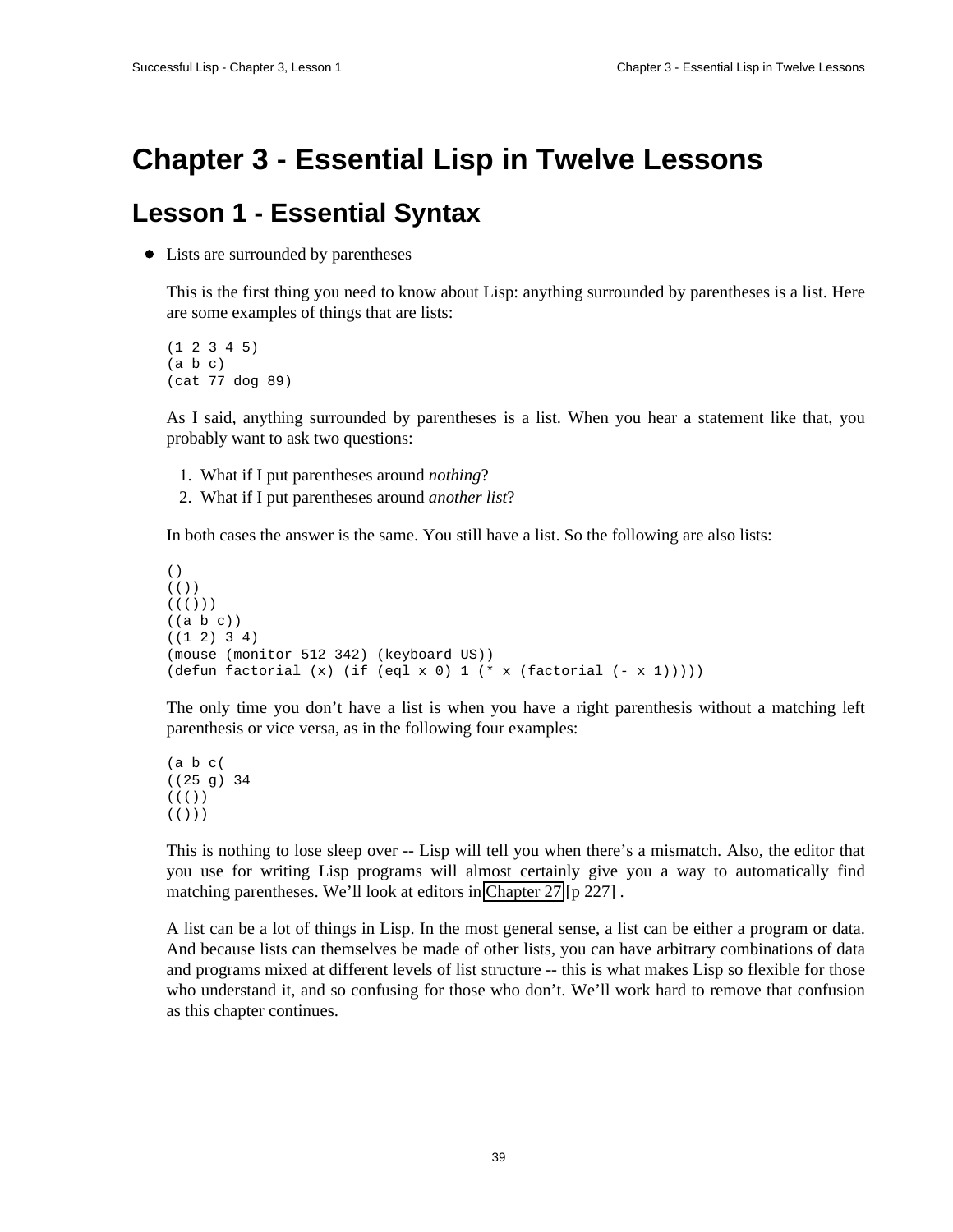<span id="page-39-0"></span>Atoms are separated by whitespace or parentheses Now that you can recognize a list, you'd like to have a name for the things that appear between the parentheses  $-$ - the things that are not themselves lists, but rather (in our examples so far) words and numbers. These things are called atoms.

Accordingly, these words and numbers are all atoms:

```
1
25
342
mouse
factorial
x
```
Lisp lets us use just about any characters to make up an atom. For now, we'll say that any sequence of letters, digits, and punctuation characters is an atom if it is preceded and followed by a blank space (this includes the beginning or end of a line) or a parenthesis. The following are all atoms:

```
-
*
@comport
funny%stuff
9^{\lambda}case-2
```
One thing you should remember, if you're experienced in another programming language, is that characters traditionally reserved as operators have no special meaning when they appear within a Lisp atom. For example, case-2 is an atom, and *not* an arithmetic expression.

Since an atom can be marked off by either whitespace or a parenthesis, we could eliminate any whitespace between an atom and a parenthesis, or between two parentheses. Thus, the following two lists are identical:

```
(defun factorial (x) (if (eql x 0) 1 (* x (factorial (-x 1)))))
(detun factorial(x)(if(eql x 0)1(* x(factorial(- x 1))))))
```
In practice, we'd *never* write the second list. In fact, we'd probably split the list across multiple lines and indent each line to improve readability; this list is in fact a small program, and formatting it as follows makes it easier to read for a Lisp programmer:

```
(defun factorial (x)
  (if (eql x 0)
    1 
    (* x (factorial (- x 1))))
```
For now, you don't need to worry about what this means or how you'd know to do this kind of indentation. As we get further into this chapter, you'll see more examples of indentation. Subsequent chapters will show additional examples, and I'll point out how to use indentation to improve readability of many new constructs. [Chapter 28](#page-229-0) [p 230] will address elements of Lisp style, including the proper use of indentation.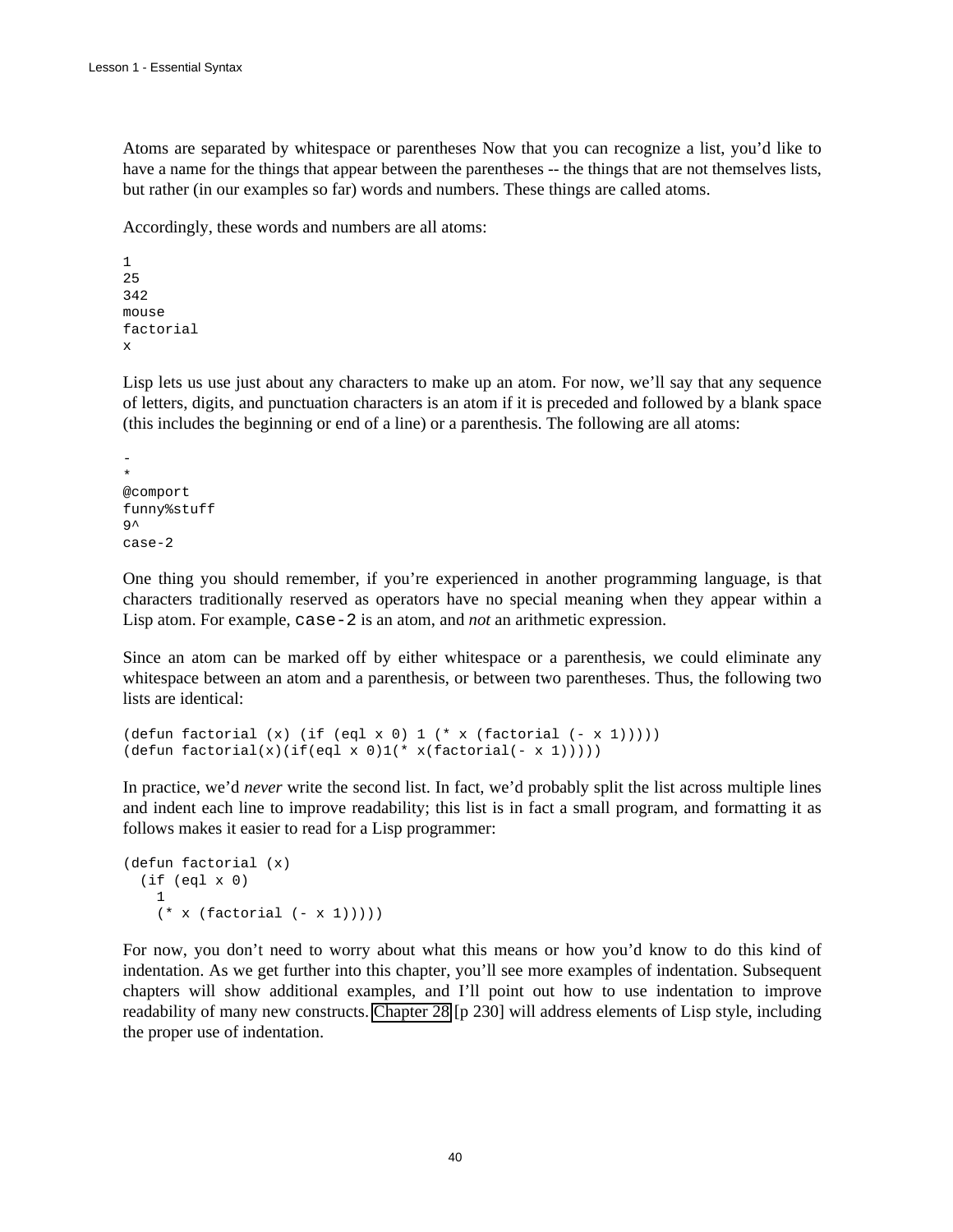# <span id="page-40-0"></span>**Lesson 2 - Essential Evaluation**

#### **A form is meant to be evaluated**

A form can be either an [atom](#page-39-0) or a [list.](#page-38-1) The important thing is that the form is meant to be evaluated. Evaluation has a fairly technical definition that we'll gradually expose in this section.

Evaluation is simple if the form is an atom. Lisp treats the atom as a name, and retrieves the value for the name (if a value exists). You probably wonder why I'm avoiding the more direct explanation of calling the atom a variable. The reason is that the atom can have either a variable value or a constant value. And the atom's value can be constant for a couple of reasons.

A number is an atom. (Its value is constant for obvious reasons.) Lisp does not *store* a value for a number -- the number is said to be self-evaluating.

We're going to introduce a new term without a complete definition. For now, think of a *symbol* as an atom that can have a value. We'll look at symbols in greater detail when we get to [Lesson 5](#page-52-0) [p 53] .

A symbol defined in a defconstant form has a constant value. Lisp will store the value as if the atom had a variable value, and add a note to the effect that the value is not allowed to change.

A symbol in the KEYWORD package is self-evaluating. We'll look at packages in detail in [Chapter 31](#page-246-0) [p 247] . For now, all you need to know is that a symbol beginning with the : character (called the package prefix) is a keyword symbol. Keyword symbols have themselves as their values.

A symbol can get a variable value in many different ways. Lisp actually keeps several different values for a symbol. One has the traditional meaning as the value of the symbol taken as a variable. Another has meaning as the symbol's function. Still others keep track of the symbol's documentation, its printed representation, and properties that the programmer chooses to associate with the symbol. We'll explore some of these in more detail in [Lesson 5](#page-52-0) [p 53] , [Lesson 6](#page-55-0) [p 56] , and [Lesson 7](#page-58-0) [p 59] .

If a form is a list, then the first element must be either a symbol or a special form called a lambda expression. (We won't look at lambda expressions for a while.) The symbol must name a function. In Lisp, the *symbols* +, -, \*, and / name the four common arithmetic operations: addition, subtraction, multiplication, and division. Each of these symbols has an associated function that performs the arithmetic operation.

So when Lisp evaluates the form  $(+ 2 3)$ , it applies the function for addition to the arguments 2 and 3, giving the expected result 5. Notice how the function symbol, +, precedes its arguments. This is *prefix* notation. Any time you see a list, look to its first element to find out what Lisp will do to evaluate the list as a form.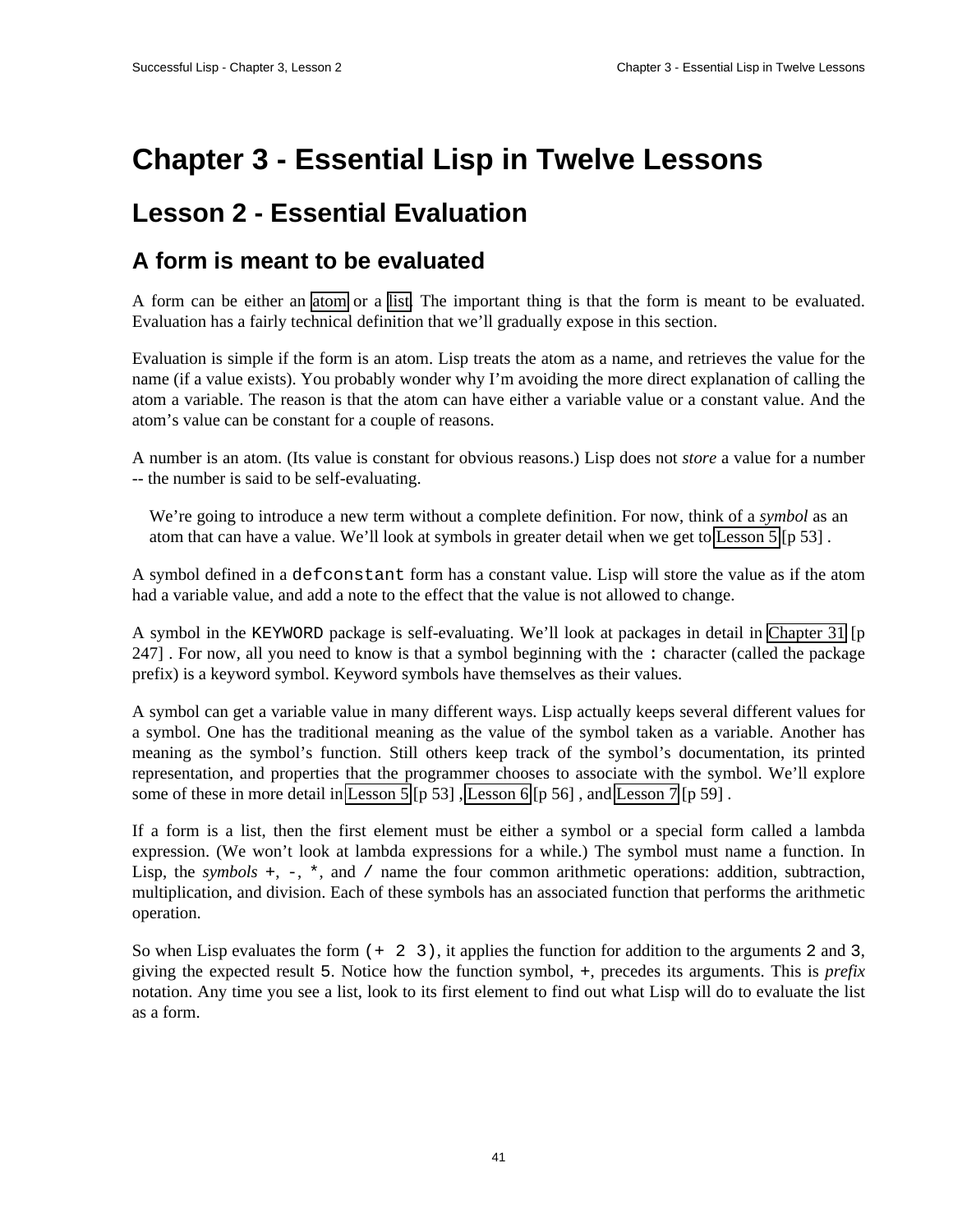### **A function is applied to its arguments**

Lisp, when given a list to evaluate, treats the form as a function call. We'll be looking a lot at Lisp evaluation from now on, so we'll use some visual aids to identify the input to Lisp and its responses:

```
\Theta the Lisp prompt precedes input to Lisp
\rightarrow result of Lisp evaluation
```
For example:

```
\Theta (+ 4 9)
\rightarrow 13
\Theta (-57)
\rightarrow -2 (* 3 9)
\rightarrow 27
\Theta (/ 15.0 2)
\rightarrow 7.5
```
In each case above, the evaluated form is a list. Its first element is a symbol, which names a function. The remaining elements are *arguments* of the function. Here, the arguments are all numbers, and we know that numbers are self-evaluating.

Here are a few more examples:

```
\Theta (atom 123)
\rightarrow T
 (numberp 123)
\rightarrow T
 (atom :foo)
\rightarrow T
 (numberp :foo)
\rightarrow NIL
```
ATOM and NUMBERP are predicates. Predicates return a true or false value. NIL is the only false value in Lisp -- everything else is true. Unless a predicate has a more useful value to return, it conventionally returns T to mean true. ATOM returns T if its one argument is a Lisp atom. NUMBERP returns T if its argument is a number.

<span id="page-41-0"></span>To evaluate each of the above forms, Lisp first evaluates the arguments (from left to right), then evaluates the first element to get its function, then applies the function to the arguments. With only a handful of exceptions, which we'll learn about at the end of this lesson, Lisp always does the same thing to evaluate a list form: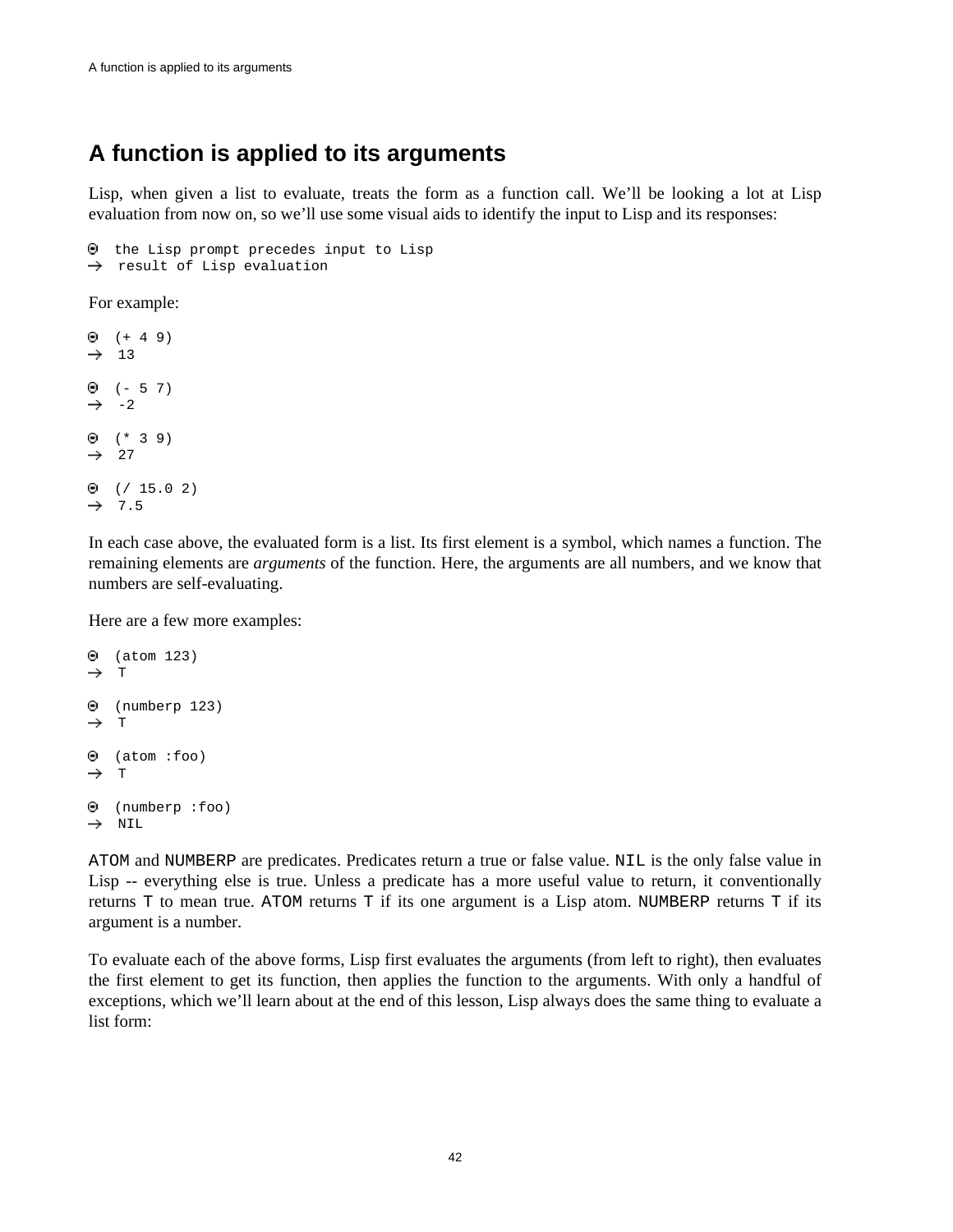- 1. Evaluate the arguments, from left to right.
- 2. Get the function associated with the first element.
- 3. Apply the function to the arguments.

Remember that an atom can also be a Lisp form. When given an atom to evaluate, Lisp simply returns its value:

```
0 17.95
\rightarrow 17.95
\Theta : A-KEYWORD
\rightarrow : A-KEYWORD
\Theta *FEATURES*
 (:ANSI-CL :CLOS :COMMON-LISP)
 "Hello, world!"
\rightarrow "Hello, world!"
\Theta WHAT-IS-THIS?
\rightarrow Error: Unbound variable
```
Numbers and keywords are self-evaluating. So are strings. The \*FEATURES\* variable is predefined by Lisp -- your system will probably return a different value.

The symbol WHAT-IS-THIS? doesn't have a value, because it's not predefined by Lisp, and I haven't given it a value. The system responds with an error message, rather than a value. We mark the message with  $\rightarrow$  rather than the  $\rightarrow$  marker we use for successful evaluations. Your system will probably print a different message.

#### **A function can return any number of values**

Sometimes you'd like to have a function return several values. For example, a function which looks up a database entry might return both the desired result and a completion status code. One way to do this is to pass to the function a location for one of the results; this is possible, but **very** uncommon for a Lisp program.

Another approach creates a single return value to combine both the result and the status code. Lisp gives you several different ways to do this, including [structures](#page-71-0) [p 72] . Experienced Lisp programmers don't do this when the created value will just be taken apart into its components and then forgotten, since the composite value then becomes garbage (see [Chapter 29](#page-237-0) [p 238] ) that eventually slows down the operation of the program.

The right way to return multiple values from a function is to use the VALUES form. We'll see [VALUES](#page-62-0) [used in the context of a function](#page-62-0) [p 63] in a little while. For now, let's see what happens when Lisp evaluates a VALUES form: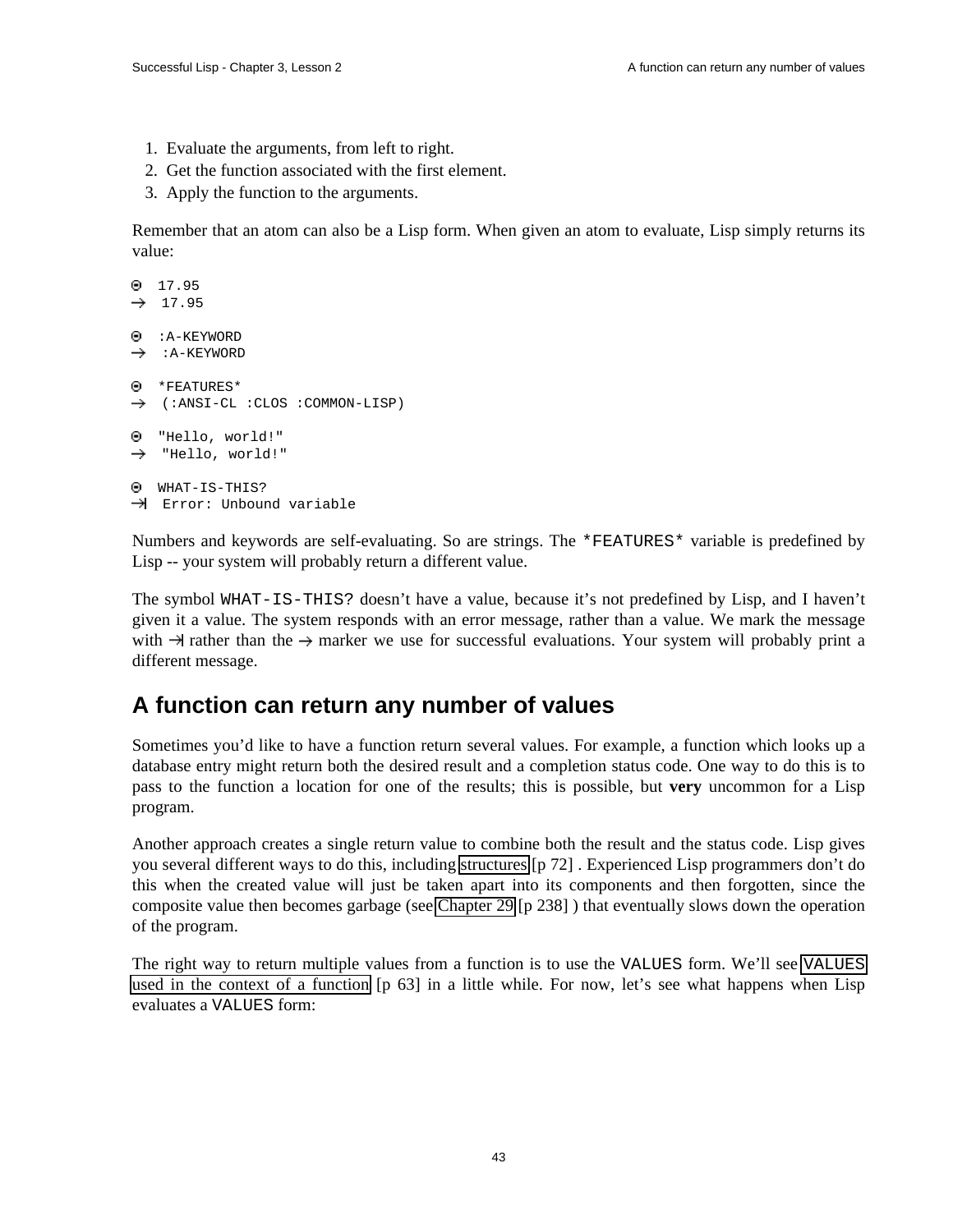```
 (values 1 2 3 :hi "Hello")
\rightarrow 1
\rightarrow 2
\rightarrow 3
\rightarrow :HI
\rightarrow "Hello"
```
Notice how Lisp returned a value (following the  $\rightarrow$  indicator) for *each* argument to the VALUES form. My Lisp system represents this by printing each value on a new line; yours may separate the values some other way.

### **Arguments are usually not modified by a function**

I mentioned earlier that you can pass a location to a function, and have the function change the location's value. This is a *very* uncommon practice for a Lisp program, even though other languages make it part of their standard repertoire.

You could specify the location to be modified as either a non-keyword symbol or a composite value - obviously, you can't modify a constant. If you provide a symbol, then your function must execute code to give the symbol a new value. If you provide a composite data structure, your function must execute code to change the correct piece of the composite value. It's harder to write Lisp code to do this, and it's harder to understand programs written this way. So Lisp programmers usually write functions that get their inputs from parameters, and produce their outputs as the function result.

### **Arguments are usually evaluated before function application**

When Lisp evaluates a function, it always evaluates all the arguments first, as we saw [earlier](#page-41-0) [p 42]. Unfortunately, every rule has exceptions, and this rule is no exception (as we'll soon see)... The problem is not that Lisp doesn't always evaluate a function's arguments, but that not every list form is a function call.

### **Arguments are evaluated in left-to-right order**

When a list form *is* a function call, its arguments are always evaluated in order, from left to right. As in other programming languages, it's in poor taste to rely on this, but if you absolutely have to rely on the order, it's good to know that Lisp defines it for you.

### **Special forms and macros change argument evaluation**

So if a list form isn't always a function call, what else can it be? There are two cases, but the result is the same: some arguments are evaluated, and some aren't. Which is which depends upon the form and nothing else. You'll just have to learn the exceptions. Fortunately, most Lisp systems will show you the online documentation for any form with just a keystroke or two.

There are two kinds of forms that don't evaluate all of their arguments: special forms and macros. Lisp predefines a small number of special forms. You can't add your own special forms -- they're primitive features of the language itself. Lisp also defines quite a few macros. You can also define your own macros. Macros in Lisp let you use the full power of the language to add your own features. Later in this chapter we'll look briefly at [how to define simple macros](#page-60-0) [p 61] . In [Chapter 20](#page-187-0) [p 188] we'll cover topics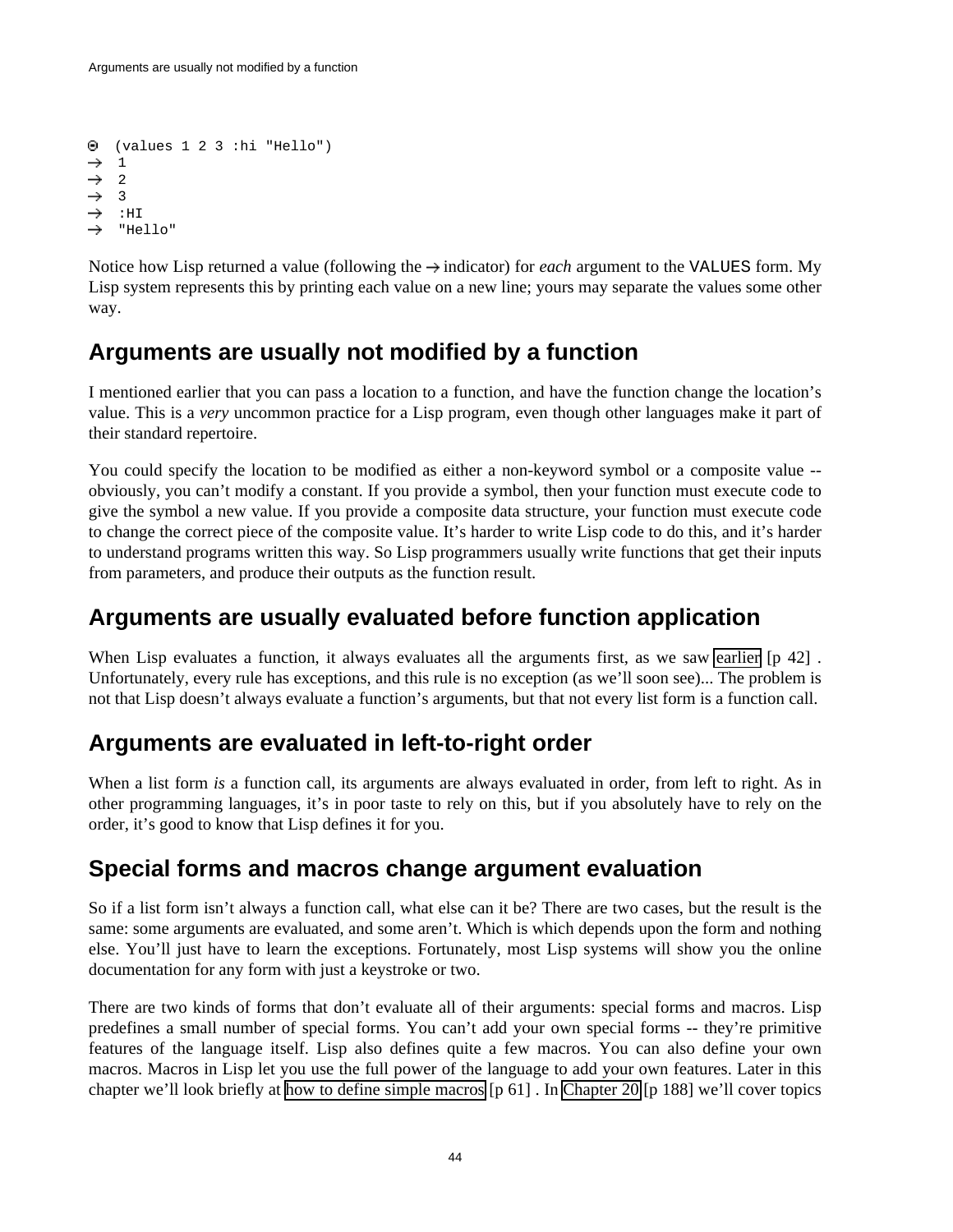surrounding the creation of more complex macros.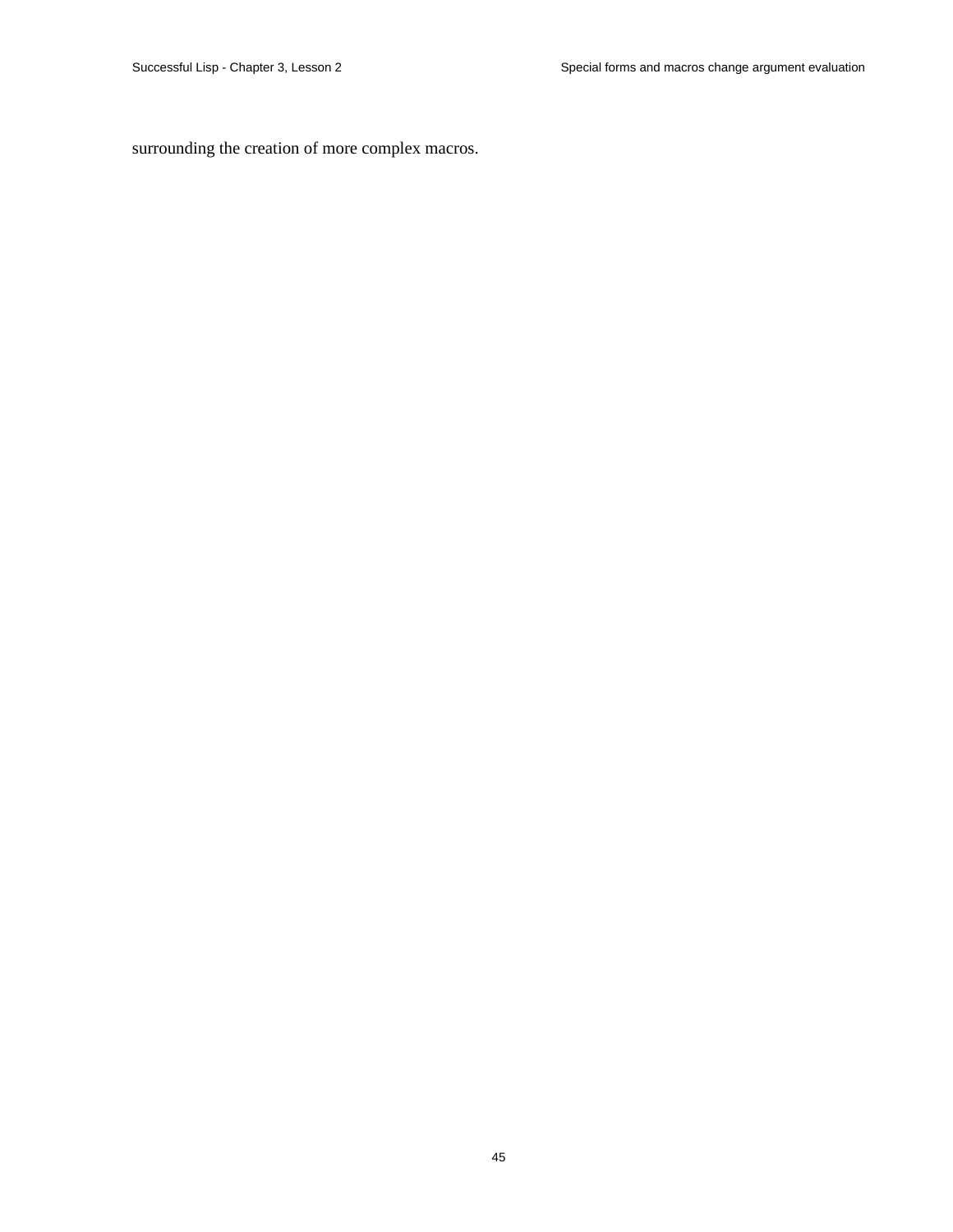### <span id="page-45-0"></span>**Lesson 3 - Some Examples of Special Forms and Macros**

Now we'll look at several special forms and macros. Over the next four lessons, we'll build up a repertoire that will let you write simple functions using the most elementary Lisp data type, the list. Later chapters will cover more complex program structures and data types.

### **SETQ**

Earlier, I told you that Lisp evaluates a symbol form by retrieving its variable value. SETQ gives you a way to set that value:

```
 (setq my-name "David")
→ "David"
 my-name
→ "David"
 (setq a-variable 57)
\rightarrow 57
 a-variable
\rightarrow 57
 (setq a-variable :a-keyword)
\rightarrow : A-KEYWORD
```
SETQ's first argument is a symbol. This is not evaluated. The second argument is assigned as the variable's value. SETQ returns the value of its last argument.

SETQ doesn't evaluate its first argument because you want to assign a value to the symbol itself. If SETQ evaluated its first argument, the *value* of that argument would have to be a symbol. The SET form does this:

```
\Theta (setq var-1 'var-2)
\rightarrow VAR-2
 var-1
\rightarrow VAR-2
\Theta var-2
\rightarrow Error: Unbound variable
 (set var-1 99)
\rightarrow 99
0 var-1
\rightarrow VAR-2
\Theta VAR-2
\rightarrow 99
```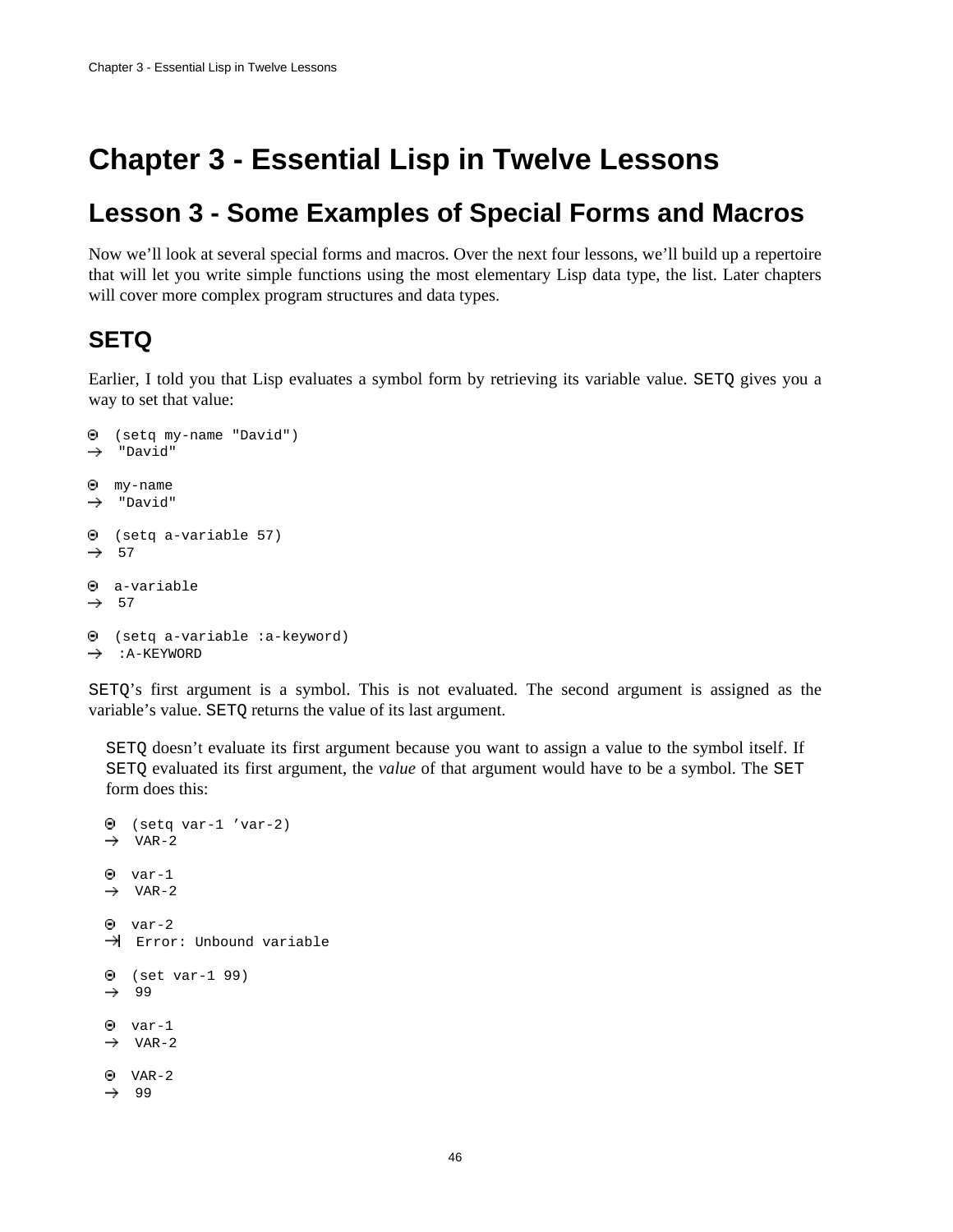Did you notice the ' in the first form? This keeps the following form,  $var-2$ , from being evaluated. Later in this lesson, when we look at [QUOTE](#page-49-0) [p 50], I'll explain this in greater detail.

In the example, we first make the value of VAR-1 be the *symbol* VAR-2. Checking the value of VAR-2, we find that it has none. Next, we use SET (not SETQ) to assign the value 99 to the symbol, VAR-2, which is the *value* of VAR-1.

The SETQ form can actually take any even number of arguments, which should be alternating symbols and values:

```
 (setq month "June" day 8 year 1954)
\rightarrow 1954
\Theta month
 "June"
\Theta day
\rightarrow 8
\Theta year
\rightarrow 1954
```
SETQ performs the assignments from left to right, and returns the rightmost value.

#### **LET**

The LET form looks a little more complicated that what we've seen so far. The LET form uses nested lists, but because it's a special form, only certain elements get evaluated.

```
\Theta (let ((a 3)
          (b 4)
          (c 5))
     (* (+ a b) c))
\rightarrow 35
\Theta a
 Error: Unbound variable
\Theta b
→ Error: Unbound variable
\Theta c
→ Error: Unbound variable
```
The above LET form defines values for the symbols A, B, and C, then uses these as variables in an arithmetic calculation. The calculation's result is also the result of the LET form. Note that none of the variables defined in the LET have a value after Lisp has finished evaluating the form.

In general, LET looks like this: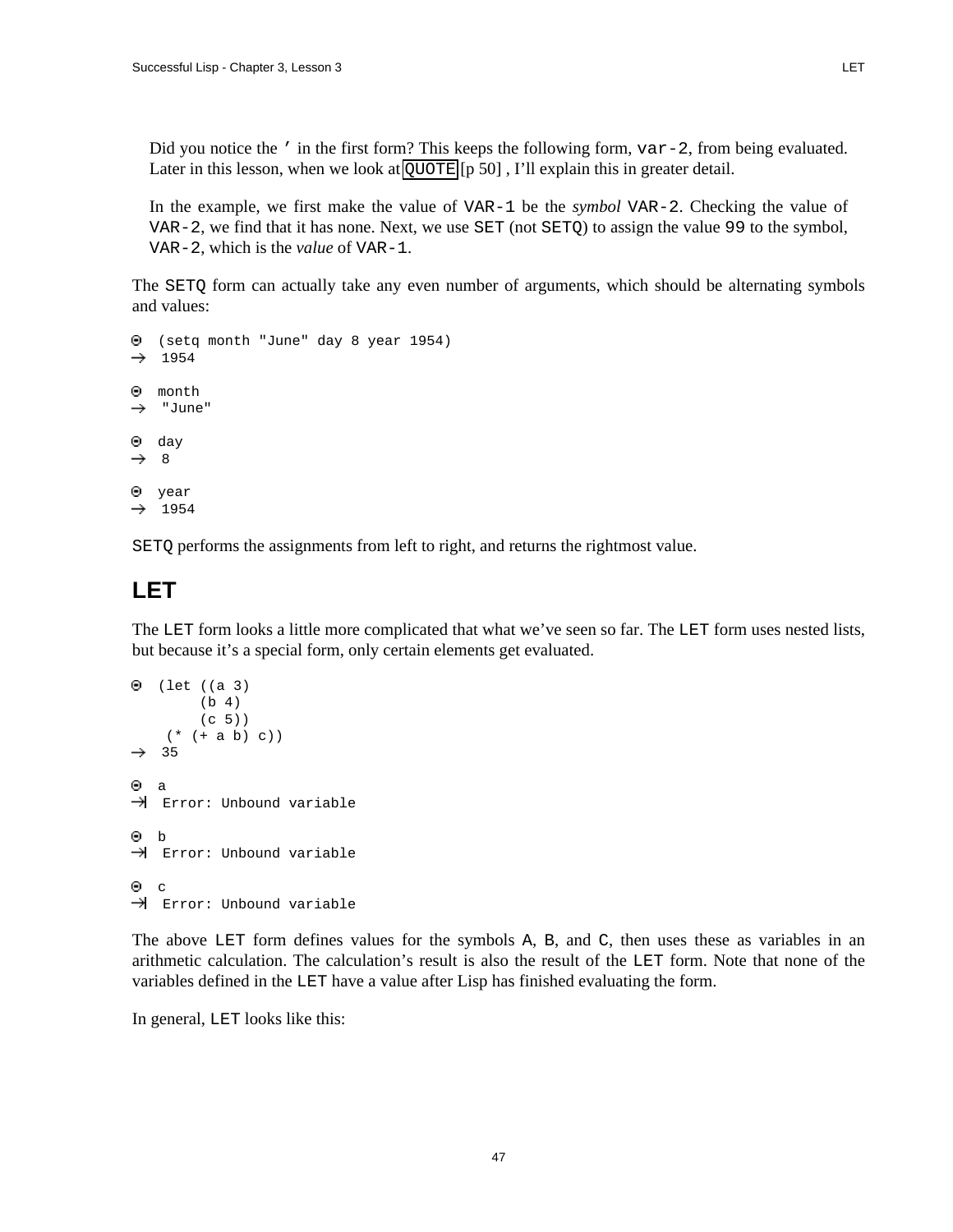LET

```
(let (bindings) forms)
```
where *bindings* is any number of two-element lists -- each list containing a symbol and a value -- and *forms* is any number of Lisp forms. The forms are evaluated, in order, using the values established by the bindings. LET returns the value(s) returned by the last form.

Indentation doesn't affect the operation of LET, but proper indentation does improve readability. Consider these equivalent forms:

```
(let ((p 52.8)
       (q 35.9)
       (r (f 12.07)))
   (g 18.3)
  (f p) 
  (f q) (g r t))
(let ((p 52.8) (q 35.9) (r (f 12.07))) (g 18.3) (f p) (f q) (g r t))
```
In the first case, indentation makes clear which are the bindings and which are the forms. Even if the reader doesn't know about the different roles played by the two parts of the LET form, the indentation suggests a difference.

In the second case, you'll have to count parentheses to know where the bindings end and the forms begin. Even worse, the absence of indentation destroys visual cues about the different roles played by the two parts of the LET form.

If you define a variable using SETQ and then name the same variable in a LET form, the value defined by LET supersedes the other value during evaluation of the LET:

```
 (setq a 89)
\rightarrow 89
Θ a
\rightarrow 89
\Theta (let ((a 3))
       (+ a 2))
\rightarrow 5
\Theta a
\rightarrow 89
```
Unlike SETQ, which assigns values in left-to-right order, LET binds variables all at the same time:

```
\Theta (setq w 77)
\rightarrow 77
\Theta (let ((w 8)
             (x w))
      (+ w x)\rightarrow 85
```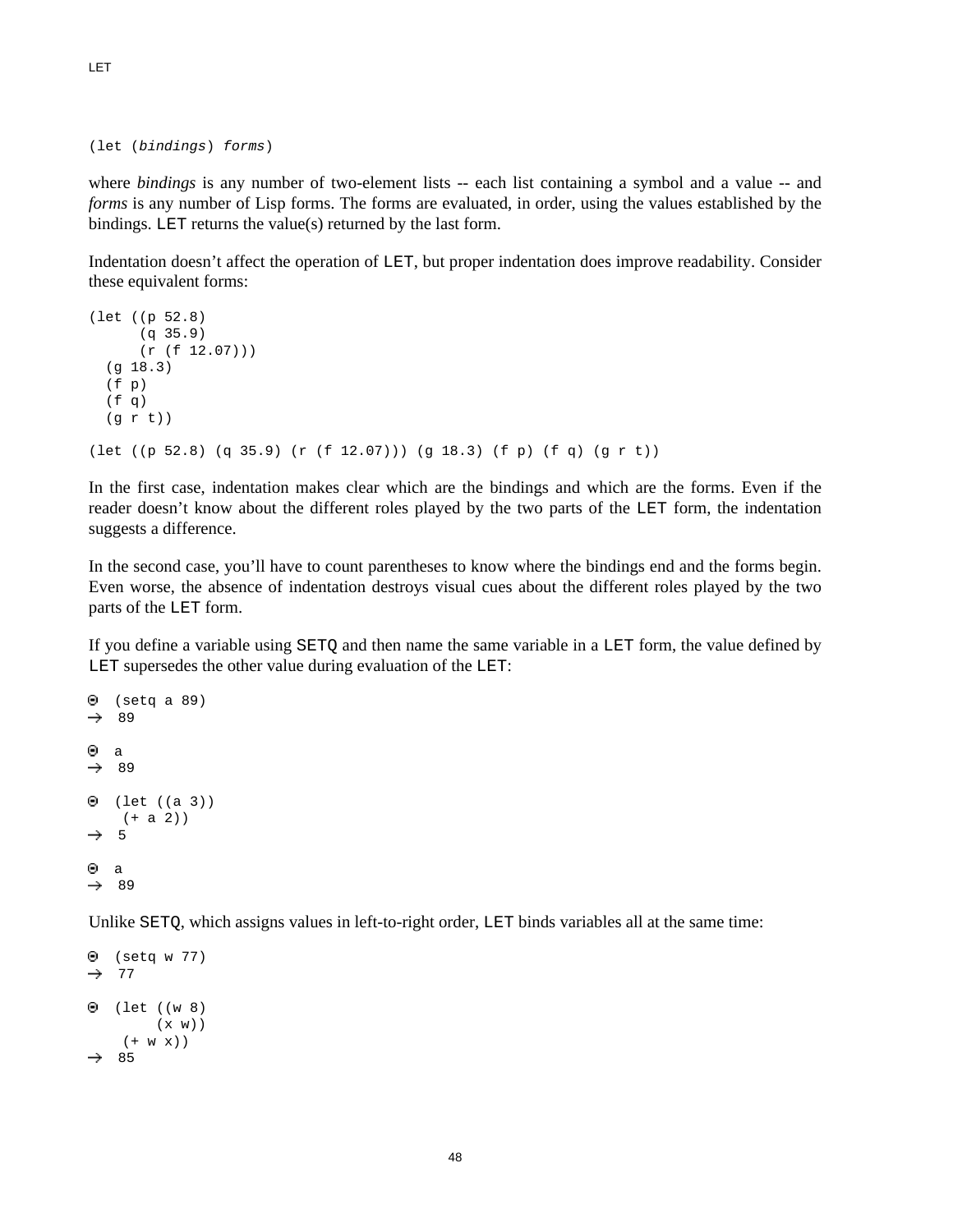LET bound W to 8 and X to W. Because these bindings happened at the same time, W still had its value of 77.

Lisp has a variation of LET, called LET\*, that *does* perform bindings in order:

```
 (setq u 37)
\rightarrow 37
\Theta (let* ((v 4)
              (u v))
      (+ u v))
\rightarrow 8
```
### **COND**

The COND macro lets you evaluate Lisp forms conditionally. Like LET, COND uses parentheses to delimit different parts of the form. Consider these examples:

```
\Theta (let ((a 1)
           (b 2)
           (c 1)
          (d 1)) (cond ((eql a b) 1)
             ((eql a c) "First form" 2)
             ((eql a d) 3)))
\rightarrow 2
```
In the above COND form we defined three clauses. Each clause is a list beginning with a test form and followed by as many body forms as desired. The body forms are simply code that you want to execute if the test succeeds. The clauses are selected in order -- as soon as one test succeeds, the corresponding body forms are evaluated and the value of the last body form becomes the value of the COND form.

COND is more general than the special form, IF, which only allows one test and one form each for the *then* and *else* parts.

Let's look at what happened in the example. EQL returns T if its two arguments are identical, or the same number (there's a subtle difference that we'll cover in [Chapter 17](#page-173-0) [p 174]). Only two of the three tests executed. The first, (EQL A B), returned NIL. Therefore, the rest of that clause (containing the number 1 as its only form) was skipped. The second clause tested (EQL  $\land$  C), which was true. Because this test returned a non-NIL value, the remainder of the clause (the two atomic forms, "First form" and 2) was evaluated, and the value of the last form was returned as the value of the COND, which was then returned as the value of the enclosing LET. The third clause was never tested, since an earlier clause had already been chosen -- clauses are tested in order.

Conventional use of COND uses T as the test form in the final clause. This guarantees that the body forms of the final clause get evaluated if the tests fail in all of the other clauses. You can use the last clause to return a default value or perform some appropriate operation. Here's an example: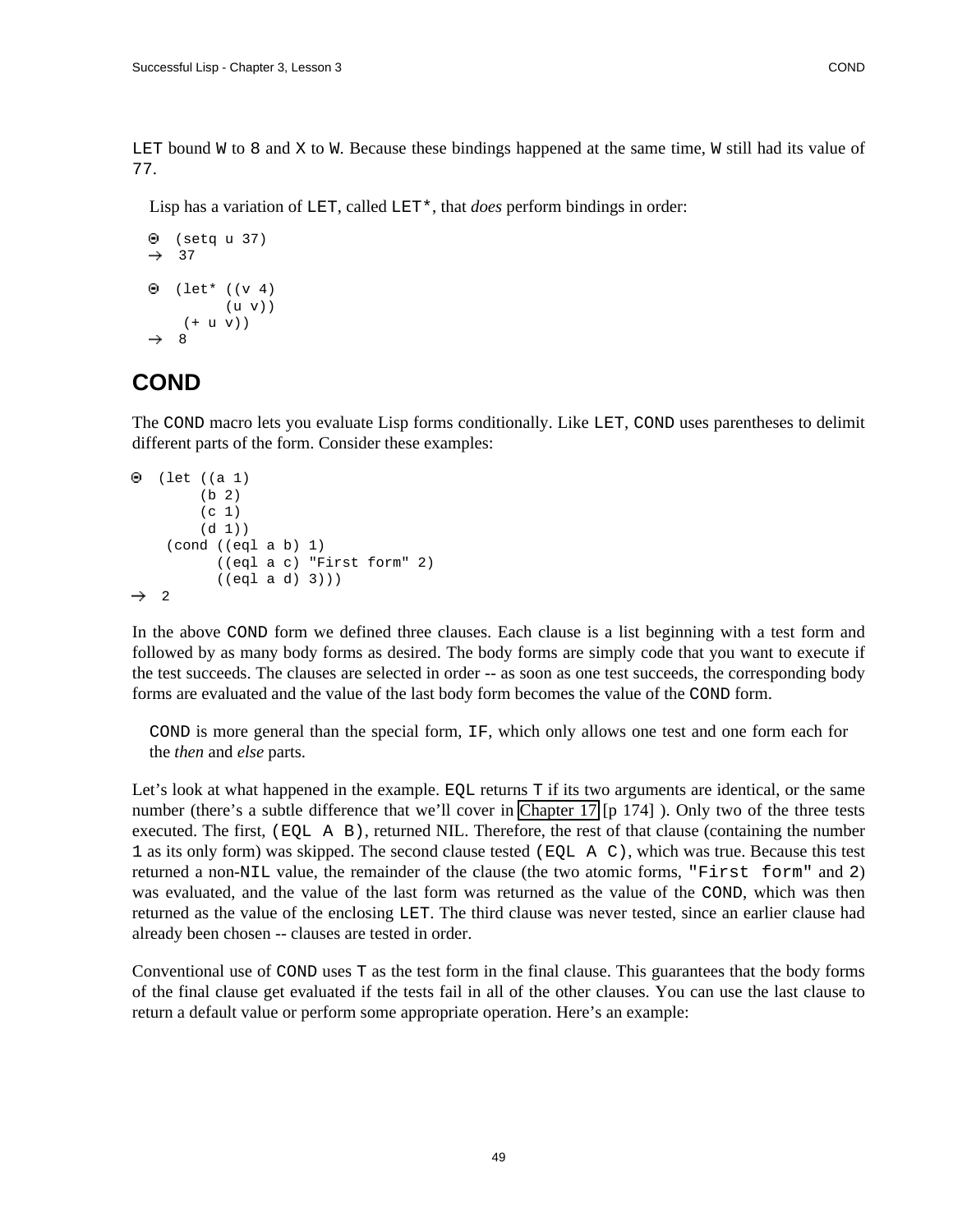```
 (let ((a 32))
     (cond ((eql a 13) "An unlucky number")
           ((eql a 99) "A lucky number")
           (t "Nothing special about this number")))
\rightarrow "Nothing special about this number"
```
#### <span id="page-49-0"></span>**QUOTE**

Sometimes we'd like to suppress Lisp's normal evaluation rules. One such case is when we'd like a symbol to stand for itself, rather than its value, when it appears as an argument of a function call:

```
 (setq a 97)
\rightarrow 97
 a
\rightarrow 97
\Theta (setq b 23)
\rightarrow 23
 (setq a b)
\rightarrow 23
Θ a
\rightarrow 23
 (setq a (quote b))
\rightarrow B
 a
\rightarrow B
```
The difference is that B's *value* is used in (SETQ A B), whereas B *stands for itself* in (SETQ A (QUOTE B)).

The QUOTE form is so commonly used that Lisp provides a shorthand notation:

 $(OUOTE\ form) = 'form$ 

The  $\equiv$  symbol means that the two Lisp forms are equivalent. Lisp arranges the equivalence of  $\prime$  and QUOTE through a reader macro. We'll take a brief look at how you can define your own reader macros in [Lesson 12](#page-81-0) [p 82].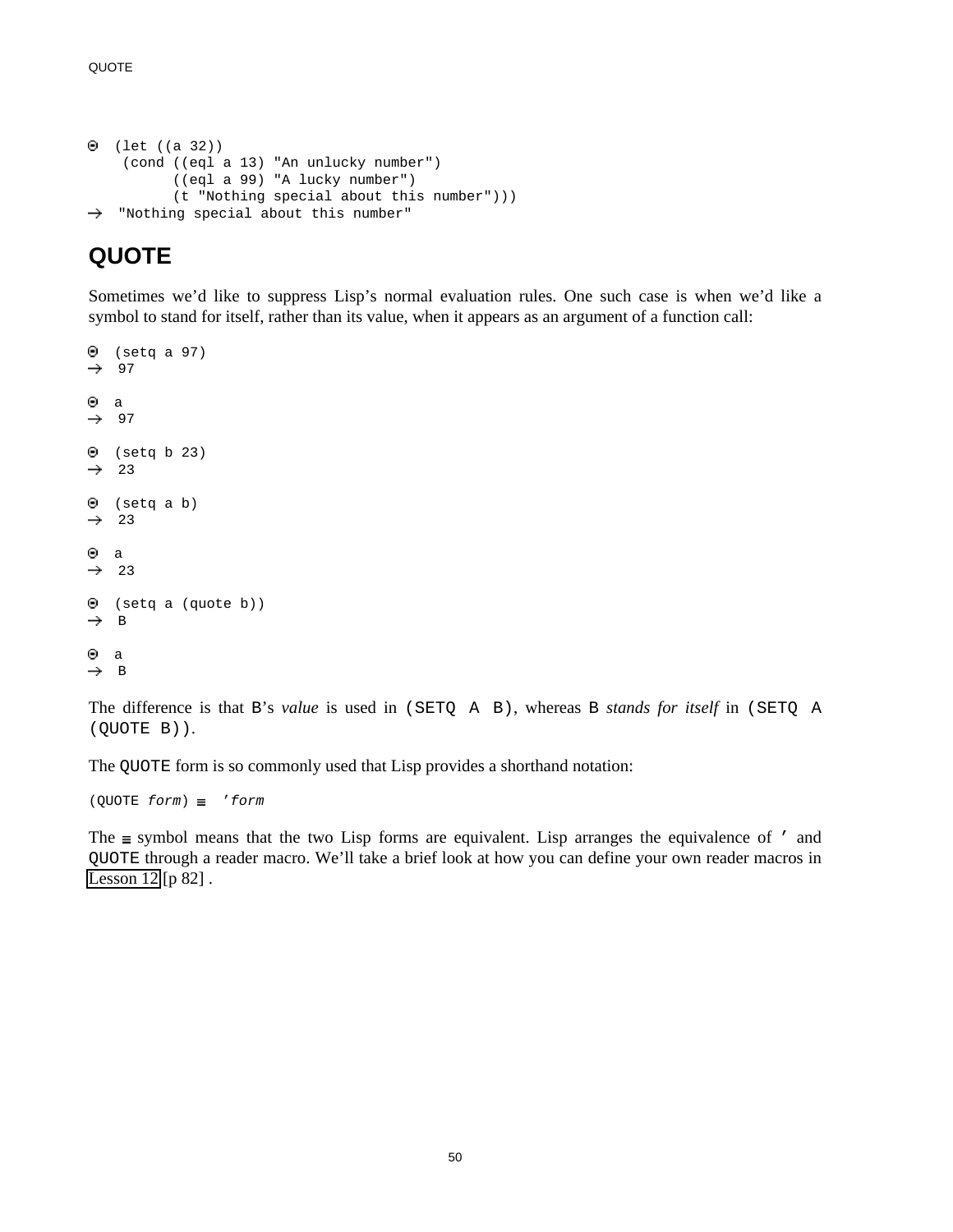# <span id="page-50-0"></span>**Lesson 4 - Putting things together, and taking them apart CONS**

CONS is the most basic *cons*tructor of lists. It is a function, so it evaluates both of its arguments. The second argument must be a list or NIL.

 (cons 1 nil)  $\rightarrow$  (1)  $\Theta$  (cons 2 (cons 1 nil))  $\rightarrow$  (2 1) (cons 3 (cons 2 (cons 1 nil)))  $\rightarrow$  (3 2 1)

CONS adds a new item to the beginning of a list. The empty list is equivalent to NIL,

 $() \equiv NIL$ 

so we could also have written:

```
\Theta (cons 1 ())
\rightarrow (1)
\Theta (cons 2 (cons 1 ()))
\rightarrow (2 1)
\Theta (cons 3 (cons 2 (cons 1 ())))
\rightarrow (3 2 1)
```
In case you're wondering, yes, there's something special about NIL. NIL is one of two symbols in Lisp that isn't a keyword but still has itself as its constant value. T is the other symbol that works like this.

The fact that NIL evaluates to itself, combined with ()  $\equiv$  NIL, means that you can write () rather than (QUOTE ()). Otherwise, Lisp would have to make an exception to its evaluation rule to handle the empty list.

#### **LIST**

As you may have noticed, building a list out of nested CONS forms can be a bit tedious. The LIST form does the same thing in a more perspicuous manner:

```
\Theta (list 1 2 3)
\rightarrow (1 2 3)
```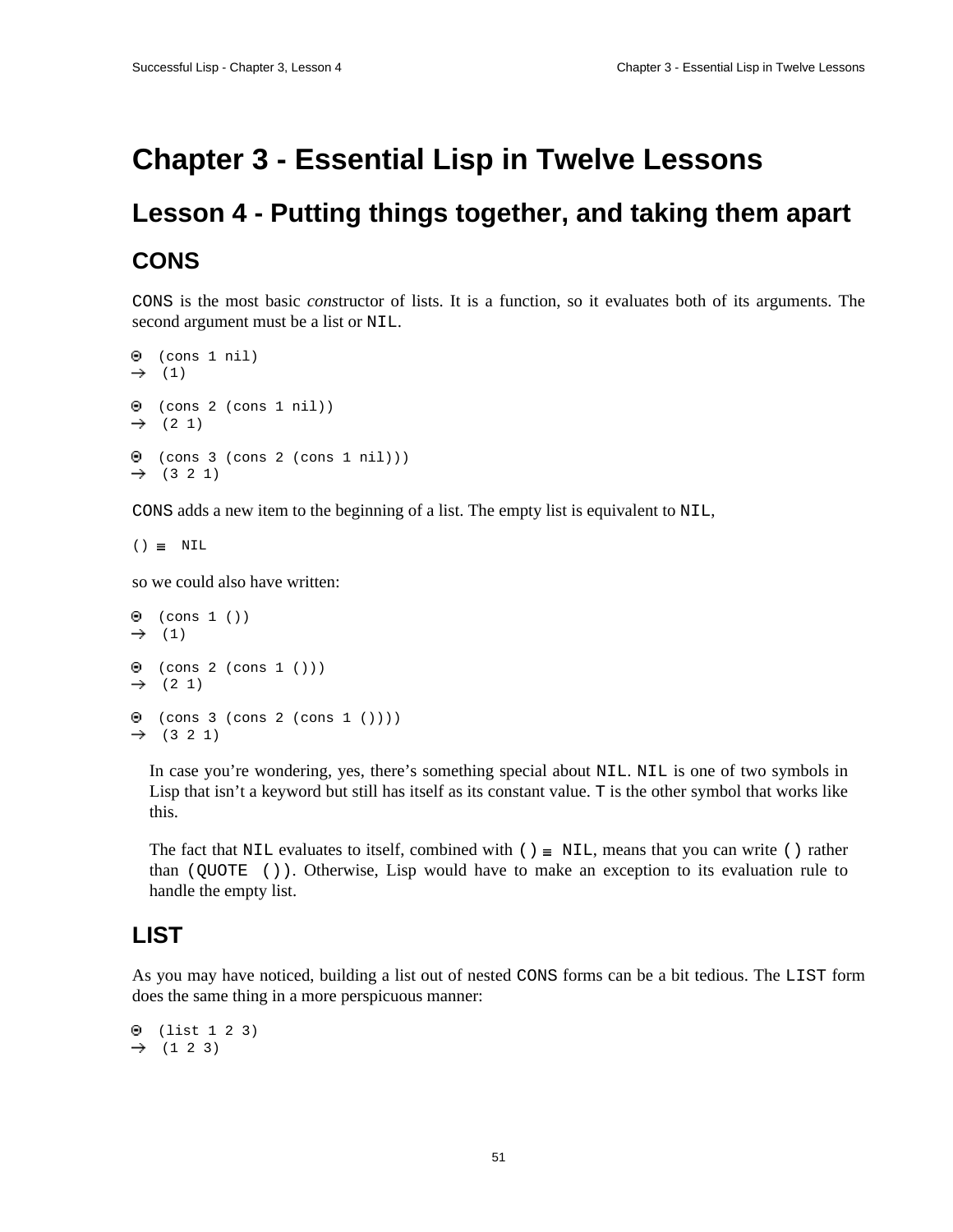LIST can take any number of arguments. Because LIST is a function, it evaluates its arguments:

```
 (list 1 2 :hello "there" 3)
\rightarrow (1 2 :HELLO "there" 3)
\Theta (let ((a :this)
          (b :and)
         (c :that)) (list a 1 b c 2))
\rightarrow (:THIS 1 :AND :THAT 2)
```
### **FIRST and REST**

If you think of a list as being made up of two parts -- the first element and everything else -- then you can retrieve any individual element of a list using the two operations, FIRST and REST.

```
\Theta (setq my-list (quote (1 2 3 4 5)))
\rightarrow (1 2 3 4 5)
 (first my-list)
\rightarrow 1
 (rest my-list)
\rightarrow (2 3 4 5)
 (first (rest my-list))
\rightarrow 2
 (rest (rest my-list))
\rightarrow (3 4 5)
 (first (rest (rest my-list)))
\rightarrow 3
 (rest (rest (rest my-list)))
\rightarrow (4 5)
 (first (rest (rest (rest my-list))))
\rightarrow 4
```
Clearly, chaining together FIRST and REST functions could become tedious. Also, the approach can't work when you need to select a particular element when the program runs, or when the list is of indeterminate length. We'll look at how to solve these problems in [Chapter 4](#page-83-0) [p 84] by defining recursive functions. Later, in [Chapter 13](#page-149-0) [p 150] , we'll see the functions that Lisp provides to perform selection on the elements of lists and other sequences.

FIRST and REST are fairly recent additions to Lisp, renaming the equivalent functions CAR and CDR, respectively. CAR and CDR got their names from an implementation detail of one of the earliest Lisp implementations, and the names persisted for decades despite the fact that the underlying implementation had long since changed.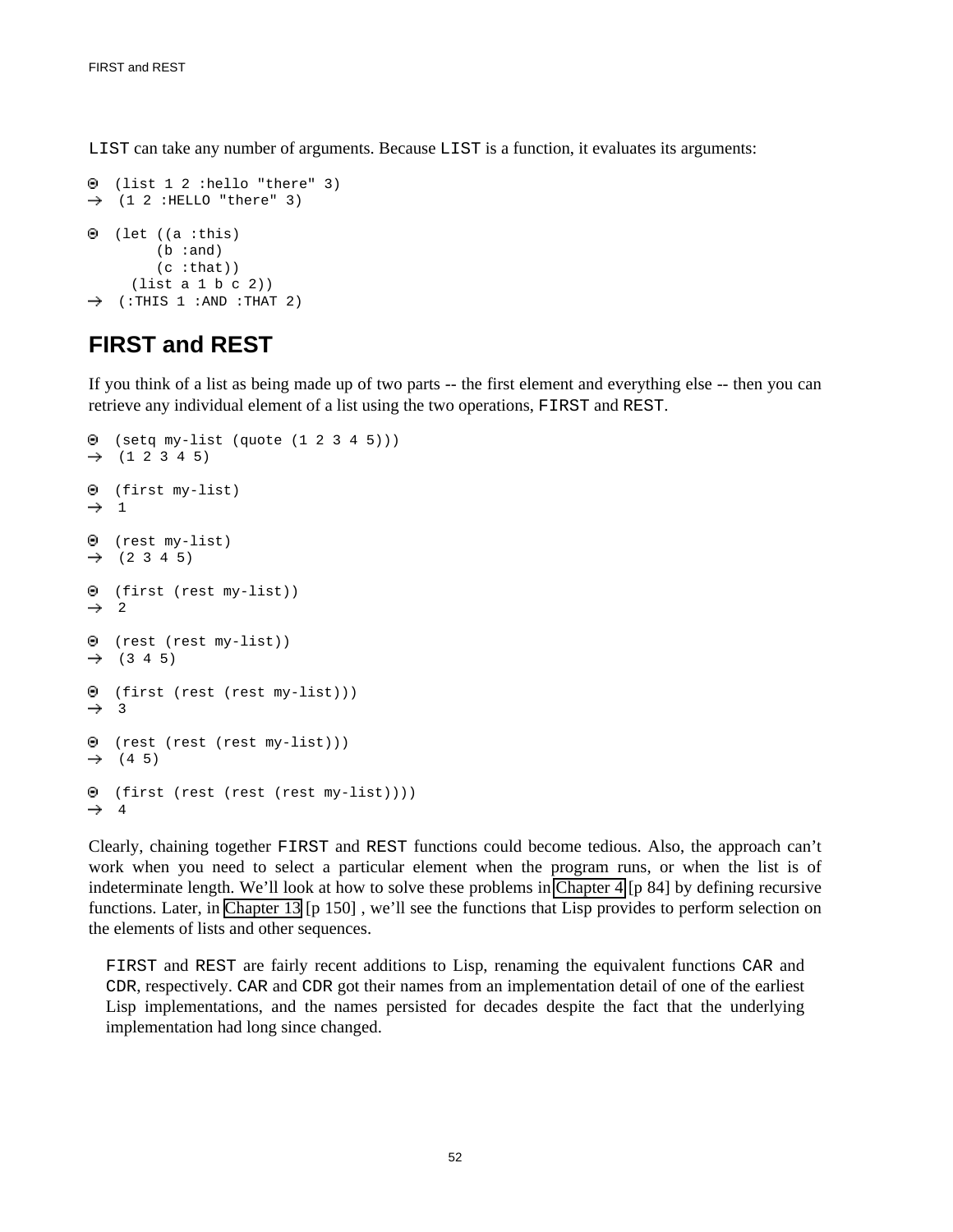## <span id="page-52-0"></span>**Lesson 5 - Naming and Identity**

#### **A symbol is just a name**

A symbol is just a name. It can stand for itself. This makes it easy to write certain kinds of programs in Lisp. For example, if you want your program to represent relationships in your family tree, you can make a database that keeps relationships like this:

```
(father John Barry)
(son John Harold)
(father John Susan)
(mother Edith Barry)
(mother Edith Susan)
...
```
Each relationship is a list. (father John Barry) means that John is Barry's father. Every element of every list in our database is a symbol. Your Lisp program can compare symbols in this database to determine, for example, that Harold is Barry's grandfather. If you tried to write a program like this in another language -- a language without symbols -- you'd have to decide how to represent the names of family members and relationships, and then create code to perform all the needed operations -- reading, printing, comparison, assignment, etc. This is all built into Lisp, because symbols are a data type distinct from the objects they might be used to name.

### **A symbol is always unique**

Every time your program uses a symbol, that symbol is *identical* to every other symbol with the same name. You can use the EQ test to compare symbols:

```
 (eq 'a 'a)
\rightarrow T
 (eq 'david 'a)
\rightarrow NTT.
 (eq 'David 'DAVID)
\rightarrow T
 (setq zzz 'sleeper)
\rightarrow SLEEPER
 (eq zzz 'sleeper)
\rightarrow T
```
Notice that it doesn't matter whether you use uppercase or lowercase letters in your symbol names. Internally, Lisp translates every alphabetic character in a symbol name to a common case -- usually upper, but you can control this by setting a flag in the Lisp reader.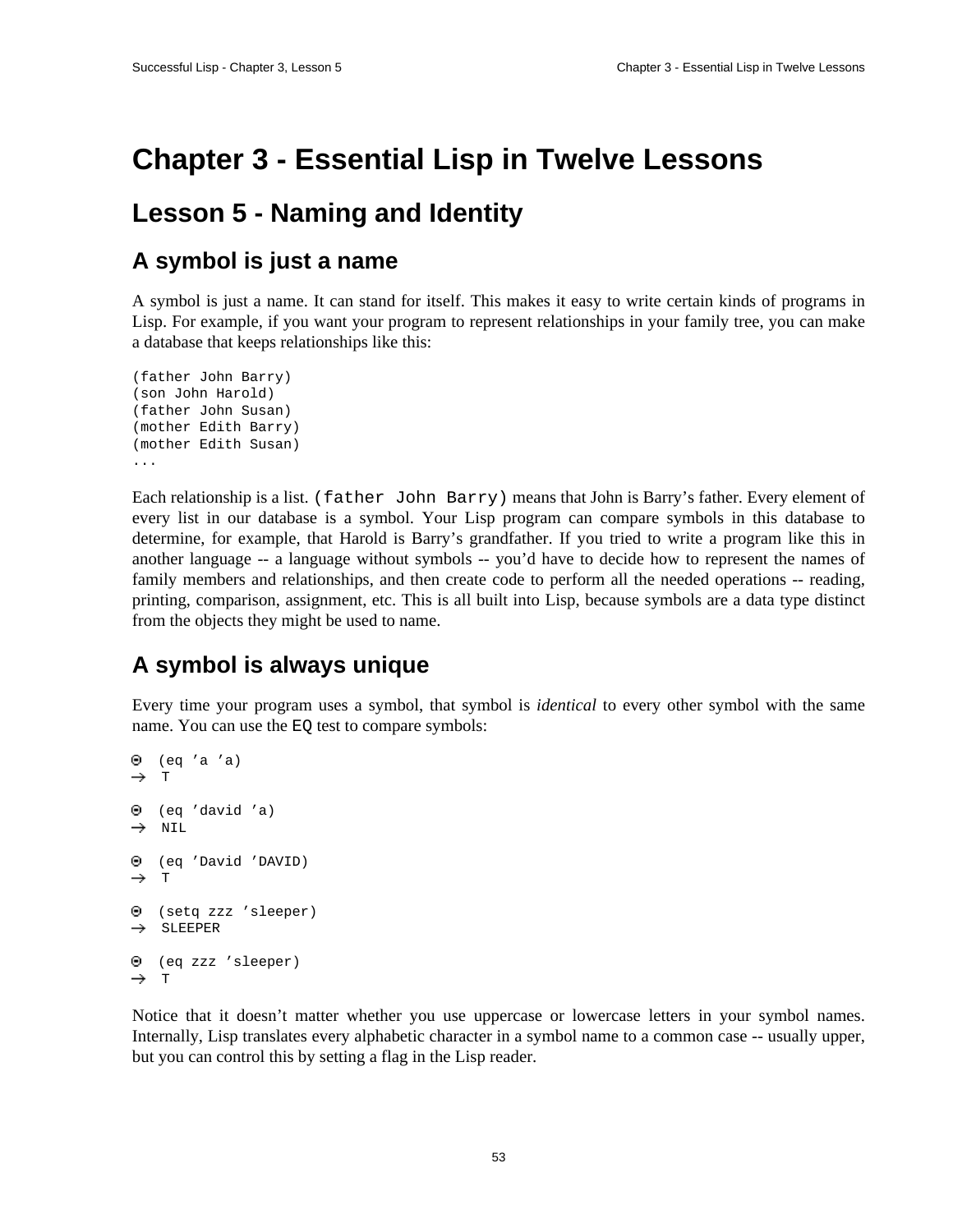When you learn about packages in [Lesson 10](#page-64-0) [p 65] (also see [Chapter 31](#page-246-0) [p 247]), you can create symbol names that are not identical given the same spelling. For now, all you need to know is that any symbol spelled with a : gets special treatment.

#### **A symbol can name a value**

Although the ability for a Lisp symbol to stand for itself is sometimes useful, a more common use is for the symbol to name a value. This is the role played by variable and function names in other programming languages. A Lisp symbol most commonly names a value or -- when used as the first element of a function call form -- a function.

What's unusual about Lisp is that a symbol can have a value as a function and a variable at the same time:

```
 (setq first 'number-one)
\rightarrow NUMBER-ONE
\Theta (first (list 3 2 1))
\rightarrow 3
0 first
\rightarrow NUMBER-ONE
```
Note how FIRST is used as a variable in the first and last case, and as a function (predefined by Lisp, in this example) in the second case. Lisp decides which of these values to use based on where the symbol appears. When the evaluation rule requires a value, Lisp looks for the variable value of the symbol. When a function is called for, Lisp looks for the symbol's function.

A symbol can have other values besides those it has as a variable or function. A symbol can also have values for its documentation, property list, and print name. A symbol's documentation is text that you create to describe a symbol. You can create this using the DOCUMENTATION form or as part of certain forms which define a symbol's value. Because a symbol can have multiple meanings, you can assign documentation to each of several meanings, for example as a function and as a variable.

A property list is like a small database with a single key per entry. We'll look at this use of symbols in Lesson  $10$  [p  $65$ ].

The print name is what Lisp uses to print the symbol. You normally don't want to change this; if you do, Lisp will print the symbol with a different name than it originally used to read the symbol, which will create a different symbol when later read by Lisp.

#### **A value can have more than one name**

A value can have more than one name. That is, more than one symbol can share a value. Other languages have pointers that work this way. Lisp does not expose pointers to the programmer, but does have shared objects. An object is considered identical when it passes the EQ test. Consider the following:

```
\Theta (setq L1 (list 'a 'b 'c))
\rightarrow (A B C)
\Theta (setq L2 L1)
```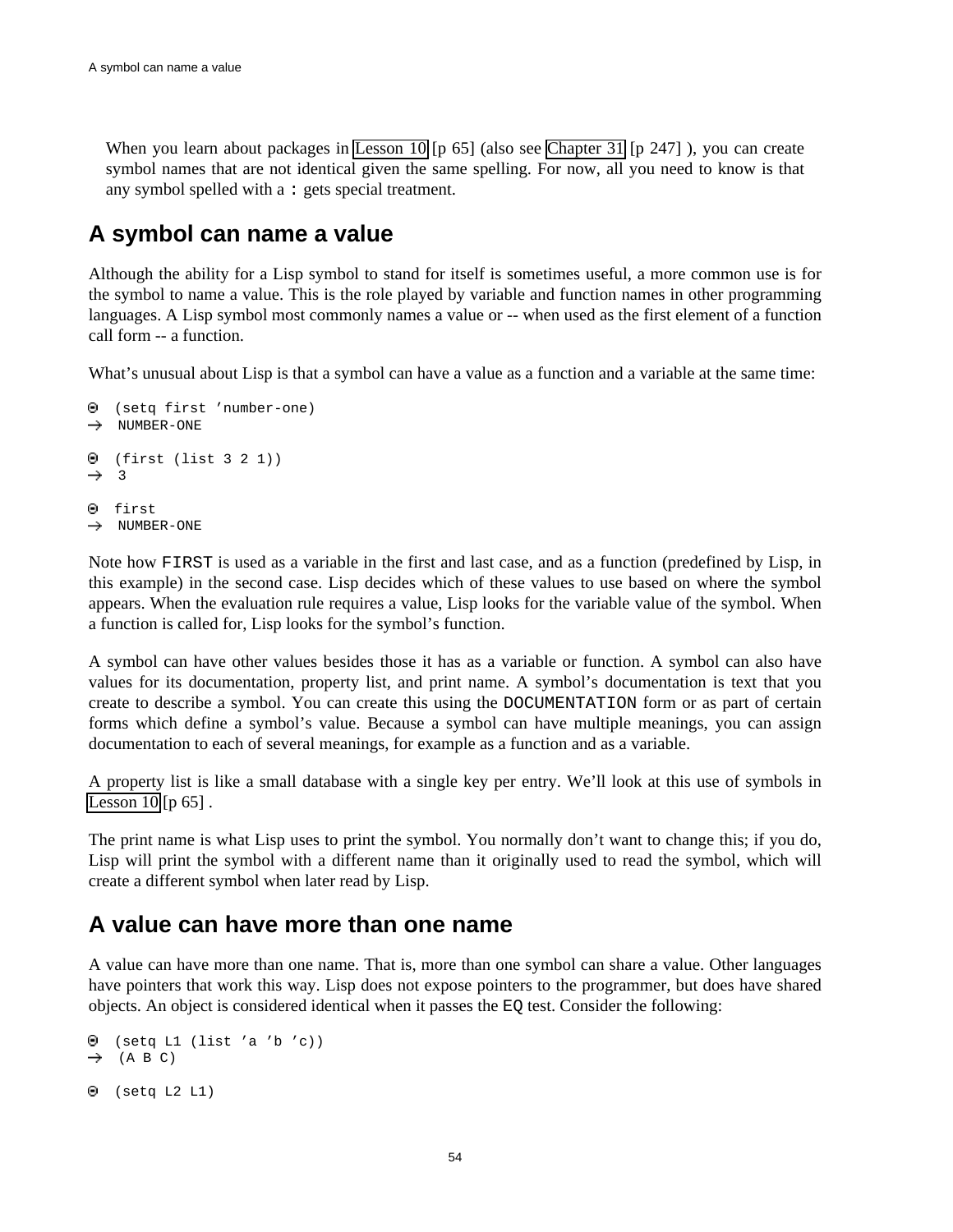$\rightarrow$  (A B C) (eq L1 L2)  $\rightarrow$  T  $\Theta$  (setq L3 (list 'a 'b 'c))  $\rightarrow$  (A B C) (eq L3 L1)  $\rightarrow$  NIL

Here, L1 is EQ to L2 because L1 names the *same value* as L2. In other words, the value created by the (LIST 'A 'B 'C) form has two names, L1 and L2. The (SETQ L2 L1) form says, "Make the value of L2 be the value of L1." Not a copy of the the value, but the value. So L1 and L2 *share* the same value -- the list (A B C) which was first assigned as the value of  $L1$ .

L3 also has a list (A B C) as its value, but it is a *different* list than the one shared by L1 and L2. Even though the value of L3 *looks* the same as the value of L1 and L2, it is a different list because it was created by a different LIST form. So (EQ L3 L1)  $\rightarrow$  NIL because their values are different lists, each made of the symbols A, B, and C.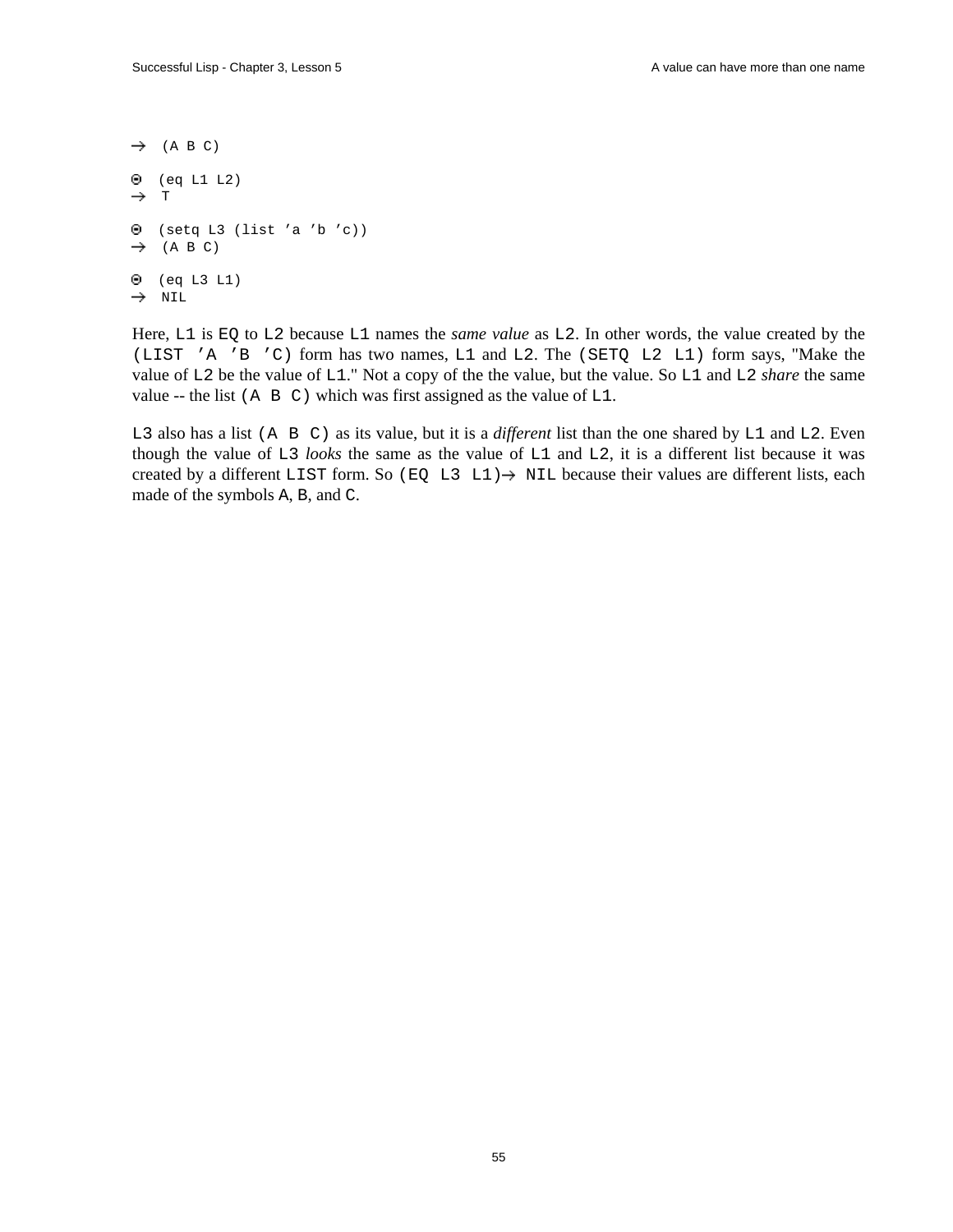# <span id="page-55-0"></span>**Lesson 6 - Binding versus Assignment**

#### **Binding creates a new place to hold a value**

Lisp often "creates a binding" for a variable by allocating a piece of storage to hold the variable's value and putting the value into the newly allocated memory. Binding is a very general mechanism for implementing lexical scope for variables, but it has other uses depending upon the lifetime of the binding. We'll revisit this in [Chapter 8](#page-125-0) [p 126] when we study lifetime and visibility.

Yes, Lisp allocates storage for new bindings. While this sounds like it could be horribly inefficient, we've said nothing yet about *where* Lisp allocated the storage. For example, Lisp binds function parameters to actual values, but allocates the storage on the stack just like any other programming language. Lisp creates bindings in the heap if it can't determine that the binding has a lifetime which ends when the binding form finishes executing.

#### **Bindings have names**

Lisp gives each binding a name. Otherwise, how would your program refer to the binding? Simple, eh? Hold on...

### **A binding can have different values at the same time**

It is quite common for multiple bindings to share the same name. For example:

```
(let ((a 1))
    (let ((a 2))
       (let ((a 3))
          ...)))
```
Here, A has three distinct bindings by the time the body (marked by  $\dots$ ) executes in the innermost LET.

This is not to say that the above example is representative of typical Lisp code, however.

### **One binding is innermost**

```
;; Here, A has no binding.
(let ((a 1))
    ;; Here, the innermost binding of A has the value 1.
    (let ((a 2))
       ;; Here, the innermost binding of A has the value 2.
       (let ((a 3))
          ;; Here, the innermost binding of A has the value 3.
          ...)))
```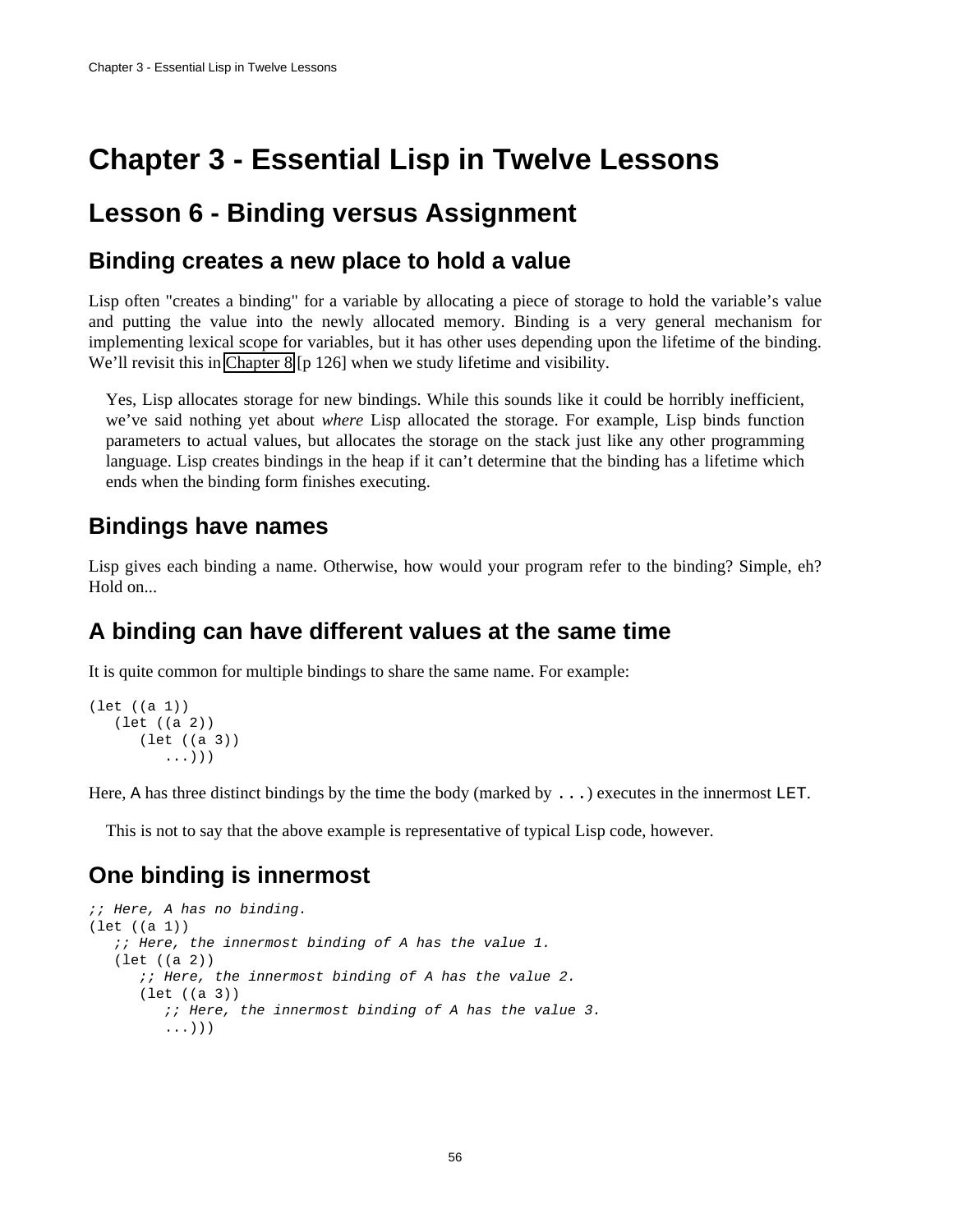As you can see, the notion of innermost binding depends on the relative position of your program's code to the form that established a particular binding. If you look at how binding forms are nested (easy to do if you indent your code as shown above) then the program has access to bindings created around, or enclosing, your program code.

One more thing you should know is that an outer binding is still visible through inner binding forms, as long as the inner binding form does not bind the same symbol:

```
;; Here, A and B have no binding.
(let ((a 1)
      (b 9))
   ;; Here, the innermost binding of A has the value 1,
   ;; and the binding of B has the value 9.
   (let ((a 2))
      ;; Here, the innermost binding of A has the value 2.
       ;; The binding of B still has the value 9.
      (let ((a 3))
          ;; Here, the innermost binding of A has the value 3.
          ;; B still has the value 9 from the outermost LET form.
          ...)))
```
#### **The program can only access bindings it creates**

When a binding form binds a new value to an existing symbol, the previous value becomes shadowed. The value of the outer binding is hidden (but not forgotten) while your program code executes inside the inner binding form. But as soon as your program leaves the inner binding form, the value of the outer binding is restored. For example:

```
(let ((z 1))
   ;; Here, the innermost binding of Z has the value 1.
   (let ((z 2))
      ;; Here, the innermost binding of Z has the value 2.
       ...)
    ;; Now we're outside the inner binding form,
    ;; and we again see the binding with the value 1.
    ...)
```
#### **Assignment gives an old place a new value**

The SETQ form changes the value of an existing binding:

```
(let ((z 1))
   ;; Here, the innermost binding of Z has the value 1.
   (setq z 9)
   ;; Now the value of Z is 9.
   (let ((z 2))
      ;; Here, the innermost binding of Z has the value 2.
       ...)
   ;; Now we're outside the inner binding form,
   ;; and we again see the outer binding of Z with the value 9.
    ...)
```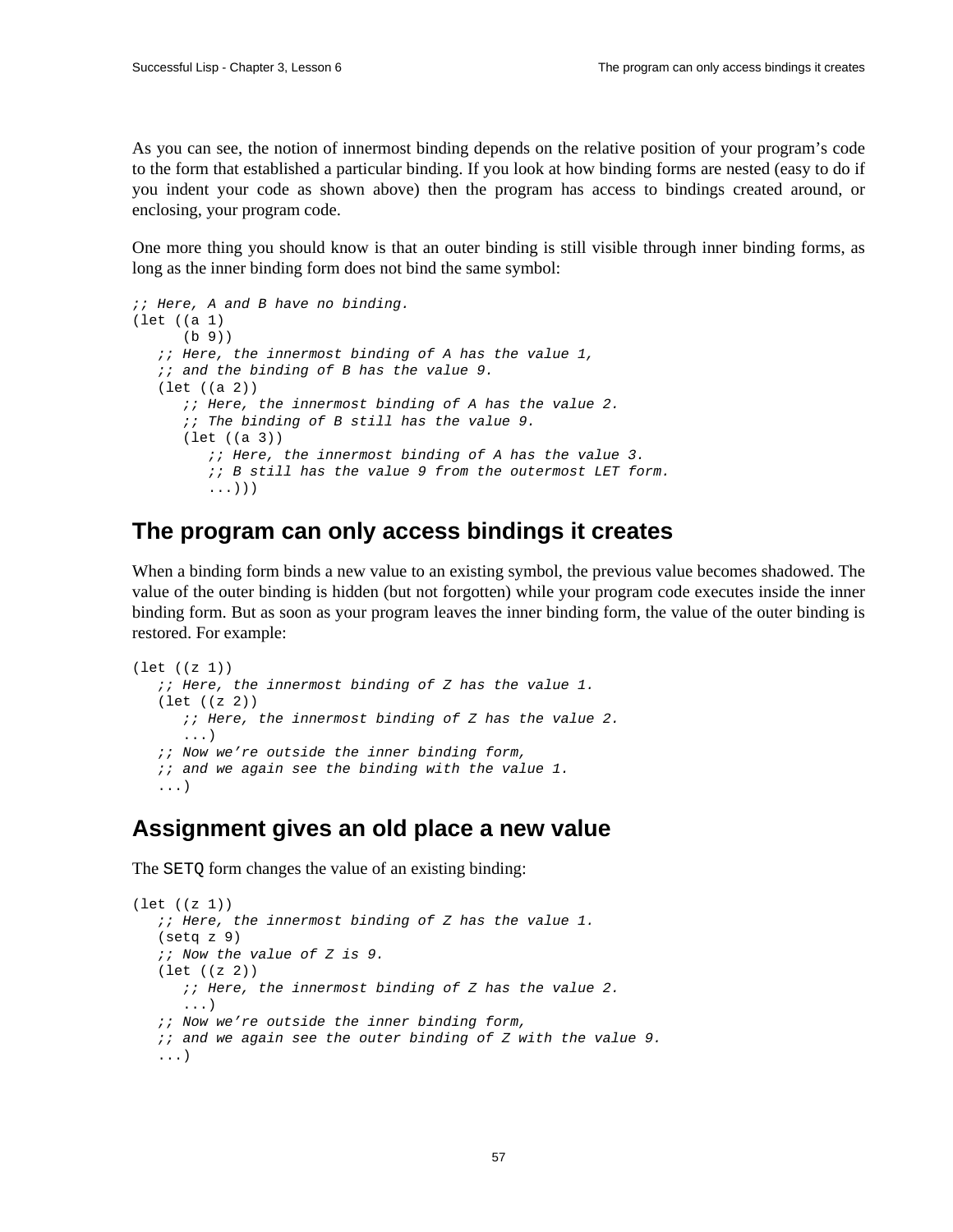The SETQ form above changed the value of the outer binding of Z for the remainder of the outer LET form. This is often the wrong thing to do. The problem is that you now have to look in two places to discover the value of Z -- first at the binding forms, then in the program code for assignments such as SETQ. While the binding forms are indented by convention (many Lisp editors do this as you type), the assignment form, as part of the body code of the program, gets no special indentation; this makes it harder to spot when you read the program.

We can quite easily avoid the assignment in the previous example by introducing a new binding:

```
(let ((z 1))
    ;; Here, the innermost binding of Z has the value 1.
    (let ((z 9))
       ;; Now the value of Z is 9.
       (let ((z 2))
          ;; Here, the innermost binding of Z has the value 2.
          ...)
       ;; Now we're outside the innermost binding form,
       ;; and we again see the middle binding of Z with the value 9.
       ...)
    ;; Here, we see the outermost binding of Z with the value 1.
    ...)
```
Now all of the bindings of Z are apparent from the relative indentation of the LET forms. While reading the program, all we have to do to find the right binding for  $Z$  at any point in our program code (the  $\dots$  in the example) is to scan vertically looking for a LET form at an outer level of indentation.

When a SETQ form refers to a variable that is not bound by an enclosing LET form, it assigns a value to the global or special value of the symbol. A global value is accessible anywhere it's not shadowed, and stays available for as long as the Lisp system runs. We'll look at special variables in [Chapter 8](#page-125-0) [p 126] .

```
(setq a 987)
;; Here, A has the global value 987.
(let ((a 1))
    ;; Here, the binding of A to the value 1 shadows the global value.
    ...)
;; Now the global value of A is again visible.
...
```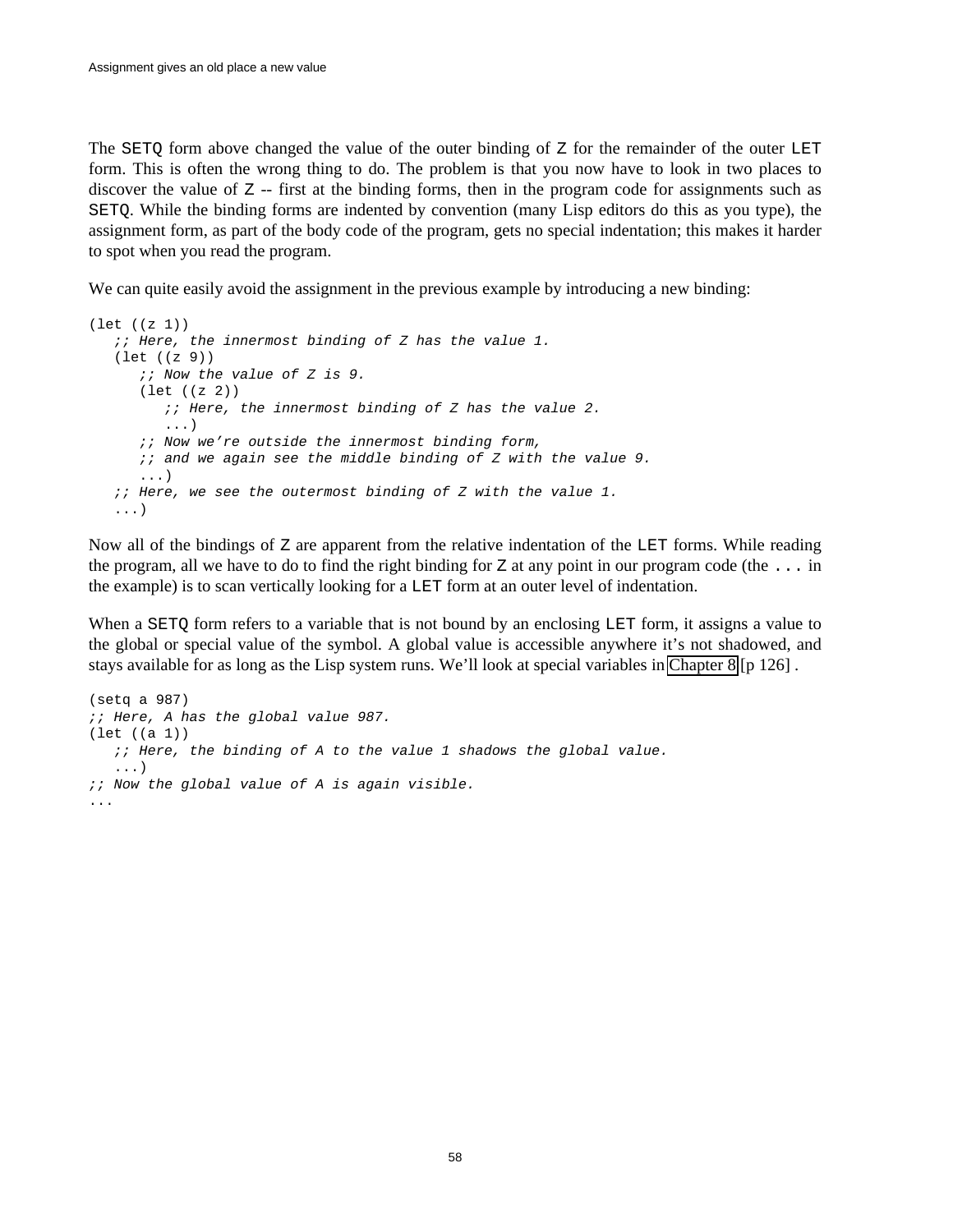### <span id="page-58-0"></span>**Lesson 7 - Essential Function Definition**

#### **DEFUN defines named functions**

You can define a named function using the DEFUN form:

```
 (defun secret-number (the-number)
      (let ((the-secret 37))
         (cond ((= the-number the-secret) 'that-is-the-secret-number)
                ((< the-number the-secret) 'too-low)
                ((> the-number the-secret) 'too-high))))
\rightarrow SECRET-NUMBER
```
We described LET, COND, and ' (a.k.a. QUOTE) in [Lesson 3.](#page-45-0) The numeric comparison functions have the obvious meaning.

The DEFUN form has three arguments:

- 1. the name of the function: SECRET-NUMBER,
- 2. a list of argument names: (THE-NUMBER), which will be bound to the function's parameters when it is called, and
- 3. the body of the function:  $(\text{LET } \dots)$ .

Since all three of these should stand for themselves, DEFUN does not evaluate any of its arguments. (If it did, you'd face the inconvenience of having to quote each argument.)

DEFUN returns the name of the defined function, and installs a global definition using the name, parameter list, and body that you supplied. Once you create a function using DEFUN, you can use it right away:

```
 (secret-number 11)
\rightarrow TOO-LOW
 (secret-number 99)
\rightarrow TOO-HIGH
 (secret-number 37)
\rightarrow THAT-IS-THE-SECRET-NUMBER
```
When you call the function, its parameter (e.g. 99 in the second example) is bound to the argument name (i.e. THE-NUMBER) you supplied in the definition. Then, the body of the function (i.e. (LET  $\dots$ )) is evaluated within the context of the parameter binding. In other words, evaluating (SECRET-NUMBER 99) causes the body of the SECRET-NUMBER function definition to be executed with the variable THE-NUMBER bound to 99.

Of course, you can define a function of more than one argument: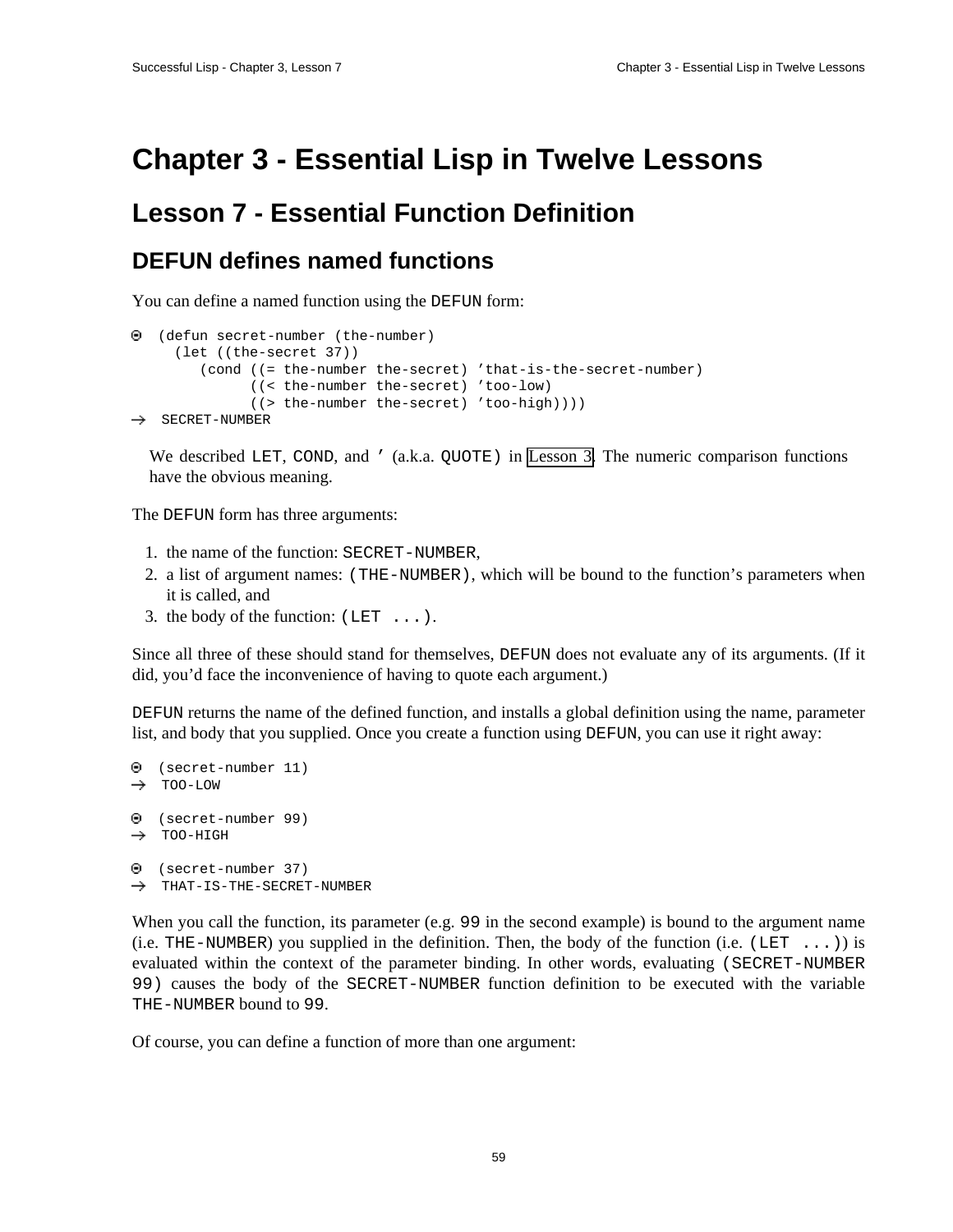```
 (defun my-calculation (a b c x)
      (+ (* a (* x x)) (* b x) c))
\rightarrow MY-CALCULATION
 (my-calculation 3 2 7 5)
\rightarrow 92
```
When calling a function, parameters are bound to argument names in order. Lisp has several optional variations on the list of argument names. Formally, this list is called a *lambda list* -- we'll examine some of its other features in [Chapter 21](#page-197-0) [p 198] .

### **LAMBDA defines anonymous functions**

At times you'll need a function in only one place in your program. You could create a function with DEFUN and call it just once. Sometimes, this is the best thing to do, because you can give the function a descriptive name that will help you read the program at some later date. But sometimes the function you need is so trivial or so obvious that you don't want to have to invent a name or worry about whether the name might be in use somewhere else. For situations like this, Lisp lets you create an unnamed, or anonymous, function using the LAMBDA form. A LAMBDA form looks like a DEFUN form without the name:

(lambda (a b c x)  $(+$   $(*$  a  $(* x x))$   $(*$  b x) c))

You can't evaluate a LAMBDA form; it must appear only where Lisp expects to find a function -- normally as the first element of a form:

```
 (lambda (a b c x)
      (+ (* a (* x x)) (* b x) c))
→ Error
\Theta ((lambda (a b c x)
       (+ (* a (* x x)) (* b x) c))
    3 2 7 5)
\rightarrow 92
```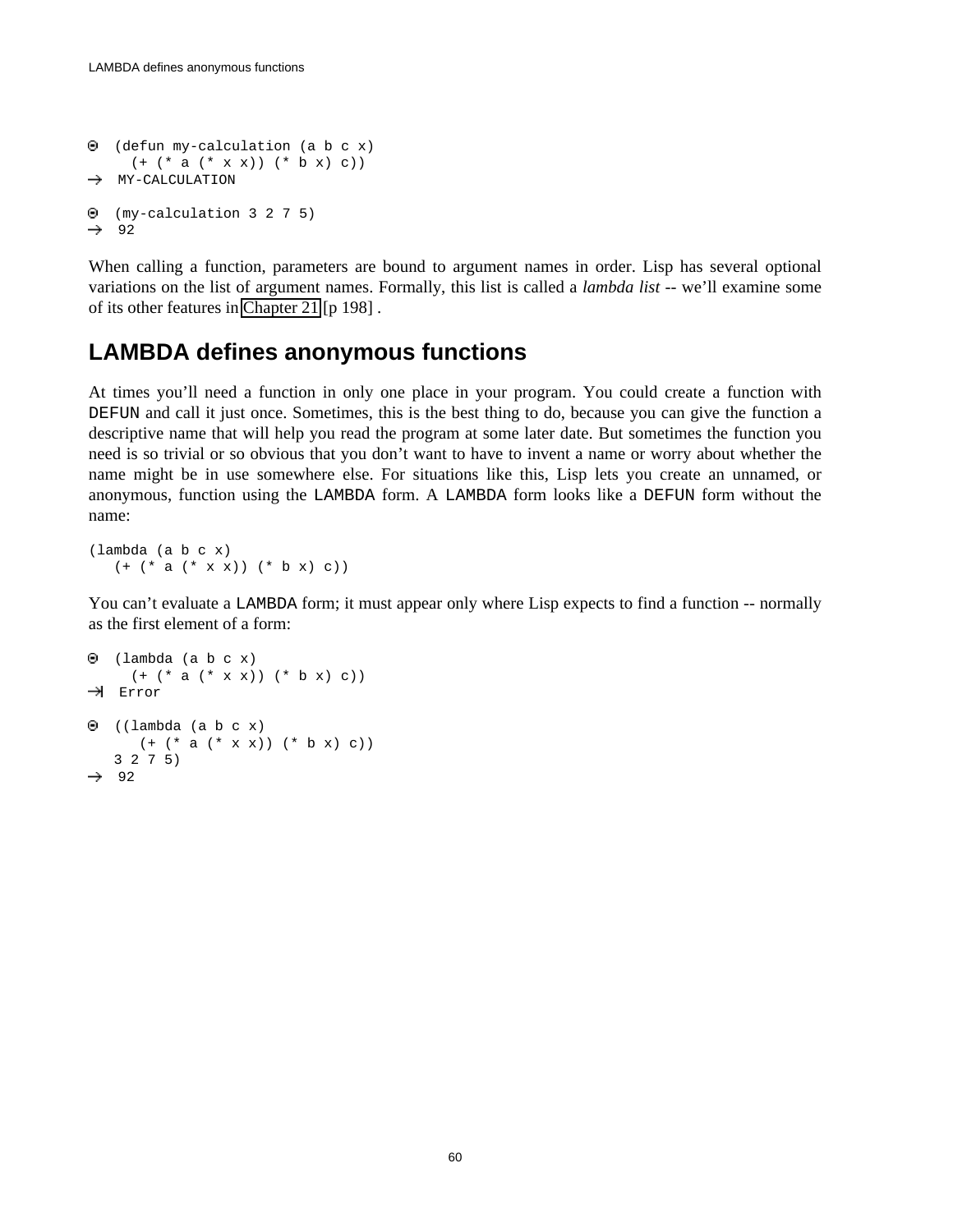### <span id="page-60-0"></span>**Lesson 8 - Essential Macro Definition**

#### **DEFMACRO defines named macros**

A DEFMACRO form looks a lot like a DEFUN form (see [Lesson 7\)](#page-58-0) -- it has a name, a list of argument names, and a body:

```
(defmacro name (argument ...)
   body)
```
#### **Macros return a form, not values**

The macro body returns a form to be evaluated. In other words, you need to write the body of the macro such that it returns a form, not a value. When Lisp evaluates a call to your macro, it first evaluates the body of your macro definition, then evaluates the result of the first evaluation. (By way of comparison, a function's body is evaluated to return a value.)

Here are a couple of simple macros to illustrate most of what you need to know:

```
 (defmacro setq-literal (place literal)
       '(setq ,place ',literal))
\rightarrow SETQ-LITERAL
\Theta (setq-literal a b)
\rightarrow B
\Theta a
\rightarrow B
 (defmacro reverse-cons (rest first)
       '(cons ,first ,rest))
\rightarrow REVERSE-CONS
 (reverse-cons nil A)
\rightarrow (B)
```
SETQ-LITERAL works like SETQ, except that *neither* argument is evaluated. (Remember that SETQ evaluates its second argument.) The body of SETQ-LITERAL has a form that begins with a ' (pronounced "backquote"). Backquote behaves like quote -- suppressing evaluation of all the enclosed forms -- except where a comma appears within the backquoted form. A symbol following the comma is evaluated.

So in our call to (SETQ-LITERAL A B) above, here's what happens:

- 1. bind PLACE to the symbol A.
- 2. bind LITERAL to the symbol B.
- 3. evaluate the body '(SETQ ,PLACE ',LITERAL), following these steps: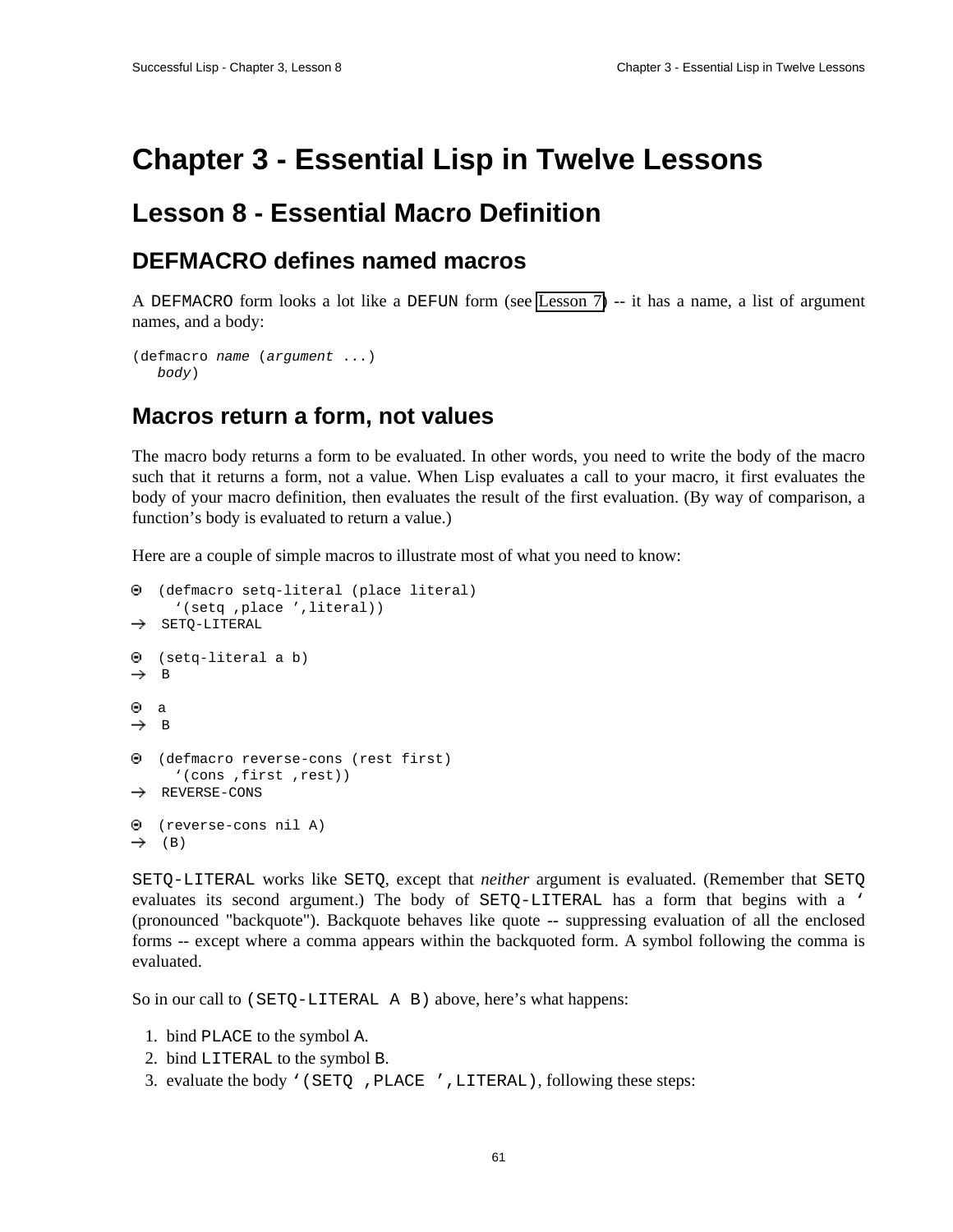- 1. evaluate PLACE to get the symbol A.
- 2. evaluate LITERAL to get the symbol B.
- 3. return the form (SETQ A 'B).
- 4. evaluate the form (SETQ A 'B).

Neither the backquote nor the commas appear in the returned form. Neither A nor B is evaluated in a call to SETQ-LITERAL, but for different reasons. A is unevaluated because it appears as the first argument of SETQ. B is unevaluated because it appears after a quote in the form returned by the macro.

The operation of (REVERSE-CONS NIL A) is similar:

- 1. bind REST to the symbol NIL.
- 2. bind FIRST to the symbol A.
- 3. evaluate the body '(CONS ,FIRST ,REST), following these steps:
	- 1. evaluate FIRST to get the symbol A.
	- 2. evaluate REST to get the symbol NIL.
	- 3. return the form (CONS A NIL).
- 4. evaluate the form (CONS A NIL).

Both arguments of REVERSE-CONS are evaluated because CONS evaluates its arguments, and our macro body doesn't quote either argument. A evaluates to the symbol B, and NIL evaluates to itself.

If you want to see how your macro body appears before evaluation, you can use the MACROEXPAND function:

```
 (macroexpand '(setq-literal a b))
\rightarrow (SETQ A 'B)
 (macroexpand '(reverse-cons nil a))
\rightarrow (CONS A NIL)
```
Since MACROEXPAND is a function, it evaluates its arguments. This is why you have to quote the form you want expanded.

The examples in this lesson are deliberately very simple, so you can understand the basic mechanism. In general, macros are trickier to write than functions -- in [Chapter 20](#page-187-0) [p 188] we'll look at the reasons and the correct techniques for dealing with more complex situations.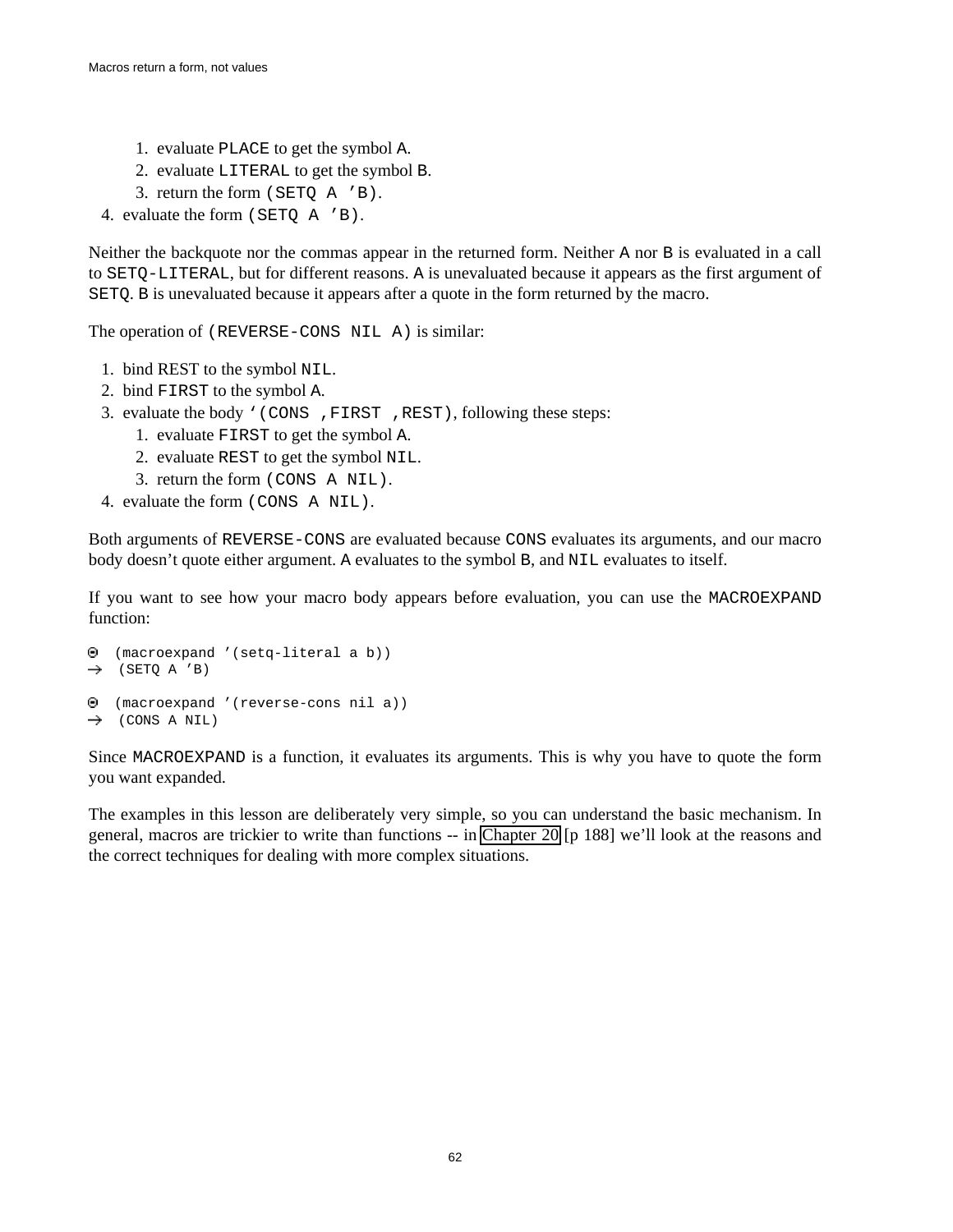### <span id="page-62-0"></span>**Lesson 9 - Essential Multiple Values**

#### **Most forms create only one value**

A form typically returns only one value. Lisp has only a small number of forms which create or receive multiple values.

### **VALUES creates multiple (or no) values**

The VALUES form creates zero or more values:

```
\Theta (values)
\Theta (values : this)
\rightarrow :THIS
 (values :this :that)
\rightarrow :THIS
\rightarrow : THAT
```
We show how many values are returned by the number of  $\rightarrow$  lines produced by the evaluation of the form. The three VALUES forms in the example above produced zero, one, and two values, respectively.

VALUES is a function, and so evaluates its arguments.

#### **A few special forms receive multiple values**

What might you want to do with multiple values in a program? The most basic operations are to:

- 1. bind each value to a separate symbol, or
- 2. collect the values into a list.

Use MULTIPLE-VALUE-BIND to bind each value to a separate symbol:

```
\Theta (multiple-value-bind (a b c) (values 2 3 5)
       (+ a b c))
\rightarrow 10
```
If you provide more values than symbols, the excess values are ignored:

```
\Theta (multiple-value-bind (a b c) (values 2 3 5 'x 'y)
       (+ a b c))
\rightarrow 10
```
If you provide fewer values than symbols, the excess symbols are bound to NIL: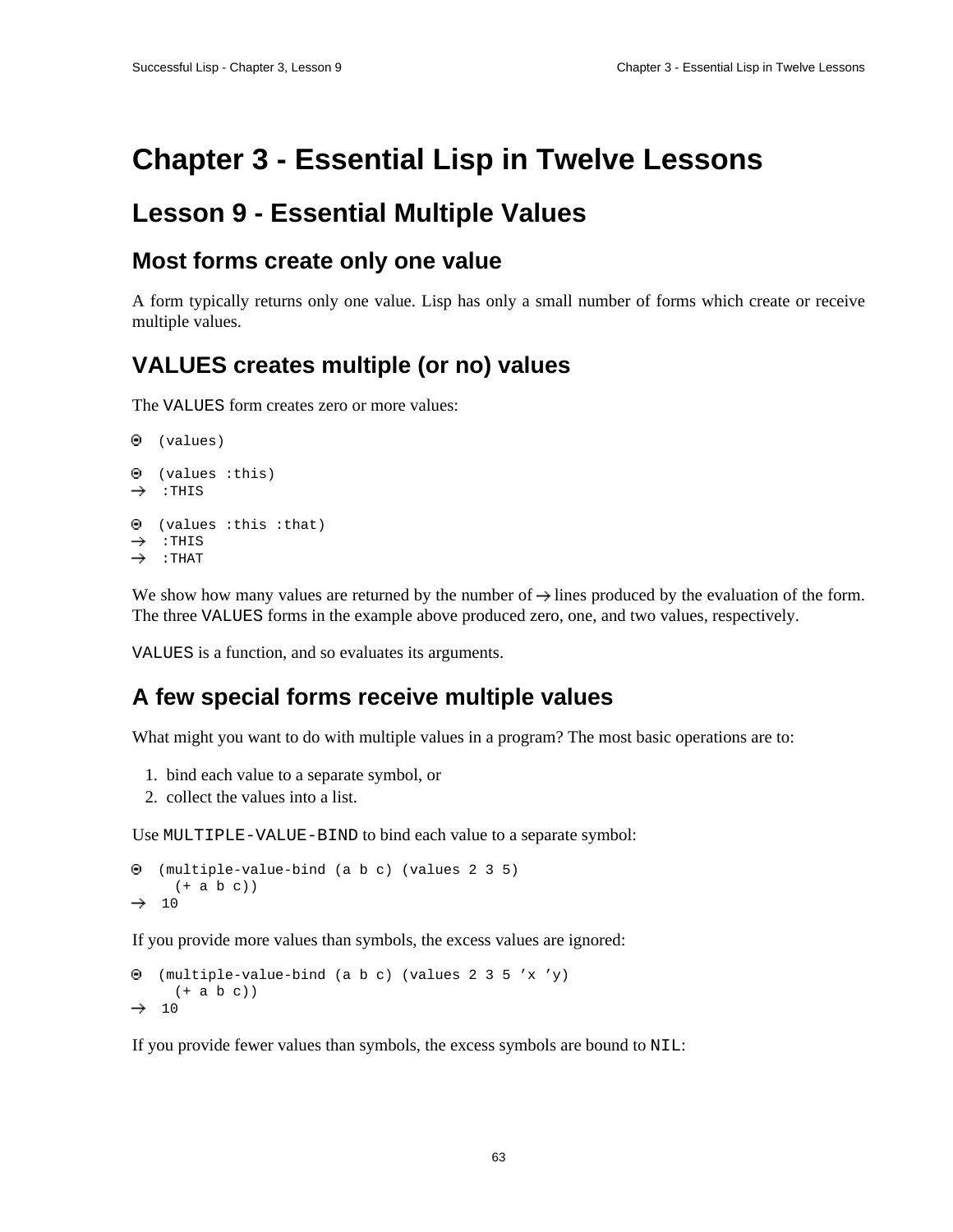```
 (multiple-value-bind (w x y z) (values :left :right)
      (list w x y z))
\rightarrow (:LEFT :RIGHT NIL NIL)
```
#### **Some forms pass along multiple values**

Some forms pass along the last value in their body, rather than creating a new value. Examples include the bodies of LET, COND, DEFUN, and LAMBDA.

```
\Theta (let ((a 1)
            (b 2))
        (values a b))
\rightarrow 1
\rightarrow 2
\Theta (cond (nil 97)
            (t (values 3 4)))
\rightarrow 3
\rightarrow 4
 (defun foo (p q)
        (values (list :p p) (list :q q)))
\rightarrow FOO
\Theta (foo 5 6)
\rightarrow (:P 5)
\rightarrow (:Q 6)
\Theta ((lambda (r s)
         (values r s))
        7 8)
\rightarrow 7
\rightarrow 8
```
In the case of the function and lambda bodies, the multiple values are actually returned by something called an "*implicit* PROGN." This is a fancy way of saying that the bodies can contain multiple forms, and only the value of the last form is returned.

You can use the PROGN special form when you want this behavior. (PROGN form1 form2 ... formN) evaluates form1 through formN in order, and returns the value of formN.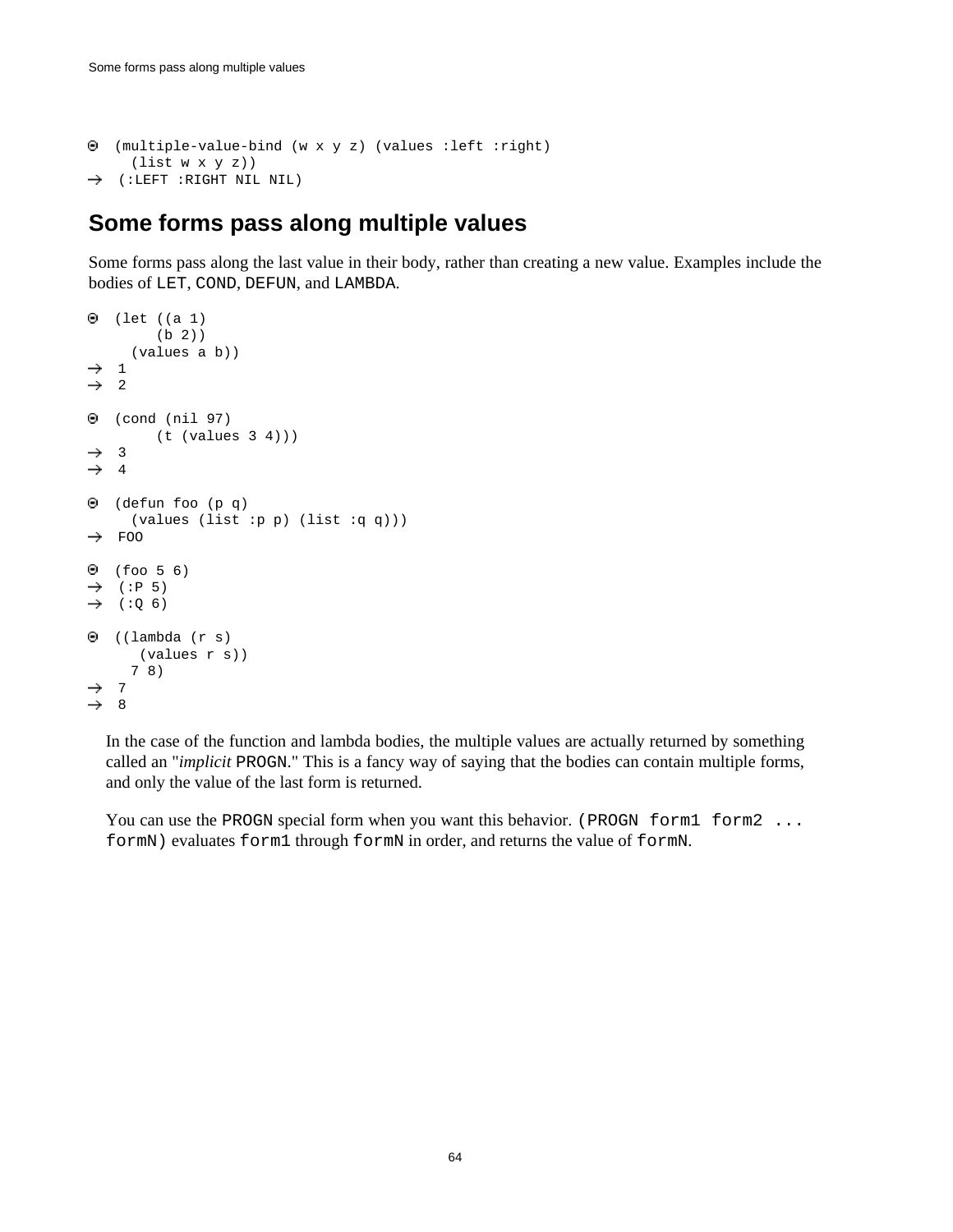# <span id="page-64-0"></span>**Lesson 10 - A Preview of Other Data Types**

#### **Lisp almost always does the right thing with numbers**

This sounds like a strange thing to say. Don't computers always do the right thing with numbers? Well, no... Not usually.

Numeric calculations can break in lots of different ways. One of the biggest trouble spots is in calculations with floating point numbers (your language may call them *real* numbers, but that's a lie). There are probably half as many books written on proper use of floating point calculations as there are on visual- or object-oriented-anything -- and that's a lot.

The problem with floating point numbers is that they're not mathematically accurate real numbers, but are often (mis)used as if they are. The main problem is that floating point numbers have a limited accuracy - only so many digits to the right of the decimal point. Now, if all of the numbers in a calculation are of approximately the same magnitude, then the calculation won't lose accuracy. But if the numbers are of very different magnitude, then a floating point calculation sacrifices accuracy.

Suppose that a floating point number on your computer can accurately represent 7 decimal digits. Then you can add 1897482.0 to 2973225.0 and get a completely accurate answer. But if you try to add 1897482.0 to 0.2973225, the accurate answer has fourteen digits, while your computer will answer with 1897482.0.

The other problem with floating point numbers is more subtle. When you write a program, you write numbers in base 10. But the computer does all arithmetic in base 2. The conversion from base 10 to base 2 does funny things to certain "obviously exact" numbers. For example, the decimal number 0.1 is a repeating fraction when translated into binary. Because the computer can't store the infinite number of digits required by a repeating fraction, it can't store the number 0.1 accurately.

Integer (whole number) arithmetic poses another problem in most computer languages -- they tend to impose a limit on the maximum positive or negative value that an integer can hold. So, if you try to add the number one to the largest integer your language lets the computer handle, one of two things will happen:

- 1. your program will terminate with an error, or
- 2. you'll get a wildly incorrect answer (the largest positive number plus one yields the largest negative integer in at least one computer language).

So how does Lisp manage to do the right thing with numbers? After all, it seems like these problems are inherent in computer arithmetic. The answer is that Lisp doesn't do use just the built-in computer arithmetic operations -- it adds certain mathematically accurate numeric data types: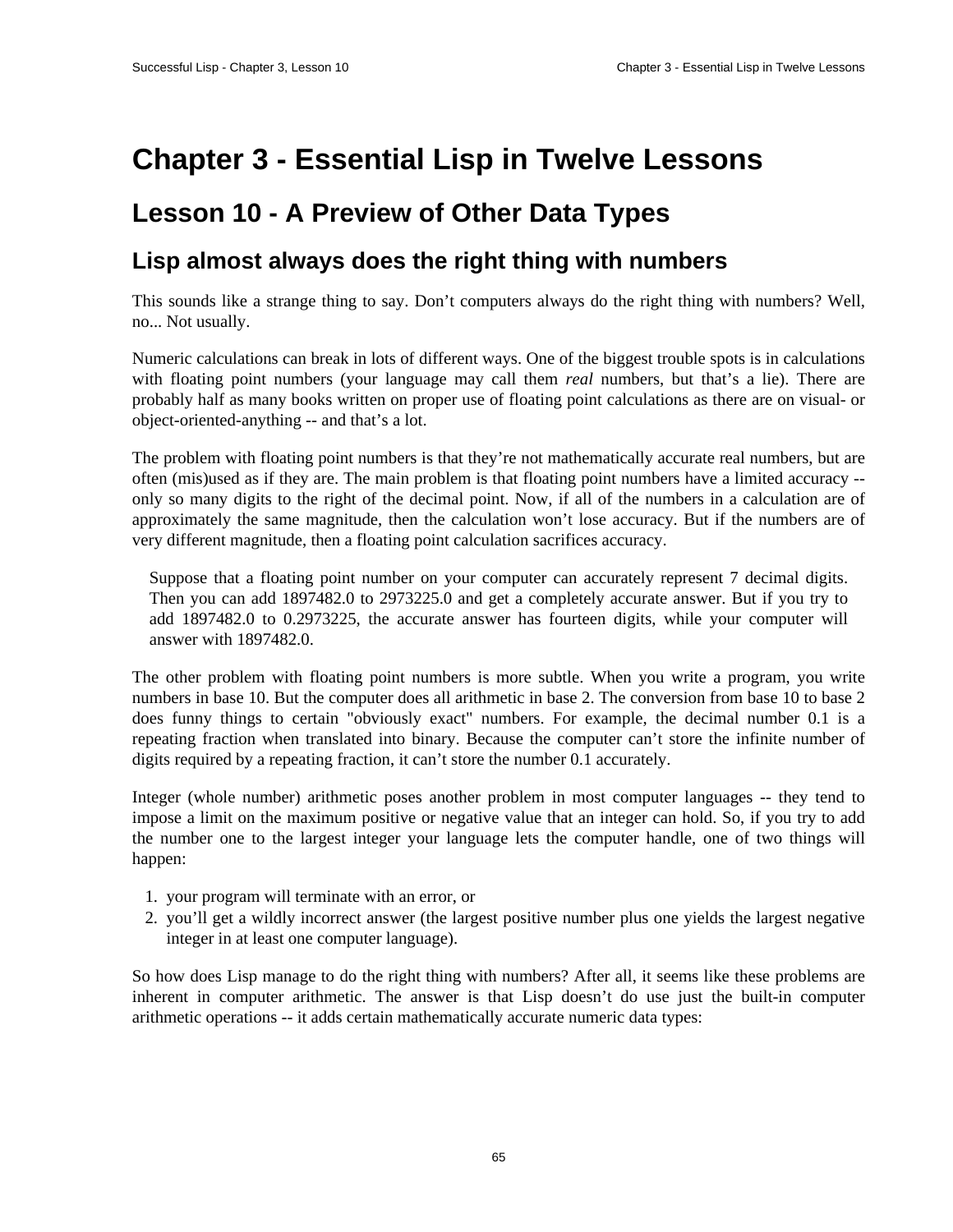- *bignums* are integers with an unlimited number of digits (subject only to limitations of computer memory)
- *rational numbers* are the exact quotient of two integers, not a floating point number resulting from an approximate machine division algorithm

Of course, Lisp also has machine-based integers and floating point numbers. Machine integers are called *fixnums* in Lisp. So long as a whole number falls within the numeric range of a fixnum, Lisp will store it as a machine integer. But if it gets too big, Lisp automatically promotes it to a bignum.

When I said that Lisp almost always does the right thing with numbers, I meant that it *almost always* chooses the numeric representation that is mathematically correct:

```
0 (/ 1 3)
\rightarrow 1/3
 (+ (/ 7 11) (/ 13 31))
\rightarrow 360/341
 (defun factorial (n)
(cond ((= n 0) 1)
(t (* n (factorial (- n 1))))))
\rightarrow FACTORIAL
 (factorial 100)
 933262154439441526816992388562667004907159682643816214685
929638952175999932299156089414639761565182862536979208272
23758251185210916864000000000000000000000000
```
You can write calculations to use floating point numbers, but Lisp won't automatically turn an exact numeric result into an inexact floating point number -- you have to ask for it. Floating point numbers are *contagious* -- once you introduce one into a calculation, the result of the entire calculation stays a floating point number:

```
\Theta (float (/ 1 3))
 0.3333333333333333
 (* (float (/ 1 10)) (float (/ 1 10)))
\rightarrow 0.01000000000000002( + 1/100 (* (float (/ 1 10)) (float (/ 1 10))))\rightarrow 0.02000000000000004 (+ 1/100 1/100) ; compare to previous calculation
\rightarrow 1/50
 (* 3 7 10.0)
\rightarrow 210.00 (- 1.0 1)\rightarrow 0.0( + 1/3 2/3 0.0)\rightarrow 1.0
( + 1/3 2/3 )\rightarrow 1 ; compare to previous calculation
```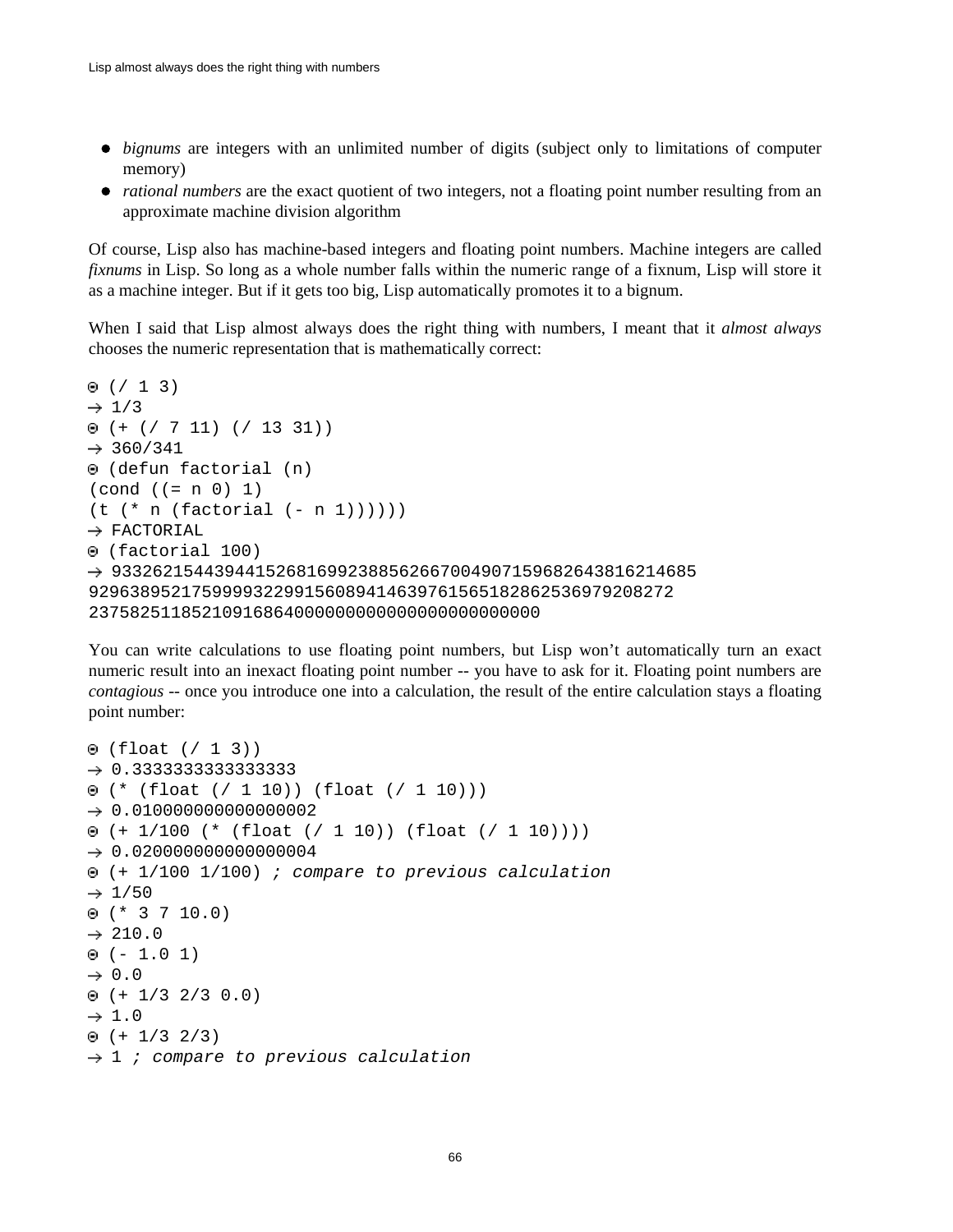Lisp prints floating point numbers with a decimal point, and integers without.

#### **Characters give Lisp something to read and write**

Basic Lisp I/O uses characters. The READ and WRITE functions turn characters into Lisp objects and vice versa. READ-CHAR and WRITE-CHAR read and write single characters.

```
 (read)
a = a\rightarrow A
 (read)
\equiv #\a<sup>1</sup>
\rightarrow a
 (read-char)
\equiv a
\rightarrow #\a
\Theta (write 'a)
\Rightarrow A
\rightarrow A
\Theta (write #\a)
\Rightarrow #\a
\rightarrow #\a
\Theta (write-char #\a)
\Rightarrow a
\rightarrow #\a
 (write-char 'a)
\rightarrow Error: Not a character
```
We've introduced some new notation in the above examples. The  $\equiv$  symbol means that Lisp expects input in response to an input function such as READ. This is different from  $\Theta$ , which accepts input to be evaluated and printed. The  $\Box$  symbol indicates a newline character, generated by the **return** or **enter** key.

The  $\Rightarrow$  indicates output that is printed rather than returned as a value.

You should notice that newline terminates READ input. This is because READ collects characters trying to form a complete Lisp expression. We'll see more of this in [Lesson 11](#page-76-0) [p 77] . In the example, READ collects a symbol, which is terminated by the newline. The symbol could also have been terminated by a space, a parenthesis, or any other character that can't be part of a symbol.

In contrast, READ-CHAR reads exactly one character from the input. As soon as that character is consumed, READ-CHAR completes executing and returns the character.

Some Lisp systems systems may require you to press the **return** key before any input is recognized. This is unusual, and can often be fixed by a configuration parameter -- consult your Lisp vendor.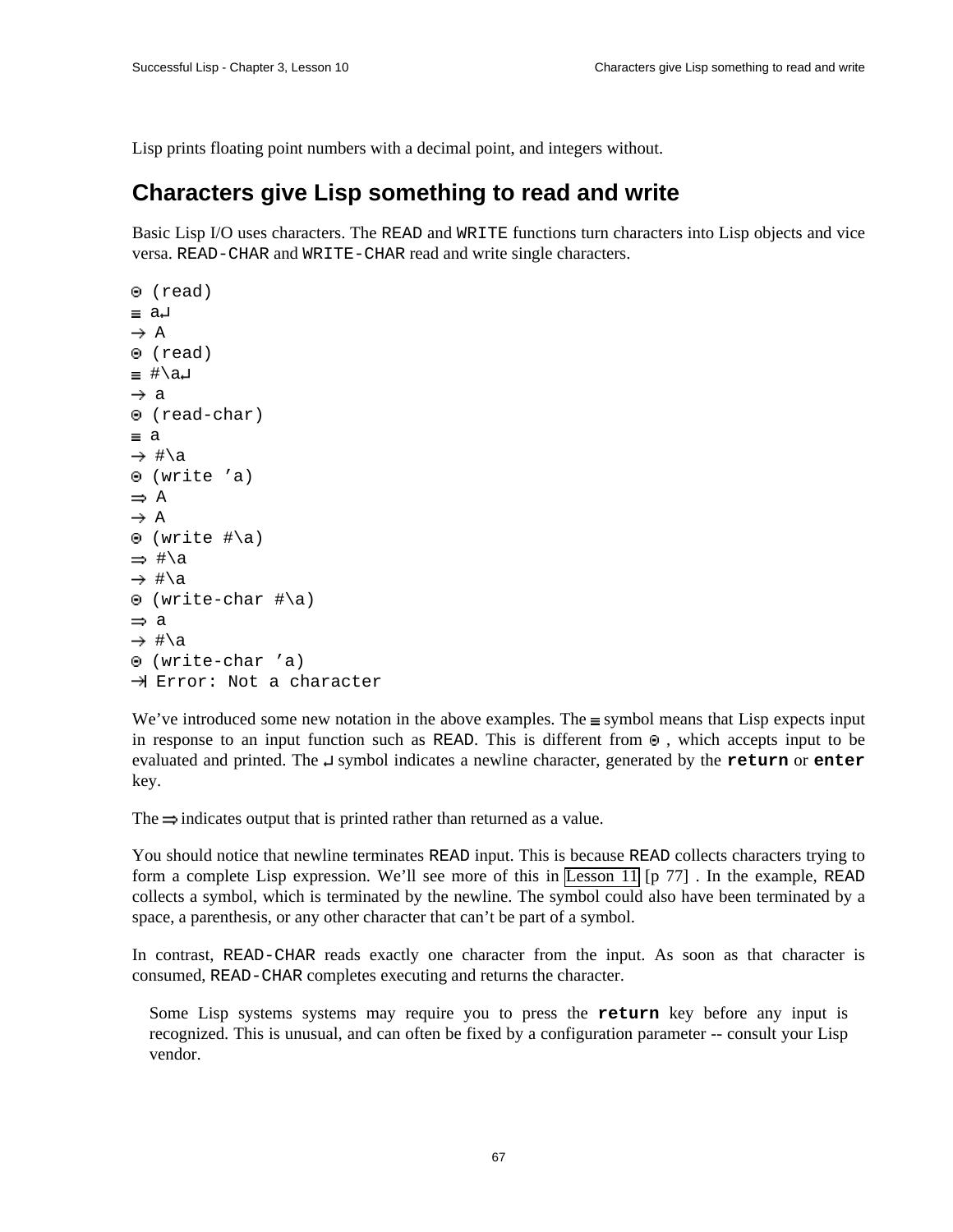WRITE and WRITE-CHAR both return the value they're given. The way in which they print the value is different. WRITE prints the value so that it could be presented to READ to create the same value. WRITE-CHAR prints just the readable character, without the extra Lisp syntax (the  $\# \setminus$ ) that would identify it to READ as a character.

Lisp represents a single character using the notation  $\{\hat{\}$  where *char* is a literal character or the name of a character that does not have a printable glyph.

| Character       | Hex Value      | Lisp        | Standard? |
|-----------------|----------------|-------------|-----------|
|                 |                |             |           |
| space           | 20             | #\Space     | yes       |
| newline         |                | #\Newline   | yes       |
| backspace       | 08             | #\Backspace | semi      |
| tab             | 09             | $\#$ \Tab   | semi      |
| linefeed        | 0A             | #\Linefeed  | semi      |
| formfeed        | 0C             | #\Page      | semi      |
| carriage return | 0 <sub>D</sub> | #\Return    | semi      |
| rubout or DEL   | 7 F            | #\Rubout    | semi      |

Only  $\#\$ Space and  $\#\$ Newline are required on all Lisp systems. Systems that use the ASCII character set will probably implement the rest of the character codes shown above.

The #\Newline character stands for whatever convention represents the end of a printed line on the host system, e.g.:

| System    | Newline | Hex Value |
|-----------|---------|-----------|
| Macintosh | CR.     | 0D.       |
| $MS-DOS$  | CR LF   | OD OA     |
| Unix      | T.F     | ΩA        |

The 94 printable standard characters are represented by #\*char*:

 ! " # \$ % & ' ( ) \* + , - . / 0 1 2 3 4 5 6 7 8 9 : ; < = > ? @ A B C D E F G H I J K L M N O P Q R S T U V W X Y Z [ \ ] ^ \_ ' a b c d e f g h i j k l m n o p q r s t u v w x y z { | } ~

#### **Arrays organize data into tables**

If you need to organize data in tables of two, three, or more dimensions, you can create an array:

```
 (setq a1 (make-array '(3 4)))
\rightarrow #2A((NIL NIL NIL)
(NIL NIL NIL NIL) 
(NIL NIL NIL NIL))
 (setf (aref a1 0 0) (list 'element 0 0))
\rightarrow (ELEMENT 0 0)
 (setf (aref a1 1 0) (list 'element 1 0))
\rightarrow (ELEMENT 1 0)
```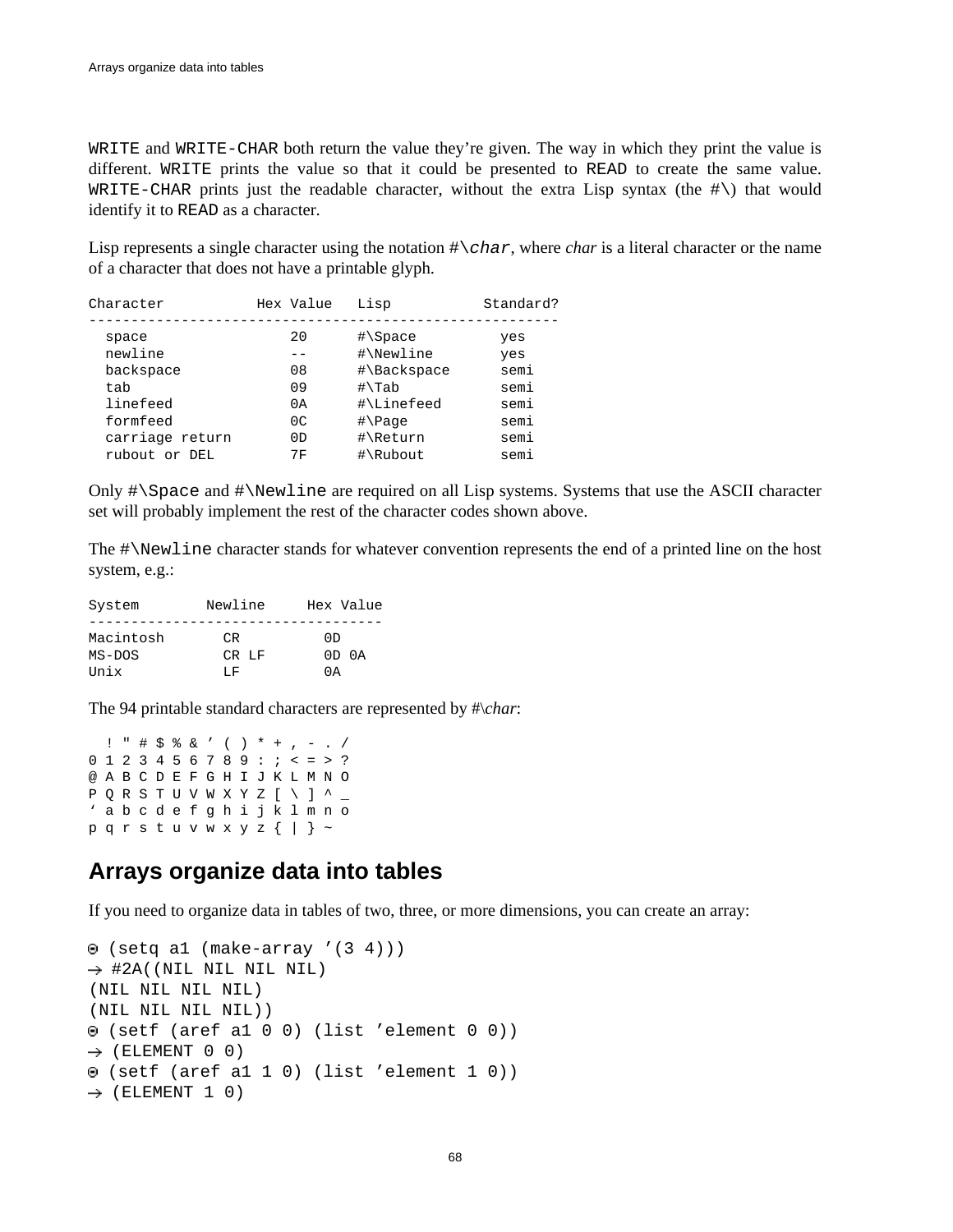```
 (setf (aref a1 2 0) (list 'element 2 0))
\rightarrow (ELEMENT 2 0)
0a1\rightarrow #2A(((ELEMENT 0 0) NIL NIL NIL)
((ELEMENT 1 0) NIL NIL NIL) 
((ELEMENT 2 0) NIL NIL NIL))
 (aref a1 0 0)
\rightarrow (ELEMENT 0 0)
 (setf (aref a1 0 1) pi)
\rightarrow 3.141592653589793
 (setf (aref a1 0 2) "hello")
\rightarrow "hello"
 (aref a1 0 2)
\rightarrow "hello"
```
You create an array using MAKE-ARRAY, which takes a list of dimensions and returns an array. By default, an array can contain any kind of data; optional arguments let you restrict the element data types for the sake of efficiency.

An array's *rank* is the same as its number of dimensions. We created a rank-2 array in the above example. Lisp prints an array using the notation  $\#rankA(\ldots)$ . The contents of the array appear as nested lists, with the first dimension appearing as the outermost grouping, and the last dimension appearing as the elements of the innermost grouping.

Your Lisp system will probably not print an array with line breaks as I've shown here. I added these breaks to emphasize the structure of the array.

To retrieve an element of an array, use AREF. AREF's first argument is the array; the remaining arguments specify the index along each dimension. The number of indices must match the rank of the array.

To set an element of an array, use AREF inside a SETF form as shown in the example. SETF is similar to SETQ, except where SETQ assigns a value to a *symbol*, SETF assigns a value to a *place*. In the examples, the AREF form specifies the place as an element in the array.

#### **Vectors are one-dimensional arrays**

Vectors are one-dimensional arrays. You can create a vector using MAKE-ARRAY, and access its elements using AREF.

```
 (setq v1 (make-array '(3)))
\rightarrow #(NIL NIL NIL)
 (make-array 3)
\rightarrow #(NIL NIL NIL)
 (setf (aref v1 0) :zero)
\rightarrow : ZERO
\Theta (setf (aref v1 1) : one)
\rightarrow :_{ONE}
```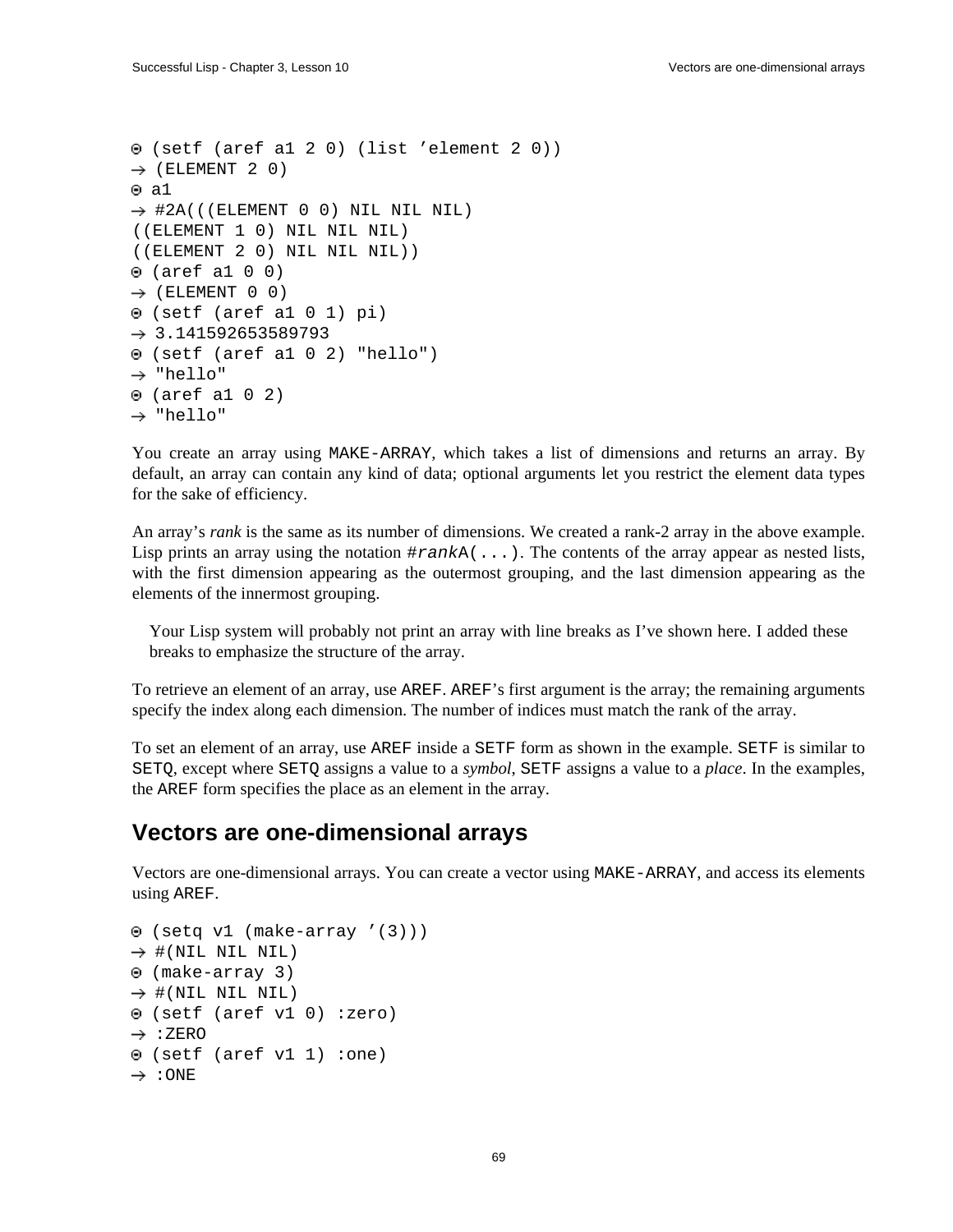$\Theta$  (aref v1 0)  $\rightarrow$  : ZERO  $\Theta$  v1  $\rightarrow$  #(:ZERO :ONE NIL)

Lisp prints vectors using the slightly abbreviated form  $\#(\ldots)$ , rather than  $\#1\mathbb{A}(\ldots)$ .

You can use either a single-element list or a number to specify the vector dimensions to MAKE-ARRAY - the effect is the same.

You can create a vector from a list of values, using the VECTOR form:

 (vector 34 22 30)  $\rightarrow$  #(34 22 30)

This is similar to the LIST form, except that the result is a vector instead of a list. There are other similarities between lists and vectors: both are *sequences*. Sequences are manipulated by the functions we'll see in [Chapter 13](#page-149-0) [p 150].

You can use AREF to access the elements of a vector, or you can use the sequence-specific function, ELT:

```
 (setf v2 (vector 34 22 30 99 66 77))
\rightarrow #(34 22 30 99 66 77)
 (setf (elt v2 3) :radio)
 :RADIO
\theta v2
\rightarrow #(34 22 30 :RADIO 66 77)
```
#### **Strings are vectors that contain only characters**

You already know how to write a string using the "..." syntax. Since a string is a vector, you can apply the array and vector functions to access elements of a string. You can also create strings using the MAKE-STRING function or change characters or symbols to strings using the STRING function.

```
 (setq s1 "hello, there.")
\rightarrow "hello, there."
\Theta (setf (elt s1 0) \# \H))
\rightarrow #\H
\Theta (setf (elt s1 12) #\!)
\rightarrow #\!
0 s1 "Hello, there!"
 (string 'a-symbol)
 "A-SYMBOL"
\Theta (string #\G)
→ "G"
```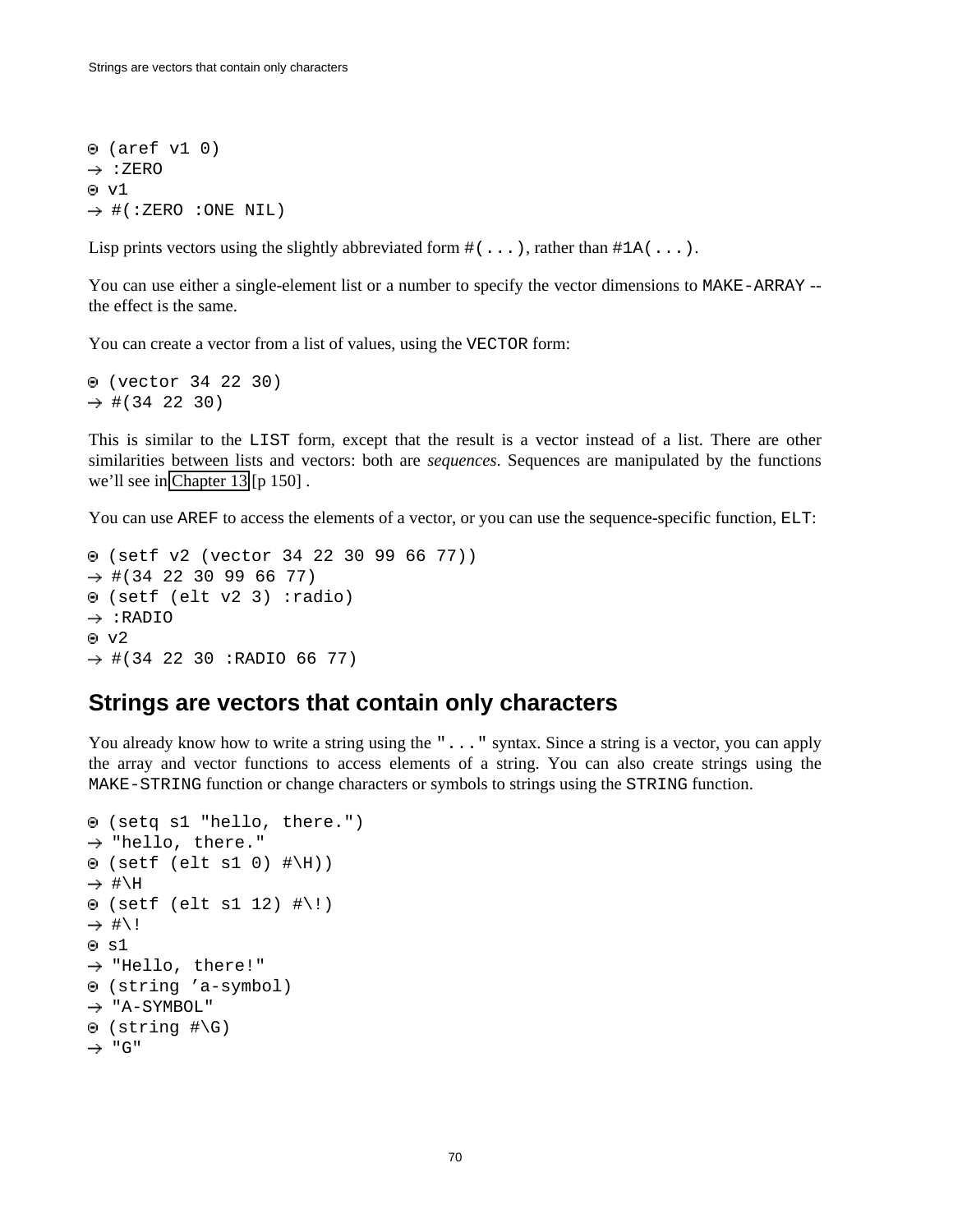#### **Symbols are unique, but they have many values**

We saw in [Lesson 5](#page-52-0) that a symbol has a unique identity, but this bears repeating: A symbol is *identical* to any other symbol spelled the same way (including its package designation, which we'll learn more about at the end of this lesson). This means that you can have Lisp read a program or data, and every occurrence of a symbol with the same spelling is the same symbol. Since Lisp supplies the mechanism to do this, it's one less thing you have to worry about when you write a program that manipulates *symbolic* information.

We also learned in [Lesson 5](#page-52-0) that a symbol can have values as a variable and a function, and for documentation, print name, and properties. A symbol's property list is like a miniature database which associates a number of key/value pairs with the symbol. For example, if your program represented and manipulated objects, you could store information about an object on its property list:

```
 (setf (get 'object-1 'color) 'red)
\rightarrow RED
 (setf (get 'object-1 'size) 'large)
\rightarrow LARGE
 (setf (get 'object-1 'shape) 'round)
\rightarrow ROUND
 (setf (get 'object-1 'position) '(on table))
\rightarrow (ON TABLE)
 (setf (get 'object-1 'weight) 15)
\rightarrow 15
 (symbol-plist 'object-1)
\rightarrow (WEIGHT 15 POSITION (ON TABLE) SHAPE ROUND SIZE LARGE
COLOR RED)
 (get 'object-1 'color)
\rightarrow RED
⊕ object-1
→ Error: no value
```
Note that OBJECT-1 doesn't have a value -- all of the useful information is in two places: the *identity* of the symbol, and the symbol's properties.

This use of properties predates modern object programming by a few decades. It provides two of the three essential mechanisms of an object: identity and encapsulation (remember that property values could just as well be a function). The third mechanism, inheritance, was sometimes simulated by links to other "objects."

Properties are less often used in modern Lisp programs. Hash tables [\(see below\)](#page-72-0) [p 73] , structures (described in the next section), and CLOS objects (see [Chapter 7](#page-116-0) [p 117] and [Chapter 14](#page-156-0) [p 157] ) provide all of the capabilities of property lists in ways that are easier to use and more efficient. Modern Lisp development systems often use properties to annotate a program by keeping track of certain information such as the file and file position of the defining form for a symbol, and the definition of a function's argument list (for use by informational tools in the programming environment).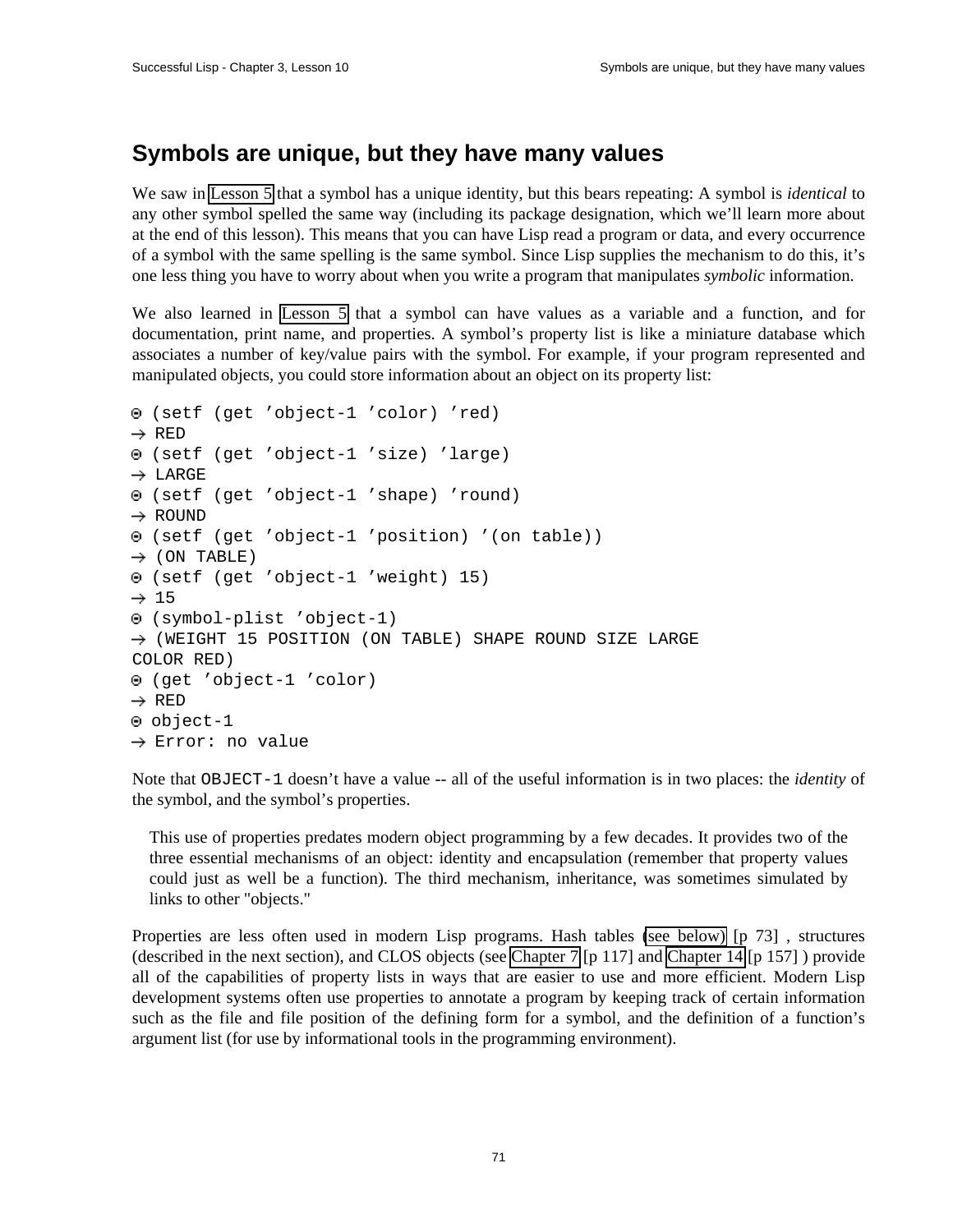### <span id="page-71-0"></span>**Structures let you store related data**

A Lisp structure gives you a way to create an object which stores related data in named slots.

```
0 (defstruct struct-1 color size shape position weight)
\rightarrow STRUCT-1
0 (setq object-2 (make-struct-1
:size 'small 
:color 'green 
:weight 10 
:shape 'square))
 #S(STRUCT-1 :COLOR GREEN :SIZE SMALL :SHAPE SQUARE 
:POSITION NIL :WEIGHT 10)
 (struct-1-shape object-2)
\rightarrow SQUARE
 (struct-1-position object-2)
\rightarrow NIL
 (setf (struct-1-position object-2) '(under table))
\rightarrow (UNDER TABLE)
 (struct-1-position object-2)
\rightarrow (UNDER-TABLE)
```
In the example, we defined a structure type named STRUCT-1 with slots named COLOR, SHAPE, SIZE, POSITION, and WEIGHT. Then we created an instance of a STRUCT-1 type, and assigned the instance to the variable OBJECT-2. The rest of the example shows how to access slots of a struct instance using accessor functions named for the structure type and the slot name. Lisp generates the make-*structname* and *structname*-*slotname* functions when you define a structure using DEFSTRUCT.

We'll look at DEFSTRUCT's optional features in [Chapter 6](#page-111-0) [p 112] .

### **Type information is apparent at runtime**

A symbol can be associated with any type of value at runtime. For cases where it matters, Lisp lets you query the type of a value.

```
 (type-of 123)
\rightarrow FIXNUM
 (type-of 123456789000)
\rightarrow BIGNUM
 (type-of "hello, world")
 (SIMPLE-BASE-STRING 12)
 (type-of 'fubar)
\rightarrow SYMBOL
 (type-of '(a b c))
\rightarrow CONS
```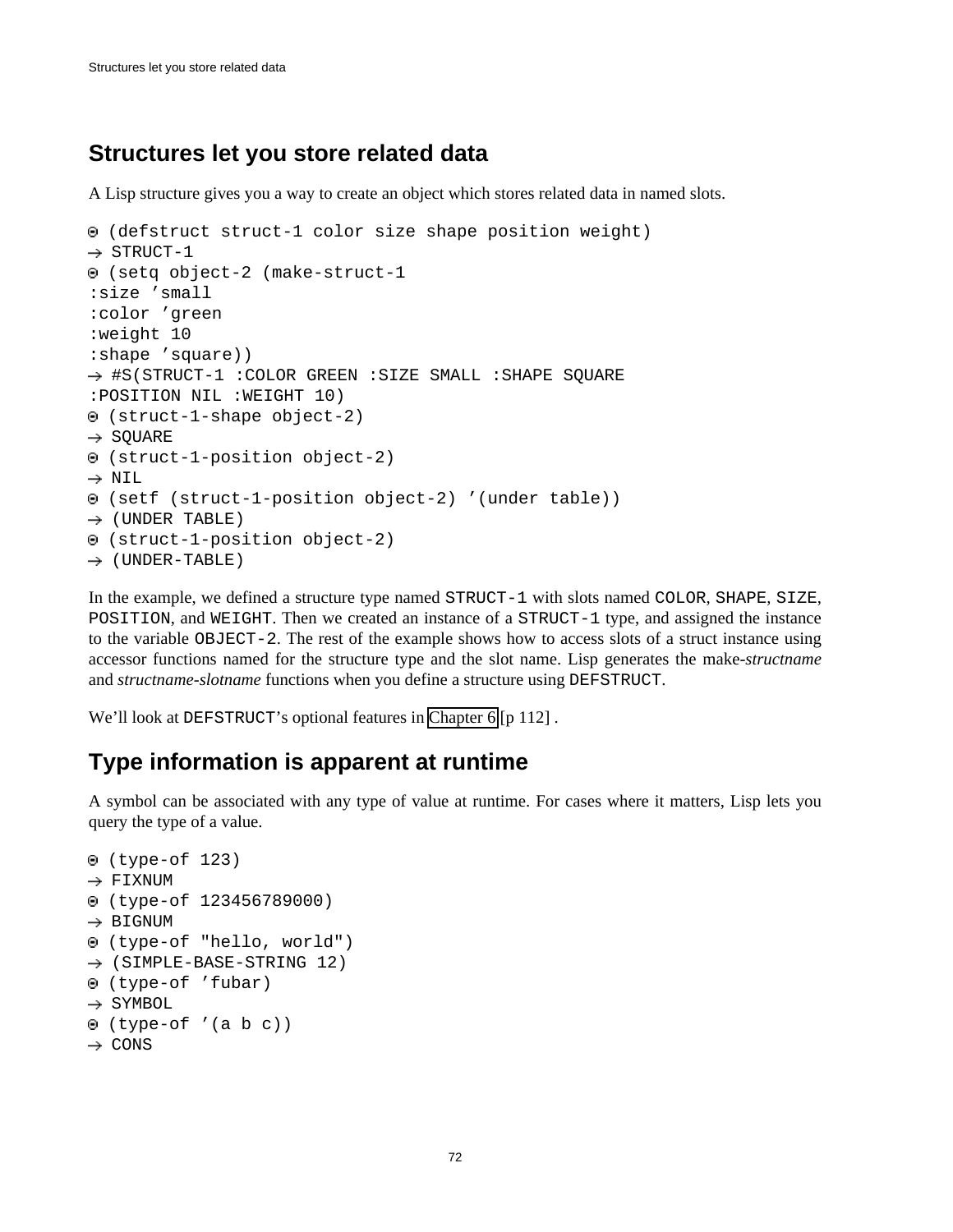TYPE-OF returns a symbol or a list indicating the type of its argument. This information can then be used to guide a program's behavior based upon the type of its arguments. The TYPECASE function combines the type inquiry with a COND-like dispatch.

With the introduction of generic functions in CLOS (see [Chapter 14](#page-156-0) [p 157]), TYPE-OF is not as important as it once was.

#### **Hash Tables provide quick data access from a lookup key**

A hash table associates a value with a unique key. Unlike a [property list](#page-70-0) [p 71] , a hash table is well suited to a large number of key/value pairs, but suffers from excessive overhead for smaller sets of associations.

```
 (setq ht1 (make-hash-table))
\rightarrow #<HASH-TABLE>
 (gethash 'quux ht1)
\rightarrow NIL
\rightarrow NIL
 (setf (gethash 'baz ht1) 'baz-value)
\rightarrow BAZ-VALUE
 (gethash 'baz ht1)
\rightarrow BAZ-VALUE
\rightarrow T
 (setf (gethash 'gronk ht1) nil)
\rightarrow NIL
 (gethash 'gronk ht1)
\rightarrow NIL
\rightarrow T
```
You create a hash table using MAKE-HASH-TABLE, and access values using GETHASH. GETHASH returns two values. The first is the value associated with the key. The second is T if the key was found, and NIL otherwise. Notice the difference between the first and last GETHASH form in the examples above.

By default, a hash table is created so that its keys are compared using *EQ* -- this works for symbols, but not numbers or lists. We'll learn more about equality predicates in [Chapter 17](#page-173-0) [p 174] . For now, just remember that if you want to use numbers for keys, you must create a hash table using the form:

(make-hash-table :test #'eql)

If you want to use lists for keys, create your hash table with:

(make-hash-table :test #'equal)

If you want to remove a key, use the form (REMHASH  $key$  hash-table). And if you want to change the value for a key, use GETHASH with SETF, just as if you were adding a new key/value pair.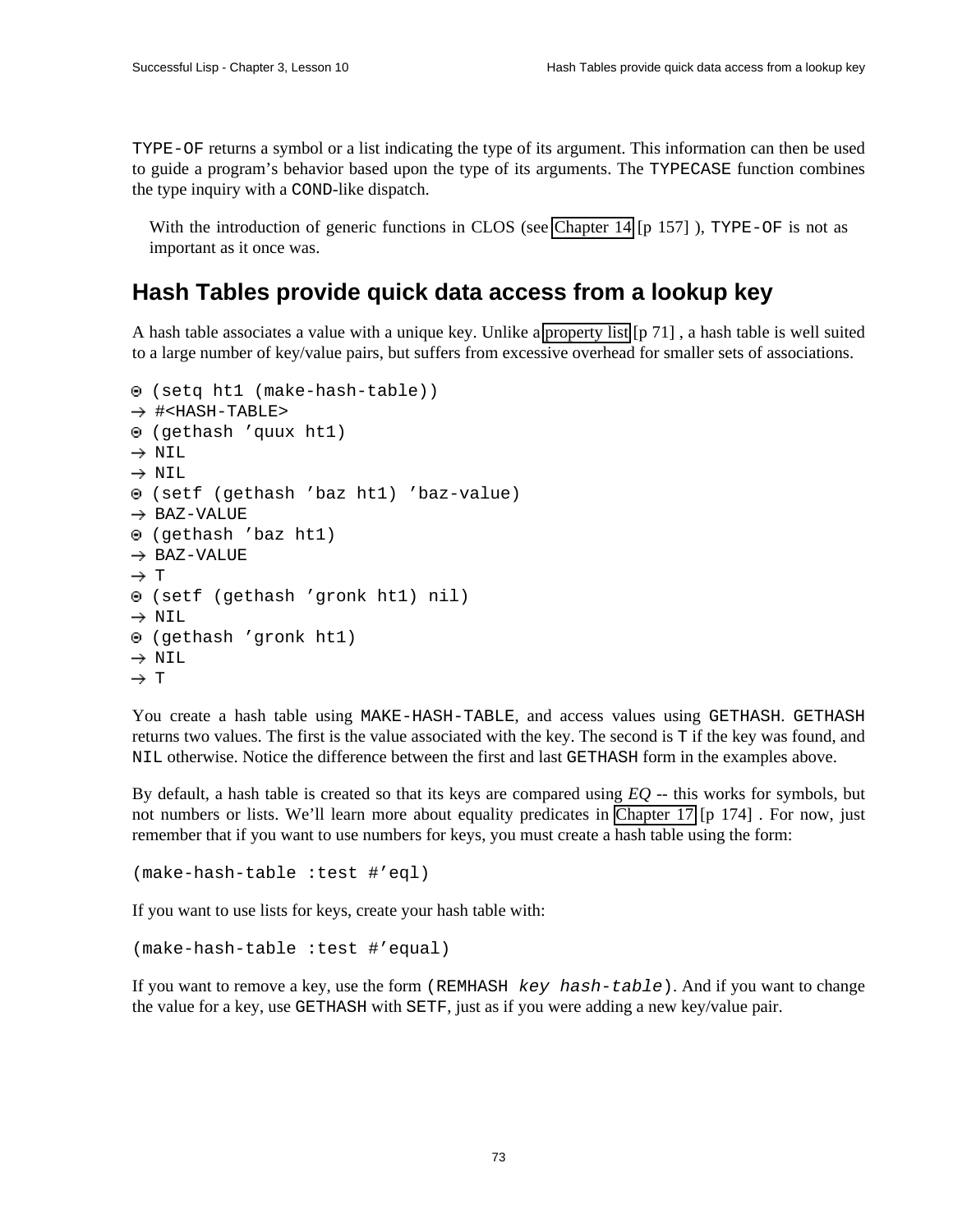### **Packages keep names from colliding**

One of the things that's hard about writing programs is naming parts of your program. On one hand, you want to use names that are easy to remember and evocative of the role or purpose of the named object. On the other hand, you don't want to use a name that someone else has already used (or is likely to use) in a different program that you may someday have to make work with your program.

One way to avoid naming conflicts is to give every name in your program a unique prefix that no one else is likely to use. You see this done all the time with libraries -- the prefix is typically one to three characters. Unfortunately, this still leaves a lot of room for two software developers to choose the same prefix; especially since some prefixes are more evocative than others. If you have control over all the software that will be developed for your product, you can choose all of the prefixes and avoid problems. If you're going to buy third-party software that uses a prefix naming scheme, you'll have to work around the names chosen by your vendors and hope that two different vendors don't stumble upon the same prefix.

| Library1                                 | Library2        | Library3           |  |
|------------------------------------------|-----------------|--------------------|--|
| fxRead                                   | pkOpen          | fxInitialize       |  |
| fxWrite                                  | pkClose         | fxCreate           |  |
| fxReport                                 | pkNew           | fxDispose          |  |
| fxCalculate                              | pkDelete        | fxTerminate        |  |
| fxSearch                                 | pkQuery         | fxRead             |  |
| fxOpen                                   | pkGetResult     | fxWrite            |  |
| fxClose                                  |                 | fxAttach           |  |
| fxPrepare                                |                 | fxDetach           |  |
|                                          |                 |                    |  |
| Different prefix, no<br>naming conflicts | Same prefix, so | names may conflict |  |

Another way to avoid naming conflicts is to use qualified names. To do this, the language must provide support for separate namespaces defined and controlled by the programmer. To understand how this works, imagine that all the names you create for your program get written on a sheet of paper with your name written at the top as a title -- this is the *qualifier* for all of your names. To see whether a name is safe to use, you only have to check the list of names you've written on this page. When someone else's software needs the services of your program, they refer to your names by using both your qualifier and name. Because the other person's software has a different qualifier, and their qualifier is implicit (that is, it doesn't need to be written) for their own names, there's no chance of a name conflict.

You might think that a qualifier is no more than a complicated way to add a prefix to a name. However, there's a subtle but important difference. A prefix is part of the name; it cannot be changed once written. A qualifier is separate from the names it qualifies, and is "written down" in exactly one place. Furthermore, you can point to the "sheet of paper" upon which names are written and refer to it as "those names." If you happen to choose the same qualifier as another programmer, you can still refer to "those names" by a qualifier of your own choosing -- In other words, you can change the qualifier *after the software has been delivered for your use*.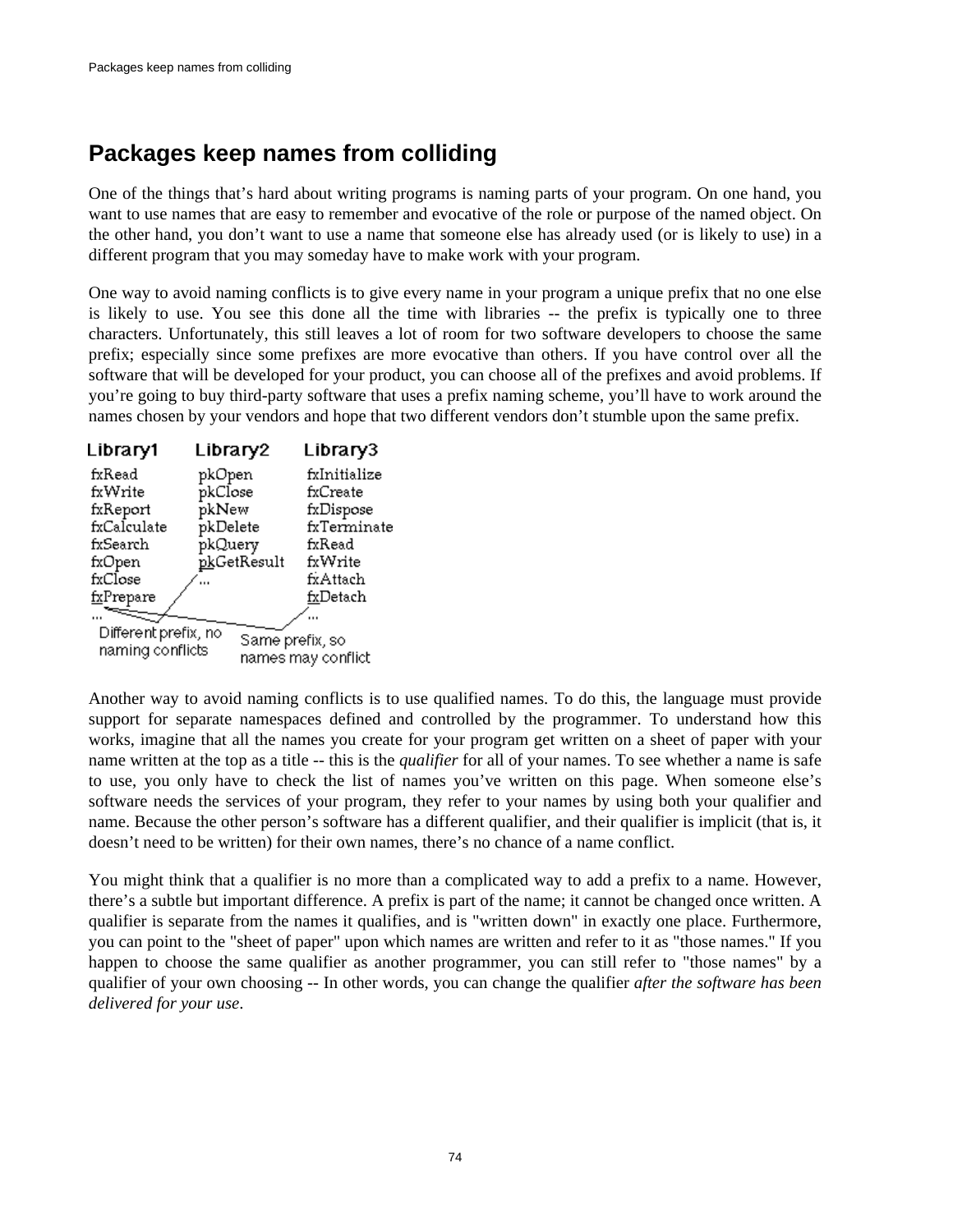$\ddot{\phantom{a}}$ 

```
File: lib1
                       File: lib2
Package: util
                       Package: util
                       initialize
initialize
                        do-something-useful
do-something-cool
                        do-something-else
do-something-else
 \ddot{\phantom{0}}File: my-file
    Package: my-package
     (load "lib1")(rename-package "UTIL" "UTIL-1")
     (\text{load "lib2")}(rename-package "UTIL" "UTIL-2")
     (util-1:initialize)
     (util-2:initialize)
     (initialize)
```
In the above example, two libraries are delivered in files LIB1 and LIB2. Both library designers used the name UTIL for the name of their namespace, known in Lisp as a package name. Each library lists the names exposed to a client. The programmer who uses the two libraries writes code in the package name MY-PACKAGE. After loading each library, the programmer renames its package so the names are distinct. Then, names in the library are referenced using their *renamed* qualifiers, as we see in the calls to UTIL-1:INITIALIZE and UTIL-2:INITIALIZE. Notice how the INITIALIZE name is still available to the programmer in its unqualified form -- this is equivalent to  $MY-PACKAGE:INITIALIZE$ .

Lisp provides this functionality through a set of functions and macros collective known as the *package* facility. The DEFPACKAGE macro conveniently provides most package operations, while the IN-PACKAGE macro sets the current package:

```
;;;; ---- File 1 ----
(defpackage util1
  (:export init func1 func2)
   (:use common-lisp))
(in-package util1)
(defun init () 'util1-init)
(defun func1 () 'util1-func1)
(defun func2 () 'util1-func2)
\frac{1}{1};; ---- File 2 ----
(defpackage util2
  (:export init func1 func2)
   (:use common-lisp))
(in-package util2)
(defun init () 'util2-init)
(defun func1 () 'util2-func1)
(defun func2 () 'util2-func2)
;;;; ---- File 3 ----
(defpackage client
   (:use common-lisp)
   (:import-from util1 func1)
```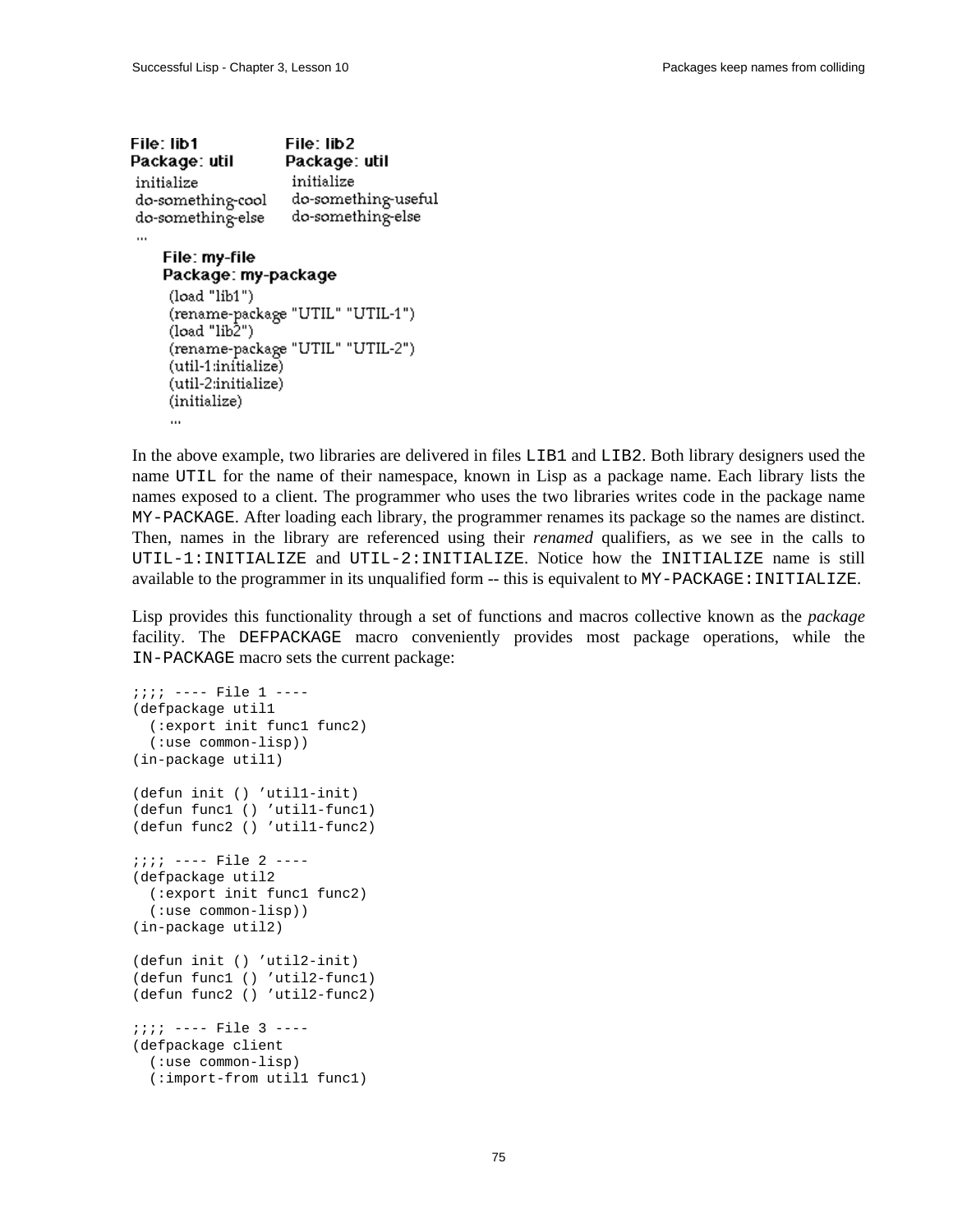```
 (:import-from util2 func2))
(in-package client)
(defun init () 'client-init)
(util1:init)
(util2:init)
(init)
(func1)
(func2)
```
The example lists the contents of three files. File 1 and File 2 both define three functions using identical names. File 1 puts names in the UTIL1 package, while File 2 uses the UTIL2 package. The DEFPACKAGE form names the package. The : USE option specifies that names from another package may be used without qualification, while the :EXPORT option specifies the names that are exposed to clients of the package.

The DEFPACKAGE form only creates a package. The USE-PACKAGE form makes a package *current* -- all unqualified names are in whatever package is current. The COMMON-LISP:\*PACKAGE\* variable always contains the current package.

File 3 creates the CLIENT package. The : IMPORT-FROM options bring in specific names from the UTIL1 and UTIL2 packages -- these names may be used without qualification in the CLIENT package. Names that are exported from UTIL1 or UTIL2 but not imported by CLIENT may still be referenced within CLIENT by using an explicit qualifier of the form  $package:name.$ 

This section covered only very basic package operations. We'll cover additional details in [Chapter 31](#page-246-0) [p 247] , when we look again at packages within the context of constructing large software systems.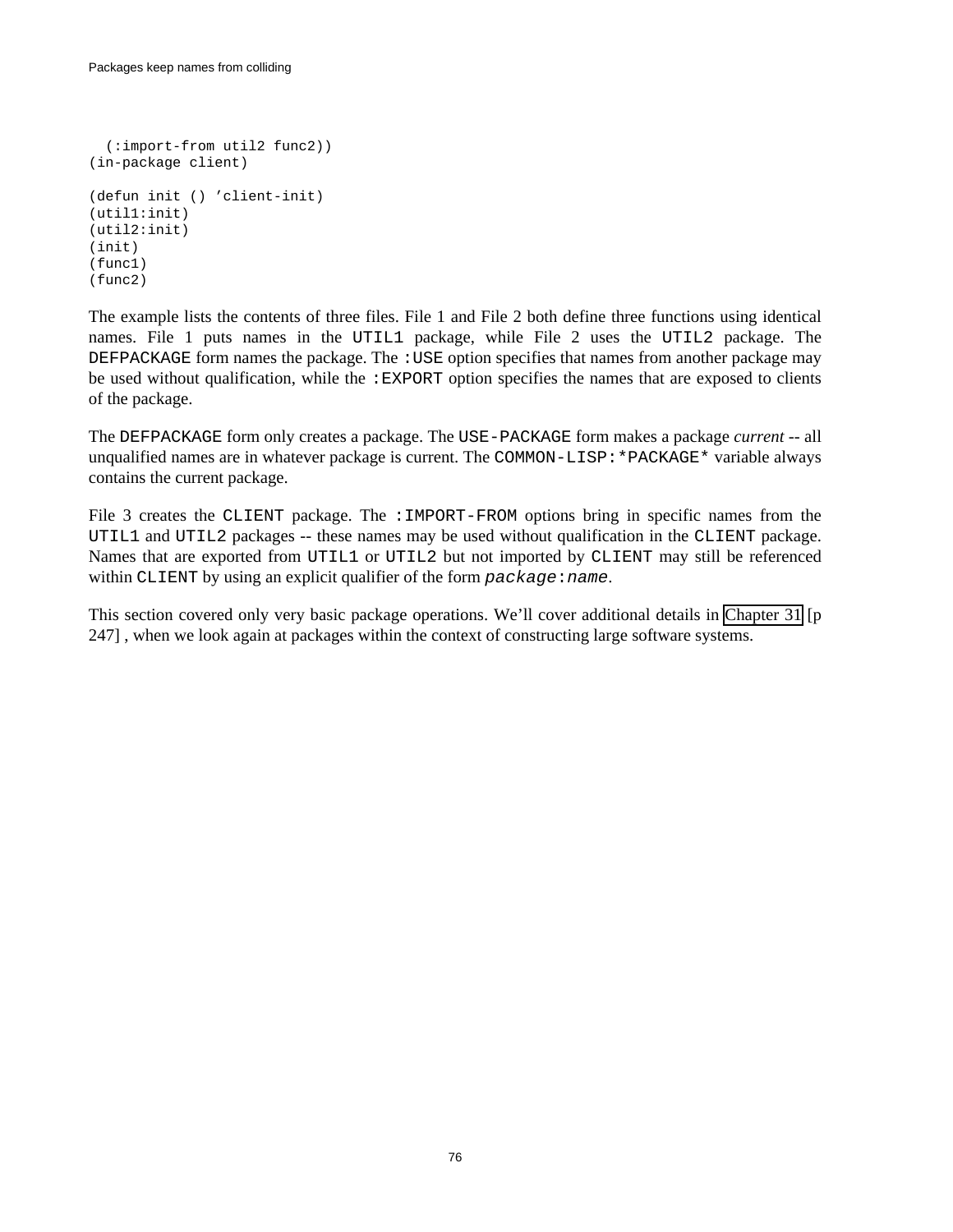# <span id="page-76-0"></span>**Chapter 3 - Essential Lisp in Twelve Lessons**

### **Lesson 11 - Essential Input and Output**

#### **READ accepts Lisp data**

As we saw in [Lesson 10,](#page-66-0) READ turns characters into Lisp data. So far, you've seen a printed representation of several kinds of Lisp data:

- symbols and numbers,
- strings, characters, lists, arrays, vectors, and structures,
- and hash tables.

The Lisp reader does its job according to a classification of characters. The standard classifications are shown below. As we'll see in [Lesson 12](#page-81-0) [p 82] , you can alter these classifications for your own needs.

Standard Constituent Characters ------------------------------ a b c d e f g h i j k l m n o p q r s t u v w x y z A B C D E F G H I J K L M N O P Q R S T U V W X Y Z 0 1 2 3 4 5 6 7 8 9  $!$   $\begin{array}{cccc} ; & \zeta & \hat{\zeta} & \hat{\zeta} & \hat{\zeta} & * & - \\ . & . & . & . & . \end{array}$   $\begin{array}{cccc} : & \zeta & = & > & ? & @ & [ & ] & ^{\wedge} & ] & \hat{\zeta} & \end{array}$  <backspace> <rubout> Standard Terminating Macro Characters -------------------------------------  $" '$  ( ),  $; '$ Standard Non-Terminating Macro Characters ----------------------------------------- # Standard Single Escape Characters ---------------------------------  $\bar{\mathcal{N}}$ Standard Multiple Escape Characters -----------------------------------  $\blacksquare$ Standard Whitespace Characters ------------------------------ <tab> <space> <page> <newline> <return> <linefeed>

If READ starts with a *constituent* character, it begins accumulating a symbol or number. When READ encounters a terminating macro character or a whitespace character, it tries to interpret the collected constituent characters first as a number, then as a symbol. If a numeric interpretation is possible, READ returns the number. Otherwise, READ changes the alphabetical characters to a standard case (normally upper case), interns the name as a symbol, and returns the symbol.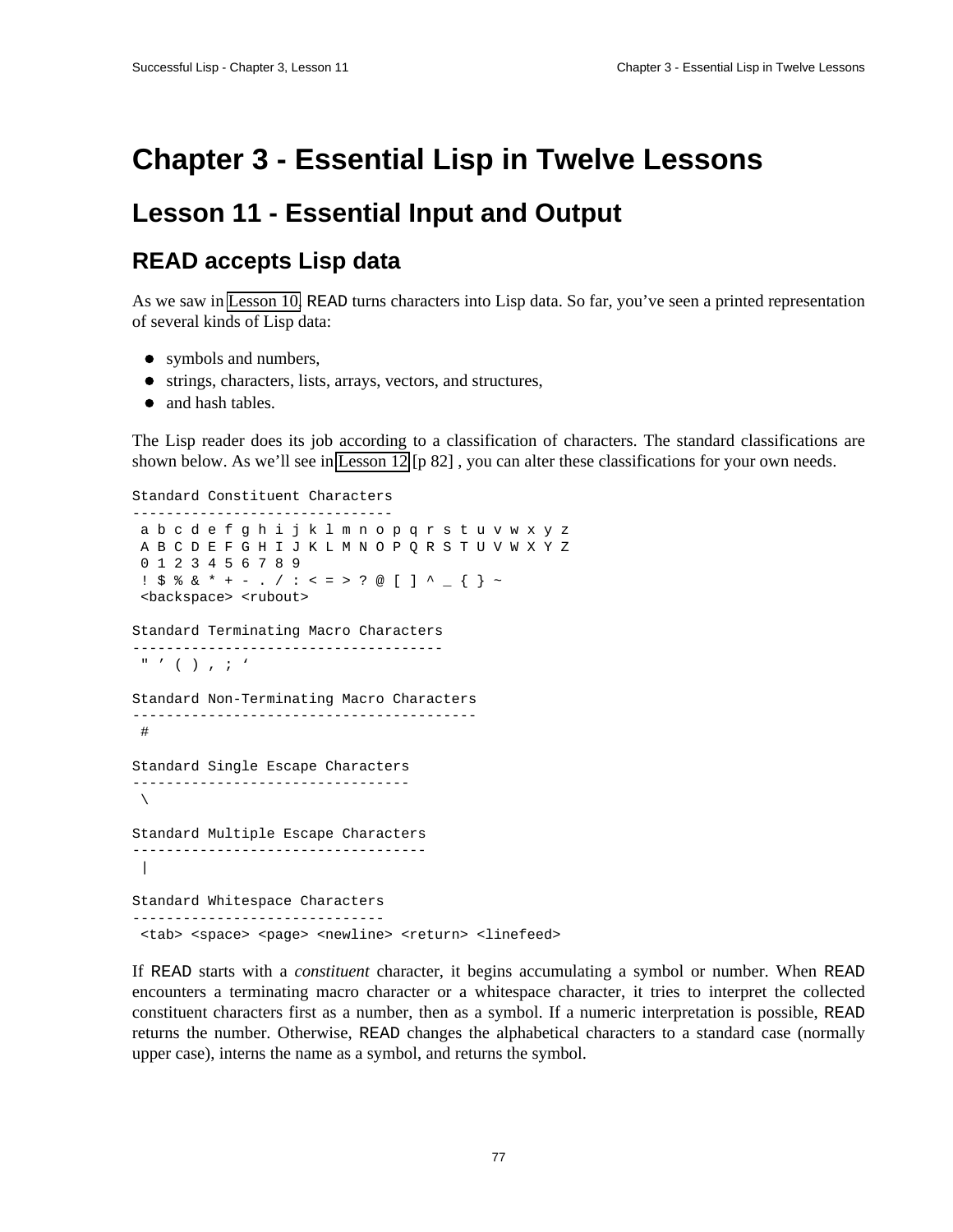Escape characters play a special role. A single escape character forces the following character to be treated exactly as a constituent character. In this way characters that are normally treated as whitespace or terminating macro characters can be part of a symbol. If READ encounters an escape character, it *never* attempts to interpret the resulting constituents as a number, even if only digits were escaped.

If READ starts with a macro character, the character determines the next step:

```
"Read a string. 
' 
     Read a form. 
( 
     Read a list. 
; 
     Ignore everything up to newline. 
# 
     Decide what to do based on the next character.
```
Finally, some Lisp data is not meant to be read. For example, the printed representation of a hash table looks something like #<HASH-TABLE>. It is an error for READ to attempt to read anything beginning with the characters #<.

#### **PRINT writes Lisp data for you and for READ**

The PRINT function changes a Lisp object into the sequence of characters that READ would need to reconstruct it:

```
 (print 'abc)
\Rightarrow \rightarrow ABC
\Theta (print (list 1 2 3))
\Rightarrow \rightarrow (1 2 3) \rightarrow (1 2 3)
 (print "A String")
\Rightarrow \exists "A string" \Rightarrow "A string"
 (print 387.9532)
\implies \Box 387.9532 \rightarrow 387.9532
 (print (make-hash-table))
\Rightarrow \downarrow #<HASH-TABLE> \rightarrow #<HASH-TABLE>
```
PRINT always begins its output with a newline character  $(1)$ , and follows its output with a space  $($ .). This ensures that the PRINT output stands apart from any surrounding output, since newline and space are both treated as whitespace, and cannot be part of the printed representation of a Lisp object (unless escaped).

Other variations of PRINT have different uses. PRIN1 behaves as PRINT, but does not surround its output with whitespace. This might be useful if you are building up a name from successive pieces, for example. PRINC behaves as PRIN1, but generates output intended for display, rather than READ; for example, PRINC omits the quotes around a string, and does not print escape characters.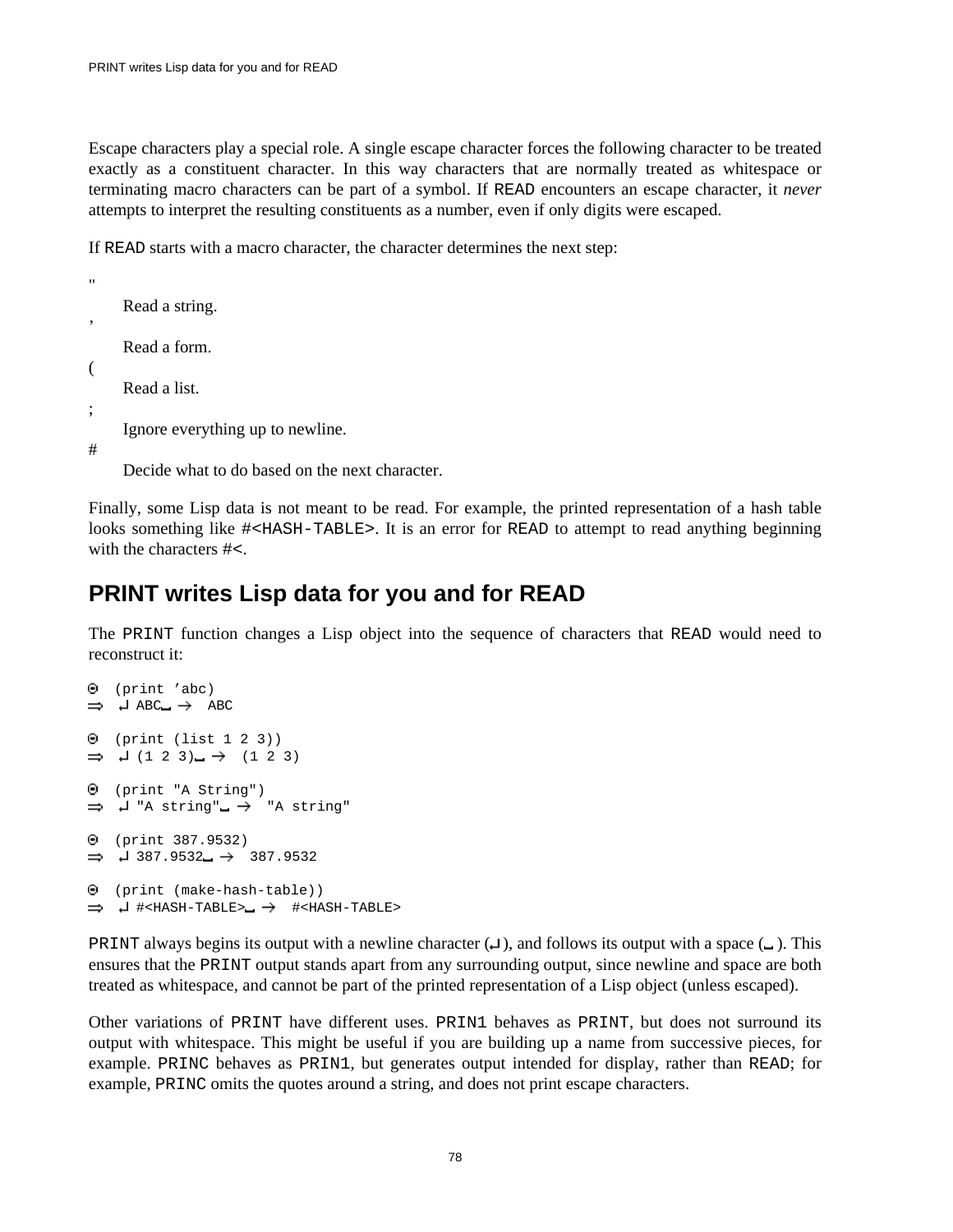```
\Theta (print 'a\ bc)
\Rightarrow \rightarrow |A BC| \rightarrow |A BC|
\Theta (prin1 'a\ bc)
\Rightarrow |A BC|
\rightarrow |A BC|
\Theta (princ '|A BC|)
\Rightarrow \exists A BC \Rightarrow |A BC|
```
#### **OPEN and CLOSE let you work with files**

Normally, READ reads from the keyboard and PRINT prints to the screen. Both of these functions take an optional argument; the argument specifies an input stream for READ, and an output stream for PRINT. What's a stream? A stream is a source or sink of data, typically -- but not necessarily -- characters. For now, we'll look at how text files can be the source or sink of a character stream. In [Chapter 19](#page-182-0) [p 183] we'll look at some of the other possibilities.

You can attach a stream to a file using the OPEN function, which takes as parameters a file name and a keyword argument to specify the direction (input or output) of the stream. To finish operations on the stream and close the associated file, use the CLOSE function.

```
 (setq out-stream (open "my-temp-file" :direction :output))
\rightarrow #<OUTPUT-STREAM "my-temp-file">
 (print 'abc out-stream)
\rightarrow ABC
 (close out-stream)
\rightarrow T
 (setq in-stream (open "my-temp-file" :direction :input))
 #<INPUT-STREAM "my-temp-file">
 (read in-stream)
\rightarrow ABC
 (close in-stream)
\rightarrow T
```
In the example, we create an output stream to the file named my-temp-file, and print the symbol ABC to that stream. Notice how PRINT returns its argument as usual, but doesn't print it -- the printed result has gone to the file, instead.

Next, we close the output stream and open an input stream on the same file. We then read the symbol that we printed to the file, and finish by closing the input stream.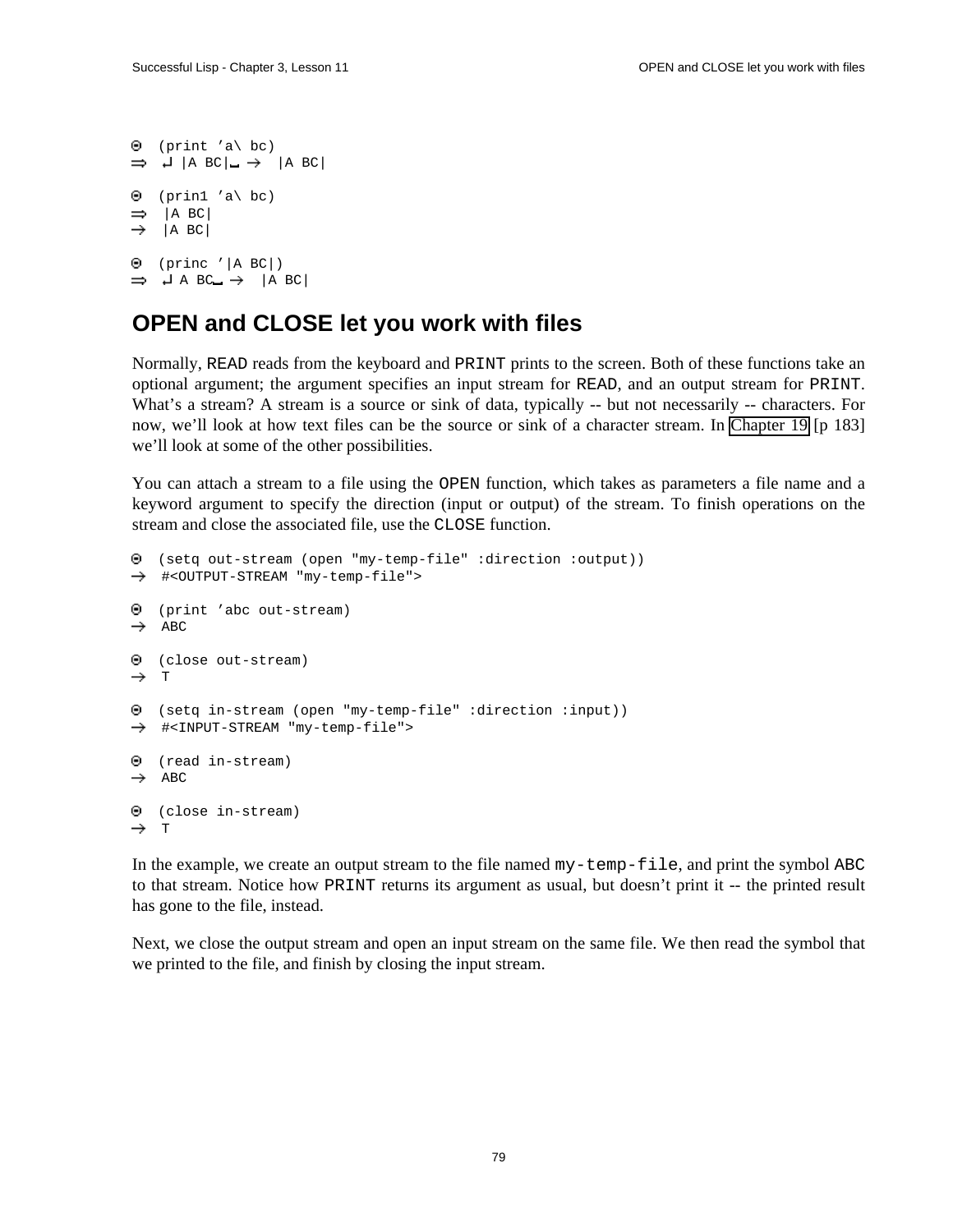### **Variations on a PRINT theme**

Lisp also provides a WRITE function to give you control over more details of printing, using keyword arguments to control these options:

| Keyword Arqument | Default Value           | Action                         |
|------------------|-------------------------|--------------------------------|
|                  |                         |                                |
| :stream          | t.                      | set output stream              |
| :escape          | *print-escape*          | include escape characters      |
| :radix           | *print-radix*           | include radix (base) prefix    |
| :base            | *print-base*            | set number base (rationals)    |
| :circle          | *print-circle*          | print circular structures      |
| :pretty          | *print-pretty*          | add whitespace for readability |
| :level           | *print-level*           | limit nesting depth            |
| :length          | *print-length*          | limit items per nesting level  |
| :case            | *print-case*            | :upper, :lower, or :mixed      |
| :gensym          | *print-gensym*          | prefix uninterned symbols      |
| :array           | *print-array*           | print arrays readably          |
| :readably        | *print-readably*        | force printing to be readable  |
| :right-margin    | *print-right-margin*    | controls pretty-printing       |
| :miser-width     | *print-miser-width*     |                                |
| :lines           | *print-lines*           | $\mathbf{u}$                   |
| :pprint-dispatch | *print-pprint-dispatch* | $\mathbf{H}$                   |

Coincidentally, the variables named above as the default values of the keyword arguments also control the operation of PRINT. You can get the effect of WRITE with non-default keyword arguments by binding these variables in a LET form around a PRIN1:

| (write foo       |    | $(\text{let } (\text{*print-pretry* } t))$ |
|------------------|----|--------------------------------------------|
| :pretty t        |    | (*print-right-margin* 60)                  |
| right-margin 60: |    | (*print-case* :downcase))                  |
| :case :downcase) | Ξ. | (prin1 foo)                                |

We used PRIN1 rather than PRINT because we don't want the preceding newline and following blank that PRINT adds.

If your program changes the \*PRINT-...\* variables, but you need to ensure the default values at some point in your program, you can wrap that part of the program inside a WITH-STANDARD-IO-SYNTAX form:

```
;Define printer control for the program.
(setq *print-circle* t)
(setq *print-array* nil)
(setq *print-escape* nil)
...
;Print with the settings established above.
(print ...)
...
;Change back to default printer control settings
(with-standard-io-syntax
    ...
    ;Print with the standard settings,
   ;overriding those established above.
   (print ...)
```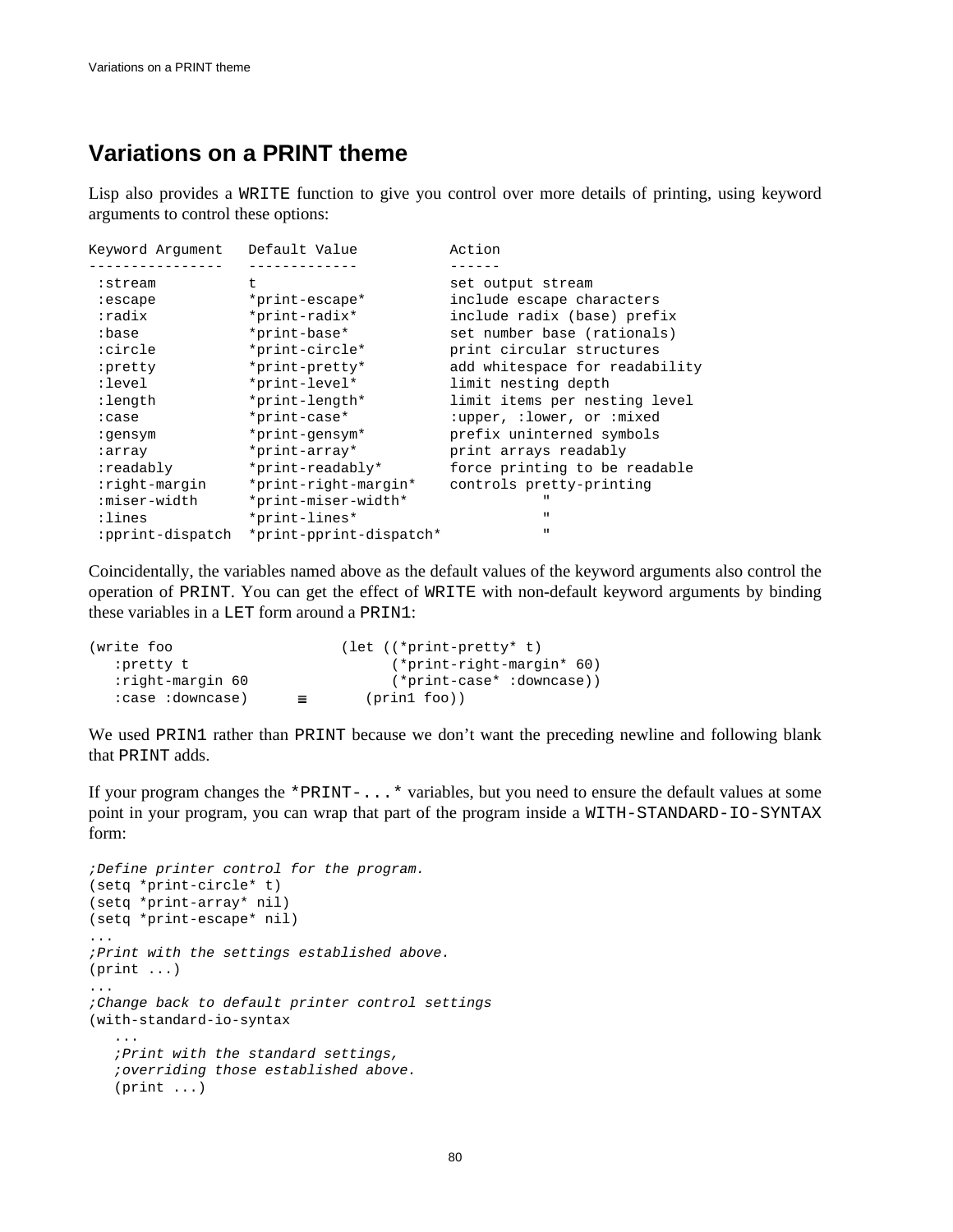...) ;Outside the WITH-STANDARD-IO-SYNTAX form, ;we once again have the print settings established ;by the SETQ forms at the top of the example.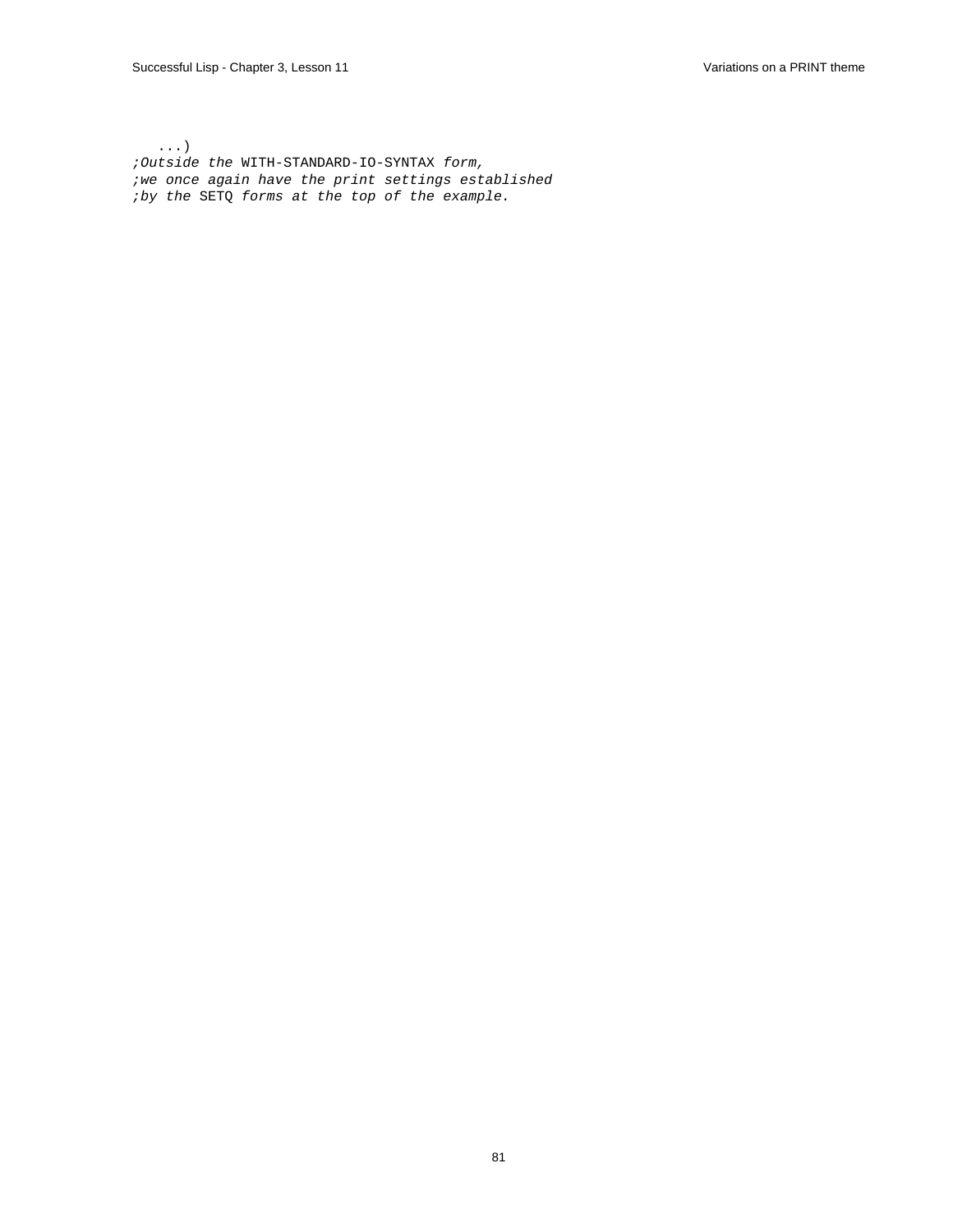# <span id="page-81-0"></span>**Chapter 3 - Essential Lisp in Twelve Lessons**

# **Lesson 12 - Essential Reader Macros**

#### **The reader turns characters into data**

We saw in [Lesson 11](#page-76-0) that the Lisp reader gathers constituent characters into symbols and numbers, and that macro characters control the reader to handle lists, strings, quoted forms, and comments. In all of these cases, the reader turns characters into data. (For reasons that will become clear shortly, a comment is just "no data.")

#### **Standard reader macros handle built-in data types**

So far, we've seen just the *standard syntax* for Lisp. This is implemented by the reader, and controlled by the *readtable*. The reader works by processing characters according to information stored in the readtable.

#### **User programs can define reader macros**

Lisp exposes the readtable through the \*readtable\* variable, and provides several functions to manipulate entries in readtables. You can use these to alter the behavior of the Lisp reader. In the following example, we change the syntax so we can write quoted (i.e. unevaluated) lists using [ and ].

```
;This is wrong:
(1 2 3 4 5 6)\rightarrow Error: 1 is not a function
;Should have done this, instead:
\Theta '(1 2 3 4 5 6)
\rightarrow (1 2 3 4 5 6)
;Define new syntax so we can write something like
; [1 2 3 4 5 6]
;instead of
; '(1 2 3 4 5 6)
 (defun open-bracket-macro-character (stream char)
      '',(read-delimited-list #\] stream t))
→ OPEN-BRACKET-MACRO-CHARACTER
 (set-macro-character #\[ #'open-bracket-macro-character)
\rightarrow T
\Theta (set-macro-character #\] (get-macro-character #\)))
\rightarrow T
;Now try it:
 [1 2 3 4 5 6]
\rightarrow (1 2 3 4 5 6)
```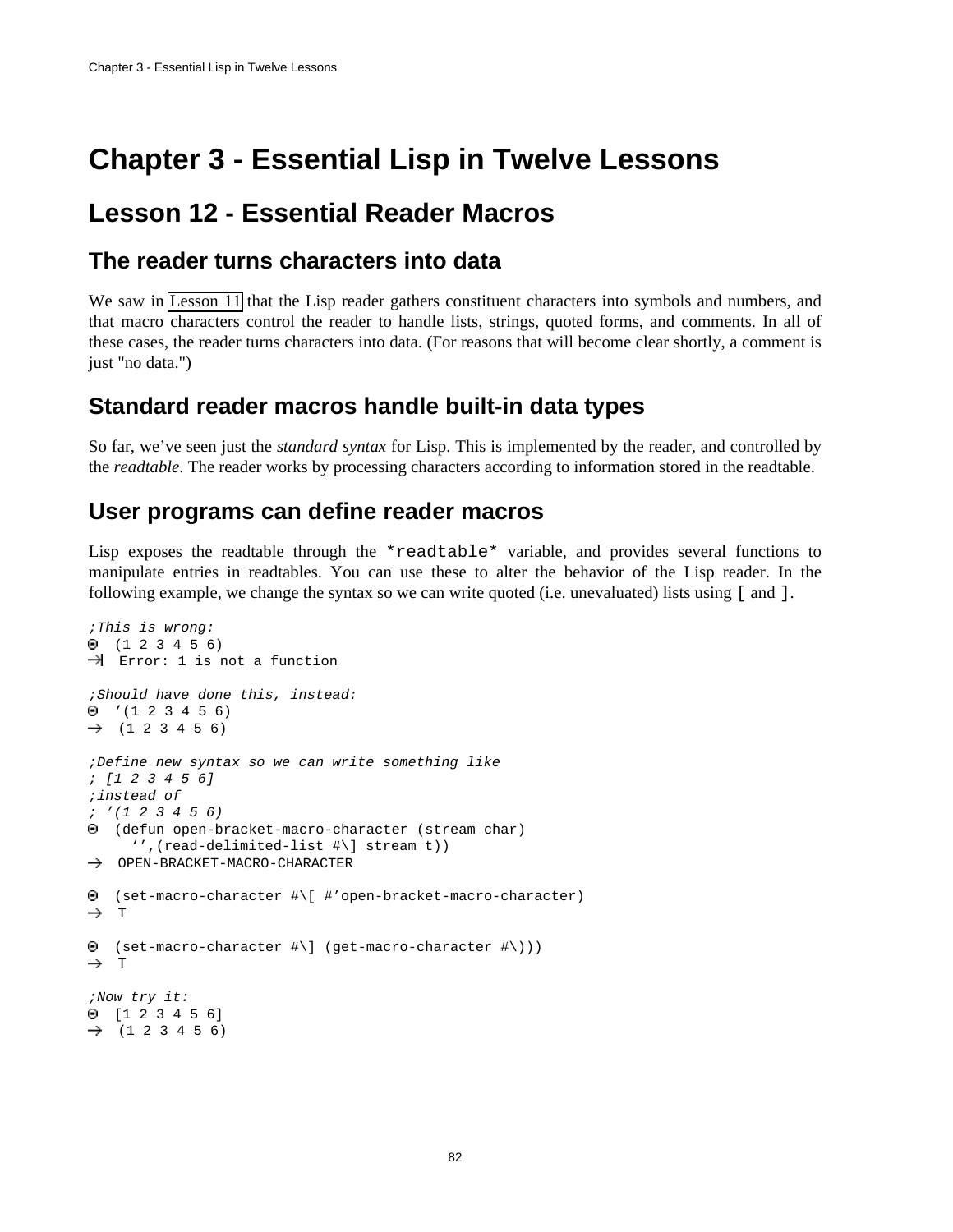First we tried to evaluate  $(1 \ 2 \ 3 \ 4 \ 5 \ 6)$  -- this is wrong because 1 is not a function. What we really meant to do was to quote the list. But if we're going to do this often, we'd like a more convenient syntax. In particular we'd like  $[\ldots]$  to behave like ' $(\ldots)$ .

To make this work, we have to define a specialized list reader macro function that doesn't evaluate its arguments. We'll arrange for the function to be called when the reader encounters a [ character; the function will return the list when it encounters a ] character. Every reader macro function gets called with two arguments: the input stream and the character that caused the macro to be invoked.

Our reader macro is very simple because Lisp has a function designed to read delimited lists. READ-DELIMITED-LIST expects one argument -- the character which will terminate the list being read. The other two arguments are optional -- the input stream and a flag which is normally set to T when used in reader macro functions. READ-DELIMITED-LIST reads objects from the input stream until it encounters the terminating character, then returns all of the objects in a list. By itself, this does everything we need *except* for suppressing evaluation.

QUOTE (or ') suppresses evaluation, as we saw in [Lesson 3.](#page-45-0) But we can't use '(READ-DELIMITED-LIST ...); that would suppress evaluation of the form we need to evaluate to get the form we need to quote... Instead, we use ' (see [Lesson 8\)](#page-60-0) to selectively require evaluation within a quoted form.

Our definition of OPEN-BRACKET-MACRO-CHARACTER uses

'',form

to evaluate *form* and return the result, quoted.

Lisp reserves six characters for the programmer:

[ ] { } ! ?

You can define any or all of these as macro characters without interfering with Lisp. However, you should watch out for conflicts if you share code with other programmers.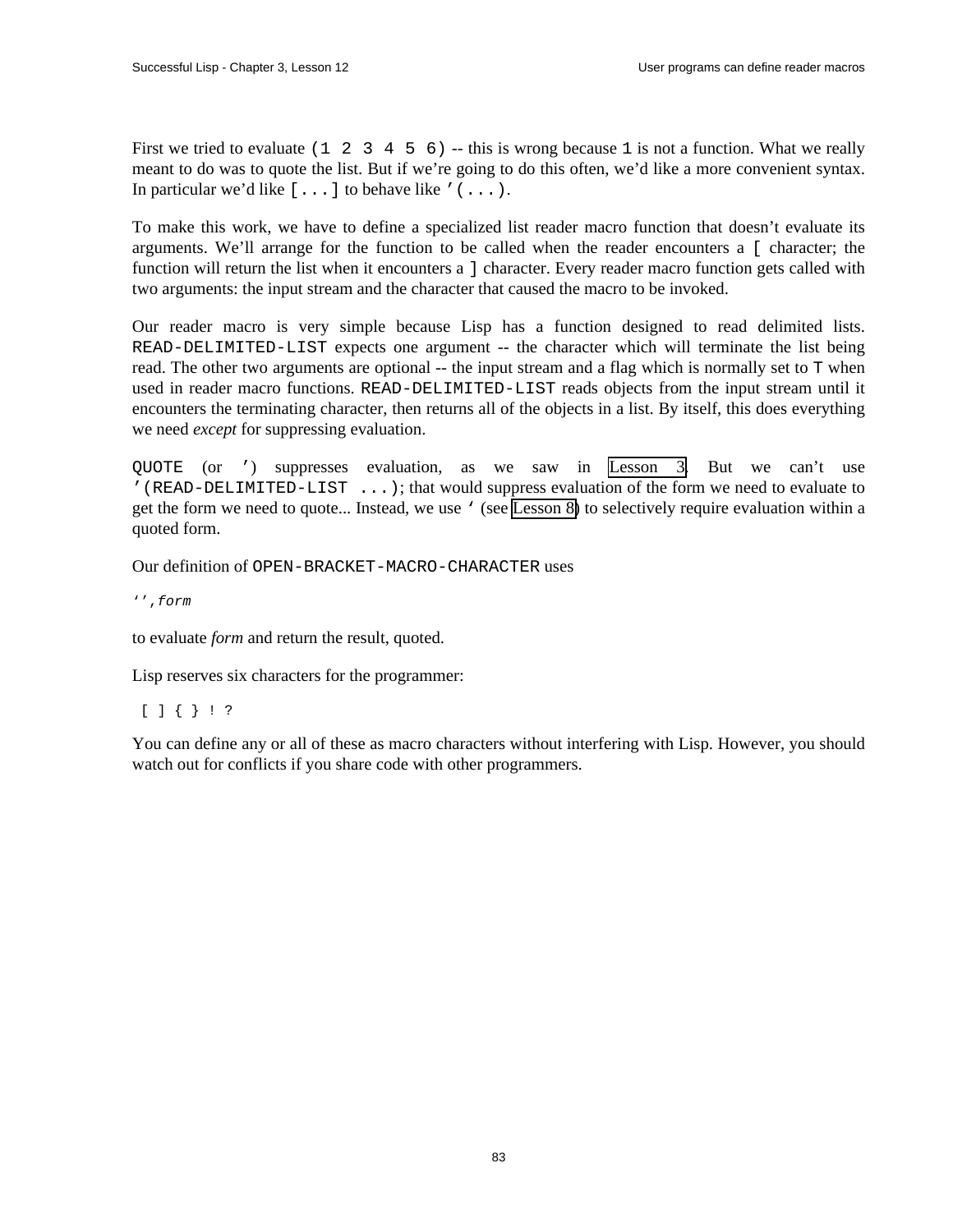# **Chapter 4 - Mastering the Essentials**

We've explored the fundamental concepts of Lisp through the twelve lessons of [Chapter 3.](#page-37-0) If you feel that you have a very strong grasp of these fundamentals, or if you've worked with Lisp before, you may want to skim the remainder of this chapter.

We'll review some of the material from [Chapter 3](#page-37-0) using a hands-on approach. Along the way, you'll learn some new techniques that have had to wait until all of the fundamentals had been introduced; if you're a beginner and haven't read [Chapter 3,](#page-37-0) go back and read it before you try to do the exercises in this chapter.

You should have access to a Lisp development system as you work through this chapter. As you read this chapter, please take the time to run the examples using your Lisp system. This will give you a chance to learn how your Lisp system responds to input, including any mistakes you may make. (If you don't make any mistakes in transcribing the examples, you should get adventurous and try to modify some of the examples.) [Appendix A](#page-259-0) [p 260] lists several commercial, shareware, and free Lisp systems for Macintosh, DOS, and Windows computers.

# **Hands-on! The "toploop"**

You interact with the Lisp system through a built-in piece of code called the toploop, which repeats three simple steps for as long as you run the Lisp system:

- 1. Read an expression (you provide the expression).
- 2. Evaluate the expression just read.
- 3. Print the result(s) of the evaluation.

This is also called the "read-eval-print" loop. Some Lisp systems evaluate the expression using a Lisp interpreter; modern systems use a compiling evaluator, which first compiles the expression to machine code then executes the code. A compiling evaluator is also an incremental compiler, so named because it can compile a program in increments of one expression.

The toploop also provides a minimal user interface -- a prompt to indicate that it's ready to read a new expression -- and a way to gracefully catch any errors you might make.

If you were to write the Lisp code for a toploop, it would look something like this:

```
(loop
    (terpri)
    (princ 'ready>)
    (print (eval (read))))
```
NOTE 1: (terpri) prints a blank line.

NOTE 2: (loop ...) executes its forms in order, then repeats -- we'll see more of LOOP in [Chapter 5](#page-107-0) [p 108] .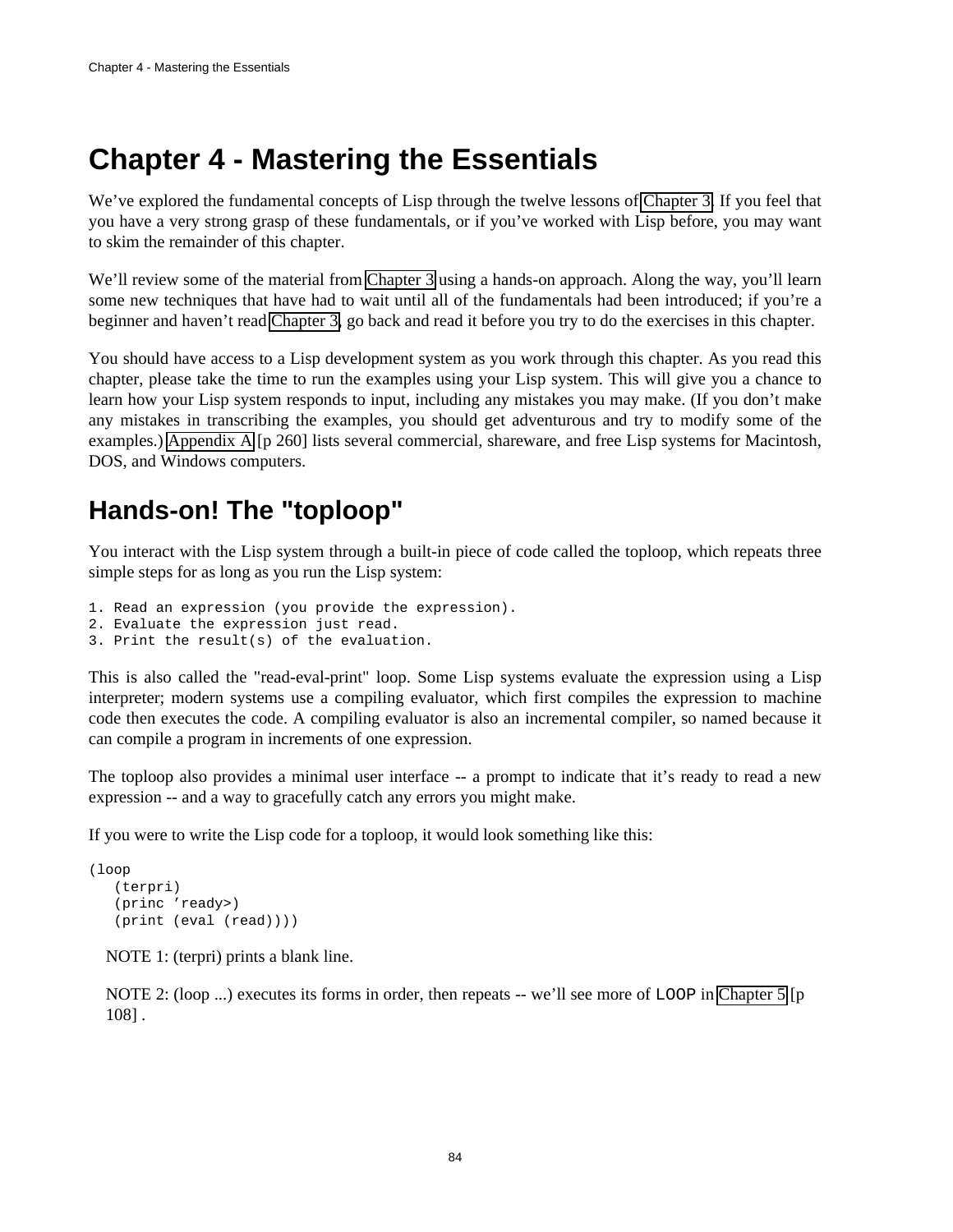NOTE 3: (eval ...) returns the result of evaluating a form. This is one of the few legitimate uses of EVAL -- you should beware of Lisp code that uses EVAL for reasons other than evaluating arbitrary Lisp expressions provided at runtime.

In fact, you can type this into your Lisp system and temporarily run your own toploop *on top of* Lisp's toploop. Try it! You'll see your system's prompt replaced with READY>. Every valid Lisp form you type will be read, evaluated, and printed by *your* toploop. Depending upon your Lisp system, this may happen as soon as the expression is completed -- either by a space or a matching parenthesis or double quote mark -- or you may have to press the RETURN or ENTER key.

Your Lisp session may look like the following, where ? is the Lisp system's prompt for input:

```
? (loop
      (terpri)
      (princ 'ready>)
      (print (eval (read))))
READV > (+ 1 2 3)6
READY>(cons 1 (cons 2 (cons 3 nil)))
(1 2 3)
READY>
```
There are two ways to get out of your toploop. One is to *abort*, typically using a special keystroke or a menu command -- consult your Lisp system's manual. The other way is to enter an erroneous expression -- such as  $(+ \text{'A} 1)$  -- at the READY prompt, which will put you into the Lisp debugger.

In Lisp, the debugger is accessed via a "break loop." This behaves just like a toploop, but accepts additional commands to inspect or alter the state of the "broken" computation. Break loops vary widely among Lisp systems. The manual will describe the break loop. Check also under the manual's index entries for "debugger."

### **Spotting and avoiding common mistakes**

"I entered a Lisp expression, but nothing happened." The most common cause of this problem is missing a matching delimiter -- typically a right parenthesis or double-quote -- somewhere in your expression. Unlike some development systems which process your input each time you enter a line of code, Lisp waits for you to enter a complete expression before attempting to process anything. What happens if you enter the following code in your system?

```
? (defun bad-1 ()
      (print "This is a bad function definition)
      (print "But I'll try it anyway..."))
```
Looks good, huh? All the parentheses match, and you press the ENTER key that one last time, and... Nothing. The string argument to the first print statement is missing a closing double-quote, turning the rest of your input into part of the string. You'll do this more than once (trust me), so the best thing to do is to consult your Lisp system manual to find out how to edit the pending input so you can add the missing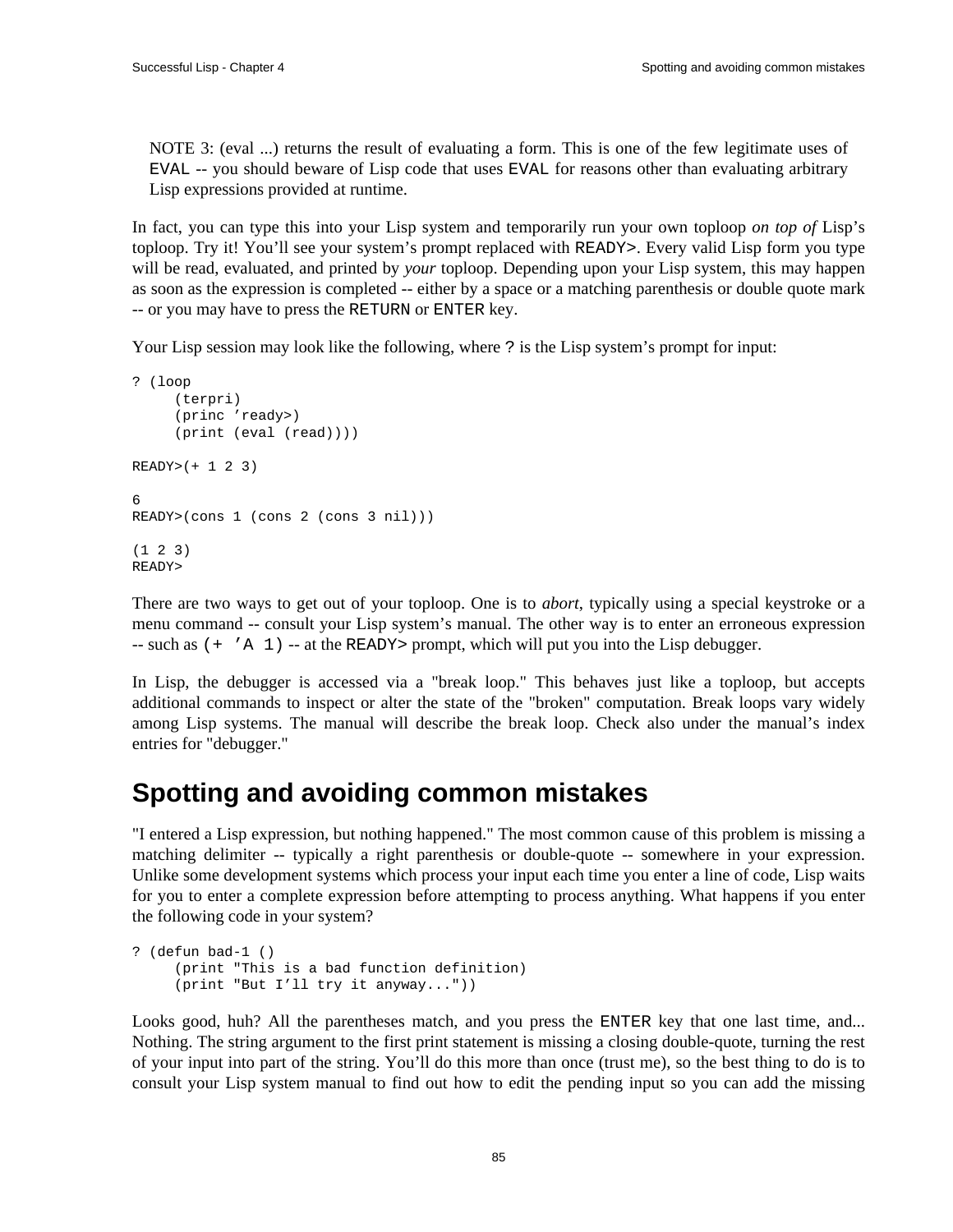double-quote to what you've already typed.

Here's another bit of code that will make your Lisp system appear to sleep:

```
? (defun factorial (n)
      (cond ((<= n 0) 1)
           (t (* n (factorial (-n 1)))))
```
Again, a quick glance shows nothing amiss. But count the parentheses and you'll find that lefts outnumber rights by one. When you press the final enter key, the read part of Lisp's read-eval-print loop still needs one more right parenthesis before it can finish its job and pass your expression to the evaluator.

Both of these situations can be avoided if your Lisp system has an editor that matches delimiters as you type. In some systems, this matching momentarily flashes the left delimiter as you type the matching right delimiter. Or your system might flash or highlight the matching delimiter of whatever you have under the cursor; some systems even highlight the entire intervening expression. Again, check your manual -- this feature is **essential** to comfortable Lisp programming.

"I get confused about when to use '." This is a really common problem for people just learning to program, but it manages to puzzle the occasional experienced (non-Lisp) programmer as well. The rule is simple:

If you want a name to stand for a value, *don't* quote it.

If you want a name to stand for its symbol, quote it.

There are a few exceptions to the rule, all having to do with self-evaluating symbols. These symbols always represent themselves. They are:

T NTT.

and *keyword* symbols. A keyword symbol is any symbol that begins with a : character, for reasons that will become clear when we look at *packages* in [Chapter 31](#page-246-0) [p 247] . A keyword symbol always evaluates to itself, thus:

```
? :foo
:FOO
? :some-long-but-nondescript-keyword-symbol
:SOME-LONG-BUT-NONDESCRIPT-KEYWORD-SYMBOL
```
It usually doesn't hurt to quote a self-evaluating symbol. For example, NIL is identical to 'NIL. Adding the quote is a matter of style and preference.

Time for a pop quiz! What's wrong with the following code?

```
? (defun factorial (n)
      (cond ((<= 'n 0) 1)
           (t (* 'n (factorial (- 'n 1))))))
```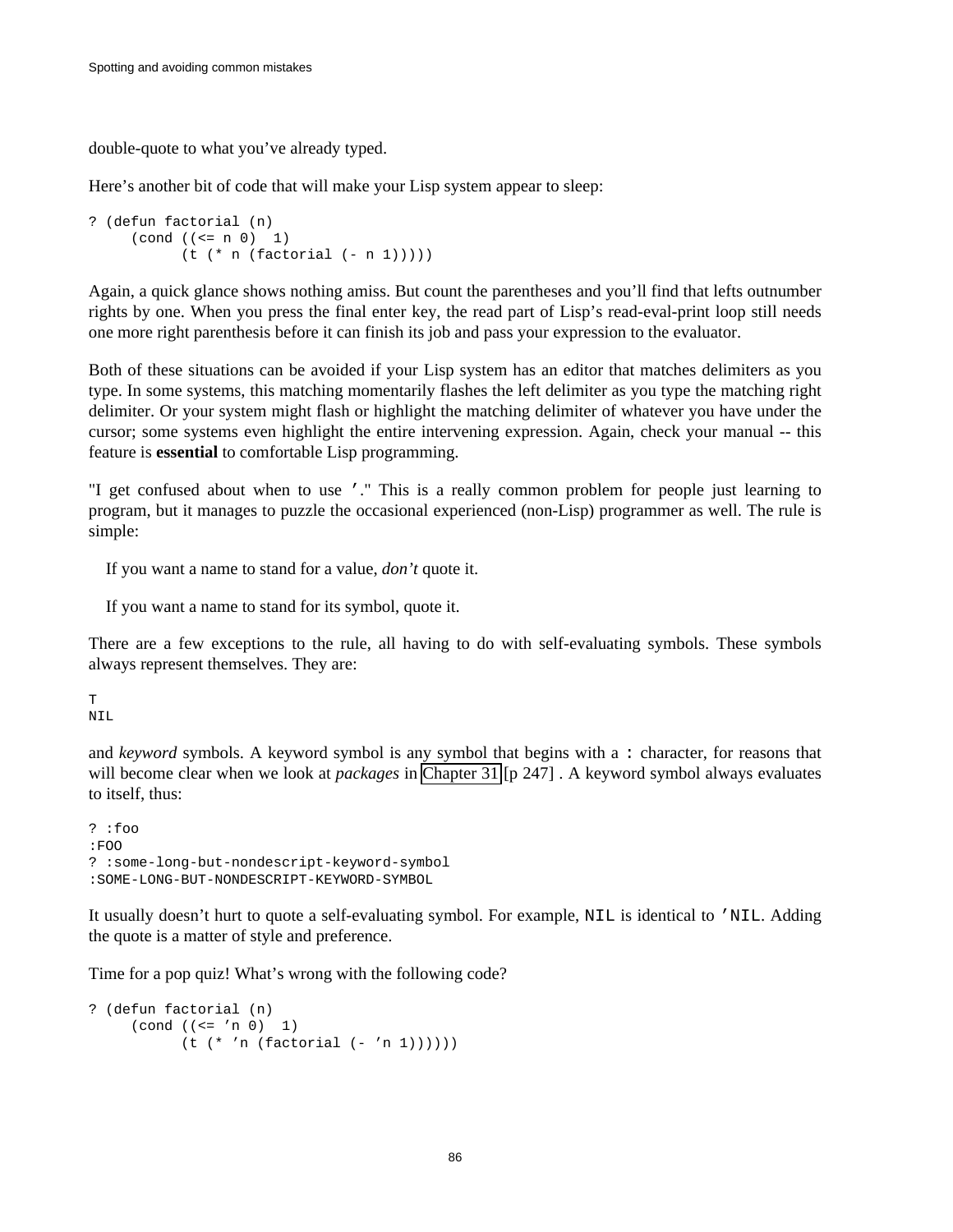Right. The 'N expressions are wrong, because we want the value of the symbol (a number which varies with execution of the function), and *not* the symbol itself.

# **Defining simple functions**

We've already seen a few function definitions: the FACTORIAL function (above) and a function or two in [Chapter 3, Lesson 7.](#page-58-0) To review, a function is defined as follows:

```
(defun function-name (argument-names ...)
   function-body )
```
The ( *argument-names* ...) is called a *lambda list*. Names in this list are bound to values when the function is called. The body of the function may refer to these names; identical names appearing elsewhere in your program (that is, outside the function body) are irrelevant to the function. Also, if your function changes the binding of an argument inside the function, the caller *does not* receive the changed value. The proper way to return values from a Lisp function is to return them as the value of the function.

For example:

```
? (defun quadratic-roots (a b c)
    "Returns the roots of a quadratic equation aX^2 + bX + c = 0"
    (let ((discriptionant (- (* b b) (* 4 a c)))) (values (/ (+ (- b) (sqrt discriminant)) (* 2 a))
               (/ (- (- b) (sqrt discriminant)) (* 2 a)))))
QUADRATIC-ROOTS
? (quadratic-roots 1 2 4)
#c(-1.0 1.7320508075688772)
#c(-1.0 -1.7320508075688772)
? (quadratic-roots 2 -16 36)
#c(4.0 1.4142135623730951)
#c(4.0 -1.4142135623730951)
? (quadratic-roots 1 4 4)
-2-2? (quadratic-roots 1 -14 49)
7
7
? (quadratic-roots 1 8 4)
-0.5358983848622456
-7.464101615137754
? (quadratic-roots 1 4 -5)
1
-5
```
The QUADRATIC-ROOTS function shows how to use a documentation string. The first form in the function body is a string. This does not affect the function result, but it *is* recorded by the Lisp system for later reference: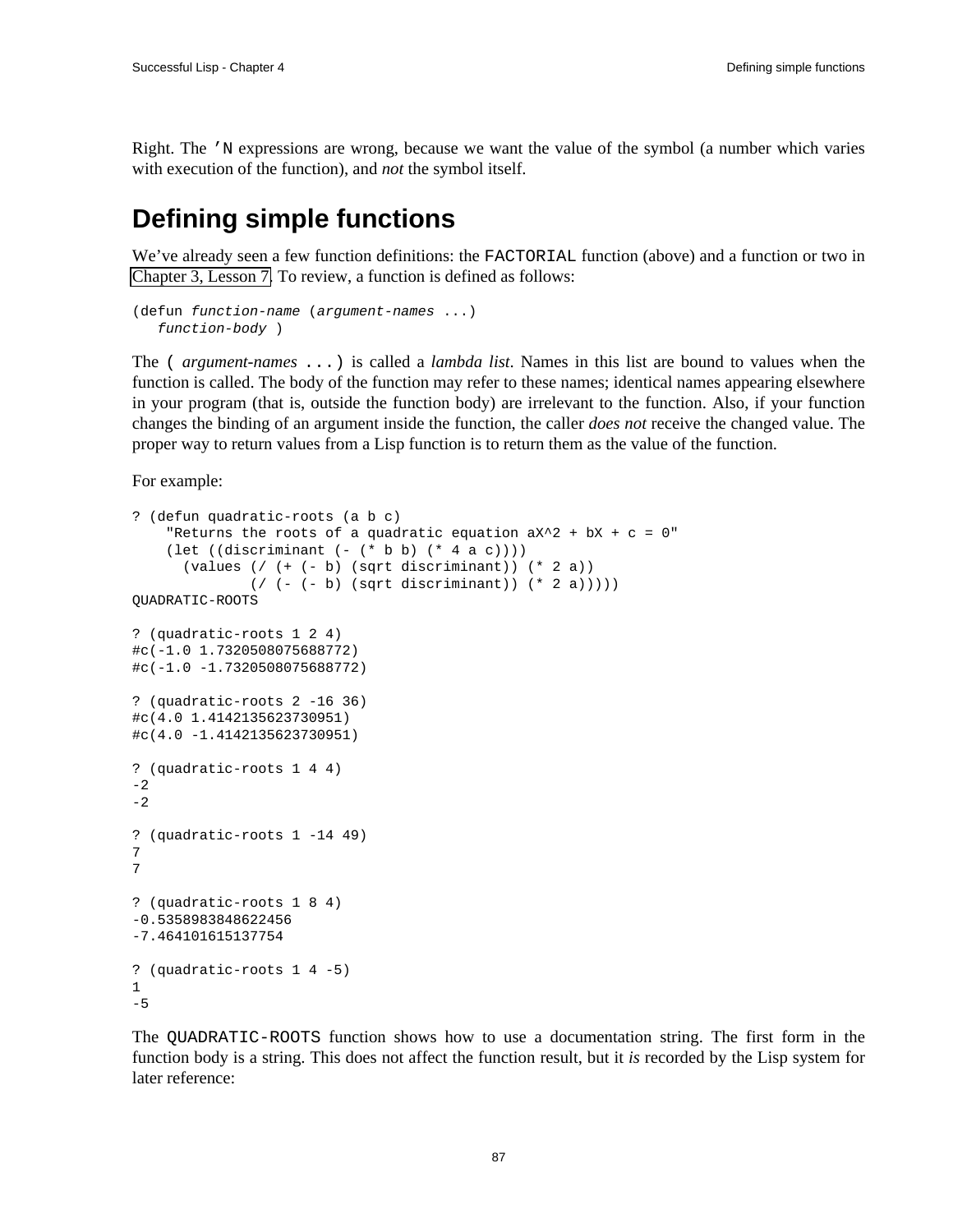```
? (documentation 'quadratic-roots 'function)
"Returns the roots of a quadratic equation aX^2 + bX + c = 0"
```
This function also shows how we can return two values from a function. You recognize the formula for the roots of a quadratic equation:

```
 /--------
      + / 2
 - b - \sqrt{b - 4ac} ----------------------
        2a
```
This tells you that the equation has two solutions (which may be coincident in some cases). In Lisp it's a simple matter to return both values at once using the form (VALUES value-1 value-2).

If you've ever solved this problem in a computer language that doesn't support complex number arithmetic, you've had to find a way to signal the caller when the roots are imaginary (i.e. when the discriminant is less than zero). Lisp just does the right thing: the square root of a negative number is a complex number:

```
? (sqrt -1)#c(0 1)
```
Suppose that you wanted QUADRATIC-ROOTS to only return one value if the roots are coincident. Thinking that maybe you can return *something* special as the second value of the VALUE form, you try NIL :

```
? (values 2 nil)
\mathcal{L}NIL
```
But that doesn't work, because NIL is a value like any other in Lisp, and does not get special treatment like a nil pointer would, for example, in another language.

So you think about only having one value in the VALUES form:

```
? (values 3)
3
```
Sure enough, that works. So why not (VALUES  $value-1$ some-form-that-returns-nothing)? Like this:

```
? (values)
? (values 4 (values))
4
NIL
```
Unfortunately, this doesn't do what you expect; the outer VALUES form expects a value from its second argument, (VALUES), and substitutes NIL for the missing value. This is one of the important rules of multiple values. The other rule is that forms which receive multiple values (see [Chapter 3, Lesson 9\)](#page-62-0) substitute NIL for a missing value.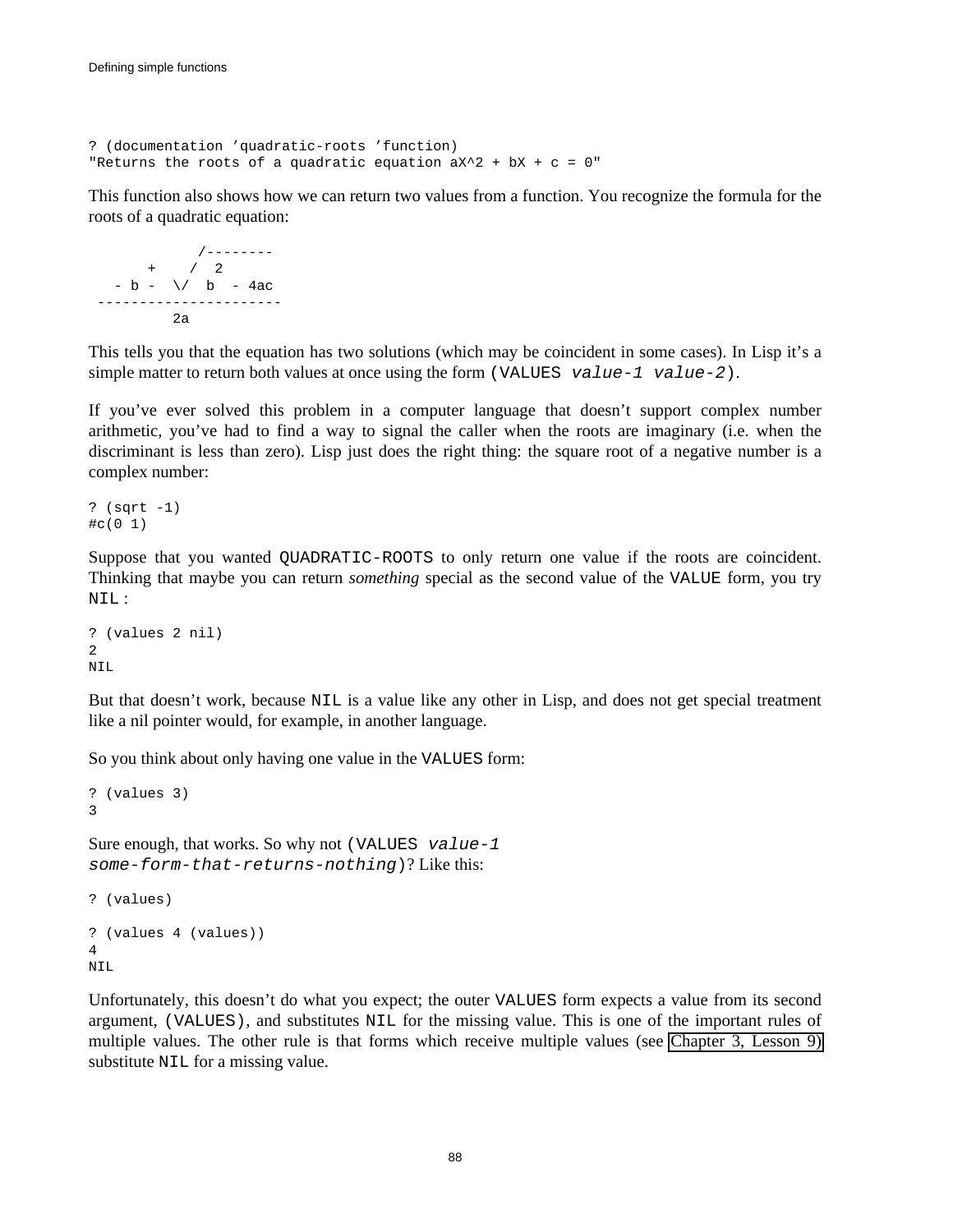A little reflection convinces you that you can't get VALUES to return nothing for something, so you consider having two separate returns. This yields the following function:

```
? (defun quadratic-roots-2 (a b c)
    "Returns the roots of a quadratic equation aX^2 + bX + c = 0.
Returns only one value if the roots are coincident."
    (let ((discriminant (- (* b b) (* 4 a c)))) ; zero if one root
        (cond ((zerop discriminant)
               ;; coincident roots -- return one value
              ((f + (-b) (sqrt d) \text{ is } t) (* 2 a)))
              (t
               ;; two distinct roots
              (values \left(\begin{array}{ccc} / & (+ & (- & b) & (sqrt & discriminant)) (* & 2 & a)\end{array}\right) (/ (- (- b) (sqrt discriminant)) (* 2 a)))))))
QUADRATIC-ROOTS-2
? (quadratic-roots-2 1 -14 49)
7
? (quadratic-roots-2 1 4 -5)
1
-5
```
NOTE: ZEROP is a *predicate* (hence the P suffix) that is true when its numeric argument is zero. Writing (ZEROP  $n$ ) is the same as writing (=  $n \cdot 0$ ).

Note how QUADRATIC-ROOTS-2 has a two-line documentation string. The newline is part of the string:

```
? (documentation 'quadratic-roots-2 'function)
"Returns the roots of a quadratic equation aX^2 + bX + c = 0.
Returns only one value if the roots are coincident."
```
Also note the use of comments to describe the two return choices. In Lisp, a comment begins with a semicolon and continues until the end of the line. By convention, comments on a line of their own within a function body are indented to the same level as the rest of the code and prefixed by two semicolons. A comment on the same line as code only has one semicolon (again, by convention).

A lambda list can have a number of additional features. We'll look at two of these here, and the rest in [Chapter 21](#page-197-0) [p 198] .

If you want to make a function that takes one or more optional arguments, use the &OPTIONAL keyword followed by a list of parameter names, like this:

```
? (defun silly-list-1 (p1 p2 &optional p3 p4)
     (list p1 p2 p3 p4))
SILLY-LIST-1
? (silly-list-1 'foo 'bar)
(FOO BAR NIL NIL)
? (silly-list-1 'foo 'bar 'baz)
```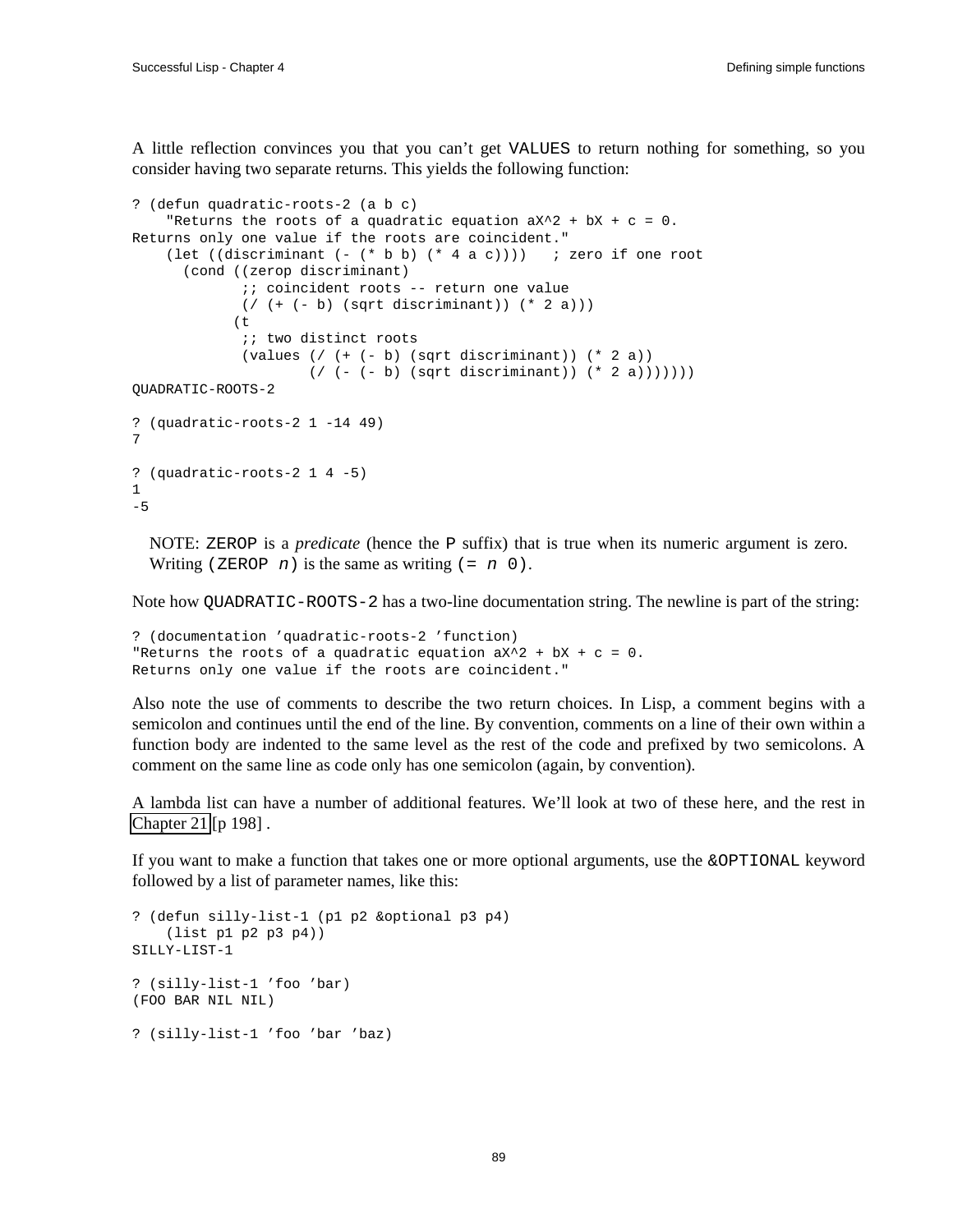(FOO BAR BAZ NIL) ? (silly-list-1 'foo 'bar 'baz 'rux) (FOO BAR BAZ RUX)

The optional parameters default to NIL when the call does not supply a value. Peek ahead to [Chapter 21](#page-197-0) [p 198] to see how to change the default value of an optional parameter.

If you supply fewer than the number of required parameters (to the left of &OPTIONAL in the example above), or more than the total number of required plus optional parameters, you'll get an error:

```
? (silly-list-1 'foo)
Error: Not enough arguments.
? (silly-list-1 'foo 'bar 'baz 'rux 'qup)
Error: Too many arguments.
```
If you want to have an indefinite number of parameters, you can name one parameter to receive a list of all the "extras" using the &REST symbol in the lambda list, like this:

```
? (defun silly-list-2 (p1 p2 &rest p3)
     (list p1 p2 p3))
? (silly-list-2 'foo 'bar)
(FOO BAR NIL)
? (silly-list-2 'foo 'bar 'baz)
(FOO BAR (BAZ))
? (silly-list-2 'foo 'bar 'baz 'bob 'tom 'don)
(FOO BAR (BAZ BOB TOM DON))
```
The &REST parameter must follow all of the required parameters. You can combine &REST and &OPTIONAL parameters, observing the following order:

```
? (defun silly-list-3 (p1 p2 &optional p3 p4 &rest p5)
     (list p1 p2 p3 p4 p5))
SILLY-LIST-3
? (silly-list-3 'foo 'bar)
(FOO BAR NIL NIL NIL)
? (silly-list-3 'foo 'bar 'baz)
(FOO BAR BAZ NIL NIL)
? (silly-list-3 'foo 'bar 'baz 'bob)
(FOO BAR BAZ BOB NIL)
? (silly-list-3 'foo 'bar 'baz 'bob 'tom)
(FOO BAR BAZ BOB (TOM))
? (silly-list-3 'foo 'bar 'baz 'bob 'tom 'don)
(FOO BAR BAZ BOB (TOM DON))
```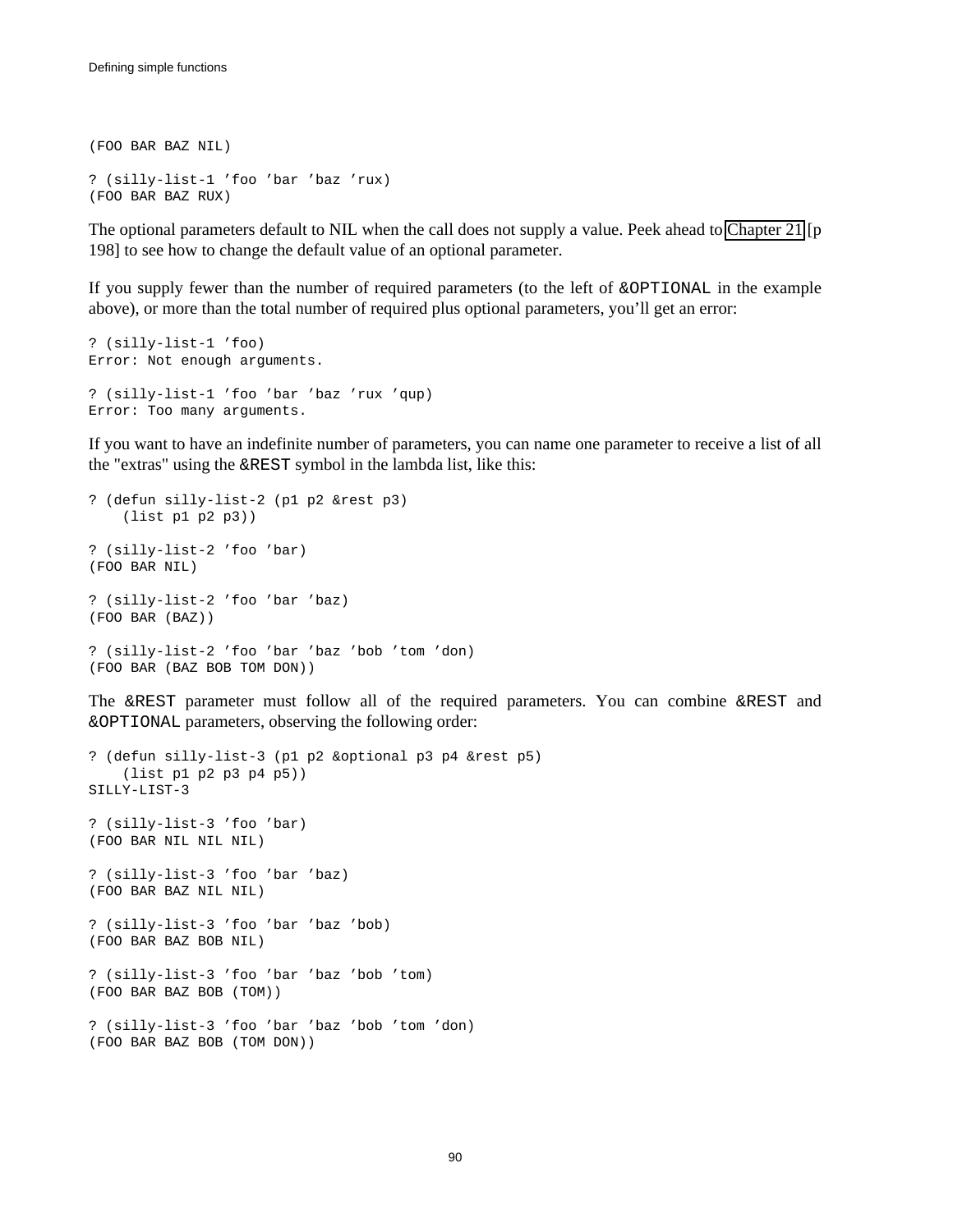#### <span id="page-90-0"></span>**Using global variables and constants**

In [Lesson 3,](#page-45-0) we used SETQ to define global variables. You can do this using a top-level form, as in [Lesson](#page-45-0)  [3,](#page-45-0) or from within a function, such as this:

```
? (defun set-foo-globally (x)
     (setq foo x))
SET-FOO-GLOBALLY
? foo
Error: unbound variable FOO
? (set-foo-globally 3)
3
? foo
3
```
Depending upon your Lisp system, you may have seen a warning message when you defined SET-FOO-GLOBALLY:

```
? (defun set-foo-globally (x)
    (setq foo x))
Warning: undeclared free variable FOO, in SET-FOO-GLOBALLY.
SET-FOO-GLOBALLY
```
This is not an error -- the function does what we want. But FOO is said to be free because the function does not create a binding for FOO. Variable bindings are created by lambda lists (the function's argument list) and by LET forms (see [Lesson 6\)](#page-55-0), among others.

My Lisp system warns me about free variables in function definitions because they could be a symptom of a typographical error:

```
? (setq *olympic-year* 1996)
1996
? (defun set-next-olympic-year ()
    (setq *olympic-year* (+ *olmpic-year* 2)))
Warning: undeclared free variable *OLMPIC-YEAR*, in SET-NEXT-OLYMPIC-YEAR.
SET-NEXT-OLYMPIC-YEAR
```
Here, I misspelled the second instance of my global variable \*OLYMPIC-YEAR\*, and the compiler warned me. Notice that I didn't get a warning for the correctly spelled \*OLYMPIC-YEAR\* because I had defined it globally in a top-level SETQ form.

There are two more ways to define global variables in Lisp:

```
? *var1*
Error: unbound variable
? (defvar *var1* 1)
*VAR1*
? *var1*
```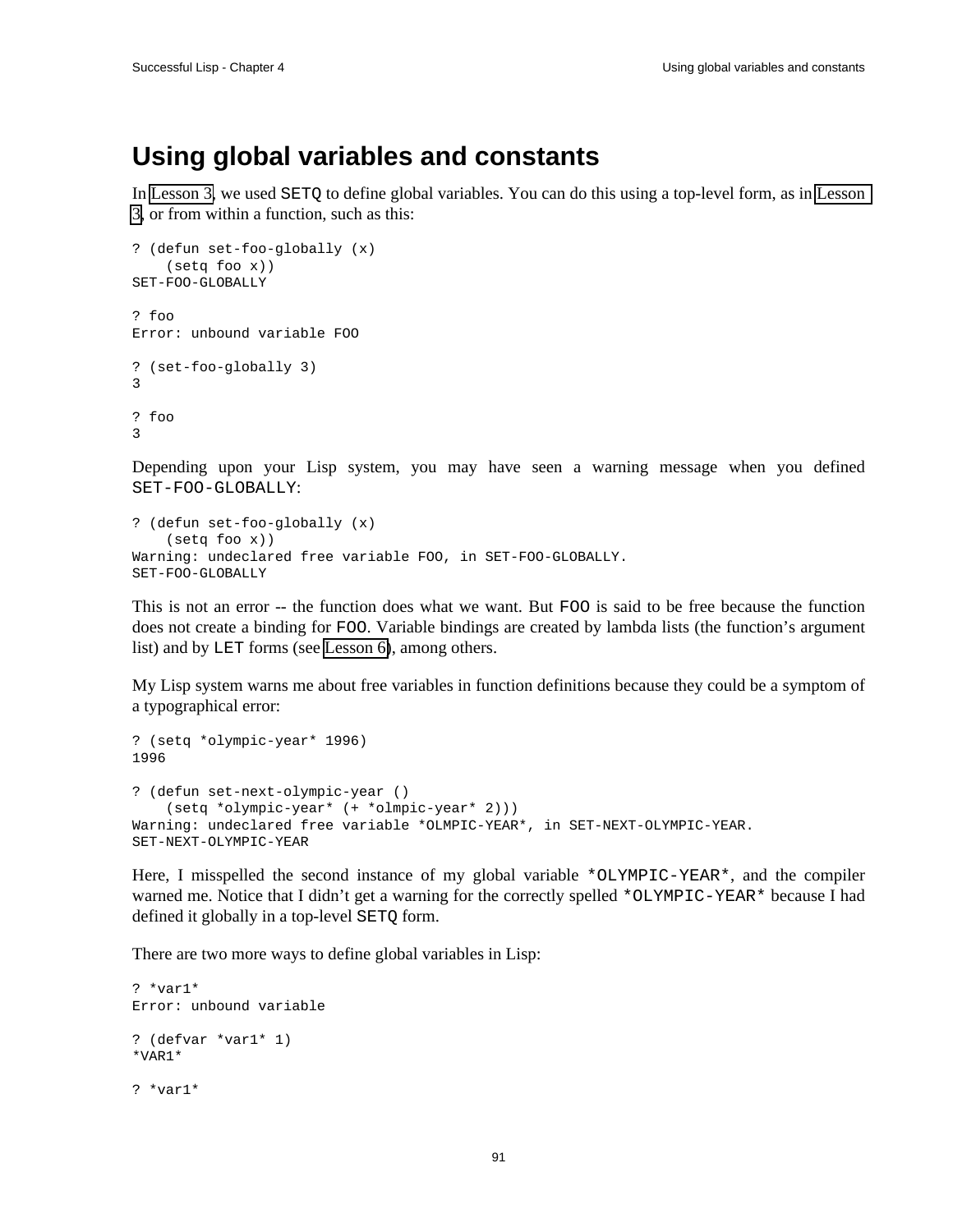```
1
? (defvar *var1* 2)
*VAR1*
? *var1*
1
? (defparameter *a-var* 3)
*A-VAR*
? *a-var*
3
? (defparameter *a-var* 4)
*A-VAR*
? *a-var*
4
```
DEFVAR sets a global value only the first time -- in other words, the variable must not have a value in order for DEFVAR to have an effect. This is useful for a variable that needs to have an initial value, but shouldn't be reset if you re-evaluate the DEFVAR form (as you might if you reload the file containing the DEFVAR in addition to other code).

DEFPARAMETER sets a global value each time it is used. Although the effect is the same as a SETQ form, the DEFPARAMETER is preferable because it gives implicit documentation as a *defining form* (in Lisp, any form that begins with DEF is most likely a defining form), and because it allows you to add documentation to the variable:

```
? (defparameter *a-var* 3 "The number of things I have to do today.")
*A-VAR*
? (documentation '*a-var* 'variable)
"The number of things I have to do today."
```
You can also add a documentation string to a DEFVAR form.

In the examples above, we've started following the convention of making global variable names begin and end with an asterisk. When you read other programmers' Lisp code, you'll see that they follow this convention. They'll expect you to do the same.

DEFCONSTANT is similar to DEFVAR and DEFPARAMETER, except that it defines a name which is known globally and has a *constant* value. This means that anywhere you read a name which was defined in a DEFCONSTANT form, you can substitute the value given by the DEFCONSTANT form. It also means that you can't redefine the named constant, not even by using another DEFCONSTANT form with a different value.

Some Lisp programmers give constants names which begin and end with plus signs. It's helpful to name constants in a distinctive way so you don't inadvertently try to use the name for another purpose. Once a name has been defined constant, you can't even use it for a seemingly innocuous use, such as a parameter in a lambda list or LET binding.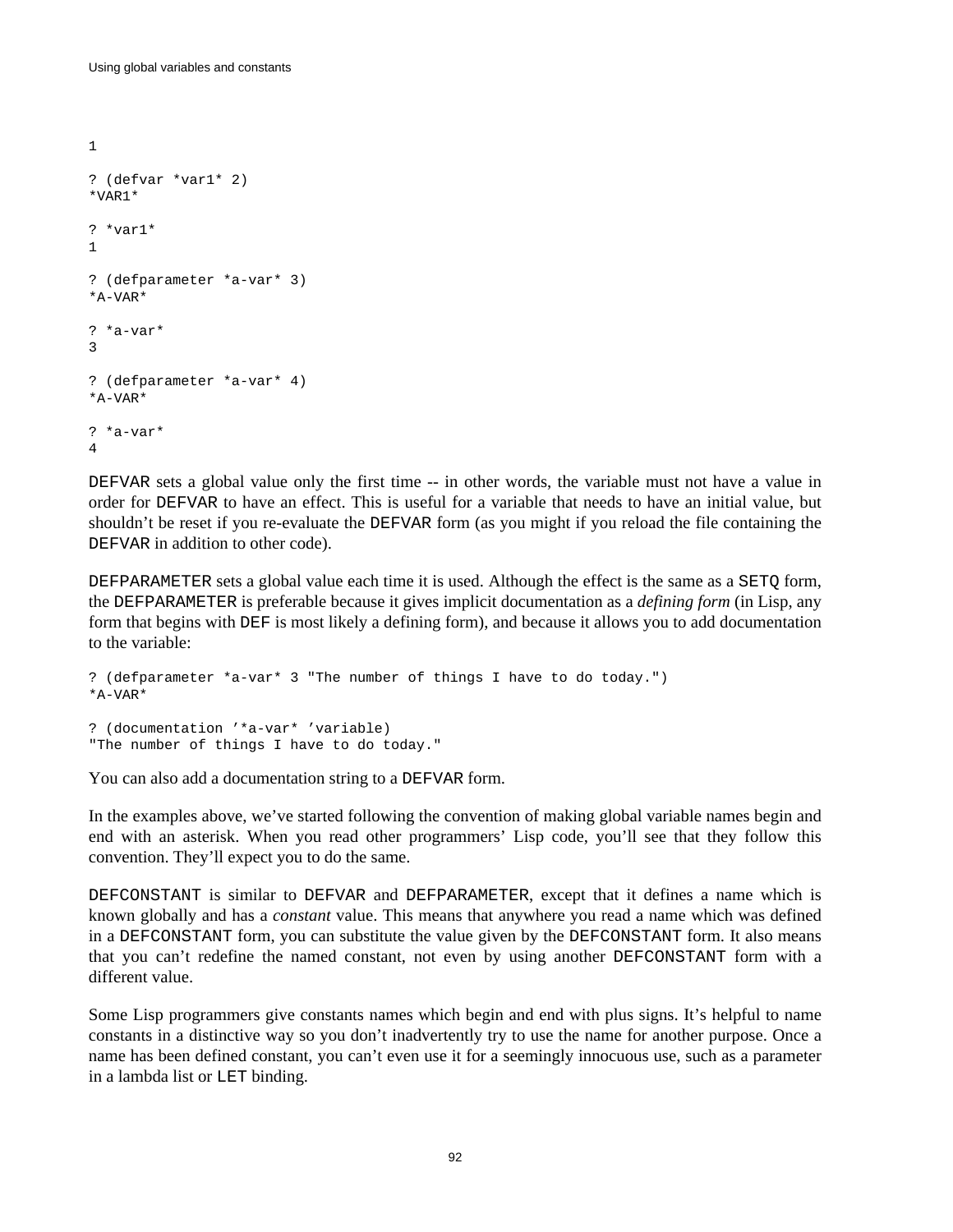# **Defining recursive functions**

A function that calls itself is *recursive*. The recursive call may be direct (the function calls itself) or indirect (the function calls another function which -- perhaps after calling still more functions -- calls the original function).

You need to follow two simple rules of thumb to make recursive functions work. These rules suggest the structure of a recursive function -- it must behave appropriately according to its current inputs:

- 1. One case must *not* make a recursive call.
- 2. Other cases must *reduce* the amount of work to be done in a recursive call.

Let's dig up the FACTORIAL function that we've already used in several examples, and see how it follows these rules:

```
(defun factorial (n)
   (cond ((zerop n) 1)
        (t (* n (factorial (1 - n))))))
```
This function has two cases, corresponding to the two branches of the COND. The first case says that the factorial of zero is just one -- no recursive call is needed. The second case says that the factorial of some number is the number multiplied by the factorial of one less than the number -- this is a recursive call which reduces the amount of work remaining because it brings the number closer to the terminating condition of the first COND clause. (For clarity, I've assumed that the number initially given to FACTORIAL is non-negative.)

Let's work through another simple recursive definition. The length of an empty list is zero. The length of a non-empty list is one plus the length of the list reduced by one element. These two statements state exactly what is required by our rules of thumb, above. The first statement gives the answer for a list of known length -- the trivial case of an empty list. The second statement gives the answer for a list of unknown length *in terms of the answer for a list of reduced length*. Here's how it translates into code:

```
? (defun my-length (list)
     (cond ((null list) 0)
           (t (1+ (my-length (rest list))))))
MY-LENGTH
? (my-length '(a b c d))
4
```
NULL is true for an empty list, so the first COND clause returns zero for the empty list. The second COND clause gets evaluated (if the first clause if skipped) because its condition is T; it adds one to the result of the recursive call on a list which is one element shorter (a list consists of its FIRST element and the REST of the list.)

Note the similarities between FACTORIAL and MY-LENGTH. The base case is always the first in the COND because it must be tested *before* the recursive case -- otherwise, the recursive function calls would never end.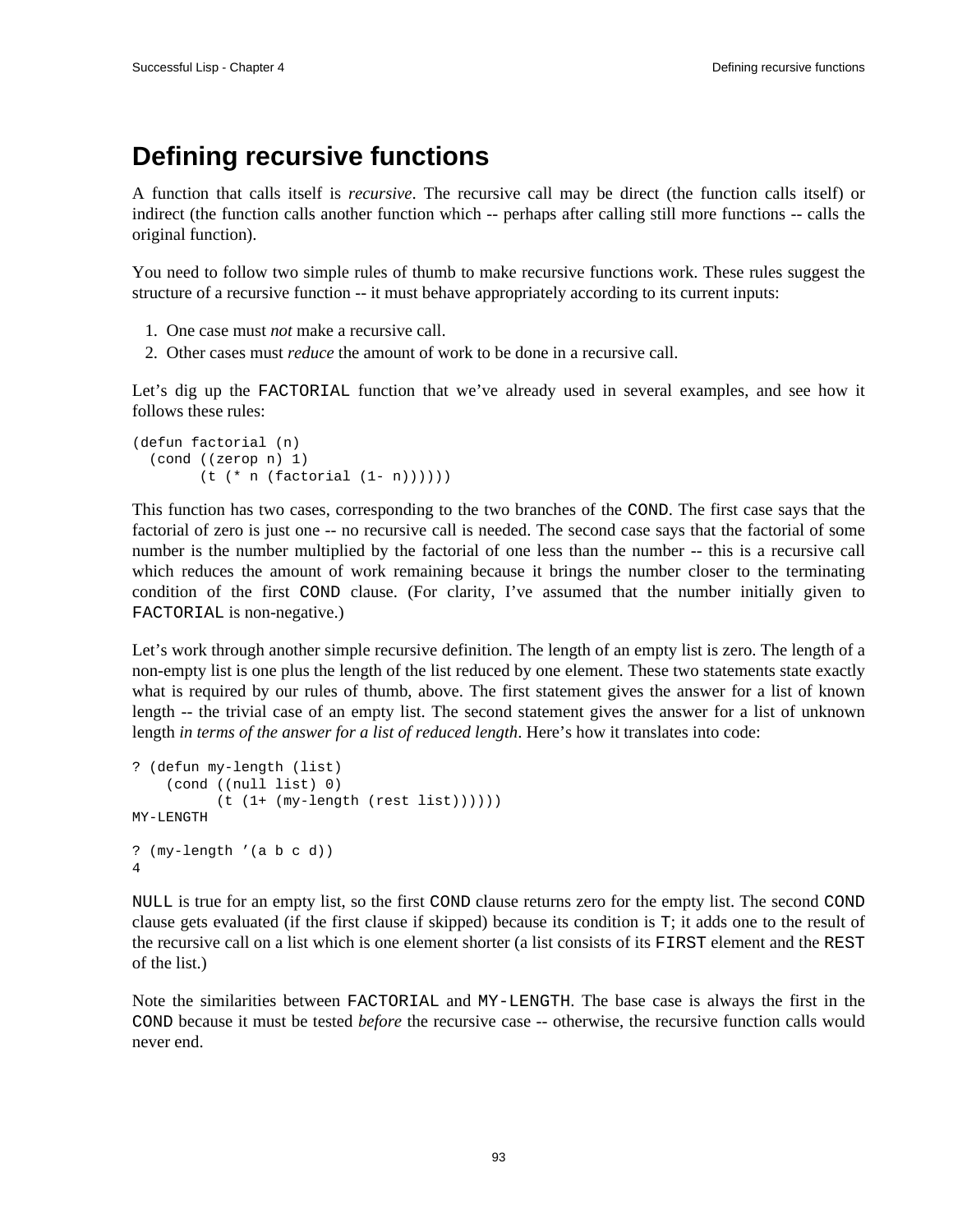If you want to visualize how recursive calls work, you can use you Lisp system's TRACE macro:

```
? (trace my-length)
NIL
? (my-length '(a b c d))
; Calling (MY-LENGTH (A B C D)) 
; Calling (MY-LENGTH (B C D)) 
; Calling (MY-LENGTH (C D)) 
; Calling (MY-LENGTH (D)) 
; Calling (MY-LENGTH NIL) 
; MY-LENGTH returned 0
; MY-LENGTH returned 1
  ; MY-LENGTH returned 2
; MY-LENGTH returned 3
; MY-LENGTH returned 4
4
```
Here, you can clearly see the recursive calls upon lists of decreasing length, the terminating call with the empty list (NIL), and the returns each adding one to the length of a shorter list.

NOTE: Your Lisp compiler may internally optimize the recursive calls to MY-LENGTH so you don't see them using TRACE. If this happens, you may be able to disable the optimization by evaluating the form (DECLAIM (OPTIMIZE (SPEED 0) (DEBUG 3))), then re-evaluating the (DEFUN MY-LIST ...) form.

### **Tail recursion**

A function that calls itself as its very last action is said to make a tail-recursive call. Here are two versions of the factorial function to illustrate the difference between a tail-recursive call and an ordinary recusive call:

```
; Normal recursive call
(defun factorial (n)
   (cond ((zerop n) 1)
       (t (* ; * is the last function called
 n
           (factorial (- n 1)))); Tail-recursive call
(defun factorial-tr (n)
  (factorial-tr-helper n 1))
(defun factorial-tr-helper (n product)
  (cond ((zerop n) product)
       (t) ; factorial-tr-helper is the last function called
         (factorial-tr-helper (- n 1) (* product n)))))
```
FACTORIAL-TR calls FACTORIAL-TR-HELPER, passing the original argument, N, plus an additional argument used as the initial value of an accumulator for the product which will become the value of the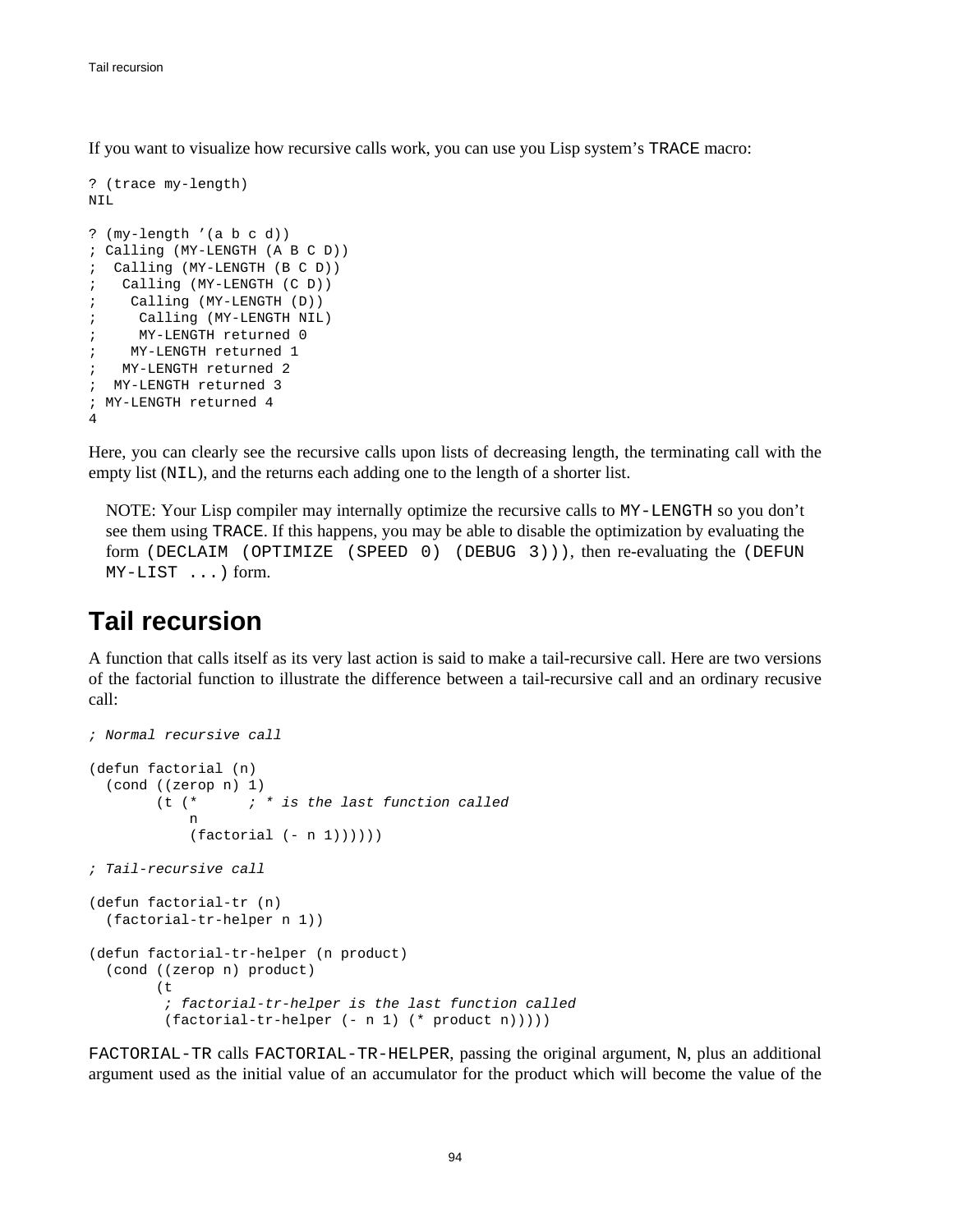factorial calculation. FACTORIAL-TR-HELPER calls itself recursively, decrementing N in the process (this moves the calculation closer to its terminating condition, (ZEROP N)) and at the same time multiplying the product by the current value of N.

Because FACTORIAL-TR-HELPER is the last function executed in the recursive call, this is a tail-recursive call. Compare this to the recursive call in the FACTORIAL function, where the result is used by \* to produce the function's value. A recursive call is tail-recursive only if it is the very last function executed in the recursive invocation.

With all that explanation out of the way, you're probably wondering "What good is tail-recursion? For the factorial calculation, it only seemed to complicate the code." The answer is in two parts: what Lisp can do *for* you, and what Lisp can do *to* you in the presence of tail-recursion.

Some Lisp compilers can optimize tail-recursive calls. To understand the benefits of such an optimization, let's first look at what a compiler must do for a normal function call: it must generate code to evaluate the arguments and push them on a stack (where they can be found by the called function), save the address in the code to which control will return after the recursive call, and finally call the function. One implication of this code sequence is that a function which makes a lot of recursive calls (as FACTORIAL will do for large value of N) will use a lot of stack space -- normally a limited resource.

A compiler that optimizes tail-recursive calls will generate code to perform the following operations for a tail-recursive call: evaluate the arguments and replace the old argument values with those just calculated, and then jump to the beginning of the function. Note that this code does not use any additional stack space, and it invokes the function with a jump instead of a call instruction -- this is a less expensive operation on all computers.

So, that's the answer to the first question, "What can Lisp do *for* me if I write a tail-recursive function call?" You get more efficient code -- **if** the compiler performs that optimization; it is not required to do so, but the better ones do.

Tail recursion optimization sounds like a good thing. It must be -- it produces faster code -- but it it may confuse you during debugging. The debugger normally displays each function call by looking at the stack frame created at entry to the function. So if you happen to break in the middle of a recursive function, you'd expect to see a stack frame for each recursive call:

```
? (defun broken-factorial (n)
     (cond ((= n 0) 1)
          ((= n 1) (break))(t (* n (broken-factorial (-n 1))))))
BROKEN-FACTORIAL
? (broken-factorial 6)
; Break: While executing: BROKEN-FACTORIAL
> (backtrace)
1: (BROKEN-FACTORIAL 1)
2: (BROKEN-FACTORIAL 2)
3: (BROKEN-FACTORIAL 3)
4: (BROKEN-FACTORIAL 4)
5: (BROKEN-FACTORIAL 5)
```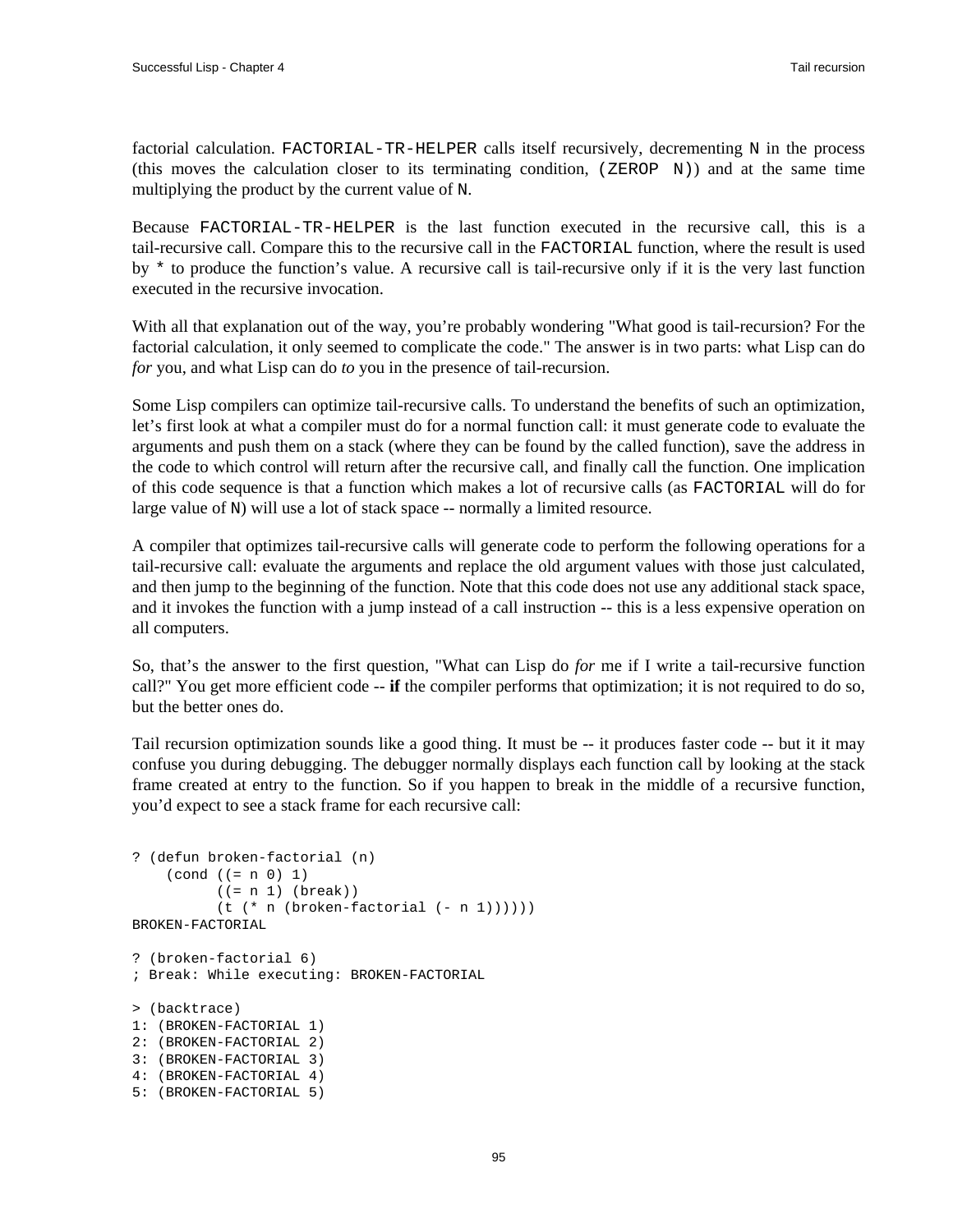```
6: (BROKEN-FACTORIAL 6)
7: ... more stack frames, unrelated to BROKEN-FACTORIAL ...
> (abort)
; Return to top level
? (defun broken-tr-factorial (n)
     (broken-tr-factorial-1 n 1))
BROKEN-TR-FACTORIAL
? (defun broken-tr-factorial-1 (n v)
     (cond ((= n 0) v)
         ((= n 1) (break))
          (t (broken-tr-factorial-1 (- n 1) (* n v))))BROKEN-TR-FACTORIAL
? (broken-tr-factorial 6)
; Break: While executing: BROKEN-TR-FACTORIAL-1
> (backtrace)
1: (broken-tr-factorial-1 1)
2: ... more stack frames, unrelated to BROKEN-TR-FACTORIAL ...
```
So what happened to all the recursive calls in BROKEN-TR-FACTORIAL-1? For that matter, what happened to the call to BROKEN-TR-FACTORIAL? The compiler did tail recursion elimination in BROKEN-TR-FACTORIAL-1, replacing function calls with jumps. The function only generated one stack frame, then the tail-recursive calls replaced the values in that frame for subsequent calls.

The compiler also noticed that BROKEN-TR-FACTORIAL calls BROKEN-TR-FACTORIAL-1 and immediately returns its value. This is just another tail-recursive call. The compiler arranged to build the stack frame using the value provided for the call to BROKEN-TR-FACTORIAL and the constant 1; there was no need to generate a stack frame for BROKEN-TR-FACTORIAL.

I mention all of this because you may think that your compiler is broken the first time you encounter a backtrace with "missing" frames. Compilers that do tail recursion usually give you a way to disable that optimization; consult the manual for details. You're probably better off, however, learning to recognize tail recursion, and how to read backtraces in the presence of this optimization. Some code which relies on tail recursion could break (by overflowing the stack) if you disable the optimization.

### **Exercises in naming**

A name in Lisp can be made of any non-whitespace characters except for certain characters reserved as reader macro characters (see [Chapter 3, Lesson 11\)](#page-76-0), namely ", ',  $\langle$ ,  $\rangle$ ,  $\langle$ ,  $\rangle$ ,  $\langle$ ,  $\rangle$ , and #. Furthermore, the name can't be a number in the current number base, as set by \*READ-BASE\*. Thus, FACE is a name when \*READ-BASE\* is 10, but a number when \*READ-BASE\* is 16 (or higher).

Most Lisp programmers follow a few naming conventions to identify the names that certain roles. Global variables are almost always written with a leading and trailing \*, for example:

```
*next-id*
*home-directory*
*software-version*
```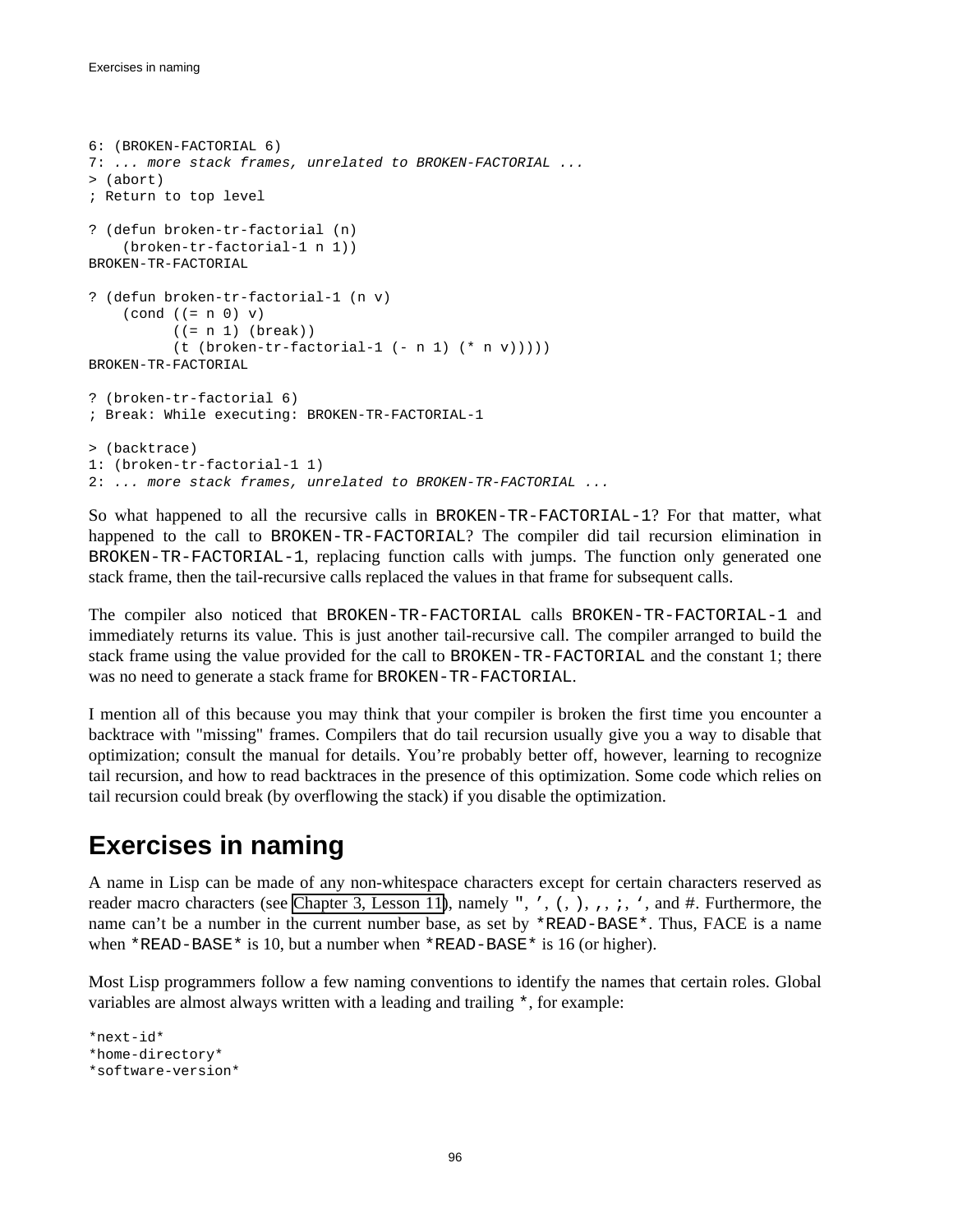Other conventions vary somewhat among Lisp programmers. It is fairly common to see the name of a constant written with a leading and trailing +, such as:

```
+initial-allocation-count+
+maximum-iteration-limit+
```
However, Lisp itself does not follow this convention for constants defined by the language:

pi most-positive-fixnum least-negative-short-float

Lisp programmers tend to set aside certain characters as prefixes for names of functions which use implementation-dependent features of the Lisp implementation, or which which are otherwise considered "dangerous" because they violate abstraction. The % character is most often seen in this role, but others are used -- you should be aware that any name which starts with a non-alphabetic character *may* have some special significance to the programmer who wrote the code:

```
%open-file-id
%structure-slot-names
$reserve_heap
_call-event-handler
@frame-marker
```
Don't forget to use the proper forms [\(described earlier in this chapter](#page-90-0) [p 91] ) to declare global variables and constants. Many Lisp compilers will let you get away with using a SETQ form to define global variables. Although this is convenient for debugging purposes, you should not rely on this behavior in your final program, as it is not guaranteed to work in all implementations.

If you don't define a constant using a DEFCONSTANT form, the compiler can not guarantee that its value will remain constant. Even worse is the requirement that a constant name be neither assigned (through a SETQ form, for example) nor bound (in a LET form or as the name of a function parameter, for example). If you don't define your constants using DEFCONSTANT, the compiler has no way to enforce these requirements.

### **Lexical binding, and multiple name spaces**

The following piece of code illustrates how you can use the same name for different purposes. Take a minute to read this, and see how many separate uses you can count for the name FUNNY.

```
(defun funny (funny)
   "funny..."
   (if (zerop funny)
     :funny
     (list
      (cons funny 
             (let ((funny funny))
               (setq funny (1- funny))
               (funny funny))) 
     funny)))
```
Here are the five roles played by this one name: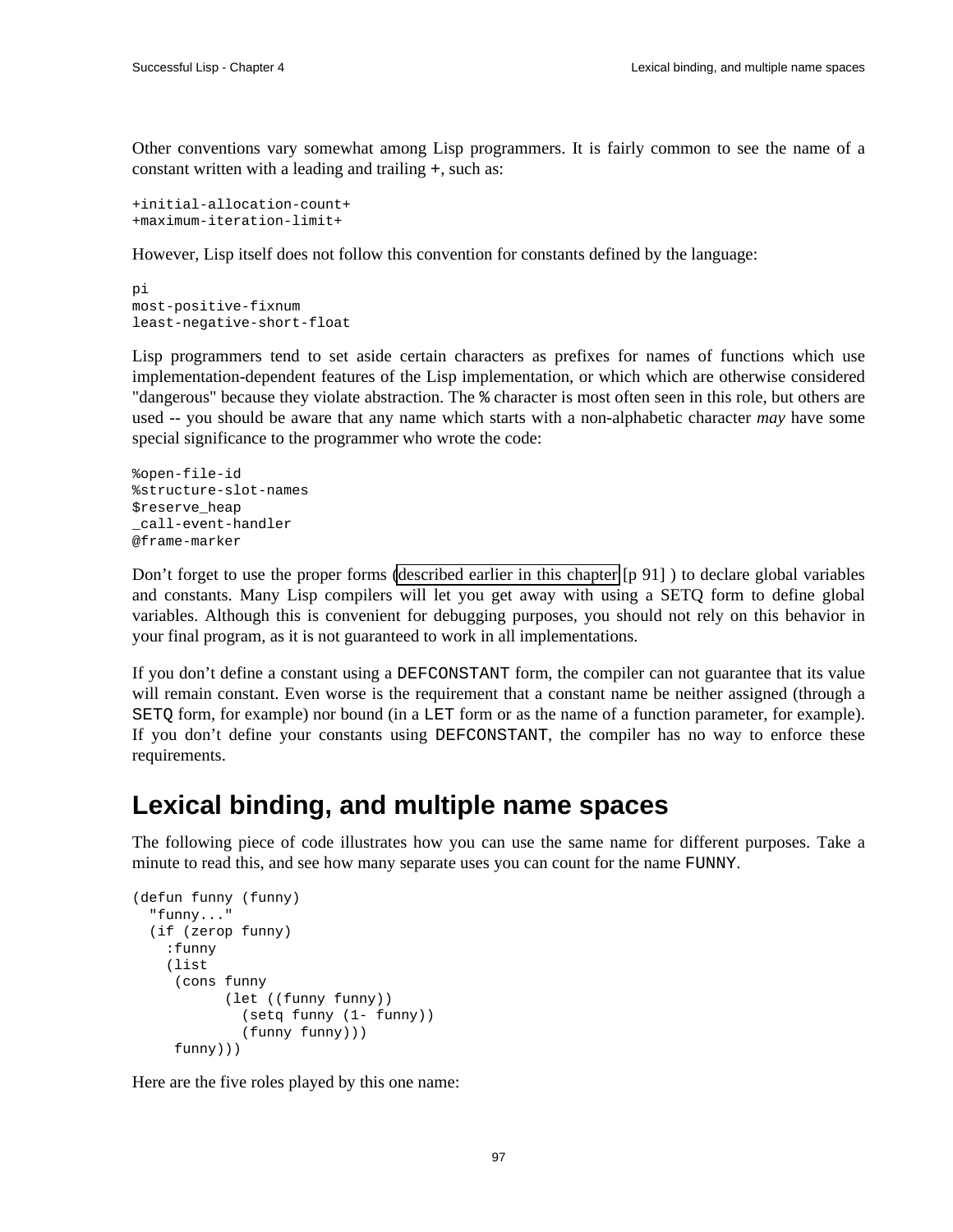- 1. function name
- 2. function argument
- 3. a word in the documentation string
- 4. a constant in the keyword package
- 5. a new lexical variable

Considering only the symbols named FUNNY, there are different values according to its use and position in the code. First, there is its value as a function object -- this is created by the DEFUN form and called recursively inside the LET form. Next, the value of the actual parameter is passed in a call to the function and bound to this name. Then, there's the constant value of the keyword, appearing as the consequent return value of the IF form. And finally, inside the LET form, a new binding is created (by the LET form) and its value changed (by the SETQ form).

Is this hard to follow? Yes. As a rule of thumb, you should be shot if you write code that looks like this. I, on the other hand, get to do this because it's instructive -- the lesson here is that there are a number of different namespaces in Lisp.

And what happens when you invoke this bizarre function? This:

```
? (funny 3)
((3 (2 (1 . :FUNNY) 1) 2) 3)
? (funny 0)
:funny
```
Now consider the following Lisp session:

```
? (defun foo () 1)
FOO
? (defun baz ()
     (flet ((foo () 2)
             (bar () (foo)))
       (values (foo) (bar))))
BAZ
? (baz)
2
1
? (defun raz ()
     (labels ((foo () 2)
              (bar () (foo)))
       (values (foo) (bar))))
RAZ
? (raz)
2
2
```
This is pretty subtle, but it's worth understanding because this is fairly common practice. Here's what happened: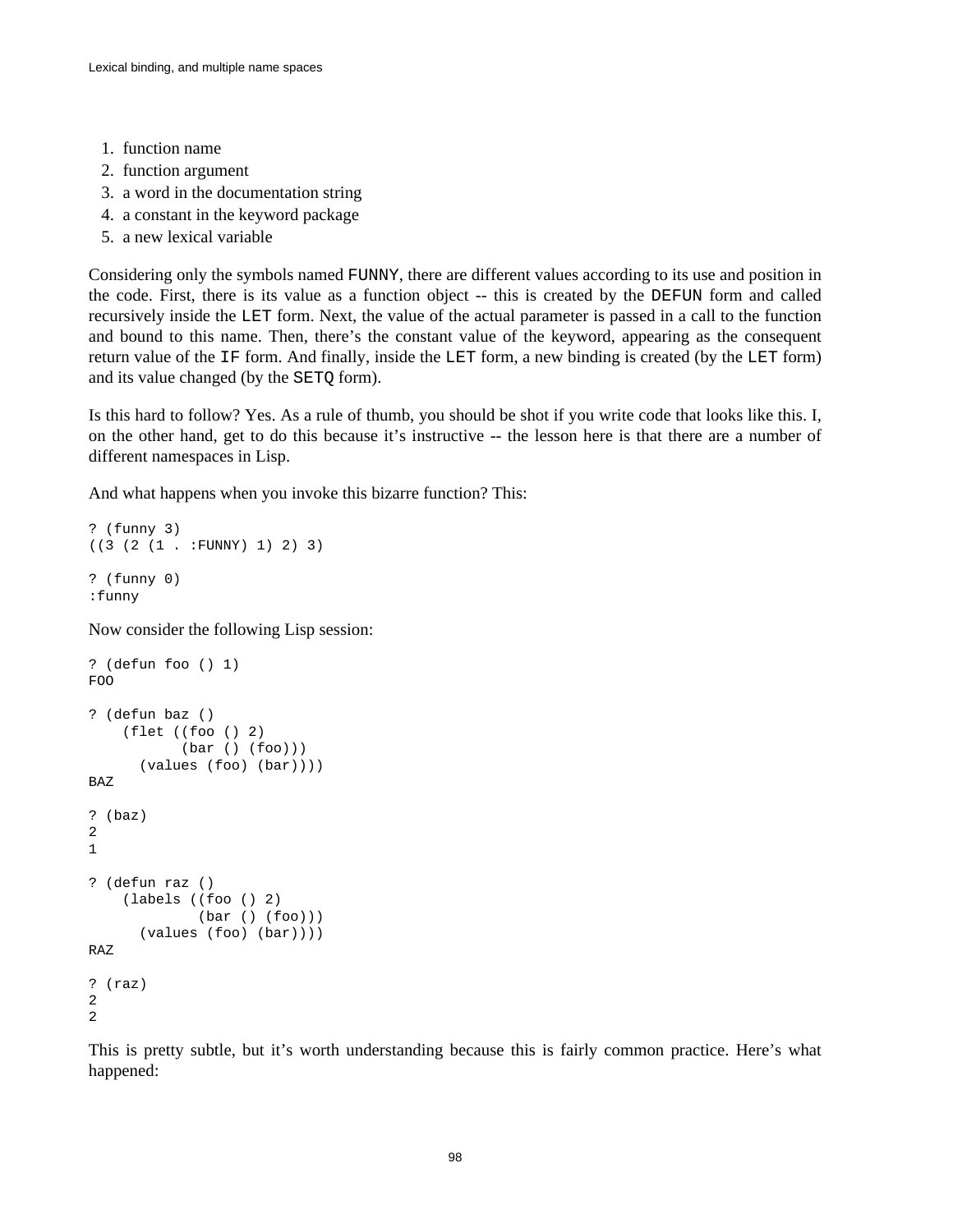- 1. define function FOO to return 1
- 2. define function BAZ, which
	- 1. defines function FOO locally to return 2
	- 2. defines function BAR locally to call FOO
	- 3. calls FOO and BAR, and returns their values
- 3. call BAZ, which returns the values 2 and 1
- 4. define function RAZ, which
	- 1. defines function FOO locally to return 2
	- 2. defines function BAR locally to call FOO
	- 3. calls FOO and BAR, and returns their values
- 5. call RAZ, which returns the values 2 and 2

Even though BAZ and RAZ ostensibly do the same thing, they return different values.

BAZ defines its local functions inside an FLET form, which does not allow reference to the functions it defines. So the FOO called by BAR inside BAZ is actually the global FOO, which returns 1. The FOO defined inside the FLET form is never referenced by BAZ.

RAZ defines its local functions inside a LABELS form, within which functions defined may refer to themselves or each other. Thus, the FOO called by BAR inside RAZ is the one defined inside the LABELS form, which returns 2. The globally defined FOO is shadowed by the FOO named in the LABELS form.

In both cases, FOO is lexically apparent at two places: globally, and within the local defining form (FLET or LABELS). For something to be lexically apparent, or lexically scoped, means that its definition can be determined by reading the program.

In BAZ, I know that the local definition of FOO is not visible within BAR, so the global definition must be referenced. (If there was an enclosing form within BAZ which defined a local function FOO, that would be referenced rather than the global definition -- again, because it's lexically apparent to the caller.)

In RAZ, I know that the local definition of FOO is visible to BAR, so this is used instead of the global definition. Even if there was an enclosing form that defined another FOO locally within RAZ, it would - from the viewpoint of BAR -- be shadowed by the FOO defined in the LABELS form.

# **Reading, writing, and arithmetic**

Your programs usually need to get input and produce output. If you're working with a system that supports windows and dialogs, you can certainly use these graphical devices. Relying instead on Lisp's built-in facilities for reading and writing strings of characters will ensure that your program is useful (or at least usable) on all kinds of computers.

Most elementary programming texts include a simple program to demonstrate the "input, process, output" approach. Our example in Lisp reads a series of numbers, adds them, and prints the sum when we enter a special token instead of a number: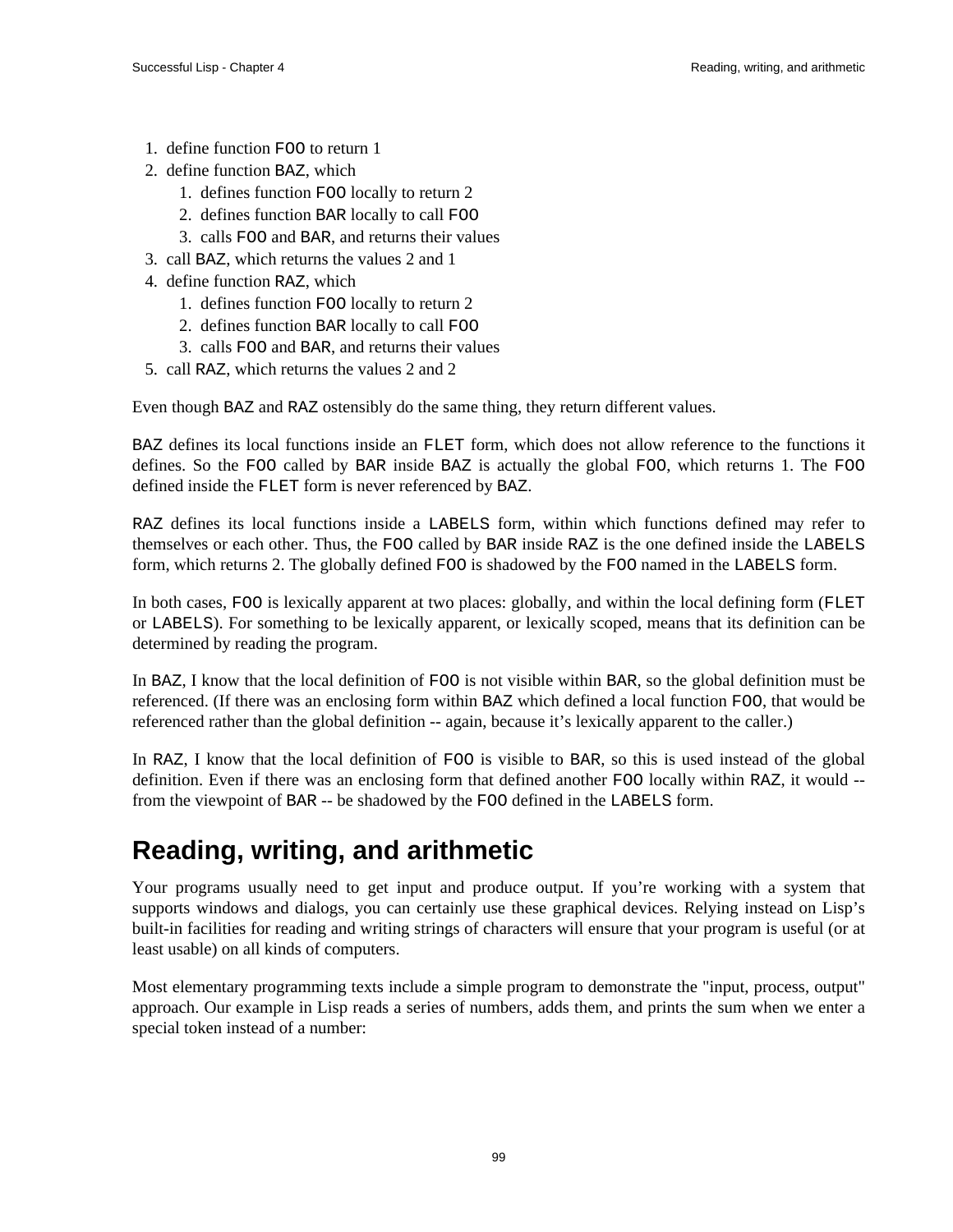```
(defun simple-adding-machine-1 ()
   (let ((sum 0)
         next)
     (loop
       (setq next (read))
       (cond ((numberp next)
              (incf sum next))
             ((eq ' = next) (print sum)
               (return))
              (t
               (format t "~&~A ignored!~%" next))))
     (values)))
```
Our SIMPLE-ADDING-MACHINE-1 works like this:

```
(SIMPLE-ADDING-MACHINE-1)
3
5
FOO
FOO ignored!
11
=
```
19

SIMPLE-ADDING-MACHINE-1 gets its input via the keyboard, and writes output to the screen. This happens because READ and PRINT have optional arguments which specify a *stream* (see [Chapter 19](#page-182-0) [p 183] ) and because using T as the second argument to FORMAT is the same as specifying the standard output stream -- the screen.

What if we wanted to read inputs from a file, and write to another file? One way is to bind the standard input and output streams to files, and continue to use SIMPLE-ADDING-MACHINE-1:

```
(let ((*standard-input* (open "infile.dat" :direction :input))
       (*standard-output* (open "outfile.dat" :direction :output)))
   (declare (special *standard-input* *standard-output*))
   (simple-adding-machine-1)
   (close *standard-input*)
  (close *standard-output))
```
This is almost, but not quite, satisfactory. We bind the standard input and output streams to newly opened files, process the data, and close the files. We use LET to temporarily bind the standard streams to files; upon leaving the LET form, \*STANDARD-INPUT\* and \*STANDARD-OUTPUT\* regain their original values. The problem lurking in this piece of code is that an abnormal exit -- an error or a deliberate interrupt -- can cause one or both of the CLOSE calls to be skipped.

A better way to write this kind of code uses WITH-OPEN-FILE:

```
(with-open-file (in-stream "infile.dat" :direction :input)
   (with-open-file (out-stream "outfile.dat" :direction :output)
     (let ((*standard-input* in-stream)
           (*standard-output* out-stream))
       (declare (special *standard-input* *standard-output*))
       (simple-adding-machine-1))))
```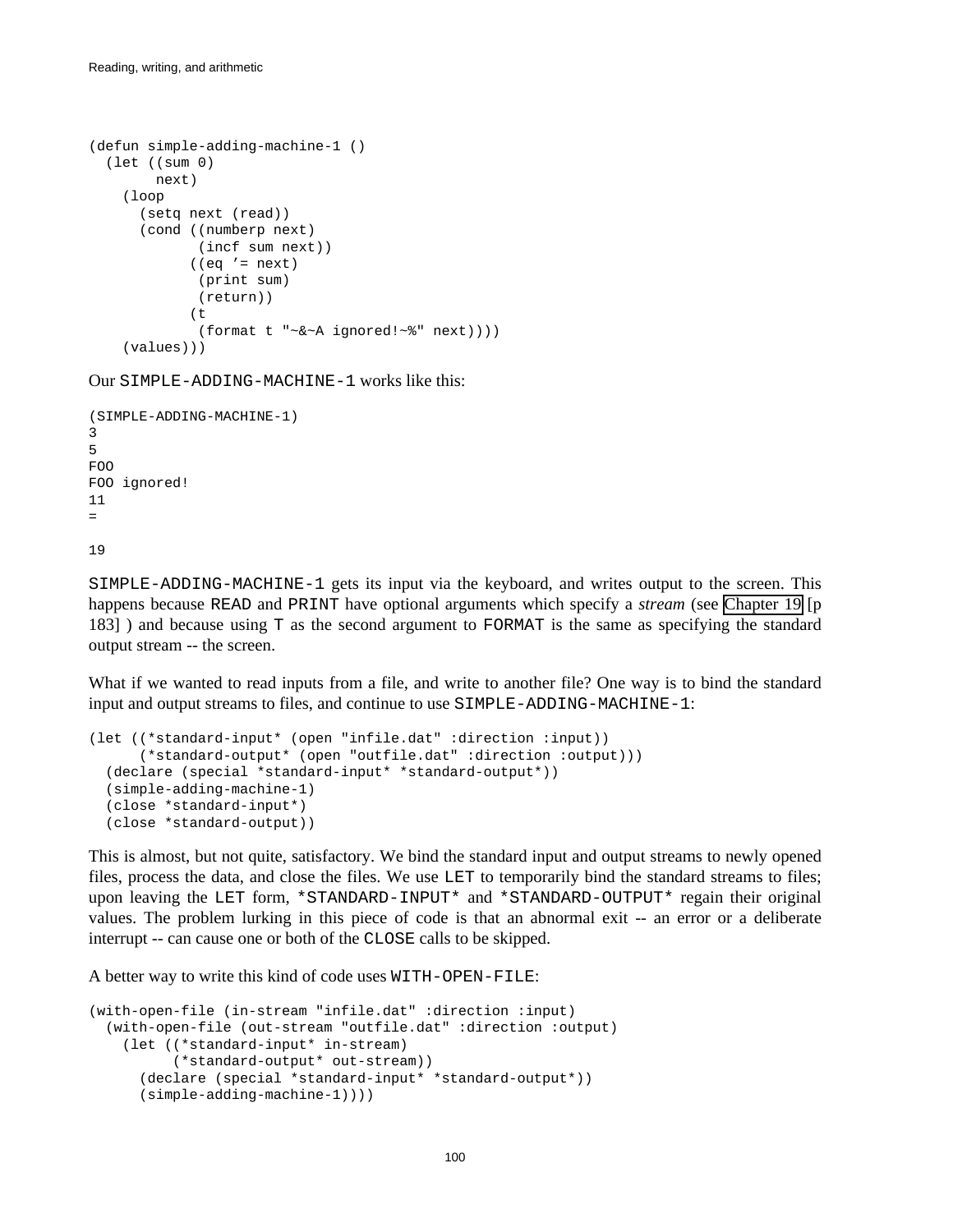This does exactly the same thing, except that a file opened by WITH-OPEN-FILE is guaranteed to be closed upon exiting the form, whether the exit is normal or not. We'll take a look at how this is possible in [Chapter 9](#page-128-0) [p 129] .

The technique of rebinding the standard input and output streams can be very handy if you have to redirect input and output for a program you didn't write, don't want to rewrite, or can't get the source code to. If you're writing a program from scratch, you might want to plan for it to be used either with the standard streams or streams (perhaps attached to files) provided by the caller:

```
(defun simple-adding-machine-2 (&optional (in-stream *standard-input*)
                                             (out-stream *standard-output*))
   (let ((sum 0)
        next)
     (loop
       (setq next (read in-stream))
       (cond ((numberp next)
              (incf sum next))
            ((eq ' = next)) (print sum out-stream)
              (return))
             (t
              (format out-stream "~&~A ignored!~%" next))))
     (values)))
```
If you want to use SIMPLE-ADDING-MACHINE-2 with the keyboard and screen, call it without any arguments. To call it with file streams, do this:

```
(with-open-file (in-stream "infile.dat" :direction :input)
   (with-open-file (out-stream "outfile.dat" :direction :output)
     (simple-adding-machine-1 in-stream out-stream)))
```
We don't have to rebind the standard input and output streams as we did to redirect I/O for SIMPLE-ADDING-MACHINE-1. This leaves the standard streams free other purposes -- such as reporting progress or interacting with the user.

To close out this section, let's take a brief look at arithmetic. Lisp has an extensive repertoire of mathematical functions, consult a reference book for details. [Chapter 3, Lesson 10](#page-64-0) covered numbers very briefly. Now, we're going to look at how and when numbers get converted automatically from one type to another.

The simplest rule is that of *floating point contagion*, an ominous-sounding term which means, "If you use a floating point number in a calculation, the result will be a floating point number."

The next rule involves floating point components of complex numbers. A complex number has a real part and an imaginary part, read (and printed) by Lisp as #C(*real-part imaginary-part*), where *real-part* and *imaginary-part* are any kind of Lisp number except for another complex number. If either part is a floating point number, then Lisp converts both parts to floating point numbers.

If you reduce the imaginary part of a complex number to zero, you get the non-complex value of the real part.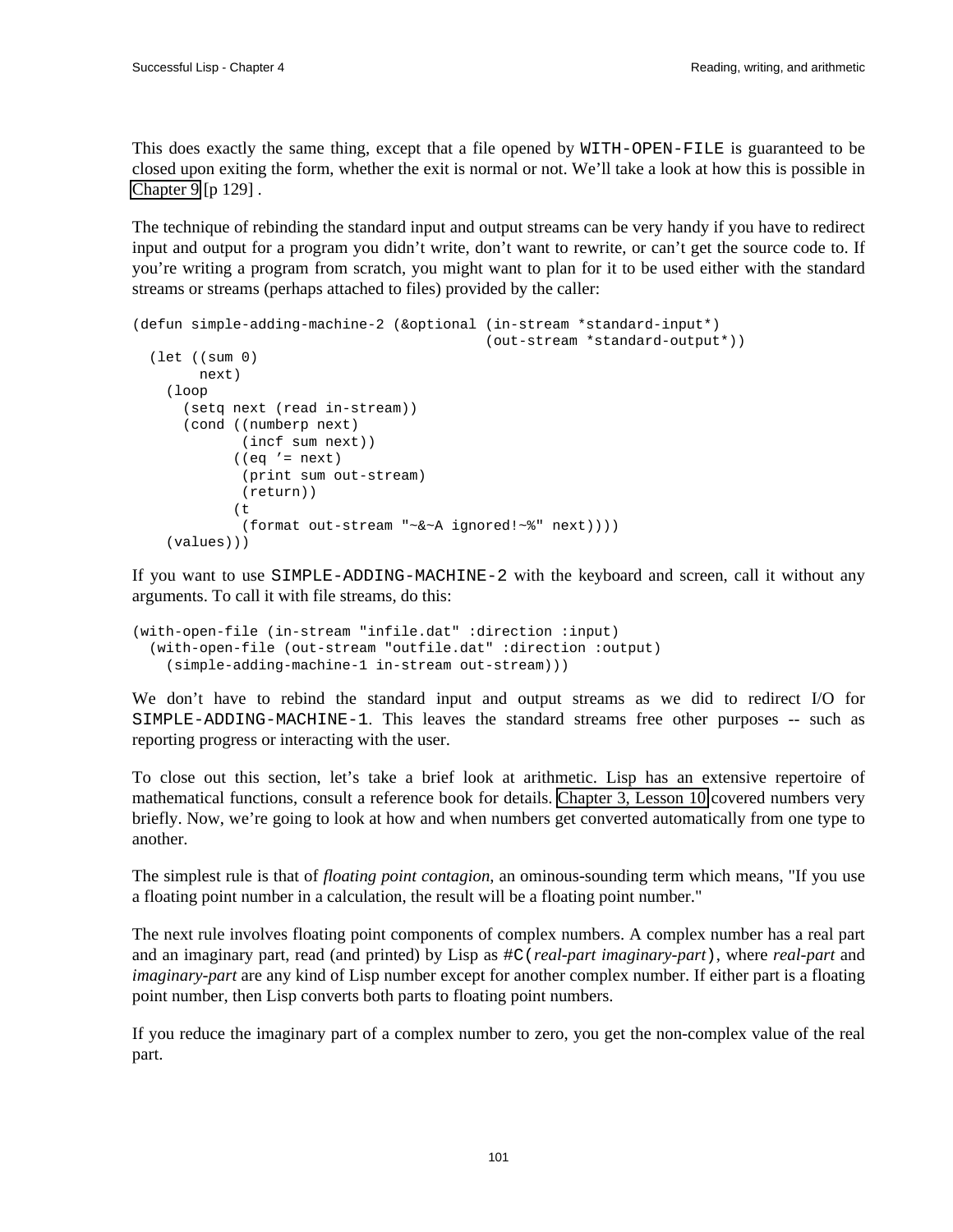Ratios are read and printed as *numerator*/*denominator*, where *numerator* and *denominator* are always integers. The advantage of a ratio is that it is exact  $-$  ( $/$  1.0 3) is a floating point number which is very close to (but not exactly) one-third, but 1/3 (or (/ 1 3)) is *exactly* one-third.

A ratio whose numerator is exactly divisible by its denominator will be reduced to an integer -- again, this is an exact number.

And finally, an integer is just an integer. If an integer gets too large to fit the machine's representation, Lisp converts it to a *bignum* -- the number of digits is limited only by the computer's memory.

Just to make sure you understand all of this, try adding some numbers of different types to see whether you can invoke all of the conversions described above.

### **Other data types**

Let's put together an extended example to show how we might use several of Lisp's built-in data types. We'll build a simple application to keep track of bank checks as we write them. For each check, we'll track the check number, payee, date, amount, and memo. We'll support queries to display an individual check, to list all checks paid to a payee, to list all the payees, to sum all of the check amounts, and to list all of the checks we've paid. We'll also provide a way to void a check once written.

Here's the code:

```
(defvar *checks* (make-array 100 :adjustable t :fill-pointer 0)
   "A vector of checks.")
(defconstant +first-check-number+ 100 
   "The number of the first check.")
(defvar *next-check-number* +first-check-number+ 
   "The number of the next check.")
(defvar *payees* (make-hash-table :test #'equal) 
   "Payees with checks paid to each.")
(defstruct check
  number date amount payee memo)
(defun current-date-string ()
   "Returns current date as a string."
   (multiple-value-bind (sec min hr day mon yr dow dst-p tz)
                        (get-decoded-time)
     (declare (ignore sec min hr dow dst-p tz))
     (format nil "~A-~A-~A" yr mon day)))
(defun write-check (amount payee memo)
   "Writes the next check in sequence."
   (let ((new-check (make-check 
                      :number *next-check-number*
                      :date (current-date-string)
                     :amount amount
                     :payee payee
                      :memo memo)))
```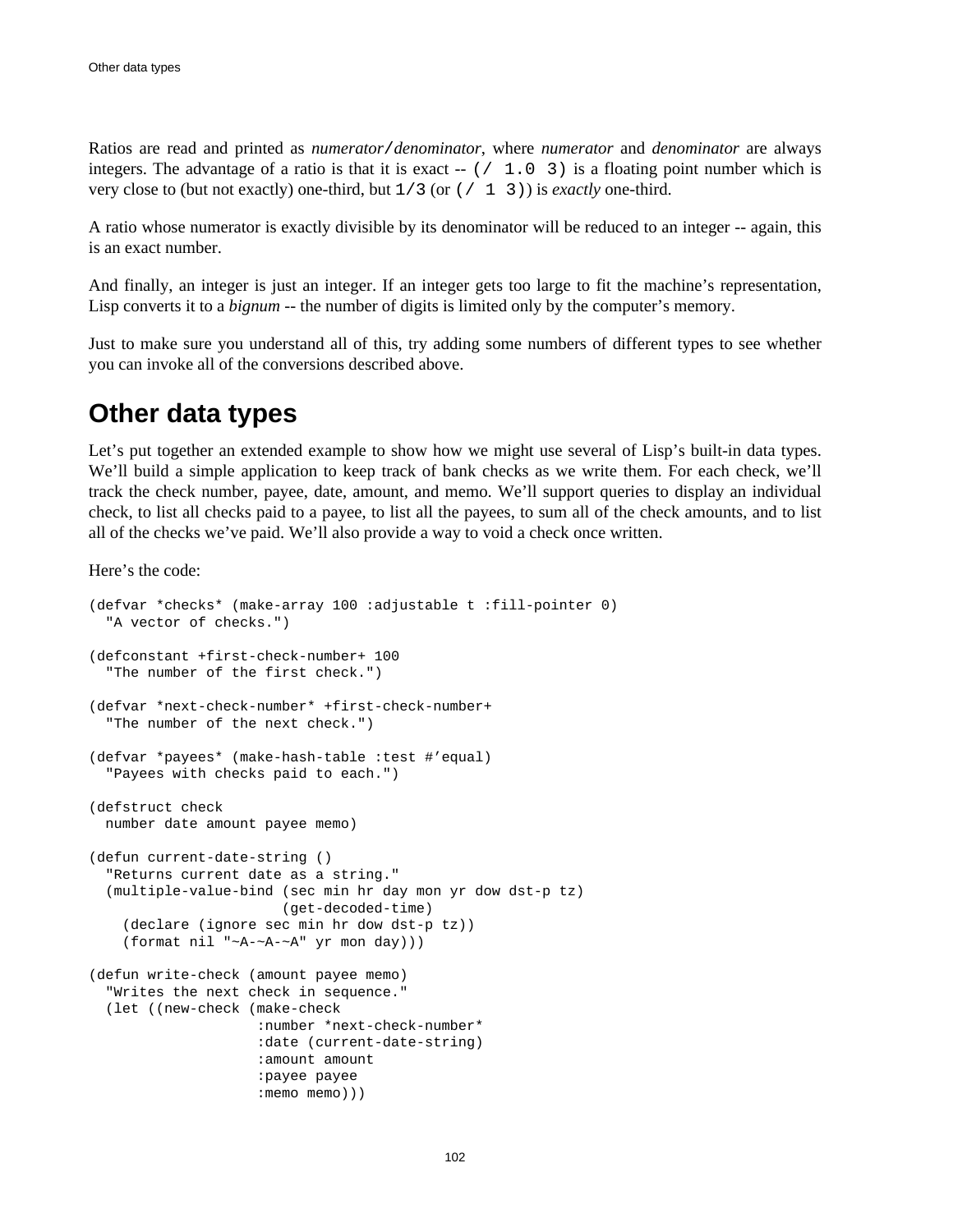```
 (incf *next-check-number*)
     (vector-push-extend new-check *checks*)
     (push new-check (gethash payee *payees*))
     new-check))
(defun get-check (number)
   "Returns a check given its number, or NIL if no such check."
   (when (and (<= +first-check-number+ number) (< number *next-check-number*))
     (aref *checks* (- number +first-check-number+))))
(defun void-check (number)
   "Voids a check and returns T. Returns NIL if no such check."
   (let ((check (get-check number)))
     (when check
       (setf (gethash (check-payee check) *payees*)
             (delete check (gethash (check-payee check) *payees*)))
       (setf (aref *checks* (- number +first-check-number+)) nil)
       t)))
(defun list-checks (payee)
   "Lists all of the checks written to payee."
   (gethash payee *payees*))
(defun list-all-checks ()
   "Lists all checks written."
   (coerce *checks* 'list))
(defun sum-checks ()
   (let ((sum 0))
     (map nil #'(lambda (check)
                   (when check
                     (incf sum (check-amount check))))
          *checks*)
     sum))
(defun list-payees ()
   "Lists all payees."
   (let ((payees ()))
     (maphash #'(lambda (key value)
                   (declare (ignore value))
                   (push key payees))
               *payees*)
     payees))
And here's an example of how it works:
```

```
? (write-check 100.00 "Acme" "T-1000 rocket booster")
#S(CHECK :NUMBER 100 :DATE "1996-11-3" :AMOUNT 100.0 :PAYEE "Acme" :MEMO "T-1000 rocket booster")
? (write-check 50.00 "Acme" "1 gross bungee cords")
#S(CHECK :NUMBER 101 :DATE "1996-11-3" :AMOUNT 50.0 :PAYEE "Acme" :MEMO "1 gross bungee cords")
? (write-check 300.72 "WB Infirmary" "body cast")
#S(CHECK :NUMBER 102 :DATE "1996-11-3" :AMOUNT 300.72 :PAYEE "WB Infirmary" :MEMO "body cast")
? (list-checks "Acme")
(#S(CHECK :NUMBER 101 :DATE "1996-11-3" :AMOUNT 50.0 :PAYEE "Acme" :MEMO "1 gross bungee cords")
 #S(CHECK :NUMBER 100 :DATE "1996-11-3" :AMOUNT 100.0 :PAYEE "Acme" :MEMO "T-1000 rocket booster"))
```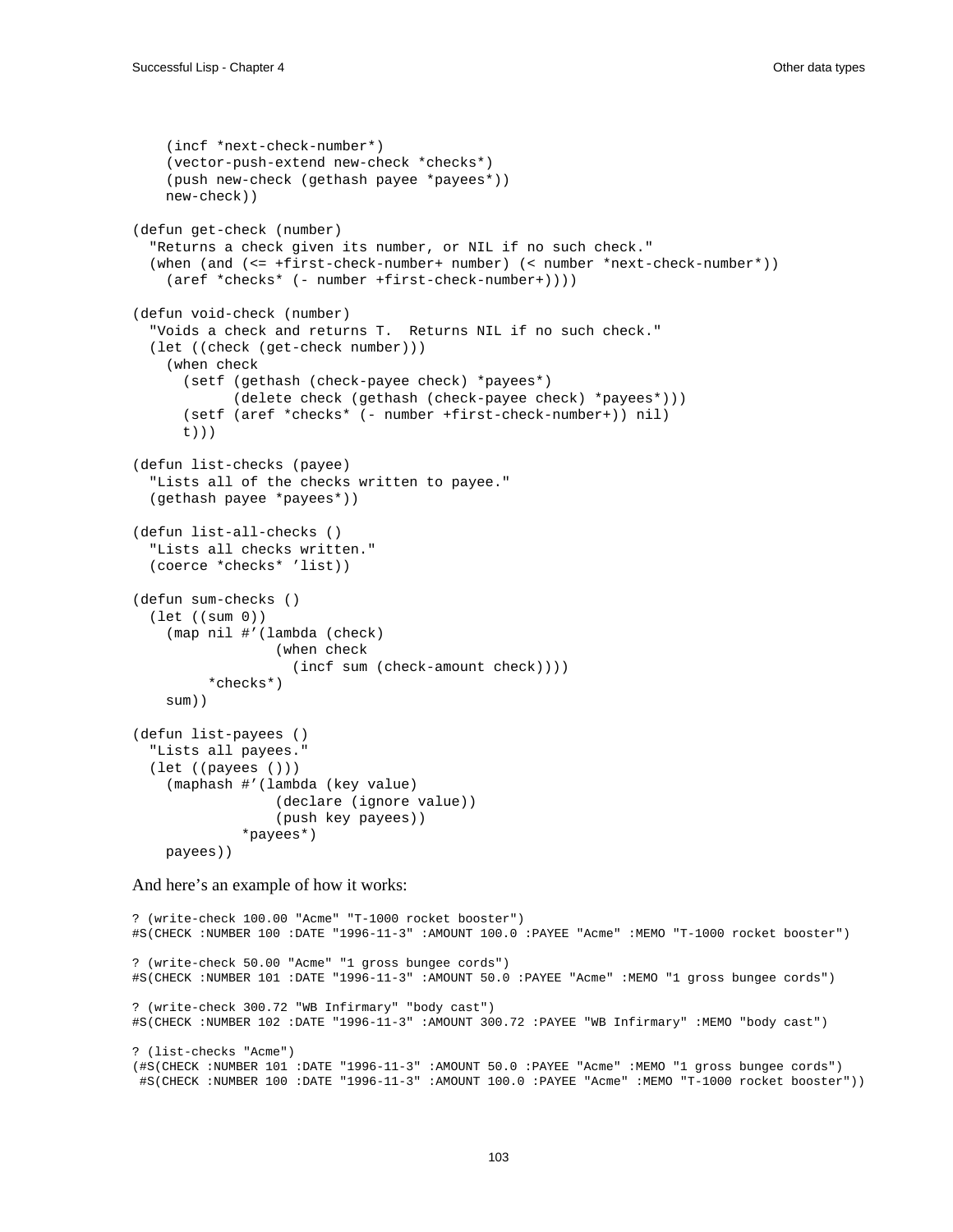$\mathbf{r}$ 

```
? (get-check 101)
#S(CHECK :NUMBER 101 :DATE "1996-11-3" :AMOUNT 50.0 :PAYEE "Acme" :MEMO "1 gross bungee cords")
? (sum-checks)
450.72
? (list-all-checks)
(#S(CHECK :NUMBER 100 :DATE "1996-11-3" :AMOUNT 100.0 :PAYEE "Acme" :MEMO "T-1000 rocket booster")
  #S(CHECK :NUMBER 101 :DATE "1996-11-3" :AMOUNT 50.0 :PAYEE "Acme" :MEMO "1 gross bungee cords")
  #S(CHECK :NUMBER 102 :DATE "1996-11-3" :AMOUNT 300.72 :PAYEE "WB Infirmary" :MEMO "body cast"))
? (list-payees)
("WB Infirmary" "Acme")
? (void-check 101)
T
? (list-checks "Acme")
(#S(CHECK :NUMBER 100 :DATE "1996-11-3" :AMOUNT 100.0 :PAYEE "Acme" :MEMO "T-1000 rocket booster"))
T
? (list-all-checks)
(#S(CHECK :NUMBER 100 :DATE "1996-11-3" :AMOUNT 100.0 :PAYEE "Acme" :MEMO "T-1000 rocket booster")
 NIL
  #S(CHECK :NUMBER 102 :DATE "1996-11-3" :AMOUNT 300.72 :PAYEE "WB Infirmary" :MEMO "body cast"))
? (sum-checks)
400.72
```
In about a page of code, we've built a simple check-writing application with efficient data structures to store checks and payees. We also have basic I/O facilities without any additional effort on our part. And thanks to garbage collection, we don't have to worry at all about storage deallocation or memory leaks.

### **Simple macros**

The one important feature missing from our check writing program is the ability to save and restore its state. Since the state is completely contained in three global variables, \*CHECKS\*, \*NEXT-CHECK-NUMBER\*, and \*PAYEES\*, all we really have to do is to use PRINT to write the values of these variables to a file, and READ to reload them at a later time.

But with a little more work we can write a macro that will write our save and restore functions. Then we can use this macro not only for our check writing program, but also for any program which keeps its state in global variables.

First take a look at the finished macro, then we'll dissect it:

```
(defmacro def-i/o (writer-name reader-name (&rest vars))
   (let ((file-name (gensym))
         (var (gensym))
         (stream (gensym)))
     '(progn
        (defun ,writer-name (,file-name)
          (with-open-file (,stream ,file-name
                                    :direction :output :if-exists :supersede)
            (dolist (,var (list ,@vars))
```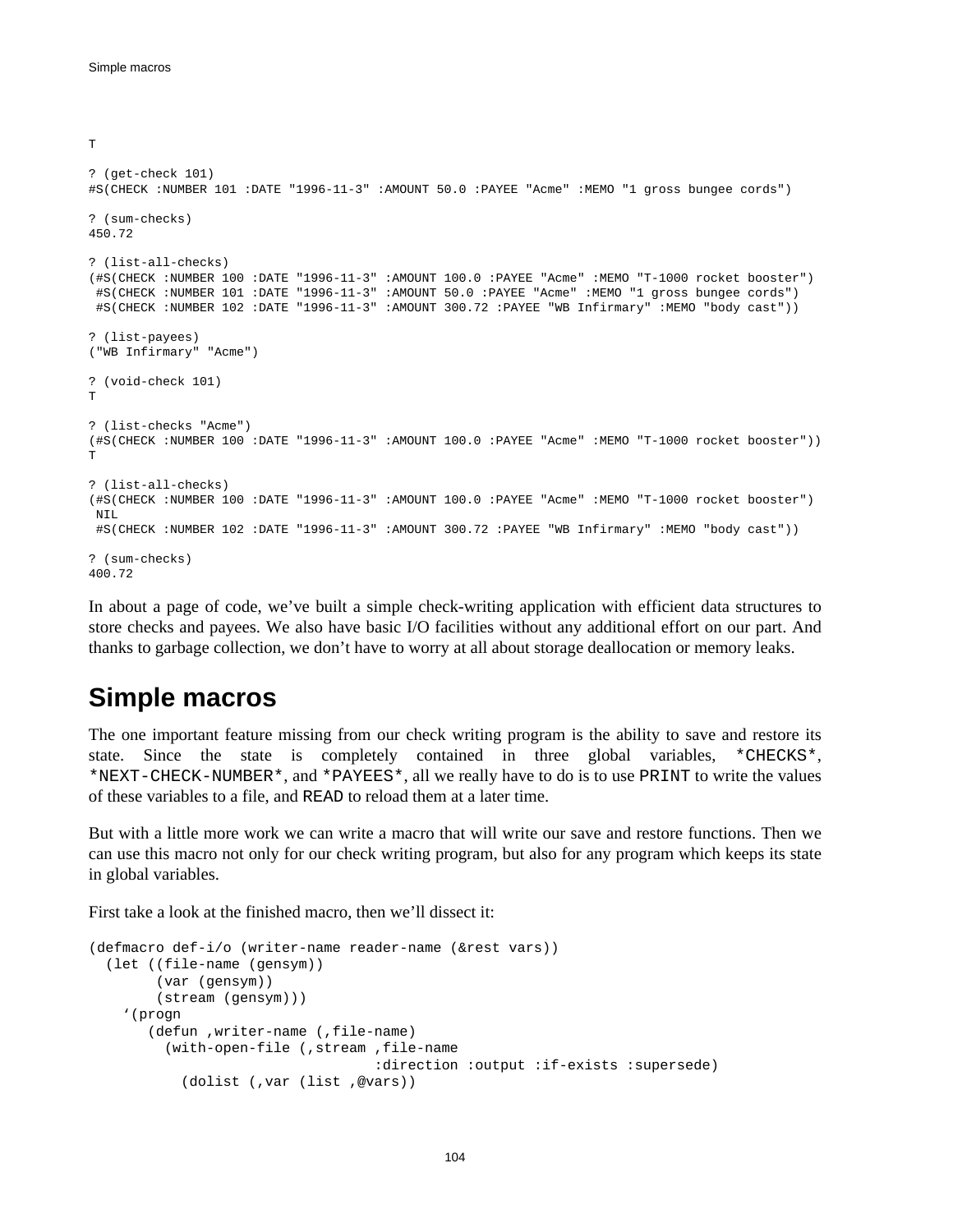```
 (declare (special ,@vars))
       (print ,var ,stream))))
 (defun ,reader-name (,file-name)
   (with-open-file (,stream ,file-name
                             :direction :input :if-does-not-exist :error)
     (dolist (,var ',vars)
       (set ,var (read ,stream)))))
 t)))
```
The initial LET form defines symbols that will appear in the expanded macro. Each symbol is created by (GENSYM) so that no other symbol can possibly be the same. This avoids a problem which could arise if we wrote a macro using a particular symbol as a variable, then called the macro with an argument having the same name as one of the symbols in the expansion.

The expanded macro is generated by the ' form. The form is returned as the macro's expansion, then evaluated. Substitutions take place for symbols following , or ,@. Everything else appears literally in the expanded macro.

The expansion of  $DEF-I/O$  is a PROGN form containing two DEFUN forms. We wrap the DEFUNs like this because a macro's expansion can only be a single form, and we need to have this macro define two functions.

The macro defines a writer function which loops over the list of the VARS specified in the macro call, printing each in turn to a named output file. The reader function loops over the *names* of the VARS, reading values from an input file and assigning the values to the named variables. Note that SET evaluates its first argument; this lets us use a variable to contain the name of the variable to which we want to assign a value.

Here's how the macro expands to create load and save functions for our check writer program:

```
? (pprint (macroexpand '(def-i/o save-checks load-checks (*checks* *next-check-number* *payees*))))
(PROGN (DEFUN SAVE-CHECKS (#:G2655)
            (WITH-OPEN-FILE (#:G2657 #:G2655 :DIRECTION :OUTPUT :IF-EXISTS :SUPERSEDE)
               (DOLIST (#:G2656 (LIST *CHECKS* *NEXT-CHECK-NUMBER* *PAYEES*))
                 (DECLARE (SPECIAL *CHECKS* *NEXT-CHECK-NUMBER* *PAYEES*))
                 (PRINT #:G2656 #:G2657))))
           (DEFUN LOAD-CHECKS (#:G2655)
             (WITH-OPEN-FILE (#:G2657 #:G2655 :DIRECTION :INPUT :IF-DOES-NOT-EXIST
                              :ERROR)
               (DOLIST (#:G2656 '(*CHECKS* *NEXT-CHECK-NUMBER* *PAYEES*))
                 (SET #:G2656 (READ #:G2657))))))
```
And here's how we would use the macro, and the functions it defines, to save and restore the state information for our program:

```
? (def-i/o save-checks load-checks (*checks* *next-check-number* *payees*))
T
? (save-checks "checks.dat")
NTT.
? (makunbound '*checks*)
*CHECKS*
? (makunbound '*next-check-number*)
```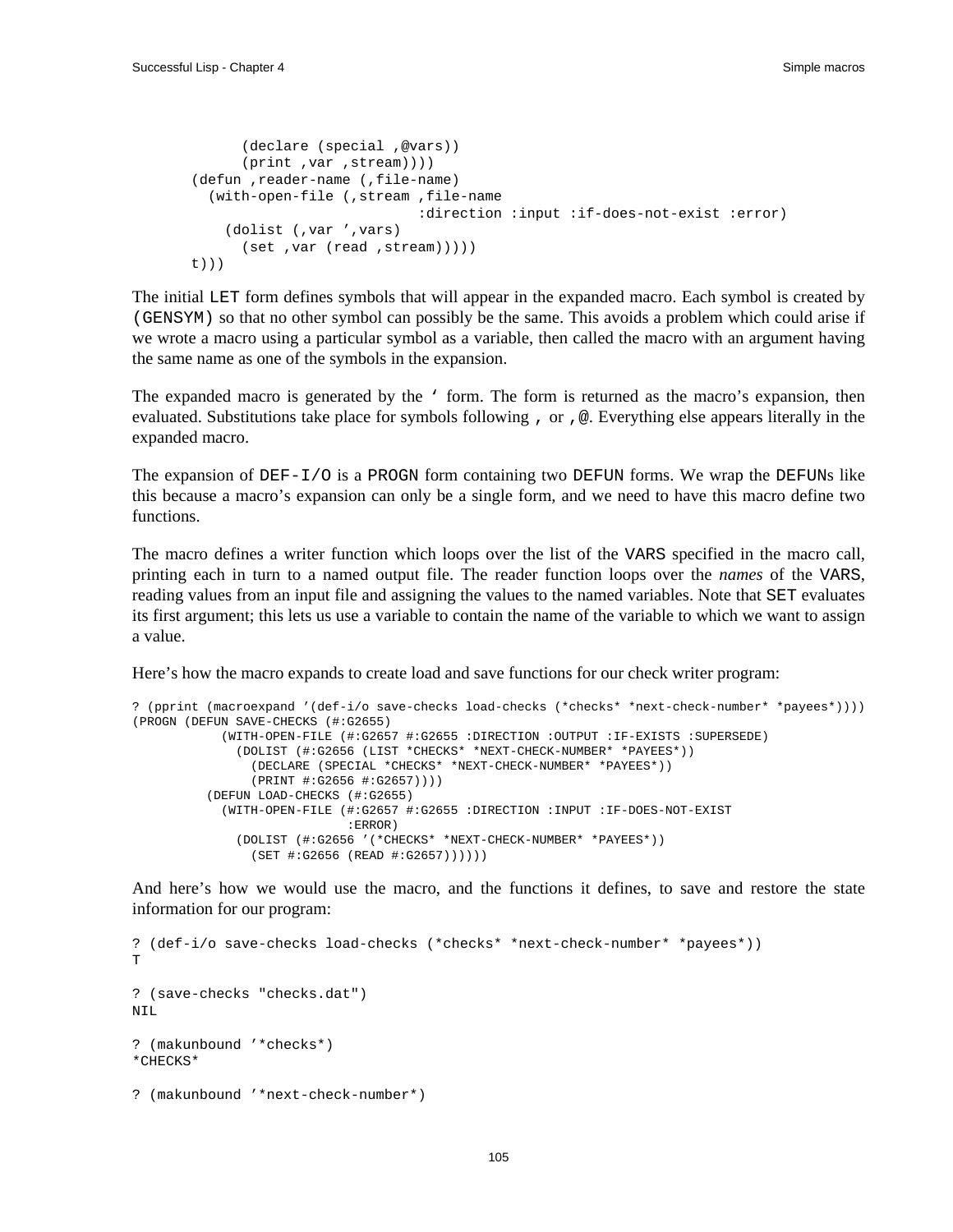```
*NEXT-CHECK-NUMBER*
? (makunbound '*payees*)
*PAYEES*
? *PAYEES*
Error: Unbound variable.
? (load-checks "checks.dat")
NIL
? *PAYEES*
("WB Infirmary" "Acme")
```
### **Reader macros**

Our check-writing application has one small problem. If we use floating point numbers to represent dollars and cents, our sums could be off by a penny in some cases. What we should really do is to represent all currency in terms of whole pennies. We can make a reader macro to help with the input of dollar and cent amounts, converting input like \$10.95 into the corresponding number of pennies.

Here's the code:

```
(set-macro-character #\$
                       #'(lambda (stream char)
                           (declare (ignore char))
                           (round (* 100 (read stream)))))
```
The rounding step ensures that the amount is a whole number. Binary floating point numbers can not precisely represent all decimal fractions. For example, (\* 100 9.95) yields 994.9999999999999 and (\* 100 1.10) yields 110.00000000000001 on my Lisp system.

This says to set  $\frac{1}{5}$  to be a macro character which, when encountered by the reader, calls READ to get a number and return the nearest whole number after multiplying by 100. It's used like this:

? \$9.95 995  $? $-7.10$  $-710$ 

Now that you can enter dollar amounts directly, you may want to modify the check-writing application to print amounts in whole cents as dollars and cents. To do this, you would redefine the CHECK structure with a custom print function, as follows: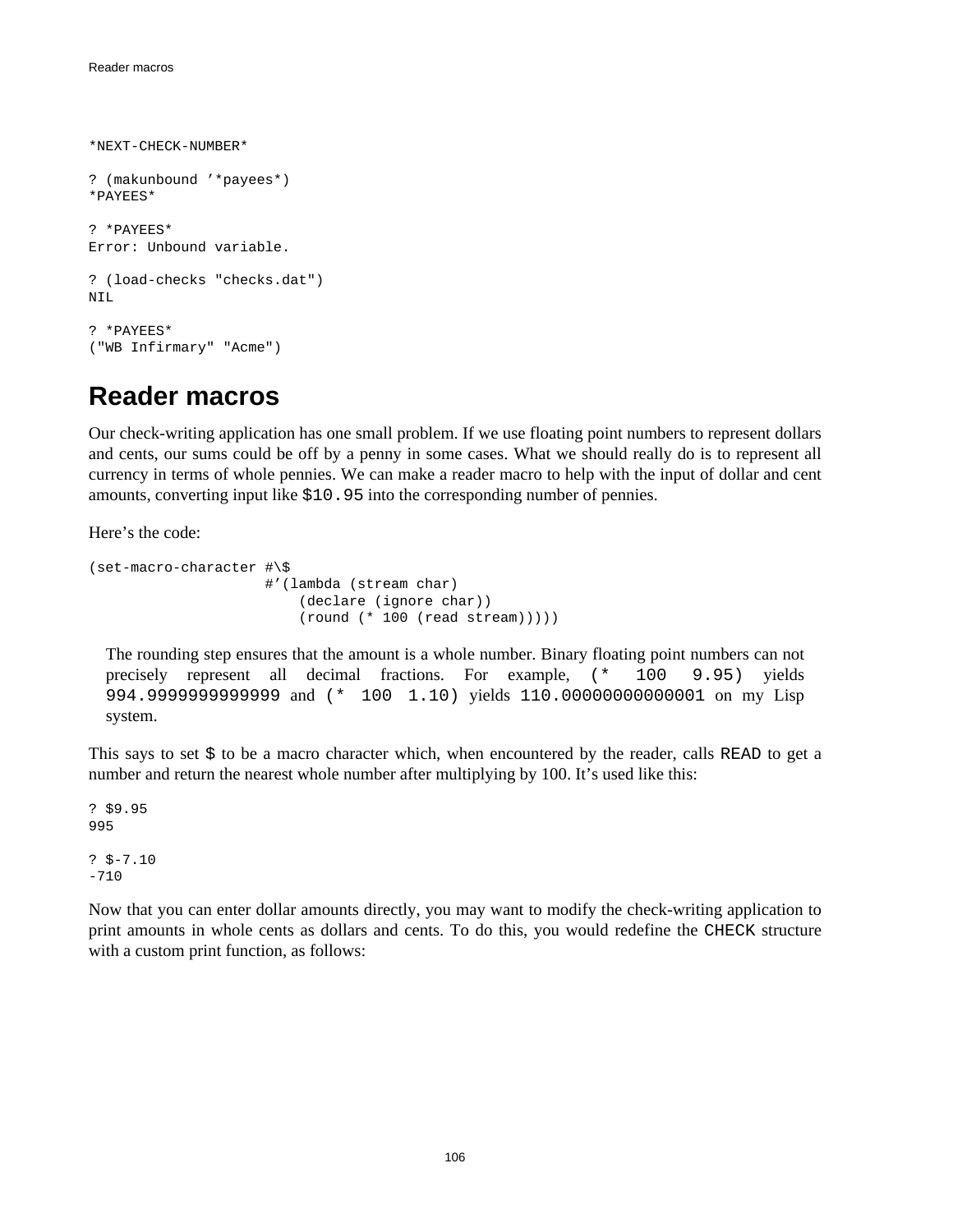```
(defstruct (check
             (:print-function
              (lambda (check stream depth)
                (declare (ignore depth))
               (format stream "#S(CHECK NUMBER ~S DATE ~S AMOUNT \zeta \sim 2, -2F PAYEE ~S MEMO ~S)"
                         (check-number check)
                         (check-date check)
                         (check-amount check)
                         (check-payee check)
                         (check-memo check)))))
  number date amount payee memo)
```
Then, the \$ reader macro and the CHECK print function for its AMOUNT slot complement each other perfectly:

? (make-check :amount \$9.95) #S(CHECK NUMBER NIL DATE NIL AMOUNT \$9.95 PAYEE NIL MEMO NIL)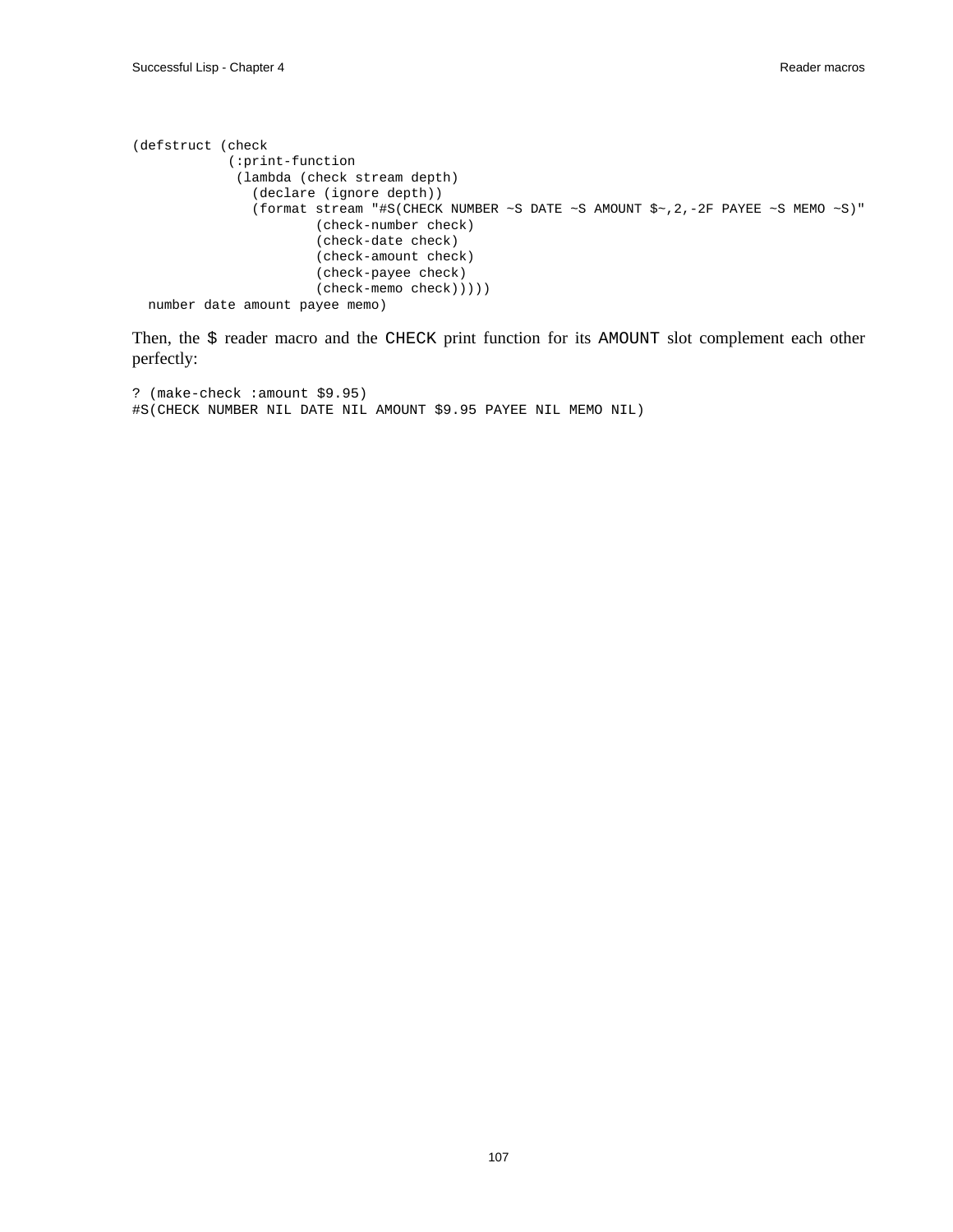# <span id="page-107-0"></span>**Chapter 5 - Introducing Iteration**

Lisp has several ways to do iteration. In this section we'll look at the most common looping constructs. Later, in [Chapter 12](#page-143-0) [p 144] , we'll look at mapping, then we'll take a brief look at *series* in [Chapter 32](#page-249-0) [p 250] ; both of these are closely related to iteration.

### **Simple LOOP loops forever...**

The simplest loop in Lisp is just a LOOP form wrapped around whatever you want to repeat. Before you try this next bit of code, know how to interrupt execution of your Lisp system; normally this is Command-period on a Macintosh or Control-Break on a PC.

```
? (loop
     (print "Look, I'm looping!"))
"Look, I'm looping!" 
"Look, I'm looping!" 
"Look, I'm looping!" 
"Look, I'm looping!" 
"Look, I'm looping!" 
"Look, I'm looping!" 
"Look, I'm looping!" 
"Look, I'm looping!" 
... and so on, until you interrupt execution...
Aborted
?
```
This kind of endless loop has legitimate applications. You're already familiar with one: (LOOP (PRINT (EVAL (READ)))), Lisp's read-eval-print loop.

Actually, your Lisp system does some extra things in its read-eval-print loop:

- it catches all errors to prevent you from inadvertently breaking out of the loop
- it provides a controlled way to exit the loop
- it keeps track of the most recently entered expressions, results, and printed output

### **But there's a way out!**

Most of the time you write a LOOP form, you'd like to have a way out. Fortunately, a RETURN form anywhere inside will cause control to leave the LOOP; any value you specify becomes the value of the LOOP form:

```
? (loop
     (print "Here I am.")
     (return 17)
    (print "I never got here."))
"Here I am."
17
```
RETURN is normally used in a conditional form, like this: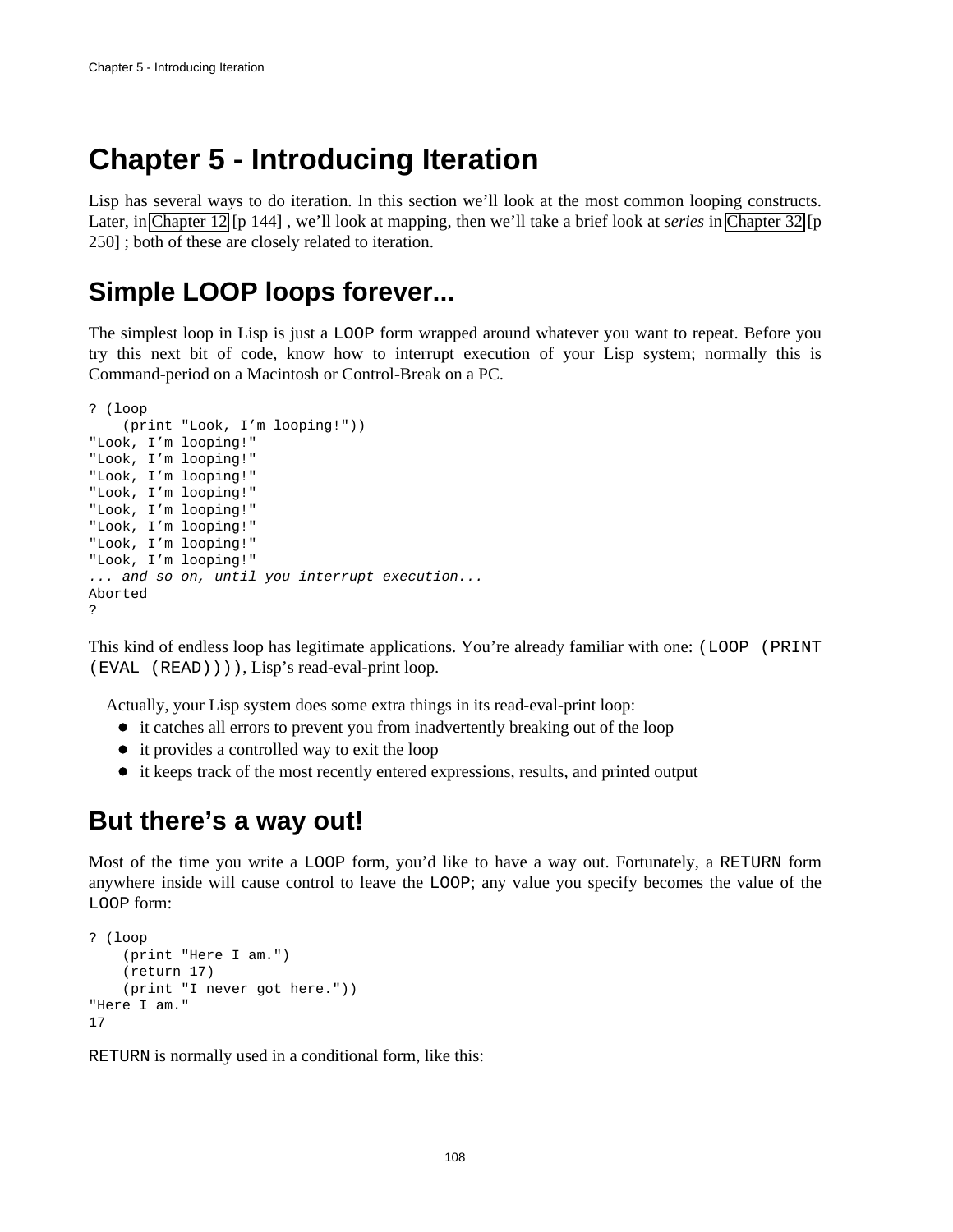```
? (let ((n 0))
     (loop
       (when (> n 10) (return))
       (print n) (prin1 (* n n))
      (interf n))0 0
1 1
2 4
3 9
4 16
5 25
6 36
7 49
8 64
9 81
10 100
NIL
?
```
This example could be done better using a DOTIMES form, see below. But the combination of LOOP and RETURN offers the flexibility to return from the middle of a loop, or even from several places within the loop if need be.

### **Use DOTIMES for a counted loop**

To simply loop for some fixed number of iterations, the DOTIMES form is your best choice. The previous example simplifies to:

```
? (dotimes (n 11)
     (print n) (prin1 (* n n)))
0 0
1 1
2 4
3 9
4 16
5 25
6 36
7 49
8 64
9 81
10 100
NIL
?
```
DOTIMES always returns NIL.

### **Use DOLIST to process elements of a list**

Another common use for iteration is to process each element of a list. DOLIST supports this: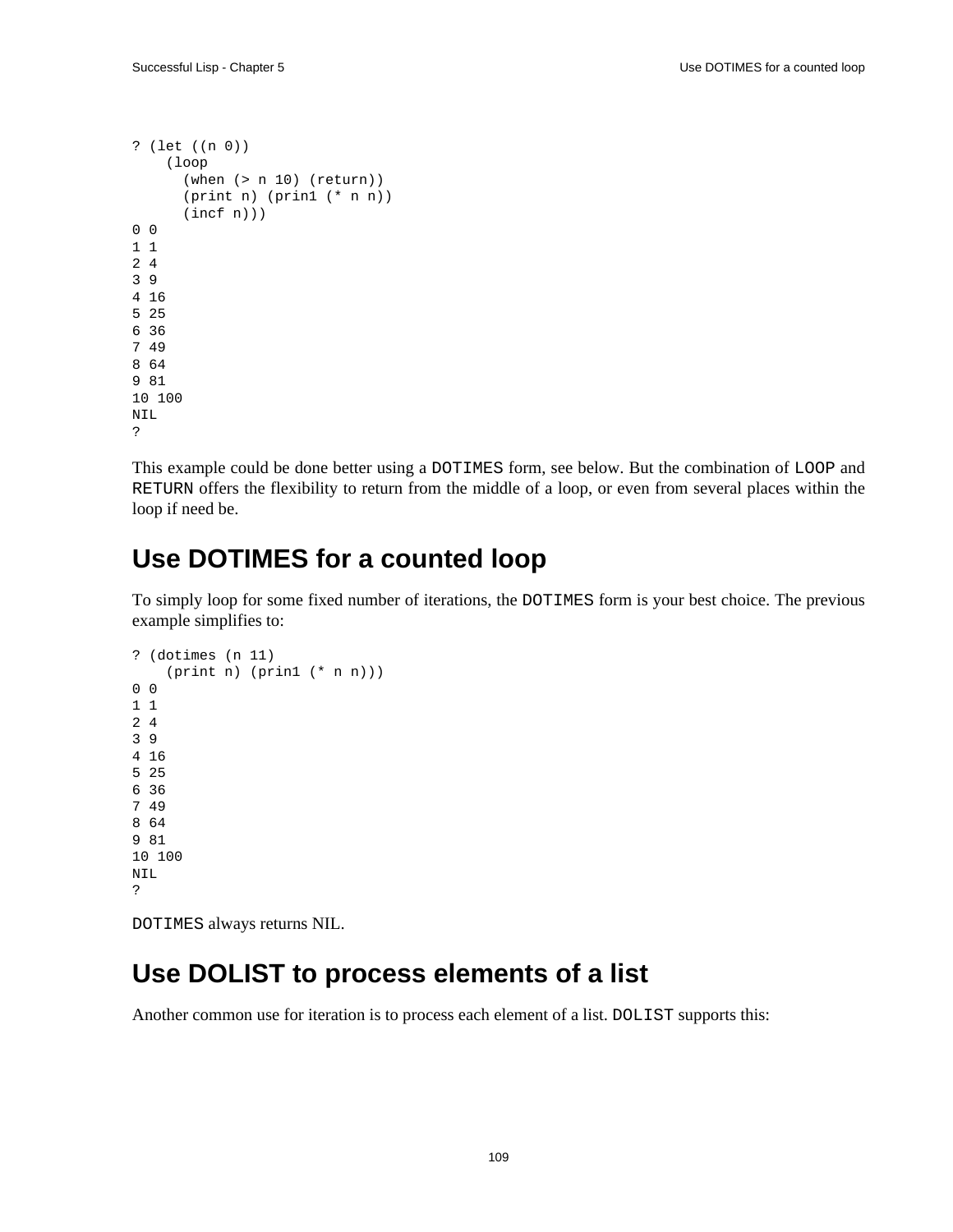```
? (dolist (item '(1 2 4 5 9 17 25))
     (format t "~&~D is~:[n't~;~] a perfect square.~%" item (integerp (sqrt item))))
1 is a perfect square.
2 isn't a perfect square.
4 is a perfect square.
5 isn't a perfect square.
9 is a perfect square.
17 isn't a perfect square.
25 is a perfect square.
NTT.
```
In this example, we've done some fancy things with FORMAT. If you want to learn more about what FORMAT can do, you should look ahead now to [Chapter 24](#page-214-0) [p 215] .

The preceding code used a list of numbers, but Lisp allows a list to contain any kind of object:

```
? (dolist (item '(1 foo "Hello" 79.3 2/3 ,#'abs))
     (format t "~&~S is a ~A~%" item (type-of item)))
1 is a FIXNUM
FOO is a SYMBOL
"Hello" is a (SIMPLE-BASE-STRING 5)
79.3 is a DOUBLE-FLOAT
2/3 is a RATIO
#<Compiled-function ABS #x1E9CC3E> is a FUNCTION
NTT.
?
```
Note how we used the backquote and comma to build the list in this example. Do you understand why we did this? All of the list elements up through the ratio 2/3 are self-evaluating; we could have put them in a quoted list as we did in the previous example. But #'abs is equivalent to (function abs) which, when quoted, is just a list of two symbols. To get the function itself into the quoted list, we had to force evaluation of the #'abs form, thus the comma inside the backquoted list.

Like DOTIMES, DOLIST always returns NIL.

#### **DO is tricky, but powerful**

The DO form lets you iterate over multiple variables at the same time, using arbitrary forms to step each variable to its next value. Here's an example which both iterates over the elements of a list and runs a counter at the same time:

```
? (do ((which 1 (1+ which))
        (list '(foo bar baz qux) (rest list)))
       ((null list) 'done)
     (format t "~&Item ~D is ~S.~%" which (first list)))
Item 1 is FOO.
Item 2 is BAR.
Item 3 is BAZ.
Item 4 is QUX.
DONE
?
```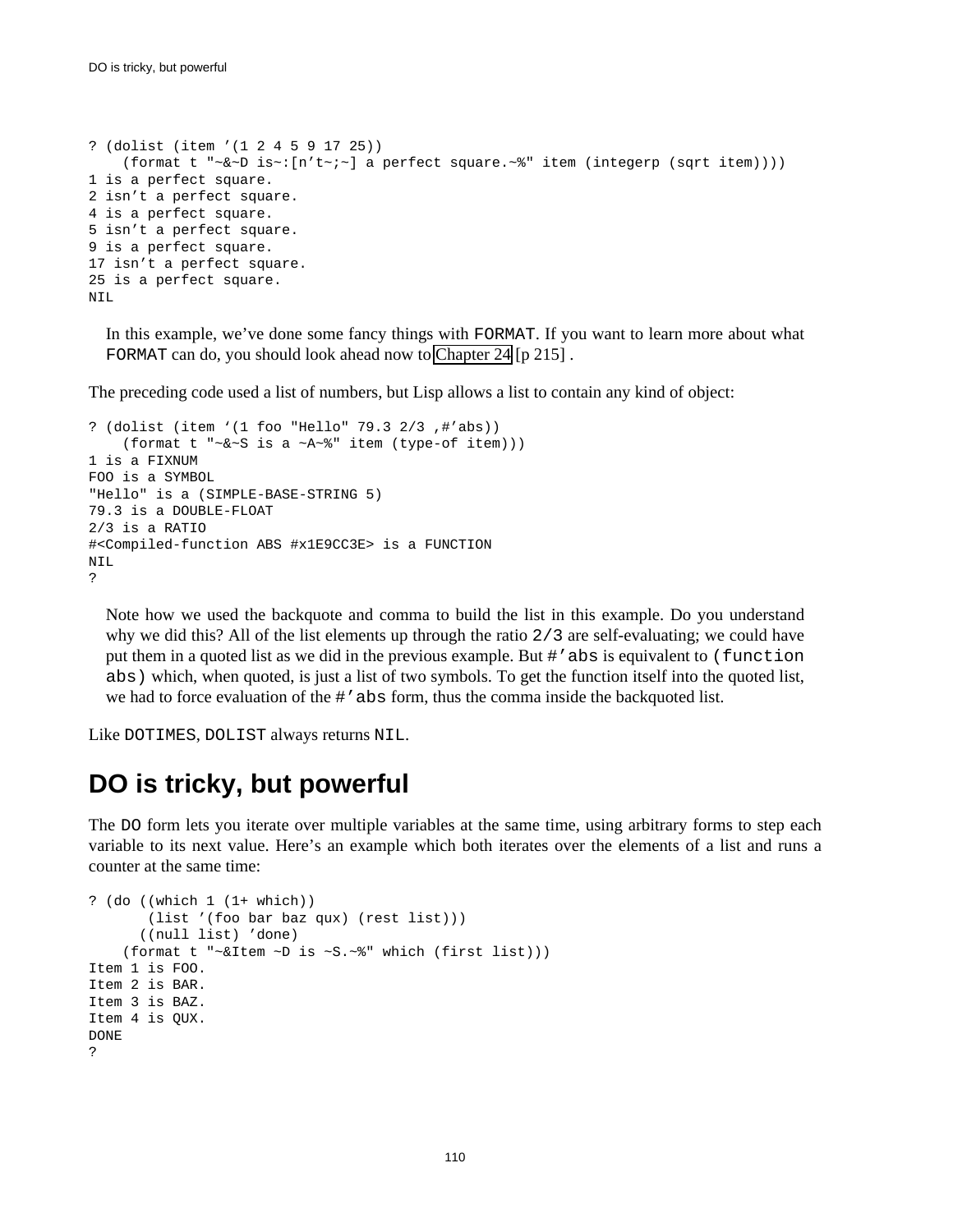To understand this better, let's look at the general syntax of DO, and relate its parts to the example:

```
(do ((var1 init1 step1)
     (var2 init2 step2)
     ...)
    (end-test result)
  statement1
  ...)
var1 = which
init1 = \n1step1 = (1 + which)var2 = 1ist
init2 = '(foo bar baz qux)step2 = (rest list)
end-test = (null list)
result = 'done
statement1 = (format t "~&Item ~D is ~S.~%" which (first list))
```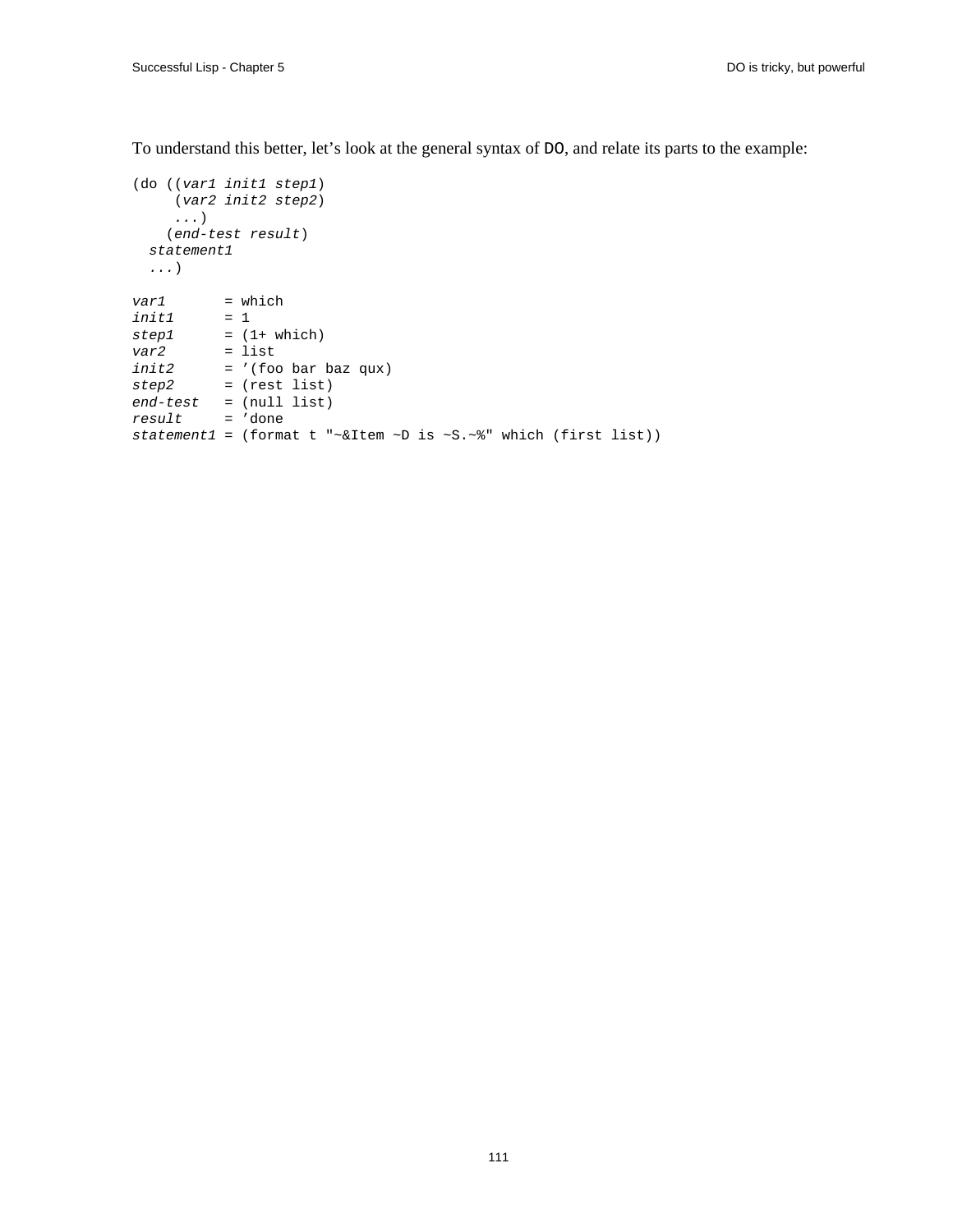## <span id="page-111-0"></span>**Chapter 6 - Deeper into Structures**

Structures were introduced in [Chapter 3.](#page-64-0) In this chapter, we'll look at the most useful optional features of structures.

#### **Default values let you omit some initializers, sometimes**

Normally, if you create a new structure without specifying a value for some slot, that slot will default to NIL.

```
? (defstruct foo-struct a b c)
FOO-STRUCT
? (let ((foo-1 (make-foo-struct :a 1 :b "two")))
     (print (foo-struct-b foo-1))
     (print (foo-struct-c foo-1))
     (values))
"two"
NIL
```
NOTE: We use the (values) form to suppress the return value from the LET form. Otherwise, we would have seen one more NIL printed.

In cases where NIL is a reasonable default value, this behavior is acceptable. But if the normal value of a slot is numeric, for example, you'd really like to start with a reasonable default value rather than having to add a test in all of the code which uses a structure. The full form of a slot specification is a list of the slot name, its default value, and additional options; specifying a bare name instead of the complete list is shorthand for "default value of NIL, and no options."

```
? (defstruct ship
     (name "unnamed")
     player
     (x-pos 0.0)
     (y-pos 0.0)
     (x-vel 0.0)
     (y-vel 0.0))
SHIP
```
When we instantiate this structure using (MAKE-SHIP), the NAME slot defaults to "unnamed", the PLAYER slot defaults to NIL, and the position and velocity slots all default to 0.0.

Of course, we can still specify slot values to override the defaults:

```
? (make-ship :name "Excalibur" :player "Dave" :x-pos 100.0 :y-pos 221.0)
#S(SHIP :NAME "Excalibur" :PLAYER "Dave" :X-POS 100.0 :Y-POS 221.0 :X-VEL 0.0 :Y-VEL 0.0)
```
Lisp's default printer for structures makes it easy to see the slots and their values. We've given explicit values to all of the slots except the two velocity slots, which have their default values.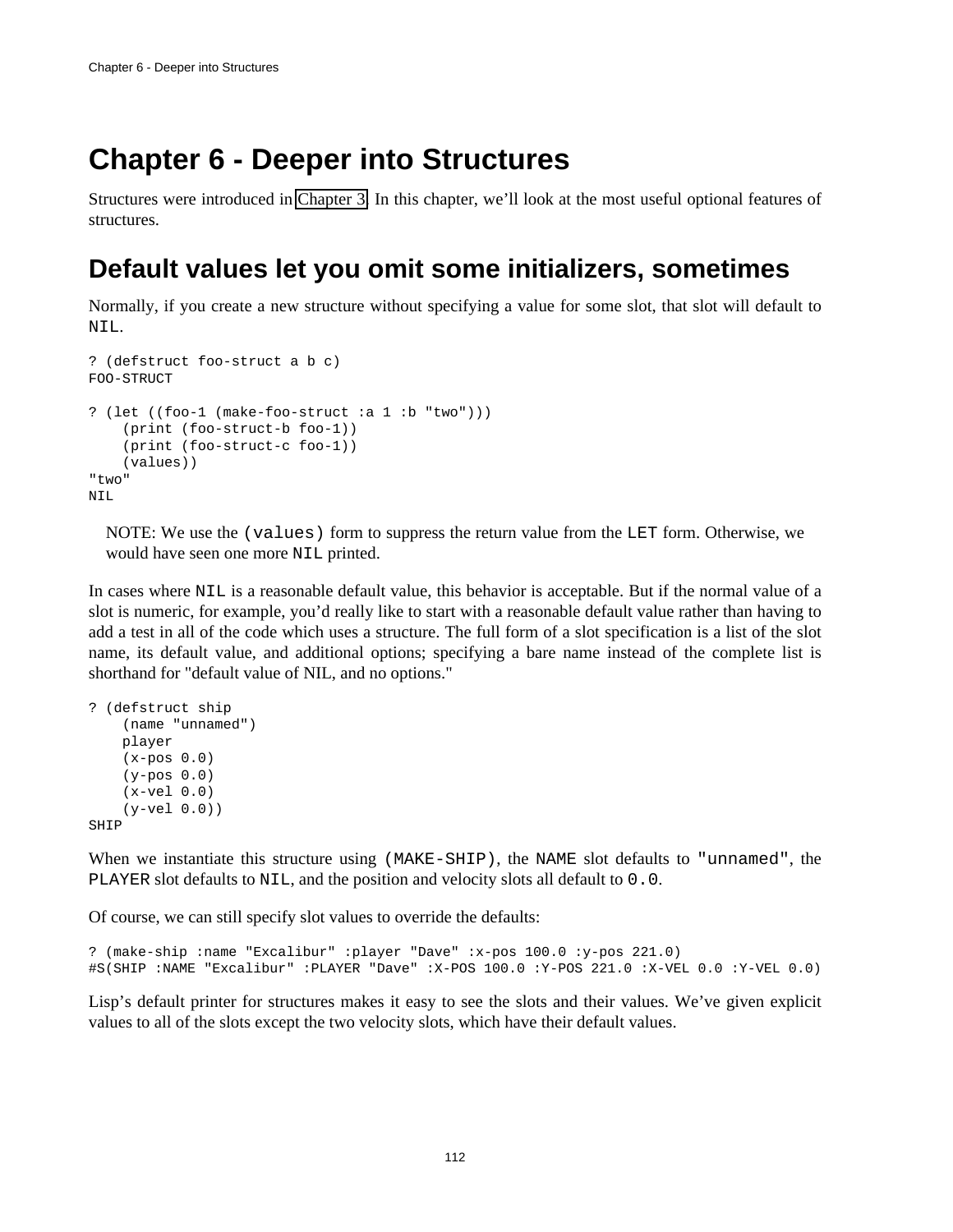#### **Change the way Lisp prints your structures**

To print a structure using other than the default printer, you may define a new print function as a structure option.

```
? (defstruct (ship
                (:print-function
                 (lambda (struct stream depth)
                   (declare (ignore depth))
                   (format stream "[ship ~A of ~A at (~D, ~D) moving (~D, ~D)]"
                           (ship-name struct)
                           (ship-player struct)
                           (ship-x-pos struct)
                           (ship-y-pos struct)
                           (ship-x-vel struct)
                           (ship-y-vel struct)))))
     (name "unnamed")
     player
     (x-pos 0.0)
     (y-pos 0.0)
     (x-vel 0.0)
     (y-vel 0.0))
SHIP
? (make-ship :name "Proud Mary" :player 'CCR)
[ship Proud Mary of CCR at (0.0, 0.0) moving (0.0, 0.0)]
```
Actually, it's considered bad practice to print something the reader can't interpret. Our use of the brackets around the printed ship description is not necessarily good or bad, it depends upon how the current read table is specified (we first saw reader macros in [Chapter 3, Lesson 12.](#page-81-0)

One way to ensure that the reader doesn't get confused is to deliberately print something so as to be unreadable. By convention, Lisp prints such objects beginning with #<. You could change your format string to read "#<ship ~A of ~A at (~D, ~D) moving (~D, ~D)>", so the prior MAKE-SHIP example would print #<ship Proud Mary of CCR at (0.0, 0.0) moving (0.0, 0.0)>. However, since 1990 Lisp systems have had a PRINT-UNREADABLE-OBJECT macro which should be used for this purpose. If the printer control variable \*PRINT-READABLY\* is true, PRINT-UNREADABLE-OBJECT will signal an error.

```
;; Use PRINT-UNREADABLE-OBJECT macro -- changes in boldface
? (defstruct (ship
               (:print-function
                (lambda (struct stream depth)
                   (declare (ignore depth))
                   (print-unreadable-object (struct stream)
                     (format stream "ship ~A of ~A at (~D, ~D) moving (~D, ~D)"
                             (ship-name struct)
                             (ship-player struct)
                             (ship-x-pos struct)
                             (ship-y-pos struct)
                             (ship-x-vel struct)
                             (ship-y-vel struct))))))
     (name "unnamed")
     player
```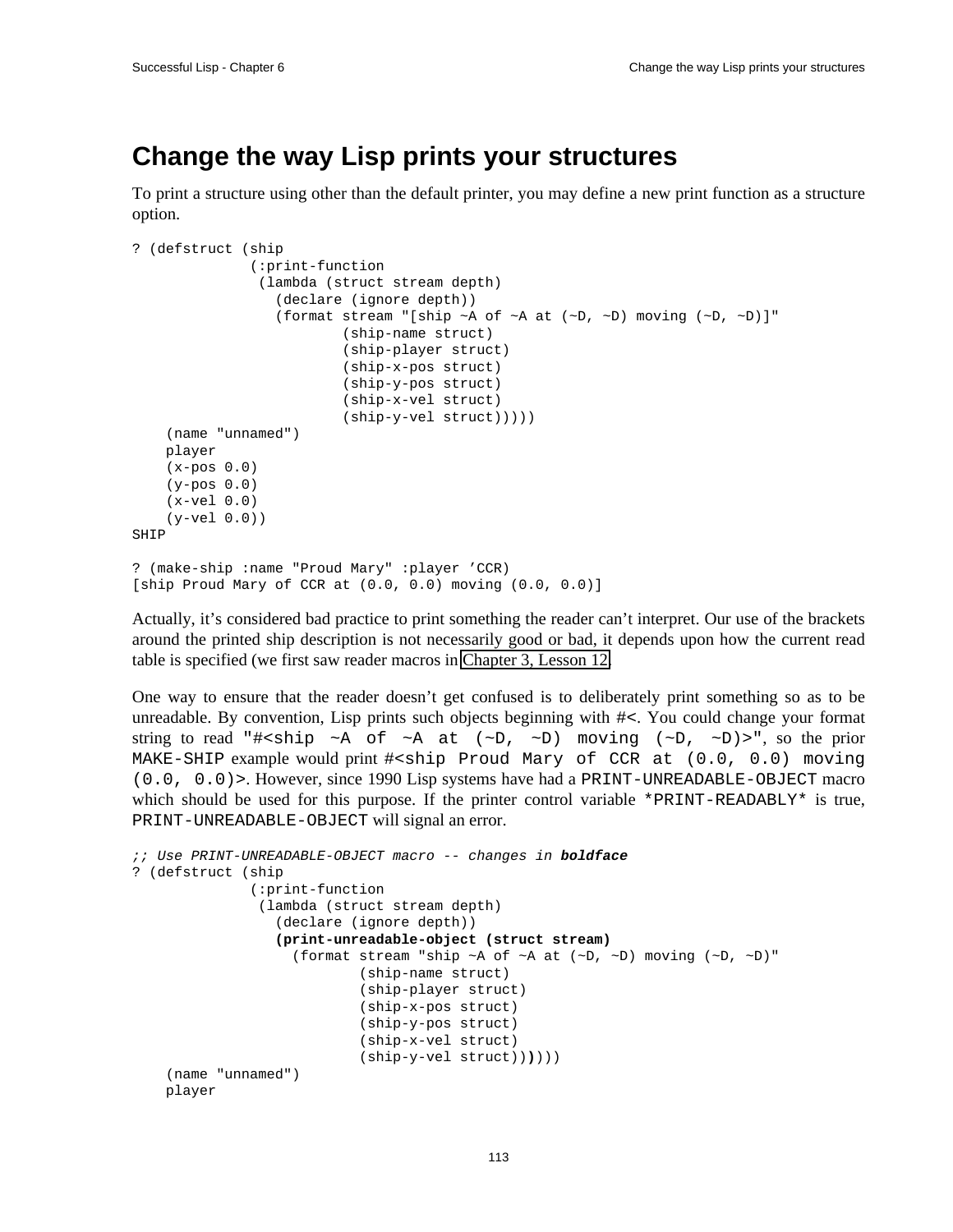```
 (x-pos 0.0)
     (y-pos 0.0)
     (x-vel 0.0)
     (y-vel 0.0))
SHIP
```
#### **Alter the way structures are stored in memory**

Lisp stores structures in an implementation-dependent manner unless you specify otherwise using a structure option. You have two choices if you decide to specify structure storage: store it as a vector (possibly with a particular type for all of the elements) or as a list. Here, we use the untyped vector option -- the list option is similar:

```
? (defstruct (bar
               (:type vector))
     a b c)
BAR
? (make-bar)
#(NIL NIL NIL)
```
Note that the slot names are not stored when you specify the storage type. This is probably the biggest advantage for using this option -- it can save storage in the amount of a machine word per slot per instance. The disadvantage is that Lisp does not recognize such a structure as a distinct type, and does not create a <structure-name>-P predicate for you.

If you are satisfied with being able to retrieve the name of the structure, but still want the storage savings associated with specifying the structure's representation, you can do this:

```
? (defstruct (bar
                (:type vector)
                :named)
    a b c)BAR
? (make-bar)
#(BAR NIL NIL NIL)
```
Using the list representation option has the drawbacks noted above, but none of the advantages; the backbone of the list typically *adds* a machine word of storage per slot when compared to the default representation, which is usually a vector. The only time it would make sense to explicitly specify a list representation is when the default structure representation is list-based or when the Lisp implementation imposes some artificial limit on the space reserved for storage of vectors; neither case applies in modern implementations.

#### **Shorten slot accessor names**

Slot accessor names are constructed from the name of the structure and the slot. If the structure and the slot both have lengthy names, the accessor names can get unwieldy. You can abbreviate names somewhat by using the :CONC-NAME structure option to specify a name to use instead of the structure name.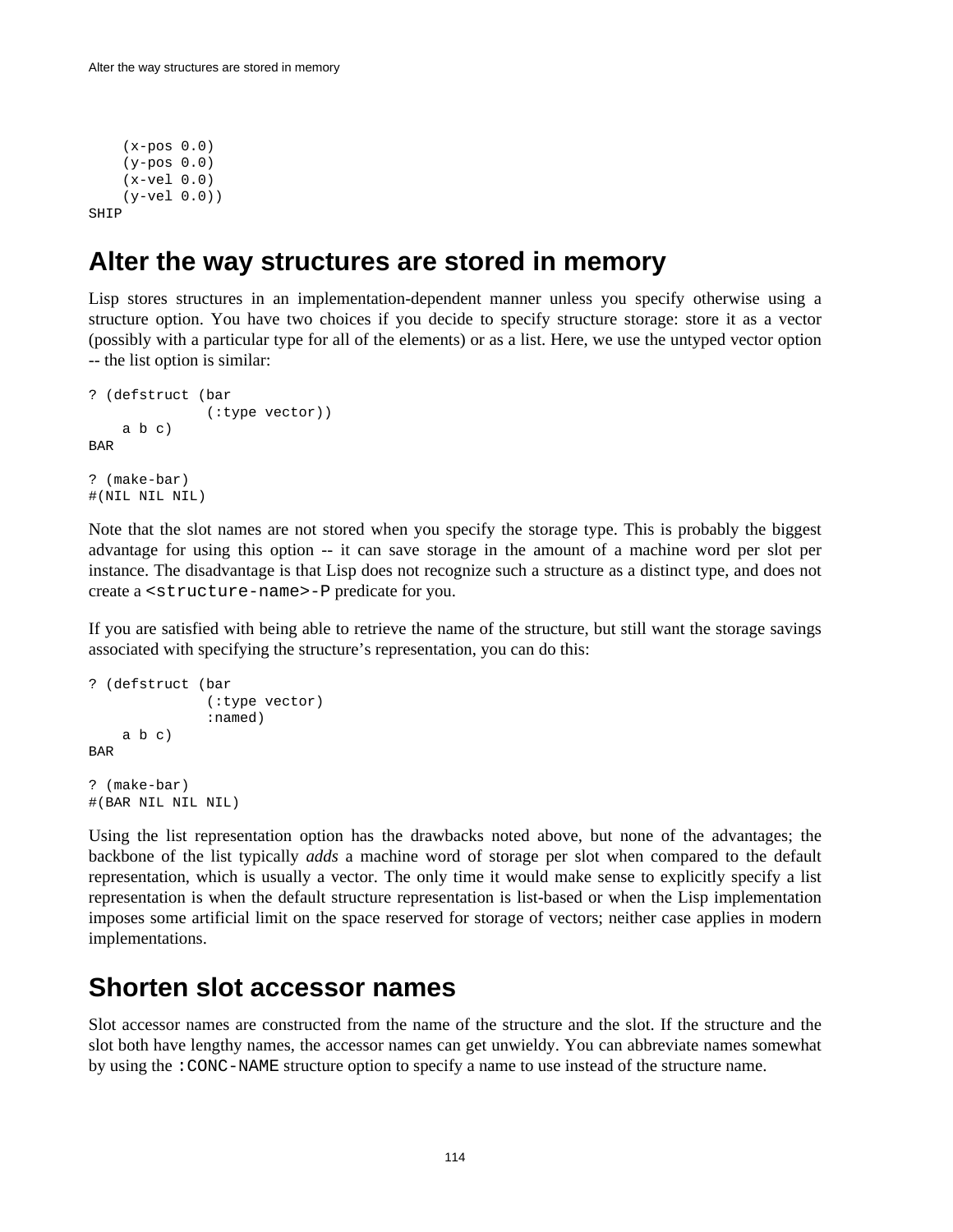```
? (defstruct (galaxy-class-cruiser-ship
               (:conc-name gcc-ship-)) ; name includes trailing hyphen!
     name player (x-pos 0.0) (y-pos 0.0) (x-vel 0.0) (y-vel 0.0))
GALAXY-CLASS-CRUISER-SHIP
? (let ((ship (make-galaxy-class-cruiser-ship)))
     (print (gcc-ship-x-pos ship)) ; note abbreviated accessor name
     (values))
0.0
```
### **Allocate new structures without using keyword arguments**

For certain structures, it may be more convenient to make a new instance using just a list of arguments instead of keywords and arguments. You can redefine a structure constructor's argument list using the :CONSTRUCTOR option.

```
? (defstruct (3d-point
               (:constructor
                create-3d-point (x y z)))
    x y z)
3D-POINT
? (create-3d-point 1 -2 3)
#S(3D-POINT :X 1 :Y -2 :Z 3)
```
NOTE: The slot values do *not* default to NIL if you use a :CONSTRUCTOR option!

Most lambda-list options are available to the constructor function -- consult a Lisp reference manual for details.

#### **Define one structure as an extension of another**

We use inheritance to define one object in terms of another. Structures permit a very simple form of inheritance using the : INCLUDE option.

```
? (defstruct employee
    name department salary social-security-number telephone)
EMPLOYEE
? (make-employee)
#S(EMPLOYEE :NAME NIL :DEPARTMENT NIL :SALARY NIL :SOCIAL-SECURITY-NUMBER NIL :TELEPHONE NIL)
? (defstruct (manager
               (:include employee))
     bonus direct-reports)
MANAGER
? (make-manager)
#S(MANAGER :NAME NIL :DEPARTMENT NIL :SALARY NIL :SOCIAL-SECURITY-NUMBER NIL :TELEPHONE NIL :BONUS NIL :DIRECT-REPORTS NIL)
```
All accessors which apply to an EMPLOYEE also apply to a MANAGER, and a MANAGER instance is also an EMPLOYEE instance. Notice in the following example how the ...-NAME accessors for both MANAGER and EMPLOYEE reference the same slot.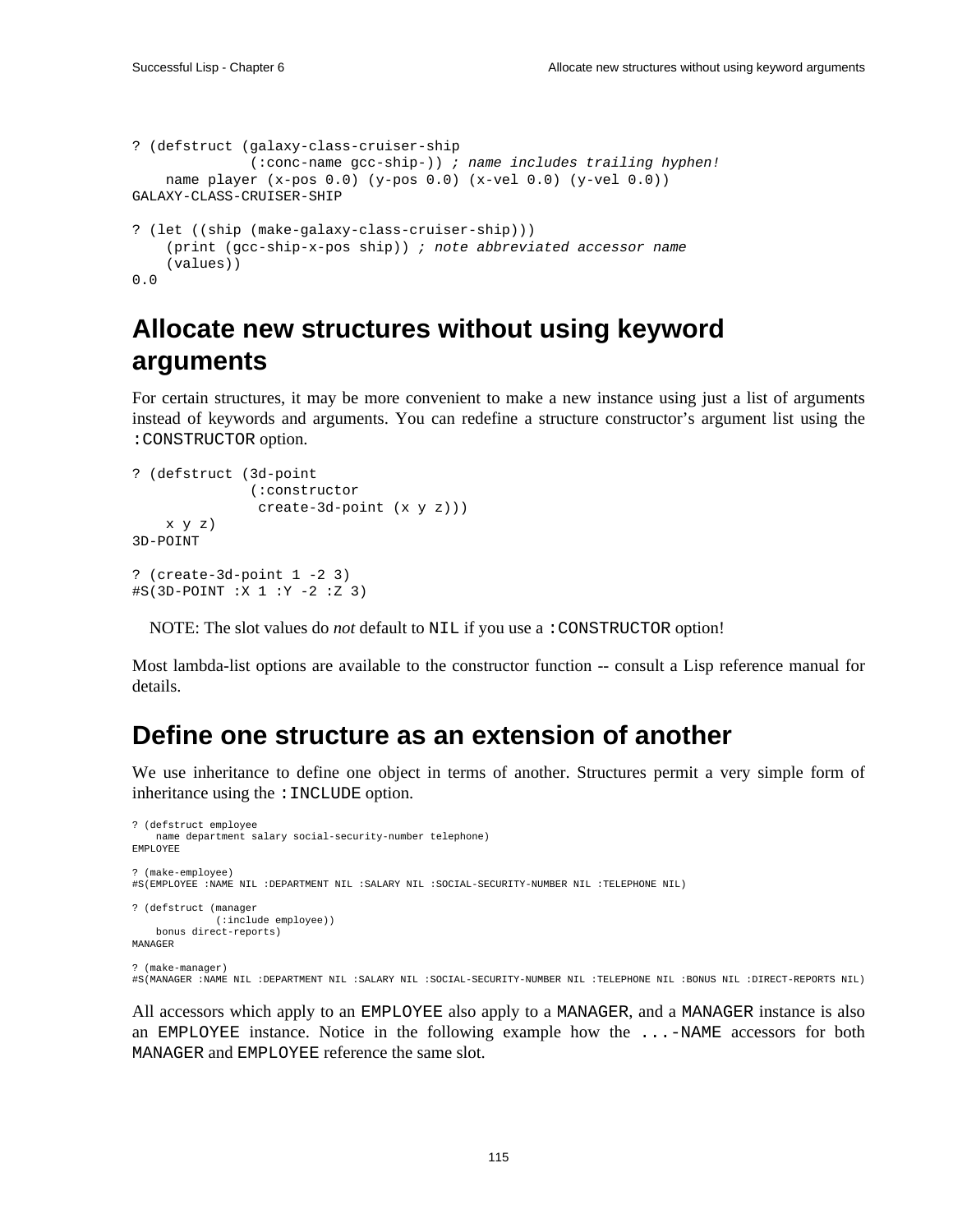? (setq mgr (make-manager)) #S(MANAGER :NAME NIL :DEPARTMENT NIL :SALARY NIL :SOCIAL-SECURITY-NUMBER NIL :TELEPHONE NIL :BONUS NIL :DIRECT-REPORTS NIL) ? (setf (manager-name mgr) "Buzz")

```
"Buzz"
? (employee-name mgr)
"Buzz"
```
A structure may have one :INCLUDE option, at most. This limits the ability of structures to model the real world by describing inheritance. CLOS objects allow multiple inheritance, and have many other useful and convenient features. We will get our first look at CLOS in [Chapter 7](#page-116-0) [p 117] .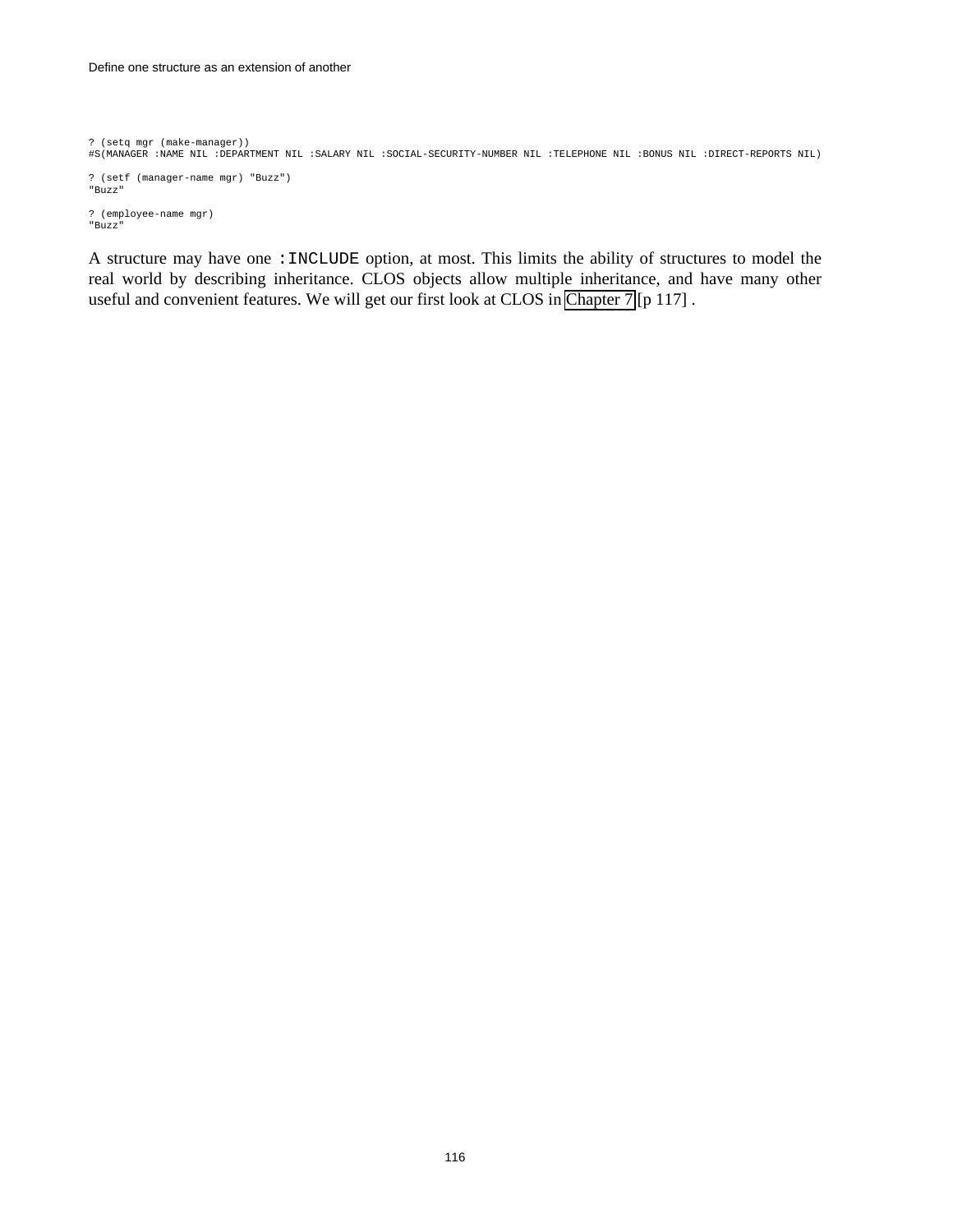# <span id="page-116-0"></span>**Chapter 7 - A First Look at Objects as Fancy Structures**

We first encountered structures in [Chapter 3,](#page-71-0) then learned about some of their optional behavior in [Chapter 6.](#page-111-0) In this chapter we'll start to learn about objects in the Common Lisp Object System (CLOS). For now, we'll look at just the ways objects can be used to structure data. Later, in [Chapter 14](#page-156-0) [p 157], we'll learn more about CLOS.

### **Hierarchies: Classification vs. containment**

When you program with objects you will attempt, in some way, to create a model of some portion of the real world. When you do this, you'll probably notice that some objects are made up of smaller parts. Each part has its own identity; the part is identifiable by itself, separate from any object that it may be a part of. Furthermore, a part may be made from smaller parts. If you drew a picture of the component relationships among all the parts of some complex object, you'd find that they formed a hierarchy. The fully-assembled object will be at the top of the hierarchy (the first level), all of its pieces will be at the second level, all of the pieces that make up the second-level parts will be at the third level, and so on. This hierarchy is a *containment hierarchy*; each level represents an object, and the next lowest level represents the objects that are parts of the object at the higher level. An object at a higher level contains (or has as parts) some objects at a lower level in the hierarchy, and an object at a lower level is contained by (or is part of) some object at a higher level.

Containment hierarchies are important because they model "has-a" and "is-a-part-of" relationships among objects. These relationships simplify your program's model of the real world by letting you think in terms of relatively small component parts, rather than having to model a single, highly complex object. Modeling by containment also pays off when you can model a similar object in terms of a different combination of components.

An object may have certain characteristics which can not be separated from the object. For example, an object may have color, size, mass, velocity, and temperature. These characteristics are *not* component parts of the object; they can not be separated from the object, nor can they be combined to create new objects. These characteristics are *attributes* of the object.

The other kind of hierarchy you'll work with as an object programmer is a *classification hierarchy*. In a classification hierarchy, objects are connected by "is-a-kind-of" (or more concisely, "is-a" or "a-k-o") relationships. These relationships also have different names depending upon our point of view: if A is a kind of B then A is a specialization of B, while B is a generalization of A.

With the explosion of interest in object programming, many specialized lexicons have grown up to support specific methods and languages. After you eliminate the terms that describe special features of a particular methodology or language implementation, what's left is usually a renaming of containment and classification hierarchies (and the relationships supported by each) and some way to specify object attributes. In fact, the most common renaming is to refer to a classification hierarchy as a "class" hierarchy.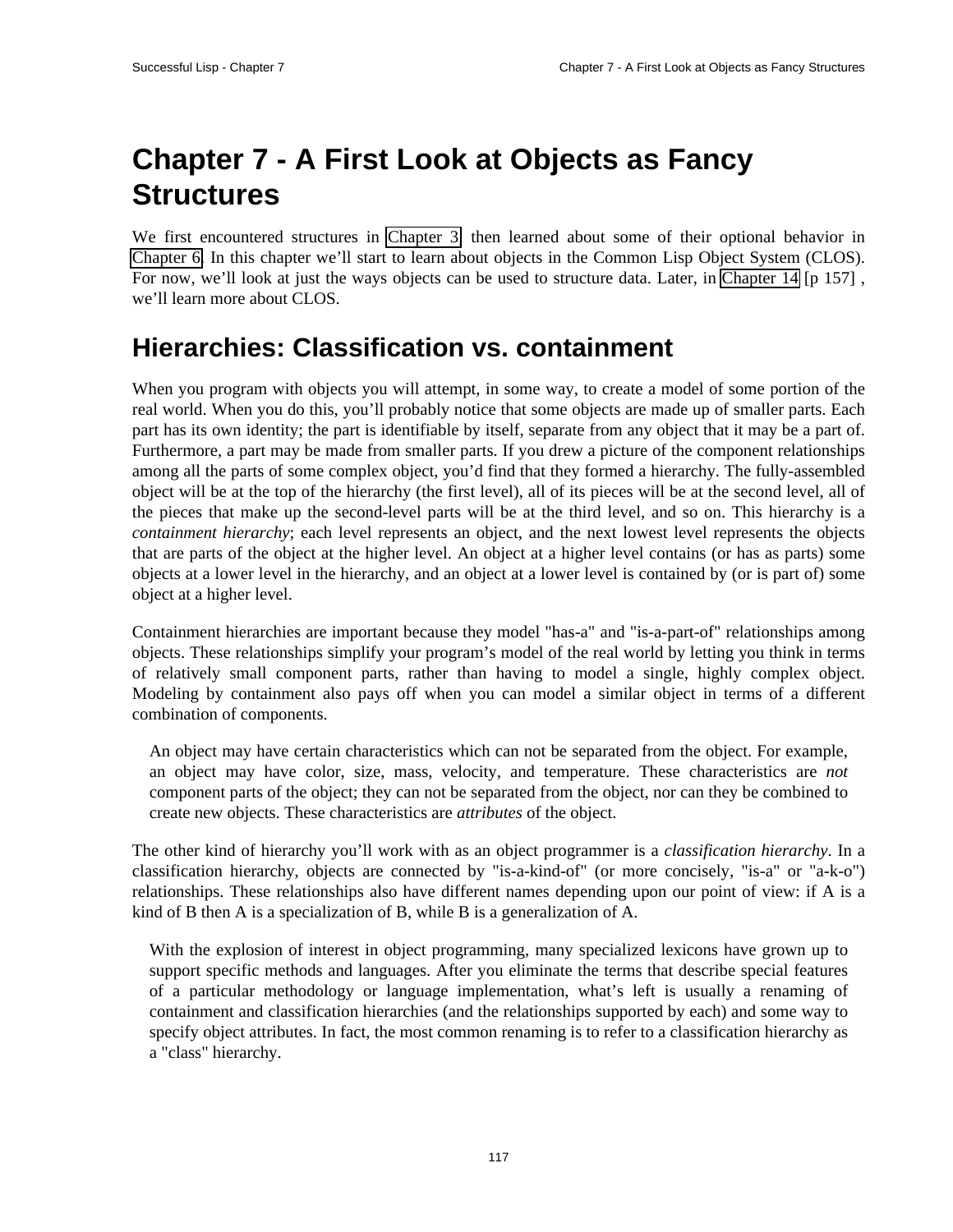#### **Use DEFCLASS to define new objects**

A CLOS object is defined by a DEFCLASS form. DEFCLASS only *describes* an object. To create an instance of an object, you can use a MAKE-INSTANCE form.

Here's how you would define a trivial object:

```
? (defclass empty-object () ())
#<STANDARD-CLASS EMPTY-OBJECT>
```
This class is not very interesting; the () are placeholders for things to come. Also, note that this particular Lisp system prints #<STANDARD-CLASS EMPTY-OBJECT> in response to the DEFCLASS form. This is unreadable -- the reader signals an error whenever it reads a form that begins with #< -- but it lets you know that something useful happened.

Once you've defined a class, you can use it to make objects. Most forms that require a class will accept the name of the class, or you can use FIND-CLASS to retrieve the actual class, given its name. MAKE-INSTANCE creates a new object, given a class name or a class:

```
? (make-instance 'empty-object)
#<EMPTY-OBJECT #x3CA1206>
? (make-instance 'empty-object)
#<EMPTY-OBJECT #x3CA1DFE>
? (find-class 'empty-object)
#<STANDARD-CLASS EMPTY-OBJECT>
? (make-instance (find-class 'empty-object))
#<EMPTY-OBJECT #x3CB397E>
```
Again, the Lisp system responds with an unreadable object. This time, the response includes the storage address of the object. Most Lisp systems have a default printer for CLOS objects that works like this, even though the details may differ slightly. The important thing to note is that MAKE-INSTANCE creates a new object each time it is called.

Even though the object printer shows a different address for each object, you should *not* depend upon the printed representation to identify an object. Lisp systems can (and do) change the address of objects at runtime. The only way to reliably compare the identity of an object is with an identity test such as EQ (see [Chapter 17](#page-173-0) [p 174]).

#### **Objects have slots, with more options than structures**

Our first DEFCLASS form defined an object that wasn't good for much of anything. Now we'll see how to expand a class definition so that our objects will have named slots. These serve the same purpose as slots in structures [\(Chapter 3\)](#page-71-0), they simply store data. The data could be attributes of the object, or contained objects, or references to related objects.

To define a class for an object with slots, we start with a DEFCLASS form and add slot definitions, like this: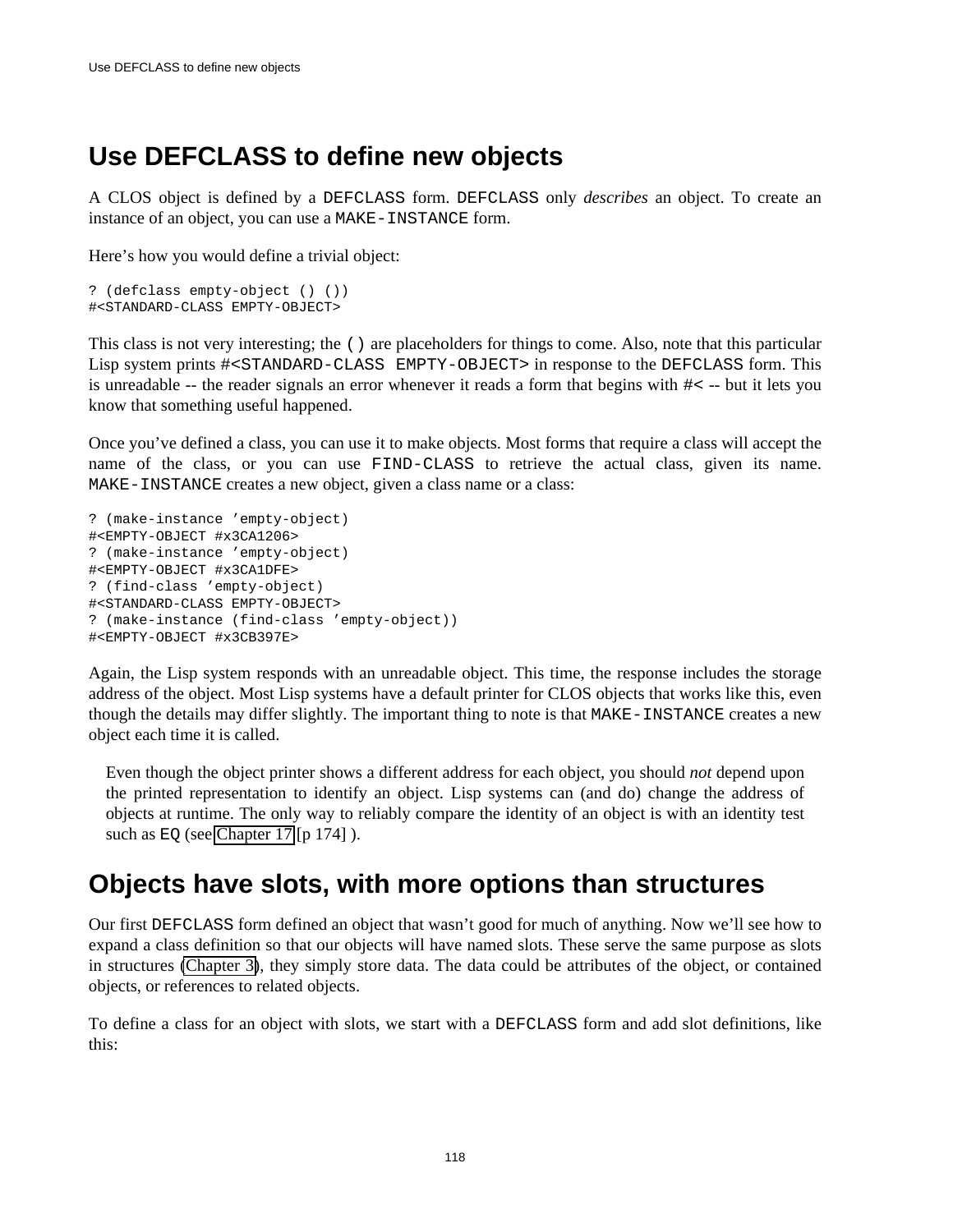```
? (defclass 3d-point () (x y x))
#<STANDARD-CLASS 3D-POINT>
```
Here, we've defined a class 3D-POINT whose objects will have three slots, named X, Y, and Z. This looks like it might be similar to a structure definition, such as

```
(defstruct 3d-point-struct x y z)
```
but the class actually has **less** functionality than the structure. The class does not define default accessors for slots. To access the slots, you would have to use SLOT-VALUE as in this example:

```
? (let ((a-point (make-instance '3d-point)))
   (setf (slot-value a-point 'x) 0) ; set the X slot
   (slot-value a-point 'x) ; get the X slot
0
```
If you try to get the value of a slot before setting it, Lisp will signal an error because the slot is unbound (i.e. it has *no* value).

```
? (let ((a-point (make-instance '3d-point)))
     (slot-value a-point 'y))
> Error: Slot Y is unbound in #<3D-POINT #x3CD3216>
```
#### **Controlling access to a slot helps keep clients honest**

Getting and setting slots with SLOT-VALUE forms is slightly cumbersome when compared to the accessors created automatically for slots in a structure. Fortunately, you can specify accessors for each slot when you define a class.

```
(defclass 3d-point ()
  ((x :accessor point-x)
   (y :accessor point-y)
   (z :accessor point-z)))
```
Then, object slot access looks just like structure slot access.

```
? (let ((a-point (make-instance '3d-point)))
     (setf (point-x a-point) 0)
     (point-x a-point))
\cap
```
You can also specify separate accessor names for reading and writing a slot.

```
? (defclass 3d-point ()
     ((x :reader get-x :writer set-x)
      (y :reader get-y :writer set-y)
      (z :reader get-z :writer set-z)))
#<STANDARD-CLASS 3D-POINT>
? (let ((a-point (make-instance '3d-point)))
     (set-z 3 a-point)
     (get-z a-point))
3
```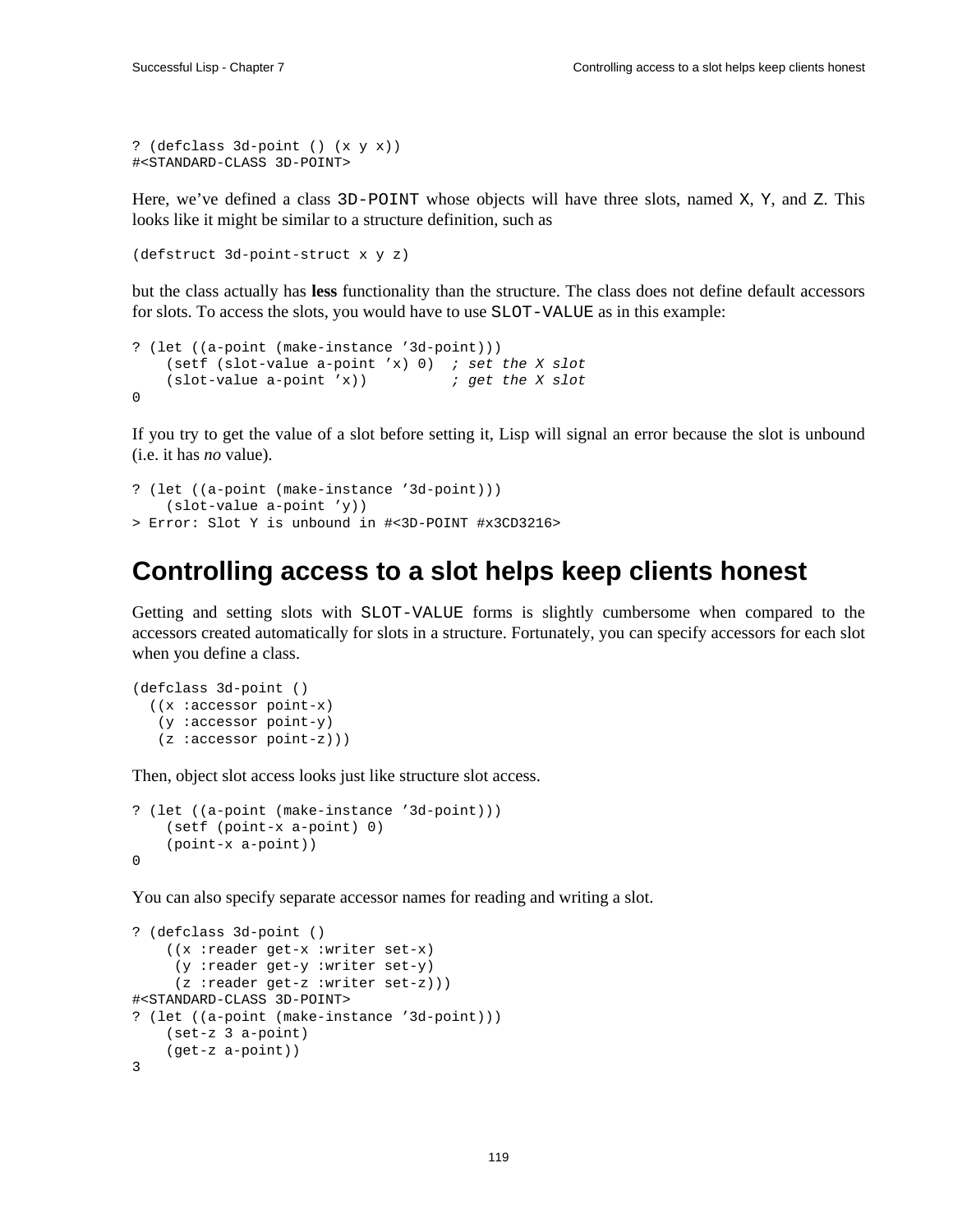Do you see the difference between specifying :accessor and :writer? Notice that the slot writer is *not* used with SETF. Also note the order of arguments to the slot writer: first the value, then the object.

It's useful to have all of these options for slot access when you're writing a complex program. Through various combinations of slot accessor definitions, you can give a slot read/write, read-only, write-only, or no access. You might think that the last two cases wouldn't be useful, but they are. A write-only slot might provide information that is only useful to establish a state within the object in response to a request from the object's client -- a seed for a random number generator, for example. A no-access slot can maintain information that should be known only by the internal workings of the object; functions that manipulate the object's internal state can still access the slot using SLOT-VALUE.

The existence of SLOT-VALUE is anathema to some object designers, who believe that the privacy of an object's internal information should be *absolutely* protected against client access. Lisp requires the exercise of programmer discipline to protect an object's private information. As a rule of thumb, you should use SLOT-VALUE to manipulate private slots, and provide appropriate named accessors for all other slots. Having done so, any appearance of a SLOT-VALUE form in a client program signals a violation of your intent to hide some object's private state.

### **Override a slot accessor to do things that the client can't**

In this section we'll see how to define special-purpose accessors that do more than just read and write slot values. Think of this as a sneak preview of [Chapter 14](#page-156-0) [p 157] .

Let's define a sphere. A sphere is defined by its position in 3-space and by its radius. We'd like to query the sphere for its volume. Finally, we'd like to be able to move -- or translate -- the sphere's position by a specified amount without having to explicitly calculate its new coordinates. We start with this class definition:

```
? (defclass sphere ()
     (x :accessor x)
     (y :accessor y)
     (z :accessor z)
     (radius :accessor radius)
     (volume :reader volume)
     (translate :writer translate))
#<STANDARD-CLASS SPHERE>
```
The accessors for X, Y, Z, and RADIUS need no further explanation, but the accessors for VOLUME and TRANSLATE aren't yet useful; the VOLUME reader will fail because its slot is unbound and the TRANSLATE writer won't do anything except to set its slot.

We'll finish the definition of our sphere by first having VOLUME return a value calculated from the sphere's radius. There are two ways to do this: have VOLUME read the sphere's radius and calculate the corresponding volume, or have RADIUS calculate the volume and set the volume slot for later use by the VOLUME accessor. Here are both solutions -- if you try this out, pick just one: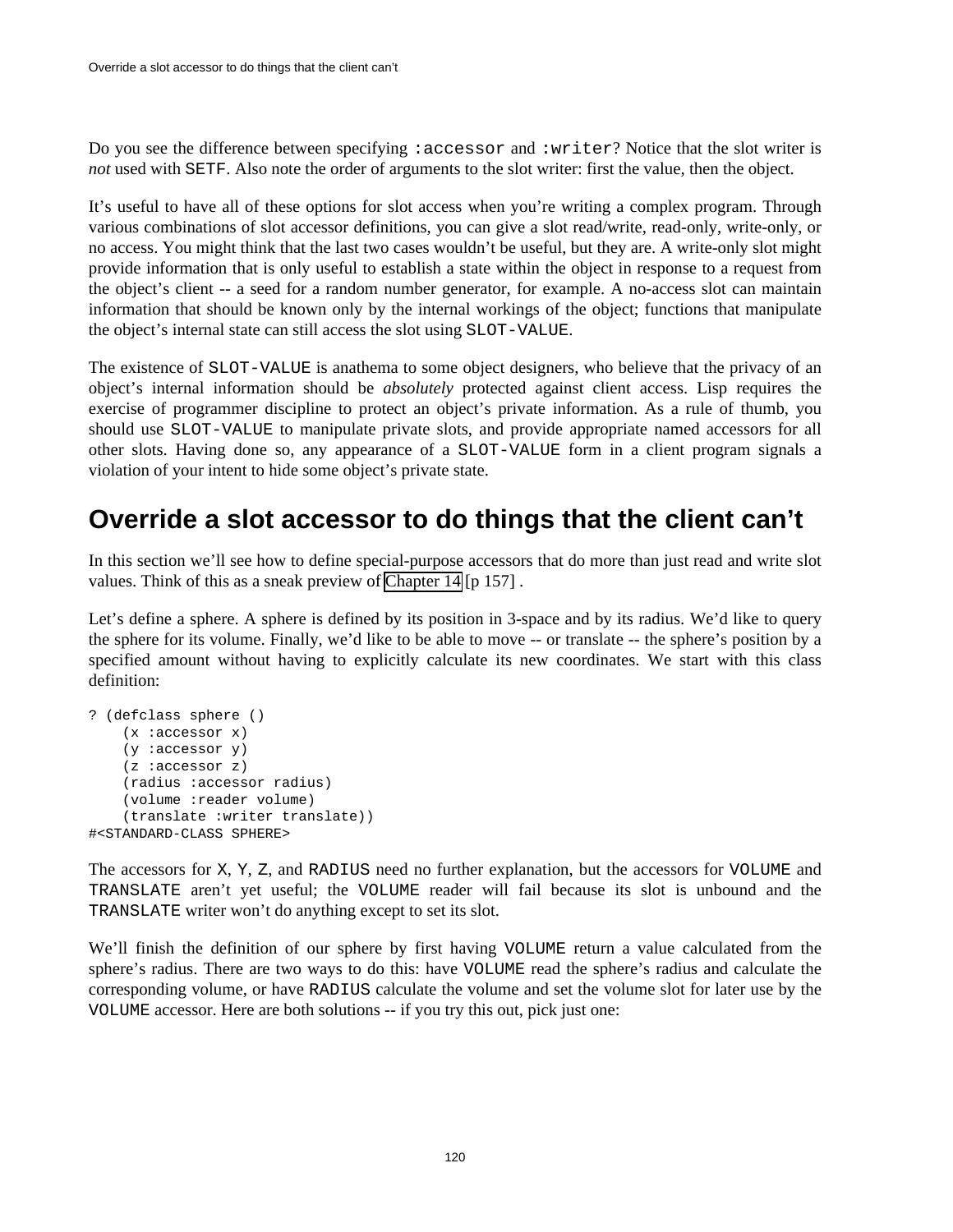```
; Volume from Radius
(defmethod volume ((object sphere))
   (* 4/3 pi (expt (radius object) 3)))
; Radius to Volume
(defmethod radius ((new-radius number) (object sphere))
   (setf (slot-value object 'radius) new-radius)
   (setf (slot-value object 'volume)
         (* 4/3 pi (expt new-radius 3))))
```
This is not the best example of Lisp style. You're defining a default reader or writer method in the DEFCLASS form, then redefining the method to add special behavior. Your Lisp system may warn you about the attempted redefinition; it's OK to continue from the warning and redefine the method.

One way to avoid the problem is to omit the slot option that defines the default :READER (for VOLUME) or :WRITER (for TRANSLATE) in the DEFCLASS form, but then you lose the documentation provided by these declarations. We'll see some other declarations in [Chapter 14](#page-156-0) [p 157] that can help to improve readability.

The DEFMETHOD form defines a function which applies only to certain argument types. In this case, the VOLUME method applies only to SPHERE objects, and the RADIUS method applies only to a NUMBER (the new radius) and a SPHERE. The VOLUME method computes the volume from the sphere's radius each time it is called. The RADIUS method computes the sphere's volume each time the radius is set; the values of both radius and volume are stored in the sphere's slots by the SLOT-VALUE forms.

You can think of a default slot reader and writer as being defined like this (but the compiler probably generates better code if you just use the default accessors created automatically by the :READER and :WRITER slot options):

```
; Default slot reader (illustration only)
(defmethod slot-reader ((object object-class))
  (slot-value object 'slot-name))
; Default slot writer (illustration only)
(defmethod slot-writer (new-value (object object-class))
  (setf (slot-value object 'slot-name) new-value))
```
### **Define classes with single inheritance for specialization**

Specialization is one of the most important concepts in object programming. Specialization allows you to define an object in terms of another object by describing features that are new or different; the base functionality of the object is *inherited* from the definition of the parent.

In the simplest kind of specialization, single inheritance, a child inherits traits from just one parent. As an example, we'll define some basic two dimensional objects using a single inheritance hierarchy.

```
(defclass 2d-object () ())
(defclass 2d-centered-object (2d-object)
  (x :accessor x)
   (y :accessor y)
```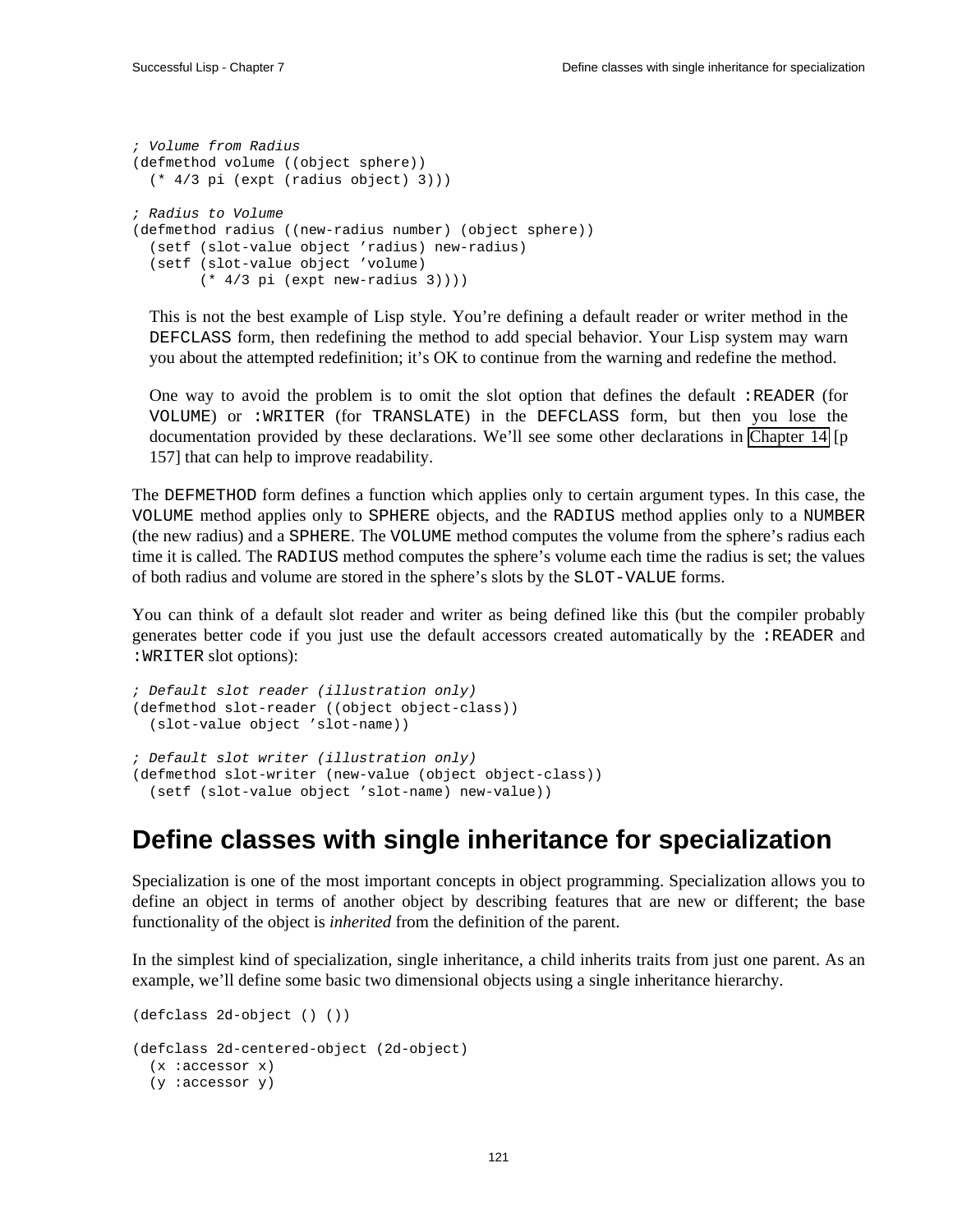```
 (orientation :accessor orientation)
(defclass oval (2d-centered-object)
  (axis-1 :accessor axis-1)
   (axis-2 :accessor axis-2))
(defclass regular-polygon (2d-centered-object)
   (n-sides :accessor number-of-sides)
  (size :accessor size))
```
The inheritance graph for these four classes looks like this:

2d-object 2d-centered-object requiar-polygon oval

The 2D-OBJECT class is a placeholder from which we might later derive other 2D objects, e.g. lines and points. A 2D-CENTERED-OBJECT has a central reference position specified by its X and Y attributes, and an orientation -- the amount the object is rotated about its central position. The OVAL and REGULAR-POLYGON classes inherit from 2D-CENTERED-OBJECT, retaining the position and orientation attributes of the parent class and adding attributes appropriate to the geometry of the derived objects.

#### **Multiple inheritance allows mix-and-match definition**

CLOS supports multiple inheritance, which lets a class inherit traits from more than one parent. This is useful for a programming style that starts with common functionality and then "mixes in" extensions to the basic behavior.

As an example, let's suppose that we'd like to write code to render the 2D objects we started to define in the previous section. Let's say that we'd like to achieve two goals simultaneously: we'd like to render images on either a bitmapped or a Postscript display device, and we'd like to render the objects either on a plane surface or as a projection in a "2.5D" space, where each 2D object has a Z depth, and the system provides a choice of view positions. These requirements are not at all interdependent; one deals with the details of rendering objects on a display device, while the other deals with transformations of the objects that must occur prior to rendering.

One way to address these requirements is by using multiple inheritance. One set of of mixins handles transforms, while another set of mixins handles the details of rendering to a display device. With a carefully designed protocol for sharing information, new combinations of transforms and renderers can be added to our 2D objects without rewriting any existing code.

We saw in the previous section how single inheritance is written using DEFCLASS, by putting the parent's class name within the first parentheses following the new class name. Classes that inherit from multiple parents simply list all of the parents. Thus to define all the combinations of transform and rendering for our REGULAR-POLYGON class, we could do something like this: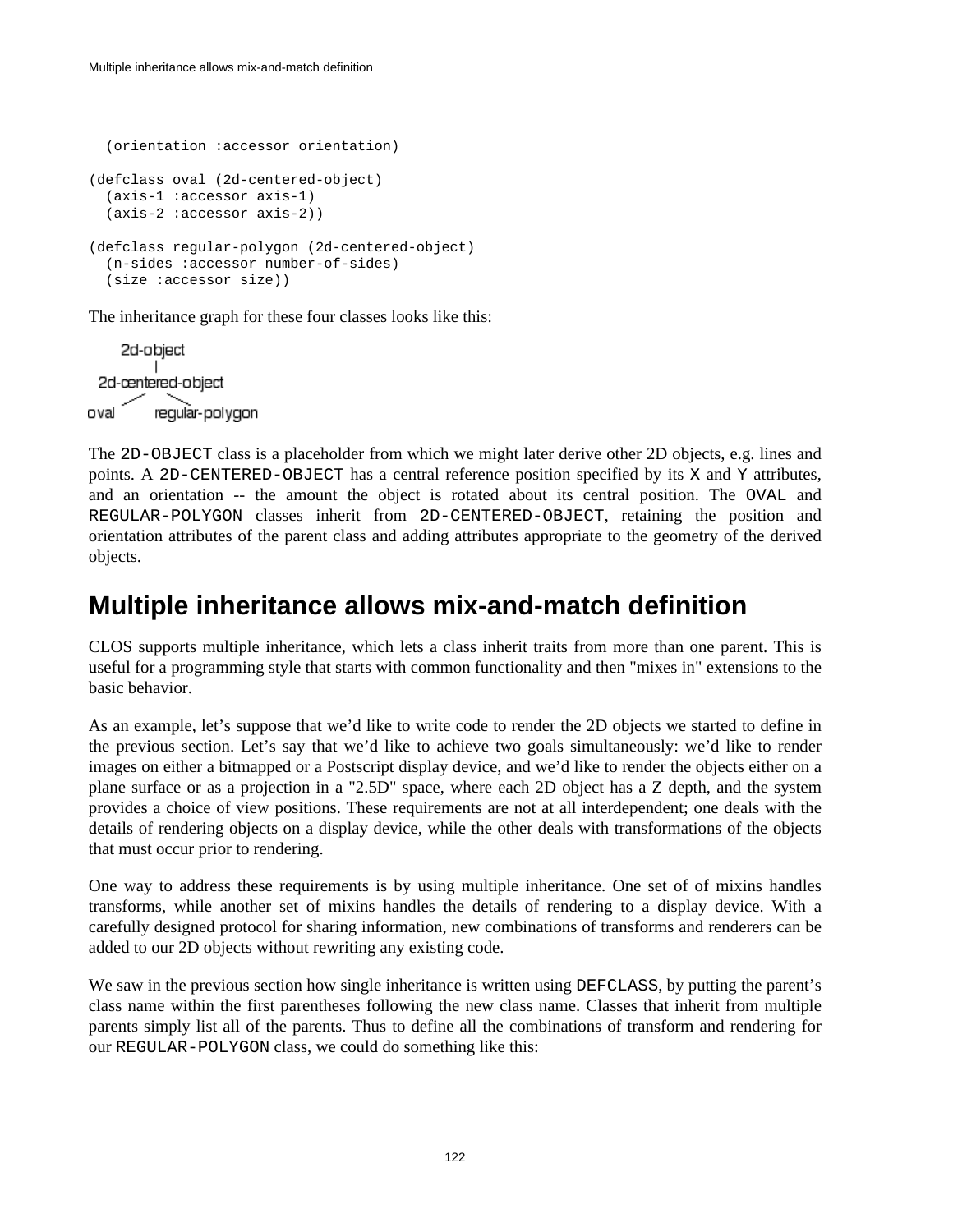```
(defclass renderer-mixin () (...))
(defclass bitmap-renderer-mixin (renderer-mixin) (...))
(defmethod render (description (self bitmap-renderer-mixin)) ...)
(defclass postscript-renderer-mixin (renderer-mixin) (...))
(defmethod render (description (self postscript-renderer-mixin)) ...)
(defclass transform-mixin () (...))
(defclass plane-transform-mixin (transform-mixin) (...))
(defmethod transform ((self plane-transform-mixin)) ...)
(defclass z-transform-mixin (transform-mixin) (...))
(defmethod transform ((self z-transform-mixin)) ...)
(defmethod draw ((self regular-polygon))
  (render (transform self) self))
(defclass regular-polygon-bmr-pt (regular-polygon
                                   bitmap-renderer-mixin 
                                   plane-transform-mixin)
   (...))
(defclass regular-polygon-psr-pt (regular-polygon
                                   postscript-renderer-mixin
                                   plane-transform-mixin)
  (\ldots)(defclass regular-polygon-bmr-zt (regular-polygon
                                   bitmap-renderer-mixin
                                    z-transform-mixin)
  ( \ldots )(defclass regular-polygon-psr-zt (regular-polygon
                                   postscript-renderer-mixin
                                   z-transform-mixin)
  (\ldots)
```
Now our class hierarchy looks like this:



I've shown a few method definitions to give you an idea for how the drawing protocol interacts with the mixin definitions to generate the expected behavior. The DRAW method specialized on the REGULAR-POLYGON class provides the protocol: it calls TRANSFORM to apply a transform to itself, then RENDER to draw itself, using some (as yet unspecified) description generated by TRANSFORM.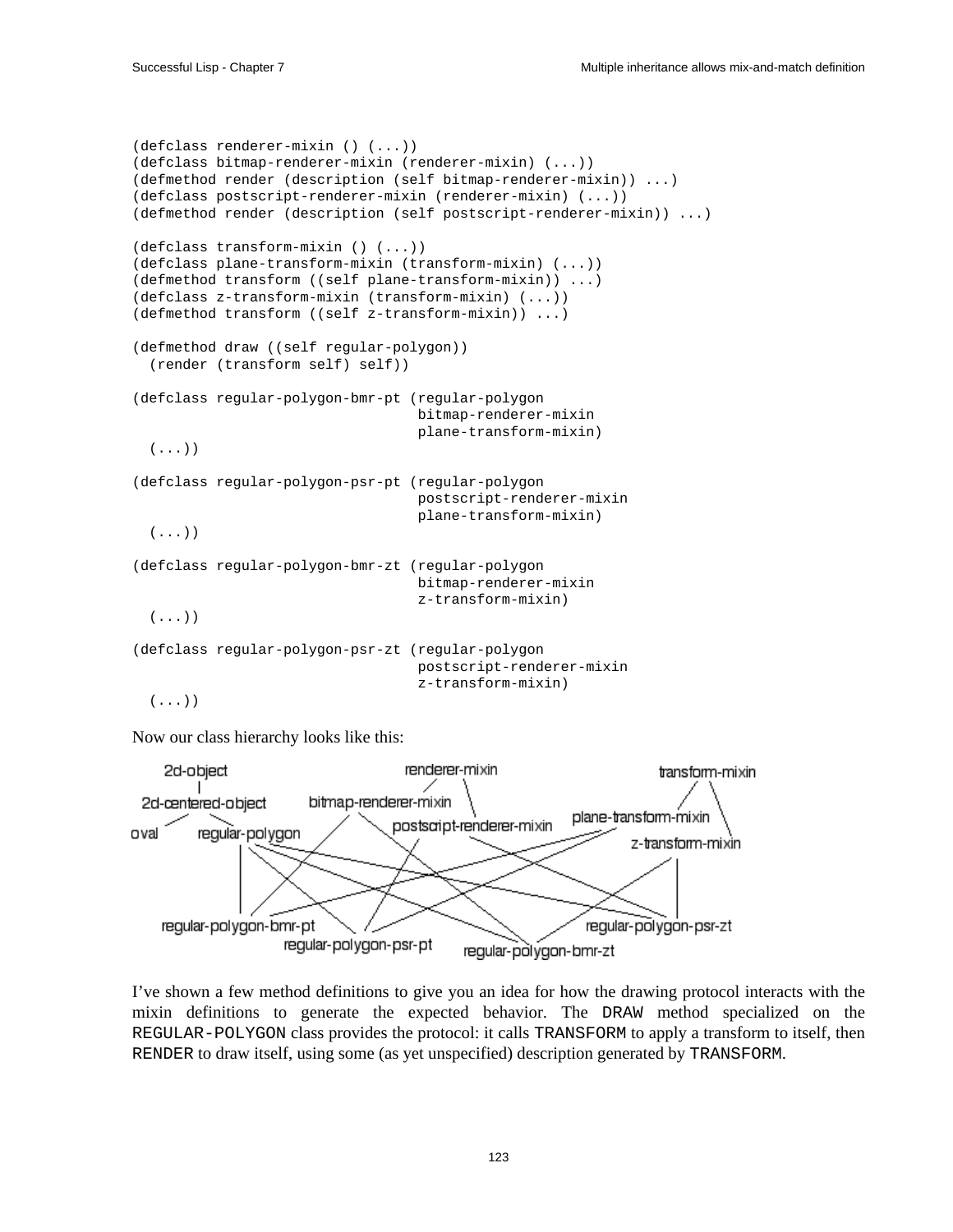Now let's assume that we've created an instance of REGULAR-POLYGON-BMR-PT and have called the DRAW method:

```
(let ((poly (make-instance 'regular-polygon-bmr-pt ...)))
   (draw poly))
```
The DRAW method is *not* specialized on the REGULAR-POLYGON-BMR-PT class, so we invoke the more general method specialized on REGULAR-POLYGON. This DRAW method then attempts to invoke methods TRANSFORM and RENDER which are specialized on the REGULAR-POLYGON-BMR-PT class; these methods are defined, so they provide the mixin behavior we'd expect.

As you can see from this very simple example, mixins are a powerful tool for object programming. Having predefined a very simple protocol -- the DRAW method which invokes TRANSFORM and RENDER -- we can add new behaviors to our system by defining additional mixins. The original code is unchanged. Because Lisp can add definitions dynamically, you don't even have to stop your software to extend it in this manner.

#### **Options control initialization and provide documentation**

By default, an object's slots are unbound in a new object. In many cases it would be more useful to give slots some meaningful initial value. For example, our 3D-POINT could be initialized to the origin.

```
(defclass 3d-point ()
   ((x :accessor point-x :initform 0)
    (y :accessor point-y :initform 0)
    (z :accessor point-z :initform 0)))
```
The :INITFORM slot option provides a value for the slot at the time the object is created. The initialization form is evaluated every time it is used to initialize a slot.

You might also want to provide specific initialization arguments when an object is created. To do this, use the :INITARG slot option.

```
(defclass 3d-point ()
   ((x :accessor point-x :initform 0 :initarg :x)
    (y :accessor point-y :initform 0 :initarg :y)
    (z :accessor point-z :initform 0 :initarg :z)))
```
To create a 3D-POINT object using explicit initializers, you'd do something like this:

 $(make-instance '3d-point :x 32 :y 17 :z -5)$ 

Because the class definition includes both  $:INTFORM$  and  $:INTARG$  options, the slot will still get its default value if you omit an explicit initializer.

Slot definitions also allow : DOCUMENTATION and : TYPE options.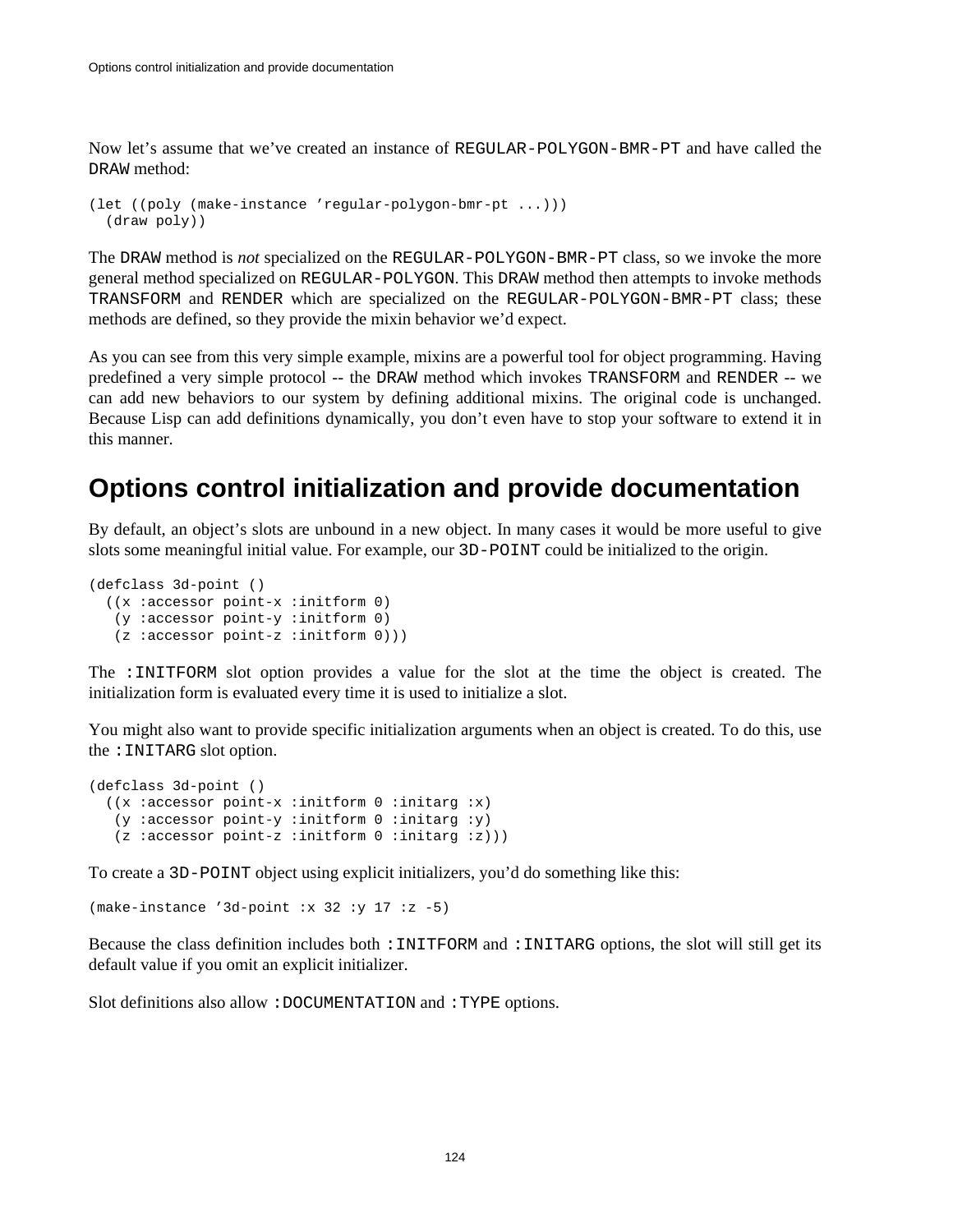```
(defclass 3d-point ()
   ((x :accessor point-x :initform 0 :initarg :x
       :documentation "x coordinate" :type real)
    (y :accessor point-y :initform 0 :initarg :y
       :documentation "y coordinate" :type real)
    (z :accessor point-z :initform 0 :initarg :z
       :documentation "z coordinate" :type real)))
```
The :TYPE option may be used by the compiler to assist in code optimization or to create runtime tests when setting slots. However, this behavior may vary among Lisp compilers, and the standard does not require any interpretation of the option. Therefore, it is best to think of this as additional documentation to the person reading your program.

#### **This is only the beginning...**

In [Chapter 14](#page-156-0) [p 157] we'll examine methods in greater depth and see how to associate behaviors with objects.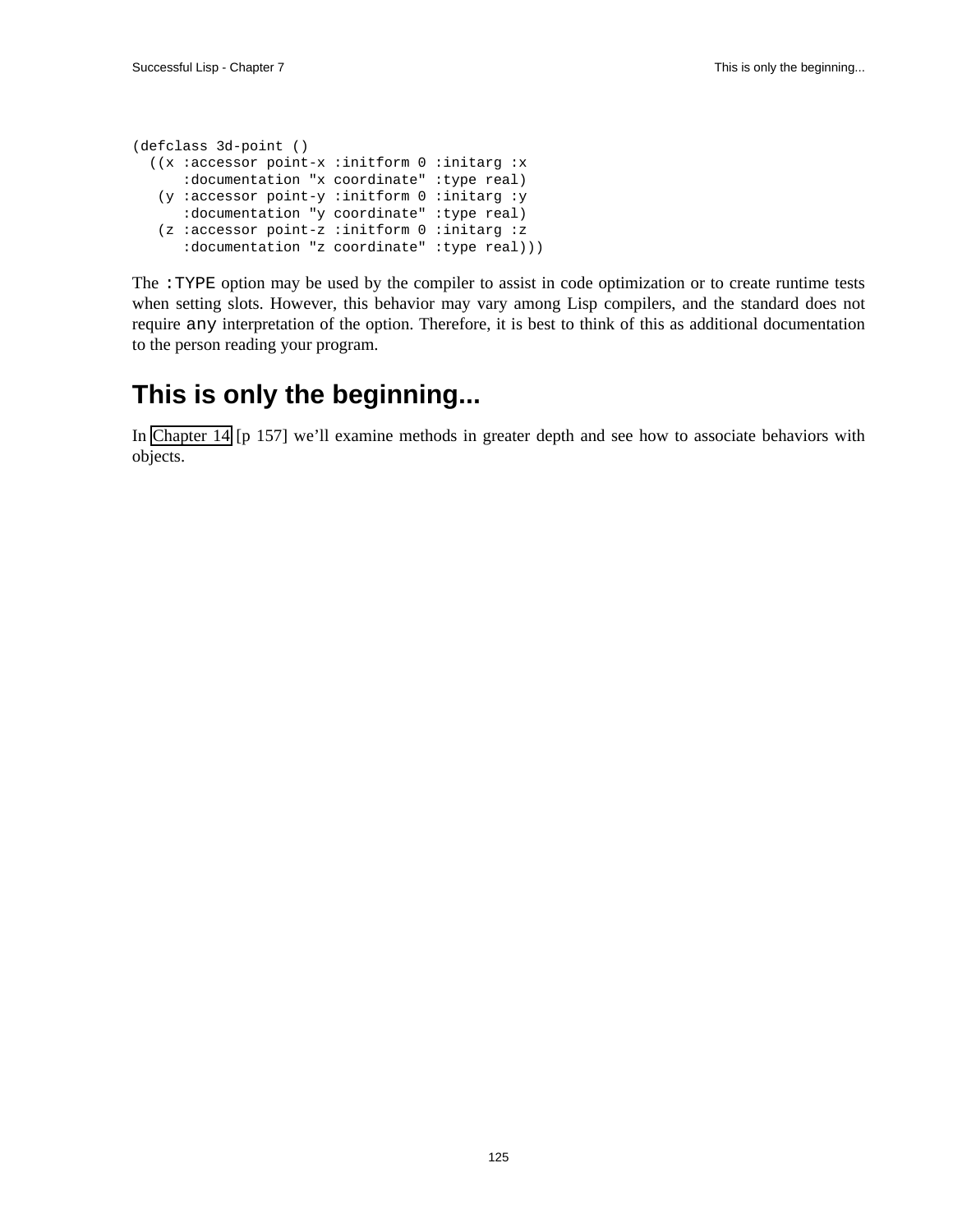# **Chapter 8 - Lifetime and Visibility**

In this chapter we'll see how lifetime and visibility affect the values of Lisp variables during execution. This is pretty much like local and global variables in other languages, but Lisp's special variables change things. This chapter also sets the stage for understanding that lifetime and visibility aren't just for variables.

## **Everything in Lisp has both lifetime and visibility**

Every object in Lisp has both lifetime and visibility. We'll see why this is important in the following sections.

### **Lifetime: Creation, existence, then destruction**

An object's lifetime is the period between its creation and destruction. Some objects have fleeting lifetimes, limited to the form in which they appear. Other objects are created as soon as the program begins running, and are not destroyed until the program finishes. And others enter and leave existence according to still other rules.

### **Visibility: To see and to be seen by**

An object is either visible or not visible at a particular point in your program. Sometimes visibility is controlled by the execution path of the program. But for most objects in Common Lisp, visibility is determined by the textual arrangement of your program; this is good, because you can reason about visibility just by reading a program, without having to first reason about the program's control flow.

### **The technical names: Extent and Scope**

When you read language specifications for Common Lisp, you'll see the technical terms extent and scope used in place of lifetime and visibility. I wanted to introduce these concepts first using the non-technical terms because I believe them to be more evocative. But you should get used to reading about extent and scope. Remember:

```
lifetime is to extent
as
visibility is to scope
```
### **Really easy cases: top-level defining forms**

Top-level defining forms are easy. The objects so defined have *indefinite* extent and scope. This is a fancy way of saying that objects defined by top level forms "always" exist and are visible (or at least potentially accessible, as I'll explain shortly) everywhere in the program.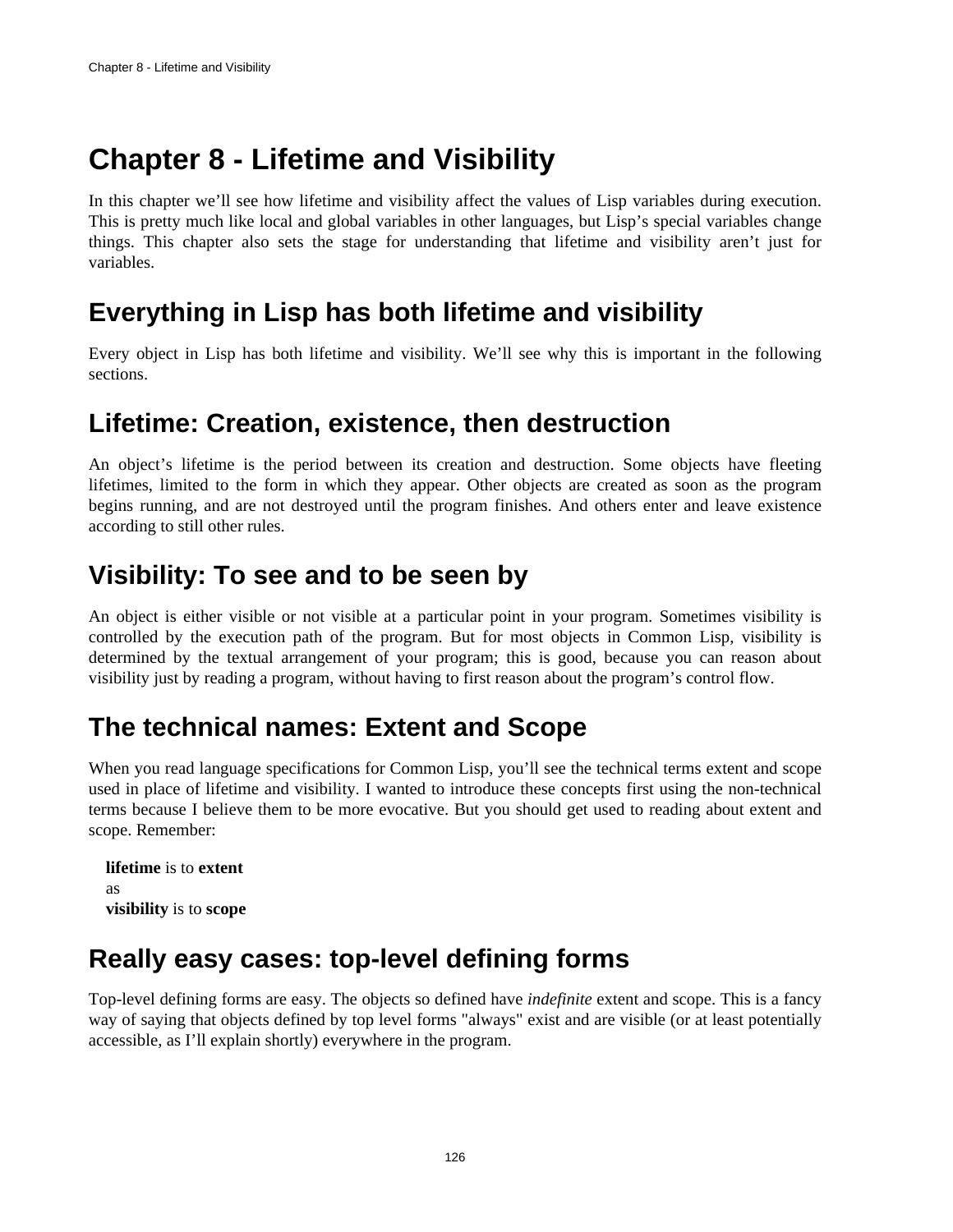Practically, what this means is that every object defined by a top level form exists for as long as the program runs. The object comes into existence when the top level form is evaluated. If the form was compiled into a file, then the object created by the form comes into existence when the compiled file is loaded.

An object having indefinite scope is visible everywhere in your program. It doesn't matter whether the object was created in a different source file or at a different time -- even if it was created *after* you define a function that references the top level object (although some Lisp compilers will issue a warning when you do this, the code will always behave properly if you evaluate the object's defining form before evaluating the function that references the object).

If you're familiar with the concept of lexical scope as it applies to programming languages, you're probably confused by the notion of indefinite scope. If I introduce an object whose name *shadows* the name of an object in an outer scope, then that outer object is "not visible" in the inner scope. And you're right, up to a point.

Lisp makes a very clear and explicit distinction between an object and its name. We say that an object is bound to a name, or that a (named) binding is established for an object. And it is very true that a *binding* in an inner lexical scope may shadow a *binding* in an outer scope. However, the scope of the outer object extends into the inner scope, even though it is inaccessible via its shadowed binding. This is an important distinction, because an object may have more than one binding, and the object must remain accessible via any binding which has not been lexically shadowed.

### **Scope and extent of parameters and LET variables**

Objects bound by function parameters and LET forms have lexical scope. Their bindings are visible beginning at a certain textual location in the defining form and continuing through the textual end of the defining form. Any reference to a textually identical name from outside of the defining form must refer to a different binding. A nested defining form may declare a binding that shadows an enclosing binding to a textually identical name.

This is a slightly more rigorous restatement of concepts introduced in [Chapter 3, Lesson 6.](#page-55-0) If you need to refresh your memory, this would be a good time to [go back](#page-55-0) and review the examples in that short passage.

### **Slightly trickier: special variables**

Special variables (also known by the more technically correct term *dynamic variables*) have *dynamic* scope. This means that a binding is created for a special variable as a result of executing some form in your program. The scope of the dynamic binding extends into any form called (directly or indirectly) by the form which established the dynamic binding.

The extent of a special variable lasts indefinitely, until the form that created the dynamic binding is no longer a site of active program execution -- in other words, until the defining form (and all of the forms called by it) finishes executing. If the dynamic binding is created by a top level form, the extent is the same as described previously for top level defining forms.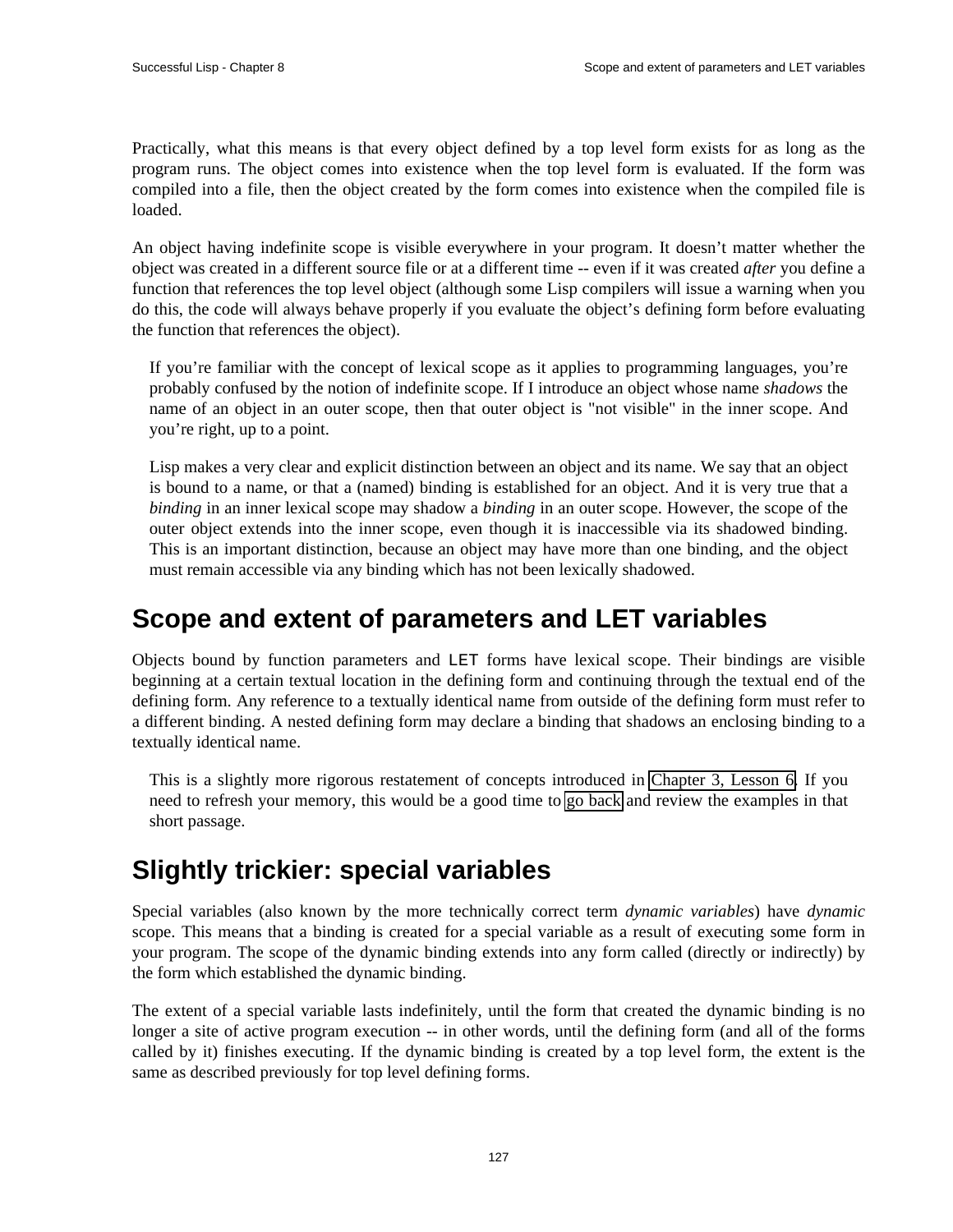```
? (defparameter *my-special-variable* 17)
*MY-SPECIAL-VARIABLE*
? (defun show-my-special ()
     (declare (special *my-special-variable*))
     (print *my-special-variable*)
     nil)
SHOW-MY-SPECIAL
? (defun do-something-else ()
     (show-my-special))
DO-SOMETHING-ELSE
? (defun dynamically-shadow-my-special ()
     (let ((*my-special-variable* 8))
       (do-something-else))
     (show-my-special))
DYNAMICALLY-SHADOW-MY-SPECIAL
? (dynamically-shadow-my-special)
8
17
```
NIL

When reading the above, pay special attention to DO-SOMETHING-ELSE -- this calls SHOW-MY-SPECIAL. SHOW-MY-SPECIAL would normally see the lexical value of \*MY-SPECIAL-VARIABLE\* -- 17 -- except for the declaration which says that \*MY-SPECIAL-VARIABLE\* is a special variable.

DYNAMICALLY-SHADOW-MY-SPECIAL binds \*MY-SPECIAL-VARIABLE\* to the value 8, then calls DO-SOMETHING-ELSE, which in turn calls SHOW-MY-SPECIAL. At this point, the LET binding of \*MY-SPECIAL-VARIABLE\* is not lexically apparent to the code in SHOW-MY-SPECIAL. Yet, because the binding is declared special at the point of reference, and because the binding LET form is still active when DO-SOMETHING-ELSE calls SHOW-MY-SPECIAL, the *dynamic* binding of 8 (rather than the lexical binding of 17) is printed.

Later during execution, the second call to SHOW-MY-SPECIAL happens outside of the LET form, and the top level value of \*MY-SPECIAL-VARIABLE\* -- 17 -- is printed.

Strictly speaking, the (DECLARE (SPECIAL ... form is not necessary in SHOW-MY-SPECIAL -- the DEFPARAMETER form has the side effect of proclaiming its variable to be special. However, the added declaration adds redundant documentation at the point of use of the special variable. Furthermore, some Lisp compilers will issue a warning (typically: "Undeclared free variable assumed special") that is easily silenced by adding the declaration.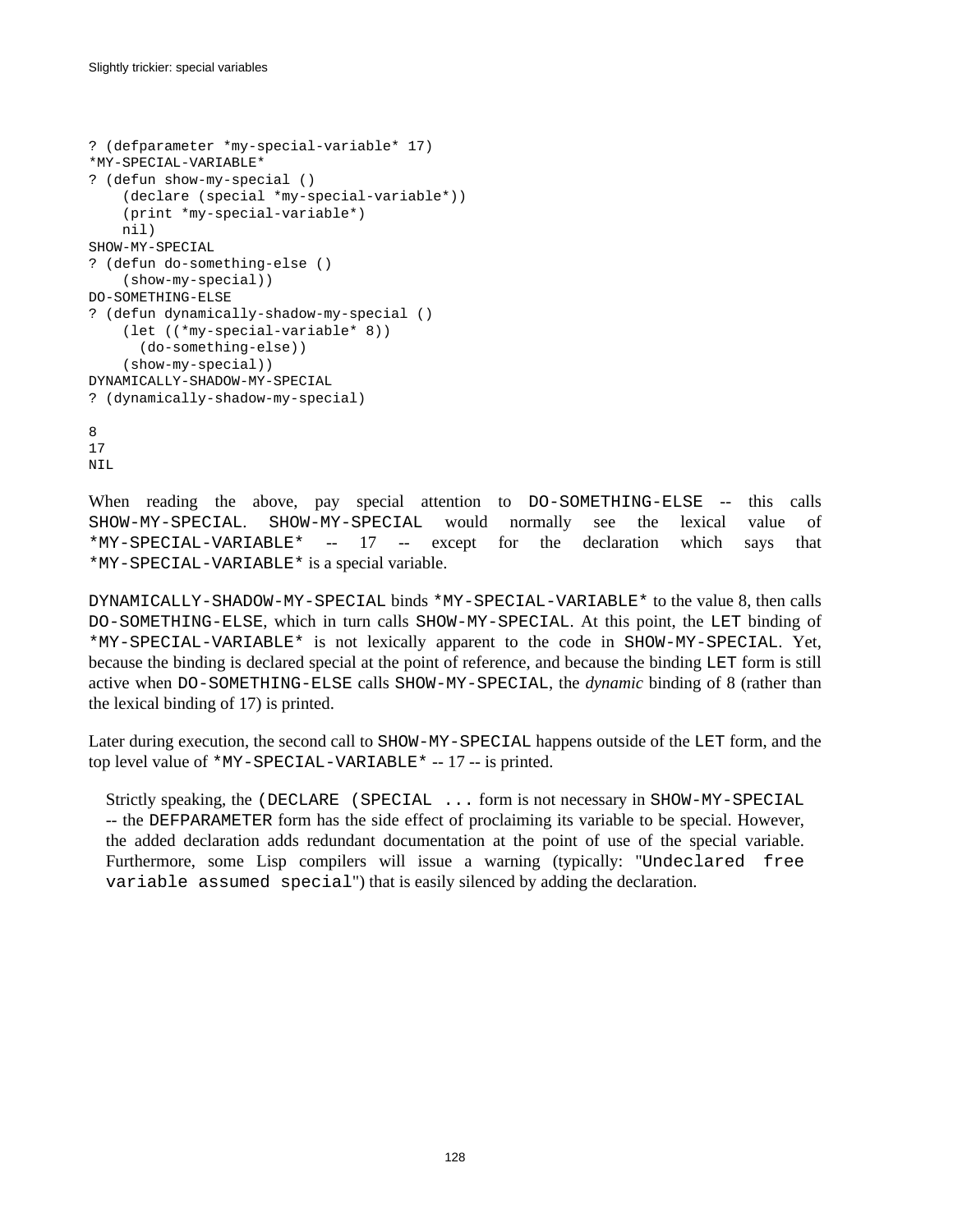# **Chapter 9 - Introducing Error Handling and Non-Local Exits**

In this chapter we'll see some of the specialized control flow forms provided by Common Lisp.

## **UNWIND-PROTECT: When it absolutely, positively has to run**

One of the challenges of writing robust programs is to make sure that important parts of your code always run, even in the presence of errors. Usually, this is most important when you're allocating, using and releasing resources such as files and memory, like this:

```
; Setup
Allocate some resources
Open some files
; Process
Process using files and storage (may fail)
; Cleanup
Close the files
Release the resources
```
If the processing step might fail (or be interrupted by the user) you should make sure that every possible exit path still goes through the cleanup section to close the files and release the storage. Better still, your program should be prepared to handle errors that occur during the setup phase as you allocate storage and open files, since any of these operations might also fail; any partially completed setup should still be undone in the cleanup section.

Lisp's UNWIND-PROTECT form makes this especially easy to do.

```
(let (resource stream)
  (unwind-protect
    (progn
      (setq resource (allocate-resource)
             stream (open-file))
       (process stream resource))
     (when stream (close stream))
     (when resource (deallocate resource))))
```
Here's what happens. The LET binds RESOURCE and STREAM to NIL -- we'll use the NIL value to mean that there has been no resource allocated or file opened. The first form in the UNWIND-PROTECT is a "protected" form; if control leaves the protected form via *any* means, then the rest of the forms -- the "cleanup" forms -- are guaranteed to be executed.

In our example, the protected form is a PROGN that calls ALLOCATE-RESOURCE and OPEN-FILE to set our local variables, then PROCESS uses these resources. SETQ assigns values sequentially to our local variables: (ALLOCATE-RESOURCE) must succeed before a value can be assigned to RESOURCE, then OPEN-FILE must succeed before its value can be assigned to STREAM. A failure (i.e. an interrupt or error) at any point in this sequence will transfer control out of the protected form.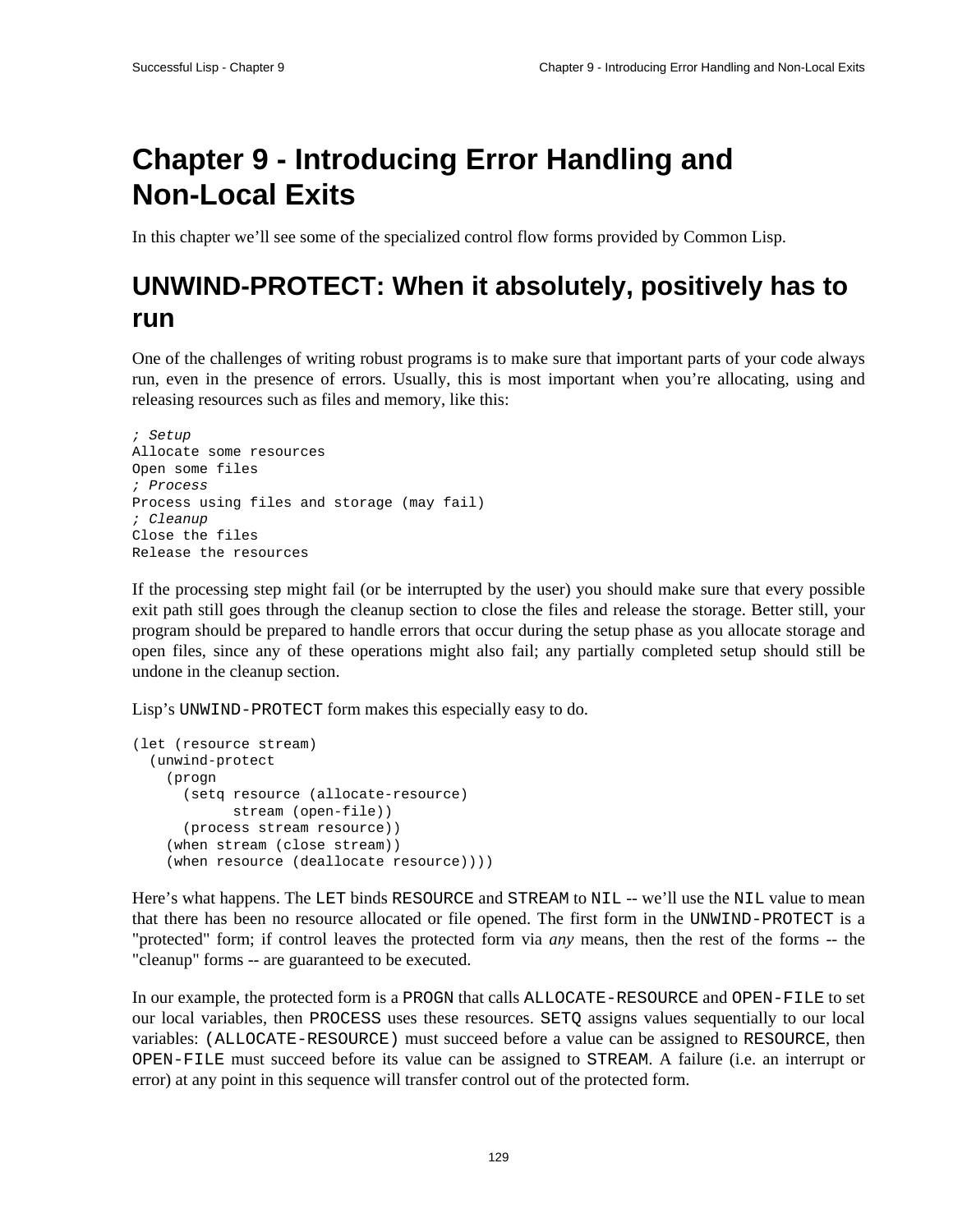If the initializations succeed and PROCESS returns normally, control continues into the cleanup forms.

If anything causes the protected form to exit -- for example, an error or an interrupt from the keyboard - control is transferred immediately to the first cleanup form. The cleanup forms are guarded by WHEN clauses so we won't try to close the stream or deallocate the resource if an error caused them to never be created in the first place.

#### **Gracious exits with BLOCK and RETURN-FROM**

The BLOCK and RETURN-FROM forms give you a structured lexical exit from any nested computation. The BLOCK form has a name followed a body composed of zero or more forms. The RETURN-FROM form expects a block name and an optional (the default is NIL) return value.

```
? (defun block-demo (flag)
     (print 'before-outer)
     (block outer
       (print 'before-inner)
       (print (block inner
                (if flag
                   (return-from outer 7)
                   (return-from inner 3))
                 (print 'never-print-this)))
       (print 'after-inner)
       t))
BLOCK-DEMO
? (block-demo t)
BEFORE-OUTER
BEFORE-INNER
7
? (block-demo nil)
BEFORE-OUTER
BEFORE-INNER
3
AFTER-INNER
T
```
When we call BLOCK-DEMO with T, the IF statement's consequent -- (return-from outer 7) -immediately returns the value 7 from the (BLOCK OUTER ... form. Calling BLOCK-DEMO with NIL executes the alternate branch of the IF -- (return-from inner 3) -- passing the value 3 to the PRINT form wrapped around the (BLOCK INNER ... form.

Block names have lexical scope: RETURN-FROM transfers control to the innermost BLOCK with a matching name.

Some forms implicitly create a block around their body forms. When a name is associated with the form, such as with DEFUN, the block takes the same name.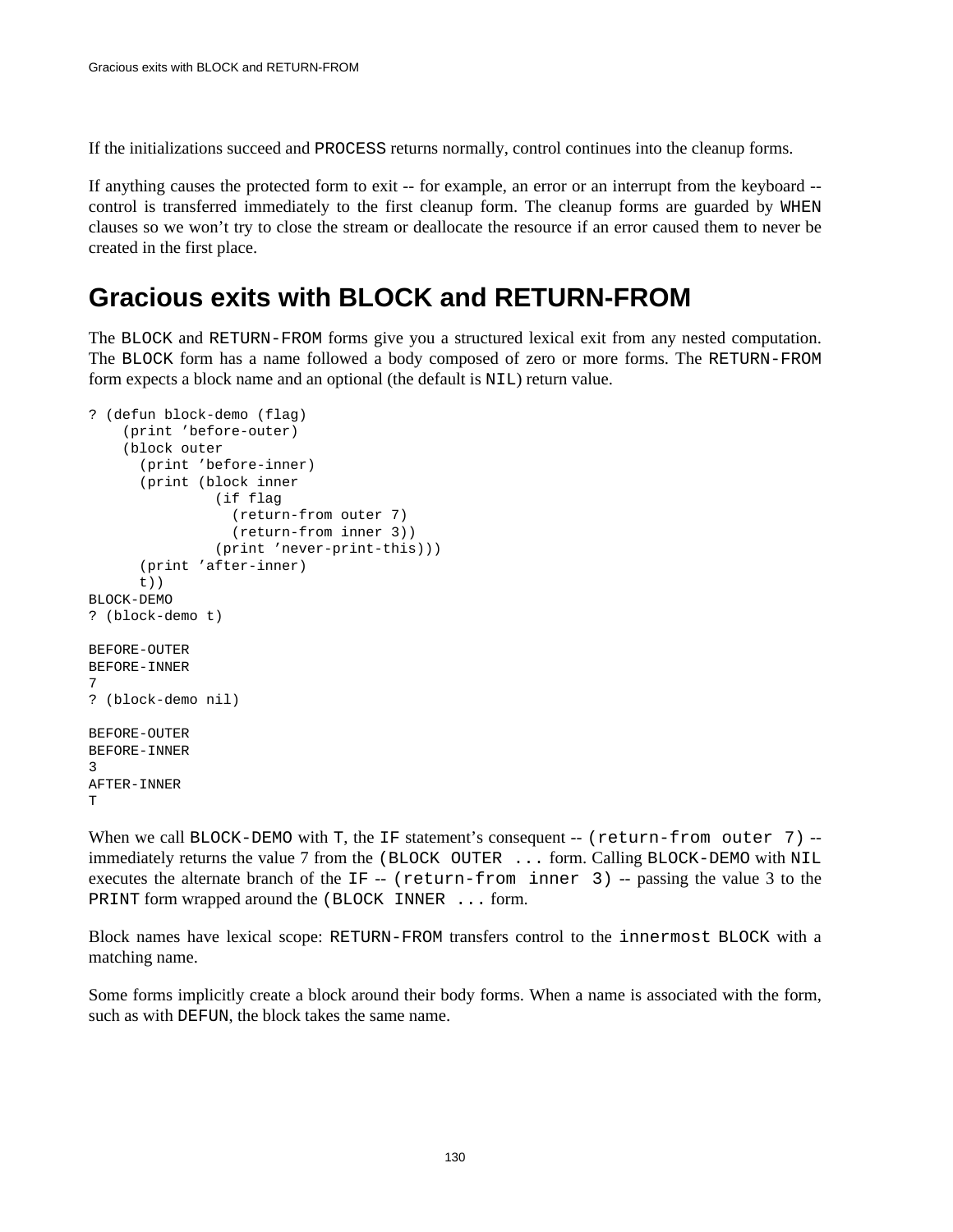```
? (defun block-demo-2 (flag)
     (when flag
       (return-from block-demo-2 nil))
     t)
BLOCK-DEMO-2
? (block-demo-2 t)
NTT.
? (block-demo-2 nil)
T
```
Other forms, such as the simple LOOP and DOTIMES, establish a block named NIL around their body forms. You can return from a NIL block using (RETURN-FROM NIL ...), or just (RETURN ...).

```
? (let ((i 0))
      (loop
       (\text{when } (\text{& } i 5) (return))
        (print i)
       (intcf i))0
1
2
3
4
5
NIL
? (dotimes (i 10)
      (when (> i 3)
        (return t))
     (print i))
0
1
2
3
T
```
#### **Escape from anywhere (but not at any time) with CATCH and THROW**

So BLOCK and RETURN-FROM are handy for tranferring control out of nested forms, but they're only useful when the exit points (i.e. block names) are lexically visible. But what do you do if you want to break out of a chain of function calls?

```
; WARNING! This won't work!
(defun bad-fn-a ()
   (bad-fn-b))
(defun bad-fn-b ()
  (bad-fn-c))
(defun bad-fn-c ()
   (return-from bad-fn-a)) ; There is no block BAD-FN-A visible here!
```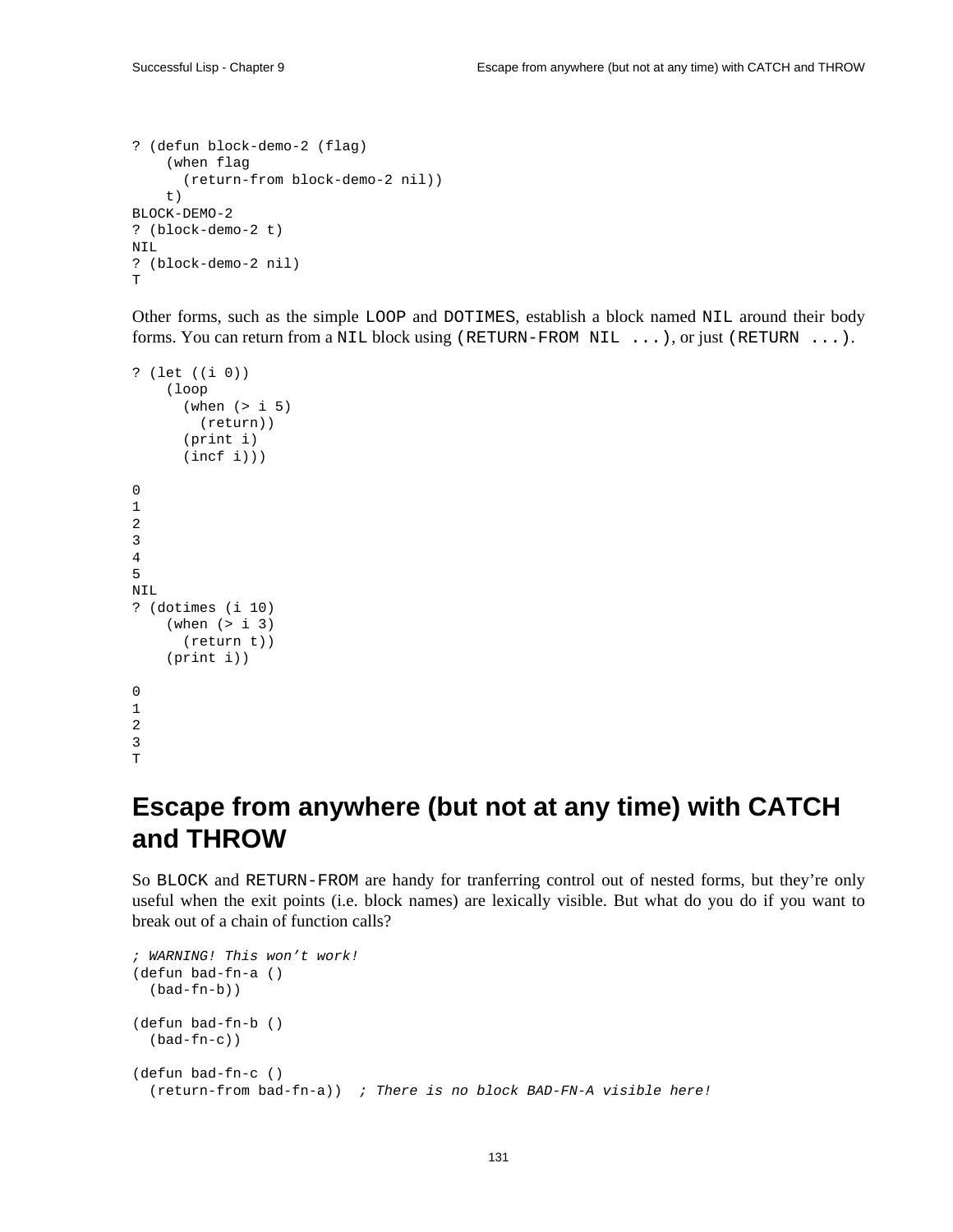Enter CATCH and THROW, which let you establish control transfers using dynamic scope. Recall that dynamic scope follows the chain of active forms, rather than the textual enclosure of one form within another of lexical scope.

```
? (defun fn-a ()
     (catch 'fn-a
       (print 'before-fn-b-call)
       (fn-b)
       (print 'after-fn-b-call)))
FN-A
? (defun fn-b ()
     (print 'before-fn-c-call)
    (fn-c) (print 'after-fn-c-call))
FN-B
?(defun fn-c ()
    (print 'before-throw)
    (throw 'fn-a 'done)
    (print 'after-throw))
FN-C
? (fn-a)
BEFORE-FN-B-CALL 
BEFORE-FN-C-CALL 
BEFORE-THROW 
DONE
```
#### **Making sure files only stay open as long as needed**

Opening a file just long enough to process its data is a very common operation. We saw above that UNWIND-PROTECT can be used to ensure that the file gets properly closed. As you might expect, such a common operation has its own form in Lisp.

```
(with-open-file (stream "file.ext" :direction :input)
   (do-something-with-stream stream))
```
WITH-OPEN-FILE wraps an OPEN and CLOSE form around the code you provide, and makes sure that the CLOSE gets called at the right time. All of the options available to OPEN may be used in WITH-OPEN-FILE -- I've shown the options you'd use to open a file for input.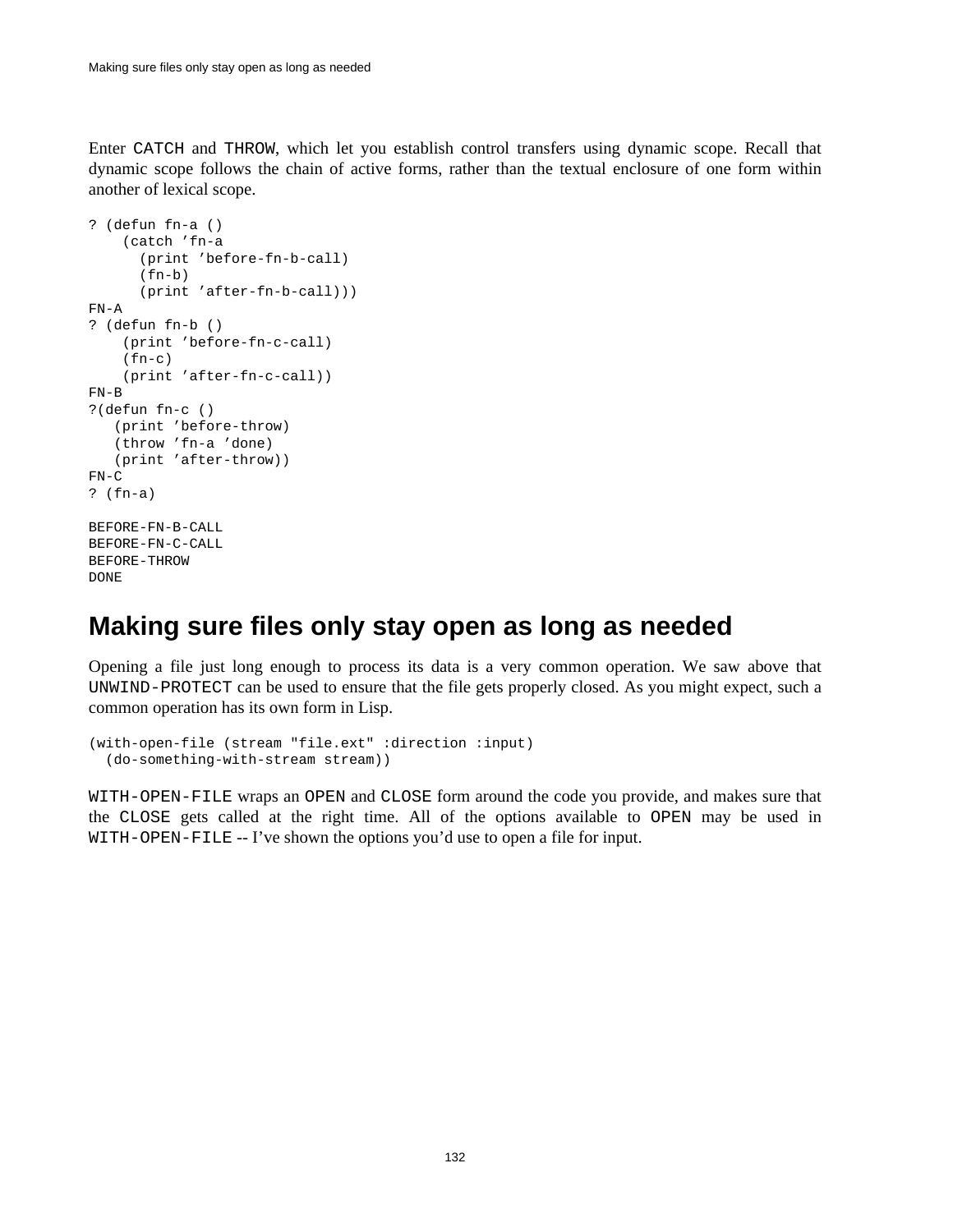# **Chapter 10 - How to Find Your Way Around, Part 1**

In this chapter, you'll learn how to find your way around Common Lisp without resorting so often to the manuals. (You *do* read the fine manuals, don't you?)

Oh, there's one thing you should keep in mind while you're reading this chapter: all of these tools work equally well for the built-in functionality of your Lisp system and for all of the Lisp programs that you write.

## **APROPOS: I don't remember the name, but I recognize the face**

Common Lisp defines 978 symbols. Whatever implementation you use probably defines hundreds of additional symbols for language extensions, additional libraries, a graphical user interface, etc. Are you going to remember the names of all these symbols? Not likely...

What you *can* do is to remember part of the name. This is pretty easy, because the language and library designers have a limited memory (just like you and me) and they tend to name related objects with similar names. So, most of the mapping functions (see [Chapter 12](#page-143-0) [p 144] ) will have MAP in their names, the GUI library will probably have WINDOW in the names of all the functions, macros, and variables having something to do with windows, and so on.

Once you have a good guess at a part of a name, you can find *all* of the matching names by using a very handy tool named APROPOS.

? (apropos "MAP" :cl) MAP, Def: FUNCTION MAP-INTO, Def: FUNCTION MAPC, Def: FUNCTION MAPCAN, Def: FUNCTION MAPCAR, Def: FUNCTION MAPCON, Def: FUNCTION MAPHASH, Def: FUNCTION MAPL, Def: FUNCTION MAPLIST, Def: FUNCTION

APROPOS expects a string or a symbol -- this provides the fragment of the name that you'd like to find. An optional second argument designates a package; use it if you'd like to limit your search to the symbols in a particular package. The package designator can be a string or symbol matching the name or nickname of a package (see [Chapter 3, Lesson 10\)](#page-64-0), or it can be the package object itself. If you omit the package designator, then APROPOS will search for symbols in *all* packages.

Your Lisp implementation may produce output that looks somewhat different from that shown here. Generally, you'll see the symbol names listed with a very brief description of the global object named by the symbol.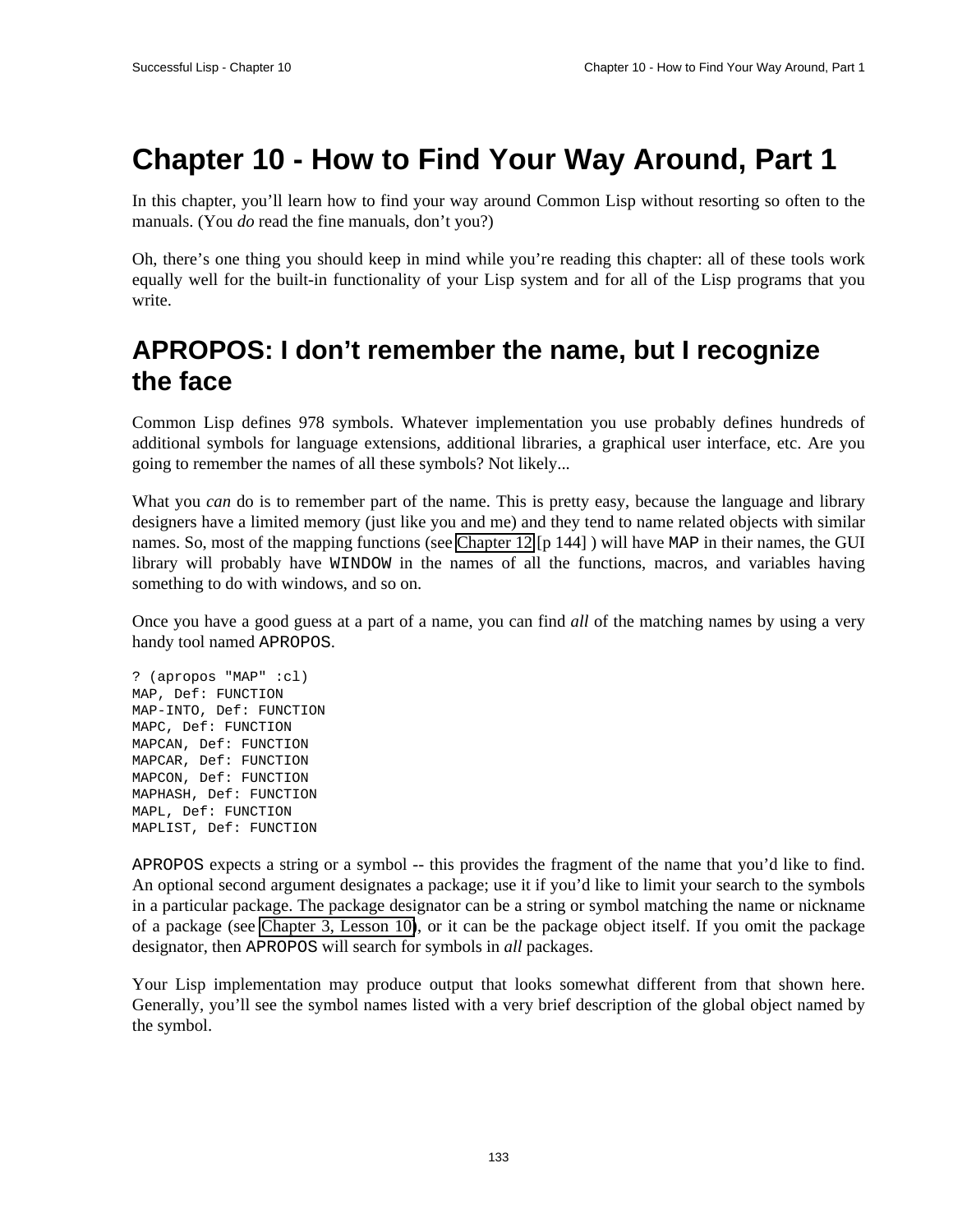Here's an example of the output from APROPOS on my Lisp system when I search without a package designator:

```
? (apropos "SEQUENCE")
       TOOLS::BROWSER-SEQUENCE-TABLE
         CCL::CHECK-SEQUENCE-BOUNDS, Def: FUNCTION
     ITERATE::CHECK-SEQUENCE-KEYWORDS, Def: FUNCTION
       TOOLS::CLASS-BROWSER-SEQUENCE-TABLE
     ITERATE::CLAUSE-FOR-IN-SEQUENCE-0, Def: FUNCTION
     ITERATE::CLAUSE-FOR-INDEX-OF-SEQUENCE-0, Def: FUNCTION
         CCL::CONSED-SEQUENCE
; many lines omitted
              STREAM-READ-SEQUENCE, Def: STANDARD-GENERIC-FUNCTION
              STREAM-WRITE-SEQUENCE, Def: STANDARD-GENERIC-FUNCTION
   DEFSYSTEM::SYSTEMS-SEQUENCE-DIALOG-ITEM
              TAB-SEQUENCE-ITEM
              TABLE-SEQUENCE, Def: STANDARD-GENERIC-FUNCTION
             :TABLE-SEQUENCE, Value: :TABLE-SEQUENCE
  SETF::|CCL::TABLE-SEQUENCE|, Def: STANDARD-GENERIC-FUNCTION
              WRITE-SEQUENCE, Def: FUNCTION
```
Notice that most of the symbols are prefixed with a package name, since they are not imported into the current (COMMON-LISP-USER) package. Again, your Lisp implementation may produce somewhat different results, but it should show you a list of symbols with package prefixes, plus whatever other information the designers of your implementation thought would be helpful yet concise.

In these examples, I've used uppercase strings as arguments to APROPOS. Some implementations perform a case-sensitive match, while others ignore case. Symbol names are case sensitive in Lisp, but the Lisp reader translates symbols to uppercase by default. So if you specify an uppercase name to APROPOS you'll find most -- perhaps all -- of the matching names; you'll miss only those that were intentionally interned using lower case letters. And if your APROPOS ignores case, you'll get all of the matches, regardless of case.

You could also supply a symbol to APROPOS. The only disadvantage of this is that these partial symbols pollute the namespace of the current package. The storage requirement is trivial, but you'll have to be aware that APROPOS may find these partial symbols in future matches, and you'll have to ignore these to find the symbols you'd really like to see.

#### **DESCRIBE: Tell me more about yourself**

Once you know the name of a symbol, you can get additional information by using the DESCRIBE function. As with APROPOS, the output of DESCRIBE varies among Lisp implementations. Here's an example generated using my Lisp system:

```
; Describe a symbol
? (describe 'length)
Symbol: LENGTH
Function
EXTERNAL in package: #<Package "COMMON-LISP">
Print name: "LENGTH"
Value: #<Unbound>
Function: #<Compiled-function LENGTH #x34C39B6>
```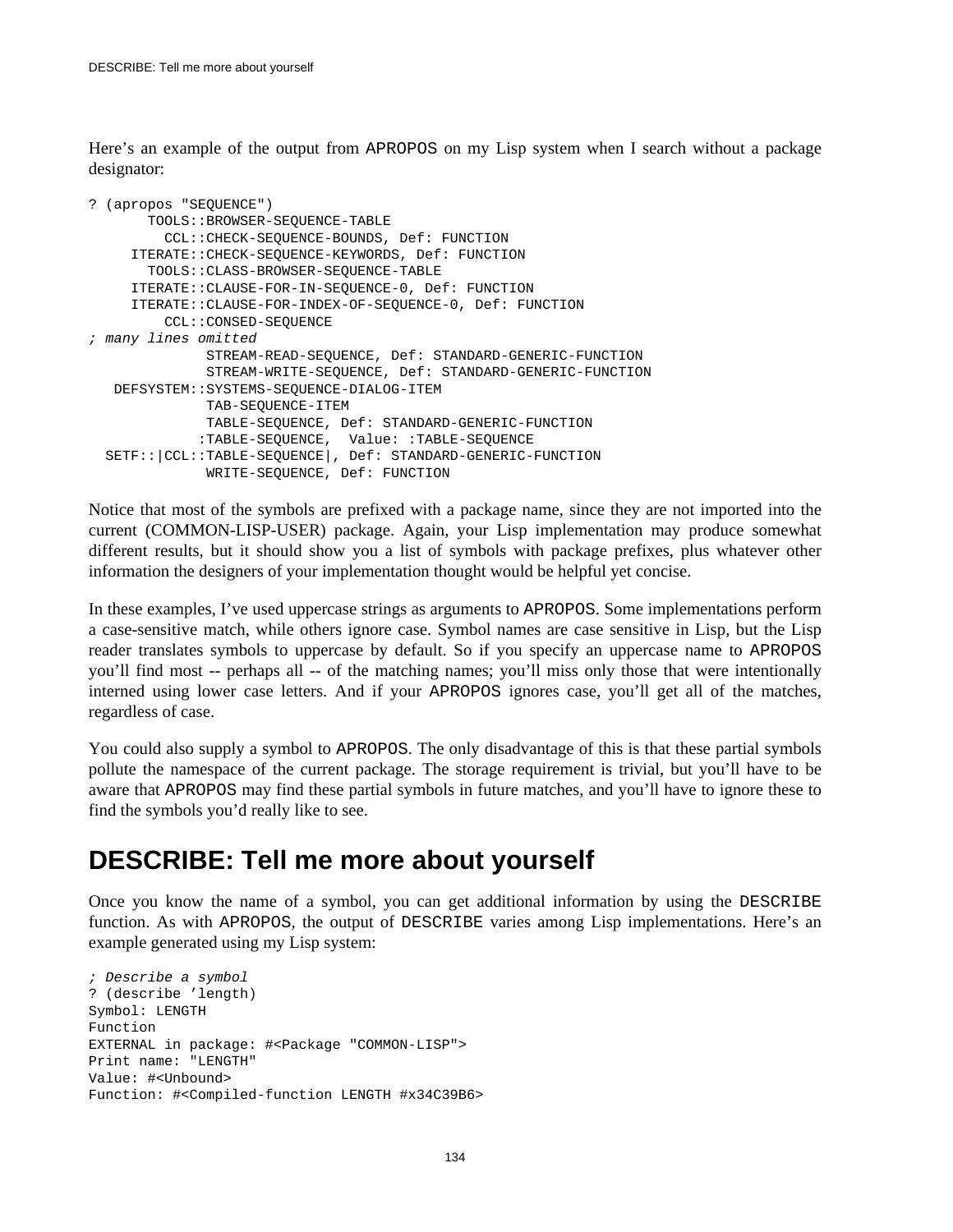```
Arglist: (SEQUENCE)
Plist: (:ANSI-CL-URL "fun_length.html")
; Describe a string
? (describe "LENGTH")
"LENGTH"
Type: (SIMPLE-BASE-STRING 6)
Class: #<BUILT-IN-CLASS SIMPLE-BASE-STRING>
Length: 6
0: #\L_{\perp}1: #\E2: \# \N3: #\G
4: #\T5: # \H
; Describe a function
? (describe #'length)
#<Compiled-function LENGTH #x34C39B6>
Name: LENGTH
Arglist (declaration): (SEQUENCE)
```
This example used three different argument types: a symbol, a string, and a function. These are all correct, but you get what you ask for. These all have their uses, but you will generally want to supply a symbol argument to DESCRIBE, because it tends to produce the most information.

## **INSPECT: Open wide and say "Ah..."**

INSPECT is like DESCRIBE, but instead of printing the information it presents the information in some kind of interactive display; typically either a command loop in the current listener or a new window with its own user interface. You should experiment with INSPECT on your own Lisp system to learn how it behaves.

INSPECT is very handy for exploring complex nested data structures, since you can "drill down" to just the information that interests you at the moment. Most INSPECTs offer specialized viewers for certain types of data, such as functions and CLOS objects. Many implementations of INSPECT also allow you to edit the data being inspected.

### **DOCUMENTATION: I know I wrote that down somewhere**

Sometimes, you need to know more about a variable than you can discover with INSPECT. And for functions, you really need the programmer's description (unless you're willing to read assembly language code, see [Chapter 16](#page-168-0) [p 169] if you have these urges). The DOCUMENTATION function gives you access to the programmer's innermost thoughts (or at least what she was willing to write in a documentation string).

The DOCUMENTATION function expects two arguments. The first is an object for which you wish to retrieve documentation, or a symbol naming that object. The second is a symbol designating the kind of documentation (there are several) you wish to retrieve.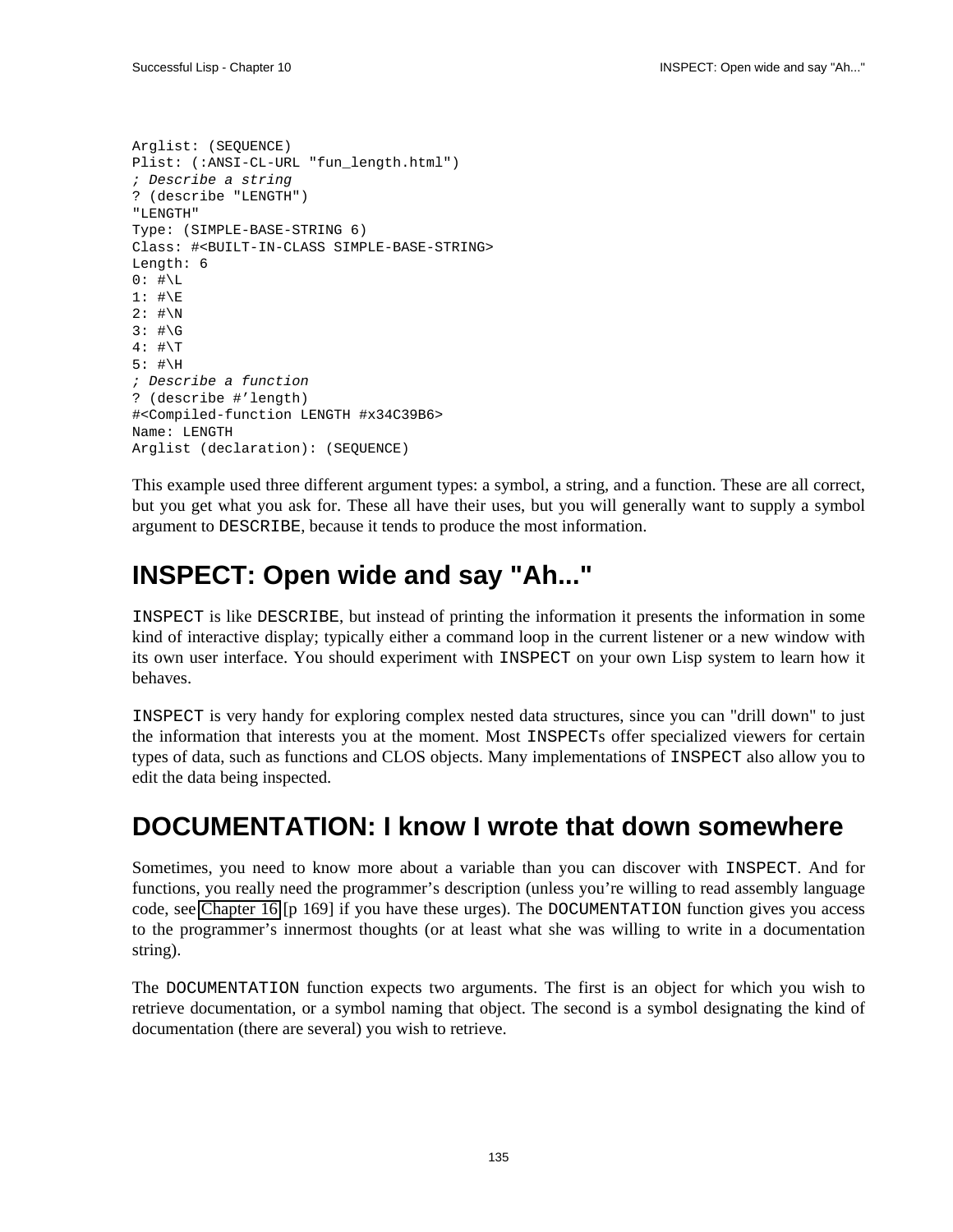The interface described above is the one required by the ANSI Common Lisp specification. Some implementations still support an interface which predates the ANSI specification -- these expect a symbol for both arguments. We'll use that convention in our examples, since it works in both ANSI and pre-ANSI implementations.

Several Lisp constructs let you provide an optional documentation string. The following table shows the second DOCUMENTATION argument (first line of each pair) together with the Lisp constructs for which documentation strings are retrieved.

```
'variable
   defvar, defparameter, defconstant
'function
   defun, defmacro, special forms 
'structure
   defstruct
'type
   deftype
'setf
   defsetf
```
The list above works in both ANSI and pre-ANSI Lisp implementations. The following list shows the documentation types which have been added for ANSI implementations.

```
'compiler-macro
   define-compiler-macro
'method-combination
   define-method-combination
t
```
Documentation returned depends upon type of first argument.

Here are some examples:

```
? (documentation 'length 'function)
"returns the number of elements in sequence."
? (defun a-function-with-docstring ()
     "This function always returns T."
     t)
A-FUNCTION-WITH-DOCSTRING
? (documentation 'a-function-with-docstring 'function)
"This function always returns T."
```
If you specify a symbol for which there is no documentation, or a documentation type which does not select documentation defined for the symbol, then DOCUMENTATION will return NIL.

A Lisp implementation is permitted to discard documentation strings. If documentation strings from your own program are not accessible via the DOCUMENTATION function, consult your implementation's manual to find out whether there's a way to retain documentation strings (there usually is). If documentation strings are missing from Common Lisp functions or from vendor supplied libraries, consult your vendor.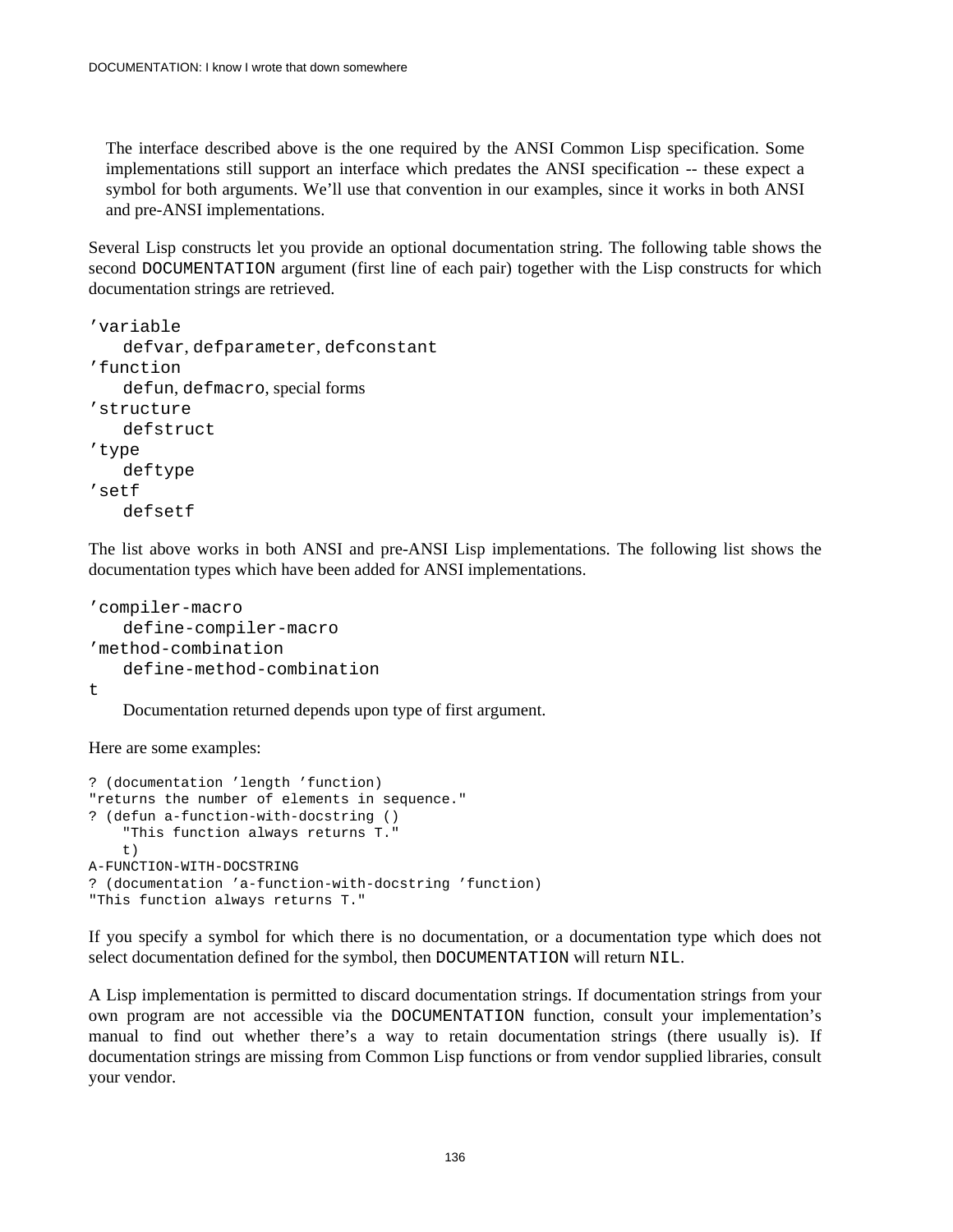## **Chapter 11 - Destructive Modification**

Assignment is very different from binding, and in many cases results in programs that are harder to understand. Despite this, there are (sometimes) reasons to prefer assignment. In this chapter, we'll explore assignment and its relationship to destructive modification of data. We'll also explore several Lisp functions that implement destructive modification.

## **Simple assignment is destructive modification**

Any time your program invokes SETQ or SETF, it is assigning a new value to an existing storage location, destroying the value that was previously in that location. As we'll see in this chapter, there are both risks and benefits to the use of assignment; you need to understand the tradeoffs in order to write Lisp code that is both correct and efficient.

## **The risk of assignment**

Any time you define a function that uses variables, the variables are either bound or free. A bound variable occurs within a binding form that occurs within the function definition. A binding form is just a form that creates a new association between the name of a variable and a place to store its value; the most common binding forms are LET and the argument list of a DEFUN or LAMBDA.

There's a slight terminology clash in the use of the word *bound*. The clash is always resolved by the context of the word's use, but you need to be aware of the two meanings. In this chapter we're talking exclusively about a variable *name* being bound to a place to store its value; when we say that Lisp creates a binding for a variable, we mean that it creates a *new* place to store a value under a given name.

The other sense of *bound* -- not otherwise discussed in this chapter -- is the binding of a *value* to a storage location; Lisp supports the notion of an unbound -- or nonexistent -- value.

A variable is *free* within a function if the function provides no binding form for the variable's name. In the following example, the variable E is free in both functions CLOSURE-1 and CLOSURE-2.

```
? (let ((e 1))
     (defun closure-1 () e))
CLOSURE-1
? (closure-1)
1
? e
Error: unbound variable
```
So, what happens when a function has to reference a free variable? Lisp creates a *closure* that captures the bindings of free variables for the function. Variables that are free within a function really do have bindings, but the bindings are outside of the function definition. When Lisp executes the function, it finds free variables in the closure. (We'll examine closures in greater detail in [Chapter 15](#page-164-0) [p 165] .)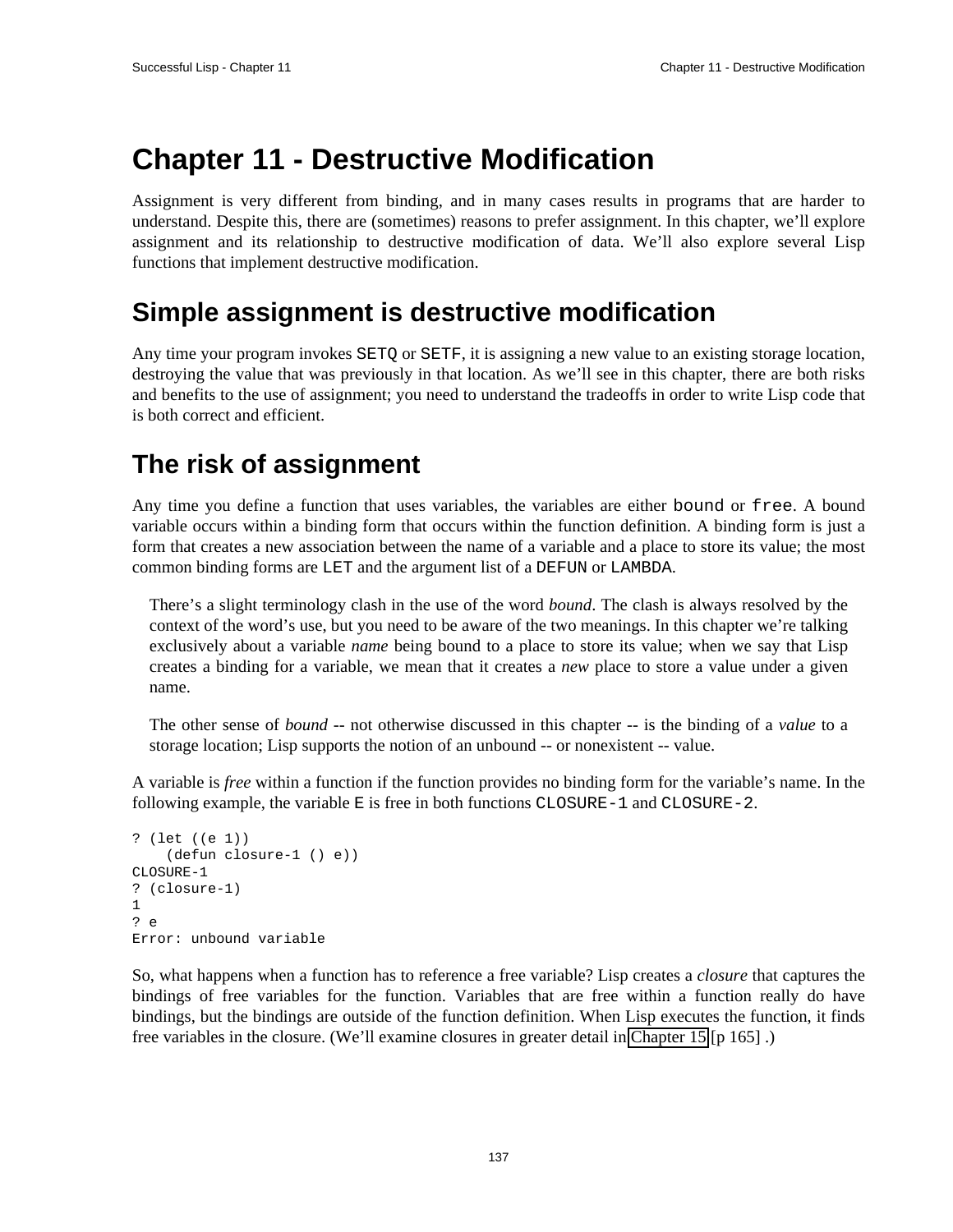Closures are important because they let a function capture and retain lexical bindings. Take another look at the example above. When we evaluated (CLOSURE-1), the variable E was no longer visible at the top level prompt. But because the function had a closure for that variable, it still has access to its binding.

Let's extend the previous example just a little.

```
? (let ((e 1))
     (defun closure-1 () e)
     (setq e 7)
     (defun closure-2 () e))
CLOSURE-2
? (closure-1)
7
? (closure-2)
7
```
Do you understand why (CLOSURE-1) returned 7 rather than 1? We created a binding for the variable  $E$ and gave it an initial value of 1. Even though CLOSURE-1 was defined when E's value was 1, this doesn't matter: the closure captures the binding -- the association between the name and the storage location. When we assigned 7 as the value of  $E$  (just before defining CLOSURE-2), we changed only the one storage location for that binding. Since both functions' free variable  $E$  is closed over the same binding, they must retrieve the same value.

This behavior can be used to good effect.

```
? (let ((counter 0))
     (defun counter-next ()
       (incf counter))
     (defun counter-reset ()
       (setq counter 0)))
COUNTER-RESET
? (counter-next)
1
? (counter-next)
2
? (counter-next)
3
? (counter-next)
4
? (counter-reset)
\Omega? (counter-next)
1
```
However, some Lisp iteration forms bind their iteration variables just once, then assign new values on subsequent iterations. DO and DO\* assign to their iteration variables. DOLIST and DOTIMES are allowed to assign to their iteration variables (and probably will in any implementation, because it is more efficient). You need to keep this in mind if you write code that creates a closure for an iteration variable. This example illustrates the point (see [Chapter 12](#page-143-0) [p 144] if you want to read about MAPCAR):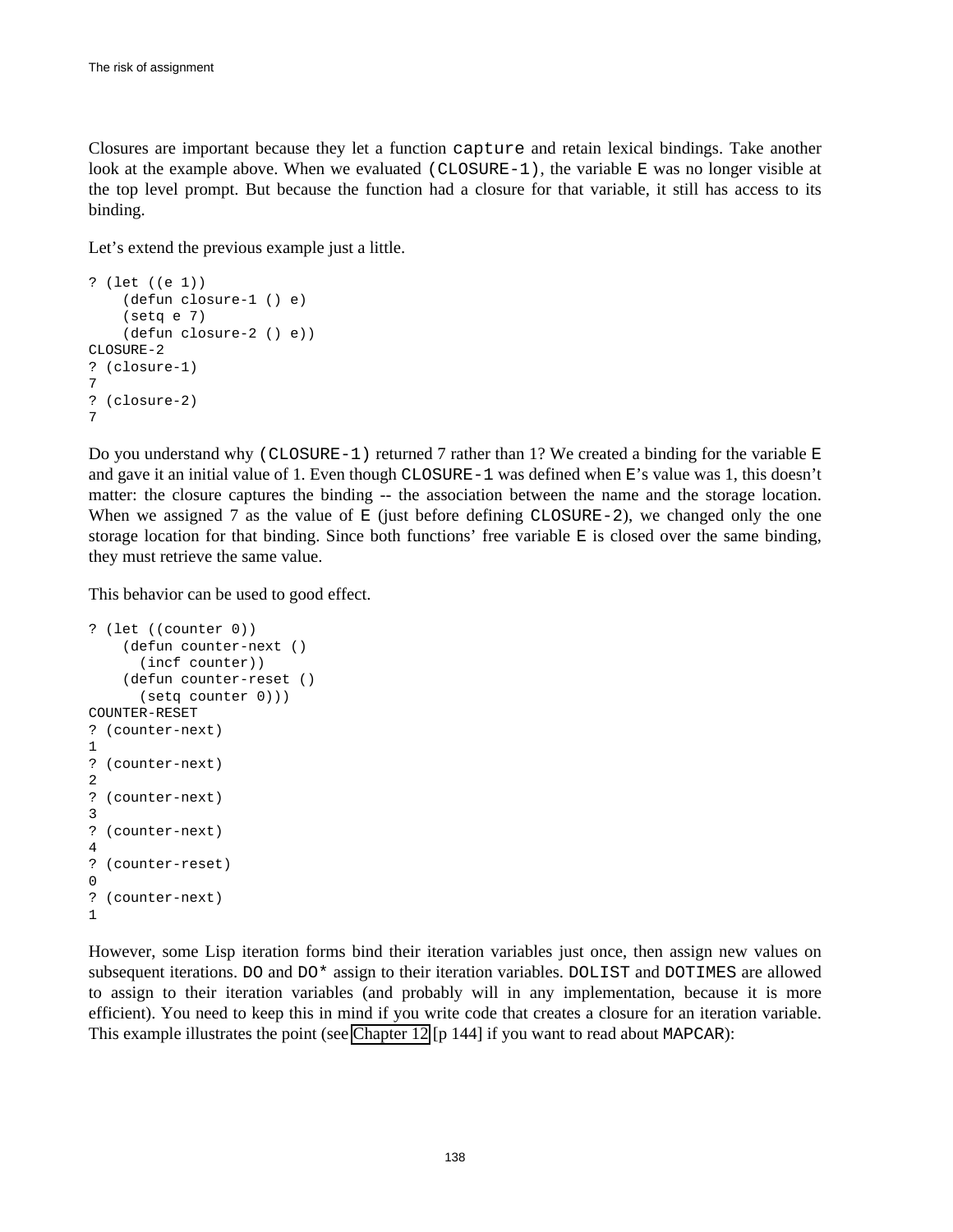```
; Closure captures assigned variable -- probably wrong
? (let ((fns ()))
     (dotimes (i 3)
       (push #'(lambda () i) fns))
     (mapcar #'funcall fns))
(3 3 3)
; New bindind created for each captured variable
? (let ((fns ()))
    (dotimes (i 3)
      (let ((i i))
        (push #'(lambda () i) fns)))
     (mapcar #'funcall fns))
(2 1 0)
```
We've seen that assignment can cause unexpected behavior in the presence of closures. Assignment can also cause problems when shared data is involved.

```
? (defun nil-nth (n l)
      "Set nth element of list to nil and return modified list."
      (setf (nth n l) nil)
     \left( \begin{array}{c} \end{array} \right)NIL-NTH
? (defparameter *my-list* (list 1 2 3 4))
*MY-LIST*
? (nil-nth 1 *my-list*)
(1 NIL 3 4)
? *MY-LIST*
(1 NIL 3 4)
```
*WARNING:* If you're accustomed to programming in a language that allows by-reference modification of function parameters, the previous code snippet may seem very tantalizing to you. My advice is to put aside all thoughts of using this to emulate by-reference parameters, and use multiple values [\(Chapter 3, Lesson 9\)](#page-62-0) to safely and efficiently return multiple results from a function.

The above example is not wrong, but it is dangerous. Except in very special situations, we'd like our functions to accept arguments and return values. The problem with  $NIL-NTH$  is that it assigns a new value within the list passed as a parameter. In our example, this list is global, and may be shared by other parts of the program. If all we really wanted to do was to get a copy of the argument list with the Nth element set to NIL, then we shouldn't have altered the passed argument. Here's a better way to implement NIL-NTH:

```
? (defun nil-nth (n l)
     "Return list with nth element set to nil."
     (if (zerop n)
       (cons nil (rest l))
      (cons (car 1) (nil-nth (1-n) (rest 1))))NIL-NTH
? (defparameter *my-list* (list 1 2 3 4))
*MY-LIST*
? (nil-nth 1 *my-list*)
(1 NIL 3 4)
? *MY-LIST*
(1 2 3 4)
```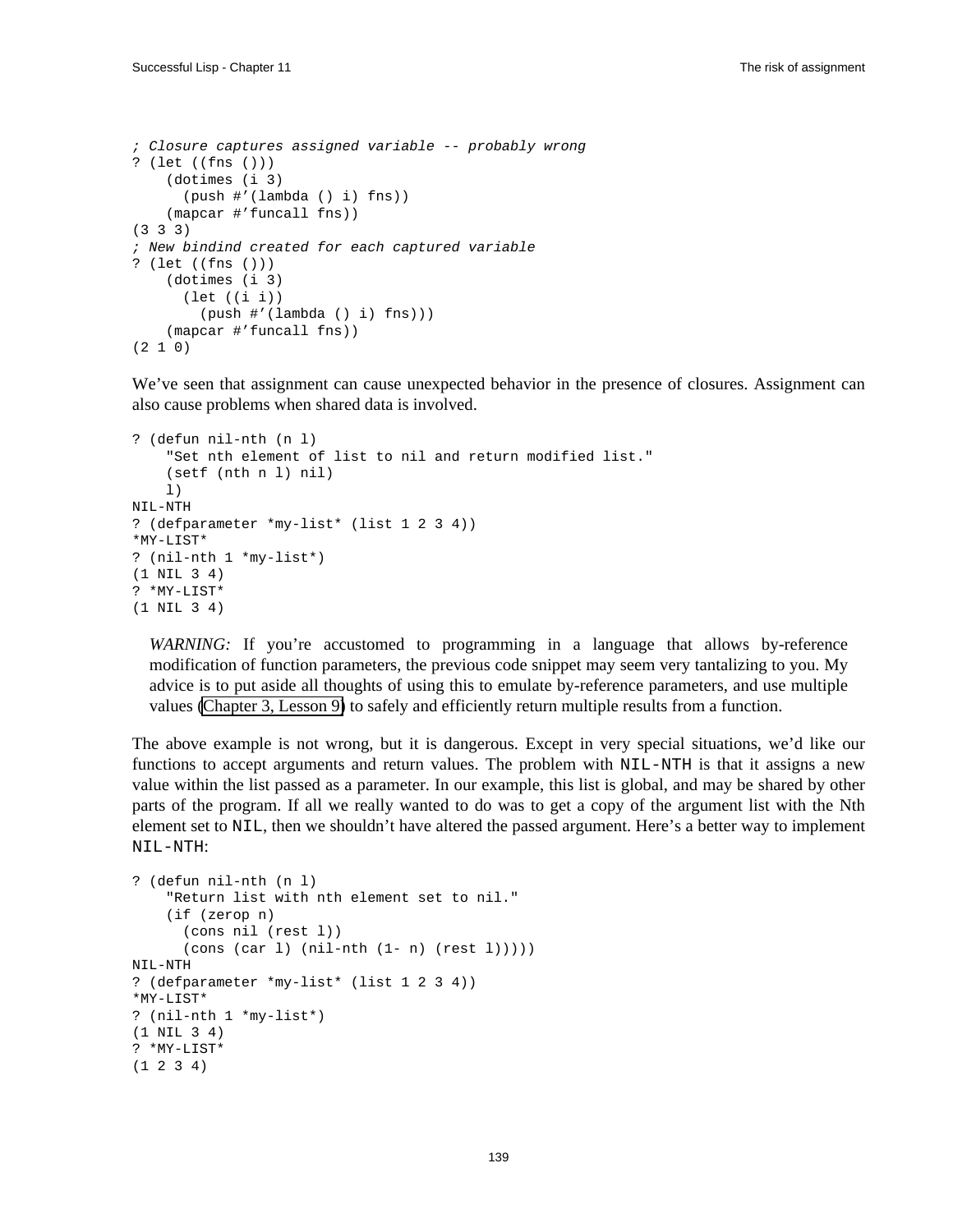#### **Changing vs. copying: an issue of efficiency**

If assignment is so fraught with peril, why not just omit it from the language? There are two reasons: expressiveness and efficiency. Assignment is the clearest way to alter shared data. And assignment is more efficient than binding. Binding creates a new storage location, which allocates storage, which consumes additional memory (if the binding never goes out of scope) or taxes the garbage collector (if the binding eventually does go out of scope).

#### **Modifying lists with destructive functions**

Some operations on lists (and sequences -- see [Chapter 12](#page-143-0) [p 144] ) have both destructive and nondestructive counterparts.

| Nondestructive      | Destructive                          |
|---------------------|--------------------------------------|
|                     |                                      |
| <b>SUBLIS</b>       | NSUBLIS                              |
| SUBST               | <b>NSUBST</b>                        |
| SUBST-IF            | NSUBST-IF                            |
| SUBST-IF-NOT        | NSUBST-IF-NOT                        |
| APPEND              | <b>NCONC</b>                         |
| <b>REVAPPEND</b>    | <b>NRECONC</b>                       |
| <b>BUTLAST</b>      | NBUTLAST                             |
| <b>INTERSECTION</b> | NINTERSECTION                        |
| SET-DIFFERENCE      | NSET-DIFFERENCE                      |
| SET-EXCLUSIVE-OR    | NSET-EXCLUSIVE-OR                    |
| UNION               | <b>NUNION</b>                        |
|                     |                                      |
| <b>REVERSE</b>      | NREVERSE                             |
| <b>REMOVE</b>       | <b>DELETE</b>                        |
| REMOVE-IF           | DELETE-IF                            |
| REMOVE-IF-NOT       | DELETE-IF-NOT                        |
| SUBSTITUTE          | NSUBSTITUTE                          |
| SUBSTITUTE-IF       | NSUBSTITUTE-IF                       |
|                     | SUBSTITUTE-IF-NOT NSUBSTITUTE-IF-NOT |
|                     | REMOVE-DUPLICATES DELETE-DUPLICATES  |
|                     |                                      |

All of these pairings have the same relationship: the destructive version may be faster, but may also alter shared structure. Consider, for example, APPEND and NCONC. Both append the lists supplied as their arguments.

```
? (append (list 1 2 3) (list 4 5 6))
(1 2 3 4 5 6)
? (nconc (list 1 2 3) (list 4 5 6))
(1 2 3 4 5 6)
```
But NCONC may destructively modify all but the final list; it may change the tail of each list to point to the head of the next list.

```
? (defparameter list1 (list 1 2 3))
LIST1
? (defparameter list2 (list 4 5 6))
LIST2
```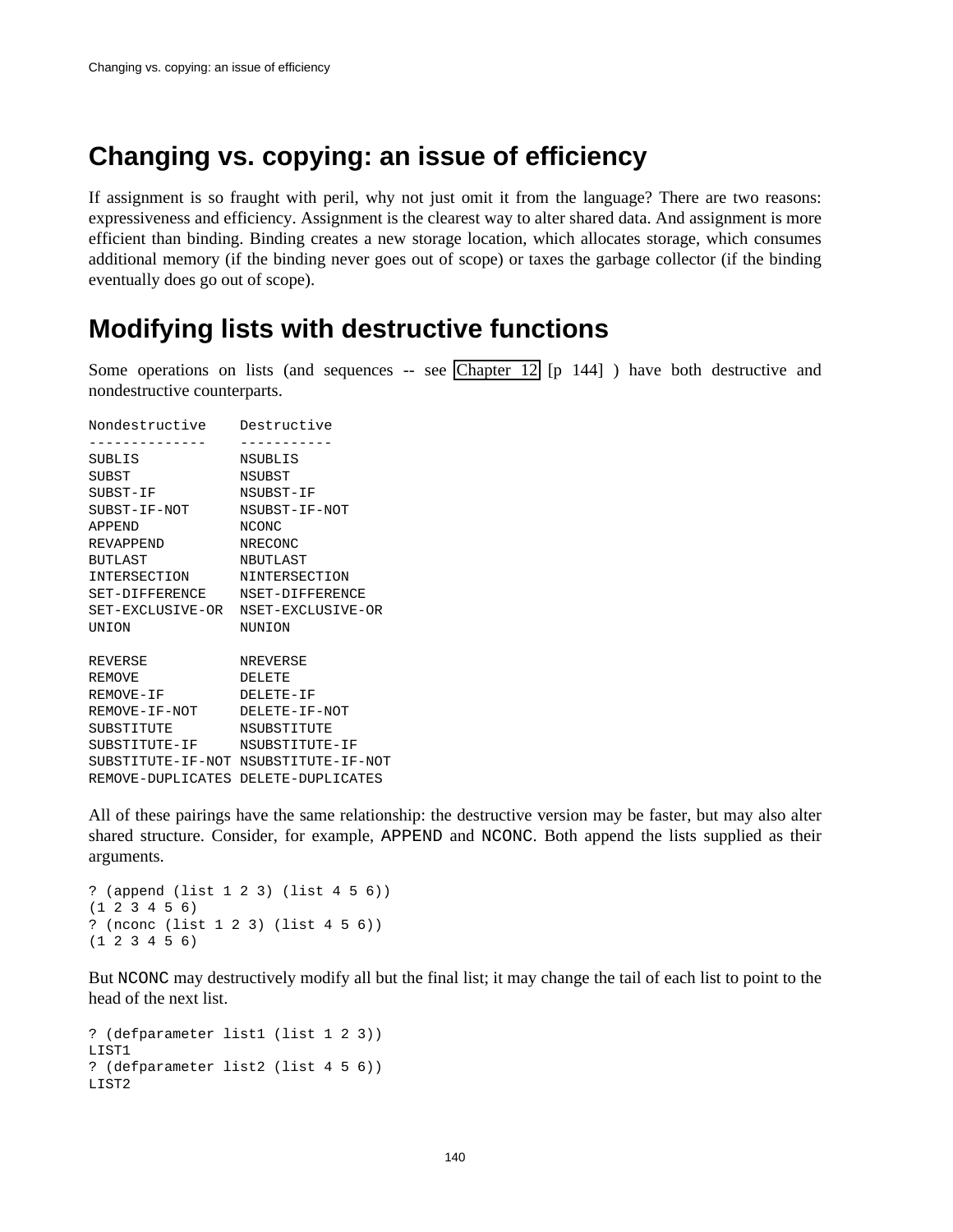```
? (append list1 list2)
(1 2 3 4 5 6)
? list1
(1 2 3)
? list2
(4 5 6)
? (nconc list1 list2)
(1 2 3 4 5 6)
? list1
(1 2 3 4 5 6) ; Oops - compare to previous result!
? list2
(4 5 6)
```
#### **RPLACA, RPLACD, SETF ...; circularity**

A list is constructed of CONS cells. Each CONS has two parts, a CAR and a CDR (review [Chapter 3,](#page-50-0) [Lesson 4\)](#page-50-0). The CAR holds the data for one element of the list, and the CDR holds the CONS that makes up the head of the rest of the list.



By using RPLACA and RPLACD to change the two fields of a CONS, we can (destructively) alter the normal structure of a list. For example, we could splice out the second element of a list like this:

```
? (defparameter *my-list* (list 1 2 3 4))
*MY-LIST*
? (rplacd *my-list* (cdr (cdr *my-list*)))
(1 3 4)
? *my-list*
(1 3 4)
```
We can also use these "list surgery operators" to create circular lists.

```
? (let ((l (list 1)))
     (rplacd l l)
    1)(1 1 1 1 1 1 1 1 ... ; Continues until interrupt or stack overflow
? (let ((l (list 2)))
     (rplaca l l)
    1)(((((((((((((((( ... ; Continues until interrupt or stack overflow
```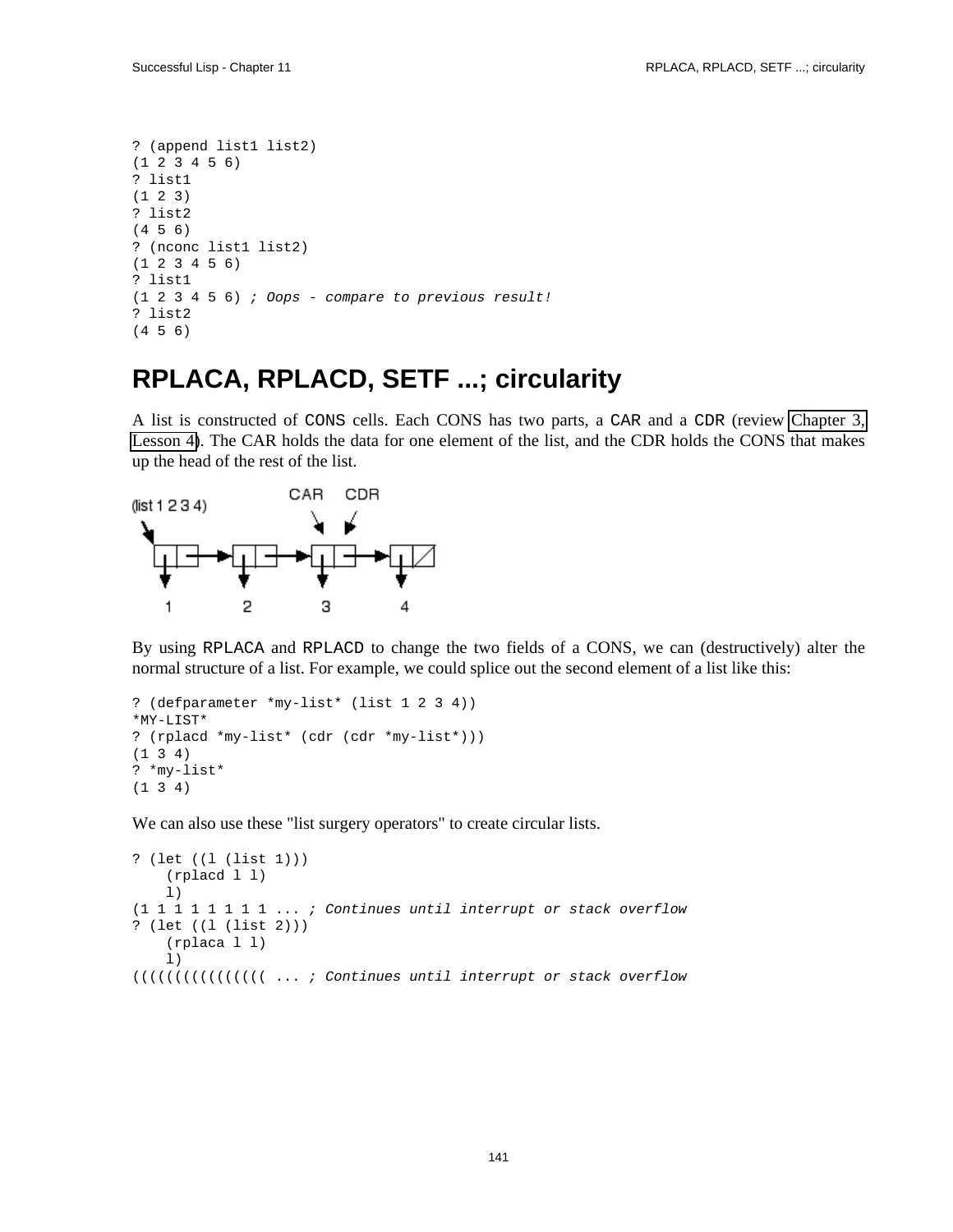

We can get the same effect using (SETF CAR) in place of RPLACA and (SETF CDR) in place of RPLACD.

```
(rplaca cons object) is (setf (car cons) object)
(rplacd cons object) is (setf (cdr cons) object)
```
The nice thing about the SETF notation is that it readily generalizes to other list accessors, such as NTH, LAST, NTHCDR, and FOURTH.

### **Places vs. values: destructive functions don't always have the desired side-effect**

A nondestructive function such as REVERSE always returns a freshly constructed result, so there's never any question but that you need to pay attention to the result. But a destructive function such as NREVERSE *sometimes* modifies its argument in such a way that the changed argument is identical to the function result. This leads some programmers to assume that destructive functions *always* modify the argument to match the result. Unfortunately, this is not true; leading to the second important point about the use of destructive functions: you should use the result of a destructive function the same way that you would use the result of its nondestructive counterpart.

This also applies to SORT and STABLE-SORT, which are destructive and do not have a nondestructive counterpart.

### **Contrast e.g. PUSH and DELETE**

Here's an example showing why you should not depend upon DELETE's side-effects.

```
? (defparameter *my-list (list 1 2 3 4))
*MY-LIST*
? (delete 3 *my-list*)
(1 2 4)
? *my-list*
(1 2 4)
? (delete 1 *my-list*)
(2 4)
? *my-list*
(1 2 4) ; Not the same as function result
```
But some macros, for example PUSH and POP, take a *place* as an argument and arrange to update the place with the correct value.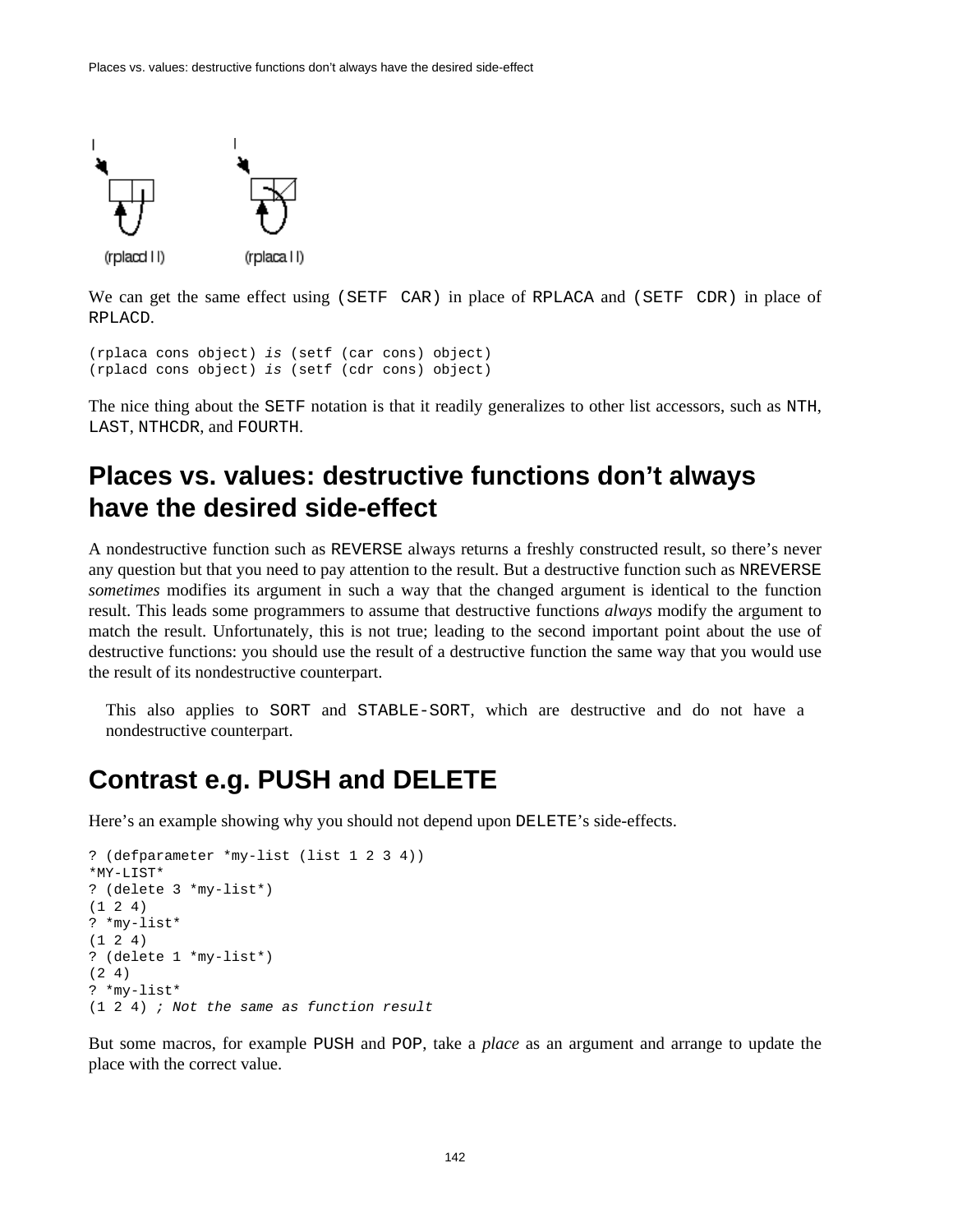```
? (defparameter *stack* ())
*STACK*
? (push 3 *stack*)
(3)
? (push 2 *stack*)
(2 3)
? (push 1 *stack*)
(1 2 3)
? *stack*
(1 2 3)
? (pop *stack*)
1
? *stack*
(2 3)
```
### **Shared and constant data: Dangers of destructive changes**

When you use destructive functions you should be sure to only modify data that your program has constructed at runtime. Here's an example of what can happen if you destructively modify a constant list.

```
? (defun stomp-a-constant ()
     (let ((l '(1 2 3))) ; compile-time constant data
       (print l)
       (setf (second l) nil) ; destructive modification
       l))
STOMP-A-CONSTANT
? (stomp-a-constant)
(1 2 3)
(1 NIL 3)
? (stomp-a-constant)
(1 NIL 3)
(1 NIL 3)
```
This function is effectively modifying itself, as it changes the constant data which is bound to the variable L. The effects of this change show up in the first line of output on the second run (and all subsequent runs).

If you replace '(1 2 3) (which may be compiled into constant data) with (list 1 2 3) (which always creates a fresh list at run time) then the function's behavior will be identical on the first and all subsequent runs.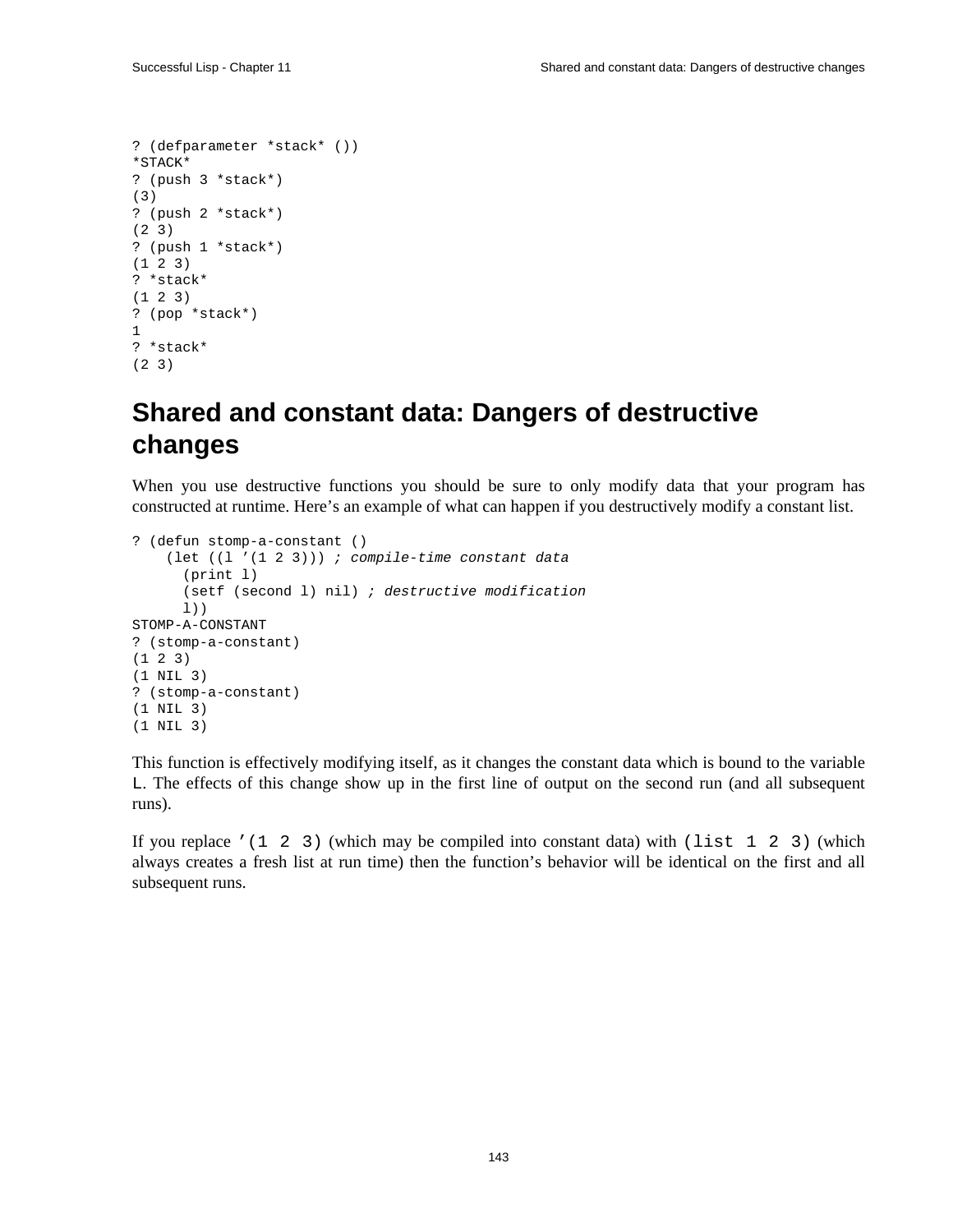# <span id="page-143-0"></span>**Chapter 12 - Mapping Instead of Iteration**

In this chapter we'll survey of a group of functions collectively known as mapping functions. You can think of a mapping function as a kind of special purpose iterator. Every mapping function expects you to supply a function. A typical mapping function applies your function to every element of the supplied list(s). One variation on this theme applies your function to successive sublists.

A sequence is a generalization of the list data type. Vectors (one-dimensional arrays) and lists are specializations of the sequence data type. Some mapping functions work only with lists as inputs, while others accept sequences.

## **MAPCAR, MAPC, and MAPCAN process successive list elements**

The first group of mapping functions processes successive elements of lists. The mapping functions in this group differ in how they construct a return value.

MAPCAR processes successive elements of one or more supplied lists. You must supply a function that accepts as many arguments as the number of lists you supply to MAPCAR, which applies your function to successive elements and combines the function's results into a freshly constructed list. The mapping stops upon reaching the end of the shortest list; MAPCAR's result has as many elements as the shortest input list.

MAPC does not combine the results of applying your function to successive elements of the input list(s). Instead, it processes the inputs just for effect, and returns the first input list as the result of MAPC.

MAPCAN combines results using the destructive function NCONC. Since NCONC -- like its nondestructive counterpart APPEND -- expects its arguments to be lists, the function you supply to MAPCAN must always return a list.

```
? (mapcar #'atom (list 1 '(2) "foo" nil))
(T NIL T T)
? (mapcar #'+ (list 1 2 3) (list 4 5 6))
(5 7 9)
? (mapc #'(lambda (x y) (print (* x y))) (list 1 0 2) (list 3 4 5))
3
\Omega10
(1 0 2)
? (mapcan #'list (list 1 2 3) (list 4 5 6))
(1 4 2 5 3 6)
? (mapcan #'(lambda (a b) (list (cons a b))) (list 1 2 3) (list 4 5 6))
((1 . 4) (2 . 5) (3 . 6))
```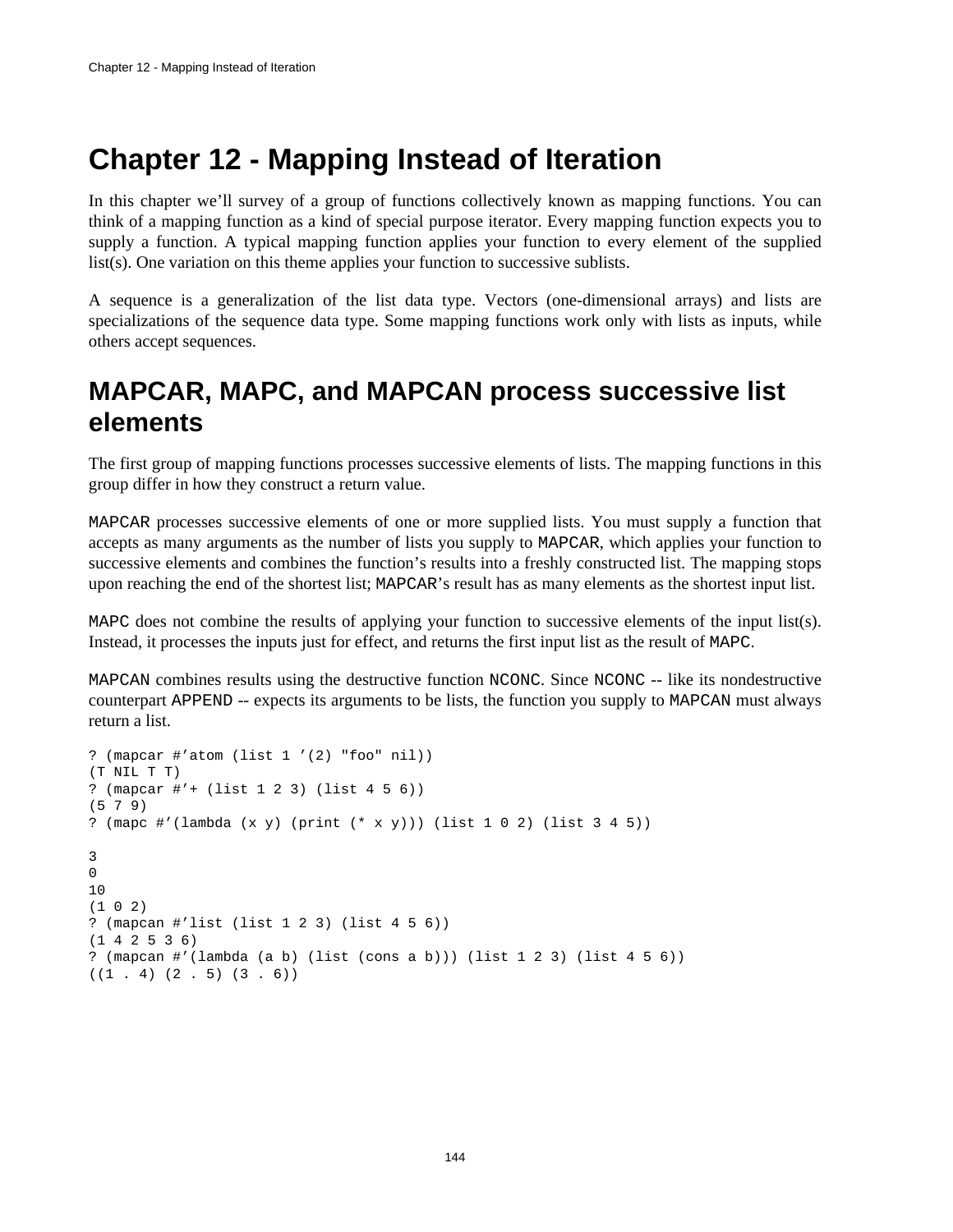## **MAPLIST, MAPL, and MAPCON process successive sublists**

MAPLIST processes successive sublists of one or more supplied lists. You must supply a function that accepts as many arguments as the number of lists you supply to MAPLIST, which applies your function to successive sublists and combines the function's results into a freshly constructed list. The mapping stops upon reaching the end of the shortest list; MAPLIST's result has as many elements as the shortest input list.

MAPL does not combine the results of applying your function to successive sublists of the input list(s). Instead, it processes the inputs just for effect, and returns the first input list as the result of MAPL.

MAPCON combines results using the destructive function NCONC. Since NCONC -- like its nondestructive counterpart APPEND -- expects its arguments to be lists, the function you supply to MAPCON must always return a list.

```
? (maplist #'list (list 1 2 3) (list 4 5 6))
(( (1 2 3) (4 5 6)) ( (2 3) (5 6)) ( (3) (6)))? (mapl \#'(lambda (x y) (print (append x y))) (list 1 0 2) (list 3 4 5))
(1 0 2 3 4 5) 
(0 2 4 5) 
(2 5) 
(1 0 2)
? (mapcon #'list (list 1 2 3) (list 4 5 6))
((1 2 3) (4 5 6) (2 3) (5 6) (3) (6))
```
## **MAP and MAP-INTO work on sequences, not just lists**

A sequence is either a list or a vector (a one-dimensional array). The previous group of mapping functions (MAPCAR et al) processes successive CARs or CDRs of their input lists. MAP and MAP-INTO process successive elements of their input sequences.

MAP requires that you specify the type of its result using one of the following designators:

Designator Result ---------- ------ NIL NIL 'LIST a list 'VECTOR a vector

Note that you can also specify subtypes of LIST or VECTOR -- your Lisp implementation may be able to optimize the storage of the result based on the type you specify.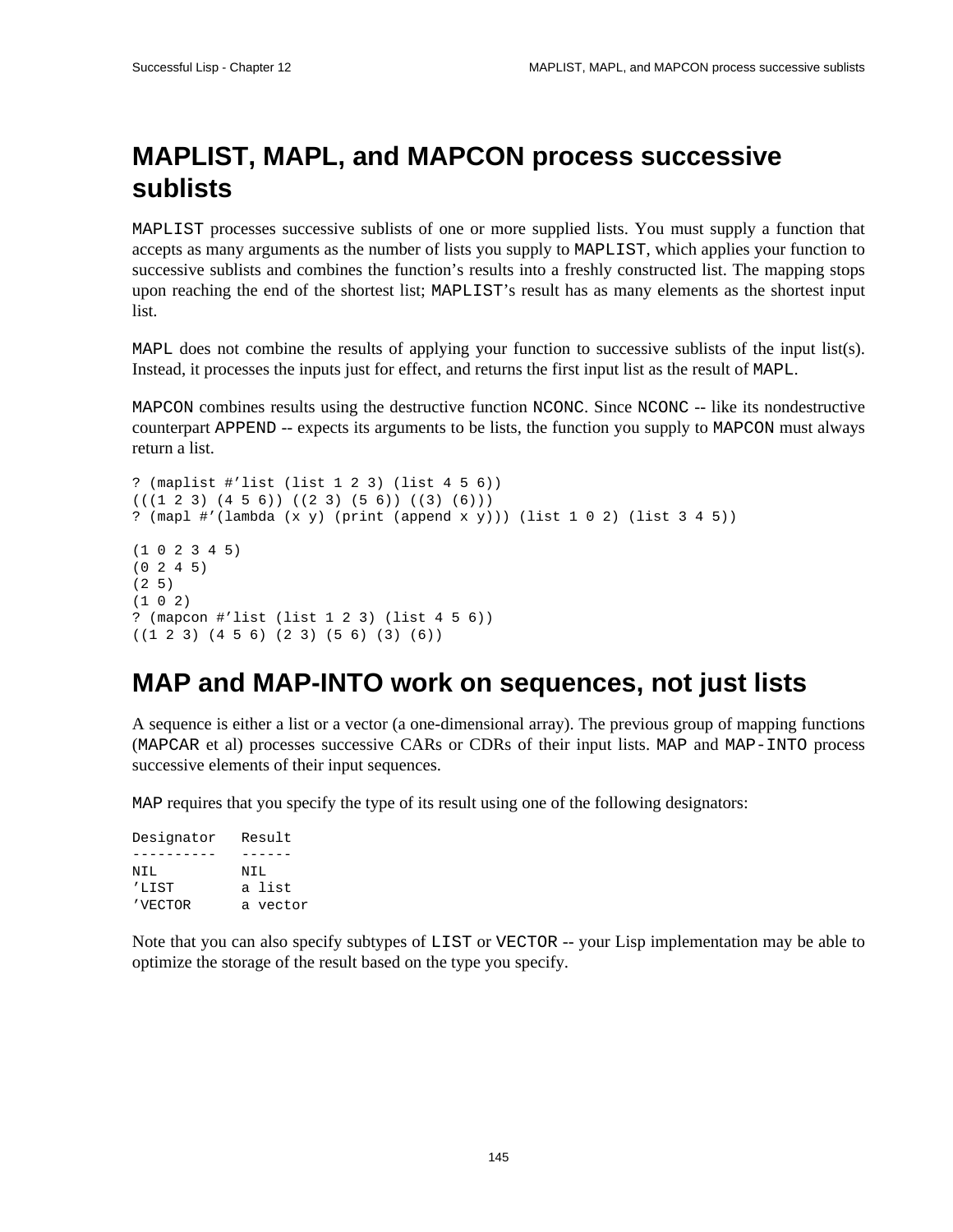```
? (map nil #'+ (list 1 2 3) (list 4 5 6))
NIL
? (map 'list #'+ (list 1 2 3) (list 4 5 6))
(5 7 9)
? (map 'vector #'+ (list 1 2 3) (list 4 5 6))
#(5 7 9)
? (map '(vector number 3) #'+ (list 1 2 3) (list 4 5 6))
#(5 7 9)
```
MAP-INTO is a destructive version of MAP. The first argument is a sequence that receives the results of the mapping. Mapping stops upon reaching the end of the result sequence or any of the input sequences. (Therefore, if you specify NIL as the result sequence, no mapping is performed since NIL is a list of length zero.) The input sequences are not modified. The modified result sequence is returned as the value of MAP-INTO.

```
? (let ((a (make-sequence 'list 3)))
     (print a)
     (map-into a #'+ (list 1 2 3) (list 4 5 6))
     a)
(NIL NIL NIL)
(5 7 9)
? (let ((a (make-sequence 'vector 3)))
     (print a)
     (map-into a #'+ (list 1 2 3) (list 4 5 6))
     a)
#(0 0 0)
#(5 7 9)
```
Your Lisp implementation may print different initial values for the unmodified sequences in the above examples. If you need to specify a certain initial value for MAKE-SEQUENCE, use the :INITIAL-ELEMENT keyword argument:

```
? (let ((a (make-sequence 'list 3 :initial-element 0)))
     (print a)
     (map-into a #'+ (list 1 2 3) (list 4 5 6))
    a)
(0 0 0)
(5 7 9)
```
### **Mapping functions are good for filtering**

A filter passes some of its inputs through to its output, and drops others. We can use mapping functions to implement filters by taking note of the behavior of APPEND:

```
? (append '(1) nil '(3) '(4))
(1 3 4)
```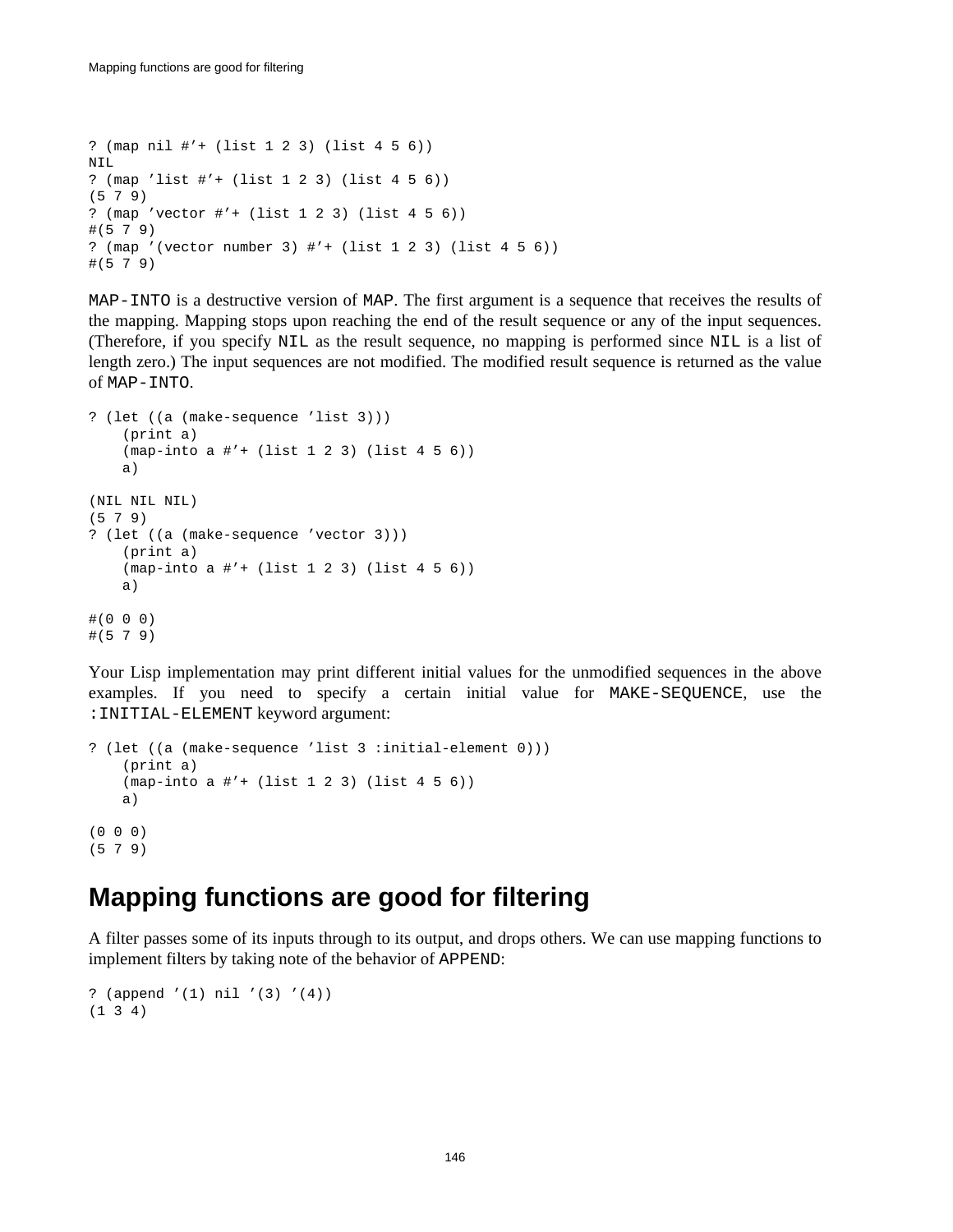The NIL argument (which is equivalent to the empty list) simply "disappears" from the result. This is the key observation that we need to construct a filter. We'll use MAPCAN to map over our input list(s) and supply a mapping function that:

- makes a list of each result we wish to retain in the output, or
- returns NIL in place of each input we wish to exclude from the output.

```
? (defun filter-even-numbers (numbers)
     (mapcan #'(lambda (n) (when (evenp n) (list n))) numbers))
FILTER-EVEN-NUMBERS
? (filter-even-numbers (list 1 2 3 4 5 6 7 8))
(2 4 6 8)
```

```
WHEN returns NIL if the condition is NIL. We could have written (if (evenp n) (list n)
nil) instead.
```
Here's a slightly more complex filter that returns a list of evenly divisible pairs of numerators and denominators:

```
? (defun filter-evenly-divisible (numerators denominators)
     (mapcan #'(lambda (n d)
                 (if (zerop (mod n d))
                   (list (list n d))
                   nil))
             numerators denominators))
? (filter-evenly-divisible (list 7 8 9 10 11 12)
                            (list 1 4 5 5 2 3))
((7 1) (8 4) (10 5) (12 3))
```
The functions REMOVE-IF and REMOVE-IF-NOT (and their destructive counterparts, DELETE-IF and DELETE-IF-NOT) filter a single sequence, but can't be used for multiple sequences (as in the example above). Use REMOVE-IF and the like if it will make your code clearer. See [Chapter 13](#page-149-0) [p 150] for further details.

### **It's better to avoid mapping if you care about efficiency**

Most Lisp systems will generate more efficient code to call a function that is known during compilation than a function that can change at run time. Mapping functions accept a functional argument, and most compilers will generate code that supports run time function binding -- even if you specify a "constant" function, such as #'+. Also, the run time call may incur extra overhead to generate a list of arguments for the function's application.

Therefore, if you are concerned about efficiency you should write map-like functions using iteration instead of mapping functions. But do this only when you are sure that efficiency is an issue for the portion of the program you intend to rewrite. See [Chapter 28](#page-229-0) [p 230] for a discussion of profiling, which can help you find your program's performance bottlenecks.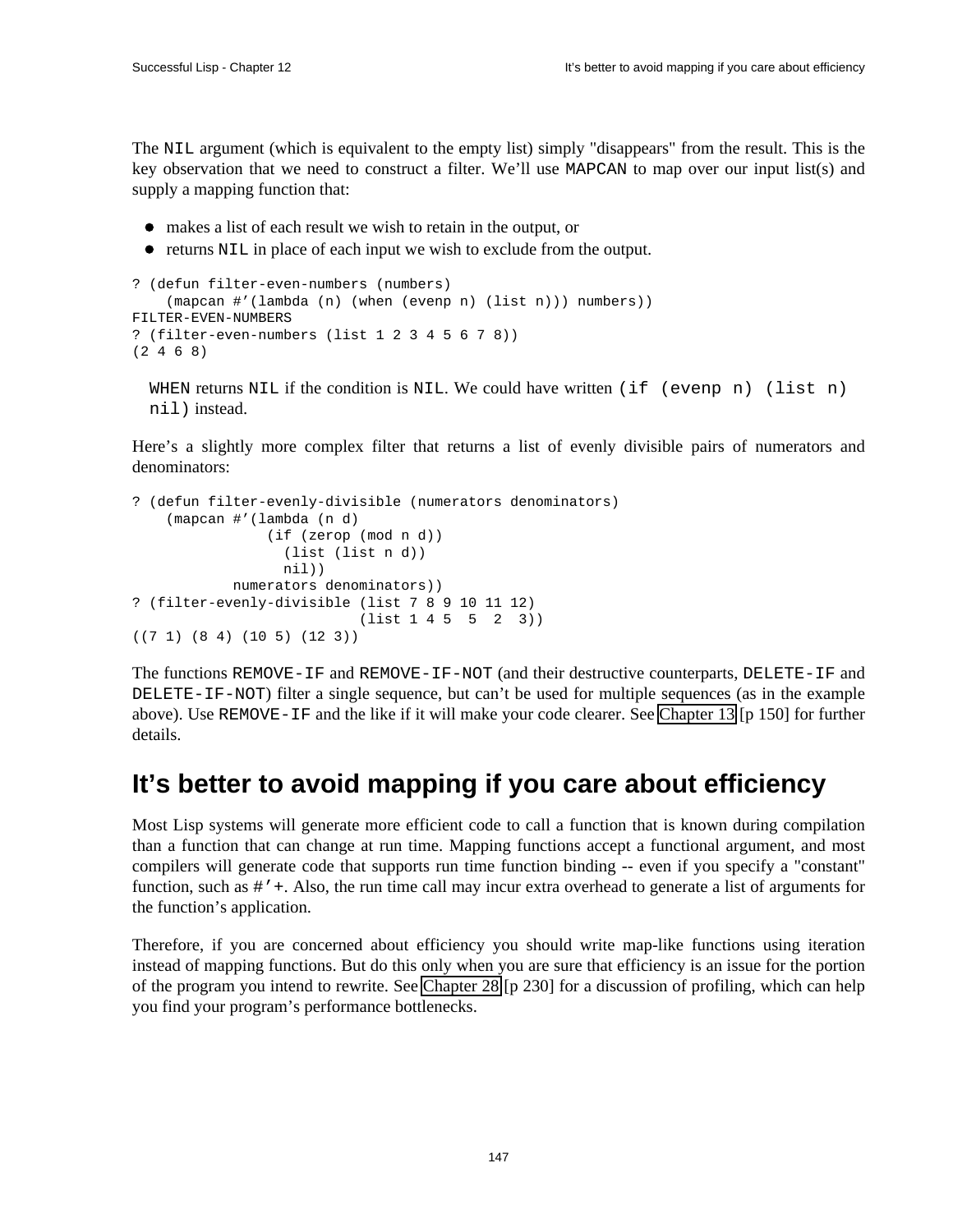### **Predicate mapping functions test sequences**

Sometimes you may need to apply a test to some input sequences and return a truth value based upon what the test returned for all of the inputs. For example, you might want to know whether any number in a sequence is outside of a specified range, or whether every word is at least five letters long. You could construct these tests from the mapping functions described above, but that would be more verbose (and less efficient) than using the predicate mapping functions provided by Lisp.

## **SOME, EVERY, NOTANY, NOTEVERY**

The built in predicate mapping functions expect you to supply a test function (a.k.a. predicate) and one or more input sequences. The predicate is applied to successive elements of the input sequences until the the result of the mapping function can be determined.

```
Function Condition
-------- ---------
SOME user-supplied predicate succeeds on at least one input
EVERY user-supplied predicate succeeds on every input
NOTANY complement of SOME
NOTEVERY complement of EVERY
```
For example, SOME examines inputs so long as the predicate is false; the tests stop -- and SOME returns a true value -- as soon as the predicate is true for some input(s). If the predicate is false for every input, SOME returns a false value.

Similarly, EVERY examines inputs so long as the predicate is true; the tests stop -- and EVERY returns a false value -- as soon as the predicate is false for some input(s). If the predicate is true for every input, EVERY returns a true value.

```
? (some #'(lambda (n) (or (< n 0) (> n 100))) (list 0 1 99 100))
NIL
? (some #'(lambda (n) (or (< n 0) (> n 100))) (list -1 0 1 99 100))
\mathbf T? (every #'(lambda (w) (>= (length w) 5)) (list "bears" "bulls" "racoon"))
T
? (every #'(lambda (w) (>= (length w) 5)) (list "bears" "cat" "racoon"))
NTT.
```
And of course, the predicate mapping functions handle multiple sequences as you'd expect.

```
? (some #'> (list 0 1 2 3 4 5) (list 0 0 3 2 6))
T
```
### **REDUCE combines sequence elements**

While we're on the subject of mapping, wouldn't it be nice to be able to combine all of the elements of a sequence using some function? REDUCE does just that, accepting a function (of two or zero arguments) and a sequence. If the sequence is longer than one element, REDUCE combines the results of applying the function to successive elements of the sequence. For example: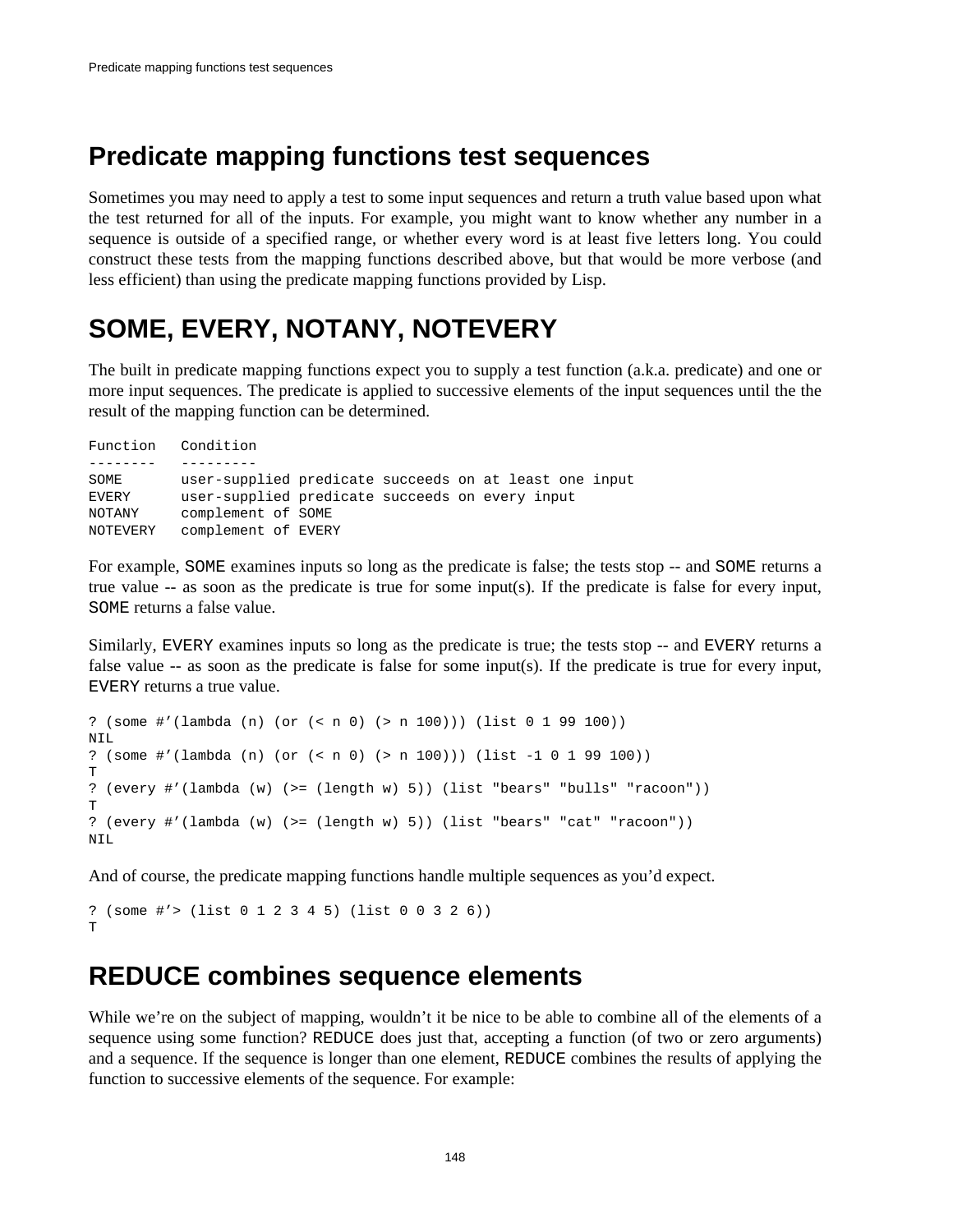? (reduce #'\* (list 1 2 3 4 5)) (\* (\* (\* (\* 1 2) 3) 4) 5) 120 ? (reduce #'- (list 10 2 3 1)) ; (- (- (- 10 2) 3) 1) 4

If the sequence is of length one, REDUCE returns the sequence and the function is not applied. If the sequence is of length zero, REDUCE applies the function with no arguments and returns the value returned by the function. (In the case of arithmetic functions, this is the identity value for the operation.)

Various keyword arguments let you specify a subsequence for REDUCE, or that REDUCE should combine elements in a right-associative manner (i.e. from the end of the sequence, rather than from the beginning).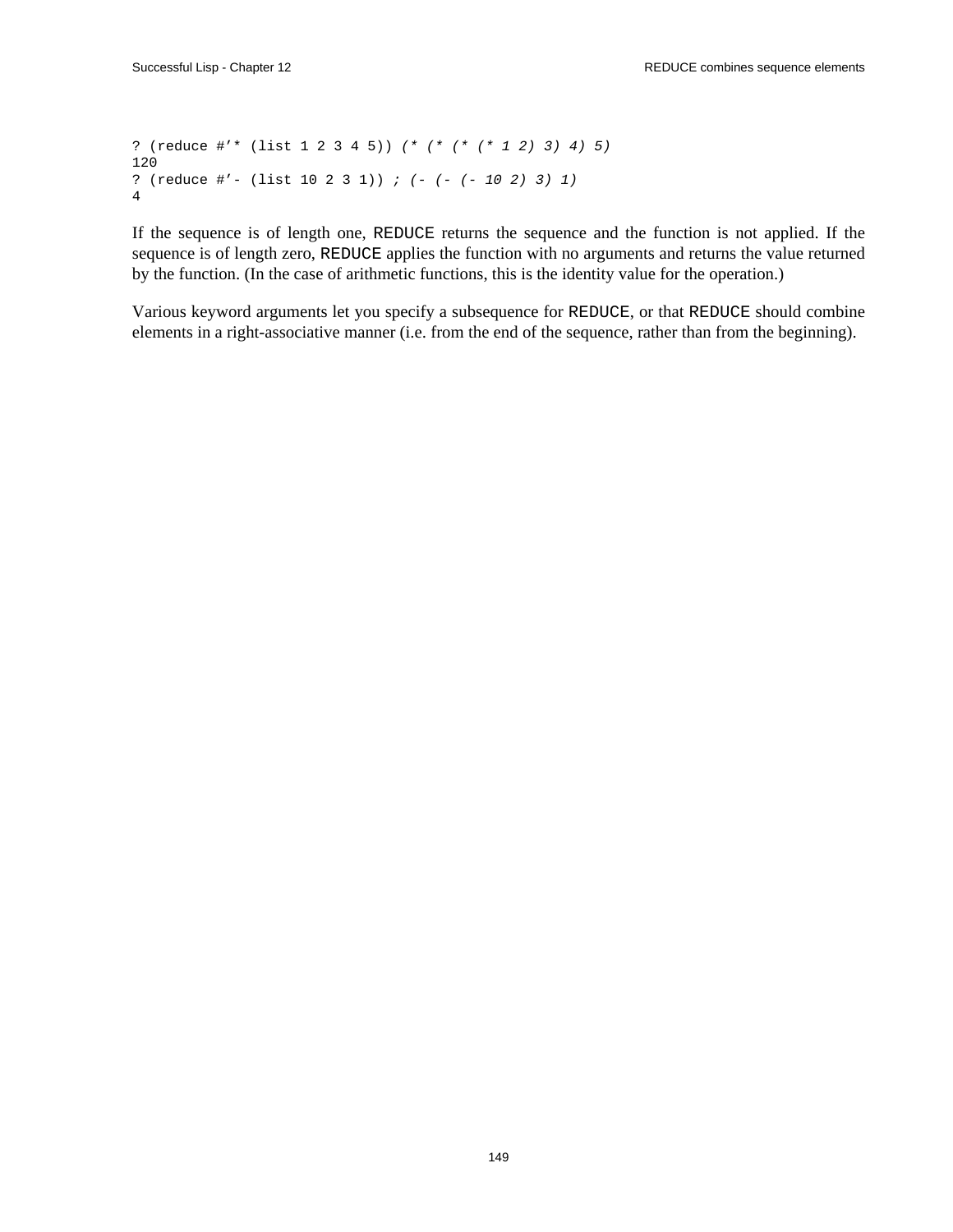# <span id="page-149-0"></span>**Chapter 13 - Still More Things You Can Do with Sequences**

In this chapter we'll meet the most useful sequence functions, and see how to use them. We'll also reprise earlier admonitions about proper use of destructive functions.

## **CONCATENATE: new sequences from old**

CONCATENATE always creates a new sequence from (of course) the concatenation of zero or more argument sequences. You must specify the type of the result, and the argument types must be proper subtypes of the sequence type.

```
? (concatenate 'list) ; no argument sequences
NIL
? (concatenate 'vector) ; no argument sequences
#()? (concatenate 'list '(1 2 3) (4 5))
(1 2 3 4 5)
? (concatenate 'vector #(1 2 3) #(4 5))
#(1 2 3 4 5)
? (concatenate 'list #(1 2 4) '(4 5))
(1 2 3 4 5)
? (concatenate 'vector '(1 2 3) #(4 5))
#(1 2 3 4 5)
? (concatenate 'list "hello") ; string is a subtype of sequence
(\# \hbox{$\wedge$} \# \e \# \lbox{$\wedge$} \# \lbox{$\wedge$} \# \lbox{$\wedge$} \# \lbox{$\wedge$})
```
## **ELT and SUBSEQ get what you want from any sequence (also, COPY-SEQ)**

If you need to pick out one element (or a range of elements) from a sequence, you can use ELT (to pick out one element) or SUBSEQ (to pick out a range of elements). But don't use these unless you're really sure you can't narrow down the sequence type to a vector or list; there are more specific (hence more efficient) accessors for the less general types.

SUBSEQ makes a copy of a specified portion of a sequence. COPY-SEQ is closely related to SUBSEQ, except that it copies *all* of the elements of a sequence.

```
? (elt '(1 2 3 4 5) 1) ; zero-based indexing
2
? (subseq '(1 2 3 4 5) 2) ; 3rd element through end
(3 4 5)
? (let ((l '(1 2 3 4 5)))
     (subseq l 2 (length l))) ; same effect as previous
? (subseq '(1 2 3 4 5) 0 3) ; element at ending index is not copied
(1 2 3)
```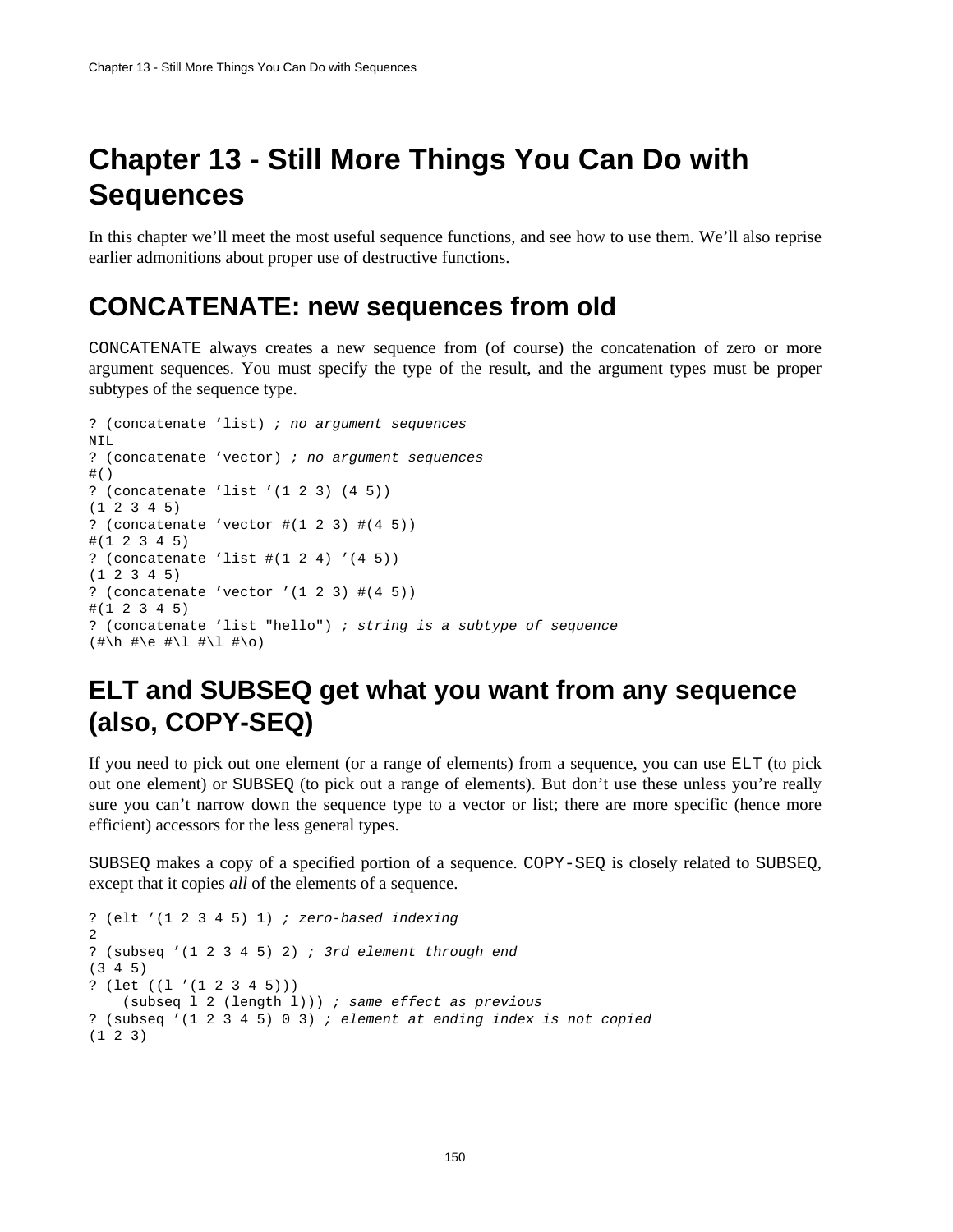```
? (subseq #(#\a #\b #\c #\d #\e) 2 4)
\#(\# \c \# \d)
? (copy-seq '(a b c))
(A B C)
```
## **REVERSE turns a sequence end-for-end (also, NREVERSE)**

REVERSE makes a copy of a sequence, with the order of elements reversed. NREVERSE is the destructive counterpart of REVERSE; it is more efficient, but it modifies its input argument.

REVERSE is commonly used in code similar to the following.

```
(defun collect-even-numbers (number-list)
   (let ((result ()))
    (dolist (number number-list)
      (when (evenp number)
         (push number result)))
     (nreverse result)))
```
The DOLIST and PUSH collect even numbers on the result list, but they are in the reverse order of their original positions on the input list. The final NREVERSE puts them back into their original order. This is a safe use of the destructive function NREVERSE because the RESULT variable can not be shared; it is forgotten as soon as control leaves the LET form.

#### **LENGTH: size counts after all**

There's not much to say about LENGTH. Just remember that for lists, LENGTH counts only the elements of the top-level list, and not those of any nested lists.

```
? (length '((1 2 3) (4 5) (6) 7 () 8 9))
7
```
### **COUNT: when it's what's inside that matters**

If you find your program filters a sequence only to get the length of the result, use COUNT (and related functions COUNT-IF and COUNT-IF-NOT) instead.

```
? (count 3 '(1 3 3 4 2 5 9 8 3 1 9)) ; count occurrences
3
? (count-if #'oddp '(1 3 3 4 2 5 9 8 3 1 9)) ; count matches to predicate
8
? (count-if-not #'evenp '(1 3 3 4 2 5 9 8 3 1 9)) ; count mismatches using predicate
8
```
These functions accept keyword arguments: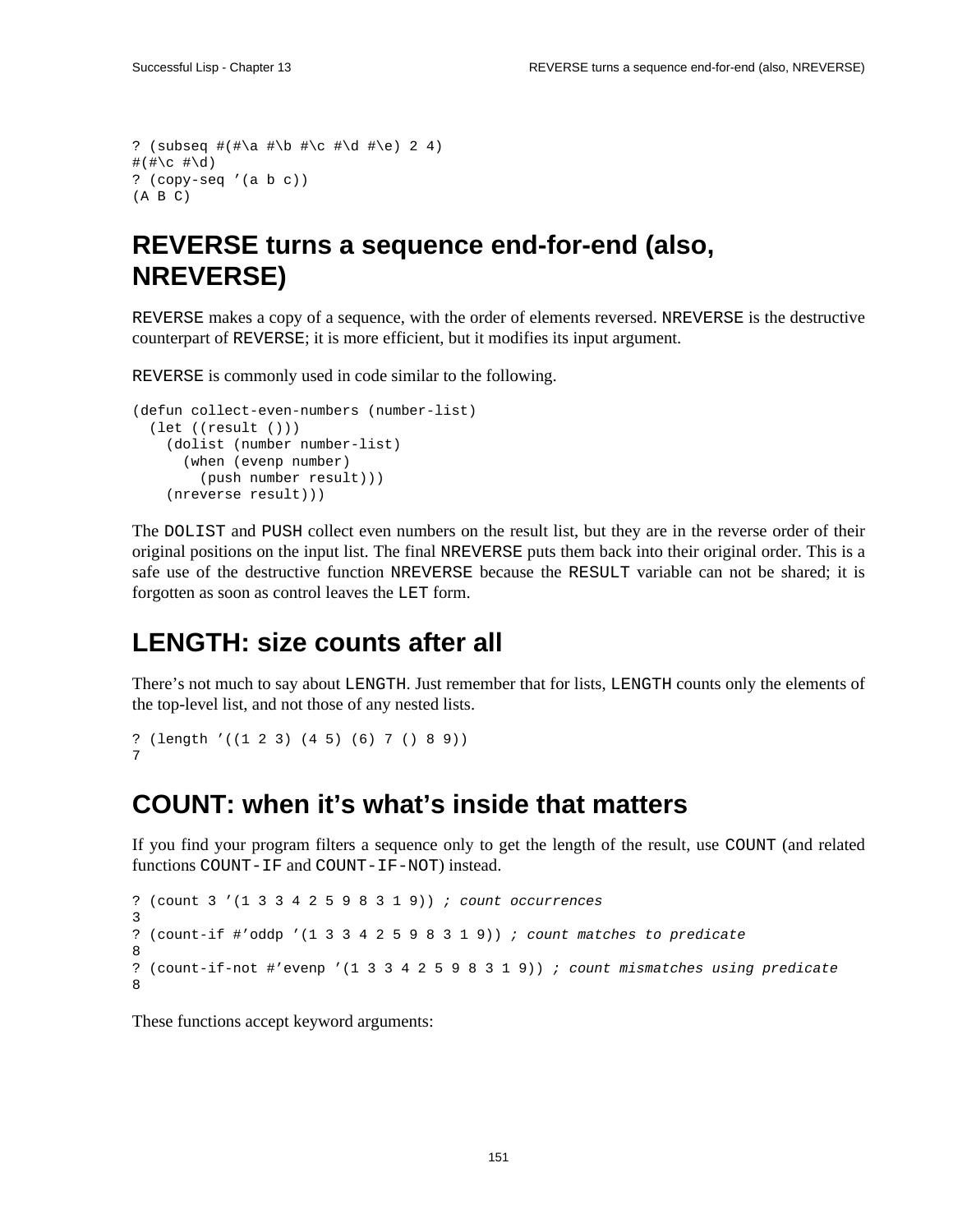| Keyword    | Value                                      | Default  |
|------------|--------------------------------------------|----------|
|            |                                            |          |
| : START    | starting index (inclusive)                 | $\Omega$ |
| : END      | ending index (exclusive)                   | NIL      |
| : FROM-END | non-NIL to work backwards from end element | NTT.     |
| $:$ KF.Y   | function to select match data from element | NTT.     |

A NIL value for the :END keyword designates a position just past the end of the sequence; since this is an exclusive limit, the last element will be processed. (If you specified the index of the last element, the last element would *not* be processed.)

The :FROM-END keyword is useful in the case that the test function has side-effects, and the order of the side-effects is important.

When the :KEY argument is not NIL, it should be a function of one argument that extracts data from the sequence element. For example:

? (count 3 '((1 2 3) (2 3 1) (3 1 2) (2 1 3) (1 3 2) (3 2 1)) :key #'second) 2

COUNT accepts the additional keyword arguments :TEST and :TEST-NOT. These give you a compact way to write a test that involves a second value. Compare the following equivalent forms:

```
; Using COUNT-IF and LAMBDA
(count-if #'(lambda (n) (< 3 n)) '(1 2 3 4 5 6 7))
; Using COUNT and :TEST
(count 3 '(1 2 3 4 5 6 7) :test #'<)
```
The keyword arguments for comparison predicates also let you define the precise meaning of equality. The default predicate is EQL, which is true for identical numbers and symbols. See [Chapter 17](#page-173-0) [p 174] for more information on comparison predicates.

## **REMOVE, SUBSTITUTE, and other sequence changers**

REMOVE removes all occurrences of a specified element from a sequence.

? (remove 7 '(1 2 3 a b c t nil 7 0 7 7)) (1 2 3 A B C T NIL 0)

Keyword arguments are handled in the same way as for COUNT. REMOVE-IF and REMOVE-IF-NOT are also available; their keyword arguments are handled in the same way as for COUNT-IF and COUNT-IF-NOT.

A :COUNT keyword argument lets you limit the number of matching elements to remove.

SUBSTITUTE changes all occurrences of a specified element in a sequence to another value.

? (substitute '(q) 7 '(1 2 3 a b c t nil 7 0 7 7)) (1 2 3 A B C T NIL (Q) 0 (Q) (Q))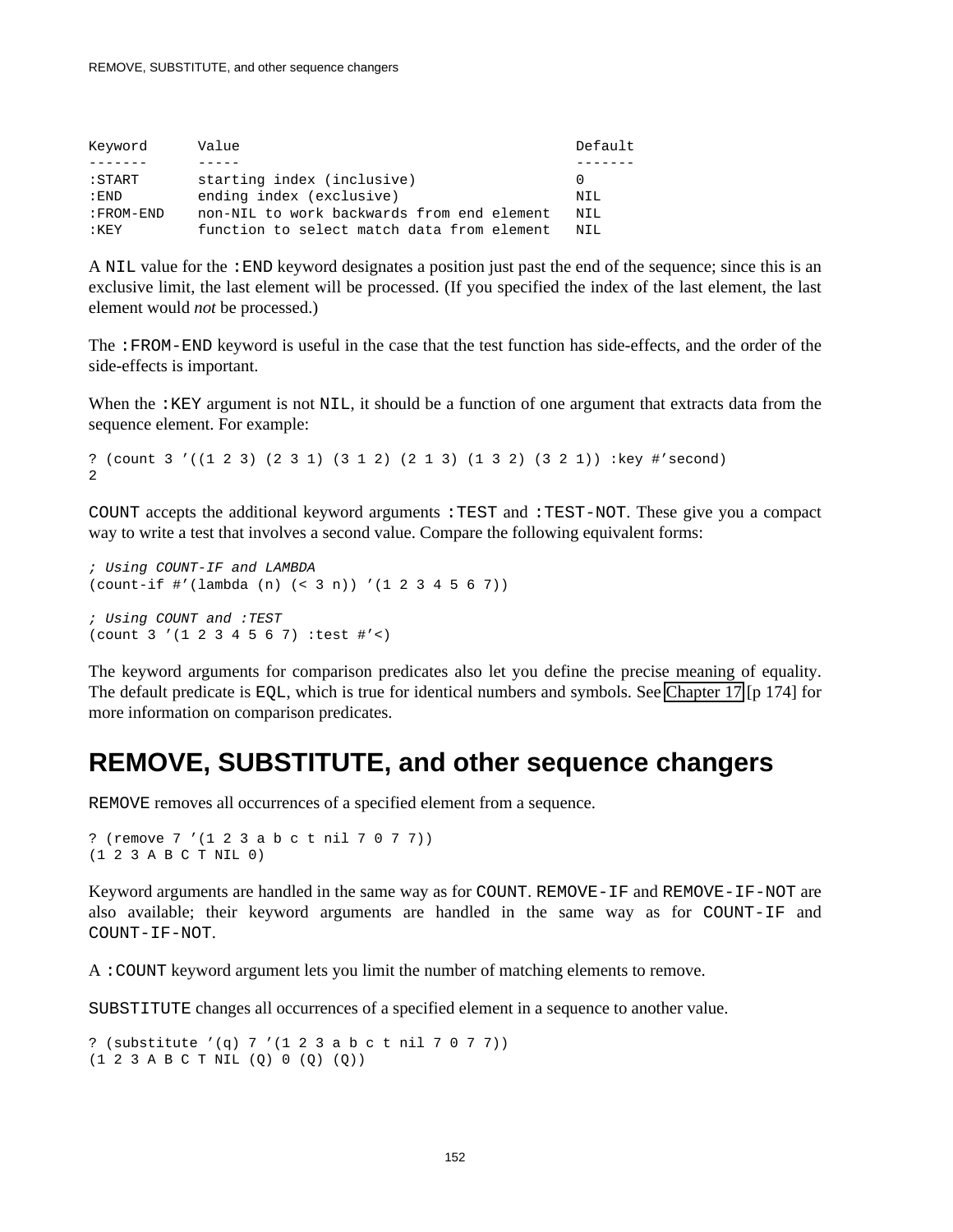Keyword arguments are handled in the same way as for COUNT. SUBSTITUTE-IF and SUBSTITUTE-IF-NOT are also available; their keyword arguments are handled in the same way as for COUNT-IF and COUNT-IF-NOT.

A :COUNT keyword argument lets you limit the number of matching elements to substitute.

REMOVE-DUPLICATES returns a copy of a sequence, modified so that every element is different.

? (remove-duplicates '(1 2 3 a b c (1 2 3) f c g c h b i a j b a k a)) (1 2 3 (1 2 3) F G C H I J B K A)

The last copy of each identical element is retained in the result, unless you specify the keyword argument :FROM-END T, which causes the first copy of each identical element to be retained.

REMOVE-DUPLICATES also accepts the same keyword arguments as COUNT. The :TEST and :TEST-NOT keyword arguments let you specify the comparison predicate used to determine whether elements are identical. The default predicate is EQL, which is true for identical numbers and symbols. See [Chapter 17](#page-173-0) [p 174] for more information on comparison predicates.

## **DELETE, REMOVE-DUPLICATES, DELETE-DUPLICATES, and NSUBSTITUTE.**

Many of the functions in the preceeding section have destructive counterparts. The result of the destructive functions is identical, but the input sequence may be destructively modified.

| Nondestructive                      | Destructive                          |
|-------------------------------------|--------------------------------------|
|                                     |                                      |
| REMOVE                              | DELETE                               |
| REMOVE-IF                           | DELETE-IF                            |
| REMOVE-IF-NOT                       | DELETE-IF-NOT                        |
| SUBSTITUTE                          | NSUBSTITUTE                          |
| SUBSTITUTE-IF                       | NSUBSTITUTE-IF                       |
|                                     | SUBSTITUTE-IF-NOT NSUBSTITUTE-IF-NOT |
| REMOVE-DUPLICATES DELETE-DUPLICATES |                                      |

Remember that you *must not* depend upon the modification of the input sequences. The only result guaranteed to be correct is the return value of the function.

## **FILL and REPLACE**

FILL destructively modifies a sequence, replacing every element with a new value. It accepts keyword arguments for :START and :END positions; these have the same meaning as described earlier in this chapter. The modified sequence is returned as the value of FILL.

```
? (fill (list 1 1 2 3 5 8) 7)
(7 7 7 7 7 7)
? (fill (list 1 1 2 3 5 8) '(a b))
((A B) (A B) (A B) (A B) (A B) (A B))
? (fill (list 1 1 2 3 5 8) 7 :start 2 :end 4)
(1 1 7 7 5 8)
```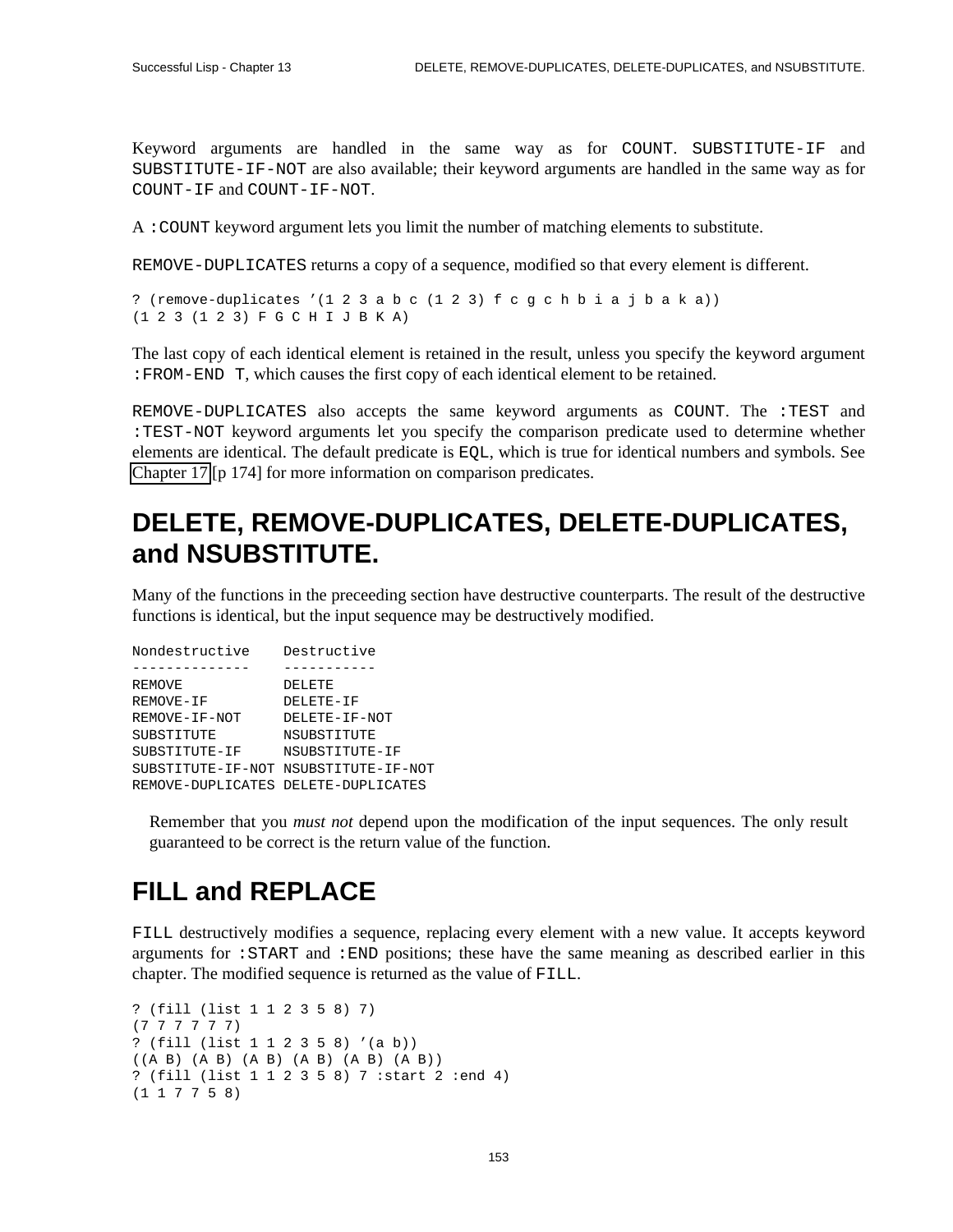REPLACE copies elements from one sequence into another, destructively modifying the target sequence. You can specify the range of elements to use in both sequences; the shorter of the two ranges determines the number of elements that is actually copied.

```
? (let ((a (list 1 2 3 4 5 6 7))
         (b (list 9 8 7 6 5 4 3)))
     (replace a b))
(9 8 7 6 5 4 3)
? (let ((a (list 1 2 3 4 5 6 7))
        (b (list 9 8 7 6 5 4 3)))
     (replace a b :start1 2))
(1 2 9 8 7 6 5)
? (let ((a (list 1 2 3 4 5 6 7))
         (b (list 9 8 7 6 5 4 3)))
    (replace a b :start1 2 :end1 5))
(1 2 9 8 7 6 7)
? (let ((a (list 1 2 3 4 5 6 7))
        (b (list 9 8 7 6 5 4 3)))
   (replace a b:start1 2:end1 5:start2 3))(1 2 6 5 4 6 7)
? (let ((a (list 1 2 3 4 5 6 7))
         (b (list 9 8 7 6 5 4 3)))
    (replace a b : start1 2 : end1 5 : start2 3 : end2 4))
(1 2 6 4 5 6 7)
```
### **Locating things in sequences: POSITION, FIND, SEARCH, and MISMATCH**

POSITION searches a sequence for a matching element, and returns the index of the first match or NIL if no matching element is in the sequence.

```
? (position #\a "This is all about you, isn't it?")
8
? (position #\! "This is all about you, isn't it?")
NIL
```
POSITION accepts the same keyword arguments as COUNT (described earlier in this chapter) and has (the by now familar) variants POSITION-IF and POSITION-IF-NOT.

FIND is similar to POSITION except that the matching element -- rather than its index in the sequence - is returned if there is a match. As with POSITION, you'll find the usual keyword arguments (:FROM-END, :START, :END, :KEY -- and for the "base" function, :TEST and :TEST-NOT) and function variants (i.e. FIND-IF and FIND-IF-NOT).

```
? (find #\a "This is all about you, isn't it?")
#\a
? (find #\! "This is all about you, isn't it?")
NTT.
```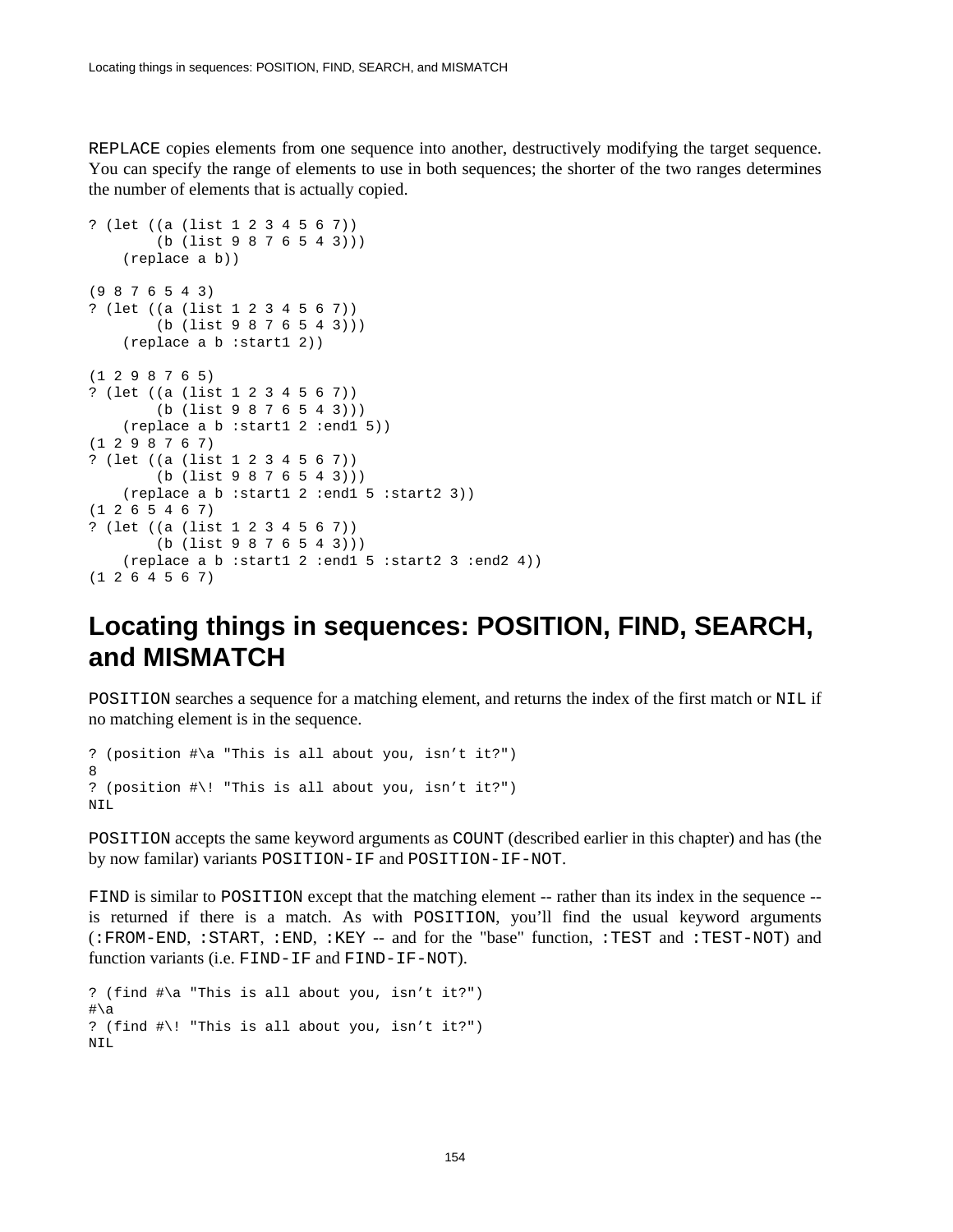SEARCH returns the starting position of one sequence within another sequence, or NIL if no match is found.

```
? (search "ab" "This is all about you, isn't it?")
12
? (search "not so" "This is all about you, isn't it?")
NTT.
```
SEARCH accepts :FROM-END, :KEY, :TEST and :TEST-NOT keyword arguments with the usual interpretations. You can specify a range in the substring (the first argument) using : START1 and : END1 keywords, and in the target string using the : START2 and : END2 keywords.

MISMATCH is the functional complement to SEARCH -- it returns the first position at which the substring *fails* to match a portion of the target string.

```
? (mismatch "banana" "bananananono")
6
? (mismatch "." "...hello")
1
? (mismatch "............." "...hello")
3
```
### **SORT and MERGE round out the sequence toolkit**

SORT destructively sorts a sequence; the order is determined by a predicate which you supply.

```
? (sort (list 9 3 5 4 8 7 1 2 0 6) #'>)
(9 8 7 6 5 4 3 2 1 0)
? (sort (list 9 3 5 4 8 7 1 2 0 6) #'<)
(0 1 2 3 4 5 6 7 8 9)
```
The input sequence is destructively modified -- you must use the function result.

STABLE-SORT preserves the original order of identical elements; SORT may not.

You can sort structured elements (e.g. lists, structures) by using the :KEY keyword argment to specify a key extraction function.

MERGE combines *two* input sequences into a single result. Elements are interleaved according to the predicate. Either input sequence may be destructively modified. You must designate the type of the result.

```
? (merge 'vector (list 1 3 5 9 8) (vector 2 6 4 7 0) #'>)
#(2 6 4 7 1 3 5 9 8 0)
? (merge 'list (list 1 3 5 9 8) (vector 2 6 4 7 0) #'<)
(1 2 3 5 6 4 7 0 9 8)
? (merge 'vector (list 1 3 5 8 9) (vector 0 2 4 6 7) #'>)
#(1 3 5 8 9 0 2 4 6 7)
? (merge 'list (list 1 3 5 8 9) (vector 0 2 4 6 7) #'<)
(0 1 2 3 4 5 6 7 8 9)
```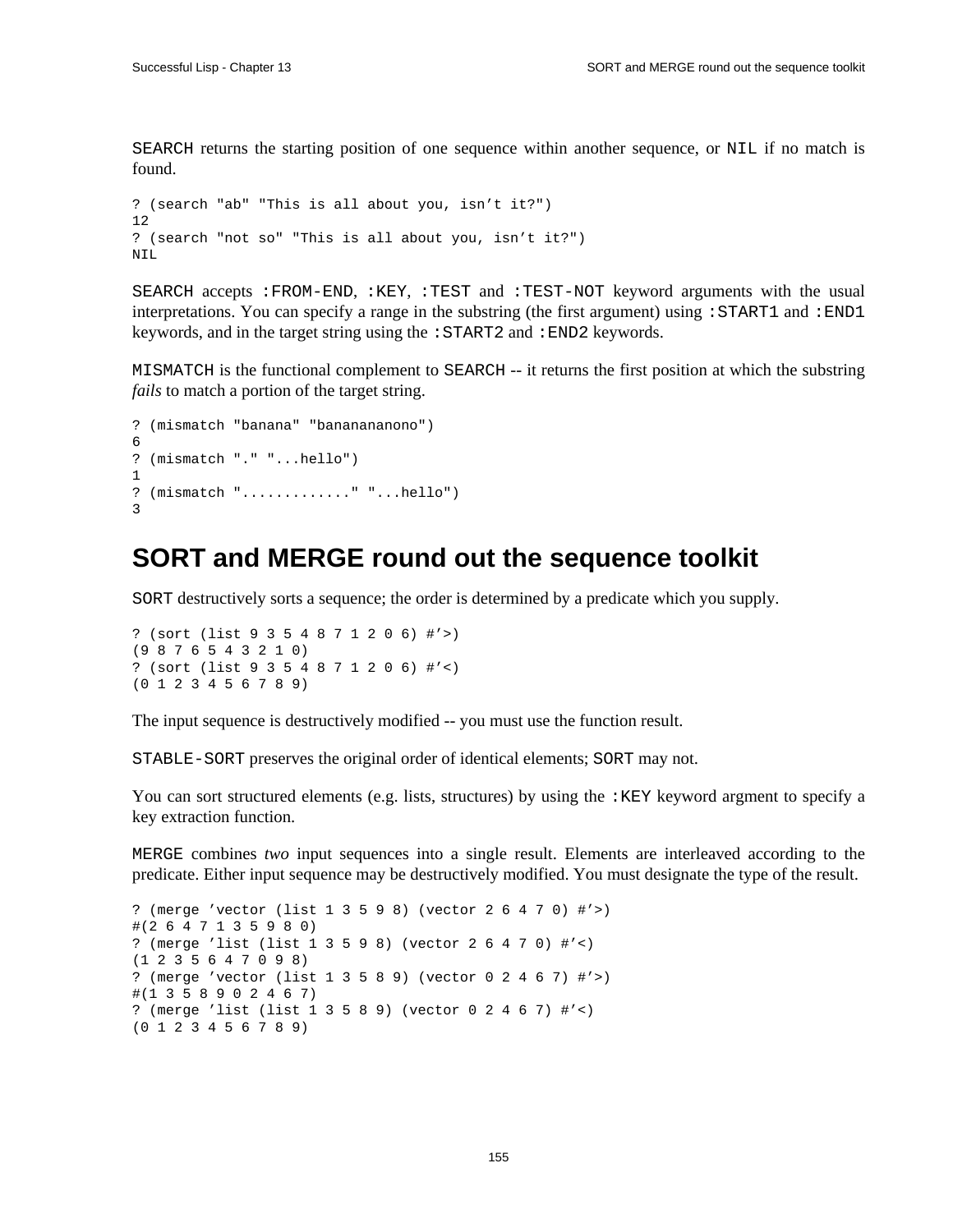Note that -- in the general case -- MERGE does *not* sort the catenation of its arguments. The predicate is used to select from one or the other of the input sequences; input from the selected sequence continues until the sense of the predicate changes. Look at the examples until you understand this.

MERGE accepts a :KEY keyword argument having the conventional meaning.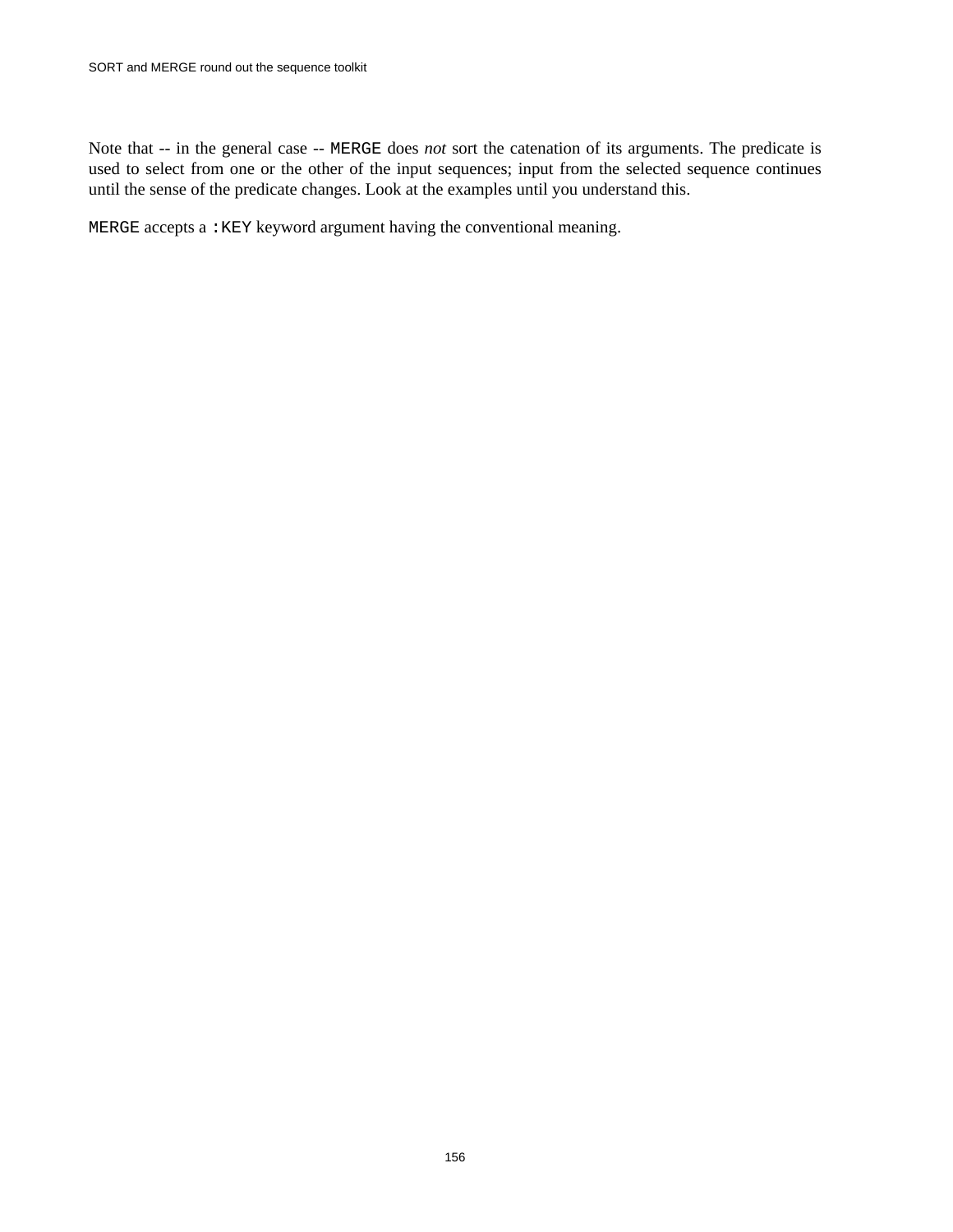# **Chapter 14 - Can Objects Really Behave Themselves?**

This chapter continues the treatment of CLOS (the Common Lisp Object System) that we began in [Chapter 7,](#page-116-0) in which we saw how objects store data. In this chapter we'll learn about how objects get their behaviors.

### **Generic functions give objects their behaviors**

A generic function provides behavior based upon the type of an object. The behavior is selected according to the types of the arguments to the generic function. The generic function dispatches control to a particular method that provides the best match to the argument types that you use to invoke the generic function.



You define a method using Lisp's DEFMETHOD macro. In its simplest form, DEFMETHOD expects a name and a *specialized* lambda list. The specialized lambda list is similar to the list of formal parameters you supply for a LAMBDA or DEFUN form; the difference is that you can specify the type of each parameter. The method will only be invoked when the generic function call (which looks *exactly* like a function call) specifies parameters that are of matching types. To specialize a parameter in a DEFMETHOD form, simply name the parameter and its type in a list. For example:

```
(defmethod method1 ((param1 number) (param2 string)) ...)
(defmethod method2 ((param2 float) (param2 sequence)) ...)
```
You can also leave the type of a parameter unspecified by just giving its name; this kind of parameter will match *any* data type. In this example, the first parameter is not specialized:

(defmethod method3 (param1 (param2 vector)) ...)

Note that the parameter types do not *have* to be CLOS class types. If you *want* to specialize a method to one particular CLOS class, you can specialize one of the arguments to that class, as we saw in the first figure in this chapter. If you have specialized one parameter to a CLOS class, and leave the other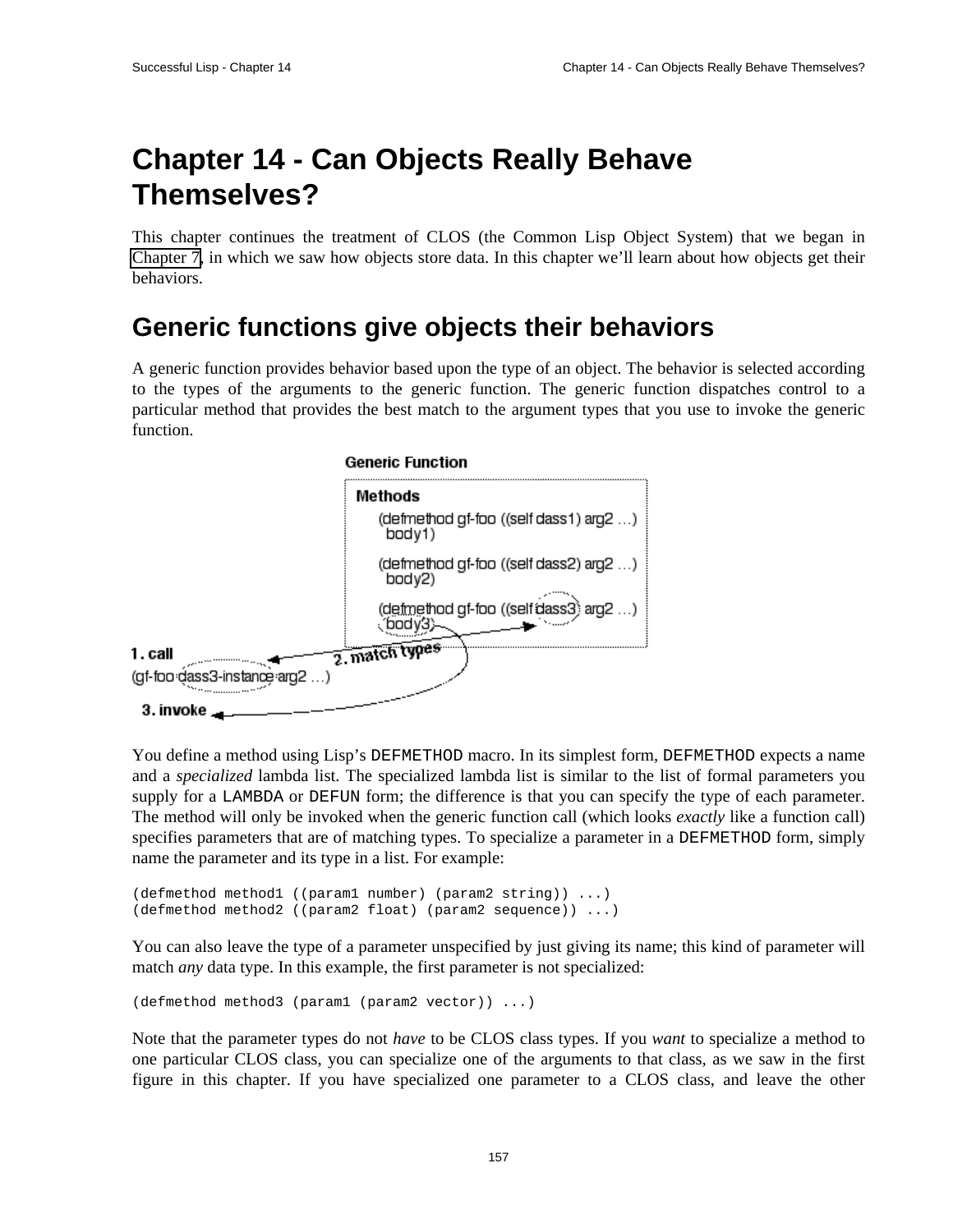parameters unspecialized, then you've emulated the single-dispatch method common to certain "classic" object-based programming languages. In this limited case you can think of a method as being associated with a class. We'll see in the next section that this association breaks down when we associate a method with multiple classes.

You're probably wondering how generic functions get created, when all you do is to define methods. When you define a method, Lisp creates a generic function if one does not already exist. When Lisp creates this generic function for you, it makes note of the name, the number of required and optional arguments, and the presence and names of keyword parameters. When you create another method of the same name, it must agree with the generic function on the details of the parameters which were recorded in the generic function. This agreement is called *lambda list congruence* -- Lisp will signal an error if you attempt to create a new method with a non-congruent lambda list.

## **The line between methods and objects blurs for multimethods**

A multimethod is a method that is selected based upon the types of two or more of its arguments. When you have a method that is selected for two or more classes, then we can't really say that a class (or an object, which is an instance of that class) "has" a particular method.

## **Methods on non-objects? So where does the method live?**

The association of methods to classes gets even more tenuous when we consider that one or more of a method's arguments may specialize on an object that is not a class. If we expect to find some convenient way to say that a method "belongs to" a particular class, we're simply not going to find it.

Simpler (and less capable) object systems than CLOS *do* associate a method with a particular class. CLOS does not. This is an important point, so let me rephrase it: CLOS methods are *not* a part of any class for which they may provide services.

A method is a part of a generic function. The generic function analyzes the actual parameters and selects a method to invoke based upon a match between actual parameters and specialized lambda lists in the method definitions. And, to reiterate the point made in the previous paragraph, generic functions are *not a part of* of any classes upon which the generic function's methods operate.

## **Generic functions work by dispatching on argument specializers**

When you define a method, the types of its parameters (in the specialized lambda list) declare that the method may be invoked only by parameters of the same, or more specific, types. For example, if a parameter is specialized on the type NUMBER, it can match INTEGER, FIXNUM, FLOAT, BIGNUM, RATIONAL, COMPLEX, or any other proper subtype of NUMBER.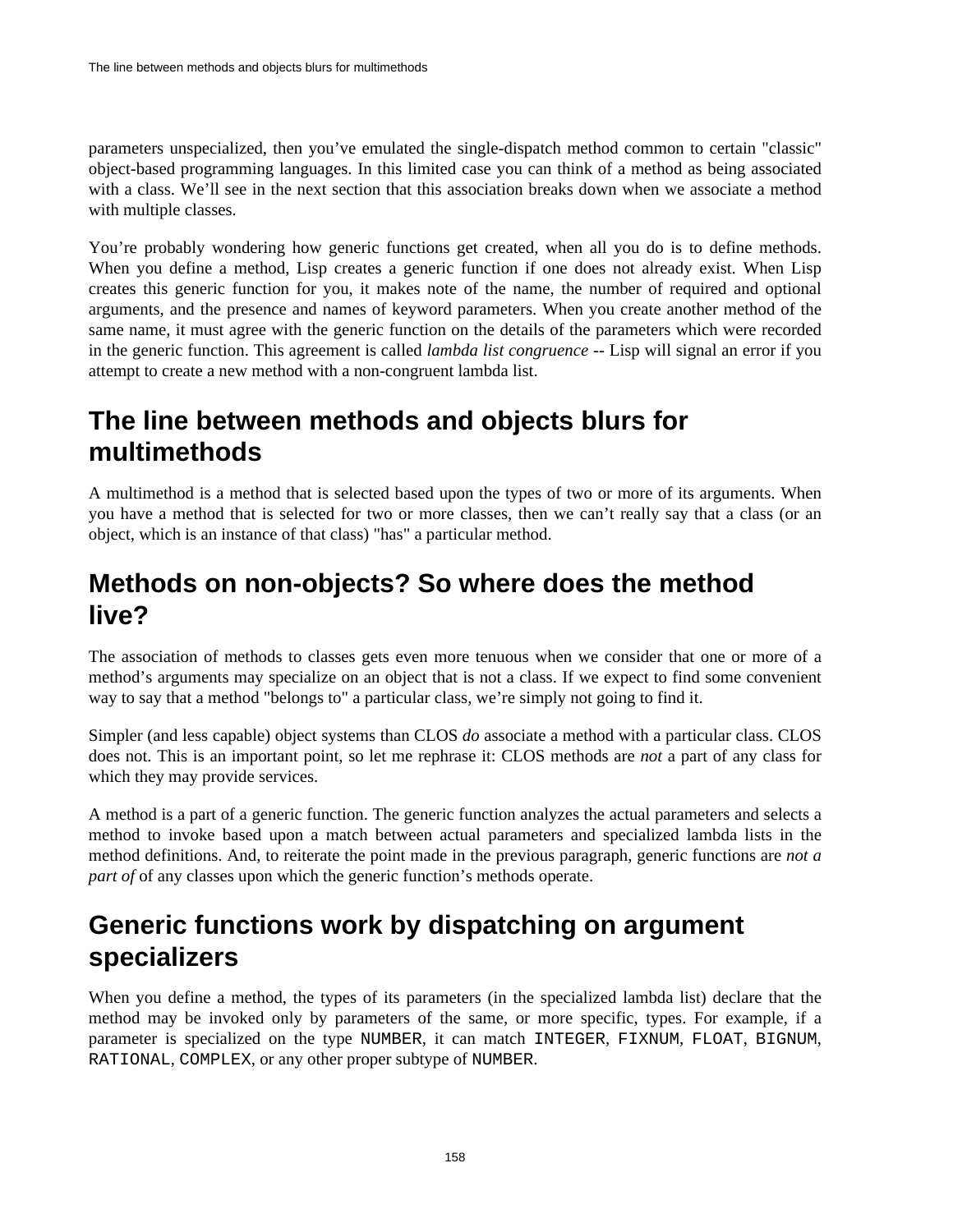But what if you define two methods that could match the same types? Consider the following definitions.

```
(defmethod op2 ((x number) (y number)) ...) ; method 1
(defmethod op2 ((x float) (y float)) ...) ; method 2
(defmethod op2 ((x integer) (y integer)) ...) ; method 3
(defmethod op2 ((x float) (y number)) ...) ; method 4
(defmethod op2 ((x number) (y float)) ...) ; method 5
```
A call of the form (OP2 11 23) potentially matches methods 1 and 3, because the arguments are both of type *INTEGER*, which is a subtype of NUMBER. CLOS resolves ambiguity by choosing the more specific match, thus method 3 is selected for a call of (OP2 11 23).

The same resolution strategy chooses method 5 for (OP2 13 2.9), method 4 for (OP2 8.3 4/5), and method 1 for (OP2 5/8 11/3). The general rule is that CLOS selects a method based upon the most specific matching types, and an argument is always more specific than the arguments to its right. The second part of this rule means that arguments on the left serve as tiebreakers for those futher to the right. Consider these methods:

(defmethod Xop2 ((x number) (y number)) ...) ; method 1 (defmethod Xop2 ((x float) (y number)) ...) ; method 2 (defmethod Xop2 ((x number) (y float)) ...) ; method 3

A call of (XOP2 5.3 4.1) will invoke method 2. Both method 2 and method 3 are more specific than method 1. Method 2 has a more specialized type in the first argument position when compared to method 3, so method 2 is the one that is invoked.

In addition to dispatching based upon argment types, CLOS can dispatch based upon specific objects.

```
? (defmethod idiv ((numerator integer) (denominator integer))
     (values (floor numerator denominator)))
#<STANDARD-METHOD IDIV (INTEGER INTEGER)>
? (defmethod idiv ((numerator integer) (denominator (eql 0)))
     nil)
#<STANDARD-METHOD IDIV (INTEGER (EQL 0))>
? (idiv 4 3)
1
? (idiv 6 2)
3
? (idiv 4 0)
NTL
```
Here we've specialized on the integer 0. You can specialize on any object that can be distinguished using the EQL predicate. Numbers, symbols and object instances can all be tested in this way. See [Chapter 17](#page-173-0) [p 174] for more information on the EQL predicate.

### **Object inheritance matters after all; finding the applicable method**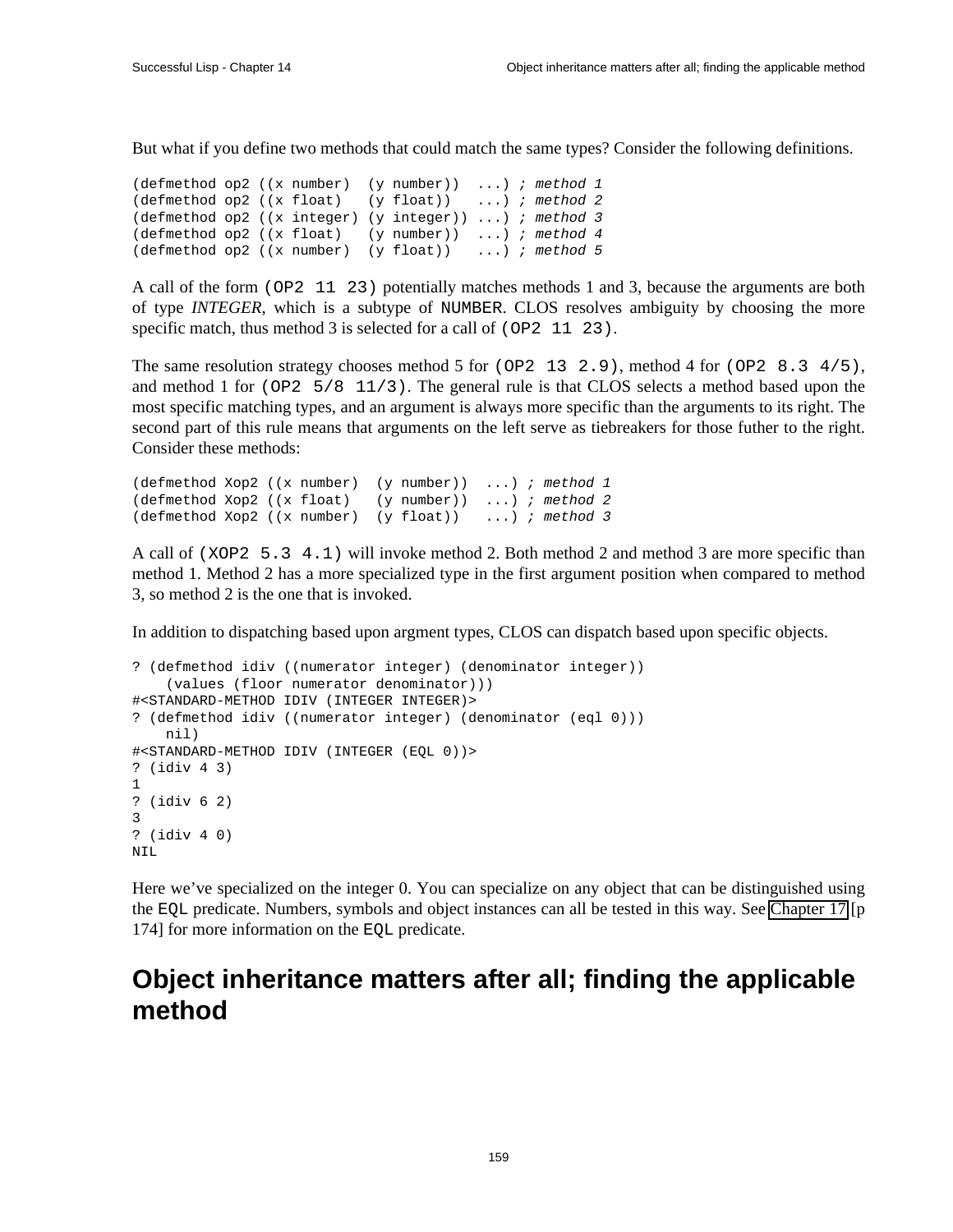A class is a type, and a subclass is a subtype. So when you define these classes:

(defclass c1 () ...) (defclass c2 (c1) ...)

then C2 is a subclass of C1. If you then use the types C1 and C2 as specializers in a method definition, C2 will be a more specific type (see the previous section) than  $C_1$ .

But what if you define classes that inherit from more than one class? How do you decide which class is more specific than another? Consider the following class definitions:

```
(defclass c1 () ...)
(defclass c2 () ...)
(defclass c3 (c1) ...)
(defclass c4 (c2) ...)
(defclass c5 (c3 c2) ...)
(defclass c6 (c5 c1) ...)
(defclass c7 (c4 c3) ...)
```
These definitions give us an inheritance hierarchy that looks like this; bold lines link a subclass to the first parent class, while lighter lines link to the second parent class:



Now consider the following method definitions, which specialize on this class hierarchy:

```
(defmethod m1 ((x c1)) ...) ; method 1
(defmethod m1 ((x c2)) ...) ; method 2
```
It's clear that calling M1's generic function with an object of type C1 or C3 will invoke method 1, and that calling the generic function with an object of type C2 or C4 will invoke method 2. But what happens if we call M1's generic function with an object of type C5, C6, or C7? These classes all inherit -- directly or indirectly -- from *both* C1 and C2.

If we invoke the generic function M1 with an object of type C5, C6, or C7, CLOS must decide whether to invoke method 1 or method 2. (It can't do both.) This decision is based upon some measure of whether C1 or C2 is a more specific parent class. The measure is based upon the position of the parent class in the *class precedence list* of the subclass. Here are the class precedence lists (CPLs) for C5, C6, and C7: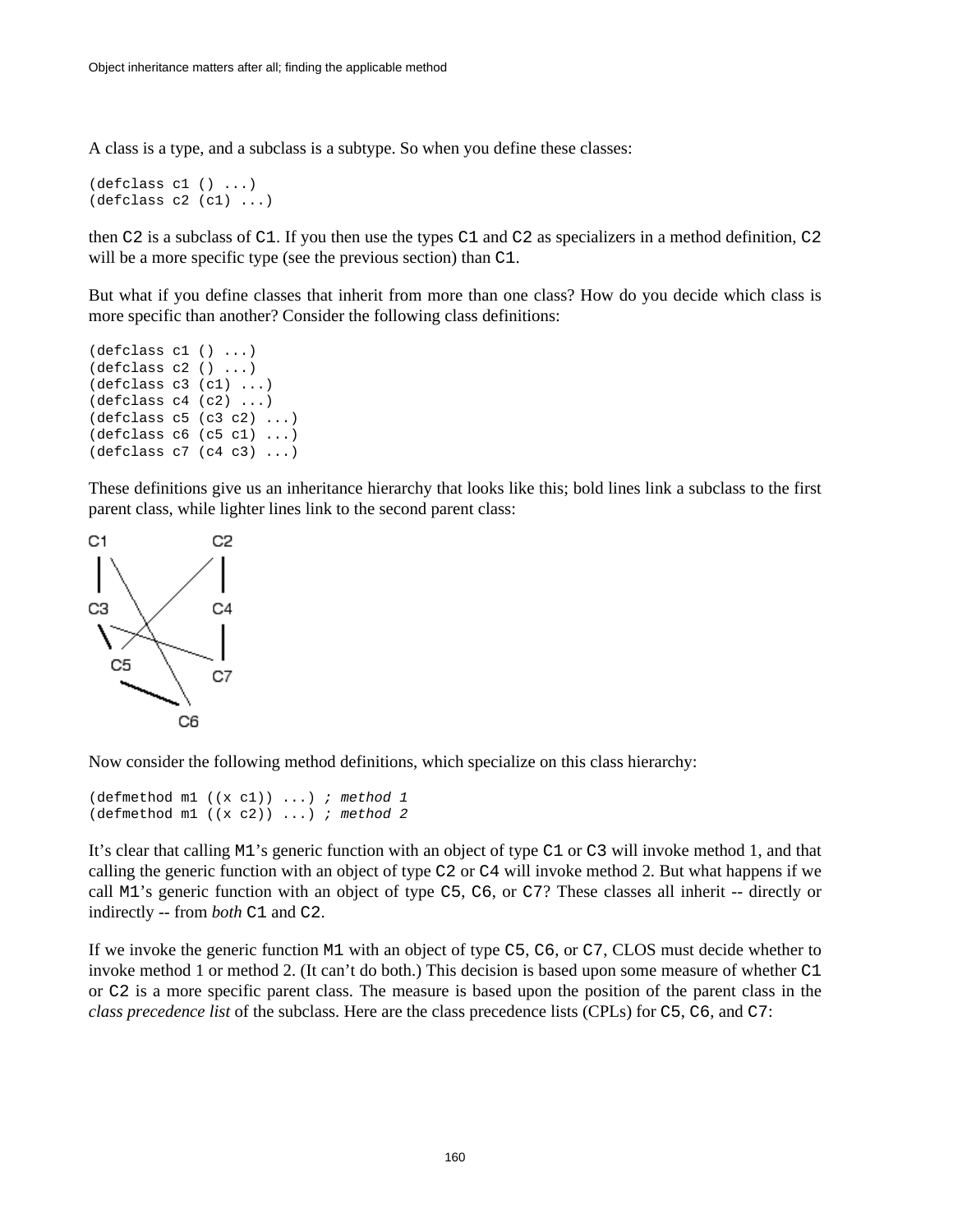Class CPL ----- --- C5 (C5 C3 C1 C2) C6 (C6 C5 C3 C1 C2) C7 (C7 C4 C2 C3 C1)

Classes near the beginning of the CPL are more specific, so C5 and C6 are more specific to C1 and C7 is more specific to C2. Therefore, calling the M1 generic function with an object of type C5 or C6 will invoke method 1. Calling M1 with an object of type C7 will invoke method 2.

The next question you should ask is "how *does* CLOS determine the CPL?" There is, of course, an algorithm for computing the CPL -- you can find this described in a Lisp reference manual. Or you can define some classes and ask Lisp to tell you the CPL; most implementations include a function named CLASS-PRECEDENCE-LIST that expects a class *object* as its only argument (use FIND-CLASS to get the class object from its name) and returns a CPL.

```
? (class-precedence-list (find-class 'c6))
(C6 C5 C3 C1 C2)
```
Design conservatively with multiple inheritance, and you shouldn't have to depend upon knowledge of the algorithm by which CLOS computes the CPL.

### **Method combinations offer further choices**

If you define methods as we've seen throughout this chapter, the generic function that gets created will offer a capability called *standard* method combination. The methods that we've so far used have all been *primary* methods. Under standard method combination, we can also define *before*, *after*, and *around* methods which get combined with the primary method.

To define a *before*, *after*, or *around* method we add a corresponding keyword (a *method qualifier*) to our DEFMETHOD form, like this:

```
(defmethod madness :before (...) ...)
(defmethod madness :after (...) ...)
(defmethod madness :around (...) ...)
```
Let's take a look at standard method combination in action. We'll begin with the : BEFORE and : AFTER methods.

```
; Define a primary method
? (defmethod combo1 ((x number)) (print 'primary) 1)
#<STANDARD-METHOD COMBO1 (NUMBER)>
; Define before methods
? (defmethod combo1 :before ((x integer)) (print 'before-integer) 2)
#<STANDARD-METHOD COMBO1 :BEFORE (INTEGER)>
? (defmethod combo1 :before ((x rational)) (print 'before-rational) 3)
#<STANDARD-METHOD COMBO1 :BEFORE (RATIONAL)>
; Define after methods
? (defmethod combo1 :after ((x integer)) (print 'after-integer) 4)
#<STANDARD-METHOD COMBO1 :AFTER (INTEGER)>
? (defmethod combo1 :after ((x rational)) (print 'after-rational) 5)
#<STANDARD-METHOD COMBO1 :AFTER (RATIONAL)>
```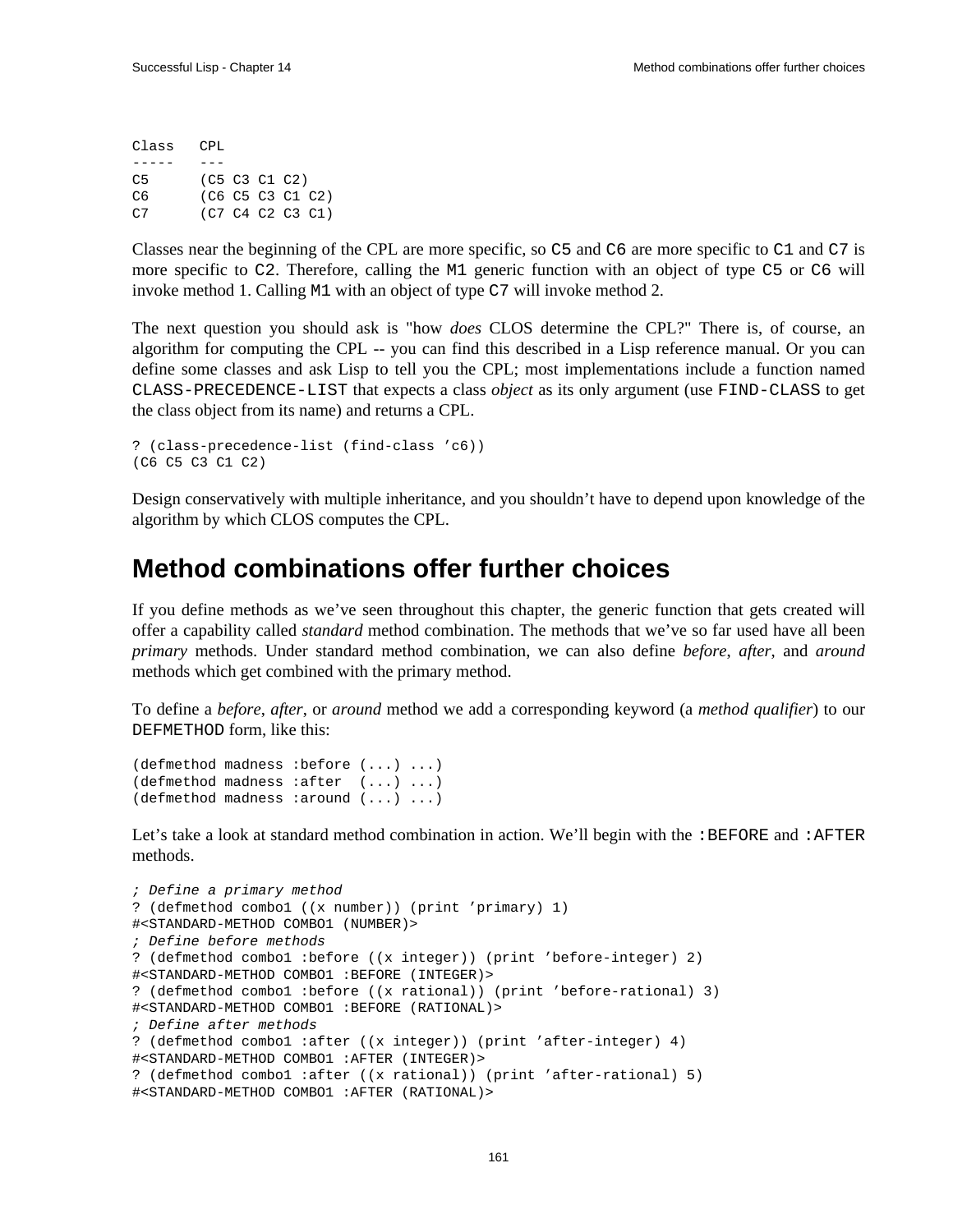Method combinations offer further choices

```
; Try it
? (combo1 17)
BEFORE-INTEGER
BEFORE-RATIONAL
PRIMARY
AFTER-RATIONAL
AFTER-INTEGER
1
? (combo 4/5)
BEFORE-RATIONAL
PRIMARY
AFTER-RATIONAL
1
```
When we call COMBO1, CLOS determines which methods are applicable. As we learned earlier, only one primary method is applicable. But, as we saw in the call to (COMBO1 17), we can have multiple applicable :BEFORE and :AFTER methods. Because integer is a subtype of rational, an integer argument to COMBO1, the :BEFORE and :AFTER methods that specialize on INTEGER and RATIONAL arguments are applicable.

So CLOS has now determined a set of applicable methods: a primary method and some before and after methods. The standard method combination determines the order in which these methods get invoked. First, *all* of the applicable :BEFORE methods are invoked, with the more specific methods invoked *first*. Then the applicable primary method is invoked. Next, all of the applicable :AFTER methods are invoked, with the more specific methods invoked *last*. Finally, the value of the primary method is returned as the value of the generic function.

:BEFORE and :AFTER methods are often used to add extra behaviors to a method. They typically introduce some kind of side effect -- by doing I/O, by changing global state, or by altering slots of one or more of the objects passed as parameters. There are three actions not available to :BEFORE and :AFTER methods:

- 1. They can't alter the parameters seen by other applicable methods.
- 2. They can't alter which of the applicable methods are actually invoked.
- 3. They can't alter the value returned from the generic function.

But the standard method combination offers a third kind of qualified method, the :AROUND method, that can perform all of these actions. An :AROUND method is defined using a method qualifier, just as you might expect:

```
(defmethod madness :around (...) ...)
```
When a generic function has one or more :AROUND methods defined, the most specific applicable :AROUND method is invoked first, even if there are applicable :BEFORE methods. At this point, the :AROUND method has complete control -- if it simply returns, then *none* of the other applicable methods will be invoked. Normally an :AROUND method calls CALL-NEXT-METHOD which allows control to proceed through other applicable methods.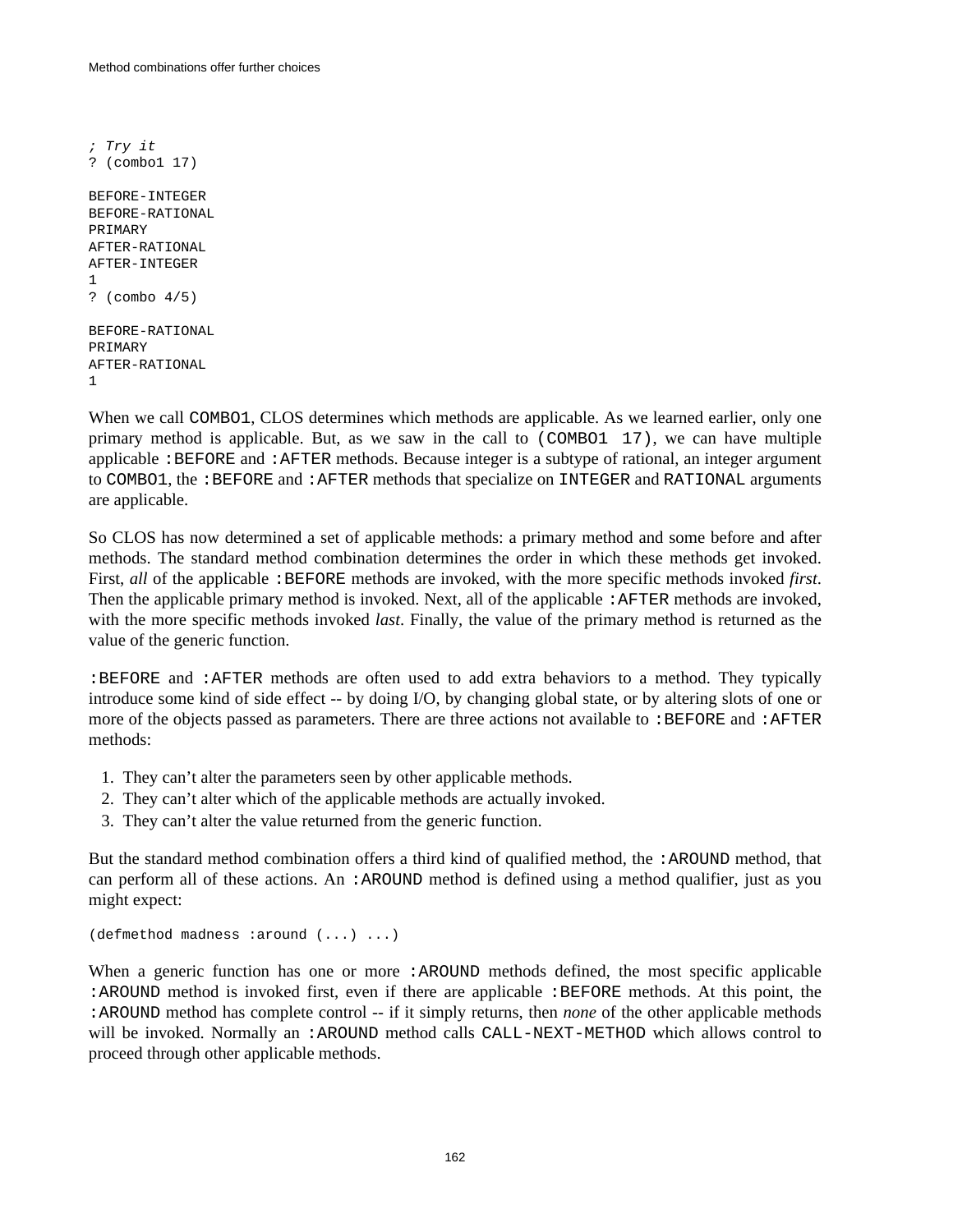CALL-NEXT-METHOD calls the next most specific :AROUND method; if there are no less specific applicable :AROUND methods, then CALL-NEXT-METHOD invokes all of the applicable before, primary, and after methods exactly as detailed above. The value returned by the most specific : AROUND method is returned by the generic function; typically you'll use the value -- or some modification thereof -- returned by CALL-NEXT-METHOD.

If you call CALL-NEXT-METHOD without arguments, it uses the arguments of the current method. But you can call CALL-NEXT-METHOD with arguments, and change the parameters seen by the called method(s).

```
; Define a primary method
? (defmethod combo2 ((x number)) (print 'primary) 1)
#<STANDARD-METHOD COMBO2 (NUMBER)>
; Define before methods
? (defmethod combo2 :before ((x integer)) (print 'before-integer) 2)
#<STANDARD-METHOD COMBO2 :BEFORE (INTEGER)>
? (defmethod combo2 :before ((x rational)) (print 'before-rational) 3)
#<STANDARD-METHOD COMBO2 :BEFORE (RATIONAL)>
; Define after methods
? (defmethod combo2 :after ((x integer)) (print 'after-integer) 4)
#<STANDARD-METHOD COMBO2 :AFTER (INTEGER)>
? (defmethod combo2 :after ((x rational)) (print 'after-rational) 5)
#<STANDARD-METHOD COMBO2 :AFTER (RATIONAL)>
; Define around methods
? (defmethod combo2 :around ((x float))
     (print 'around-float-before-call-next-method)
     (let ((result (call-next-method (float (truncate x)))))
       (print 'around-float-after-call-next-method)
       result))
#<STANDARD-METHOD COMBO2 :AROUND (FLOAT)>
? (defmethod combo2 :around ((x complex)) (print 'sorry) nil)
#<STANDARD-METHOD COMBO2 :AROUND (COMPLEX)>
? (defmethod combo2 :around ((x number))
     (print 'around-number-before-call-next-method)
     (print (call-next-method))
     (print 'around-number-after-call-next-method)
     99)
; Try it
? (combo2 17)
AROUND-NUMBER-BEFORE-CALL-NEXT-METHOD 
BEFORE-INTEGER 
BEFORE-RATIONAL 
PRIMARY 
AFTER-RATIONAL 
AFTER-INTEGER 
1 
AROUND-NUMBER-AFTER-CALL-NEXT-METHOD 
99
? (combo2 4/5)
AROUND-NUMBER-BEFORE-CALL-NEXT-METHOD 
BEFORE-RATIONAL 
PRIMARY 
AFTER-RATIONAL
```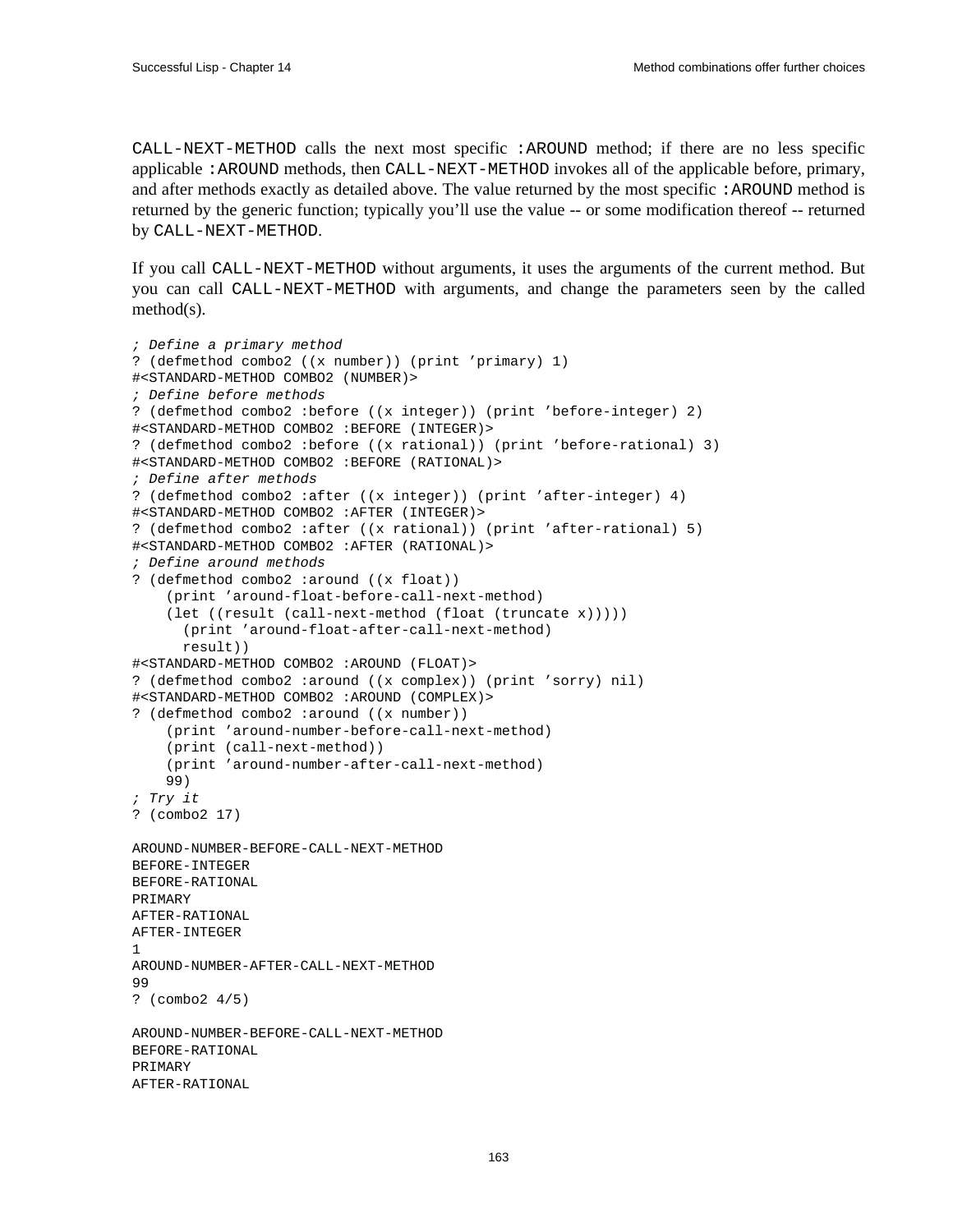```
1 
AROUND-NUMBER-AFTER-CALL-NEXT-METHOD 
99
? (combo2 82.3)
AROUND-FLOAT-BEFORE-CALL-NEXT-METHOD 
AROUND-NUMBER-BEFORE-CALL-NEXT-METHOD 
PRIMARY 
1 
AROUND-NUMBER-AFTER-CALL-NEXT-METHOD 
AROUND-FLOAT-AFTER-CALL-NEXT-METHOD 
99
? (combo2 \#c(1.0 -1.0))
SORRY 
NTT.
```
One thing you *can't* do is to provide arguments to CALL-NEXT-METHOD that would change the applicable methods. In other words, you need to preserve the type of methods even as you change their values. For example, the following redefinition of one of the COMBO2 example methods won't work:

```
? (defmethod combo2 :around ((x float))
     (call-next-method (floor x))) ; FLOOR returns an integer
#<STANDARD-METHOD COMBO2 :AROUND (FLOAT)>
? (combo2 45.9)
Error: applicable methods changed
```
## **Nothing is cast in stone; a peek at the metaobject protocol**

The metaobject protocol (MOP) is a collection of functions that expose much of the underlying workings of CLOS. We've already seen one function that belongs to the MOP: CLASS-PRECEDENCE-LIST. Some MOP functions, like CLASS-PRECEDENCE-LIST, give you visibility into the inner workings of CLOS. Here are some examples:

| Function                  | Arqument Returns |                                      |
|---------------------------|------------------|--------------------------------------|
|                           |                  |                                      |
| CLASS-DIRECT-SUBCLASSES   | a class          | a list of the immediate subclasses   |
| CLASS-DIRECT-SUPERCLASSES | a class          | a list of the immediate superclasses |
| CLASS-DIRECT-SLOTS        | a class          | a list of non-inherited slots        |
| CLASS-DIRECT-METHODS      | a class          | a list of non-inherited methods      |

Other MOP functions let you change the underlying behavior of CLOS. You can use this capability to extend CLOS -- perhaps to implement a persistent object store -- or to alter the behavior to more closely correspond to a different kind of object system. Such changes are far beyond the scope of this book. Also, you should be aware that the MOP is *not* (yet, as of early 1999) a standard part of CLOS, and there is no definition of the MOP recognized by any national or international standards body.

So far, the defining document for the MOP is [The Art of the Metaobject Protocol](#page-254-0) [p 255] . Most Lisp vendors provide at least a partial MOP implementation; you should probably start with the vendor's documentation if you're interested in the MOP.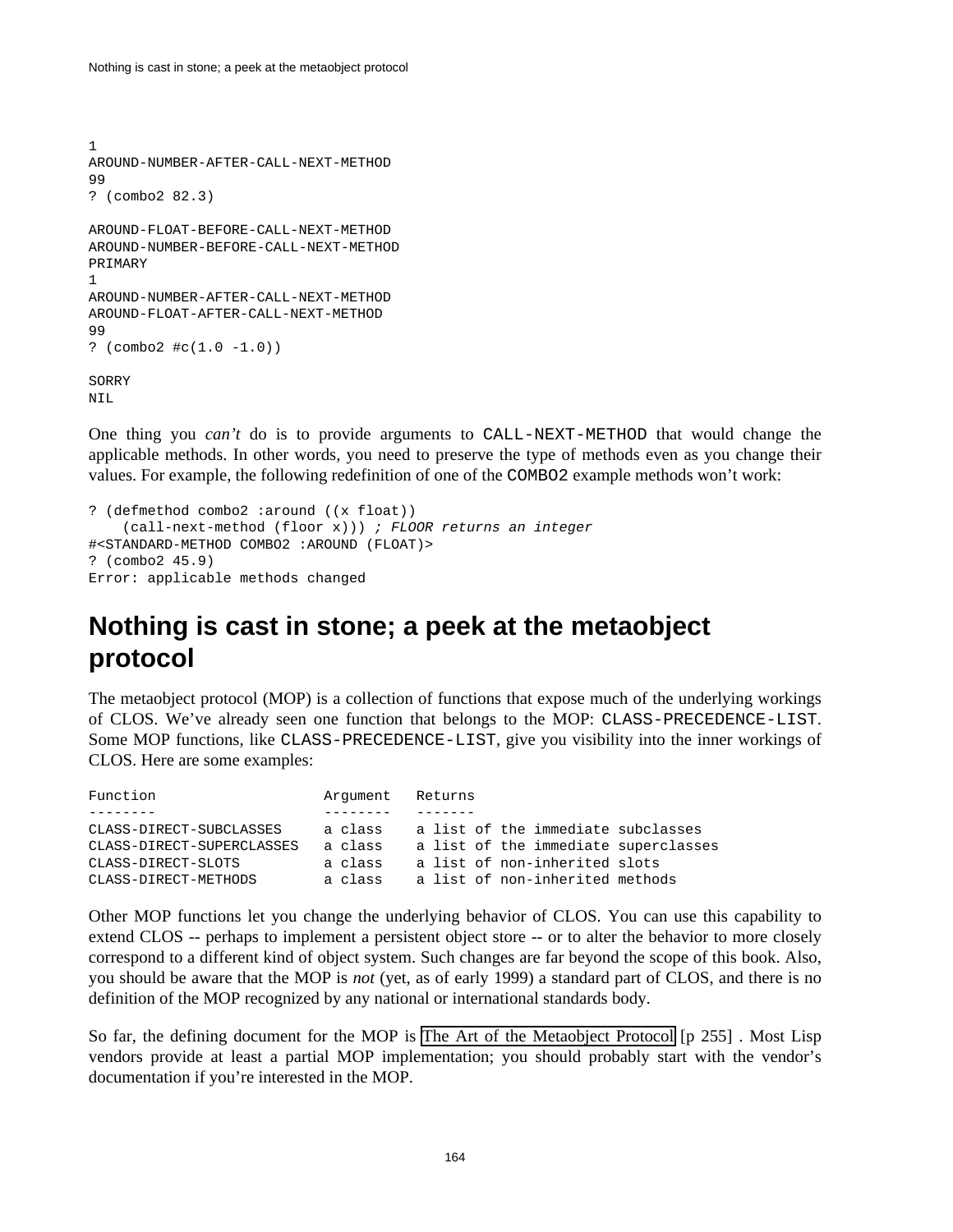## **Chapter 15 - Closures**

In this chapter we'll expand upon the discussion of closures that we started in [Chapter 11.](#page-136-0) We'll see again how (and why) closures capture free variables for use in other execution contexts, then we'll see some practical applications. We'll close this chapter with a look at functions that return functions.

### **Is it a function of the lifetime, or the lifetime of a function?**

Common Lisp does not expose closures per se. Recall from [Chapter 11](#page-136-0) that a closure is a collection of closed-over variables retained by a function. (A closed-over variable is a variable found "free" in the function; this gets "captured" by the closure. We saw some examples of this in [Chapter 11;](#page-136-0) we'll review the details in the next section, in case you've forgotten.) For this reason, Lisp programmers tend to refer to "a function having closed-over variables" as simply "a closure." Or maybe they call it that because it saves them nine syllables.

A closure has to be associated with a function, so it must have the same lifetime -- or extent -- as the function. But all of the closed-over variables come along for the ride -- a closed-over variable has the same extent as the closure. This means that you can close over a lexical variable, which would normally have lexical extent, and give that variable indefinite extent. This is a very useful technique, as we'll see shortly.

### **How to spot a free variable, and what to do about it.**

A variable is *free* within a function (or within any form, for that matter) if there is no binding occurrence of its name within the lexical scope -- the textual bounds, more or less -- of the function. A binding occurrence is an occurrence of the name that (according to the definition of the form that includes the name) associates storage with the name.

A free variable must be found in one of two places. Either the function is textually wrapped within a form that provides a binding occurrence of the variable, or the variable is special (review [Chapter 8\)](#page-126-0) and contained in the global environment. If a free variable is not found in one of these two places, it is *unbound* (i.e. has no storage associated with the name) and will cause an error when referenced at runtime.

## **Using closures to keep private, secure information.**

If you close over a lexical variable, that variable is accessible *only* from within the closure. You can use this to your advantage to store information that is truly private, accessible only to functions that have a closure containing your private variable(s).

```
? (let ((password nil)
         (secret nil))
     (defun set-password (new-passwd)
       (if password
         '|Can't - already set|
         (setq password new-passwd)))
     (defun change-password (old-passwd new-passwd)
       (if (eq old-passwd password)
         (setq password new-passwd)
```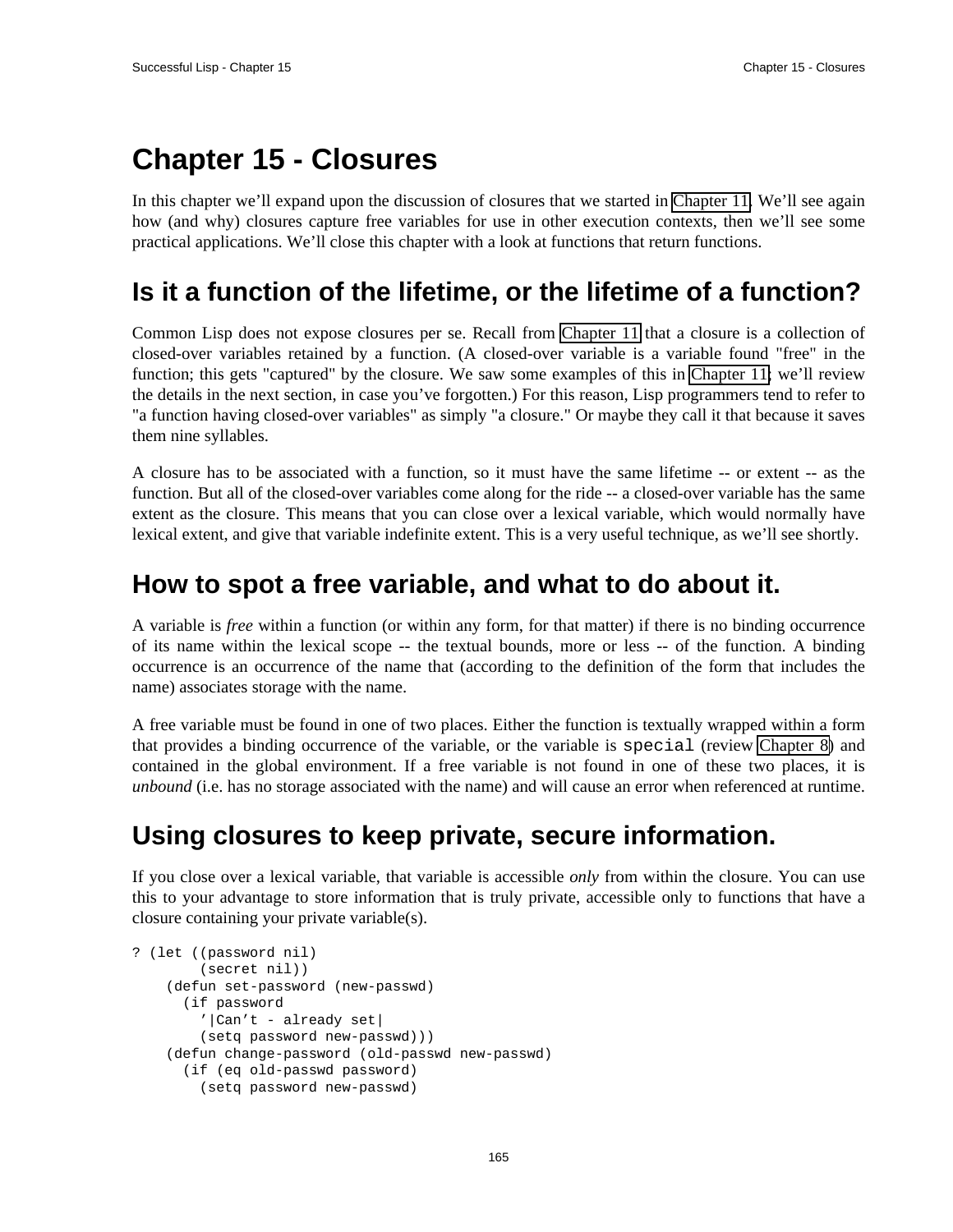```
 '|Not changed|))
     (defun set-secret (passwd new-secret)
       (if (eq passwd password)
         (setq secret new-secret)
         '|Wrong password|))
     (defun get-secret (passwd)
       (if (eq passwd password)
         secret
         '|Sorry|)))
GET-SECRET
? (get-secret 'sesame)
|Sorry|
? (set-password 'valentine)
SECRET
? (set-secret 'sesame 'my-secret)
|Wrong password|
? (set-secret 'valentine 'my-secret)
MY-SECRET
? (get-secret 'fubar)
|Sorry|
? (get-secret 'valentine)
MY-SECRET
? (change-password 'fubar 'new-password)
|Not changed|
? (change-password 'valentine 'new-password)
NEW-PASSWORD
? (get-secret 'valentine)
|Sorry|
; The closed-over lexical variables aren't in the global environment
? password
Error: unbound variable
? secret
Error: unbound variable
; The global environment doesn't affect the closed-over variables
? (setq password 'cheat)
CHEAT
? (get-secret 'cheat)
|Sorry|
```
## **Functions that return functions, and how they differ from macros.**

The preceding example is only good for keeping one secret, because every time we evaluate the outer LET form we redefine all of the functions that close over our "private" variables. If we want to eliminate our dependence upon the global namespace for functions to manipulate our closed-over variables, we're going to have to find a way to create new closed-over variables and return a function that we can save and later use to manipulate the variables. Something like this will work:

```
? (defun make-secret-keeper ()
     (let ((password nil)
           (secret nil))
       #'(lambda (operation &rest arguments)
           (ecase operation
             (set-password
```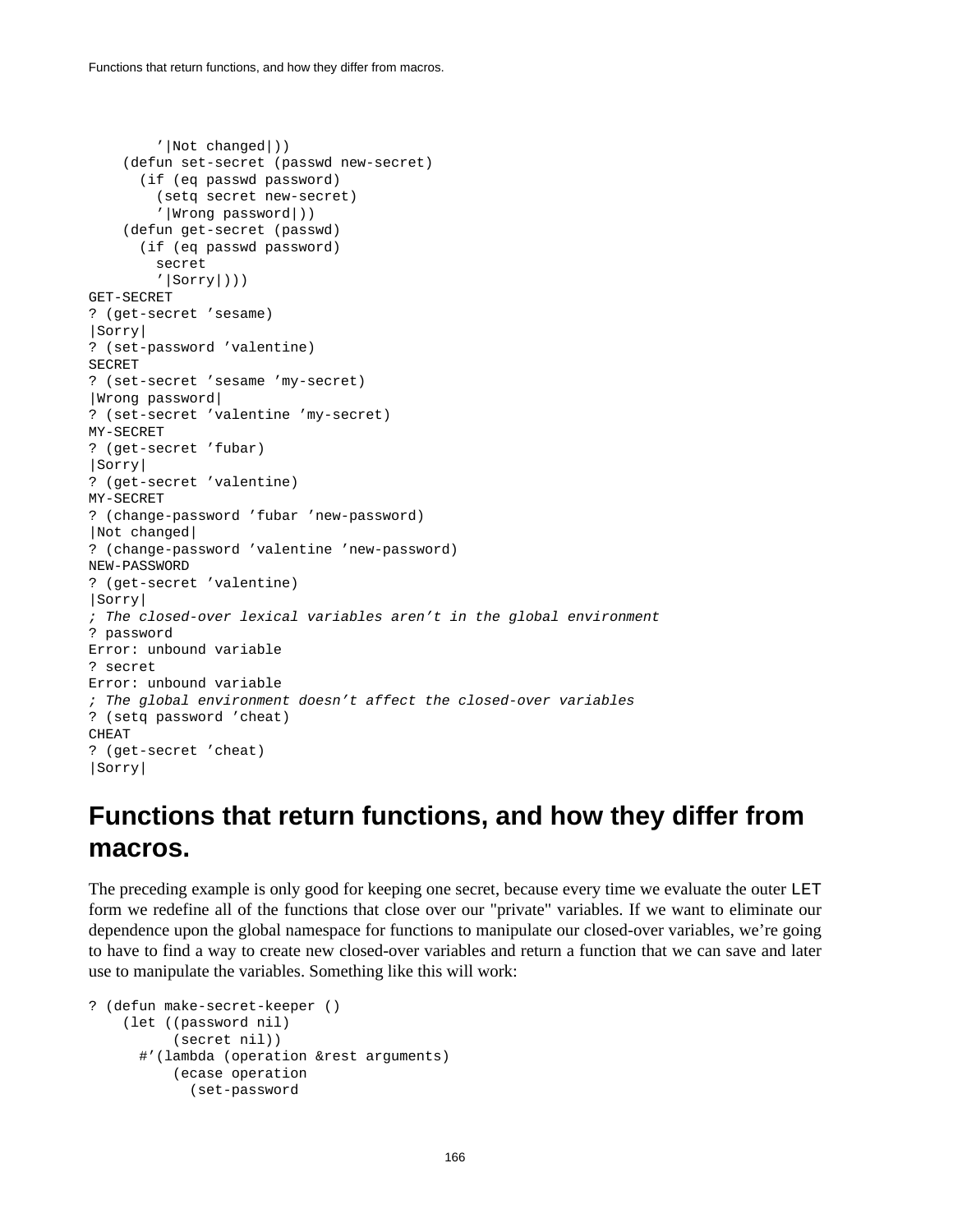```
 (let ((new-passwd (first arguments)))
                 (if password
                   '|Can't - already set|
                   (setq password new-passwd))))
              (change-password
              (let ((old-passwd (first arguments))
                    (new-passwd (second arguments)))
                 (if (eq old-passwd password)
                   (setq password new-passwd)
                   '|Not changed|)))
             (set-secret
              (let ((passwd (first arguments))
                     (new-secret (second arguments)))
                 (if (eq passwd password)
                   (setq secret new-secret)
                   '|Wrong password|)))
             (get-secret
              (let ((passwd (first arguments)))
                 (if (eq passwd password)
                  secret
                   '|Sorry|)))))))
MAKE-SECRET-KEEPER
? (defparameter secret-1 (make-secret-keeper))
SECRET-1
? secret-1
#<LEXICAL-CLOSURE #x36AE056>
? (funcall secret-1 'set-password 'valentine)
VALENTINE
? (funcall secret-1 'set-secret 'valentine 'deep-dark)
DEEP-DARK
? (defparameter secret-2 (make-secret-keeper))
SECRET-2
? (funcall secret-2 'set-password 'bloody)
BLOODY
? (funcall secret-2 'set-secret 'bloody 'mysterious)
MYSTERIOUS
? (funcall secret-2 'get-secret 'valentine)
|Wrong password|
? (funcall secret-1 'get-secret 'valentine)
DEEP-DARK
```
The ECASE form is an *exhaustive case* statement. In our program, the OPERATION must be found in one of the ECASE clauses, or Lisp will signal an error.

The #'(LAMBDA ... form creates a closure over the free variables PASSWORD and SECRET. Each time we evaluate MAKE-SECRET-KEEPER, the outermost LET form creates new bindings for these variables; the closure is then created and returned as the result of the MAKE-SECRET-KEEPER function.

In pre-ANSI Common Lisp, LAMBDA is merely a symbol that is recognized as a marker to define a lambda expression. By itself, LAMBDA does not create a closure; that is the function of the #' reader macro (which expands into a (FUNCTION . . . form).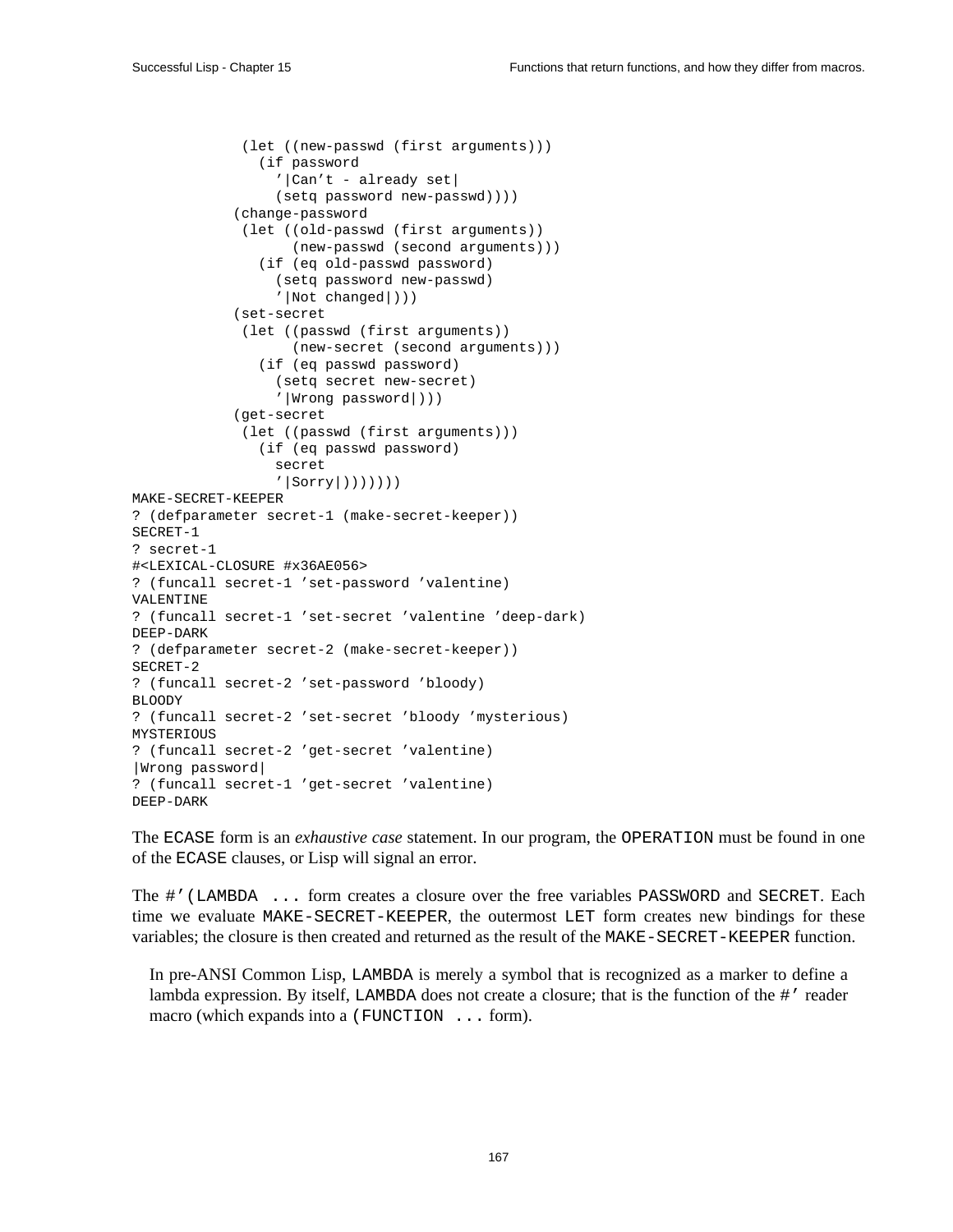ANSI Common Lisp defines a LAMBDA macro that expands into (FUNCTION (LAMBDA ..., which you can use in place of #'(LAMBDA wherever it appears in this example. For backward compatibility with pre-ANSI Common Lisp implementations, you should always write #'(LAMBDA ... -- the redundant (FUNCTION ... in the expansion will do no harm.

Within each ECASE clause we extract arguments from the &REST variable ARGUMENTS and then do exactly the same processing as in our earlier example.

Once we have invoked MAKE-SECRET-KEEPER and saved the resultant closure, we can FUNCALL the closure, passing the operation symbol and any additional arguments. Note that each closure created by MAKE-SECRET-KEEPER is completely independent; we've therefore achieved the goal of being able to keep multiple secrets.

Functions that return closures are different from macros. A macro is a function that produces a form; the form is then evaluated to produce a result. A function that returns a closure simply returns an object: the closure. The returned closure is *not* automatically evaluated by the Lisp evaluator.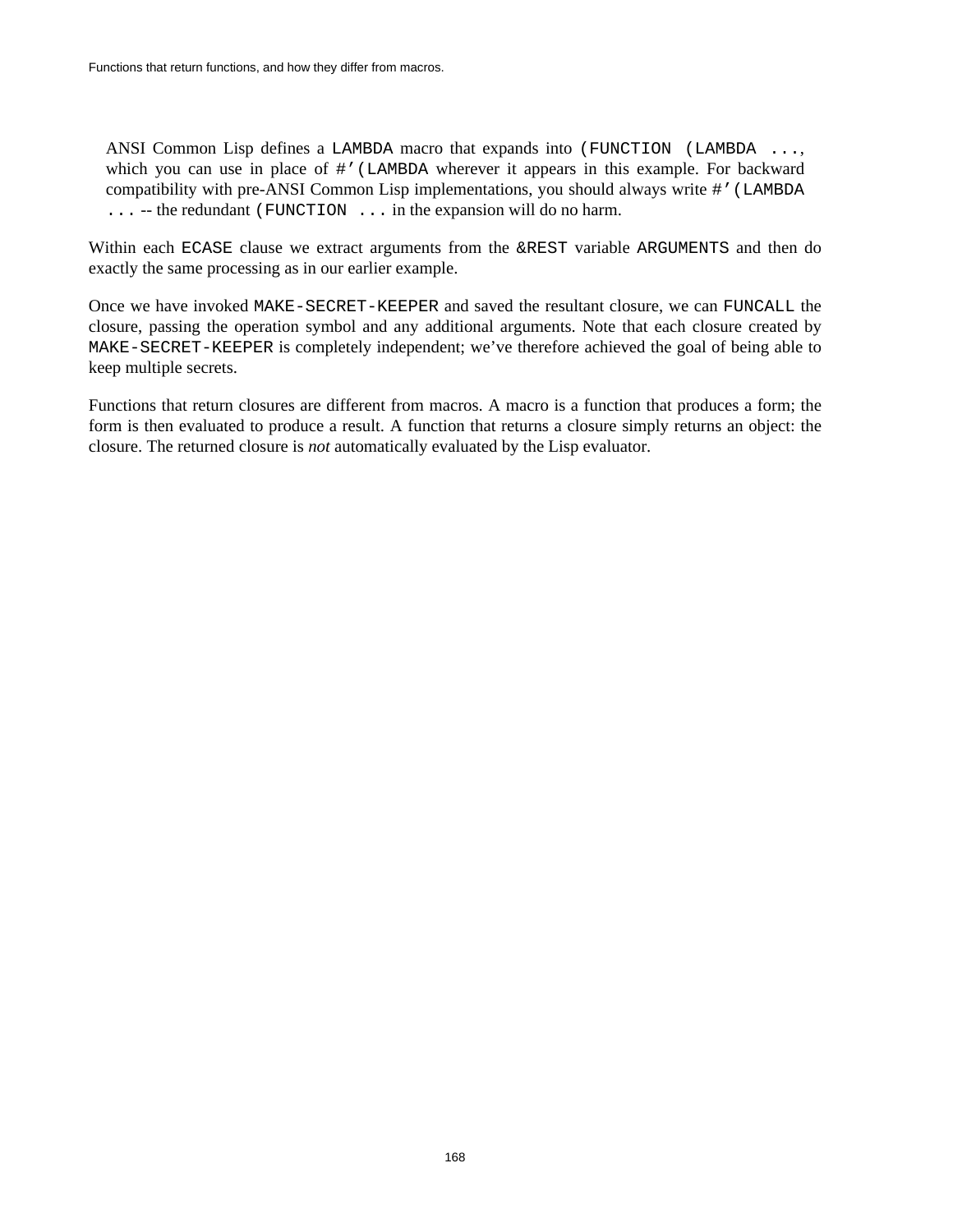## **Chapter 16 - How to Find Your Way Around, Part 2**

It's once again time to take a break and learn about some more of the tools you can use to grok [1] [p ??] the inner workings of Lisp and your programs. In this chapter, we'll learn what the Lisp compiler does to your code, and how to watch what your code does as it runs.

## **DISASSEMBLE: I always wondered what they put inside those things...**

If you understand a little about compilers and assembly language -- or if you're just interminably curious -- you can find out exactly *how* the Lisp compiler translates your Lisp code. DISASSEMBLE takes a function name or object and lists the assembly-language instructions that would have been emitted by the Lisp compiler if it actually emitted assembly-language code -- most compilers directly generate machine instructions without invoking an assembler.

The output of DISASSEMBLE is dependent both upon the instruction set architecture of the machine you're using to run Lisp and upon the Lisp implementation itself. Here's an example of using DISASSEMBLE on a very simple function; this was done using Macintosh Common Lisp on a PowerPC processor.

```
? (defun add1 (n) (1+ n))
ADD1
? (disassemble 'add1)
   (TWNEI NARGS 4)
   (MFLR LOC-PC)
   (BLA .SPSAVECONTEXTVSP)
   (VPUSH ARG_Z)
   (LWZ NARGS 331 RNIL)
   (TWGTI NARGS 0)
   (LI ARG_Y '1)
   (LWZ ARG_Z 0 VSP)
   (BLA .SPRESTORECONTEXT)
   (MTLR LOC-PC)
   (BA .SPBUILTIN-PLUS)
```
The first thing you'll note about this listing is that it looks "Lisp-ish" with the parentheses. The second thing you'll notice -- if you are familiar with the PowerPC instruction set -- is that most of these forms are familiar; it's as if someone took part of a real PowerPC assembly language program and bracketed each line of text in parentheses. You may also notice that there are no comments in the assembly code, that there are some pseudo-instructions such as VPUSH, and that this is not a complete program that you could feed into an assembler (even after you stripped off the parentheses). I'll explain all of these points.

Many Lisp systems include an assembler that accepts statements in the form generated by DISASSEMBLE. These statements are often named LAP, for Lisp Assembly Program. With the proper documentation, you can write LAP code and have it invoked by your own functions. But you do need the vendor's documentation for this; you can't just find the LAP assembler and feed it a list of LAP instructions. You need to know how to use reserved registers, what subroutines to call, what stack protocol to follow, and many other low-level details. You also need to associate the code with a function name so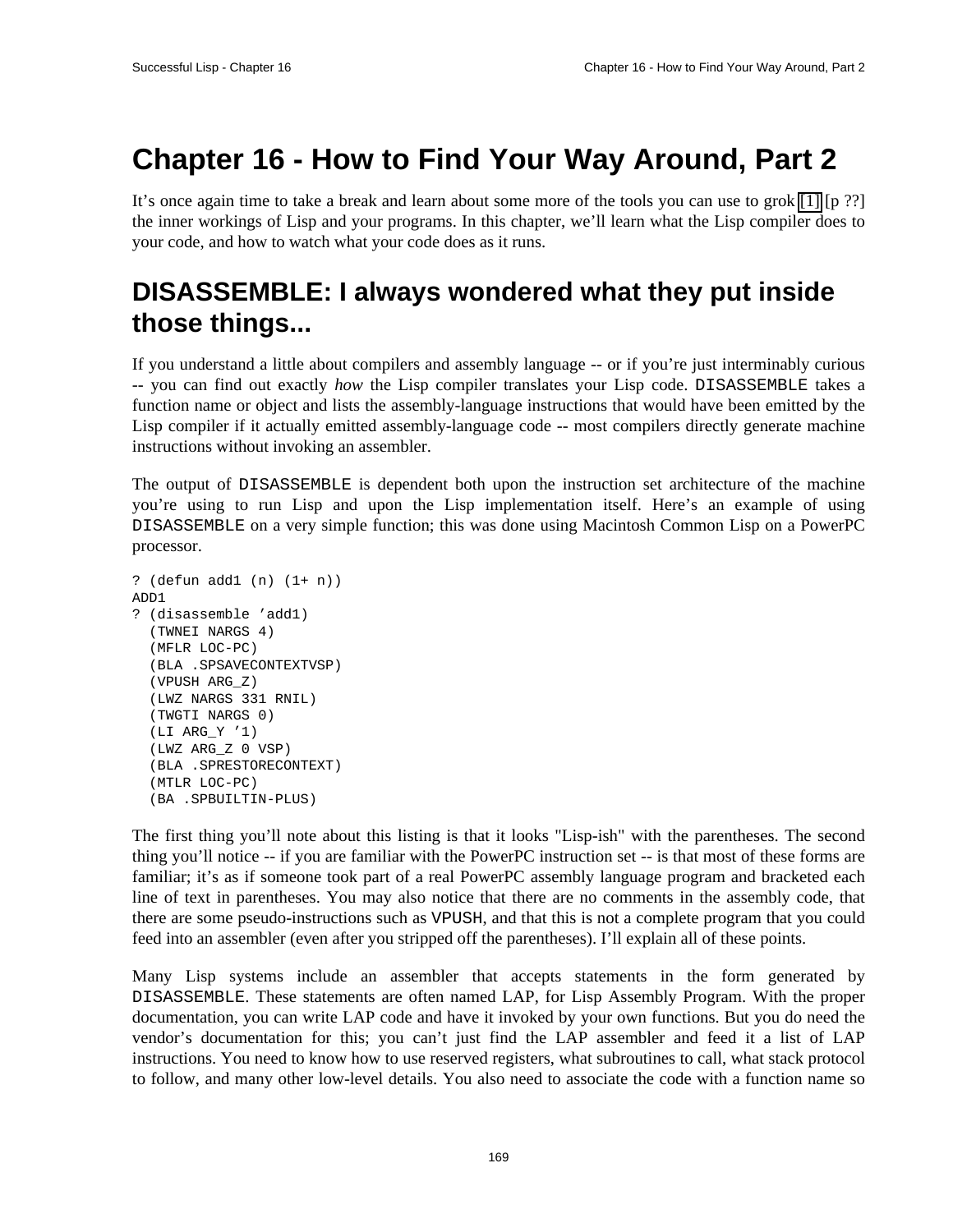you can call it later; this is one of the pieces that is missing from the output of DISASSEMBLE.

Some Lisp systems provide additional information (beyond raw assembler instructions) in their DISASSEMBLE output. In the code above, you'll see that certain reserved registers or memory locations are identified by a distinguishing name, such as NARGS, LOC-PC, ARG\_Y, ARG\_Z, VSP and RNIL. Sometimes certain instructions (or even short instruction sequences) will be given a mnemonic name that reflects their use by the Lisp compiler; VPUSH is one such mnemonic used by this Lisp system.

Some Lisp systems are better than others at including explanatory comments with the disassembled code. Systems that do include comments typically synthesize comments to explain the code, or save information that allows DISASSEMBLE to intersperse source program fragments within the disassembly listing.

One useful thing you can do with DISASSEMBLE is to see whether *declarations* have any effect on your compiler. Declarations are forms that provide *advice* to the compiler. With the one exception of the SPECIAL declaration, which alters the meaning of code that uses it (see [Chapter 8\)](#page-126-0) a compiler may or may not use the information that you provide in a declaration. Your Lisp vendor's documentation may provide some guidance as to the effect of declarations, but the best (and most accurate) assessment is made by reading the listing that DISASSEMBLE generates.

The previous disassembly of ADD1 shows that it calls several subroutines: .SPSAVECONTEXTVSP, .SPRESTORECONTEXT, and .SPBUILTIN-PLUS. If that seems like an awful lot of work just to add one to a number, consider that (1) the number can be of any type (including bignum, which is an "infinite" precision integer type), (2) non-numeric arguments are handled gracefully -- you'll get a break into the Lisp debugger rather than a crash or a core dump, and (3) the function probably makes an extra effort to make its presence known to the Lisp debugger.

So, what if we *want* to play fast and loose, assume that ADD1 will only be called for small integer arguments, and stoically suffer the ungraceful consequences if we screw up and pass the wrong type of data? We can add declarations to express our intent, and then use DISASSEMBLE again to see whether the compiler paid any attention to our wishes.

```
? (defun int-add1 (n)
     (declare (fixnum n)
              (optimize (speed 3) (safety 0) (debug 0)))
     (the fixnum (1+ n)))
INT-ADD1
? (disassemble 'int-add1)
   (MFLR LOC-PC)
   (STWU SP -16 SP)
   (STW FN 4 SP)
   (STW LOC-PC 8 SP)
   (STW VSP 12 SP)
   (MR FN TEMP2)
   (LWZ IMM0 -117 RNIL)
   (TWLLT SP IMM0)
   (VPUSH ARG_Z)
   (LWZ ARG_Z 0 VSP)
   (ADDI ARG_Z ARG_Z 4)
   (LWZ LOC-PC 8 SP)
   (MTLR LOC-PC)
```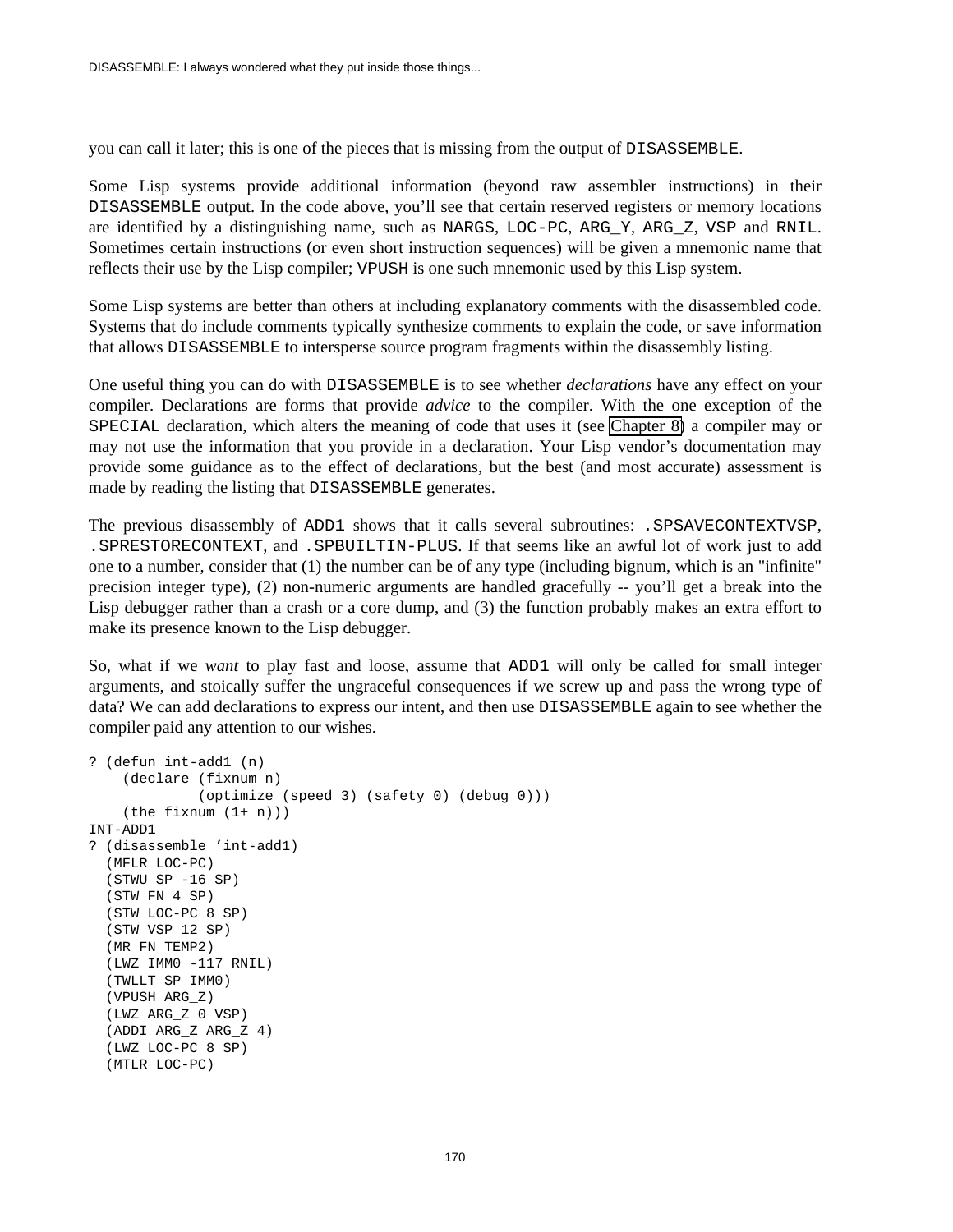(LWZ VSP 12 SP) (LWZ FN 4 SP) (LA SP 16 SP) (BLR)

The DECLARE form in INT-ADD1 includes two kinds of advice. (FIXNUM N) declares that the function parameter N is a small integer. (The range depends upon your Lisp implementation, but you'll typically get 29-bit fixnums on a 32-bit processor; the remaining three bits are often used by the Lisp system to encode type information.) The (OPTIMIZE ... declaration is advice to the compiler that you'd like it to emphasize certain properties of the compiled code. Here, I've said that speed is of ultimate importance, and that I could care less about runtime safety or debuggability. If the compiler pays attention to all of this, I should get code that is optimized for fixnums, runs fast, and falls over if I pass it anything other than a fixnum or cause it to generate a result that isn't a fixnum.

Looking at the generated code, it appears that the compiler *has* paid attention to my declarations. The compiled code for INT-ADD1 is a bit longer than the code for ADD1, but there are *no* subroutine calls. Every instruction generated for INT-ADD1 is a simple PowerPC instruction (even the VPUSH instruction, which is just an alias for a single PowerPC instruction). The addition is performed by PowerPC instructions instead of a subroutine. In fact, most of the code in INT-ADD1 has to do with entering and leaving the function.

By the way, *some* optimization setting is always in effect if you don't use an (OPTIMIZE ... declaration. To find out what are the global optimization settings, do this:

```
? (declaration-information 'optimize)
((SPEED 1) (SAFETY 1) (COMPILATION-SPEED 1) (SPACE 1) (DEBUG 1))
```
DECLARATION-INFORMATION may not exist in a pre-ANSI Common Lisp implementation, but there may be an alternative way to access this information. Consult the vendor's documentation. If that fails, see whether APROPOS (see [Chapter 10\)](#page-132-0) turns up anything that might be useful.

### **BREAK and backtrace: How did I end up here?**

If you ever need to figure out *exactly* what's going on at a particular point in your program, you can insert a BREAK form at the point of interest; when your program evaluates the BREAK, the Lisp system will immediately stop your program (without losing any information), and transfer control to the Lisp debugger. Once in the debugger, you can do things like examine the call stack (sometimes named a backtrace, since the stack frames are a trace of your program's current call history, backward in time) and look at local variables at any level in the stack. And, of course, you can execute any Lisp code that you like. But wait, there's more! You can exit the debugger, and your program will continue from where the BREAK interrupted it. Or you can change the values of some variables before you continue. If you want, you can provide a value to be returned by the interrupted function. You can even redefine and restart functions anywhere in the call stack.

The fact that BREAK is just a Lisp form has its advantages. You can wrap it in a conditional expression of arbitrary complexity, so that your program will trigger the break exactly when it's needed; this is especially useful in debugging loops or recursive functions.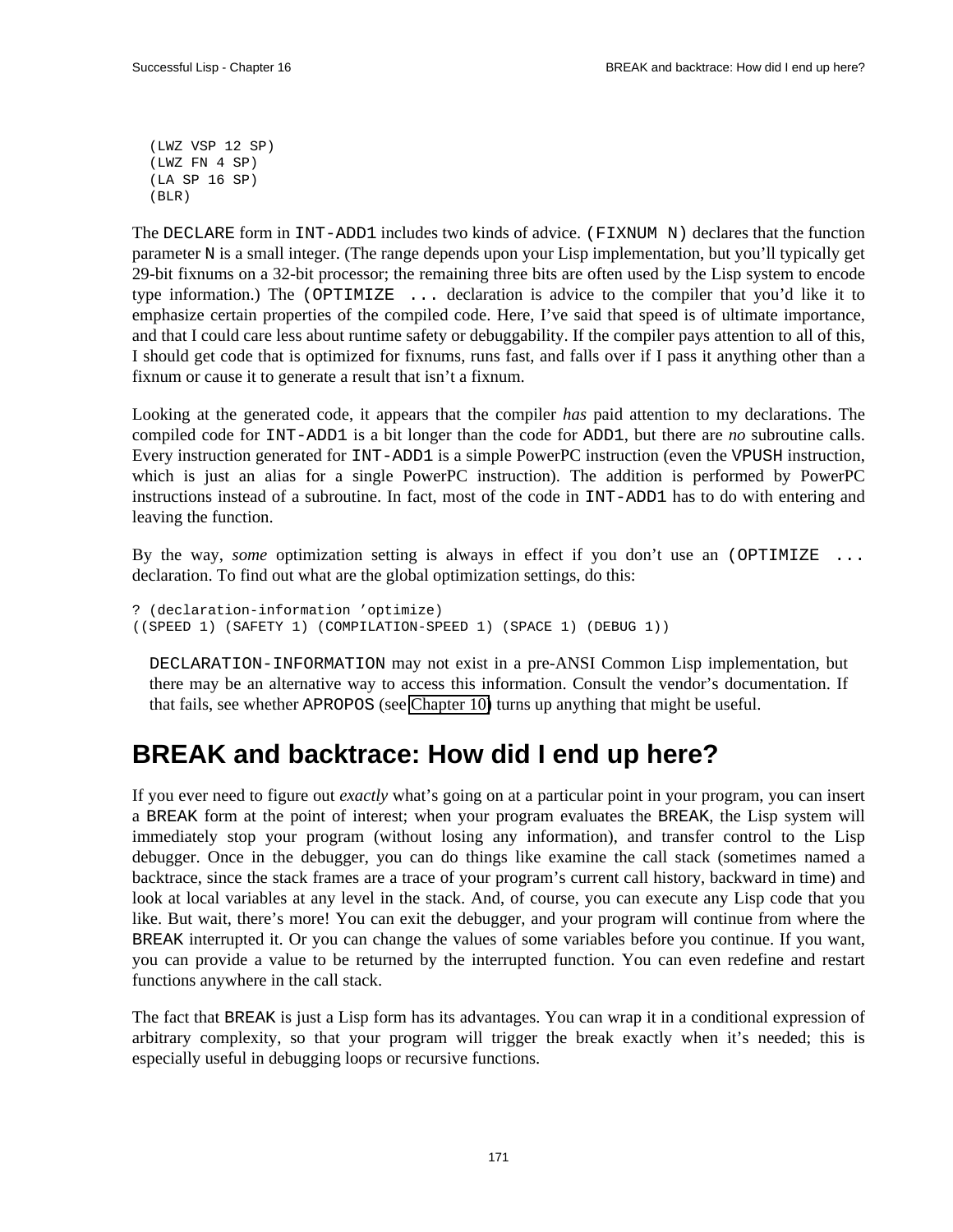If you have more than one BREAK statement in your code, you may find it useful to identify the particular BREAK that invokes the debugger. You can provide a format control string and arguments that BREAK will use to print a message upon entry to the debugger. The control string and arguments are the same as you'd use for FORMAT. (We've seen examples of FORMAT in Chapters [4,](#page-83-0) [5,](#page-107-0) and [6.](#page-111-0) [Chapter 24](#page-214-0) [p 215] give a a more complete treatment of FORMAT.)

The downside? Most Lisp IDE's don't give you a point-and-click interface to set BREAKs. (That *is* a downside, right?)

Lisp defines BREAK, the interface for your program to gain entry into the debugger. Once there, the commands that you'll use to navigate are *entirely* implementation-specific. If you're lucky, you'll get a window-and-menus interface to at least the most common actions. If, instead of a GUI, the debugger presents you with just get a message and a prompt, you may have to crack open the manual. But before you get so desperate, try to get the debugger to print a help text or menu: one of the commands H, ?, :H, or :HELP may work for your Lisp system.

## **TRACE and STEP: I'm watching you!**

When you need to know exactly *how* a function is working at a particular point in your code, BREAK and the Lisp debugger are indispensable tools. But they are labor intensive and slow (at least relative to the program's normal execution) -- nothing happens except when you issue commands to the debugger.

Sometimes, it's enough to know that a particular function has been called and returned a value. TRACE gives you this ability. You simply invoke trace with one or more function names, and the Lisp environment arranges to print the name of the function and its arguments upon entry, and the name of the function and its values upon exit. All this happens without changing the source code for the function.

```
? (defun factorial (n)
     (if (plusp n)
       (* n (factorial (1- n)))
       1))
FACTORIAL
? (factorial 6)
720
? (trace factorial)
NTT.
? (factorial 6)
 Calling (FACTORIAL 6) 
   Calling (FACTORIAL 5) 
    Calling (FACTORIAL 4) 
     Calling (FACTORIAL 3) 
      Calling (FACTORIAL 2) 
       Calling (FACTORIAL 1) 
        Calling (FACTORIAL 0) 
       FACTORIAL returned 1
       FACTORIAL returned 1
      FACTORIAL returned 2
     FACTORIAL returned 6
```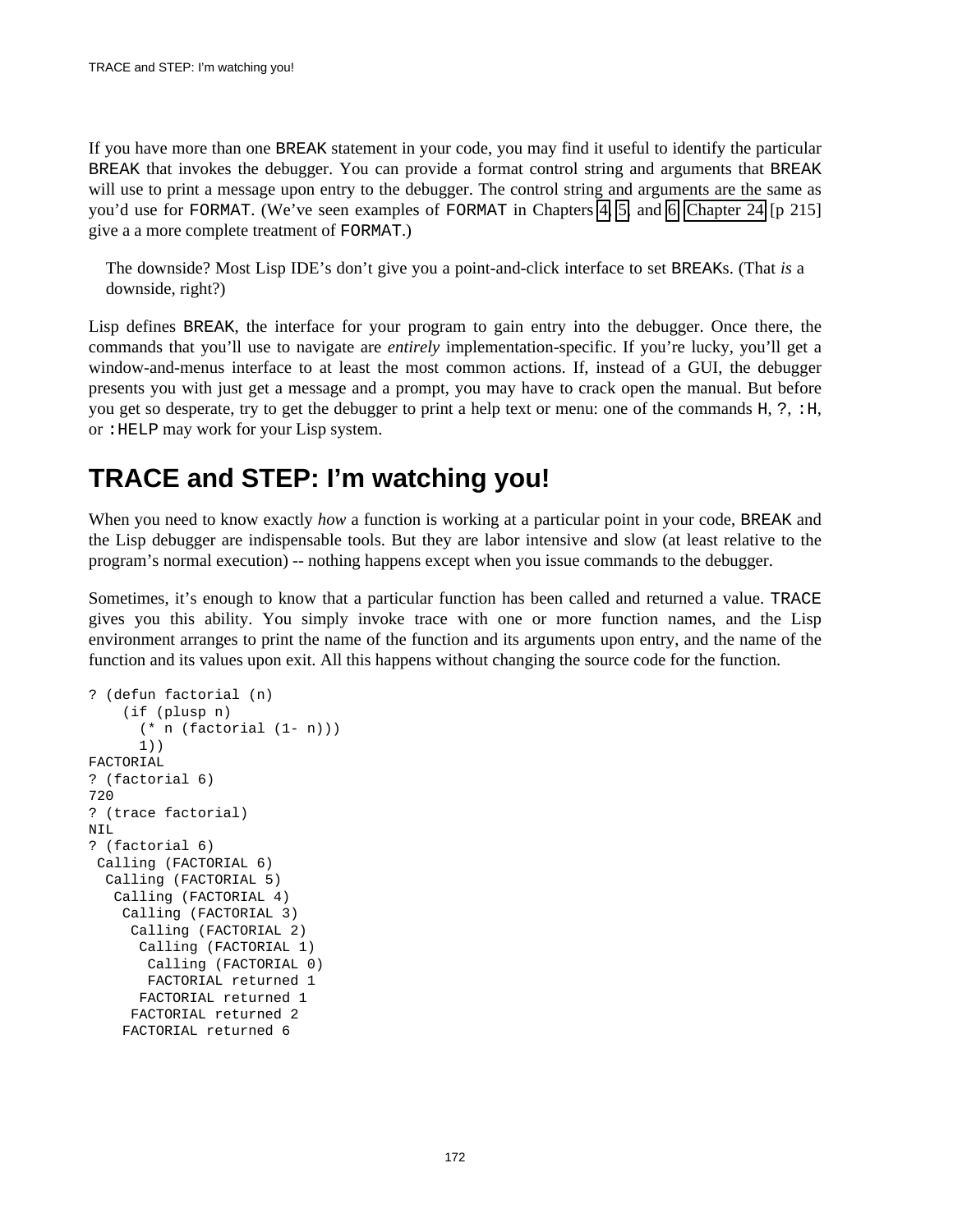```
 FACTORIAL returned 24
  FACTORIAL returned 120
 FACTORIAL returned 720
720
```
Some Lisp systems may print only the first and last lines of this trace, because of compiler optimizations. If you want to see recursive calls, it may help to evaluate (DECLAIM (OPTIMIZE (DEBUG 3))) before defining any functions to be traced.

Notice how indentation is used to represent call stack depth. This, and other details of the TRACE presentation, are implementation dependent.

When you no longer want to trace a function, evaluate UNTRACE, passing the function name (or names). UNTRACE without any arguments will stop tracing of all currently traced functions.

Sometimes, despite your best efforts, you're just not sure what parts of a function are being executed. If you're this confused, and you'd rather forge ahead than try to simplify the function, Lisp gives you the STEP form. STEP takes a complete Lisp form as an argument; it evaluates the form and returns what the form returns. Along the way, though, it lets you see all of the evaluations that happen -- step by step, as it were. Like BREAK, STEP only has a standard program interface; the user interface is implementation dependent.

The quality of information available through STEP varies widely among implementations. The most common shortcoming is that you see some transformed version of the program source, rather than the original source code. Generally, you'll be able to spot enough clues (variable names, functions, etc.) so that you can keep your bearings as you execute the stepped code one form at a time.

Footnotes:

[1] :grok: /grok/, var. /grohk/ /vt./ [from the novel "Stranger in a Strange Land", by Robert A. Heinlein, where it is a Martian word meaning literally 'to drink' and metaphorically 'to be one with'] The emphatic form is 'grok in fullness'. 1. To understand, usually in a global sense. Connotes intimate and exhaustive knowledge. Contrast {zen}, which is similar supernal understanding experienced as a single brief flash. 2. Used of programs, may connote merely sufficient understanding.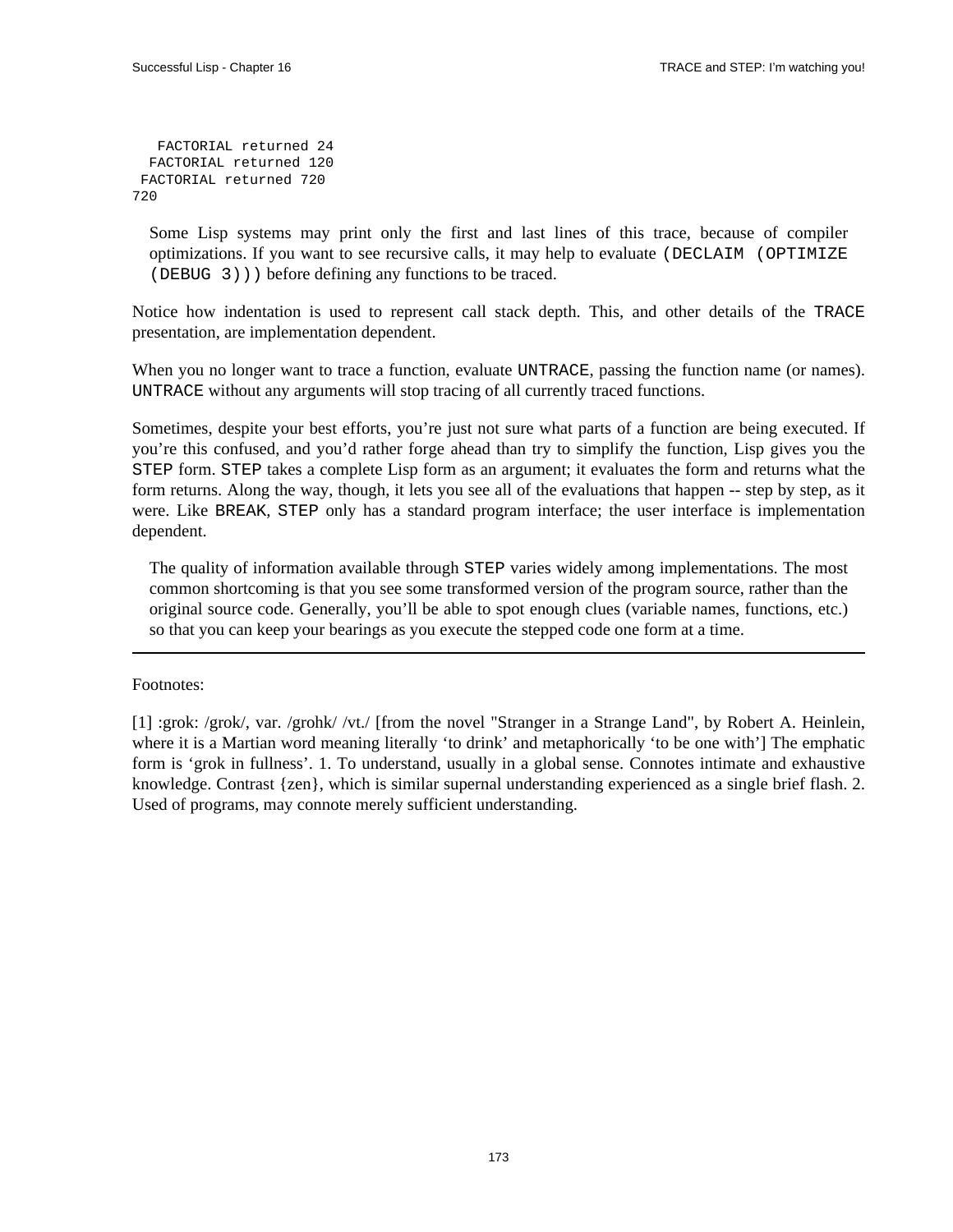# <span id="page-173-0"></span>**Chapter 17 - Not All Comparisons are Equal**

Up to this point, I've shown you various comparison functions without really saying much about the differences between them. In this chapter, I'll (finally) tell you about how and why the comparison functions differ and offer some guidelines for their proper use.

### **The longer the test, the more it tells you**

Lisp has a core set of comparison functions that work on virtually any kind of object. These are:

- $\bullet$  EQ
- $\bullet$  EQL
- EQUAL
- $\bullet$  EQUALP

The tests with the shorter names support stricter definitions of equality. The tests with the longer implement less restrictive, perhaps more intuitive, definitions of equality. We'll learn about each of the four definitions in the following sections.

## **EQ is true for identical symbols**

EQ is true for identical symbols. In fact, it's true for any identical object. In other words, an object is EQ to itself. Even a composite object, such as a list, is EQ to itself. (But two lists are *not* EQ just because they look the same when printed; they must truly be the *same* list to be EQ.) Under the covers, EQ just compares the memory addresses of objects.

The reason that symbols are *EQ* when they have the same name (and are in the same package) is that the Lisp reader *interns* symbols as it reads them. The first time the reader sees a symbol, it creates it. On subsequent appearances, the reader simply uses the existing symbol.

EQ is not guaranteed to be true for identical characters or numbers. This is because most Lisp systems don't assign a unique memory address to a particular number or character; numbers and characters are generally created as needed and stored temporarily in the hardware registers of the processor.

## **EQL is also true for identical numbers and characters**

EQL retains EQ's notion of equality, and extends it to identical numbers and characters. Numbers must agree in value *and* type; thus 0.0 is *not* EQL to 0. Characters must be truly identical; EQL is case sensitive.

### **EQUAL is usually true for things that print the same**

EQ and EQL are not generally true for lists that print the same. Lists that are not EQ but have the same structure will be indistinguishable when printed; they will also be EQUAL.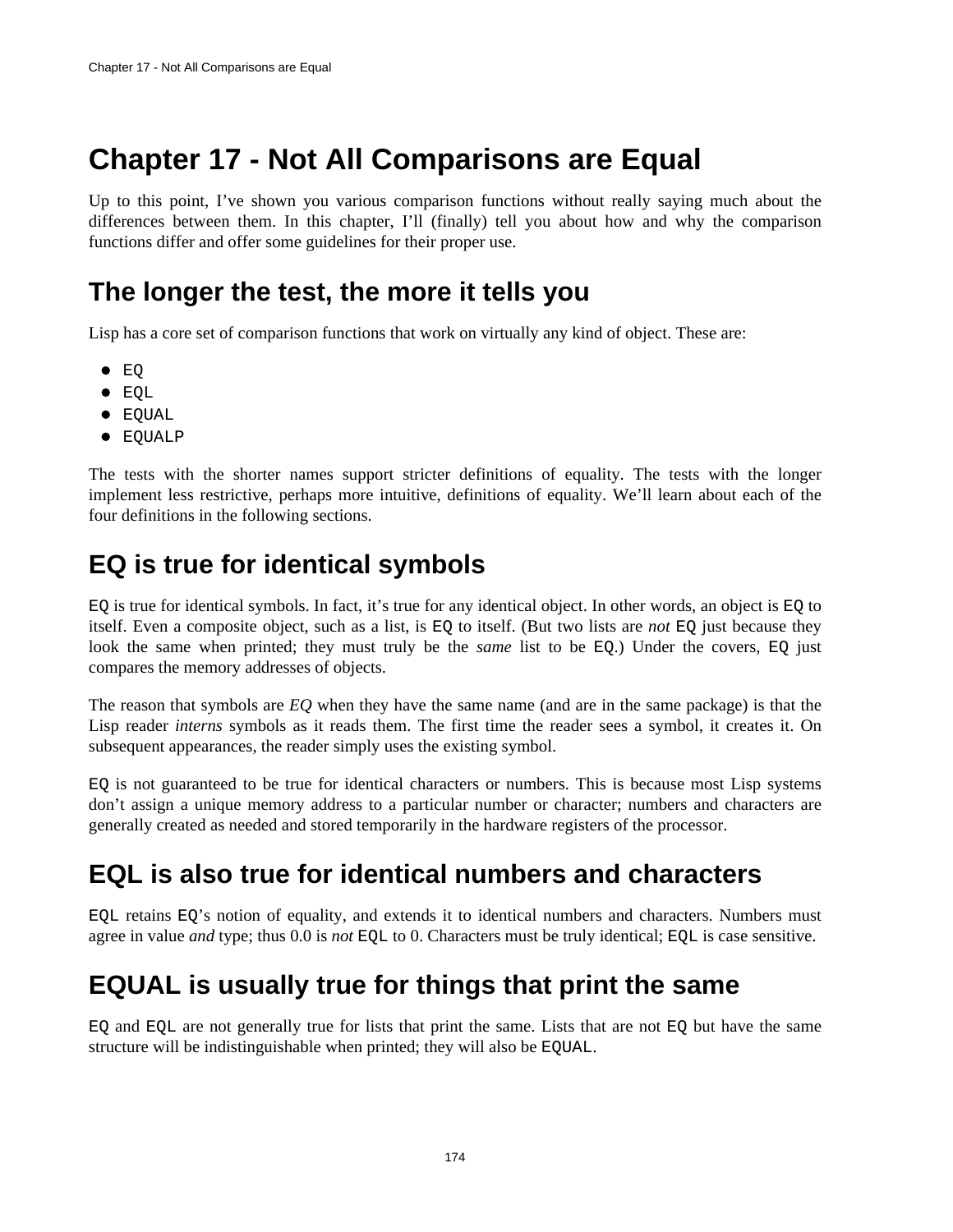Strings are also considered EQUAL if they print the same. Like EQL, the comparison of characters within strings is case-sensitive.

## **EQUALP ignores number type and character case**

EQUALP is the most permissive of the core comparison functions. Everything that is EQUAL is also EQUALP. But EQUALP ignores case distinctions between characters, and applies the (typeless) mathematical concept of equality to numbers; thus 0.0 is EQUALP to 0.

Furthermore, EQUALP is true if corresponding elements are EQUALP in the following composite data types:

- Arrays
- Structures
- Hash Tables

### **Longer tests are slower; know what you're comparing**

The generality of the above longer-named tests comes with a price. They must test the types of their arguments to decide what kind of equality is applicable; this takes time.

 $EQ$  is blind to type of an object; either the objects are the same object, or they're not. This kind of test typically compiles into one or two machine instructions and is very fast.

You can avoid unnecessary runtime overhead by using the most restrictive (shortest-named) test that meets your needs.

### **Specialized tests run faster on more restricted data types**

If you know the type of your data in advance, you can use comparisons that are specialized to test that particular type of data. Tests are available for characters, strings, lists, and numbers. And, of course, there are also comparisons for other relationships besides equality.

```
• Characters
```
- CHAR=
- $O$  CHAR/=
- O CHAR<
- $O$  CHAR $\leq$
- O CHAR>
- $O$  CHAR $>=$
- O CHAR-EQUAL
- CHAR-NOT-EQUAL
- Strings
	- STRING=
	- $O$  STRING/=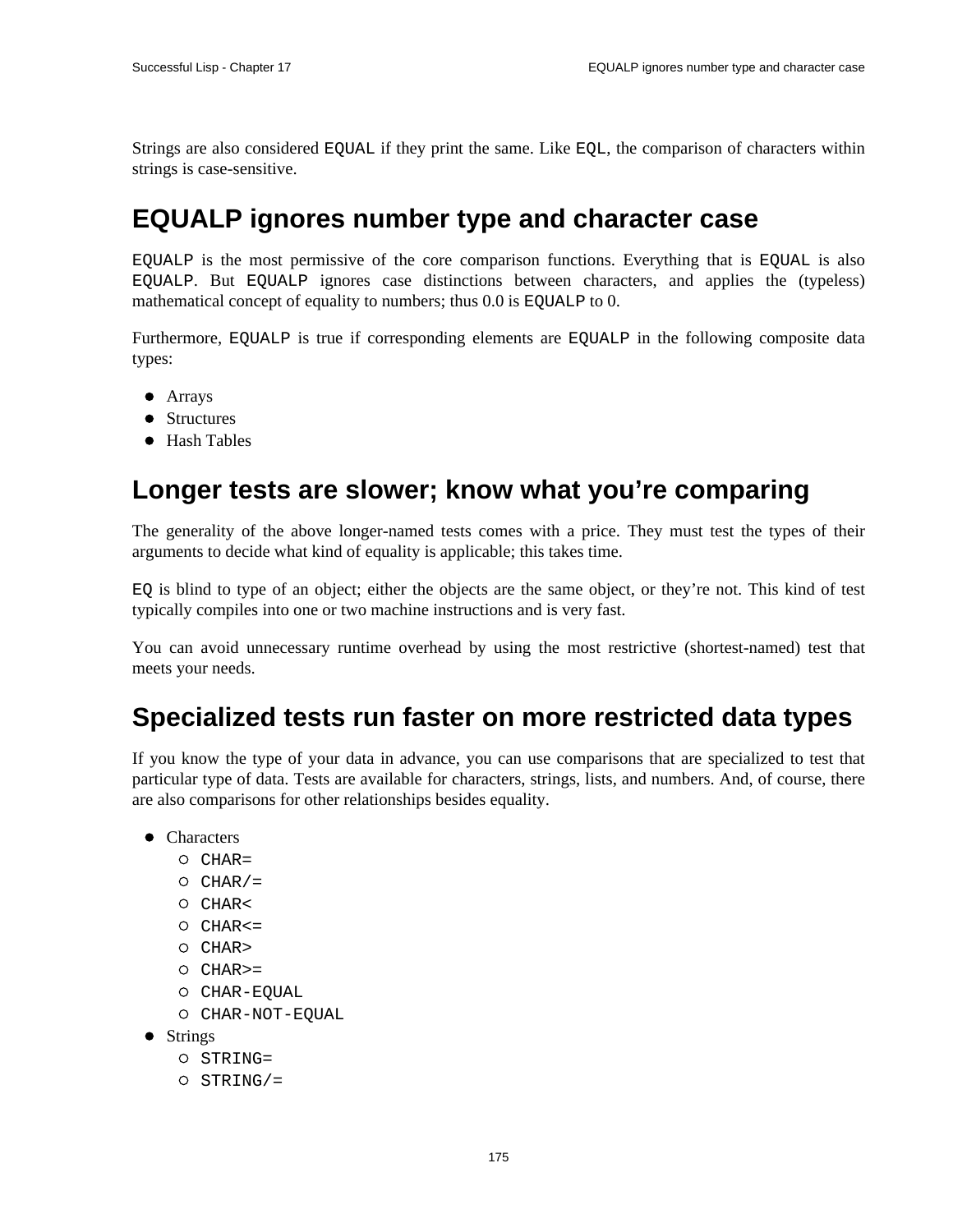- O STRING<
- O STRING<=
- O STRING>
- O STRING>=
- O STRING-EQUAL
- O STRING-NOT-EQUAL
- Lists
- O TREE-EQUAL
- Numbers
	- $O =$
	- $\circ$  /=
	- $\circ$   $\ \ \, <$
	- $\circ$   $\leq$
	- $\circ$  >
	- $\circ$   $>=$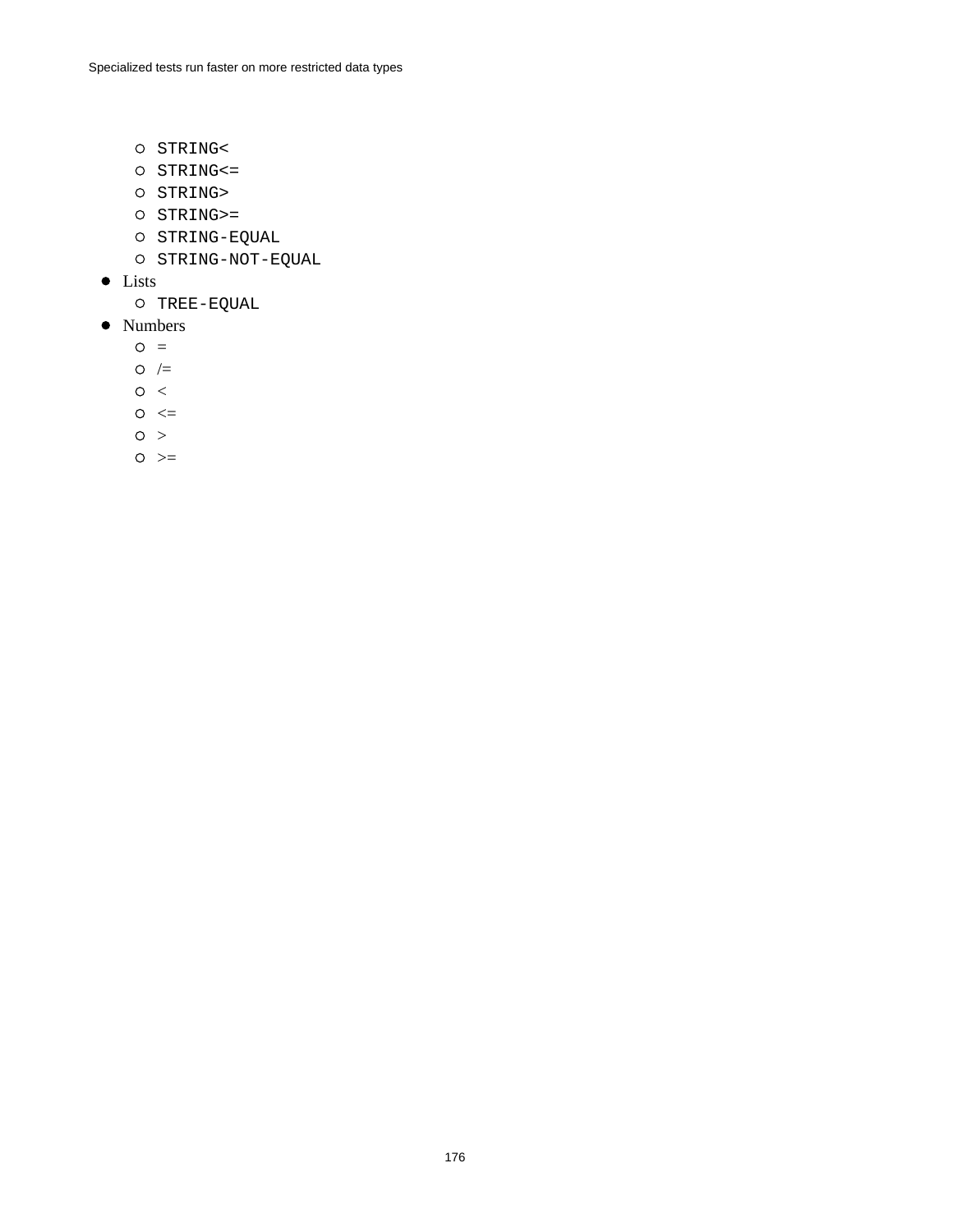## **Chapter 18 - Very Logical, Indeed...**

Now it's time to look at things having to do with boolean (true and false) logic. We'll learn about common logical functions, and conditional evaluation. If you're a bit twiddler, this chapter should warm your heart: we'll introduce bit manipulation functions, bit vectors, and generalized byte manipulation.

### **AND and OR evaluate only as much as they need**

AND and OR are macros in Common Lisp. This means that they have control over when (and *if*) their arguments get evaluated. AND and OR take advantage of this ability: they stop evaluating their arguments as soon as they determine an answer.

Consider AND: it evaluates its arguments, starting with the leftmost, only as long as each argument evaluates to a true (i.e. not NIL) value. As soon as AND evaluates the leftmost false (NIL) argument, its work is done -- the result will be NIL no matter how many more true arguments it evaluates, so AND just returns NIL without evaluating any more of its arguments. (Think of this as a "one strike and you're out" policy.) AND returns true only if all of its arguments evaluate to a true value.

In fact, AND returns either NIL (if one of its arguments evaluates to NIL) or the non-NIL value of its rightmost argument. Some Lisp programmers take advantage of this to treat AND as a simple conditional.

```
? (defun safe-elt (sequence index)
     (and (< -1 index (length sequence)) ; guard condition
          (values (elt sequence index) t)))
SAFE-ELT
? (safe-elt #(1 2 3) 3)
NTT.
? (elt #(1 2 3) 3)
Error: index out of bounds
? (safe-elt #(1 2 3) 2)
3
T
```
OR also evaluates only enough arguments to determine its result: it evaluates arguments, starting with the leftmost, so long as they evaluate to NIL. The first non-NIL result is returned as OR's value; arguments further to the right are not evaluated.

One caution is in order about AND and OR. Because they are macros, and not functions, they can not be used for mapping (see [Chapter 12\)](#page-143-0). Use the predicate mapping functions (SOME, EVERY, etc.) instead.

## **Bits, bytes, and Boole**

Machine languages and low-level programming languages always provide the ability to perform bitwise boolean operations: groups of bits are logically combined on a bit-by-bit basis; adjacent bits have no effect on their neighbors in determining the result. The same languages also let you treat adjacent groupings of bits as a unit; this is commonly called a byte or a bit field. Usually bitwise and bit field operations are constrained by the size of hardware registers.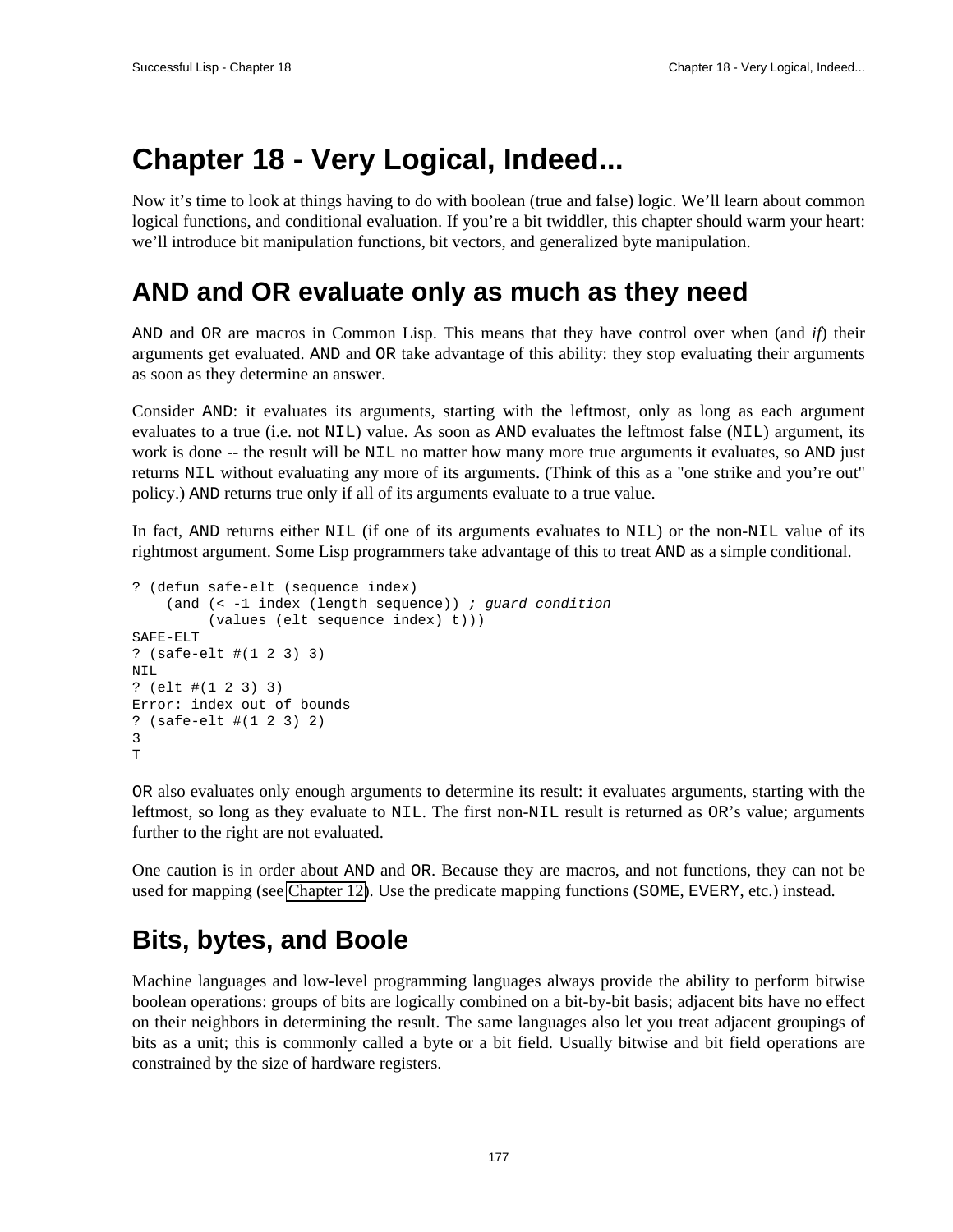Lisp makes these same facilities available, but removes the constraints that might otherwise be imposed by the underlying hardware.

Sixteen bitwise boolean operations are available in Lisp through the BOOLE function. BOOLE is a three-argument functions expecting an operation designator plus two integer arguments and producing an integer result. Remember that Lisp has infinite precision integers (bignums), so these bitwise boolean operations are exempt from machine limitations (except for available memory).

The operation designator is a constant value having a name from the following list. The actual values of these constants is specific to the Lisp implementation.

- 1. BOOLE-1 *; returns arg1*
- 2. BOOLE-2 *; returns arg2*
- 3. BOOLE-ANDC1 *; and complement of arg1 with arg2*
- 4. BOOLE-ANDC2 *; and arg1 with complement of arg2*
- 5. BOOLE-AND *; and arg1 with arg2*
- 6. BOOLE-C1 *; complement of arg1*
- 7. BOOLE-C2 *; complement of arg2*
- 8. BOOLE-CLR *; always all zeroes*
- 9. BOOLE-EQV *; exclusive-nor of arg1 with arg2 (equivalence)*
- 10. BOOLE-IOR *; inclusive-or of arg1 with arg2*
- 11. BOOLE-NAND *; not-and of arg1 with arg2*
- 12. BOOLE-NOR *; not-or of arg1 with arg2*
- 13. BOOLE-ORC1 *; or complement of arg1 with arg2*
- 14. BOOLE-ORC2 *; or arg1 with complement of arg2*
- 15. BOOLE-SET *; always all ones*
- 16. BOOLE-XOR *; exclusive-or of arg1 with arg2*

```
? (boole boole-and 15 7)
7
? (boole boole-ior 2 3)
3
? (boole boole-set 99 55)
-1
? (boole boole-andc2 7 4)
3
```
There are also eleven bitwise logical functions; these are similiar to the BOOLE operations, except that the constant and identity operations are not present in this group, and the complement function takes only one argument. (Except for LOGNOT, all of the following functions expect two arguments.)

- 1. LOGAND
- 2. LOGANDC1
- 3. LOGANDC2
- 4. LOGEQV
- 5. LOGIOR
- 6. LOGNAND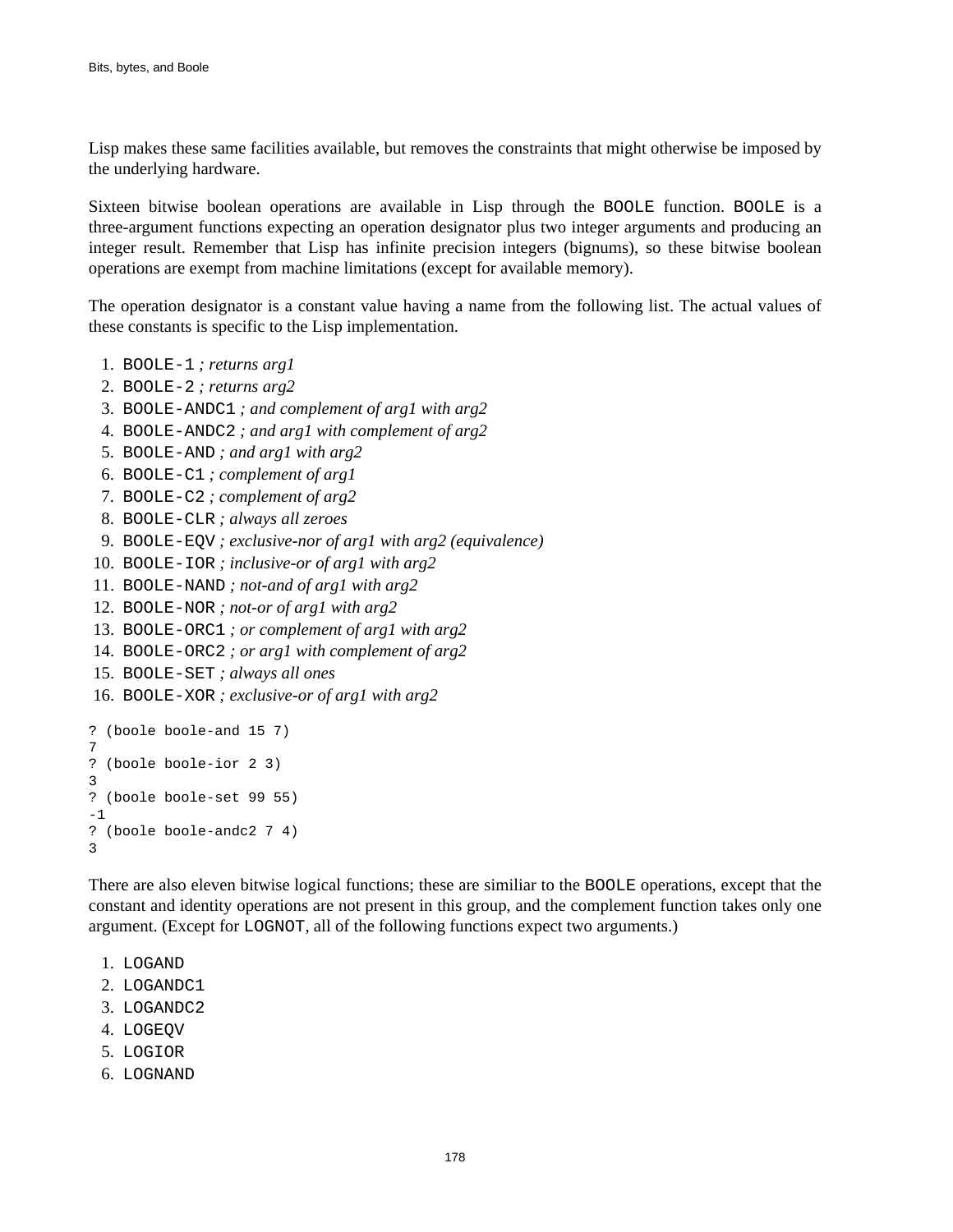- 7. LOGNOR
- 8. LOGNOT
- 9. LOGORC1
- 10. LOGORC2
- 11. LOGXOR

LOGTEST returns true if any of the corresponding bits in its two arguments are both ones.

```
? (logtest 7 16)
NIL
? (logtest 15 5)
T
```
LOGBITP tests one bit in the two's complement representation of an integer, returning T if the bit is 1 and NIL if the bit is 0. The least significant (rightmost) bit is bit 0.

```
? (logbitp 0 16)
NIL
? (logbitp 4 16)
T
? (logbitp 0 -2)
NTT.
? (logbitp 77 -2)
T
```
LOGCOUNT counts 1 bits in the binary representation of a positive integer, and 0 bits in the two's complement binary representation of a negative number.

```
? (logcount 35)
3
? (logcount -2)1
```
### **Bit vectors can go on forever**

A vector composed of only 1s and 0s has a compact representation as a *bit vector*, a special representation for printing and reading, and a set of logical operations. Like all vectors (and arrays) in Common Lisp, the size of a bit vector is limited by the constant ARRAY-TOTAL-SIZE-LIMIT; this can be as small as 1,024, but is typically large enough that the size of memory sets a practical limit on the size of bit-vectors.

The printed representation of a bit vector begins with the  $\#^*$  reader macro, followed by 1s and 0s. The bit vector's length is determined by the 1s and 0s that make up its elements. (The printed representation of an empty bit vector is #\*.)

```
? #*0010101
#*0010101
? (length #*0010101)
7
```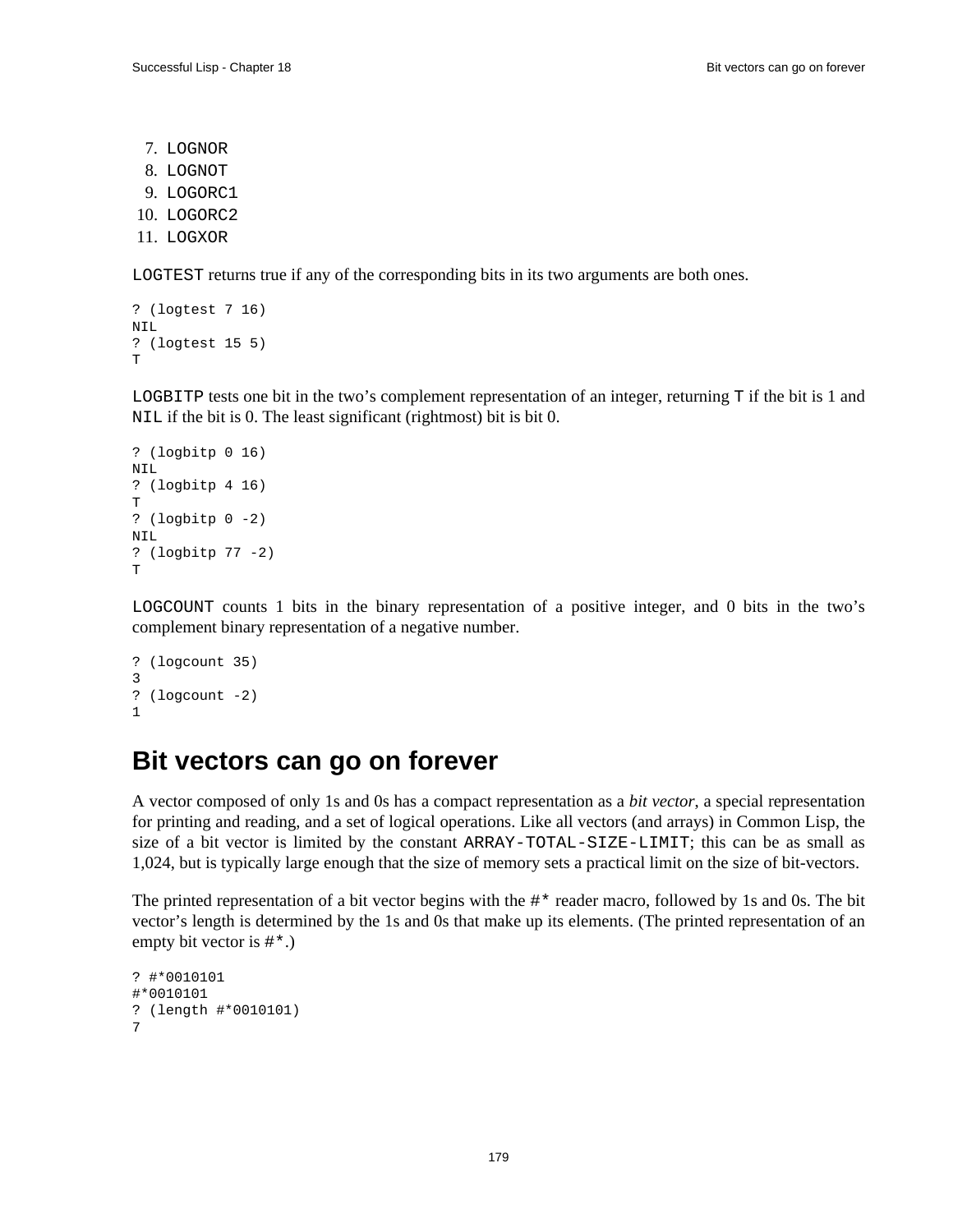There are eleven bitwise logical operations available for bit vectors. With the exception of BIT-NOT, these are all functions of two arguments. Unlike the corresponding bitwise logical operations on integers, the bit vector logical operations expect their arguments to be of the same size.

- 1. BIT-AND
- 2. BIT-ANDC1
- 3. BIT-ANDC2
- 4. BIT-EQV
- 5. BIT-IOR
- 6. BIT-NAND
- 7. BIT-NOR
- 8. BIT-NOT
- 9. BIT-ORC1
- 10. BIT-ORC2
- 11. BIT-XOR

These functions will destructively update a result bit vector if you provide an optional third (second in the case of BIT-NOT) argument. If the optional argument is T, then the first argument will be updated with the result bits. If the optional argument is a bit vector, it will be updated with the result bits and the input arguments will be unchanged. (This in-place update is not available for bitwise operations on integers; destructive bit vector operations may be more efficient once the number of bits exceeds the size of a fixnum.)

```
? (bit-and #*00110100 #*10101010)
#*00100000
? (bit-ior #*00110100 #*10101010)
#*10111110
? (bit-not #*00110100)
#*11001011
```
You can access an individual element of a bit vector using BIT. This is a vector accessor, and not a boolean test, so it returns 0 or 1. BIT can also be used in a SETF form to alter an element of a bit vector.

```
? (bit #*01001 1)
1
? (let ((bv (copy-seq #*00000)))
     (setf (bit bv 3) 1)
     bv)
#*00010
```
## **Chunks of bits make bytes**

Getting back to integer manipulation as we wrap up this chapter, we'll see how to manipulate fields of adjacent bits within an integer value.

The first thing we need when manipulating a field of bits (called a *byte* in Common Lisp) is a way of specifying its bounds. The BYTE function constructs a byte specifier from a size (number of bits) and a position (the number of the rightmost bit of the byte within the containing integer, where the LSB is bit 0). The representation of a byte specifier depends upon the Lisp implementation.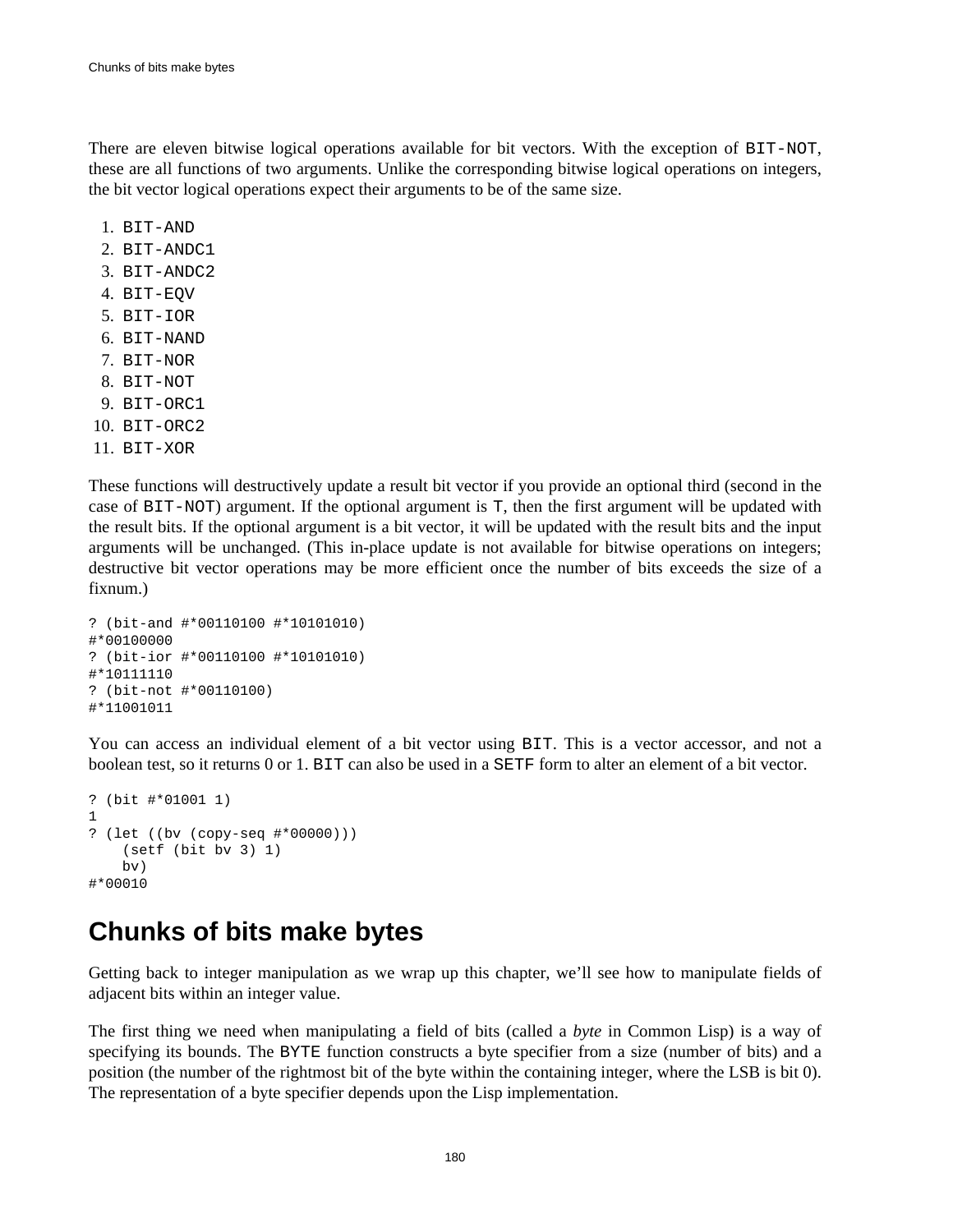The functions BYTE-SIZE and BYTE-POSITION extract the size and position values from a byte specifier.

```
? (setq bs (byte 5 3)) ; 5 bits, rightmost has weight 2^3 in source 
248 ; implementation-dependent
? (byte-size bs)
5
? (byte-position bs)
3
```
You can extract and replace bytes from an integer using the functions LDB (load byte) and DPB (deposit byte).

```
? (ldb (byte 8 8) 258)
1
? (ldb (byte 8 0) 258)
2
? (dpb 3 (byte 8 8) 0)
768
? (dpb 1 (byte 1 5) 1)
33
```
LDB-TEST returns true if any of the bits are 1 in a specified byte.

```
? (ldb-test (byte 3 2) 3)
NIL
? (ldb-test (byte 3 2) 9)
T
? (ldb-test (byte 3 2) 34)
NIL
```
INTEGER-LENGTH tells you how many bits are necessary to represent an integer in two's complement form. A positive integer will always have an unsigned representation using the number of bits determined by INTEGER-LENGTH. A negative integer has a signed binary representation that requires one bit more than the number of bits determined by INTEGER-LENGTH.

```
? (integer-length 69) ; 1000101
7
? (integer-length 4) ; 100
3
? (integer-length -1) ; 1
\Omega? (integer-length 0)
0
? (integer-length -5) ; 1011
3
```
You can shift the bits in an integer using the ASH function. This is an *arithmetic* shift; it treats the integer as a two's complement binary number and preserves the sign (leftmost) bit as the rest of the bits are shifted. A left shift shifts bits to the left, replacing them with zeroes (and preserving the sign bit). A right shift shifts bits to the right, replacing them with zeroes (and preserving the sign bit).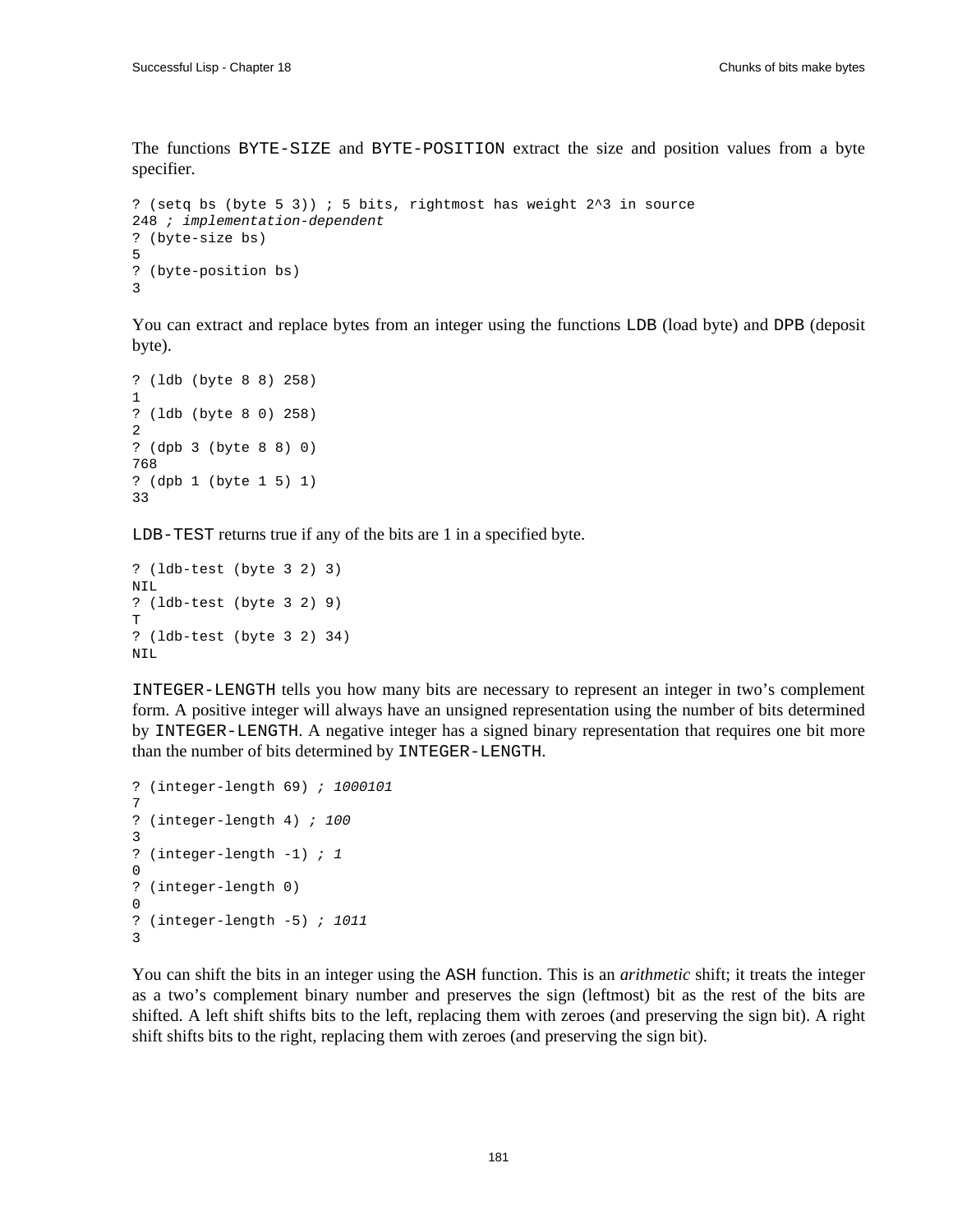ASH expects two arguments, an integer to be shifted, and a shift count. A shift count of 0 returns the integer unchanged. A positive count shifts bits to the left by the specified number of positions. A negative count shifts bits to the right.

```
? (ash 75 0)
75
? (ash 31 1)
62
? (ash -7 1)
-14
? (ash 32 8)
8192
? (ash -1 8)
-256
? (ash 16 -1)
8
? (ash 11 -1)
5
? (ash 32 -8)
0 ; all one bits shifted out
? (ash -99 -2)
-25
```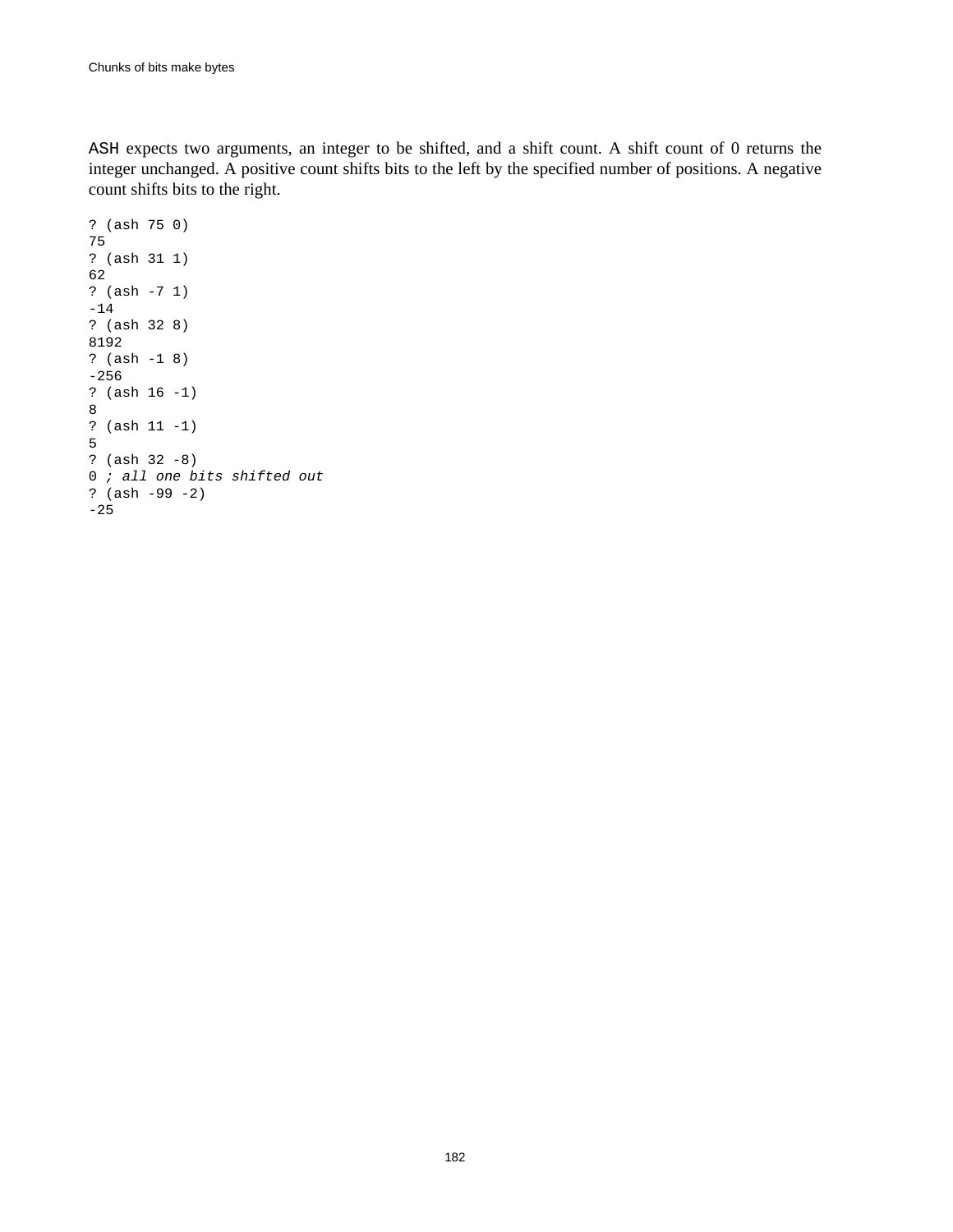# <span id="page-182-0"></span>**Chapter 19 - Streams**

All of the I/O functions in Lisp accept a stream argument. In some cases (e.g. READ and PRINT) the stream argument is optional; by default, input comes from the \*STANDARD-INPUT\* stream (normally connected to the keyboard) and output goes to the \*STANDARD-OUTPUT\* stream (normally connected to the display). You can redirect I/O by either providing optional stream arguments to READ and PRINT (as well as other I/O functions), or by binding \*STANDARD-INPUT\* and \*STANDARD-OUTPUT\* to different streams. (We'll see both of these approaches used in the following examples.)

#### **Streams provide a pipe to supply or accept data**

Throughout the preceding chapters of this book, streams have been involved whenever we've seen an example that does input or output -- and *all* of the examples do I/O, if you count our interactions with the listener. A Lisp stream can provide (source) or consume (sink) a sequence of bytes or characters. (Remember the Lisp definition of byte: a byte can contain any number of bits.)

Some I/O functions accept T or NIL as a stream designator. T is a synonym for  $*TERMINAL-IO*, a$ bidirectional (input *and* output) stream which conventionally reads from \*STANDARD-INPUT\* and writes to \*STANDARD-OUTPUT\*. NIL is a synonym for \*STANDARD-INPUT\* when used in a context which expects an input stream, or for \*STANDARD-OUTPUT\* when used in a context which expects an output stream.

FORMAT (which we've already seen in several examples, and will examine in depth in [Chapter 24](#page-214-0) [p 215] ) expects as its first argument a stream, a T, a NIL, or a string with a fill pointer. In this case, however, the NIL designator causes FORMAT to return a string, rather than write to \*STANDARD-OUTPUT\* as is the case for other I/O functions.

The power of streams comes from the ability to associate a stream with a file, a device (such as keyboard, display, or network), or a memory buffer. Program I/O can be directed at will by simply creating the appropriate type of stream for your program to use. The I/O implementation is abstracted away by the stream so your program won't have to be concerned with low-level details.

Lisp also provides a number of special-purpose streams which serve to combine or manipulate other streams in novel ways. A TWO-WAY-STREAM combines a separate input stream and output stream into an I/O stream. A BROADCAST-STREAM sends output to zero or more output streams; think of this as a bit-bucket when used with zero streams, and a broadcaster when used with multiple streams. A CONCATENATED-STREAM accepts input requests on behalf of zero or more input streams; when one stream's input is exhausted, the CONCATENATED-STREAM begins reading from its next input stream. An ECHO-STREAM is like a TWO-WAY-STREAM, with the added feature that anything your program reads from the TWO-WAY-STREAM's input stream automatically gets echoed to the corresponding output stream. Finally, a SYNONYM-STREAM is an alias for another stream; the alias can be changed at runtime without creating a new SYNONYM-STREAM.

Quite a few I/O functions operate directly on streams: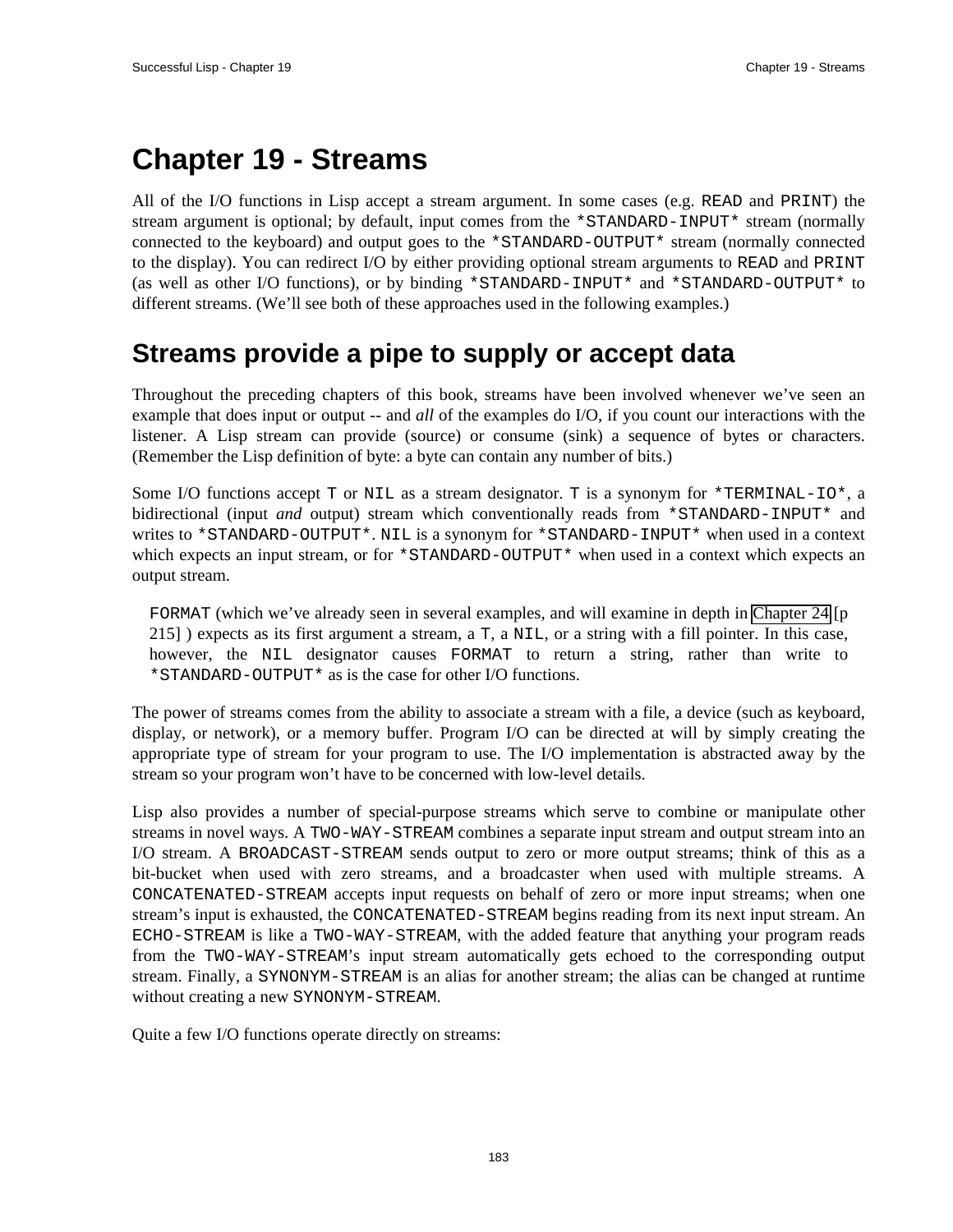READ-BYTE *stream &optional eof-error-p eof-value* and READ-CHAR *&optional stream eof-error-p eof-value recursive-p*

Reads a byte or a character from an input stream.

WRITE-BYTE *byte stream* and WRITE-CHAR *char &optional stream*

Writes a byte or a character to an output stream.

READ-LINE *&optional stream eof-error-p eof-value recursive-p* and WRITE-LINE *string &optional stream &key start end*

Read or write a line of text, terminated by a newline. (The newline is consumed and discarded on input, and added to output.) The :START and :END keyword arguments let you limit the portion of the string written by WRITE-LINE.

WRITE-STRING *string &optional stream &key start end*

Like WRITE-LINE, but does not append a newline to output.

PEEK-CHAR *&optional peek-type stream eof-error-p eof-value recursive-p*

Reads a character from an input stream without consuming the character. (The character remains available for the next input operation.) Optional argument *peek-type* alters PEEK-CHAR's behavior to first skip whitespace (*peek-type* T) or to first skip forward to some specified character (*peek-type* a character).

UNREAD-CHAR *character &optional stream*

Pushes a character (which must be the character most recently read) back onto the front of an input stream, where it remains until read again.

LISTEN *&optional stream*

Returns true if data is available (e.g. a yet-to-be-read keystroke or unconsumed file data) on an input stream.

READ-CHAR-NO-HANG *&optional stream eof-error-p eof-value recursive-p*

If a character is available on the input stream, return the character. Otherwise, return NIL.

#### TERPRI *&optional stream* and FRESH-LINE *&optional stream*

TERPRI unconditionally writes a newline to an output stream. FRESH-LINE writes a newline unless it can determine that the output stream is already at the beginning of a new line; FRESH-LINE returns T if it actually wrote a newline, and NIL otherwise.

CLEAR-INPUT *&optional stream*

Flushes unread data from an input stream, if it makes sense to do so.

FINISH-OUTPUT *&optional stream*, FORCE-OUTPUT *&optional stream*, and CLEAR-OUTPUT *&optional stream*

These functions flush output buffers if it makes sense to do so. FINISH-OUTPUT tries to make sure that buffered output reaches its destination, then returns. FORCE-OUTPUT attempts to initiate output from the buffer, but does not wait for completion like FINISH-OUTPUT. CLEAR-OUTPUT attempts to discard buffered data and abort any output still in progress.

In the read functions listed above, optional arguments EOF-ERROR-P and EOF-VALUE specify what happens when your program makes an attempt to read from an exhausted stream. If EOF-ERROR-P is true (the default), then Lisp will signal an error upon an attempt to read an exhausted stream. If EOF-ERROR-P is NIL, then Lisp returns EOF-VALUE (default NIL) instead of signalling an error.

Optional argument RECURSIVE-P is reserved for use by functions called by the Lisp reader.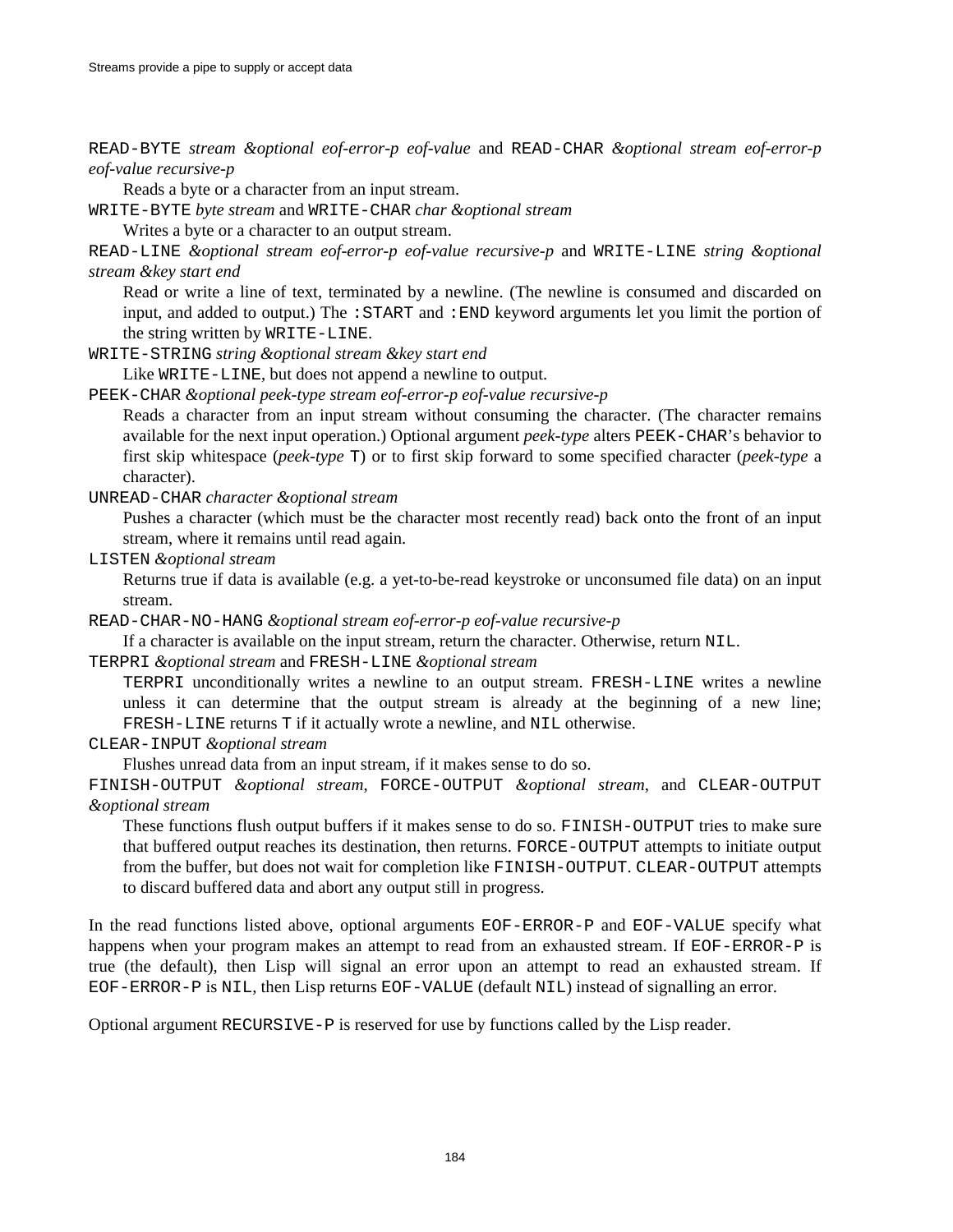#### **Creating streams on files**

The OPEN function creates a FILE-STREAM. Keyword arguments determine attributes of the stream (:DIRECTION, :ELEMENT-TYPE, and :EXTERNAL-FORMAT) and how to handle exceptional conditions (:IF-EXISTS and :IF-DOES-NOT-EXIST). If OPEN is successful it returns a stream, otherwise it returns NIL or signals an error.

| Keyword                                          | Value                         |                            | Stream Direction |                                                            |  |
|--------------------------------------------------|-------------------------------|----------------------------|------------------|------------------------------------------------------------|--|
| :DIRECTION : INPUT<br>:DIRECTION : OUTPUT output |                               | input (default)            |                  |                                                            |  |
| : DIRECTION                                      | :10                           | input & output             |                  |                                                            |  |
| :DIRECTION                                       | : PROBE                       |                            |                  | none, returns a closed stream                              |  |
| Keyword                                          | Value                         |                            |                  | Action if File Exists<br>--------------------------------- |  |
| :IF-EXISTS                                       | NIL                           |                            |                  | return NIL                                                 |  |
|                                                  | $:\tt IF-EXISTS$ $:\tt ERROR$ |                            |                  | signal an error                                            |  |
|                                                  |                               |                            |                  | next version (or error)                                    |  |
| :IF-EXISTS                                       | : RENAME                      |                            |                  | rename existing, create new                                |  |
| :IF-EXISTS : SUPERSEDE                           |                               |                            |                  | replace file upon CLOSE                                    |  |
|                                                  |                               |                            |                  | rename and delete existing, create new                     |  |
| $:F-EXISTS$ : OVERWRITE                          |                               |                            |                  | reuse existing file (position at start)                    |  |
| :IF-EXISTS :APPEND                               |                               |                            |                  | reuse existing file (position at end)                      |  |
| Keyword                                          |                               | Value                      |                  | Action if File Does Not Exist                              |  |
| ---------------<br>:IF-DOES-NOT-EXIST            |                               | --------<br>NIL <b>NIL</b> |                  | -------------------------------<br>return NIL              |  |
| :IF-DOES-NOT-EXIST :ERROR signal an error        |                               |                            |                  |                                                            |  |
|                                                  |                               |                            |                  | create the file                                            |  |
| Keyword                                          | Value                         |                            |                  | Element Type                                               |  |
| ----------<br>:ELEMENT-TYPE                      | : DEFAULT                     | . <u>.</u> .               |                  | -------------------------<br>character (default)           |  |
| :ELEMENT-TYPE                                    |                               | ' CHARACTER                |                  | character                                                  |  |
| :ELEMENT-TYPE                                    |                               | 'SIGNED-BYTE               |                  | signed byte                                                |  |
| 'UNSIGNED-BYTE<br>:ELEMENT-TYPE                  |                               |                            |                  | unsigned byte                                              |  |
| :ELEMENT-TYPE                                    |                               |                            |                  | character subtype character subtype                        |  |
| integer subtype<br>:ELEMENT-TYPE                 |                               |                            |                  | integer subtype                                            |  |
| :ELEMENT-TYPE                                    | other                         |                            |                  | implementation-dependent                                   |  |
| Keyword                                          |                               | Value File Format          |                  | ________________________                                   |  |
| ------------<br>:EXTERNAL-FORMAT :DEFAULT        |                               | --------                   |                  | default (default)                                          |  |
| other<br>:EXTERNAL-FORMAT                        |                               |                            |                  | implementation-dependent                                   |  |

Once you've opened a stream, you can use it with appropriate input or output functions, or with queries that return attributes of either the stream or the file. The following queries can be applied to all kinds of streams. All of these accept a stream argument: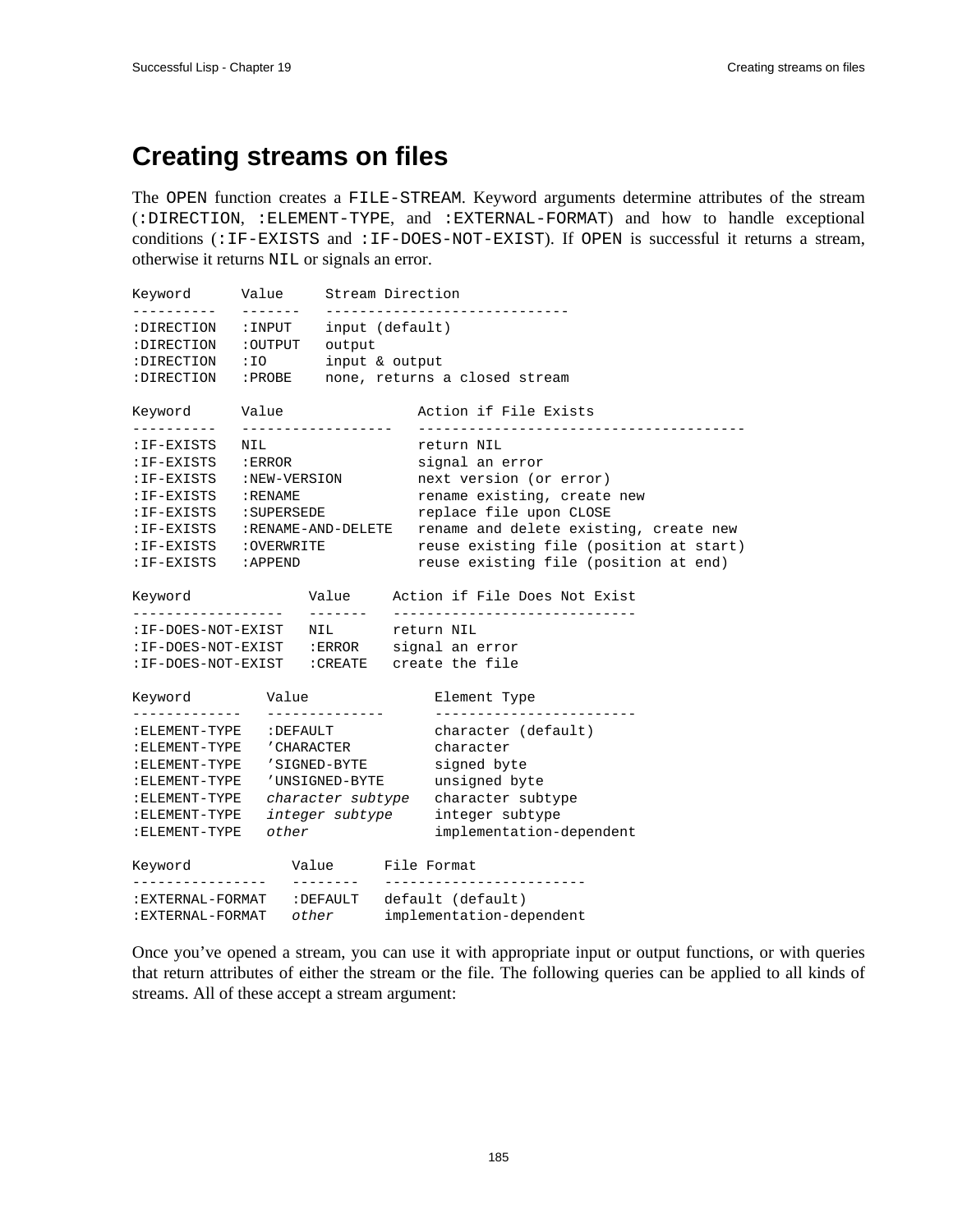| Function             | Returns                                               |
|----------------------|-------------------------------------------------------|
|                      |                                                       |
| INPUT-STREAM-P       | true if stream can provide input                      |
| OUTPUT-STREAM-P      | true if stream can accept output                      |
| OPEN-STREAM-P        | true if stream is open                                |
| STREAM-ELEMENT-TYPE  | the type specifier for stream elements                |
| INTERACTIVE-STREAM-P | true if stream is interactive (e.g. keyboard/display) |

These queries can be applied to file streams. These also accept a stream argument:

| Function               | Returns                                       |
|------------------------|-----------------------------------------------|
|                        |                                               |
| STREAM-EXTERNAL-FORMAT | implementation-dependent                      |
| FILE-POSITION          | current file offset for read or write, or NIL |
| FILE-LENGTH            | length of stream, or NIL                      |

FILE-POSITION returns a byte offset within the stream. This is an exact count for streams of integer subtypes (see below for further description of binary I/O). For streams of character subtypes, the position is guaranteed only to increase during reading or writing; this allows for variations in text record formats and line terminators.

FILE-POSITION can also be called with a second argument to change the file offset for the next read or write. When used for this purpose, FILE-POSITION returns true when it succeeds.

You should always close a stream when you're done using it (except for the interactive streams provided for you use by Lisp, such as \*STANDARD-INPUT\*, \*STANDARD-OUTPUT\*, and \*TERMINAL-IO\*). The "open, process, close" pattern is very common, so Lisp provides macros to make the pattern both easy to code and error-free.

WITH-OPEN-FILE is tailored for file streams. Its arguments are a variable to be bound to the stream, a pathname, and (optionally) keyword arguments suitable for OPEN. The stream is always closed when control leaves the WITH-OPEN-FILE form.

```
(with-open-file (stream "my-file.dat" :direction :input)
   ... do something using stream ...)
```
WITH-OPEN-STREAM expects a variable name and a form to be evaluated; the form should produce a stream value or NIL. This macro is commonly used with constructors for specialty streams, such as MAKE-BROADCAST-STREAM, MAKE-ECHO-STREAM, MAKE-TWO-WAY-STREAM, MAKE-CONCATENATED-STREAM, and MAKE-SYNONYM-STREAM.

#### **Creating streams on strings**

The data read or written by a stream doesn't have to be associated with a device -- the data can just as well be in memory. String streams let you read and write at memory speeds, but they can't provide either file or interactive capabilities. Lisp provides constructors (MAKE-STRING-INPUT-STREAM and MAKE-STRING-OUTPUT-STREAM), plus macros to support the "open, process, close" pattern.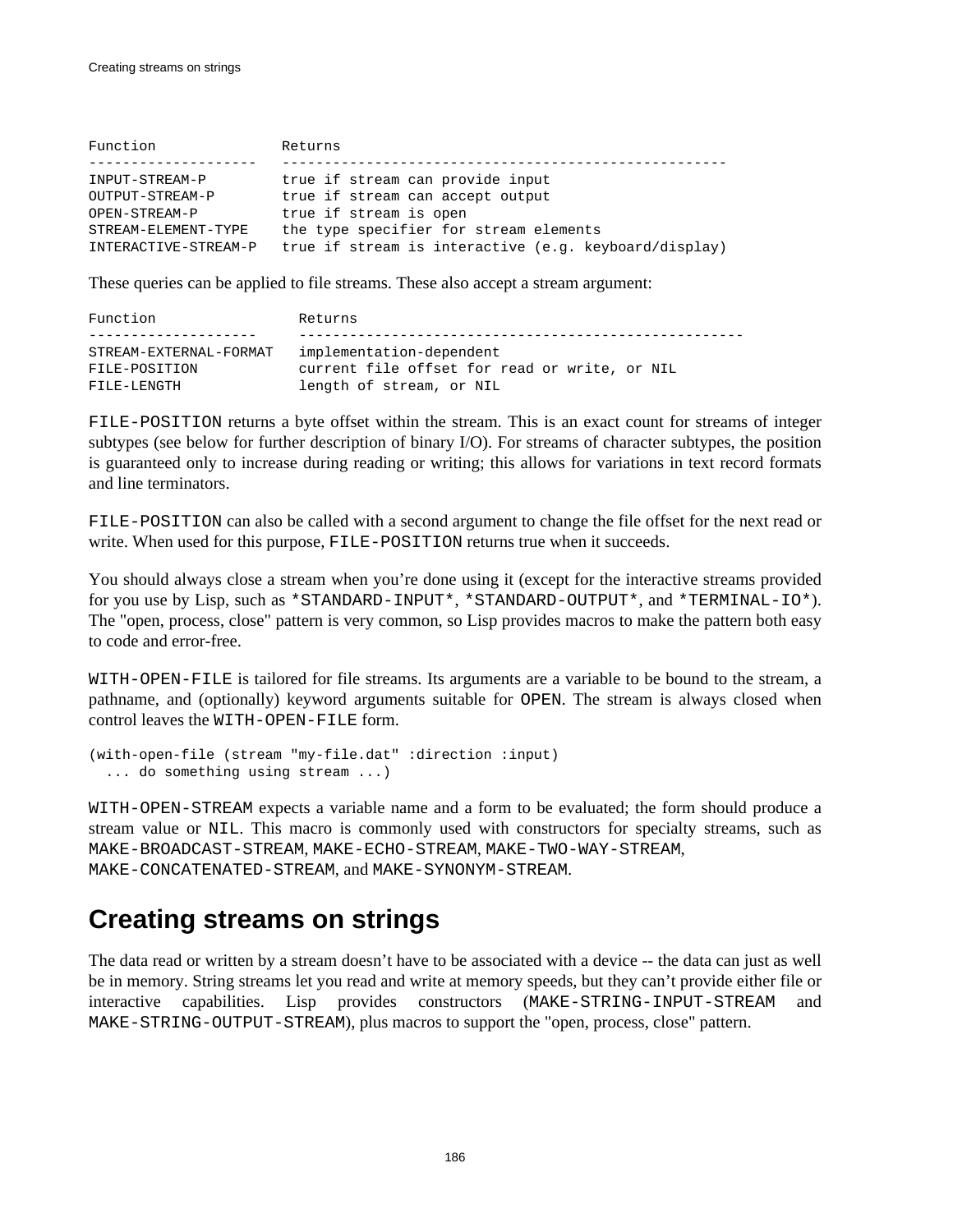```
? (with-input-from-string (stream "This is my input via stream.")
     (read stream))
THIS
? (with-output-to-string (stream)
     (princ "I'm writing to memory!" stream))
"I'm writing to memory!"
```
These macros accept keyword and optional arguments. WITH-INPUT-FROM-STRING allows :BEGIN and :END keyword arguments to establish bounds on the portion of the string read via the stream. A :INDEX keyword argument lets you name a variable to receive the offset of the next string element to be read -- this is set only upon leaving the WITH-INPUT-FROM-STRING form.

WITH-OUTPUT-TO-STRING allows an optional form, which is evaluated to produce the output string; if this form is missing or NIL, the macro creates a string for you using the :ELEMENT-TYPE keyword argument.

# **Binary I/O**

Lisp supports binary I/O via streams whose element types are finite (i.e. bounded) subtypes of INTEGER. Some examples of appropriate types are:

- Implementation-dependent
	- O SIGNED-BYTE
	- UNSIGNED-BYTE
- Range of values
	- (INTEGER 0 31)
	- (INTEGER -16 15)
- Specific number of bits
	- (SIGNED-BYTE 8)
	- (UNSIGNED-BYTE 6)
	- O BIT

ANSI Common Lisp implementations should support any of these types for binary I/O. However, the implementation is not required to directly map the specified :ELEMENT-TYPE onto the underlying file system; an implementation is permitted to alter the external format so long as data read from a binary file is the same as that written using the same :ELEMENT-TYPE.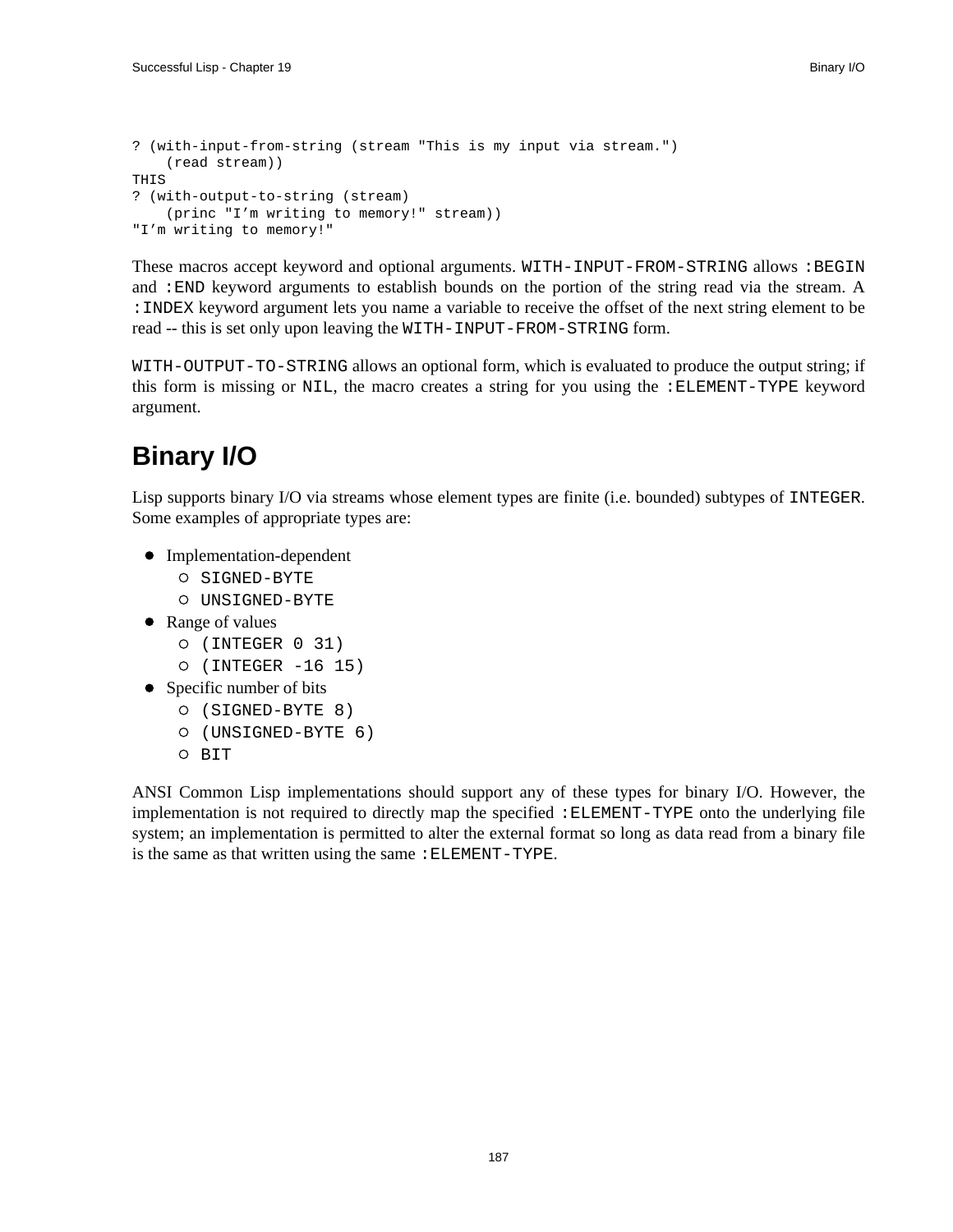# **Chapter 20 - Macro Etiquette**

Macros in Lisp are much more capable than macros in other programming languages. Rather than just providing a simple shorthand notation, Lisp macros give you the capability to truly extend the language. In this chapter we'll learn about the program transforming capabilities of macros as we see how to properly construct macros to solve a wide variety of problems.

#### **Macros are programs that generate programs**

Mention macros to most programmers, perhaps even you, and the first image that comes to mind is string substitution -- you use a macro to glue together a few parameters in a new way, maybe with a bit of compile-time decision making thrown in. And because of the typical (in languages other than Lisp) disparity between the macro language and the programming language, the difficulty of writing a macro increases much faster than its complexity.

Lisp macros are Lisp programs that generate other Lisp programs. The generated Lisp code has a fully-parenthesized notation, as does the macro that generates the code. In the simplest case, a macro substitutes forms within a template, clearly establishing a visual correspondence between the generating code and the generated code. Complex macros can use the full power of the Lisp language to generate code according to the macro parameters; often a template form is wrapped in code that constructs appropriate subforms, but even this approach is just a typical use pattern and not a requirement (or restriction) of the Lisp macro facility.

In the following sections, we'll examine the mechanism by which the Lisp system translates code generated by a macro, then we'll see several increasingly sophisticated examples of macros. We'll finish this chapter with a comparison of macros versus the use of inline function declarations.

# **Close up: how macros work**

You define a macro with a DEFMACRO form, like this:

```
(defmacro name (arguments ...)
   body)
```
DEFMACRO is like DEFUN, but instead of returning values, the body of the DEFMACRO returns a Lisp form. (As we'll see shortly, there's a very simple way to generate this form with selected subforms replaced by parameters from the macro call or computed by the macro's program.)

Your program "calls" a macro the same way it calls a function, but the behavior is quite different. First, none of the macro's parameters are evaluated. Ever. Macro parameters are bound literally to the corresponding arguments in the macro definition. If you pass  $(* 7 (+ 3 2))$  to a macro, the argument in the body of the macro definition is bound to the literal list  $(* 7 (+ 3 2))$ , and *not* the value 35.

Next, the *macro expander* is invoked, receiving all of the actual parameters bound to their corresponding arguments as named by the DEFMACRO form. The macro expander is just the body of the DEFMACRO form, which is just Lisp code; the only catch is that the Lisp system expects the macro expander to return a Lisp form.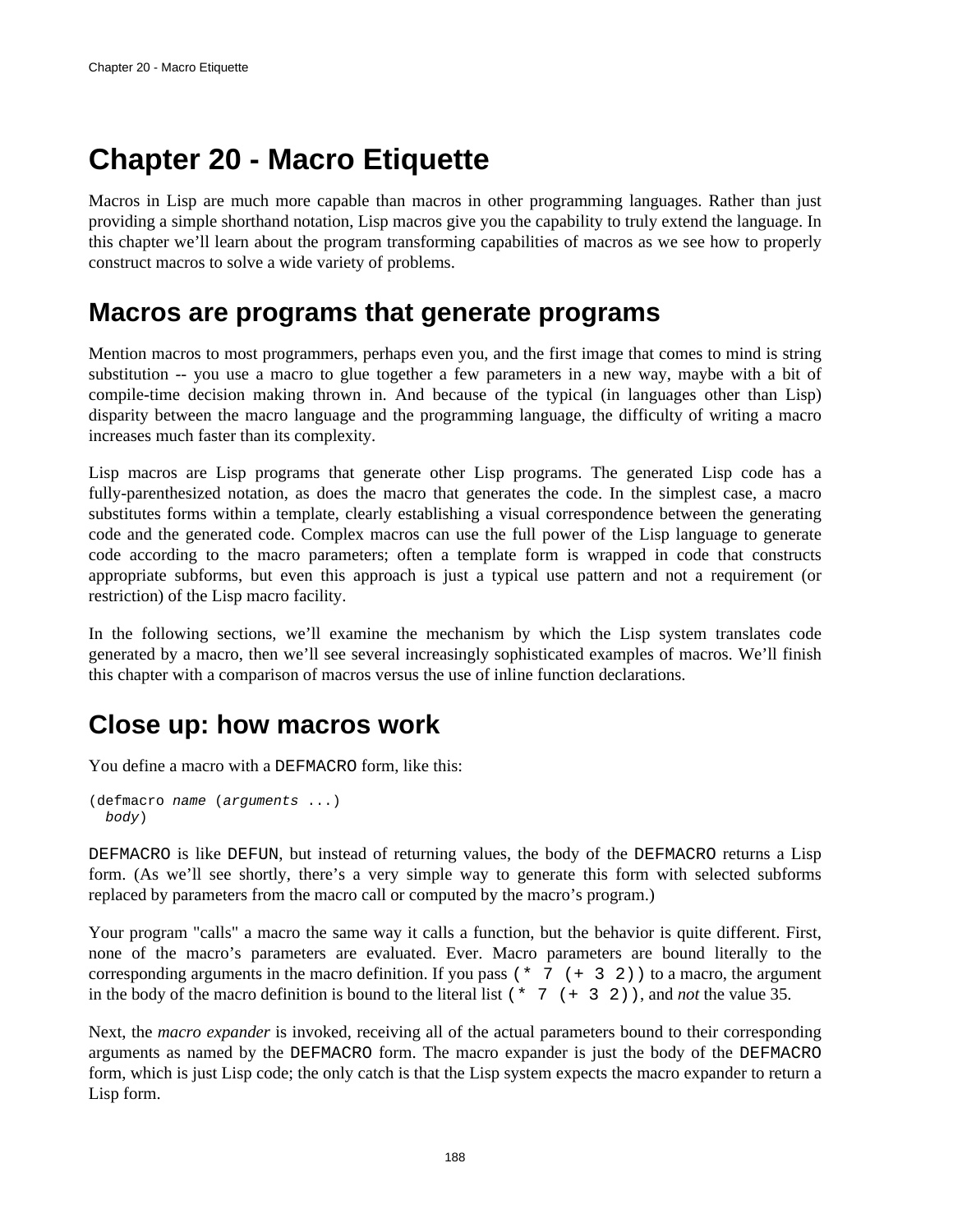The Lisp system then evaluates whatever form the macro expander returns. If the returned form is a macro, it gets expanded. Otherwise, the form is evaluated by the rules we first learned in [Chapter 3,](#page-40-0) [Lesson 2.](#page-40-0)

The preceding paragraph is conceptually correct. However, a Lisp implementation may expand macros at different times. A macro could be expanded just once, when your program is compiled. Or it could be expanded on first use as your program runs, and the expansion could be cached for subsequent reuse. Or the macro could be expanded every time it's used. A properly written macro will behave the same under all of these implementations.

In [Chapter 21](#page-197-0) [p 198] we'll expand upon some of the things you can express with argument lists.

#### **Backquote looks like a substitution template**

The simplest way to generate a form in the body of your macro expander is to use the *backquote* (') reader macro. This behaves like the *quote* (') reader macro, except for when a comma (,) appears in the backquoted form.

A comma is only permitted in a backquoted form. If you use a comma in a quoted form, Lisp will signal an error when it reads the form.

Like quote, backquote suppresses evaluation. But a comma within a backquoted form "unsuppresses" evaluation for just the following subform.

```
? '(The sum of 17 and 83 is ,(+ 17 83))
(THE SUM OF 17 AND 83 IS 100)
```
Compare the preceding example, which used backquote, with the similar form using quote (and omitting the comma).

? '(The sum of 17 and 83 is (+ 17 83)) (THE SUM OF 17 AND 83 IS (+ 17 83))

You can probably imagine how backquote and comma provide a template with substitution capabilities. This is just what we need for our macro expander. Here are a couple of simple examples.

```
; Define the macro
? (defmacro swap (a b) ; NOTE: This is a restricted version of ROTATEF
     '(let ((temp ,a))
        (setf ,a ,b)
        (setf ,b temp)))
SWAP
; First invocation
? (let ((x 3)
         (y 7))
     (swap x y) ; macro call
     (list x y))
(7 3)
; Let's see the form generated by SWAP:
? (pprint (macroexpand-1 '(swap x y)))
```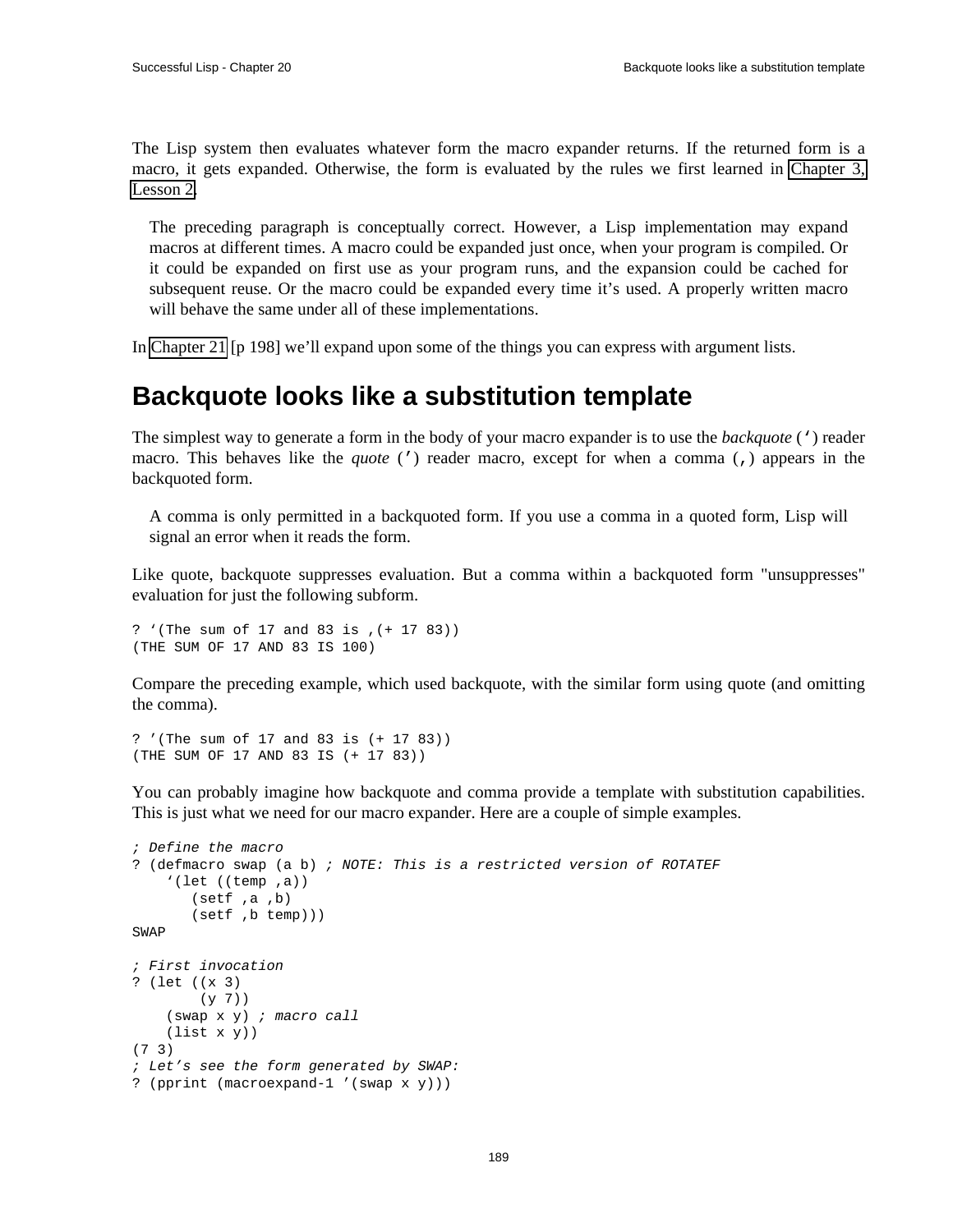```
(LET ((TEMP X))
  (SETF X Y)
   (SETF Y TEMP))
; Second invocation
? (let ((c (cons 2 9))) ; (2 . 9)
     (swap (car c) (cdr c))
    \cap)
(9 . 2)
; And the expansion of its macro call
? (pprint (macroexpand-1 '(swap (car c) (cdr c))))
(LET ((TEMP (CAR C)))
  (SETF (CAR C) (CDR C))
   (SETF (CDR C) TEMP))
; Here's the second invocation again, "macroexpanded" by hand.
? (let ((c (cons 2 9)))
    (\verb|LET | ((\verb|TEMP | (CAR C)) |) (SETF (CAR C) (CDR C))
       (SETF (CDR C) TEMP))
     c)
(9 . 2)
```
(PPRINT (MACROEXPAND-1 'macro-call)) is a very handy tool to see what form your macro expander generates. (Don't worry if the output from your Lisp system looks exactly as shown here; there may be some differences in layout.)

As you look at these examples, the important things to note are that:

- 1. the macro arguments receive the literal representation of their actual parameters from the macro call, and
- 2. macro arguments that are preceded by a comma within a backquoted form are substituted with the literal representation of the parameter from the macro call.

Here are some more macro definitions. Experiment with these in your Lisp system to see what they do.

```
(defmacro sortf (place)
   '(setf ,place (sort ,place)))
(defmacro togglef (place)
   '(setf ,place (not ,place)))
(defmacro either (form1 form2)
   ; (random 2) returns 0 or 1
   '(if (zerop (random 2)) ,form1 ,form2))
```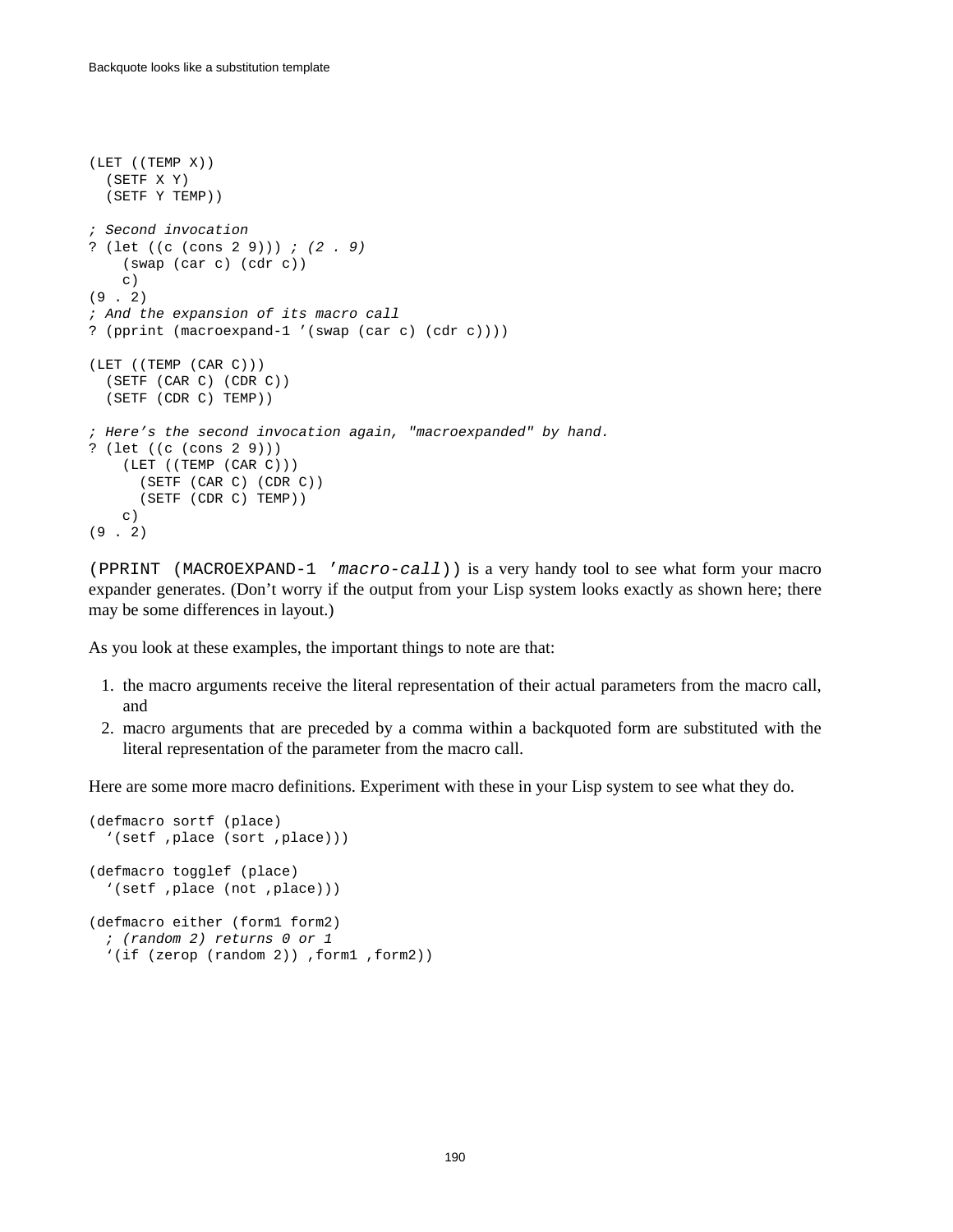#### **Beyond the obvious, part 1: compute, then generate**

Macros start to get interesting when they do more than a simple textual substitution. In this section, we'll explore a real-world example of using a macro to extend Lisp into the problem domain. In addition to providing a macro expander, our new macro will automatically generate an environment that will be referenced by the expander. Our example will show how to move computations from run-time to compile-time, and how to share information computed at compile-time.

Let's say you're working on an interactive game that makes heavy use of the trigonometric function *sine r* in computing player motion and interaction. You've already determined that calling the Lisp function SIN is too time-consuming; you also know that your program will work just fine with approximate results for the computation of *sine r*. You'd like to define a LOOKUP-SIN macro to do the table lookup at runtime; you'd also like to hide the details of table generation, an implementation detail with which you'd rather not clutter your program's source code.

Your macro will be invoked as (LOOKUP-SIN *radians divisions*), where *radians* is always in the range of zero to one-quarter pi, and *divisions* is the number of discrete values available as the result of LOOKUP-SIN. At runtime, the macro expander will just compute the index into a lookup table, and return the value from the table. The table will be generated at compile-time (on most Lisp systems). Furthermore, only one table will ever be generated for a given value of *divisions* in the macro call.

Here's the code. The comments and documentation strings should help you to understand the code as you read it. I'll provide further explanation below.

```
;; This is where we cache all of the sine tables generated
;; during compilation. The tables stay around at runtime
;; so they can be used for lookups.
(defvar *sin-tables* (make-hash-table)
   "A hash table of tables of sine values. The hash is keyed
by the number of entries in each sine table.")
;; This is a helper function for the LOOKUP-SIN macro.
;; It is used only at compile time.
(defun get-sin-table-and-increment (divisions)
   "Returns a sine lookup table and the number of radians quantized
by each entry in the table. Tables of a given size are reused.
A table covers angles from zero to pi/4 radians."
   (let ((table (gethash divisions *sin-tables* :none))
         (increment (/ pi 2 divisions)))
     (when (eq table :none)
       ;; Uncomment the next line to see when a table gets created.
       ;;(print '|Making new table|)
       (setq table
             (setf (gethash divisions *sin-tables*)
                   (make-array (1+ divisions) :initial-element 1.0)))
       (dotimes (i divisions)
         (setf (aref table i)
               (sin (* increment i)))))
     (values table increment)))
;; Macro calls the helper at compile time, and returns an
;; AREF form to do the lookup at runtime.
```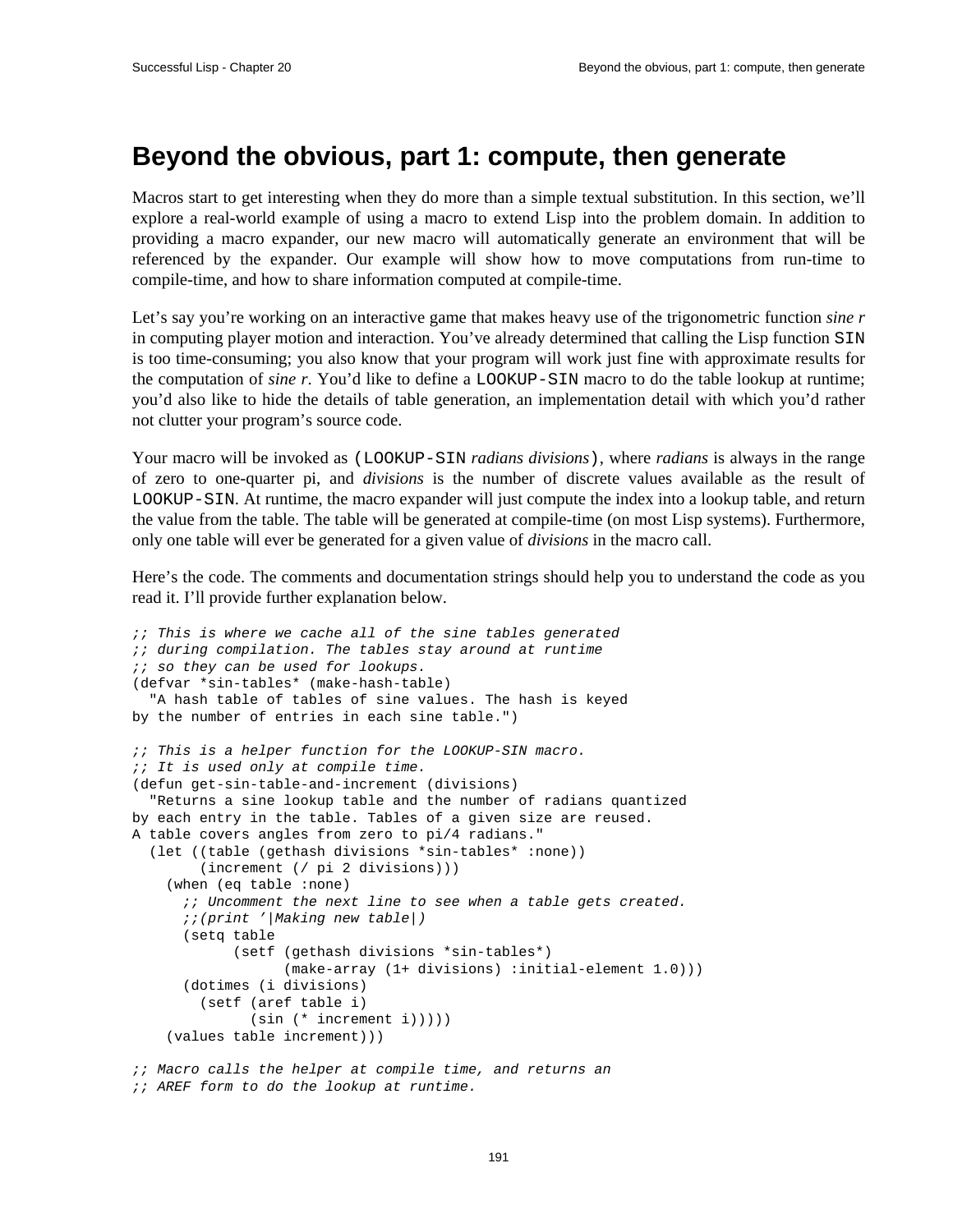```
(defmacro lookup-sin (radians divisions)
   "Return a sine value via table lookup."
   (multiple-value-bind (table increment)
                        (get-sin-table-and-increment divisions)
     '(aref ,table (round ,radians ,increment))))
```
If you still don't see the point of all this code after having read the introduction to this section and the comments in the code, here it is: when your program runs, it executes *just* AREF (and associated ROUND) to look up the *sin r* value.

```
? (pprint (macroexpand-1 '(lookup-sin (/ pi 4) 50)))
(AREF #(0.0 0.0314107590781283 0.06279051952931337 
       [additional entries not shown]
         0.9980267284282716 0.9995065603657316 1.0)
       (ROUND (/ PI 4) 0.031415926535897934))
;; Note that the macro call makes no mention of a lookup table.
;; Tables are generated as-needed by (and for) the compiler.
? (lookup-sin (/ pi 4) 50)
0.7071067811865476
```
In the macroexpansion, the  $\#(\ldots)$  is the printed representation of the lookup table for 50 divisions of the quarter circle. This table is stored in the \*SIN-TABLES\* hash table, where it is shared by *every* macro call to (LOOKUP-SIN *angle* 50). We don't even have to do a hash lookup at runtime, because the macro expander has captured the free variable TABLE from the MULTIPLE-VALUE-BIND form in LOOKUP-SIN.

#### **Beyond the obvious, part 2: macros that define macros**

Macros that define macros are used infrequently, partly because it's hard to think of a good use for this technique and partly because it's difficult to get right. The following macro, based upon an example in [Paul Graham's "On Lisp"](#page-254-0) [p 255] book, can be used to define synonyms for the names of Lisp functions, macros, and special forms.

```
? (defmacro defsynonym (old-name new-name)
     "Define OLD-NAME to be equivalent to NEW-NAME when used in
the first position of a Lisp form."
     '(defmacro ,new-name (&rest args)
        '(,',old-name ,@args)))
DEFSYNONYM
? (defsynonym make-pair cons)
MAKE-PAIR
? (make-pair 'a 'b)
(A . B)
```
Macros are always a little bit dangerous because code containing a macro call does not automatically get updated if you change the definition of the macro. You can always establish your own convention to help you remember that you need to recompile certain code after you change a macro definition. But there's always the possibility that you'll forget, or make a mistake.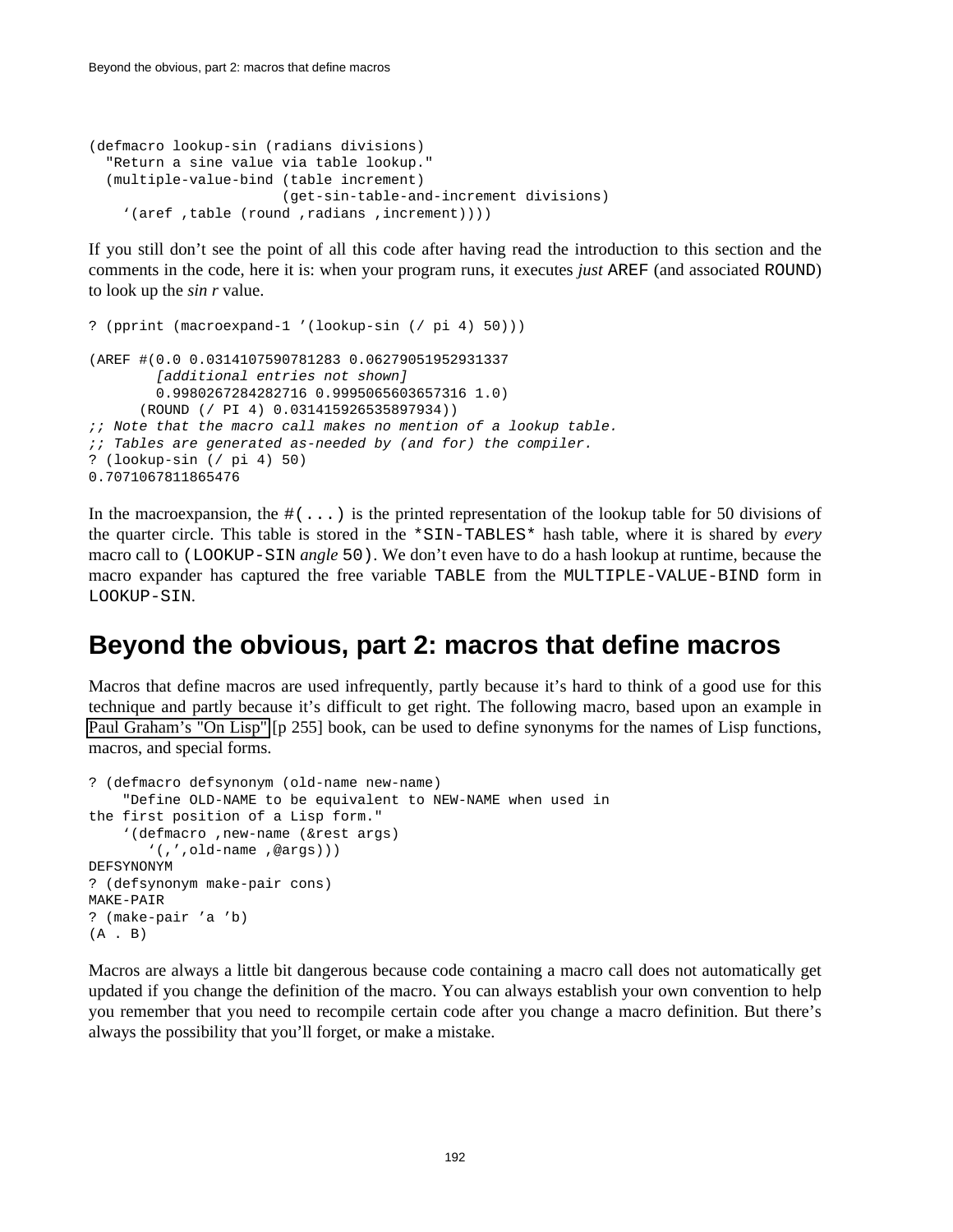Ultimately, the likelihood that you'll inadvertently end up with code that was compiled with an old version of a macro is directly proportional to how often you're likely to change the macro. I'll probably never need to change the LOOKUP-SIN macro from the previous section once it's defined and working. On the other hand, a macro like DEFSYNONYM practically begs to be used again and again as you generate new code. If you change your mind about the *old name* to associate with a given *new name*, all of your previously compiled code will still refer to the old name that you had decided upon previously.

```
;; WARNING: This example illustrates a practice to avoid!
;; Here's some core algorithm
? (defun process-blah-using-algorithm-zark (...) ...)
PROCESS-BLAH-USING-ALGORITHM-ZARK
;; And here's where I use the algorithm, perhaps calling it
;; from many other places in DO-STUFF besides the one I've shown.
? (defun do-stuff (...)
     ...
     (process-blah-using-algorithm-zark ...)
     ...)
DO-STUFF
;; Try it out...
? (do-stuff ...)
[results based upon process-blah-using-algorithm-zark]
;; OK, this looks good. But I think I'll clean up the
;; appearance of DO-STUFF by defining an abbreviation
;; for that really long core algorithm name.
? (defsynonym process-blah-using-algorithm-zark proc)
PROC
;; Now I'll rewrite DO-STUFF to use the abbreviation.
? (defun do-stuff (...)
     ...
     (proc ...)
     ...)
DO-STUFF
;; And make sure it still works.
? (do-stuff ...)
[results based upon process-blah-using-algorithm-zark]
... Some time later ...
;; Oh, here's a better core algorithm.
? (defun process-blah-using-algorithm-glonkfarkle (...) ...)
PROCESS-BLAH-USING-ALGORITHM-GLONKFARKLE
;; I'll change the synonym for PROC to 'be' the new algorithm.
? (defsynonym process-blah-using-algorithm-glonkfarkle proc)
PROC
... Some time later ...
;; Time to use DO-STUFF again...
? (do-stuff ...)
[results based upon process-blah-using-algorithm-zark]
;; Hey!! These results don't seem to use the new algorithm.
;; What could be wrong? The code LOOKS right...
```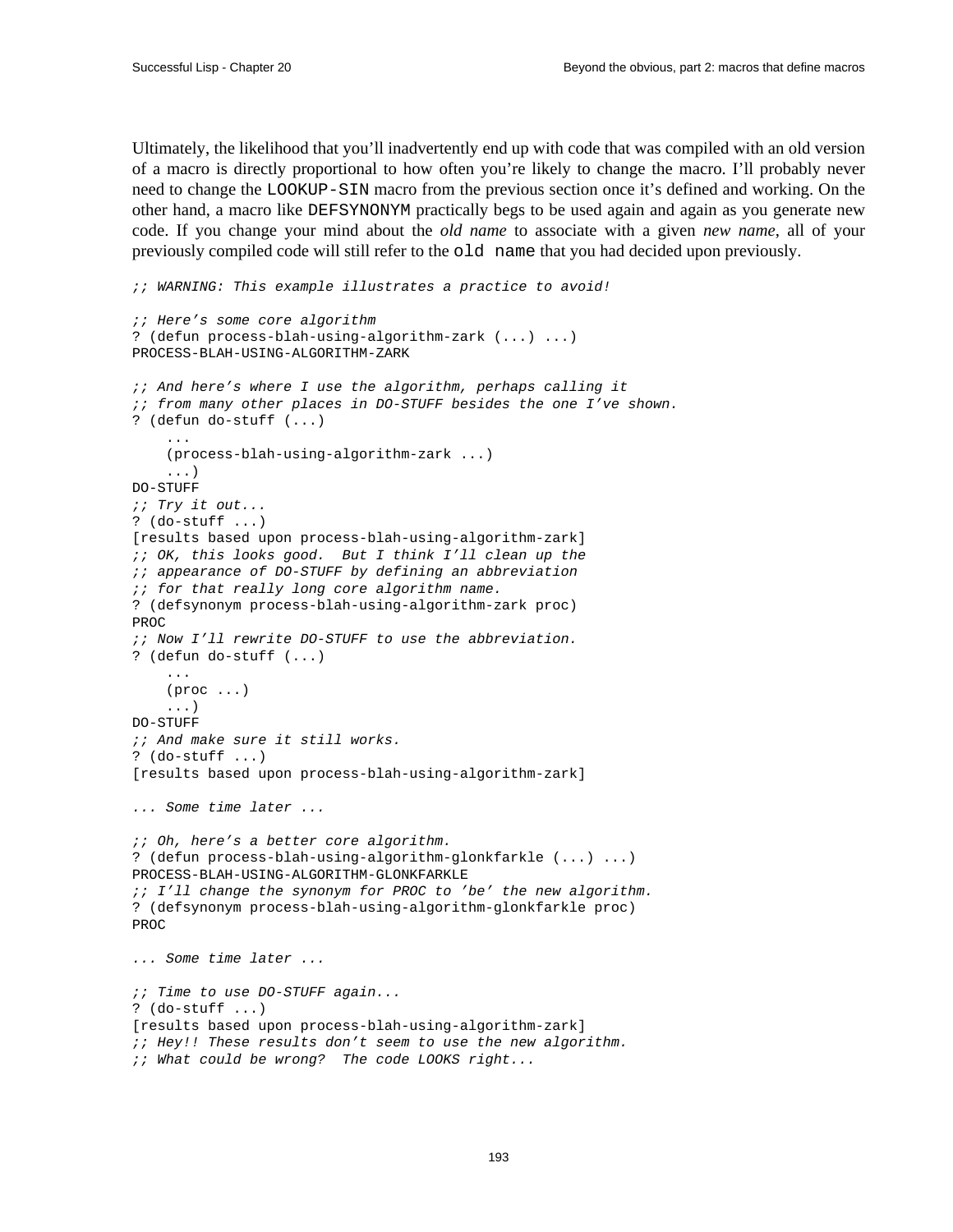The problem, of course, is that the second use of DEFSYNONYM redefined the PROC macro, and I didn't notice that DO-STUFF needed to be recompiled to pick up the changed definition.

My advice: Don't try to be clever by using macros like DEFSYNONYM. Stick with descriptive names that are as long as necessary, and use an editor that supports symbol completion (see [Chapter 27](#page-226-0) [p 227] ). Remember, there's only one way to *not* abbreviate a name; using abbreviations increases the chance that you'll use the wrong one.

#### **Tricks of the trade: elude capture using GENSYM**

You have to be be careful when you define a macro that introduces new variables in its expansion. The REPEAT macro, below, offers us a shorthand way of repeating a body of code a certain number of times.

```
? (defmacro repeat (times &body body)
     '(dotimes (x ,times)
         ,@body))
REPEAT
? (repeat 3 (print 'hi))
HI
HT
HT
NTT.
```
This seems to do the right thing, but the variable X is going to cause problems. The following example *should* give us the same results as the last example.

```
? (setq x 'hi)
HT
? x
HT
? (repeat 3 (print x))
\Omega1
2
NTT.
```
The variable X in the macro expander shadowed the global X that we tried to reference in the body. Another way to say this is that X is *free* in the body of the REPEAT form, but it was *captured* by the definition of X in the macro expander; this prevents the body form from reaching the intended variable X.

The obvious solution is to use a different variable name in the macro expander -- one that won't conflict with any name we'll ever use in our code that calls the REPEAT macro. You might think that some kind of naming convention would work, but there's always the chance that some programmer will come along later and violate the convention. We need a foolproof approach.

Lisp provides a GENSYM function to generate symbols that are *guaranteed* to be unique. No programmer can ever write a symbol name that conflicts with a symbol created by GENSYM. Here is how we use GENSYM to create a name for the variable needed in the macro expander for the REPEAT macro.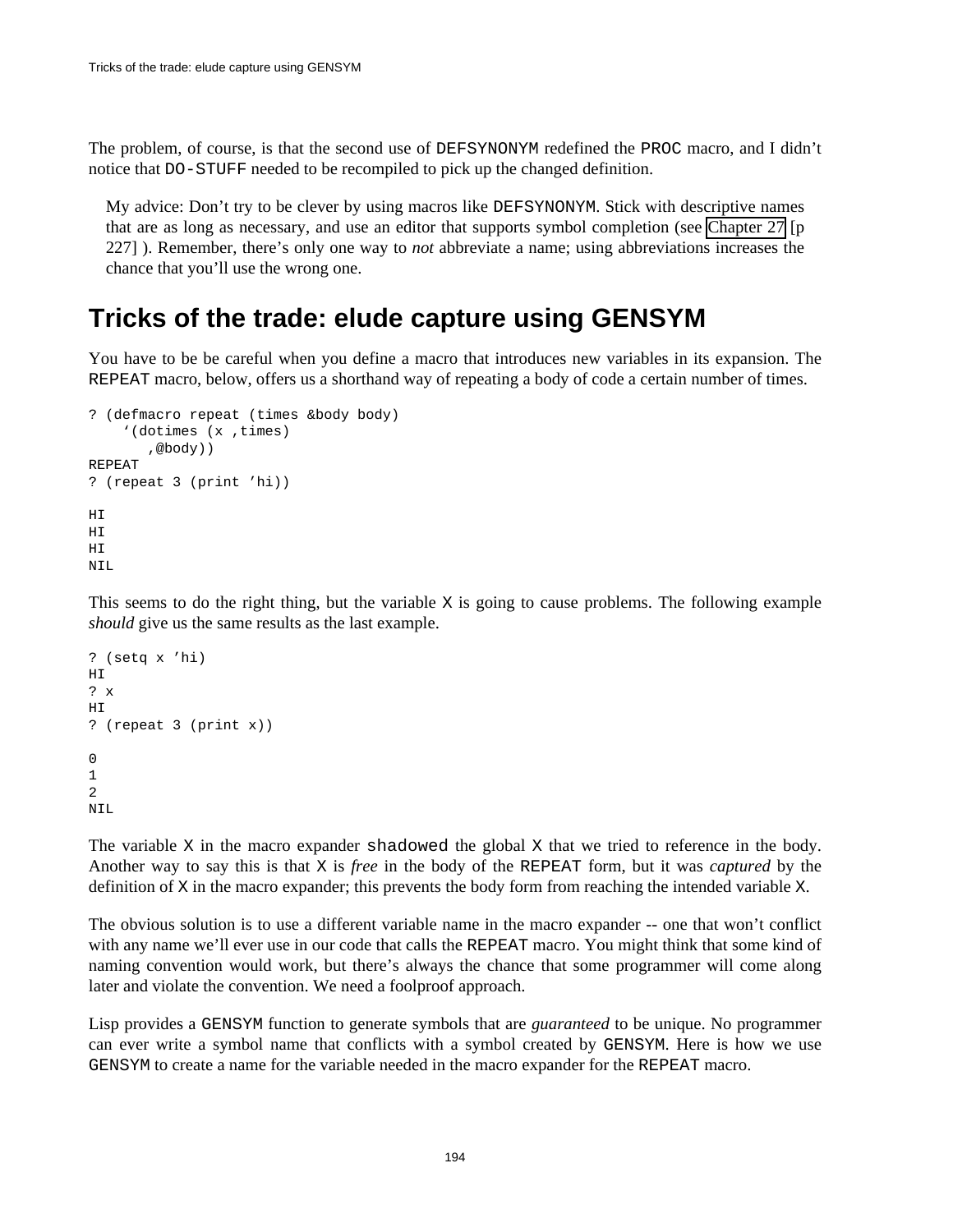```
? (defmacro repeat (times &body body)
     (let ((x (gensym)))
       '(dotimes (,x ,times)
           ,@body)))
REPEAT
? x
HT
? (repeat 3 (print x))
H<sub>T</sub>
HT
HT
NTT.
```
With this new REPEAT macro, we compute a new symbol in the LET form, and substitute this symbol in the macro expander form. To see why this works, let's look at an expansion:

```
? (macroexpand-1 '(repeat 5 (print x))
(DOTIMES (#:G8524 5) (PRINT X))
```
#:G8524 is a unique *uninterned* symbol. You can see that it's uninterned by the #: prefix. But how does Lisp guarantee the uniqueness of this symbol? The Lisp reader guarantees that any symbol it reads with the #: prefix is unique. Compare the following:

```
? (eq 'a 'a)
T
? (eq '#:a '#:a)
NIL
```
Even though the  $\#$ : A symbols print the same, they are different.

Generating variable names to be used in macro expanders has another application. This next macro definition has a subtle problem:

```
? (defmacro cube (n)
     '(* ,n ,n ,n))
CUBE.
? (cube 3)
27
? (let ((n 2))
     (cube (incf n)))
60
```
In the second case, (INCF N) should have provided the value 3 to CUBE and the result should have been identical to the first test. Let's take a look at the expansion again, to see what happened.

```
? (macroexpand-1 '(cube (incf n)))
(* (INCF N) (INCF N) (INCF N))
```
The problem is obvious: CUBE's argument, (INCF N) is being evaluated multiple times. As a rule, this is a bad thing to do, because it violates our assumptions about the way Lisp evaluates forms. We fix this problem by arranging for the macro expander to evaluate CUBE's argument just once.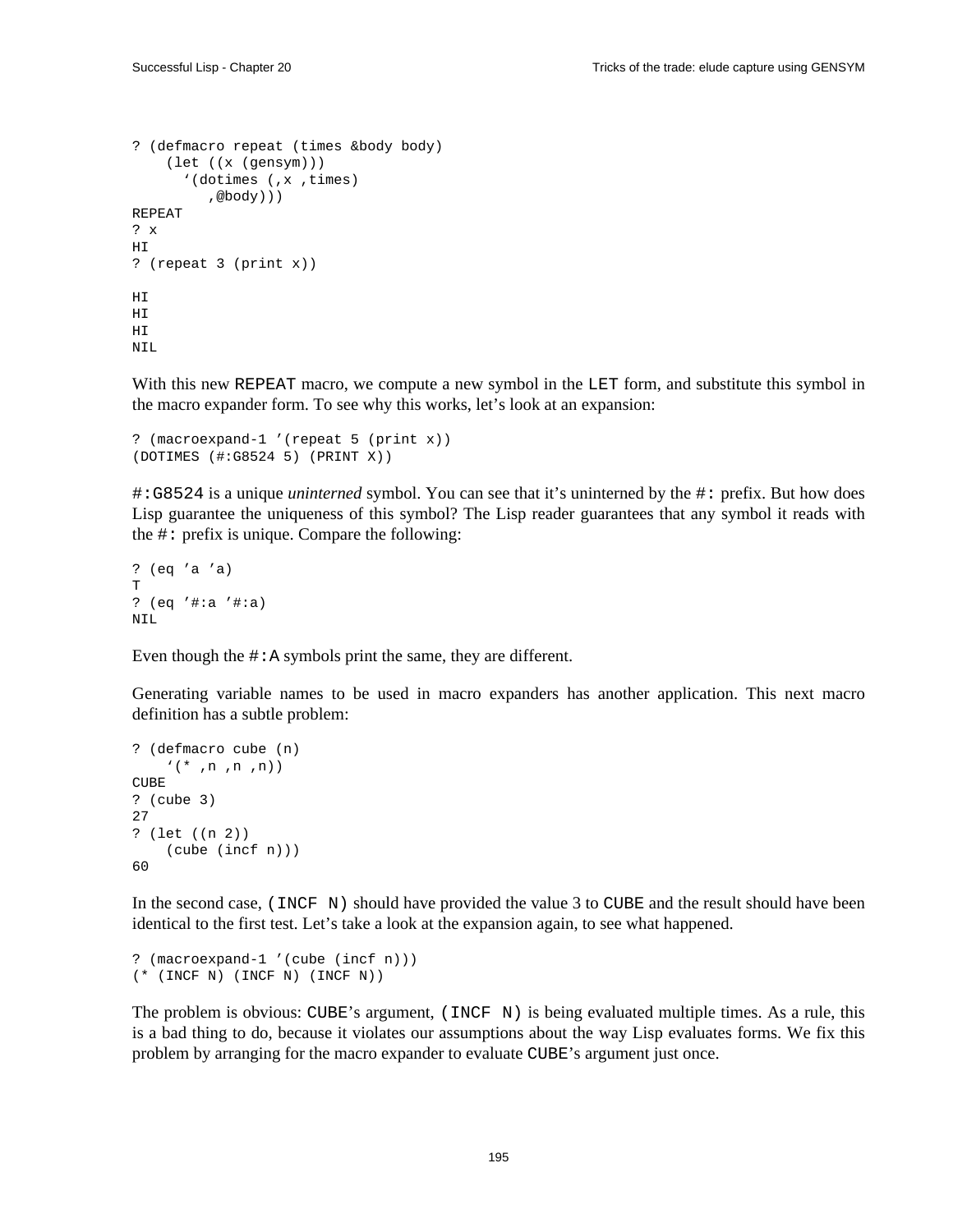```
? (defmacro cube (n)
     (let ((x (gensym)))
       '(let ((,x ,n))
         (* , x , x , x)))CUBE
? (let ((n 2))
     (cube (incf n)))
27
```
We created a unique symbol outside of the macro expander, then used this symbol in the expander as the name of a variable to hold the result of evaluating CUBE's argument. The LET form in the macro expander is the *only* place where CUBE's argument is referenced, so it gets evaluated exactly once for each call to CUBE.

# **Macros vs. inlining**

Lisp allows functions to be inlined by the compiler. In other words, rather than compiling a call to the function, the compiler may substitute the function's body, thus saving the overhead of a function call. Substituting the function's body is generally expensive in terms of space, since a function body's code is usually longer than the code of its calling sequence.

It's important to understand that Lisp *allows* functions to be inlined. Like all other declarations -- save the SPECIAL declaration -- an INLINE declaration may be treated as advisory or ignored entirely by the compiler.

Here are some examples of how to inline a function. In the first case, function F is inlined everywhere it is used (assuming that the compiler supports inlining). In the second case, function P is compiled with information to support inlining, but is only inlined in the presence of a declaration, as in function Q.

```
; Case 1 -- F may always be inlined
(declaim (inline f))
(defun f (...) ...)
(defun g (...)
  (f \dots) ...)
(defun h (...)
  (f \ldots) ...)
; Case 2 - P may be inlined only following a declaration
(declaim (inline p))
(\text{defun } p \ldots) \ldots)(declaim (notinline p))
(defun q (...) 
   (declare (inline p))
   (p ...) ; inlined
   ...)
```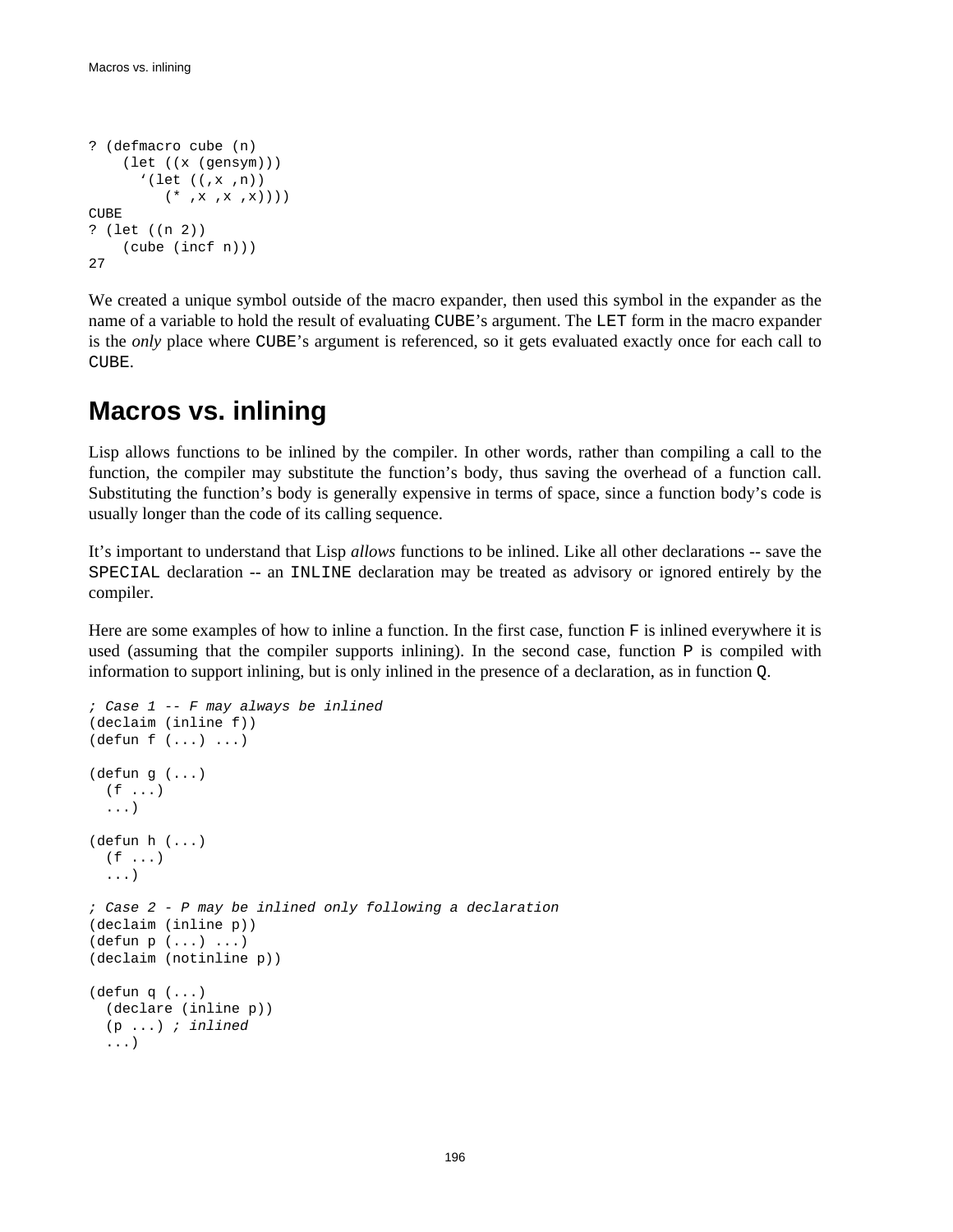(defun r (...) (p ...) ; not inlined ...)

Macros may be used in place of INLINE declarations for cases where code absolutely *must* be inlined despite the presence (or absence) of compiler support for inlining.

In general, though, you should use macros for language extension, and not for efficiency hacks. The risk of forgetting to recompile after having changed a macro definition can cause hard-to-find bugs that will waste a lot of your development effort.

My advice: Don't use macros as a substitute for inlining unless you can find no other way to achieve desired performance; of course, such efforts should be guided by the results of profiling your code (see [Chapter 28](#page-229-0) [p 230] ) and preferably only when your code is already stable and debugged. You should also reexamine your decision with each new release of your Lisp compiler, and whenever you port your program to another Lisp platform.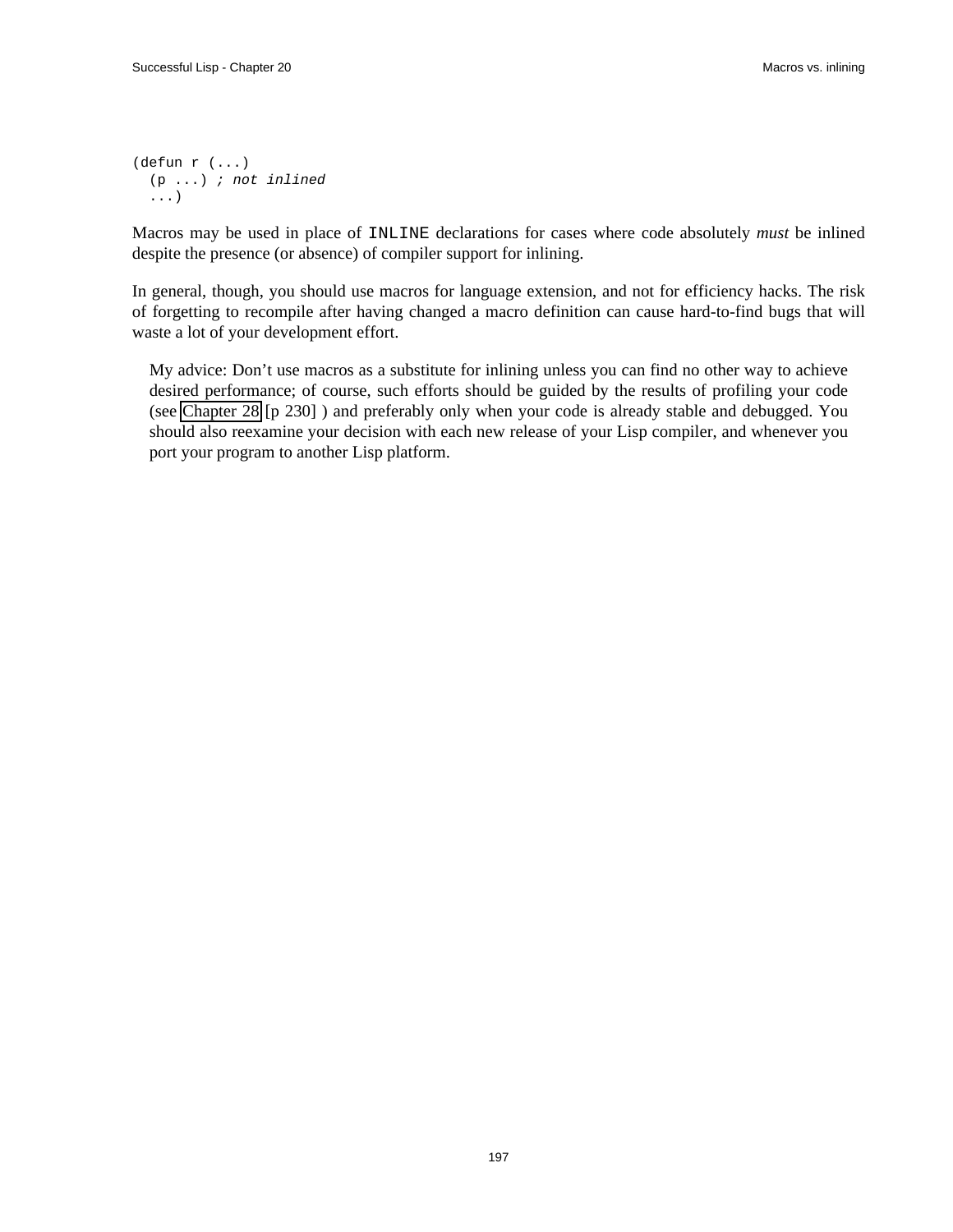# <span id="page-197-0"></span>**Chapter 21 - Fancy Tricks with Function and Macro Arguments**

We've already seen (in [Chapter 4\)](#page-83-0) how &OPTIONAL parameters can reduce the number of arguments that you have to supply for the most common calls of a function. In this chapter we'll look at additional language features that let you declare named (keyword) parameters and provide default values for unspecified parameters. We'll also take a look at structured argument lists, which let you group related parameters for clarity.

#### **Keywords let you name your parameters**

Sometimes you'll want to define a function (or macro) that works just fine with a small list of arguments, but can be extended in useful -- and obvious, I hope -- ways through the addition of extra arguments. But you'd rather not specify *all* of the arguments *all* of the time. We've already seen keyword arguments used in [Chapter 13](#page-149-0) with the sequence functions, and in [Chapter 19](#page-182-0) with the stream functions.

You can use keyword arguments for your own functions or macros by adding a &key marker to the lambda list. The general form (also used for DEFMACRO) is:

(defun name (req-arg ... &key key-arg) ...)

All of the required arguments (*req-arg*) must precede the &KEY marker. The *key-arg*s name the variable that you'll reference from within your function's definition; the same *key-arg* name in the keyword package (i.e. preceded with a colon) is used in the call as a prefix for the keyword value.

```
? (defun keyword-sample-1 (a b c &key d e f)
     (list a b c d e f))
KEYWORD-SAMPLE-1
? (keyword-sample-1 1 2 3)
(1 2 3 NIL NIL NIL)
? (keyword-sample-1 1 2 3 :d 4)
(1 2 3 4 NIL NIL)
? (keyword-sample-1 1 2 3 :e 5)
(1 2 3 NIL 5 NIL)
? (keyword-sample-1 1 2 3 :f 6 :d 4 :e 5)
(1 2 3 4 5 6)
```
You'll notice from the last sample that keyword parameters may be listed in any order. However, as in their lambda list declaration, all keyword parameters must follow all required parameters.

# **Default values for when you'd rather not say**

Any keyword parameter that you don't specify in a call receives a NIL default value. You can change the default using a variation of the keyword argument declaration: instead of just the argument name, specify (*name default*), like this: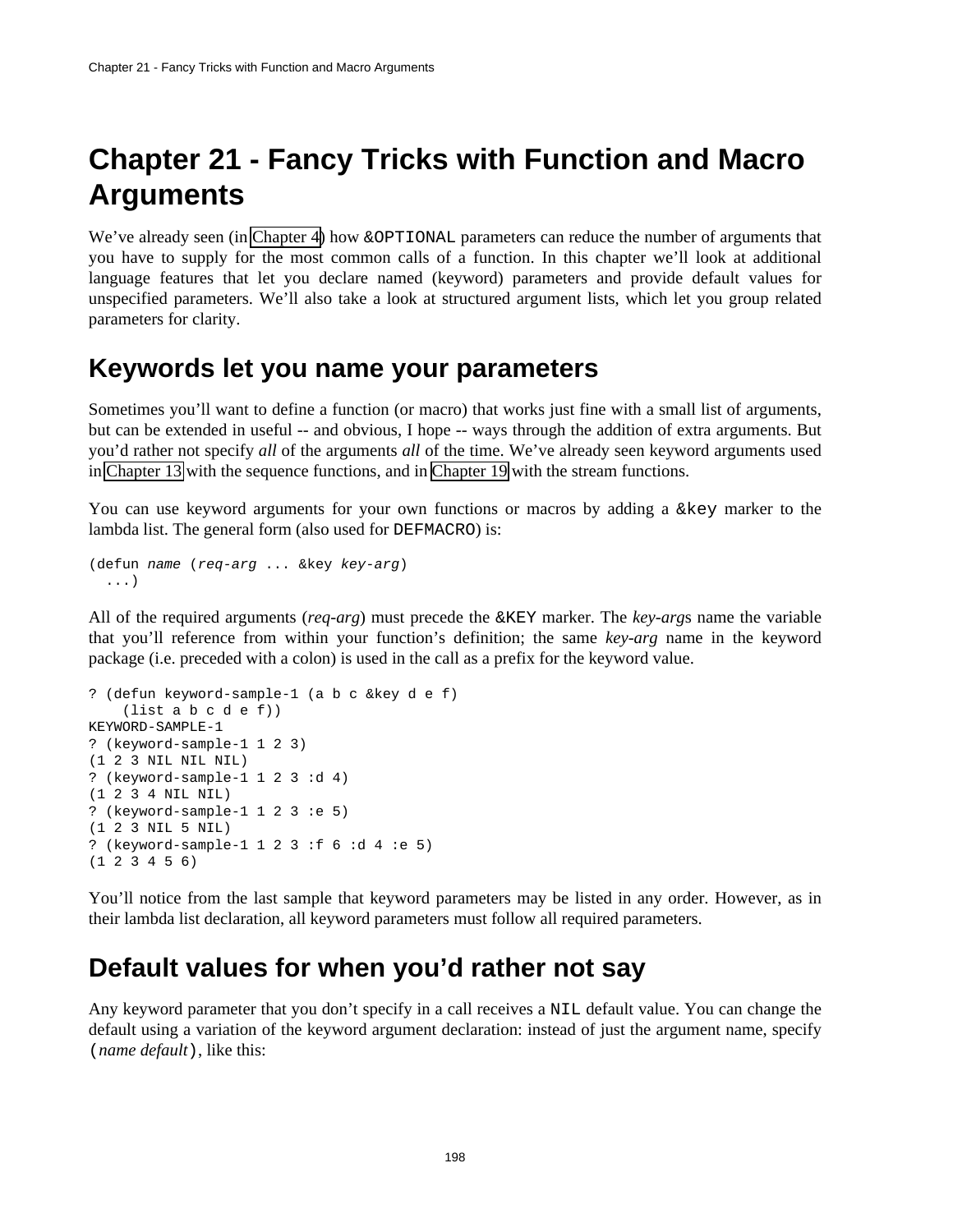```
? (defun keyword-sample-2 (a &key (b 77) (c 88))
     (list a b c))
KEYWORD-SAMPLE-2
? (keyword-sample-2 1)
(1 77 88)
? (keyword-sample-2 1 :c 3)
(1 77 3)
```
You can also find out whether a keyword parameter was specified in the call, even if it was specified using the default value. The keyword argument declaration looks like this: (*name default arg-supplied-p*), where *arg-supplied-p* is the name of a variable that your function's definition reads as NIL only if no argument is supplied in the call.

```
? (defun keyword-sample-3 (a &key (b nil b-p) (c 53 c-p))
     (list a b b-p c c-p))
KEYWORD-SAMPLE-2
? (keyword-sample-3 1)
(1 NIL NIL 53 NIL)
? (keyword-sample-3 1 :b 74)
(1 74 T 53 NIL)
? (keyword-sample-3 1 :b nil)
(1 NIL T 53 NIL)
? (keyword-sample-3 1 :c 9)
(1 NIL NIL 9 T)
```
Default values and supplied-p variable can also be used with &OPTIONAL parameters.

```
? (defun optional-sample-1 (a &optional (b nil b-p))
     (list a b b-p))
OPTIONAL-SAMPLE-1
? (optional-sample-1 1)
(1 NIL NIL)
? (optional-sample-1 1 nil)
(1 NIL T)
? (optional-sample-1 1 2)
(1 2 T)
```
If you use both &OPTIONAL and &KEY parameters, all of the optional parameters must precede all of the keyword parameters, both in the declaration and the call. Of course, the required parameters must always appear before all other parameters.

```
? (defun optional-keyword-sample-1 (a &optional b c &key d e)
     (list a b c d e))
OPTIONAL-KEYWORD-SAMPLE-1
? (optional-keyword-sample-1 1)
(1 NIL NIL NIL NIL)
? (optional-keyword-sample-1 1 2)
(1 2 NIL NIL NIL)
? (optional-keyword-sample-1 1 2 3)
(1 2 3 NIL NIL)
? (optional-keyword-sample-1 1 2 3 :e 5)
(1 2 3 NIL 5)
```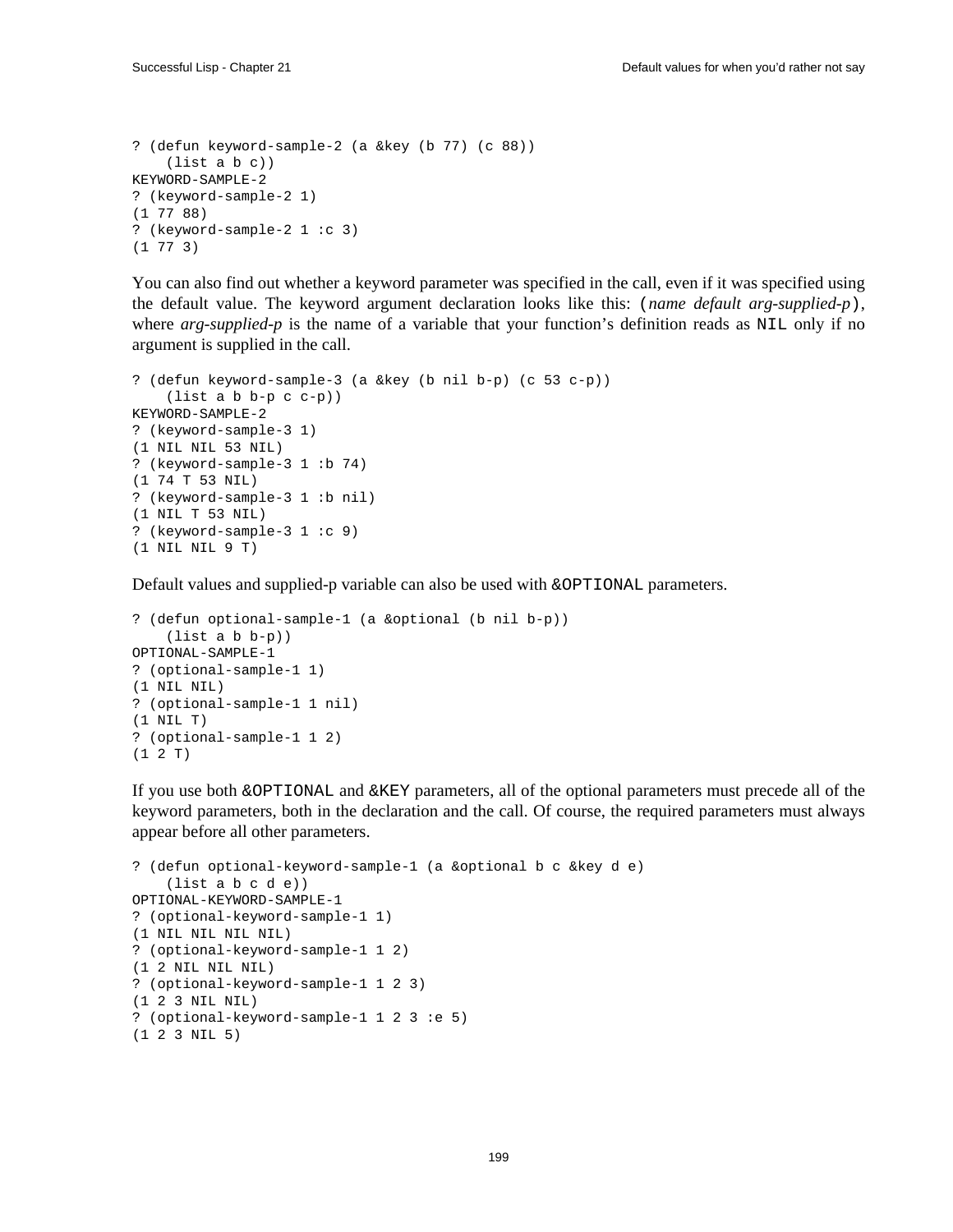When you define both &OPTIONAL and &KEY arguments, the call must include values for *all* of the optional parameters if it specifies *any* keyword parameters, as in the last sample, above. Look at what can happen if you omit some optional parameters:

```
? (defun optional-keyword-sample-2 (a &optional b c d &key e f)
     (list a b c d e f))
OPTIONAL-KEYWORD-SAMPLE-2
? (optional-keyword-sample-2 1 2 :e 3)
(1 2 :E 3 NIL NIL)
```
Even though a Common Lisp function (READ-FROM-STRING) uses both optional and keyword arguments, you should *not* do the same when you define your own functions or macros.

### **Add some structure to your macros by taking apart arguments**

You can use *destructuring* to create groups of parameters for macros.

```
? (defmacro destructuring-sample-1 ((a b) (c d))
    '(list ',a ',b ',c ',d))
DESTRUCTURING-SAMPLE-1
? (destructuring-sample-1 (1 2) (3 4))
(1 2 3 4)
```
You can use all the usual techniques within each group.

```
? (defmacro destructuring-sample-2 ((a &key b) (c &optional d))
    '(list ',a ',b ',c ',d))
DESTRUCTURING-SAMPLE-2
? (destructuring-sample-2 (1) (3))
(1 NIL 3 NIL)
? (destructuring-sample-2 (1 :b 2) (3))
(1 2 3 NIL)
? (destructuring-sample-2 (1) (3 4))
(1 NIL 3 4)
```
And the groupings can even be nested.

```
? (defmacro destructuring-sample-3 ((a &key b) (c (d e) &optional f))
     '(list ',a ',b ',c ',d ',e ',f))
DESTRUCTURING-SAMPLE-3
? (destructuring-sample-3 (1) (3 (4 5)))
(1 NIL 3 4 5 NIL)
```
Destructuring is commonly used to set off a group of arguments or declarations from the body forms in a macro. Here's an extended example, WITH-PROCESSES, that expects a name, a list of a variable name (pid) and a process count (num-processes), and a list of another variable name (work-item) and a list of elements to process (work-queue). All of these arguments are grouped before the body forms.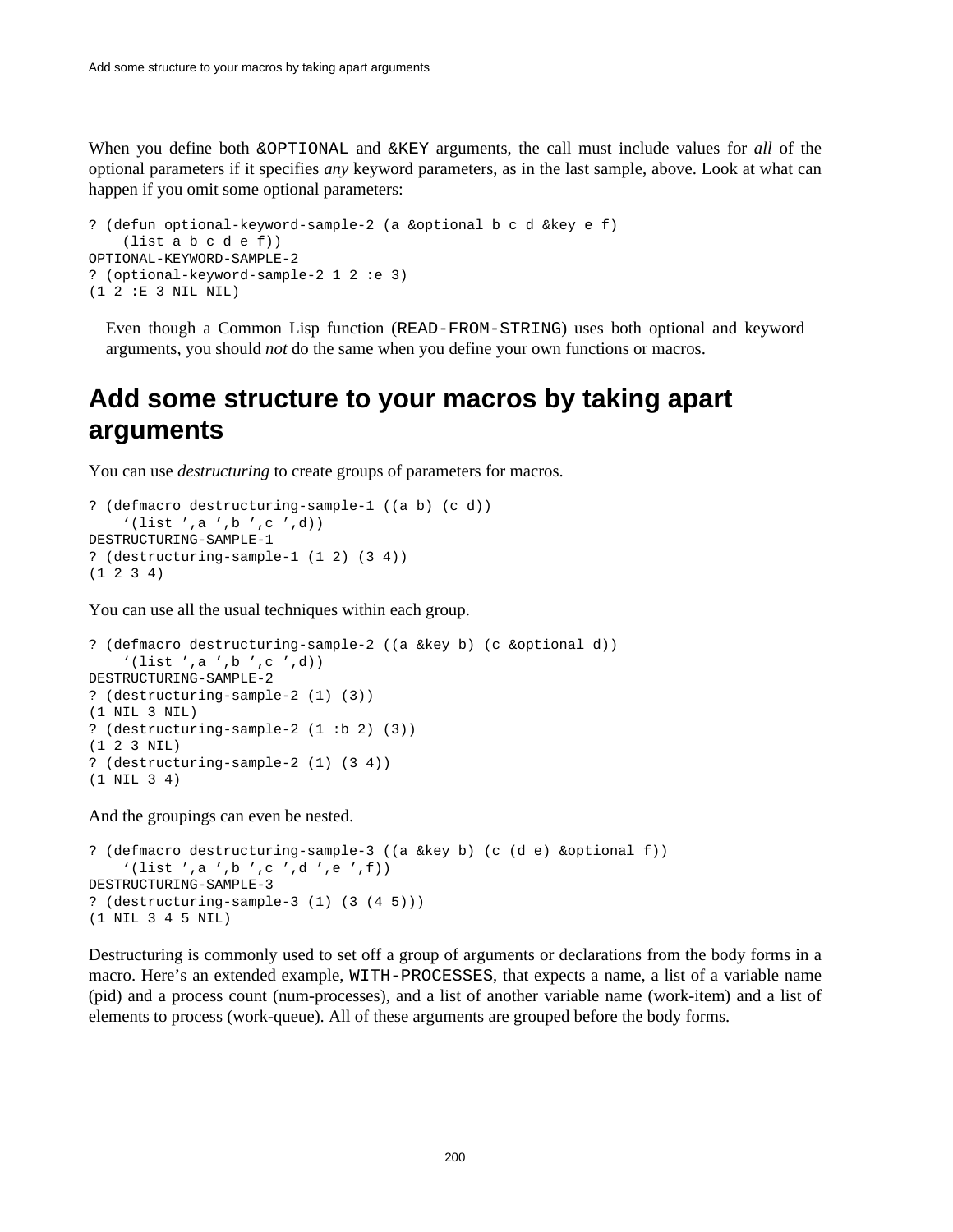```
? (defmacro with-processes ((name 
                               (pid num-processes)
                               (work-item work-queue)) &body body)
     (let ((process-fn (gensym))
           (items (gensym))
           (items-lock (gensym)))
       '(let ((,items (copy-list ,work-queue))
              (,items-lock (make-lock)))
          (flet ((,process-fn (,pid)
                    (let ((,work-item nil))
                      (loop
                        (with-lock-grabbed (,items-lock)
                          (setq ,work-item (pop ,items)))
                        (when (null ,work-item)
                          (return))
                        ;;(format t "~&running id ~D~%" ,pid)
                        ,@body))))
            (dotimes (i ,num-processes)
              ;;(format t "~&creating id ~D~%" ,id)
               (process-run-function
               (format nil "~A-~D" ,name i)
               #',process-fn
               i))))))
WITH-PROCESSES
```
Processes are not part of the ANSI Common Lisp standard, but are present in almost every implementation. (We'll revisit processes in [Chapter 32](#page-249-0) [p 250] , along with some other common language extensions.) The code shown above works with Macintosh Common Lisp, whose process interface is very similar to that found on the Symbolics Lisp Machines of days past.

I'll describe a few key portions of the macro expander in case you want to figure out what's going on; if you'd rather just see how the macro gets called, you can skip the rest of this paragraph. The FLET form defines a function. In this case, the function defined by FLET will be used to do the actual work within a Lisp process -- grab a lock on the work queue, remove an item, release the lock, then process the item using the body forms. The PROCESS-RUN-FUNCTION creates a Lisp process with a given name (generated by the FORMAT form) and a function to execute. The WITH-PROCESSES macro creates NUM-PROCESSES Lisp processes (named *name*-*#*) and within each process executes the BODY forms with PID bound to the process number and WORK-ITEM bound to some element of WORK-QUEUE. The processes terminate themselves once the work queue has been consumed.

Here's an example of how we call WITH-PROCESSES. The parameters are "Test" (used for the process names), (id 3) (the variable bound to the process ID within a process, and the number of processes to create), and  $(i$  tem  $'(1 \ 2 \ ... \ 15 \ 16)$  (the variable bound to an individual work item within a process, and the list of items to be consumed by the processes). The FORMAT and SLEEP forms comprise the body of the processes, and the final argument to the WITH-PROCESSES macro call.

```
? (with-processes ("Test"
                     (id 3)
                     (item '(1 2 3 4 5 6 7 8 9 10 11 12 13 14 15 16)))
     (format t "~&id ~D item ~A~%" id item)
     (sleep (random 1.0)))
NIL
id 0 item 1
```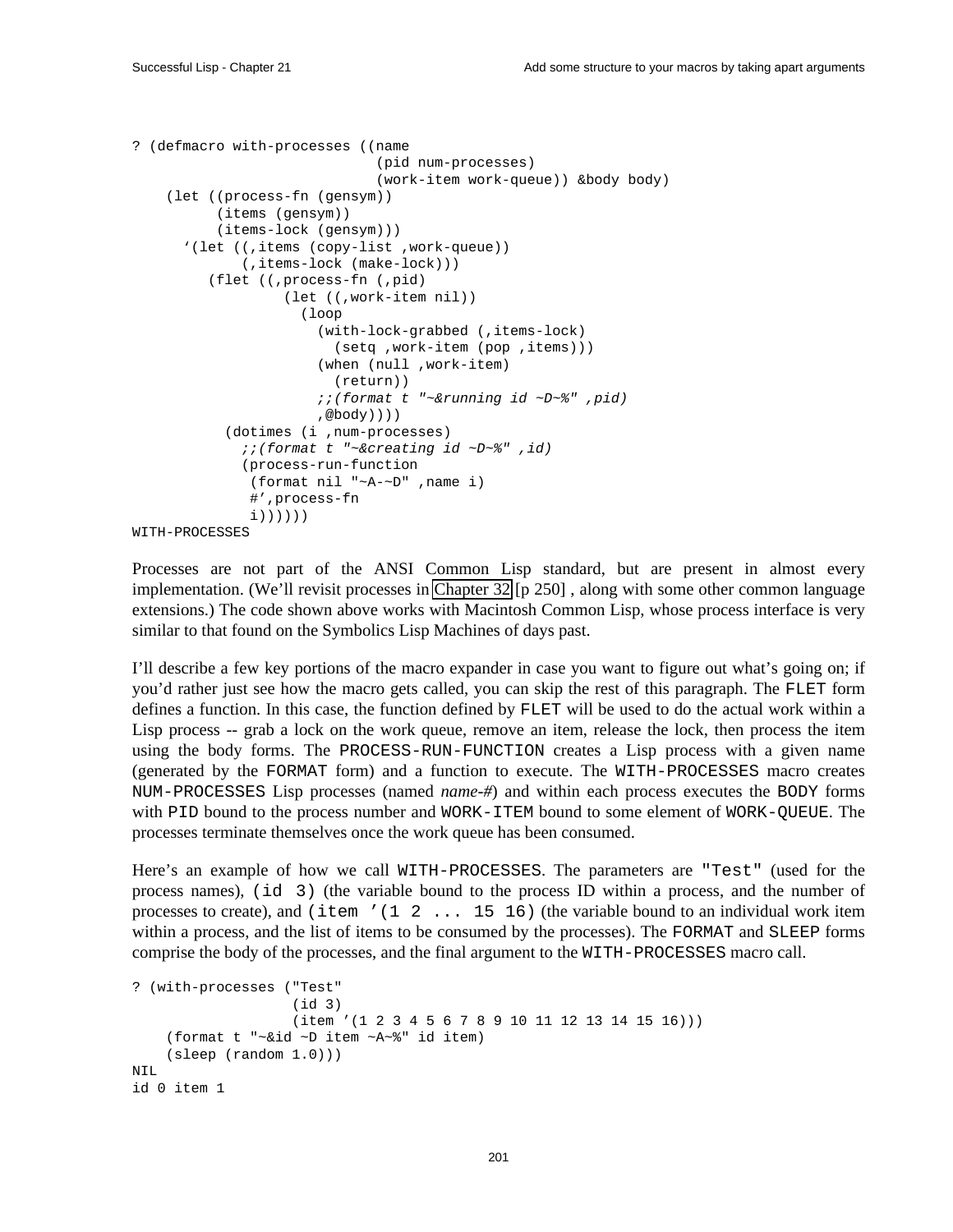Add some structure to your macros by taking apart arguments

id 1 item 2 id 2 item 3 id 1 item 4 id 1 item 5 id 0 item 6 id 2 item 7 id 0 item 8 id 2 item 9 id 1 item 10 id 2 item 11 id 0 item 12 id 0 item 13 id 1 item 14 id 2 item 15 id 0 item 16

The form returns NIL almost immediately, but the created processes run for a while to produce the output that follows. The "item" numbers follow an orderly progression as they are consumed from the work queue, but the "id" numbers vary according to which process actually consumed a particular item.

Destructuring is a useful tool for macros, but you can't use it in the lambda list of a function. However, you can destructure a list from within a function via DESTRUCTURING-BIND.

```
? (destructuring-bind ((a &key b) (c (d e) &optional f))
                      '((1 :b 2) (3 (4 5) 6)) (list a b c d e f))
(1 2 3 4 5 6)
```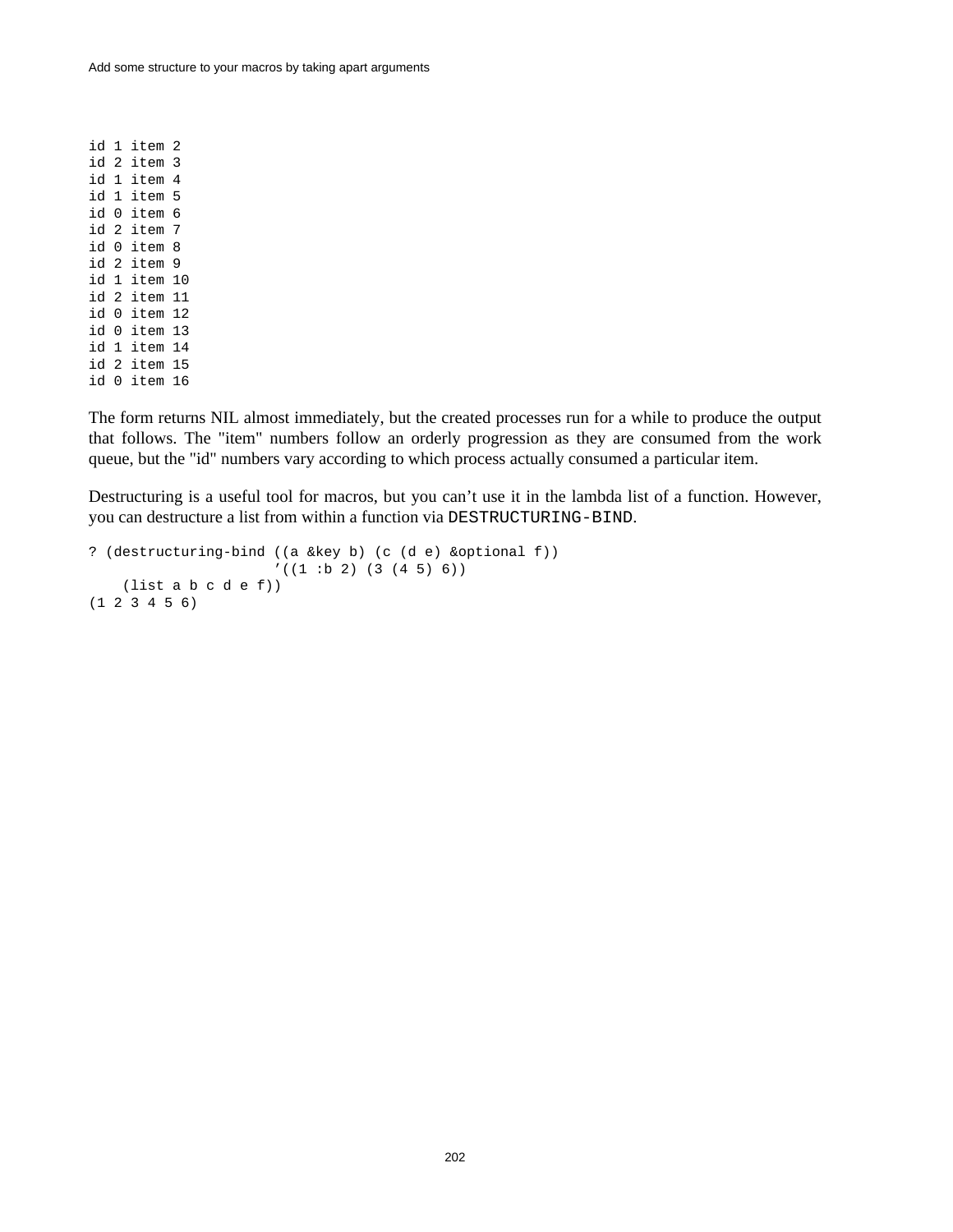# **Chapter 22 - How to Find Your Way Around, Part 3**

In [Chapter 10](#page-132-0) we learned about two functions you can use to examine Lisp objects: DESCRIBE and INSPECT. These are available in every implementation, so you should learn how to use them just in case you find yourself sitting at a console in front of a new and unknown Lisp system someday.

Some Lisp systems offer additional tools that aren't part of ANSI Common Lisp. Sometimes the extra tools are built in, and other times they're provided by the vendor but not installed by default. In this chapter I'll tell you a bit about these tools, so you'll know what to look for.

In addition to exploring the structure and relationships of objects, it's sometimes useful to "hook in" to the behavior of certain functions. You might just want to know when -- or whether -- a function is called with certain arguments. TRACE is always at your disposal (see [Chapter 16\)](#page-168-0), but you may only be interested in one particular call out of thousands; generating the trace output (never mind sifting through it later) can be very time consuming. For cases like this, some Lisp implementations let you *advise* an existing function without changing its source code.

# **Class and method browsers help you find your way in a sea of objects**

When you program a large system using CLOS, especially if the system evolves over time as so many do, you'll need a tool to help you examine the relationships between classes. Some Lisp systems provide a browser that displays these relationships graphically. Here's an example of what my system's browser displays as the subclasses of ARRAY:



Another useful tool, the method browser, lets you explore all of the specializations of a particular method. The browser may let you filter on particular qualifiers (we learned about qualifiers in [Chapter 14\)](#page-156-0), and will almost certainly give you navigational access to selected method definitions. Here's a list from the method browser in my Lisp system; I asked for a list of all *INITIALIZE-INSTANCE* methods having the :AROUND qualifier:

```
<:AROUND (INTERFACE-TOOLS::COLOR-PART-POP-UP)> "ift-utils.lisp {cel:ift;}"
```

```
<:AROUND (FRED-WINDOW)> "mark-menu-saver.lisp {ccl:hacks;}'
```

```
<: AROUND <LAYOUT:LAYOUT-MIXIN>> "layout-mixin.lisp {layout:}"
```

```
<:AROUND (SPEECH-RECOGNITION::LM-OBJECT)> "speech-recognition.lisp {ccl:Con
```

```
<:AROUND (QT-OBJECTS:MOVIE-VIEW)> "qt-objects-40.lisp {ccl:Contribs;}"
```
<sup>&</sup>lt;: AROUND (WINDOW)> "dialog-editor.lisp {ccl:ift;}"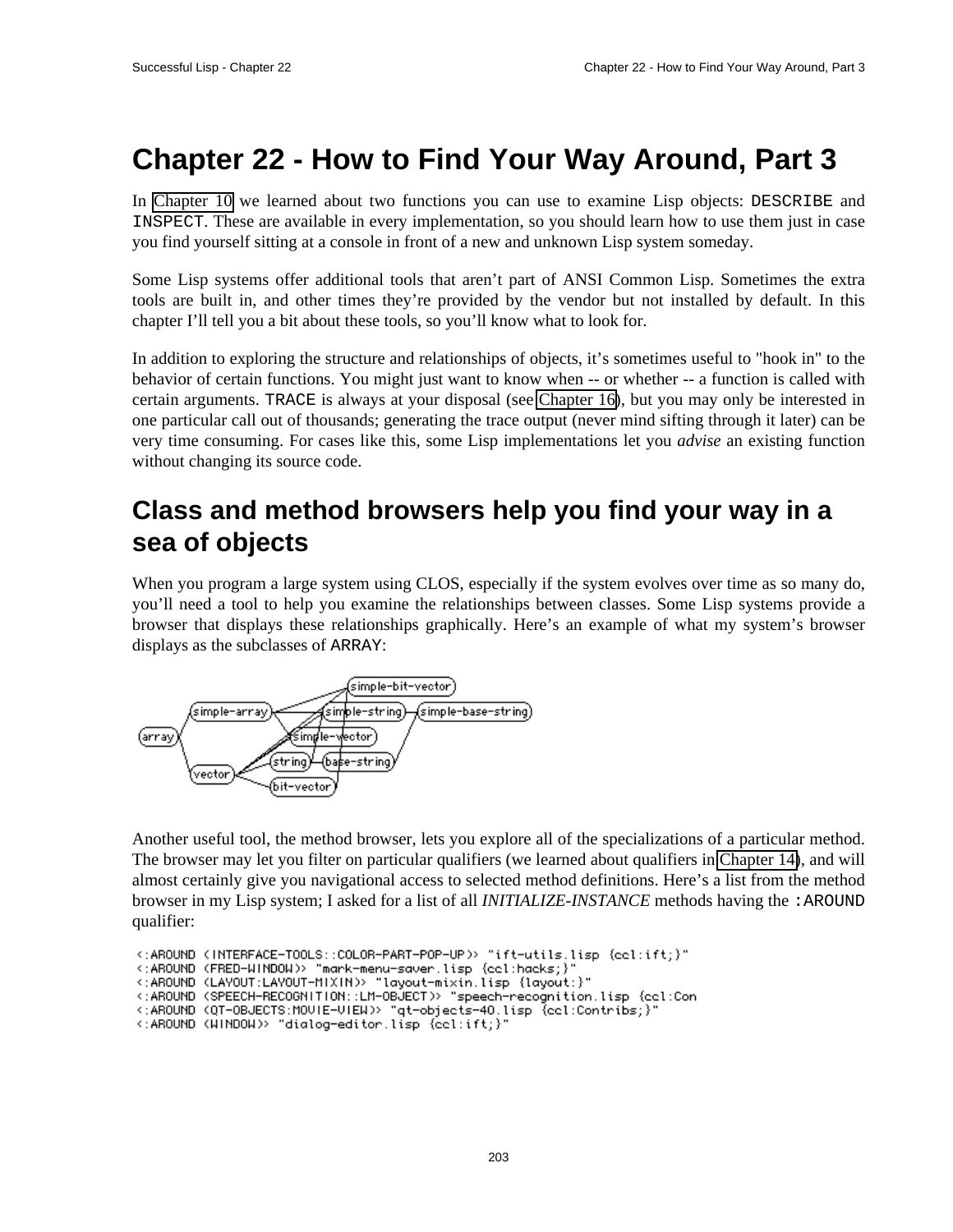Remember that methods do not belong to classes; that's why we have separate browsers. (Some browsers give you the ability to navigate the coincidental connections between classes and methods, such as by examining the classes used to specialize arguments to a method.)

# **ADVISE lets you modify a function's behavior without changing the function**

Some Lisp systems include an ADVISE capability. This lets you intercept calls to existing functions. You can provide code that examines (and perhaps alters) the function's arguments and results. ADVISE has many uses, most of them invented on the spur of the moment. However, one common use of ADVISE is to implement a TRACE or BREAK that is conditioned upon particular arguments or results.

The syntax and options for ADVISE vary from system to system. Here's an example of defining advice in one particular implementation:

```
(advise fibonacci
         (when (zerop (first arglist)) (break))
         :when :before
         :name :break-on-zero)
```
This example shows how to advise a FIBONACCI function by adding code that breaks into the debugger when FIBONACCI's first argument is zero. Note that we do not need any knowledge of or access to the source code of FIBONACCI in order to add this advice.

This particular implementation of ADVISE binds a list of all of the advised function's arguments into a variable named ARGLIST. The keyword arguments declare that the advice form, (WHEN (ZEROP (FIRST ARGLIST)) (BREAK)), is to be executed *before* each call to FIBONACCI. The advice has the name :BREAK-ON-ZERO; this name is used when removing advice (typically via an UNADVISE form) or when redefining the behavior of a particular advice.

### **WATCH lets you open a window on interesting variables**

A *watch* tool, found less commonly on Lisp systems, allows you to display the current state of a variable as your program runs. The details vary widely. Implementations may give you sampled real-time display, or may slow the program down in order to give you an accurate display of each change. Sometimes the watcher is integrated with a debugger or stepper, and other times it is an independent tool. Consult your vendor's documentation to learn whether your Lisp system has a watch tool.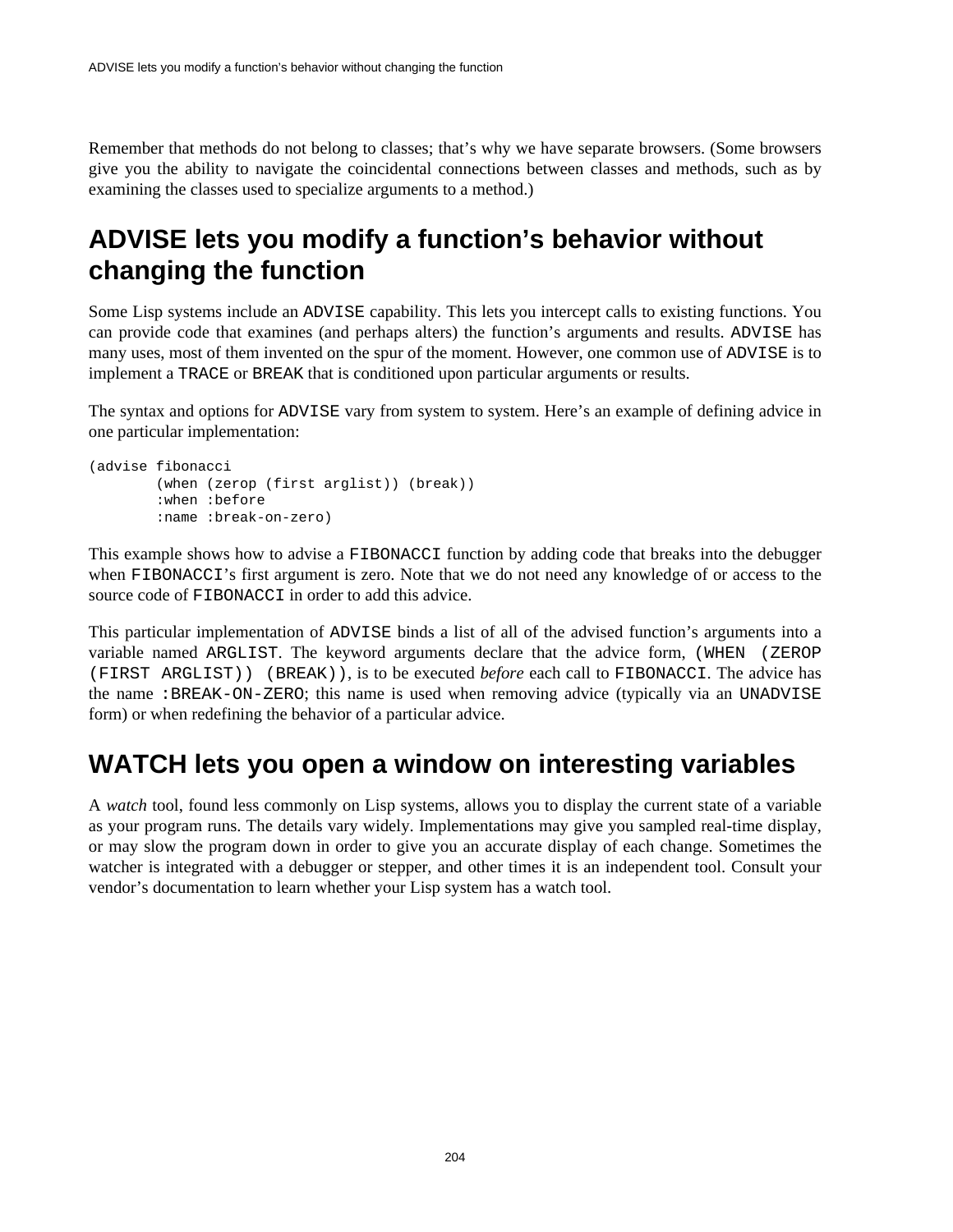# **Chapter 23 - To Err is Expected; To Recover, Divine**

In this chapter you'll learn how to create your own error detection, reporting and recovery mechanisms. A good error handling strategy can give your program the ability to gracefully handle both expected and unexpected errors without failing or losing critical data.

#### **Signal your own errors and impress your users**

One of the most common failings of computer programs is the failure to report failures in a meaningful way. If some input is out of the expected range, or if a calculation exceeds the capabilities of the program, or if communication does not succeed with some external device, a poorly-written program will simply "roll over and die" with a cryptic error message related to hidden details of the program's implementation. In theory, it's nice to be able to construct programs without limits; the dynamic nature of Lisp certainly enables this practice.

But in almost every non-trivial program there will always arise some fatal situation that can be anticipated by the programmer but not addressed by the program. It is precisely for these situations that Lisp provides the ERROR function. ERROR expects a format string and arguments. (We've seen FORMAT briefly in [Chapter 4,](#page-83-0) and will examine it in detail in [Chapter 24](#page-214-0) [p 215] .) ERROR gives your program a standard way to announce a fatal error. You simply compose an appropriate message using the format string and (optional) arguments, and ERROR takes care of the rest.

```
? (defun divide (numerator denominator)
     (when (zerop denominator)
       (error "Sorry, you can't divide by zero."))
     (/ numerator denominator))
DIVIDE
? (divide 4 3)
4/3
? (divide 1 0)
Error: Sorry, you can't divide by zero.
```
Your program never returns from the call to ERROR. Instead, the Lisp debugger will be entered. You'll have an opportunity to examine the cause of the error while in the debugger, but you will not be able to resume your program's execution. This makes ERROR a rather extreme response to a problem detected by your program. Later, we'll see how to report problems *and* give the user an opportunity to correct the problem. We'll even see how errors can be handled automatically.

### **Categorize errors using Conditions**

Note: If you have a really old Lisp system, it may not include an implementation of conditions. If so, this section and the following one may not be of much use to you, except to point out what your Lisp system lacks as compared to the current standard.

An error is just a condition that requires some kind of correction before your program may continue. The error may be corrected by having the program's user interact with the debugger, or through the intervention of a handler (as we'll see later in this chapter).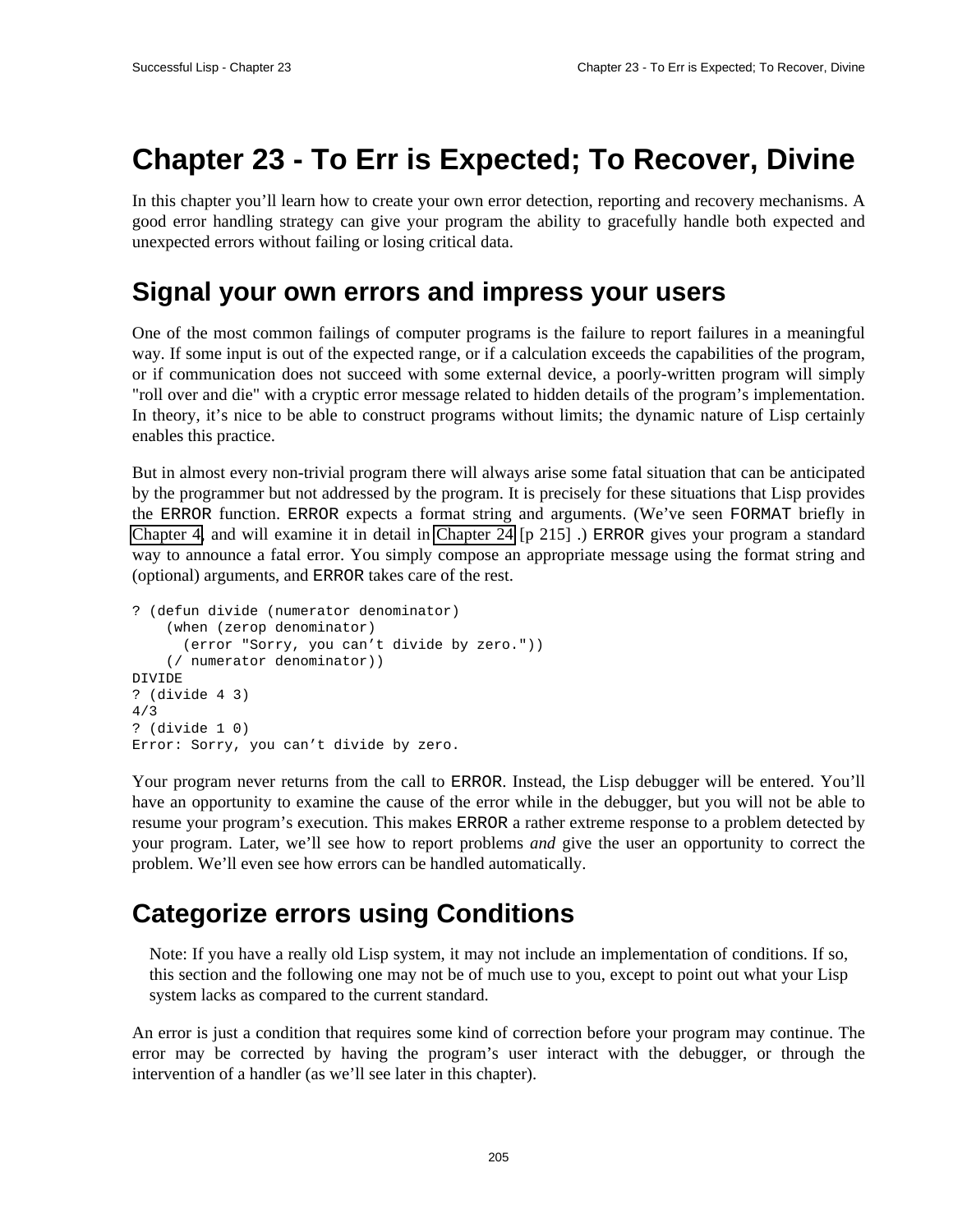A condition is just some exceptional event that happens in your program. The event may be due to an error, or it could be something of interest that happens while your program runs. For example, a program that writes entries to a log file on disk might call a routine that handles the record formatting and writing. The logging routine might periodically check the amount of space available on disk and signal a condition when the disk becomes ninety percent full. This is not an error, because the logger won't fail under this condition. If your program ignores the "almost-full" message from the logger, nothing bad will happen. However, your program may wish to do something useful with the information about the available disk space, such as archiving the log to a different device or informing the user that some corrective action may be needed soon.

Now we know the distinction between conditions and errors. For now, we're going to focus our attention on the tools Lisp provides for handling errors. Later, we'll look at how your program can signal and handle conditions.

You could report errors using format strings as described above. But for the sake of consistency and maintainability, you'll probably want to create different classifications of errors. That way, you can change the presentation of an entire class of errors without searching your program code to change all of the similar format strings.

A condition represents some *exceptional situation* which occurs during the execution of your program. An error is a kind of condition, but not all conditions are errors. The next section will cover this distinction in greater detail.

You can use DEFINE-CONDITION to create type hierarchies for conditions in much the same way that you use DEFCLASS to create type hierarchies for your program's data.

```
? (define-condition whats-wrong (error)
                     ((what :initarg :what :initform "something" :reader what))
     (:report (lambda (condition stream)
                (format stream "Foo! ~@(~A~) is wrong."
                      (what condition))))
     (:documentation "Tell the user that something is wrong."))
WHATS-WRONG
? (define-condition whats-wrong-and-why (whats-wrong)
                     ((why :initarg :why :initform "no clue" :reader why))
     (:report (lambda (condition stream)
                (format stream "Uh oh! ~@(~A~) is wrong. Why? ~@(~A~)."
                        (what condition)
                        (why condition)))))
WHATS-WRONG-AND-WHY
? (error 'whats-wrong-and-why)
Error: Uh oh! Something is wrong. Why? No clue.
? (error 'whats-wrong-and-why 
          :what "the phase variance" 
          :why "insufficient tachyon flux")
Error: Uh oh! The phase variance is wrong. Why? Insufficient tachyon flux.
? (define-condition whats-wrong-is-unfathomable (whats-wrong-and-why)
\overline{\mathcal{L}} (:report (lambda (condition stream)
                (format stream "Gack! ~@(~A~) is wrong for some inexplicable reason."
```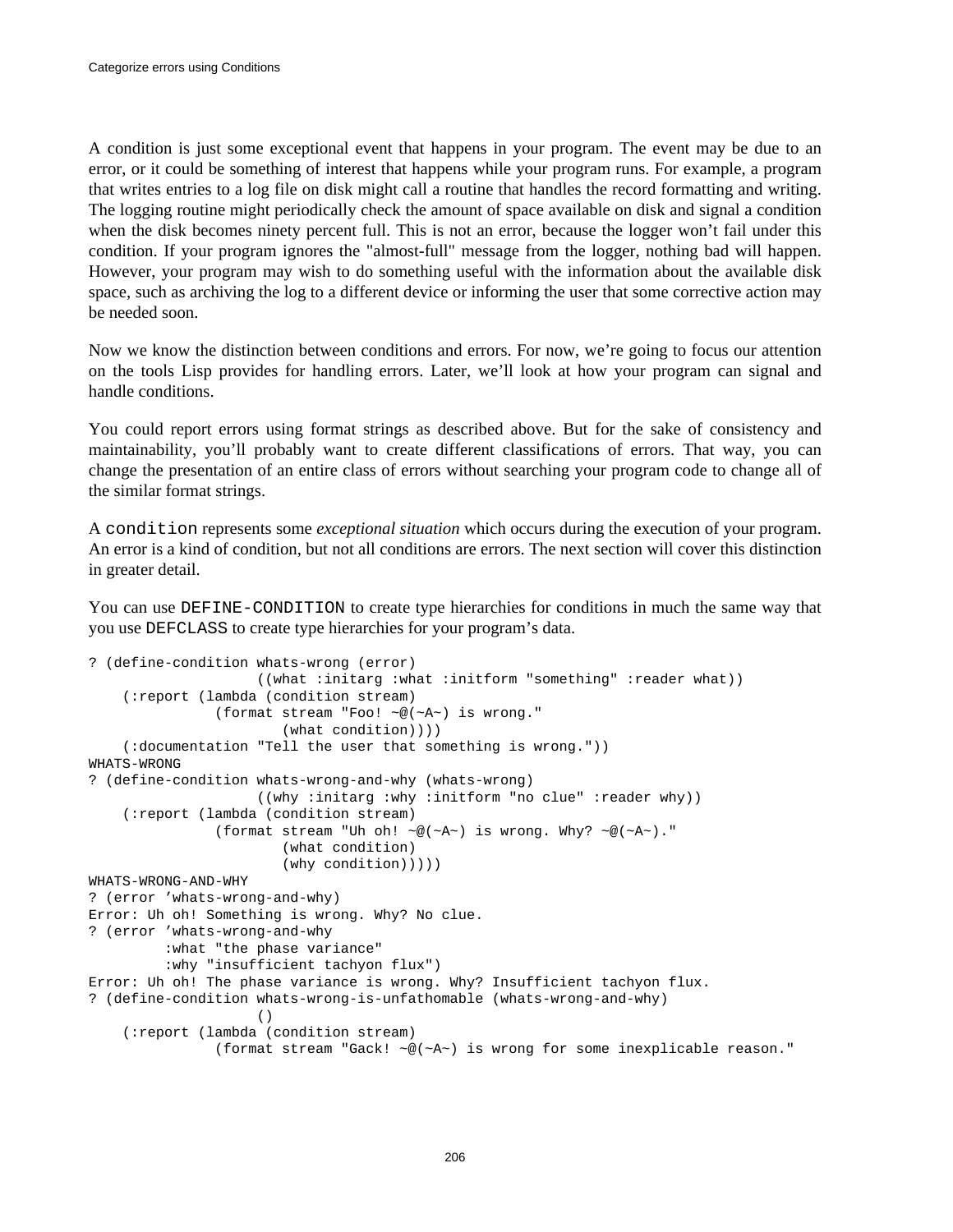(what condition))))) WHATS-WRONG-IS-UNFATHOMABLE ? (error 'whats-wrong-is-unfathomable) Error: Gack! Something is wrong for some inexplicable reason.

As you can see, conditions have parents, slots and options just like classes. The :REPORT option is used to generate the textual presentation of a condition. The :DOCUMENTATION option is for the benefit of the programmer; you can retrieve a condition's documentation using (DOCUMENTATION 'condition-name 'type).

ANSI Common Lisp also allows a :DEFAULT-INITARGS option. Some Lisp systems still base their implementation of conditions on the description found in Guy Steele's "Common Lisp: The Language, 2nd Edition" [\(CLtL2](#page-254-1) [p 255] ); these implementations do not have a :DEFAULT-INITARGS option.

<span id="page-206-0"></span>If you've compared the ERROR calls in this section to those of the previous section, you're probably wondering how both a string and a symbol can designate a condition. If you pass a symbol to ERROR , it constructs a condition using MAKE-CONDITION (analogous to MAKE-INSTANCE for CLOS objects); the symbol designates the type of the condition, and the arguments are used to initialize the condition. If you pass a format string to ERROR, the format string and its arguments become initialization options for the construction of a condition of type SIMPLE-ERROR.

Of course, you can also pass an instantiated condition object to ERROR:

```
? (let ((my-condition (make-condition 'simple-error
                                      :format-control "Can't do ~A."
                                      :format-arguments '(undefined-operation))))
   (error my-condition))
Error: Can't do UNDEFINED-OPERATION.
```
Lisp systems designed according to [CLtL2](#page-254-1) [p 255] will use :FORMAT-STRING in place of :FORMAT-CONTROL.

#### **Recover from Conditions using Restarts**

In this final section, we'll see how to recover from errors. The simplest forms involve the use of CERROR or ASSERT.

```
? (progn (cerror "Go ahead, make my day."
                 "Do you feel lucky?")
          "Just kidding")
Error: Do you feel lucky?
Restart options:
   1: Go ahead, make my day.
   2. Top level
```
The "Restart options" list shown in this and the following examples is typical, but not standard. Different Lisp systems will present restart information in their own ways, and may add other built in options.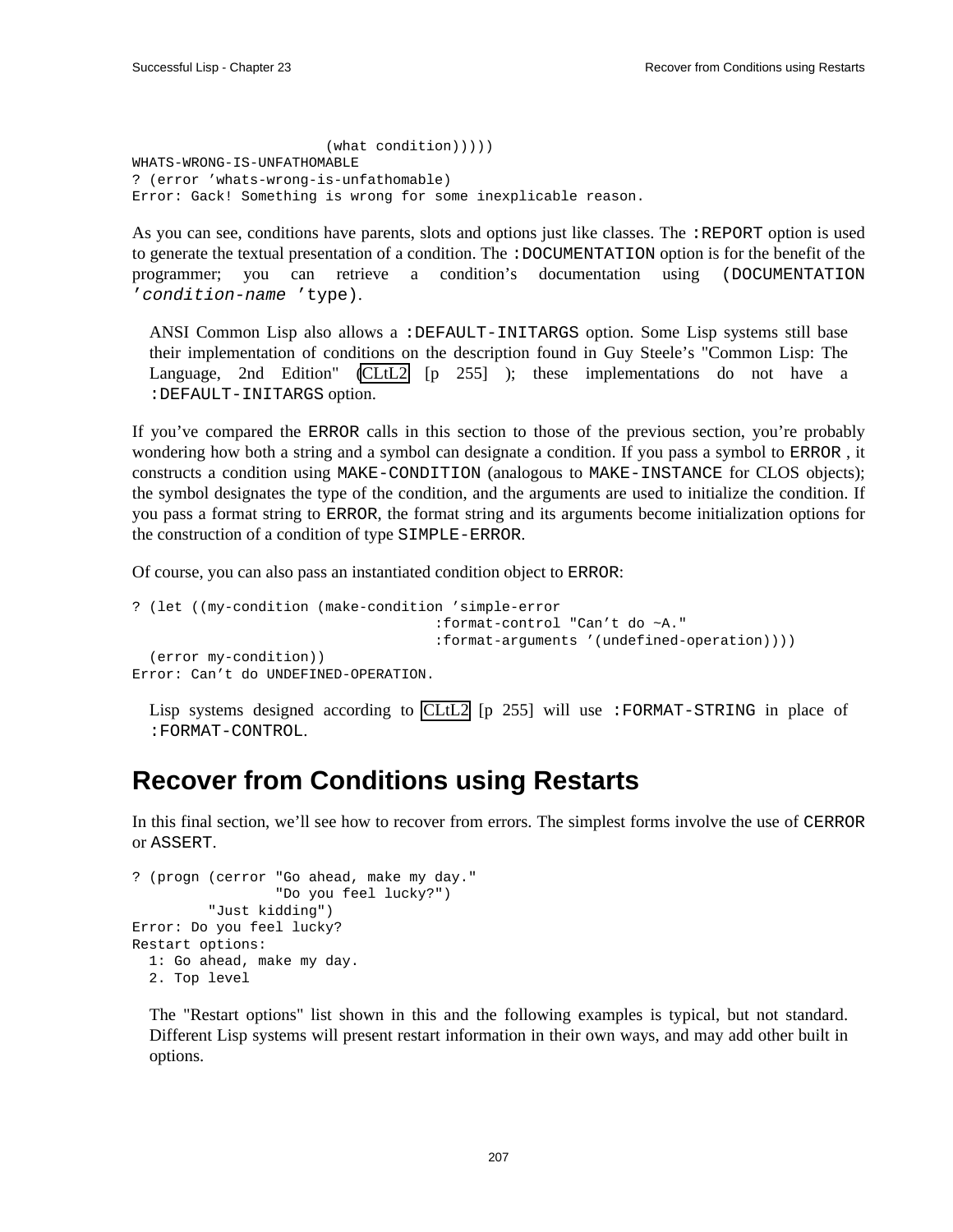CERROR has two required arguments. The first argument is a format control string that you'll use to tell the program's user what will happen upon continuing from the error. The second argument is a condition designator (a format control string, a symbol that names a condition, or a condition object -- [see](#page-206-0)  [above](#page-206-0) [p 207] ) used to tell the program's user about the error.

The rest of CERROR's arguments, when present, are used by the the format control strings *and* -- when the second argument is a symbol that names a condition type -- as keyword arguments to MAKE-CONDITION for that type. In either case, you have to construct the format control strings so that they address the proper arguments. The FORMAT directive  $\nu^*$  can be used to skip *n* arguments (*n* is 1 if omitted).

```
? (defun expect-type (object type default-value)
     (if (typep object type)
      object
       (progn
         (cerror "Substitute the default value ~2*~S."
                 "~S is not of the expected type ~S."
                 object type default-value)
         default-value)))
EXPECT-TYPE
? (expect-type "Nifty" 'string "Bear")
"Nifty"
? (expect-type 7 'string "Bear")
Error: 7 is not of the expected type STRING.
Restart options:
   1: Substitute the default value "Bear".
   2. Top level
   ? 1
"Bear"
```
Notice how the first format control string uses only the third format argument: DEFAULT-VALUE. It skips the first two format arguments with the  $\sim 2*$  directive. You do similar things if the arguments are keyword initializer arguments when you provide a symbol as the second argument to CERROR; the only difference is that you have to count the keywords and the values when deciding how many arguments to skip. Here's the previous example, written with a designator for a condition of type EXPECT-TYPE-ERROR instead of a format control string. Note how we skip five arguments to get to the DEFAULT-VALUE. Note also the use of :ALLOW-OTHER-KEYS T, which permits us to add the :IGNORE DEFAULT-VALUE keyword argument which is not expected as an initialization argument for the EXPECT-TYPE-ERROR condition; without this, we'd get an error for the unexpected keyword argument.

```
? (define-condition expect-type-error (error)
                     ((object :initarg :object :reader object)
                      (type :initarg :type :reader type))
     (:report (lambda (condition stream)
                (format stream "~S is not of the expected type ~S."
                        (object condition)
                        (type condition)))))
EXPECT-TYPE-ERROR
? (defun expect-type (object type default-value)
     (if (typep object type)
      object
       (progn
         (cerror "Substitute the default value ~5*~S."
                 'expect-type-error
```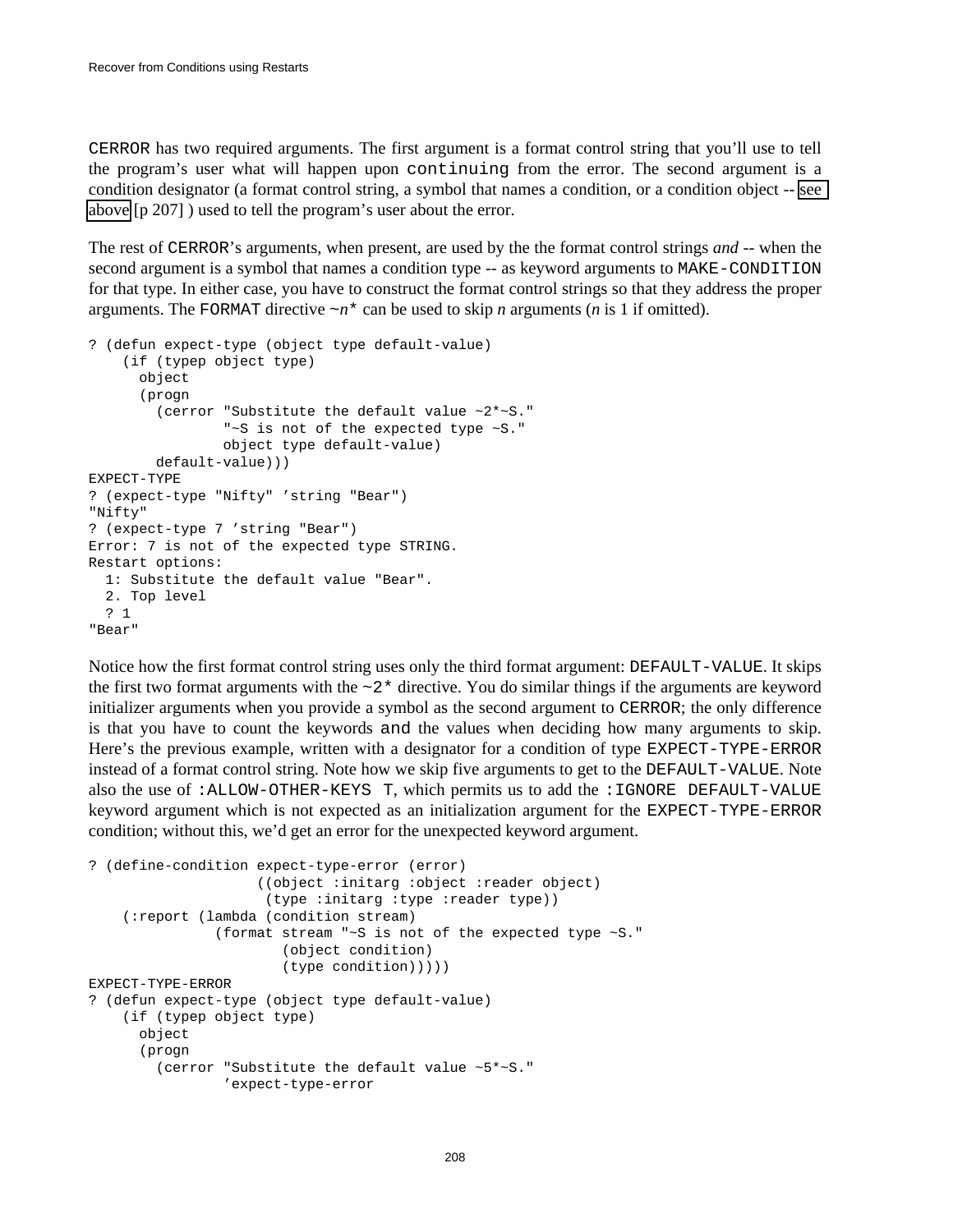```
 :object object
                  :type type
                  :ignore default-value
                  :allow-other-keys t)
         default-value)))
EXPECT-TYPE
? (expect-type "Nifty" 'string "Bear")
"Nifty"
? (expect-type 7 'string "Bear")
Error: 7 is not of the expected type STRING.
Restart options:
   1: Substitute the default value "Bear".
   2. Top level
   ? 1
"Bear"
```
ASSERT is ideal for those situations where your program's state must pass some test -- an *assertion*. In its simplest form, ASSERT does only that.

```
? (defun my-divide (numerator denominator)
     (assert (not (zerop denominator)))
     (/ numerator denominator))
MY-DIVIDE
? (my-divide 3 0)
Error: Failed assertion (NOT (ZEROP DENOMINATOR))
Restart options:
   1. Retry the assertion
   2. Top level
```
This report is correct, but nor particularly useful; your program would have signalled a DIVISION-BY-ZERO error without the ASSERT. What *would* be helpful is the ability to correct the offending value -- the zero denominator, in this case -- and continue from the error. ASSERT's optional second argument lets you list places whose values you might want to change to correct the problem.

```
? (defun my-divide (numerator denominator)
     (assert (not (zerop denominator)) (numerator denominator))
     (/ numerator denominator))
MY-DIVIDE
? (my-divide 3 0)
Error: Failed assertion (NOT (ZEROP DENOMINATOR))
Restart options:
   1. Change the values of some places, then retry the assertion
   2. Top level
   ? 1
   Value for NUMERATOR: 3
   Value for DENOMINATOR 0.5
6.0
```
Of course, the choice of values to set is up to you. I used both NUMERATOR and DENOMINATOR in the example to emphasize the fact that the list of places does not have to be just the variables tested in the assertion. (However, at least one of the places must affect the result of the assertion.)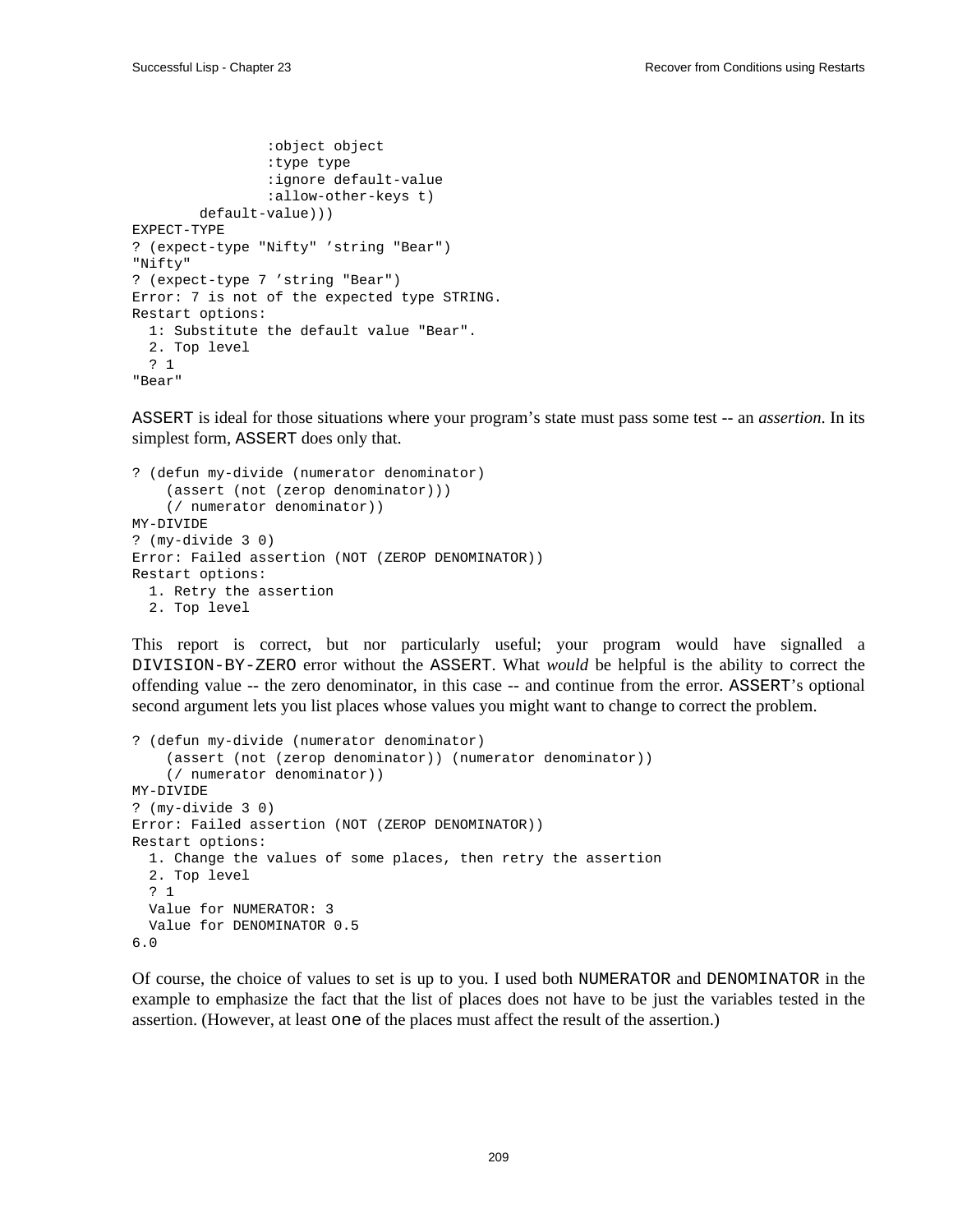One last refinement to ASSERT lets you specify your own message to use when an assertion fails. By default, ASSERT may display the test form, but it is not required to do so. By specifying a condition designator and arguments following the list of places, you can be assured that you know what message will be printed upon an assertion failure.

```
? (defun my-divide (numerator denominator)
     (assert (not (zerop denominator)) (numerator denominator)
             "You can't divide ~D by ~D." numerator denominator)
     (/ numerator denominator))
MY-DIVIDE
? (my-divide 3 0)
Error: You can't divide 3 by 0.
Restart options:
  1. Change the values of some places, then retry the assertion
   2. Top level
  ? 1
  Value for NUMERATOR: 3
  Value for DENOMINATOR 2
3/2
```
You can use HANDLER-BIND and SIGNAL to process exceptions in your program. Here's an extended example based upon this chapter's earlier description of how a program might use conditions to report on disk space availability.

```
? (define-condition high-disk-utilization ()
                      ((disk-name :initarg :disk-name :reader disk-name)
                       (current :initarg :current :reader current-utilization)
                       (threshold :initarg :threshold :reader threshold))
     (:report (lambda (condition stream)
                 (format stream "Disk ~A is ~D% full; threshold is ~D%."
                         (disk-name condition)
                         (current-utilization condition)
                         (threshold condition)))))
HIGH-DISK-UTILIZATION
? (defun get-disk-utilization (disk-name)
     ;; for this example, we'll just return a fixed value
     93)
GET-DISK-UTILIZATION
? (defun check-disk-utilization (name threshold)
     (let ((utilization (disk-utilization name)))
       (when (>= utilization threshold)
         (signal 'high-disk-utilization
                  :disk-name name
                  :current utilization
                  :threshold threshold))))
CHECK-DISK-UTILIZATION
? (defun log-to-disk (record name)
     (handler-bind ((high-disk-utilization 
                      #'(lambda (c)
                          (when (y-or-n-p "~&~A Panic?" c)
                            (return-from log-to-disk nil)))))
       (check-disk-utilization name 90)
       (print record))
     t)
LOG-TO-DISK
```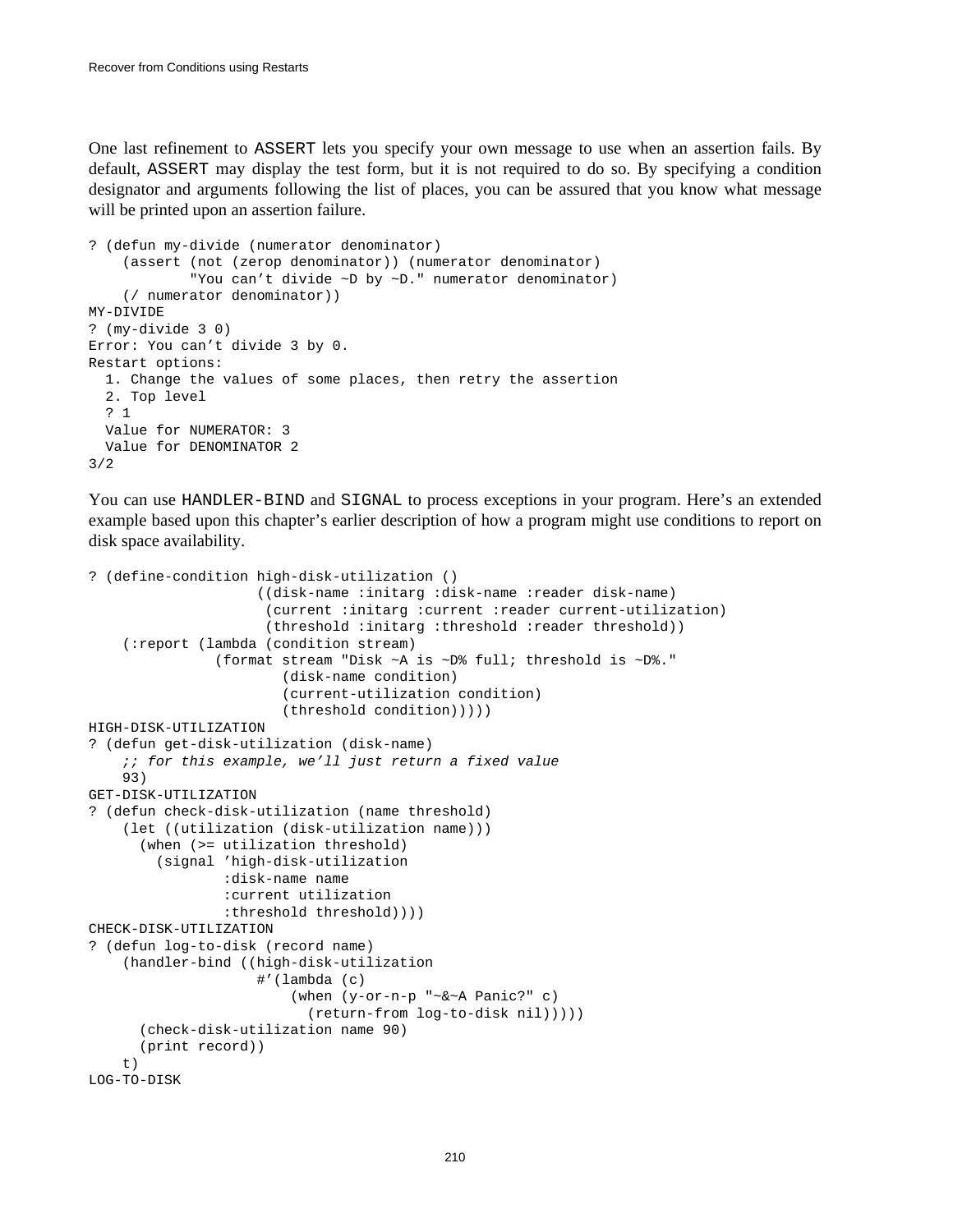```
? (log-to-disk "Hello" 'disk1)
Disk DISK1 is 93% full; threshold is 90%. Panic? (y or n) n
"Hello" 
T
? (log-to-disk "Goodbye" 'disk1)
Disk DISK1 is 93% full; threshold is 90%. Panic? (y or n) y
NTT.
? (check-disk-utilization 'disk1 90)
NIL
```
Notice that the condition signalled by CHECK-DISK-UTILIZATION has an effect only when a handler is established for the HIGH-DISK-UTILIZATION condition. Because of this, you can write exception signalling code without foreknowledge that the client will provide a handler. This is most useful when the exception provides information about the running program, but is not an error if left unhandled.

In the next example, we'll extend the restart options available to CERROR. RESTART-BIND defines, for each new restart, the message to be printed by the restart user interface and a function to be executed when the user chooses the restart.

```
? (define-condition device-unresponsive ()
                      ((device :initarg :device :reader device))
     (:report (lambda (condition stream)
                (format stream "Device ~A is unresponsive."
                         (device condition)))))
DEVICE-UNRESPONSIVE
? (defun send-query (device query)
     (format t "~&Sending ~S ~S~%" device query))
SEND-QUERY
? (defun accept-response (device)
     ;; For the example, the device always fails.
     nil)
ACCEPT-RESPONSE
? (defun reset-device (device)
     (format t "~&Resetting ~S~%" device))
RESET-DEVICE
? (defun query-device (device)
     (restart-bind ((nil #'(lambda () (reset-device device))
                          :report-function
                          #'(lambda (stream)
                              (format stream "Reset device.")))
                     (nil #'(lambda ()
                              (format t "~&New device: ")
                              (finish-output)
                              (setq device (read)))
                          :report-function
                          #'(lambda (stream)
                              (format stream "Try a different device.")))
                     (nil #'(lambda ()
                              (return-from query-device :gave-up))
                          :report-function
                          #'(lambda (stream)
                              (format stream "Give up."))))
       (loop
         (send-query device 'query)
         (let ((answer (accept-response device)))
```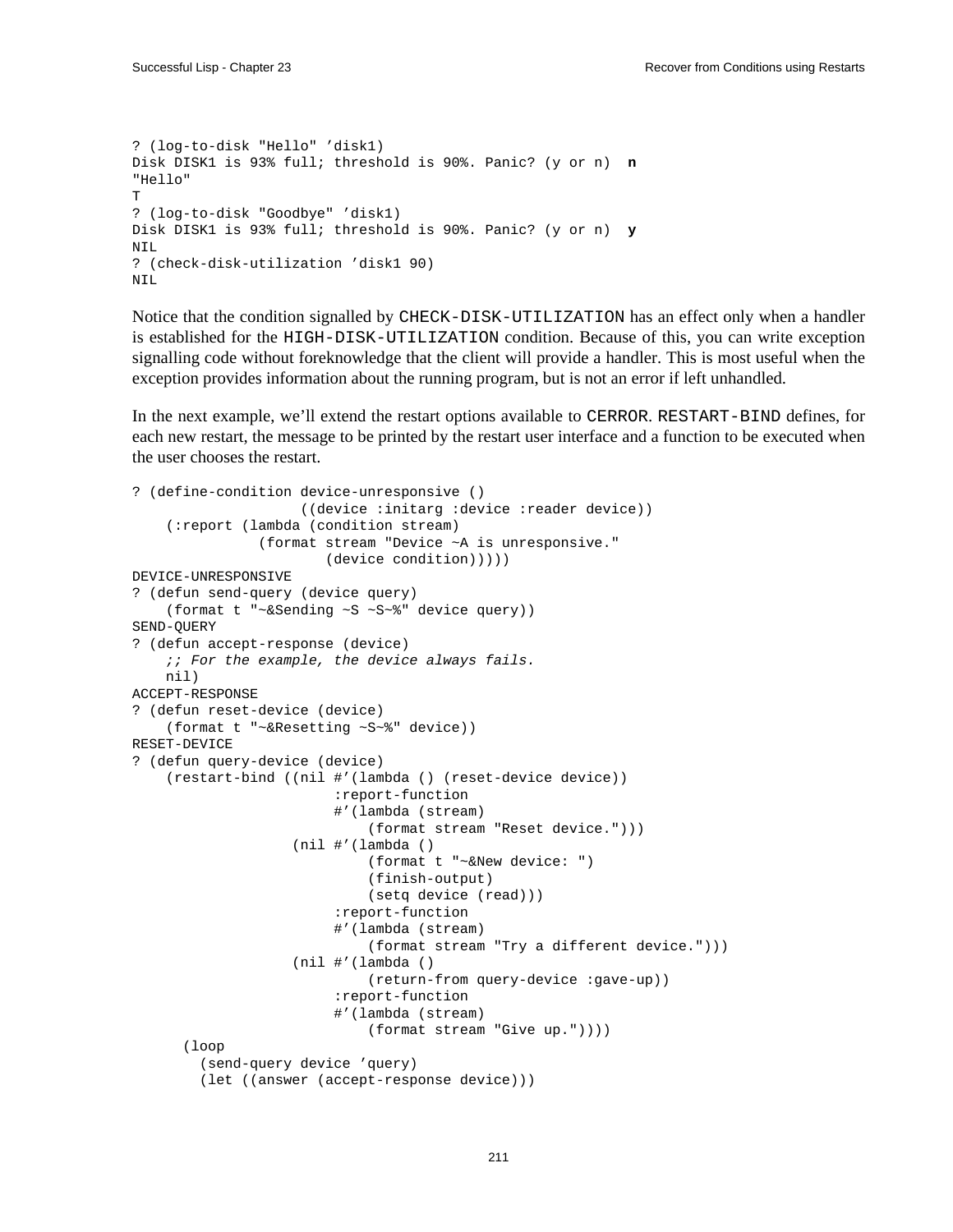```
 (if answer
              (return answer)
              (cerror "Try again."
                      'device-unresponsive :device device))))))
QUERY-DEVICE
? (query-device 'foo)
Sending FOO QUERY
Error: Device FOO is unresponsive.
Restart options:
   1. Try again.
   2. Reset device.
   3. Try a different device.
   4. Give up.
   5. Top level
   ? 1
Sending FOO QUERY
Error: Device FOO is unresponsive.
Restart options:
   1. Try again.
   2. Reset device.
   3. Try a different device.
   4. Give up.
   5. Top level
   ? 2
Resetting FOO
Restart options:
   1. Try again.
   2. Reset device.
   3. Try a different device.
   4. Give up.
   5. Top level
   ? 1
Sending FOO QUERY
Error: Device FOO is unresponsive.
Restart options:
   1. Try again.
   2. Reset device.
   3. Try a different device.
   4. Give up.
   5. Top level
   ? 3
New device: bar
Restart options:
   1. Try again.
   2. Reset device.
   3. Try a different device.
   4. Give up.
   5. Top level
   ? 1
Error: Device BAR is unresponsive.
Restart options:
   1. Try again.
   2. Reset device.
   3. Try a different device.
```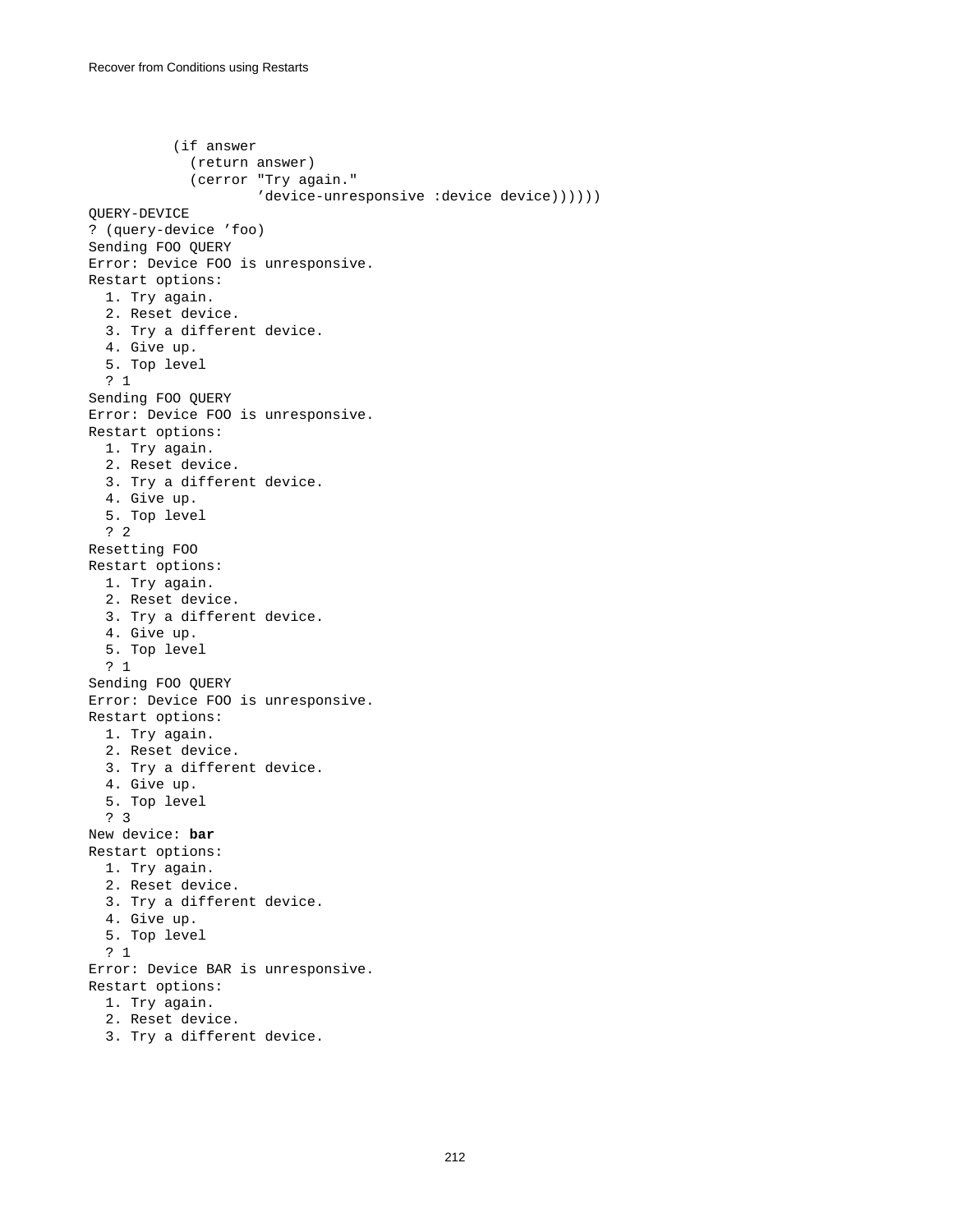4. Give up. 5. Top level ? 4 :GAVE-UP

The "Try again" restart is established by the CERROR form; selecting this restart lets the program continue from the CERROR form. The "Reset device", "Try a different device", and "Give up" restarts are created within the RESTART-BIND form; choosing one of these executes the associated function. Of the restarts defined within the RESTART-BIND, only the "Give up" restart transfers control out of the CERROR form -- the others return control to CERROR to again display the menu of restart choices.

Now you've seen the basics of condition handlers and restarts. Lisp has additional built-in abstractions that extend these concepts. If you're interested, you should consult a Common Lisp reference.

There's one last thing you should know about handling conditions. As we saw earlier, ERROR causes your program to stop in the Lisp debugger. You can't continue past the call to ERROR, but most Lisp systems will let you back up, correct the problem that caused the error, and rerun that portion of the program. If you do the right thing, your program won't call ERROR again. This is an amazingly powerful tool to use during program development. But you don't want to expose your users to that kind of experience -- they won't be as impressed by the Lisp debugger as you are.

To protect your users from the debugger, you can wrap portions of your program in an IGNORE-ERRORS form.

```
? (ignore-errors 
    (error "Something bad has happened.")
    (print "Didn't get here."))
NIL
#<SIMPLE-ERROR #x42B26B6>
? (ignore-errors
   (* 7 9)63
```
If an error occurs within an IGNORE-ERRORS form, program execution ends at that point, and IGNORE-ERRORS returns two values: NIL and the condition signalled by ERROR.

You should use IGNORE-ERRORS judiciously. Use it only to wrap forms for which you can't otherwise provide handlers. Note, too, that the values returned by IGNORE-ERRORS are not very informative. But you can decode the second return value to print the actual error message.

```
? (defmacro report-error (&body body)
     (let ((results (gensym))
           (condition (gensym)))
       '(let ((,results (multiple-value-list
                          (ignore-errors 
                           ,@body))))
          (if (and (null (first ,results))
                   (typep (second ,results) 'condition)
                    (null (nthcdr 2 ,results)))
            (let ((,condition (second ,results)))
              (typecase ,condition
                (simple-condition
```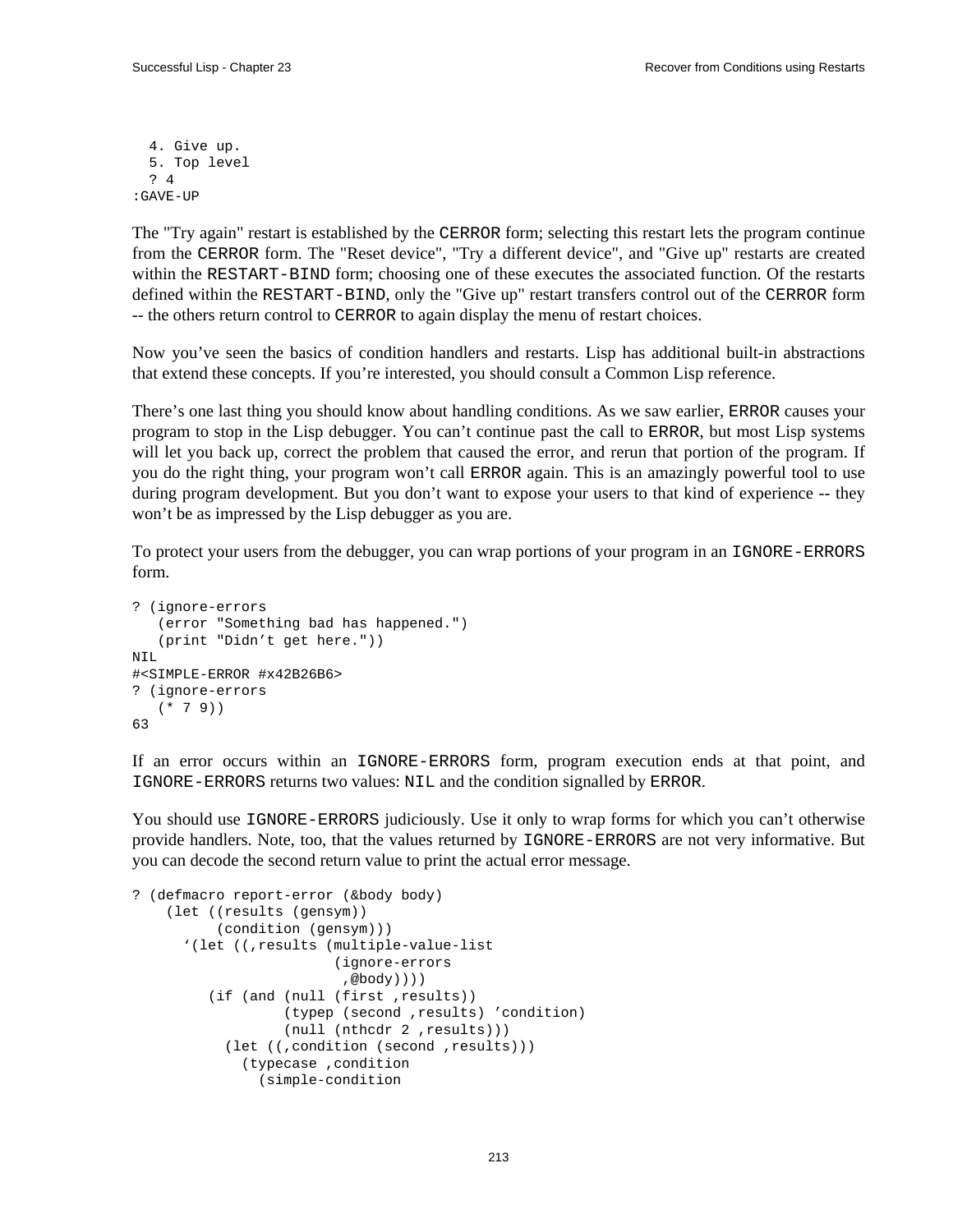```
 (apply #'format t 
                         (simple-condition-format-control ,condition) 
                         (simple-condition-format-arguments ,condition)))
                (otherwise
                 (format t "~A error." (type-of ,condition))))
              (values))
            (values-list ,results)))))
REPORT-ERROR
? (report-error (error "I feel like I'm losing my mind, Dave."))
I feel like I'm losing my mind, Dave.
? (report-error (+ 1 no-variable-by-this-name))
UNBOUND-VARIABLE error.
? (report-error (* 7 'f))
TYPE-ERROR error.
? (report-error (let ((n 1)) (/ 8 (decf n))))
DIVISION-BY-ZERO error.
? (report-error (* 2 pi)) ; not an error
6.283185307179586
? (report-error (values 1 2 3 4)) ; not an error
```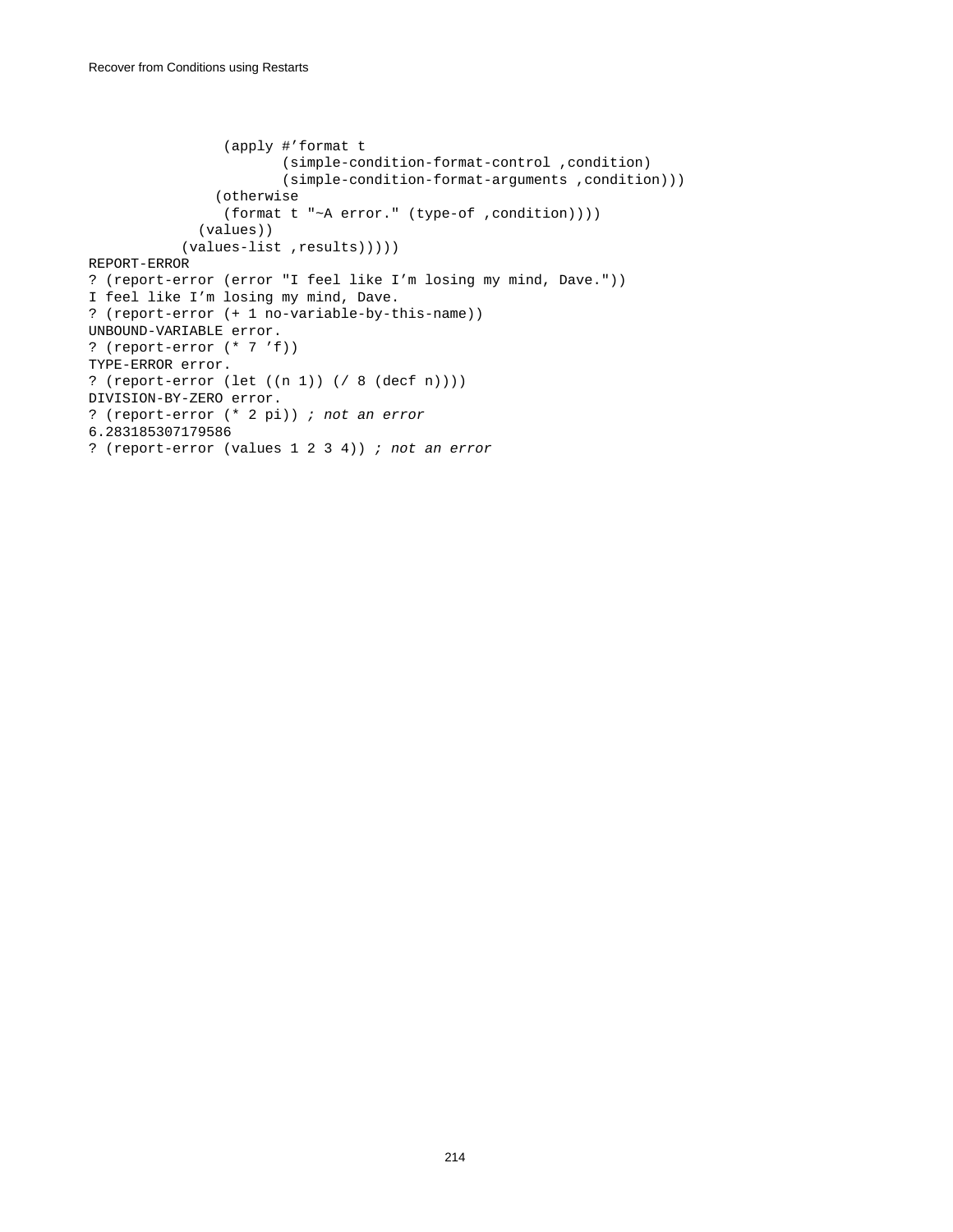# <span id="page-214-0"></span>**Chapter 24 - FORMAT Speaks a Different Language**

Throughout this book, we've shown some simple uses of FORMAT without explanation. In this chapter, we'll inventory and describe FORMAT's most useful capabilities, and a few of its more esoteric features.

### **FORMAT rhymes with FORTRAN, sort of...**

FORMAT appears to have been inspired by FORTRAN's varied and capable function of the same name. But Lisp's FORMAT implements a programming language in its own right, designed expressly for the purposes of formatting textual output. FORMAT can print data of many types, using various decorations and embellishments. It can print numbers as words or -- for you movie buffs -- as Roman numerals. Columnar output is a breeze with FORMAT's facilities for iterating over lists and advancing to specific positions on an output line. You can even make portions of the output appear differently depending upon the formatted variables. This chapter covers a representative portion of what FORMAT can do; you should consult a Lisp reference to get the full story.

# **Formatting**

FORMAT expects a destination argument, a format control string, and a list of zero or more arguments to be used by the control string to produce formatted output.

Output goes to a location determined by the destination argument. If the destination is T, output goes to \*STANDARD-OUTPUT\*. The destination can also be a specific output stream.

There are two ways FORMAT can send output to a string. One is to specify NIL for the destination: FORMAT will return a string containing the formatted output. The other way is to specify a string for the destination; the string must have a fill pointer.

```
? (defparameter *s* 
     (make-array 0 
                  :element-type 'character 
                  :adjustable t 
                  :fill-pointer 0))
""
? (format *s* "Hello~%")
NTT.
? *s*
"Hello
"
? (format *s* "Goodbye")
NTT.
? *s*
"Hello
Goodbye"
? (setf (fill-pointer *s*) 0)
\cap? *s*
""
```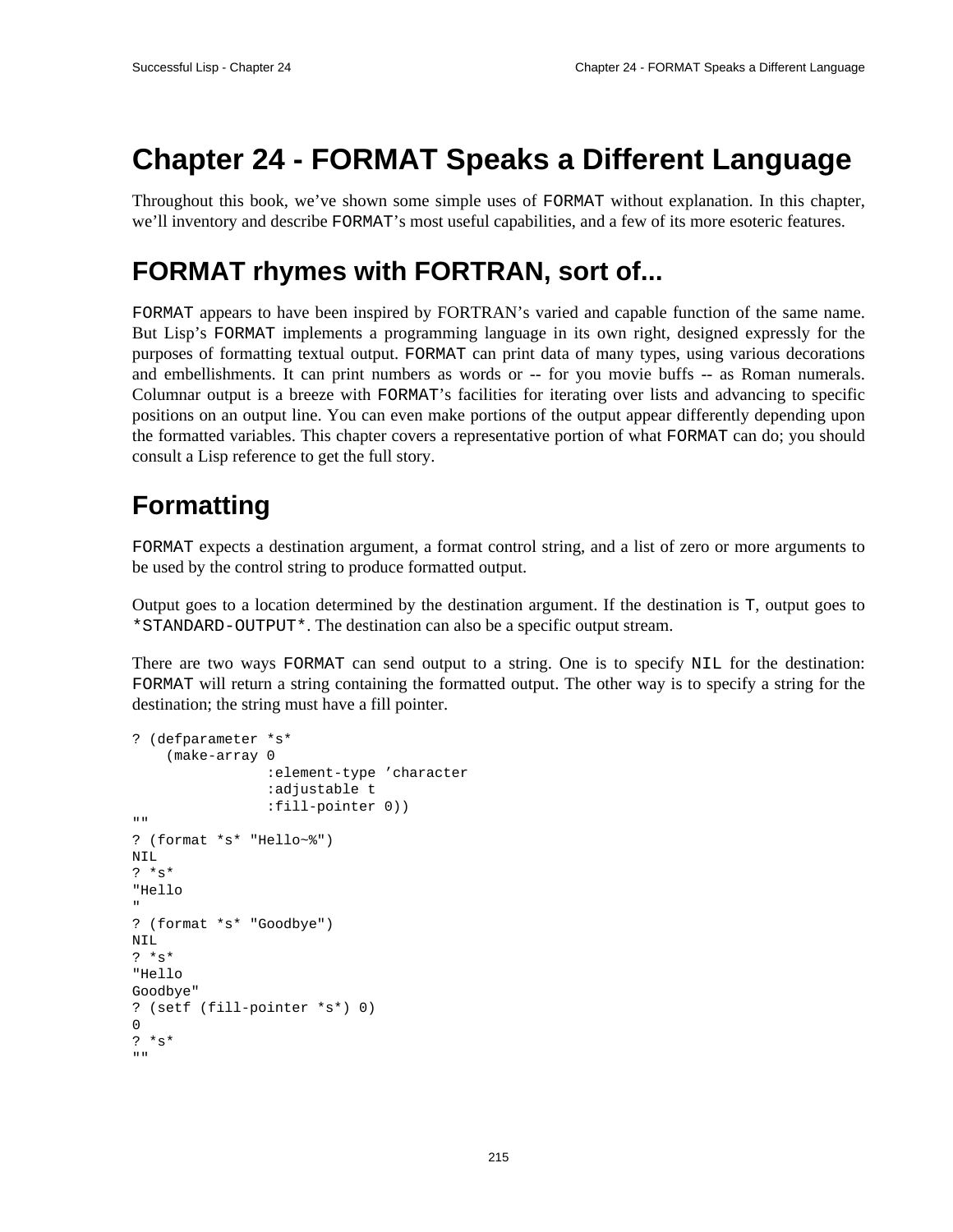Formatting

```
? (format *s* "A new beginning")
NIL
? *s*
"A new beginning"
```
The call to MAKE-ARRAY with options as shown above creates an empty string that can expand to accommodate new output. As you can see, formatting additional output to this string appends the new output to whatever is already there. To empty the string, you can either reset its fill pointer (as shown) or create a new emtpy string.

FORMAT returns NIL except when the destination is NIL.

The format control string contains literal text and formatting directives. Directives are always introduced with  $a \sim$  character.

|                  | Directive Interpretation           |
|------------------|------------------------------------|
|                  |                                    |
| $\sim$ $\approx$ | new line                           |
| $\sim \&$        | fresh line                         |
|                  | ~ page break                       |
| $\sim$ T         | tab stop                           |
|                  | justification                      |
| $\sim$ >         | terminate ~<                       |
|                  | ~C character                       |
| $\sim$ (         | case conversion                    |
|                  | $\sim$ ) terminate $\sim$ (        |
| $\sim$ D         | decimal integer                    |
| $\sim$ B         | binary integer                     |
| $\sim$ O         | octal integer                      |
| $\sim$ X         | hexadecimal integer                |
| $\sim$ bR        | base-b integer                     |
| $\sim$ R         | spell an integer                   |
| $\sim$ P         | plural                             |
| $\sim$ F         | floating point                     |
| $\sim$ E         | scientific notation                |
| $\sim$ G         | ~F or ~E, depending upon magnitude |
| $\sim$ \$        | monetary                           |
| $\sim$ A         | legibly, without escapes           |
| $\sim$ S         | READably, with escapes             |
| $\sim$ $\sim$    | $\tilde{}$                         |

The first few directives in the table above are for generating whitespace. A  $\sim\$  directive inserts a newline character.  $\sim \&$  inserts a newline only if FORMAT output is not already at the beginning of a new line.  $\sim$  | generates a page break character; not all devices are capable of responding to this character. You can cause FORMAT to emit multiple line or page breaks by using an optional argument, as in  $~5$  which generates five newlines.

To advance output to column *n* by inserting spaces, use ~*n*T.

You can justify output using  $\sim$  and  $\sim$  to enclose the output to be justified.  $\sim$ w $\lt$ *text* $\sim$  right-justifies *text* in a field of width *n*. If you segment *text* using  $\sim$ ; as a separator, the segments will be evenly distributed across the field of width *w*.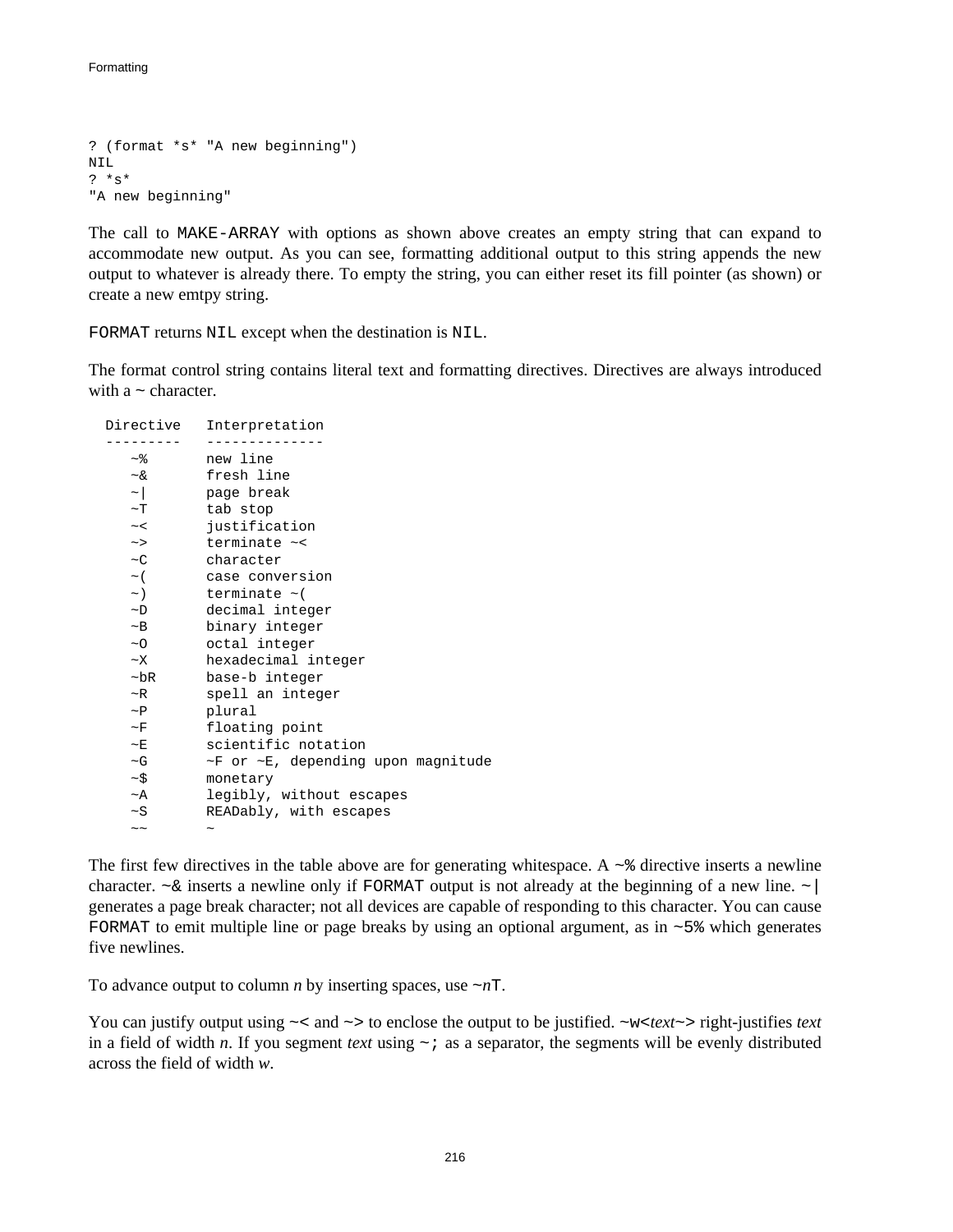$\sim$ C formats a character. Normally, the character formats as itself. However, if you modify the directive to ~:C, then non-printable characters are spelled out.

? (format nil "~:C" 7) ;; 7 is ASCII BEL "Bell"

You can change the alphabetic case by enclosing output in  $\sim$  ( and  $\sim$  ). Different forms of the directive produce different results. ~(*text*~) converts *text* to lower case. ~:@(*text*~) converts *text* to upper case. ~:(*text*~) capitalizes each word in *text*. ~@(*text*~) capitalizes the first word in *text* and converts the rest to lower case.

The  $\sim$ D directive formats an integer as decimal digits with a leading minus sign if the number is negative. ~*w*D right-justifies the output in a field of width *w*, padding on the left with spaces. ~*w*,'*c*D pads on the left with the character *c*. Adding the  $\circledcirc$  modifier immediately after the  $\sim$  causes a leading plus sign to be emitted for positive numbers as well as the leading minus sign that is always emitted for negative numbers.  $A :$  modifier causes commas to be inserted between each group of three digits.

You can format numbers in binary (base 2), octal (base 8) or hexadecimal (base 16) radix using the directives  $\sim$ B,  $\sim$ O, and  $\sim$ X, respectively. Except for the radix, these behave exactly as  $\sim$ D.

The  $~\sim$ R directive has two forms.  $~\sim$ *b*R prints an integer in base *b*. The directive  $~\sim$ 10R is identical to  $~\sim$ D. Optional values should be specified following the radix. For example, *~3,8R* prints a base-3 number in a field of width 8.

Without the radix specifier,  $\neg R$  spells out an integer as a cardinal (counting) number in English.

```
? (format nil "~R" 7)
"seven"
? (format nil "~R" 376)
"three hundred seventy-six"
```
 $\sim$ : R spells out an ordinal (positional) number.

```
? (format nil "~:R" 7)
"seventh"
```
You can even print Roman numerals using  $\sim \text{QR}$ .

```
? (format nil "~@R" 1999)
"MCMXCIX"
```
One of the hallmarks of professional-looking output is getting plurals right. Lisp makes this easy with the  $\sim$ P format directive. Unless its argument is 1,  $\sim$ P formats an "s".  $\sim$  @P formats a "y" if its argument is 1, or an "ies" if the argument is not 1. Since these operations so commonly follow the printing of a number,  $\sim$ : P and  $\sim$ : @P reuse the previously consumed argument.

```
? (format nil "~D time~:P, ~D fl~:@P" 1 1)
"1 time, 1 fly"
? (format nil "~D time~:P, ~D fl~:@P" 3 4)
"3 times, 4 flies"
```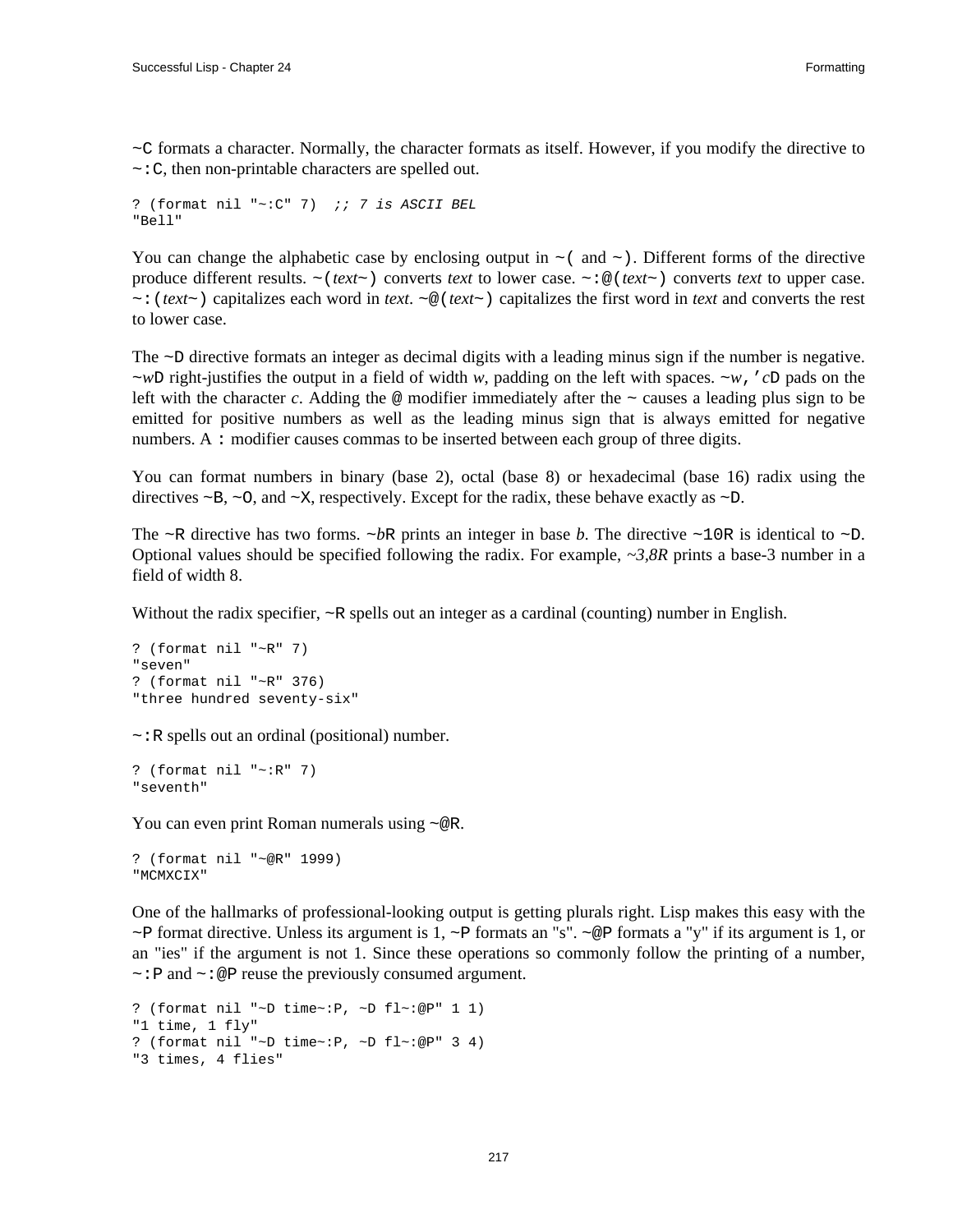You can print floating-point numbers in four different ways:

```
\sim \rm{F}As a number with a decimal point, e.g. 723.0059 
\sim\!\textsc{E}In scientific notation, e.g. 7.230059E+2 
\sim G
     As the shorter of the above two representations, followed by a tab to align columns
```
 $~1$ 

As a monetary value, e.g. 723.01

There are many options for printing floating point numbers. The most common is the field-width specifier, which behaves as it does in the  $\neg$ D directive.

Non-numeric Lisp data is printed using the  $\sim$ A and  $\sim$ S directives. Use  $\sim$ A when you want to print data in its most visually attractive form; that is, without the escape characters that would let the data be read correctly by READ. Using ~A, strings are formatted without quotes, symbols are formatted without package prefixes or escapes for mixed-case or blank characters, and characters are printed as themselves. Using ~S, every Lisp object is printed in such a way that READ can reconstruct the object (unless, of course, the object does not have a readable representation).

#### **Iteration**

List elements can be formatted using the directive ~{*format-control*~}. The argument *must* be a list; *format-control* consumes elements of the list. Iteration terminates when the list is empty before the next pass over *format-control*. Here's a simple example:

```
? (format t "~&Name~20TExtension~{~&~A~20T~A~}"
        '("Joe" 3215 "Mary" 3246 "Fred" 3222 "Dave" 3232 "Joseph" 3212))
Name Extension
Joe 3215
Mary 3246
Fred 3222
Dave 3232
Joseph 3212
NTT.
```
If your list might end in the middle of the iteration's *format-control*, you can insert a  $\sim$ <sup>\*</sup> directive at that point. If the argument list is empty when interpreting the  $\sim$  directive, the iteration  $\sim$  {*format-control* $\sim$ } terminates at that point.

Additional options let you limit the number of iterations and specify different requirements for the arguments. Consult a Lisp reference for details.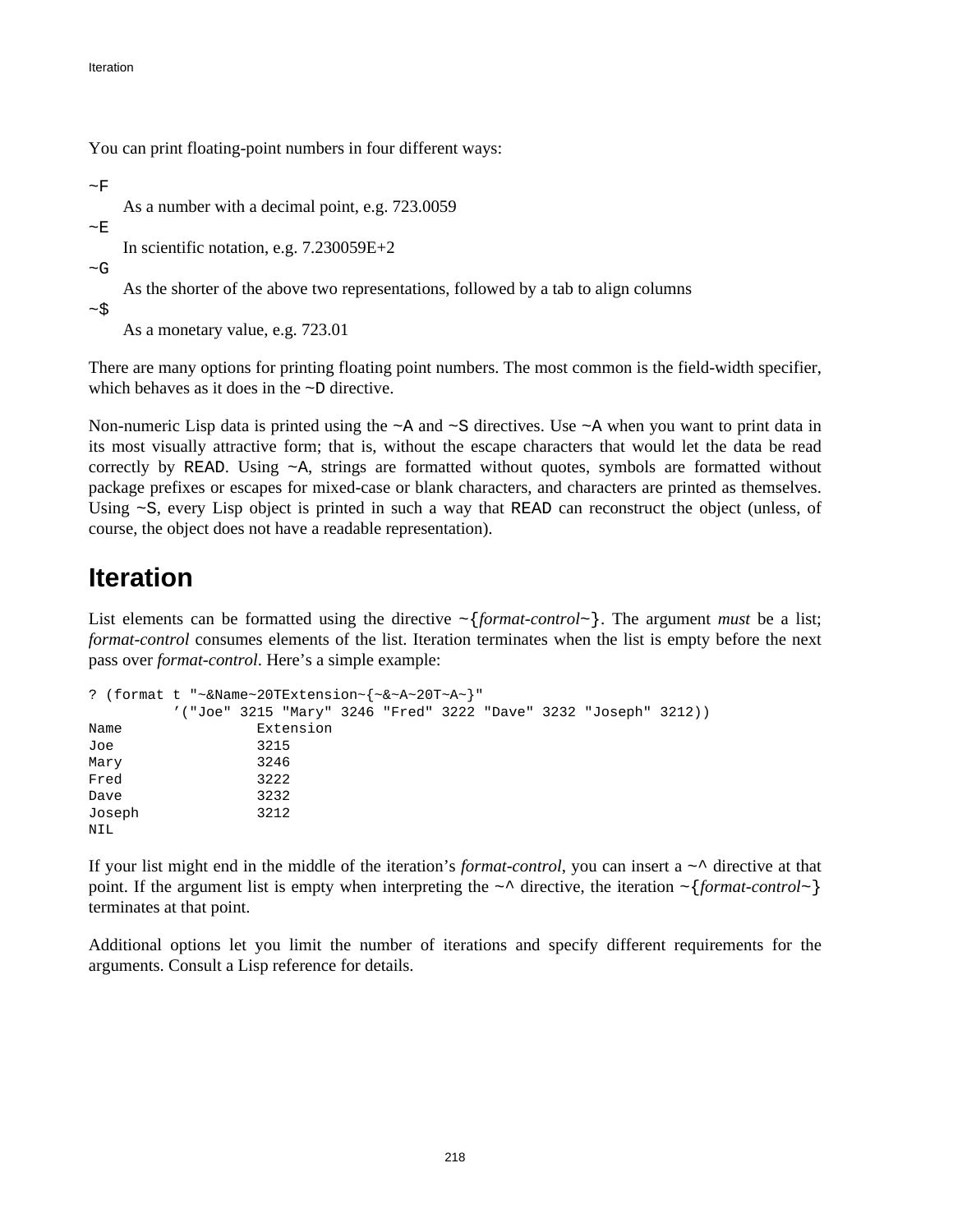#### **Conditionals**

Conditional format directives are introduced by  $\sim$  [ and delimited by  $\sim$  ]. There are several forms, which I'll call ordinal, binary, and conditional. The ordinal form is ~[*format-0*~;*format-1*~;*...*~;*format-N*~], which selects the *format-Ith* clause for an argument value of *I*.

```
? (format t "~[Lisp 1.5~;MACLISP~;PSL~;Common Lisp~]" 2)
PSL
NIL
```
Within  $\sim$ [ and  $\sim$ ] you can specify a final *default* clause as  $\sim$ :*; format-default*; this is selected if the argument is outside the range 0 to N.

The binary form is written ~:[*format-false*~;*format-true*~]. The *format-false* clause is interpreted if the argument is NIL; otherwise, the *format-true* clause is interpreted.

```
? (format t "My computer ~:[doesn't~;does~] like Lisp." t)
My computer does like Lisp.
NIL
? (format t "My computer ~:[doesn't~;does~] like Lisp." nil)
My computer doesn't like Lisp.
NIL
```
The conditional form, written as  $\sim \mathcal{Q}$  [*format* $\sim$ ], first tests its argument. If the argument is not NIL, it is not consumed; rather, it is left for *format* to consume. If the argument is NIL, then it is consumed and *format* is not interpreted.

```
? (format nil "~{~@[~A ~]~}" '(1 2 nil 3 t nil 4 nil))
"1 2 3 T 4"
```
## **Floobydust**

As you've seen, many of the format directives accept optional parameters, such as the field width parameter of the justification, tabbing, and numeric directives. Our examples have encoded these parameters into the format control string. Sometimes it is useful to have a parameter vary during the program's operation. You can do this by specifying V where the parameter would appear; the parameter's value is then taken from the next argument in the argument list.

```
? (format t "~\{-&-VD-\}" '(5 37 10 253 15 9847 10 559 5 12))
    37
         253
             9847
         559
    12
NIL
```
In this example, the arguments are consumed in pairs, with the first of each pair specifying a field width and the second being the number to print.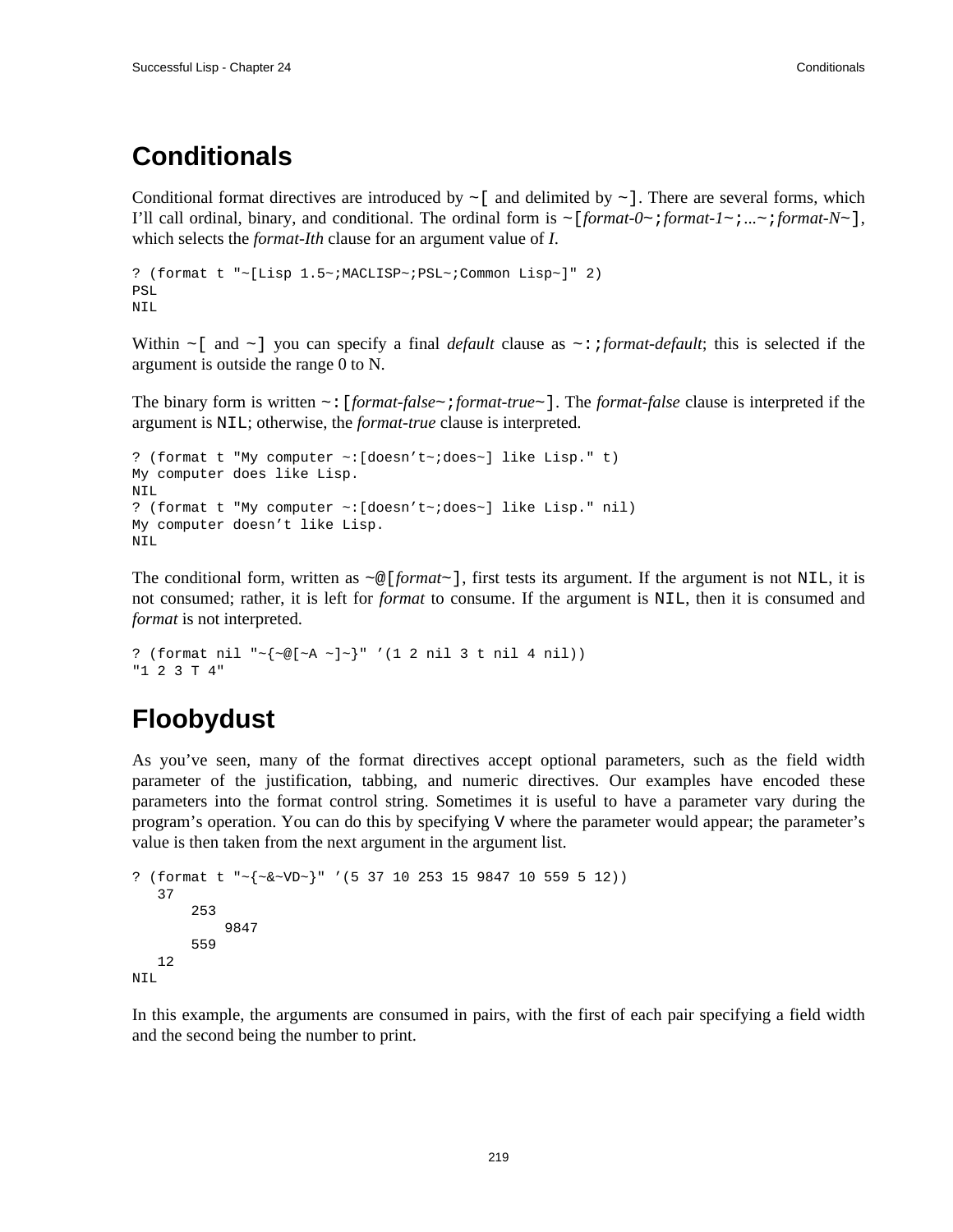# <span id="page-219-0"></span>**Chapter 25 - Connecting Lisp to the Real World**

Lisp provides a wonderful development environment, as we'll see in the next few chapters. But Lisp would be of little value for some applications without a way to access external programs written in other languages. Fortunately, modern Lisp implementations have a Foreign Function Interface, or FFI for short.

In this chapter I'll describe FFI in general terms. Implementations differ in the details since FFI has not (yet) been standardized. Despite the lack of standardization, current implementations seem to have converged on a similar set of features.

#### **Foreign Function Interfaces let you talk to programs written in "foreign languages"**

An FFI lets your Lisp program interact with code that is "foreign" -- i.e. not Lisp.

This Lisp-centric view of the world is probably motivated by the Lisp machines, where everything - even the low-level portions of the OS -- was written in Lisp. A good many of the people involved with Lisp during that time are responsible as well for the development of modern Lisp implementations; hence, the not-so-subtle nod toward the notion of Lisp as the center of the programmer's universe.

A typical FFI provides for both calls from Lisp to separately-compiled code, and from separately compiled code to Lisp. (In the latter case, it is almost always true that the external code must have been called from Lisp; it can then call back into Lisp.) Most often, an FFI supports a C calling convention.

#### **Would you wrap this, please?**

Why is an FFI even necessary? Why can't you link-in separately compiled code as in any other language? The main reason is that Lisp datatypes don't generally have equivalents in conventional languages. For example, C integers typically fill (depending upon declaration) one-half, one, or two machine words and produce mathematically incorrect results when a result exceeds the representational capacity of the integer's storage. A Lisp integer can fit in a machine word, saving a few bits for a type tag. These are called fixnums. Lisp integers having magnitudes exceeding the capacity of the single word representation are converted to a representation that has an unlimited number of bits -- these are bignums. And with a good compiler, you can define subtypes of integers that, when packed into an array, have just enough bits in their representation to handle the declared range of values.

So, one purpose of an FFI is to translate Lisp datatypes to (and from) "foreign" datatypes. Not all conversions are possible -- a good FFI will signal an error when a conversion is not possible at runtime.

When a non-Lisp function accepts or returns values in a record datatype, the FFI must provide a means of constructing appropriate records. Typically, the FFI gives you a way to construct records that are bit-for-bit identical to those that would have been produced by another language. Fields within a record are set and retrieved using specialized Lisp accessors.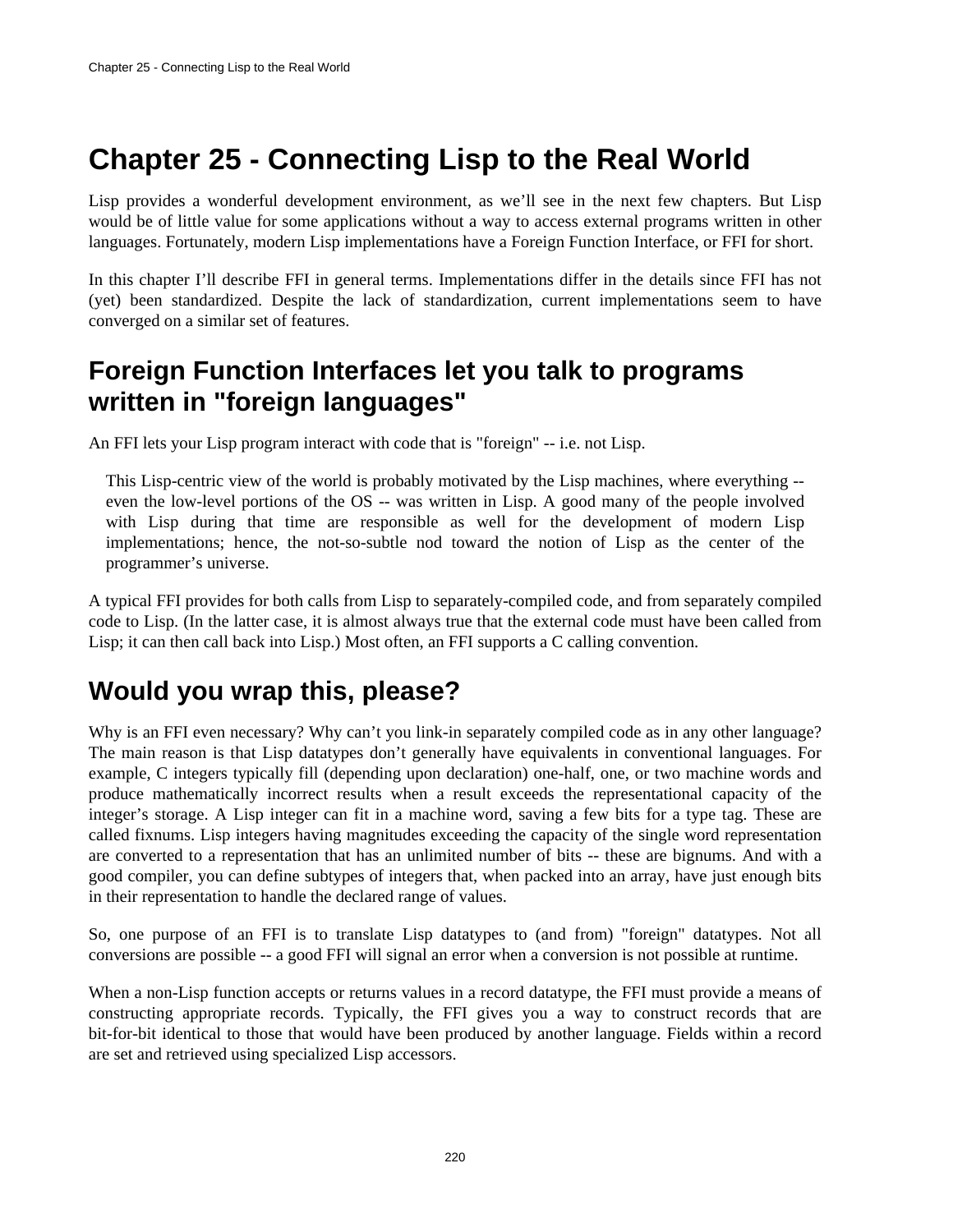An FFI must also support the proper function calling protocol for non-Lisp functions. Protocols differ by platform and by language. Lisp function calling conventions normally differ from those used by other languages. Lisp supports optional, keyword, default, and rest parameters, multiple return values, closures, and (sometimes, depending upon the compiler) tail call elimination; a conventional language might implement tail call elimination.

What else must an FFI do? It loads object files produced by other languages, providing linker functionality within Lisp for these object files. A linker resolves named entries to code in the object file, and fills in machine addresses in the object code depending upon where the code loads into memory.

Finally, an FFI must resolve differences in memory allocation between Lisp and other languages. Most Lisp implementations allow objects to move during operation; this improves the long-term efficiency of memory management and can improve the performance of the program under virtual memory implementations by reducing the size of the working set. Unfortunately, most other languages expect objects to remain at a fixed memory address during program execution. So the FFI must arrange for a foreign function to see Lisp objects that don't move.

All of the above functionality is encapsulated by an FFI wrapper function. All you have to do is define the name, calling sequence and object code file of some foreign function, and the FFI will generate a wrapper that does all of the necessary translations. Once you've done this, the foreign function can be called just like any other Lisp function.

## **I'll call you back...**

Usually a foreign function is called for its results or to have some effect on the external environment, and a simple call/return sequence is all that's needed. But some foreign functions, particularly those that deal with user interface or device I/O, require access to *callback functions* during their operation. A callback function is called *from* the foreign function.

To define a callback function in Lisp, the FFI basically has to solve all of the foreign function problems in the reverse direction. You use the FFI to define a Lisp function that is callable from another language. The result is typically a function object or pointer that can be passed (as a parameter) to a call of a foreign function. When the foreign function is called, it references the callback parameter in the normal manner to invoke the Lisp callback function. The FFI wrapper around the callback translates the foreign calling sequence and parameter values to the corresponding Lisp format, invokes the Lisp callback function, and returns the callback's results after suitable translation from Lisp to foreign formats.

## **Network Interfaces: beyond these four walls**

Although network protocols are hightly standardized and interoperable, networking APIs are not. Common Lisp vendors usually provide their own interface to the target platform's networking software. Franz's Allegro Common Lisp provides a simple sockets library for IP networking. Digitool's Macintosh Common Lisp comes with a complete set of interfaces to the low-level networking APIs (IP, AppleTalk and PPC) of the Mac OS, plus a collection of sample code that uses the low-level calls to perform common networking tasks; you can use the samples as-is or customize them to your requirements.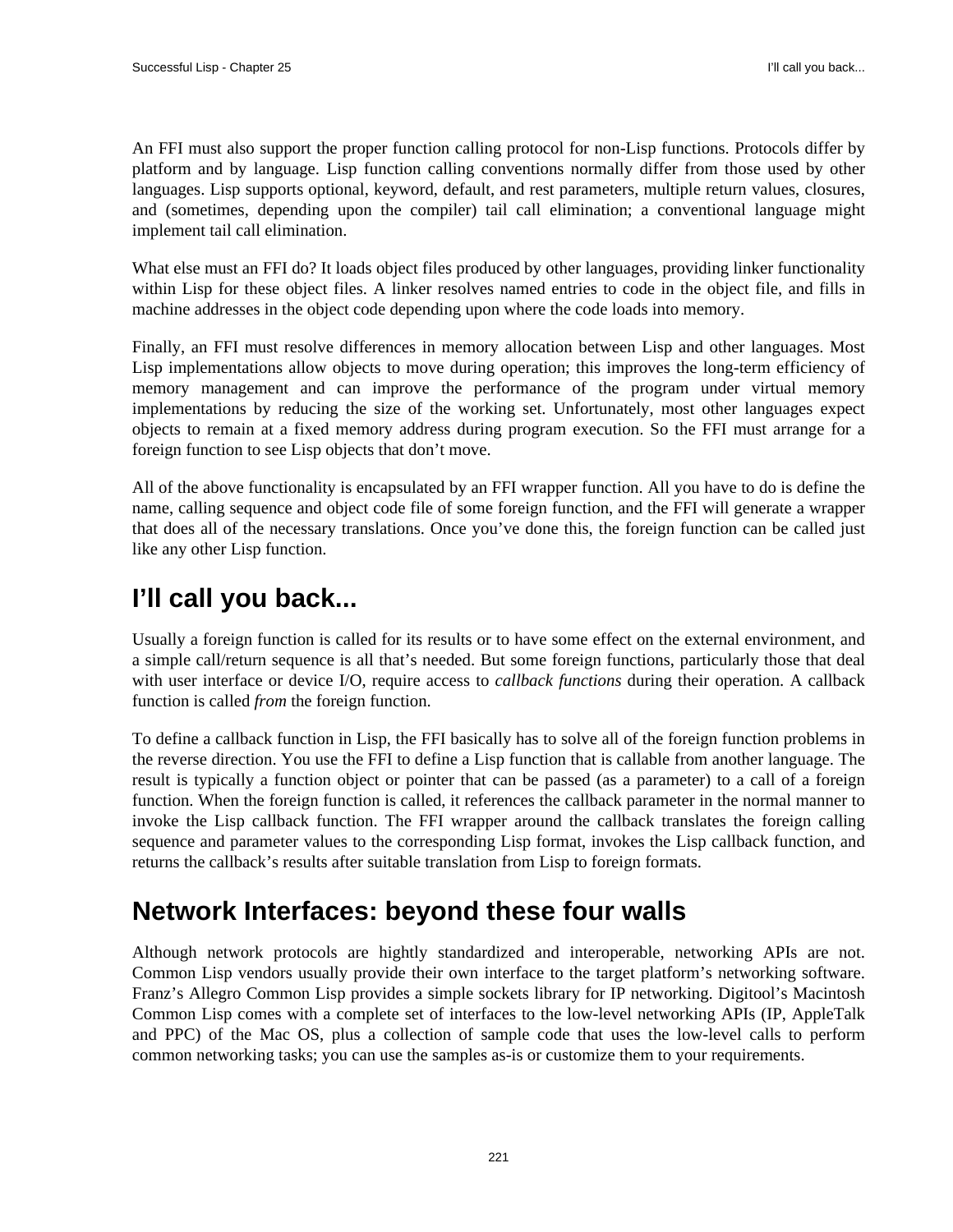# **Chapter 26 - Put on a Happy Face: Interface Builders**

Graphical user interfaces (GUIs) have changed the way that people use computers. High-end Lisp systems had sophisticated GUIs as far back as the late 1970s, with low-cost consumer computers adopting GUIs in 1984. Modern Lisp systems include tools to build GUIs using both platform-specific and platform-independent techniques. The former can take advantage of proprietary features of the platform's user interface, while the latter provide an abstraction that is portable across multiple platforms.

#### **Event-driven interfaces**

*Events* are key to the operation of all GUIs. An event is a gesture initiated by the user: typically a keystroke, mouse movement or click, menu selection, pen stroke, or speech utterance. An event can occur at any time. This means that the program must be prepared to handle any event at any time in some meaningful way. The interpretation of an event will depend upon the current state of the program, e.g. what windows are visible on the screen and what each window is displaying. An event may change the state of the program and therefore affect the interpretation of later events. But in all cases, the program must be prepared to handle receipt of any event at any time.

Event-driven programs have a control structure known as an *event loop*. The event loop receives events and dispatches them to some part of the program, normally the portion of the program that is in control of the current *focus*, or site of user interest, among all of the information currently displayed by the program.

# **Graphical programming**

The next, and more obvious, characteristic of graphical user interfaces is that they rely entirely upon graphics. Even text is displayed as a graphical image. Of course, it would be incredibly painful (and silly) for every programmer to write programs to render text, lines, circles, boxes, menus, controls, etc. The operating system provides a collection of library routines to draw graphical objects, windows, and controls; the Lisp environment typically provides wrappers (often by use of the Lisp [foreign function](#page-219-0)  [interface\)](#page-219-0) around the graphics routines so that they may be called from within Lisp.

The availability and implementation details of graphics routines vary widely from platform to platform. You should consult the documentation for your Lisp implementation to learn about how it supports graphics.

## **Example: MCL's Interface Toolkit**

Macintosh Common Lisp (MCL) provides access to the underlying graphical toolkit of the Macintosh OS in two ways. MCL provides a high-level interface for presenting windows, menus, controls, text, and graphics. This interface is at a higher level of abstraction than the underlying OS primitives; it separates the programmer from concerns about memory allocation, record layout, and pointers. MCL also provides a low-level interface that lets you program with the underlying OS routines (not just for graphics, but for the entire OS). When you use the low-level interface, you are faced with all the concerns that dog a C or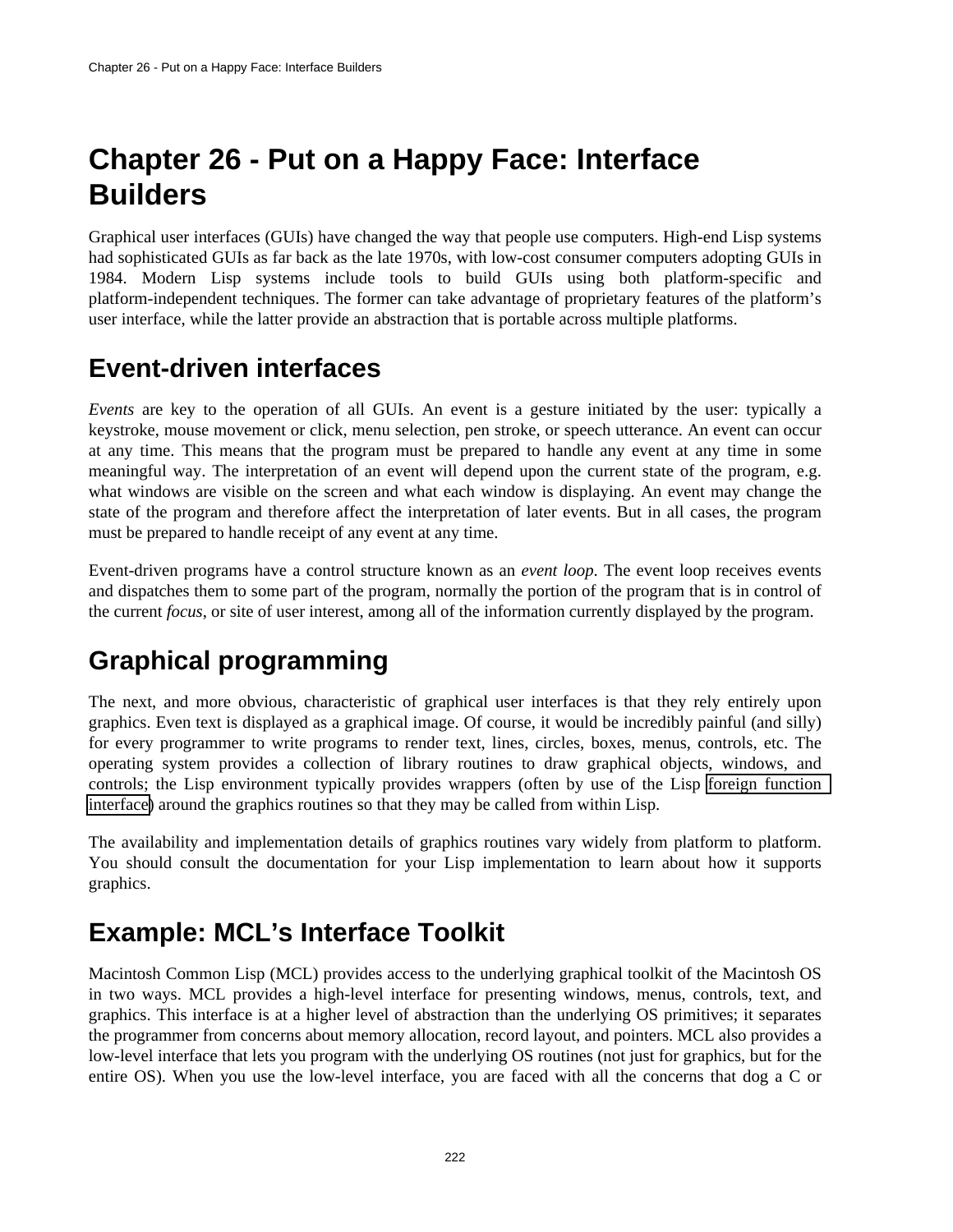Pascal programmer -- only the syntax is different.

In addition to the programmer's interfaces to the Macintosh OS, MCL also provides a tool for visual construction of user interface elements. The Interface Toolkit lets you design windows and dialogs by simply specifying a particular type of new window, then dropping user interface elements into the window. The Interface Toolkit also provides an editor for menus. When you are satisfied with the appearance of your new window or menu, the Interface Toolkit will emit the Lisp code needed to reconstruct it from scratch.

#### **Creating a simple dialog**

MCL's Interface Toolkit allows you to create dialogs and menus. To create a dialog, you first select a window style.

| Select Dialog Window Options: |                            |  |
|-------------------------------|----------------------------|--|
| ◉ Document                    | $\bigcirc$ Single Edge Box |  |
| $\bigcirc$ Document with Grow | $\bigcirc$ Double Edge Box |  |
| $\bigcirc$ Document with Zoom | $\bigcirc$ Shadow Edge Box |  |
| $\bigcirc$ Tool               | $\bigcirc$ Movable Dialog  |  |
| $\boxtimes$ Include Close Box |                            |  |
| ] Color Window                | Cancel<br>ΠK               |  |

Here, I've chosen to create a simple document window.

| <b>Untitled Dialog</b> |
|------------------------|
|                        |
|                        |
|                        |
|                        |
|                        |
|                        |
|                        |
|                        |

A palette of controls appears near the new window. From this palette you can drag and drop controls to create the desired window layout.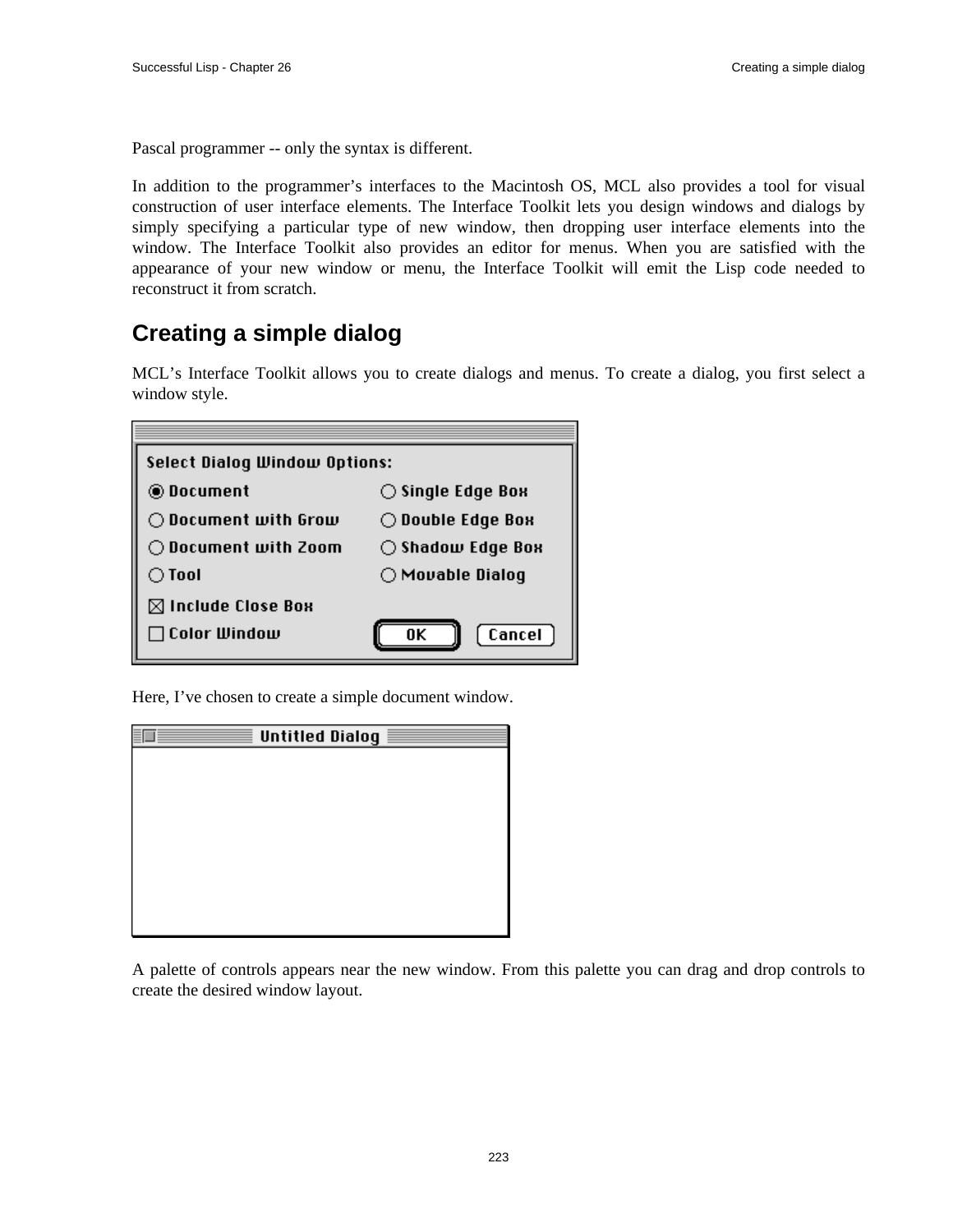Creating a simple dialog

| ┉<br>2<br>3         | ◉ Radio          |  |  |  |
|---------------------|------------------|--|--|--|
| Pop Up <del>↓</del> |                  |  |  |  |
|                     | $\Box$ Check Box |  |  |  |
| editable<br>text    | scrolling        |  |  |  |
|                     |                  |  |  |  |
| Edit Text           |                  |  |  |  |
| Static Text         |                  |  |  |  |
|                     | Button           |  |  |  |

Each control dragged onto the window can be moved and resized. You can also edit attributes of the control, as shown here for a button control.

|                                                                                                                                                                        | <b>Editor for "Untitled"</b> |
|------------------------------------------------------------------------------------------------------------------------------------------------------------------------|------------------------------|
| Dialog-item-text:<br><b>Untitled</b>                                                                                                                                   | $\Box$ Default Button        |
| $\circledcirc$ Enabled $\circlearrowright$ Disabled<br><b>Set Item Action</b><br><b>Set Item Font</b><br>Set Item Name<br><b>Set Color</b><br><b>Print Item Source</b> |                              |

Less than a minute later, I've finished this simple dialog. I can now use a menu command to dump the Lisp source text which will recreate this dialog.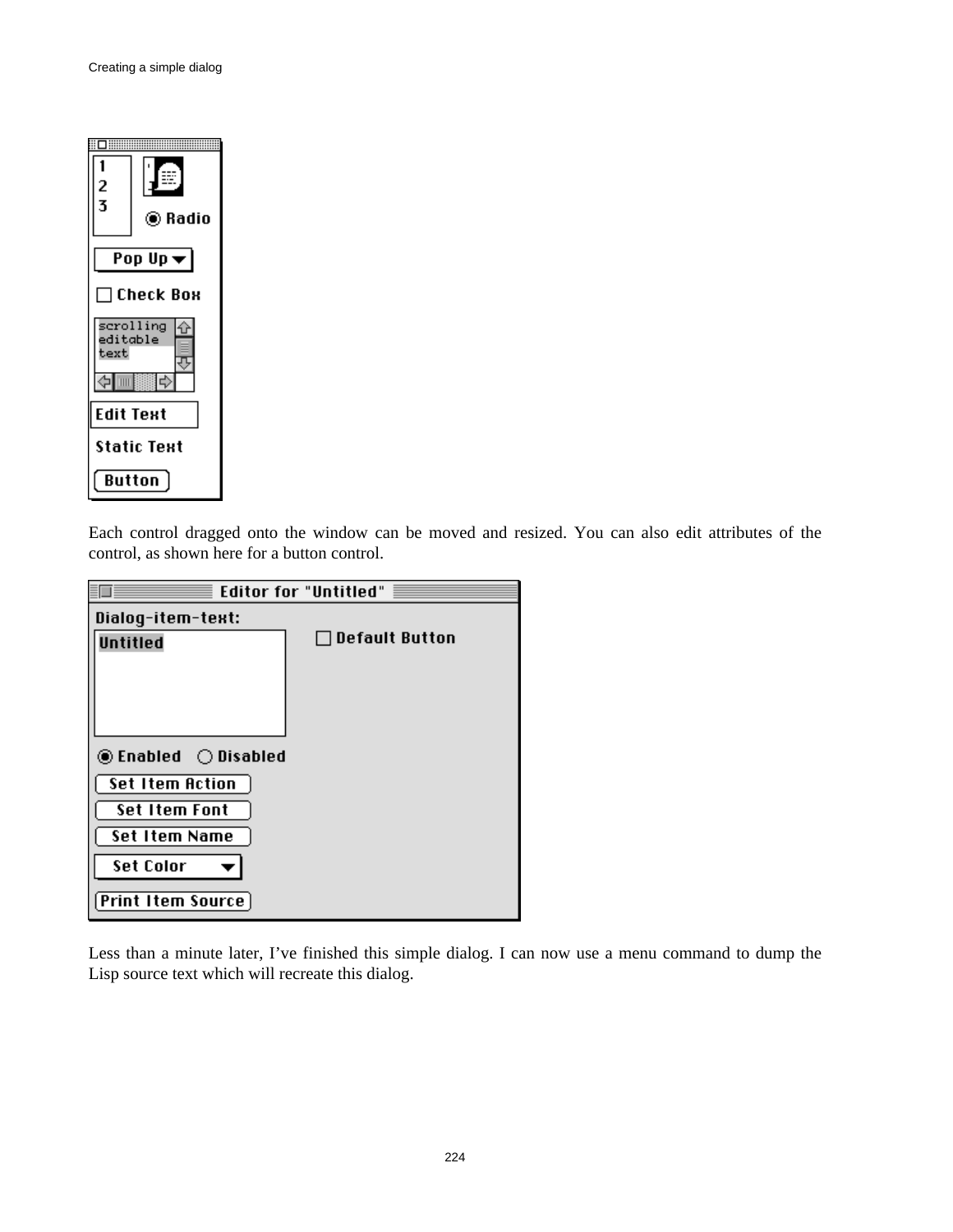| Uh 0h                                                                    |
|--------------------------------------------------------------------------|
| Something really strange has<br>happened You may want to<br>take a look. |
|                                                                          |

#### **Editing a menu**

The Interface Toolkit also lets you create and edit menubars, menus, and menu items. You begin with the menubar editor.



Here, I've chosen to edit MCL's Edit menu.

|                          |         | <b>Edit Menu</b>                      |
|--------------------------|---------|---------------------------------------|
| <b>Menu Items:</b>       |         |                                       |
| Undo                     | 第Z   仚  | <b>Add Menu Item</b>                  |
| Undo more                |         |                                       |
| Cut                      | жX      | Command Key:                          |
| Copy                     | жC      | $\Box$ Disabled                       |
| Paste                    | ЖU      | $\sqcap$ Check Mark                   |
| Clear                    |         |                                       |
| Select All               | жA      | <b>Menu Item Action</b>               |
|                          |         | <b>Colors</b>                         |
| Search                   | ЖF      | <b>Menu Colors</b>                    |
| Search Again             | ЖG<br>⊕ | Menu Item Colors $\blacktriangledown$ |
| <b>Print Menu Source</b> |         |                                       |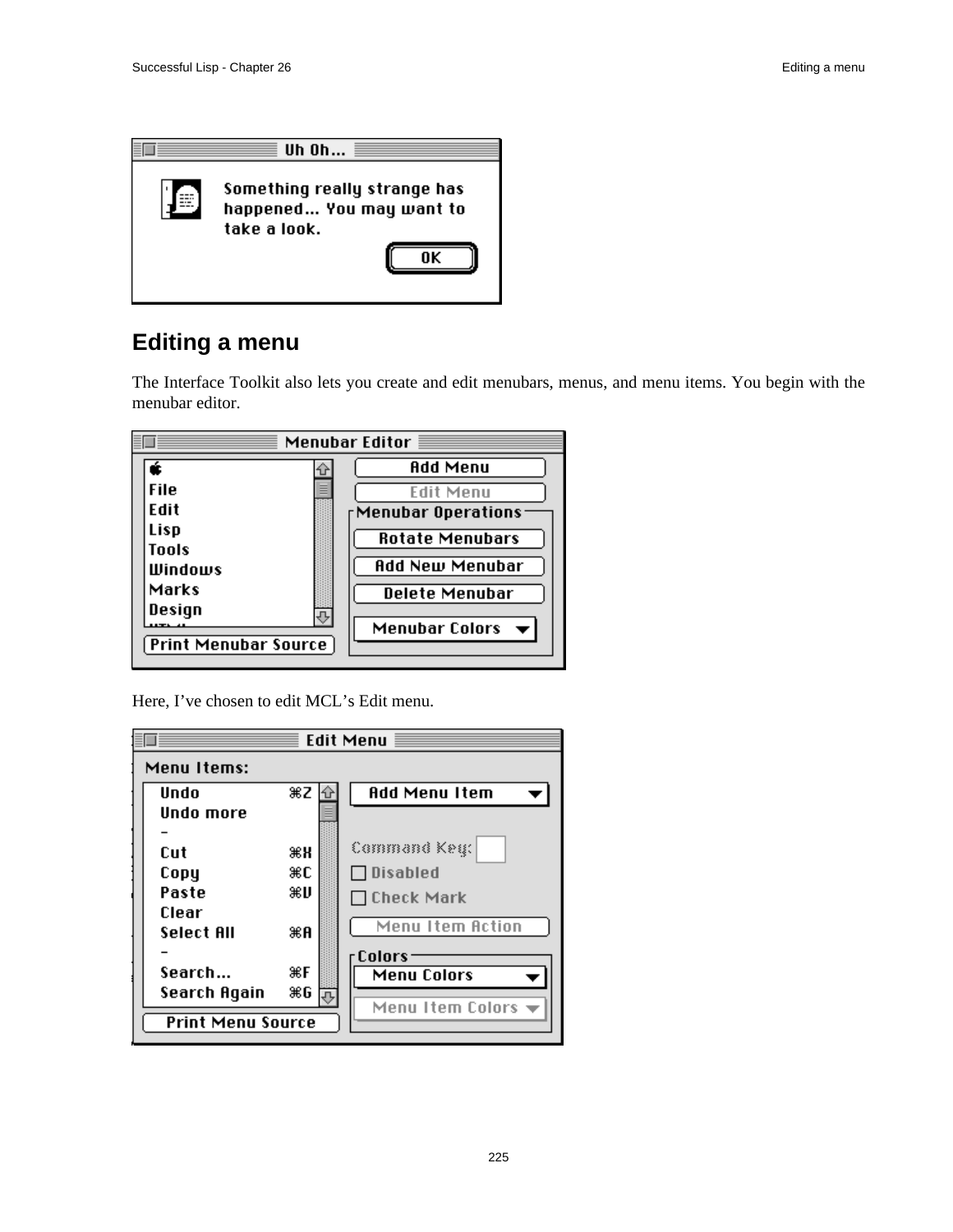While you're editing menus, you may not have access to an Edit menu and its Cut, Copy, Paste, and Clear commands. MCL provides a palette with these controls during menu editing.

| Cut   |
|-------|
| Copy  |
| Paste |
| Clear |

#### **Platform-independent interfaces**

A platform-independent interface abstracts away details of the underlying operating system's GUI, providing its own event loop, windows, menus, and controls. When you write a GUI using these abstractions, the code can be moved to any other Lisp platform (assuming availability of the platform-independent interface) through recompilation.

CLIM is a commercially-supported platform-independent user interface available on all Lisp platforms. CLIM 2.0 even preserves the native look and feel of each platform by mapping platform-independent requests for windows, menus, and controls onto calls to the native OS graphics services.

Garnet is a free, unsupported platform-independent user interface that is available for most Lisp platforms. Source code is freely available, so you could port Garnet to a new platform if you are so inclined. Unlike CLIM 2.0, Garnet uses its own definitions for windows, menus, and controls; this means that a Garnet GUI will look the same regardless of platform.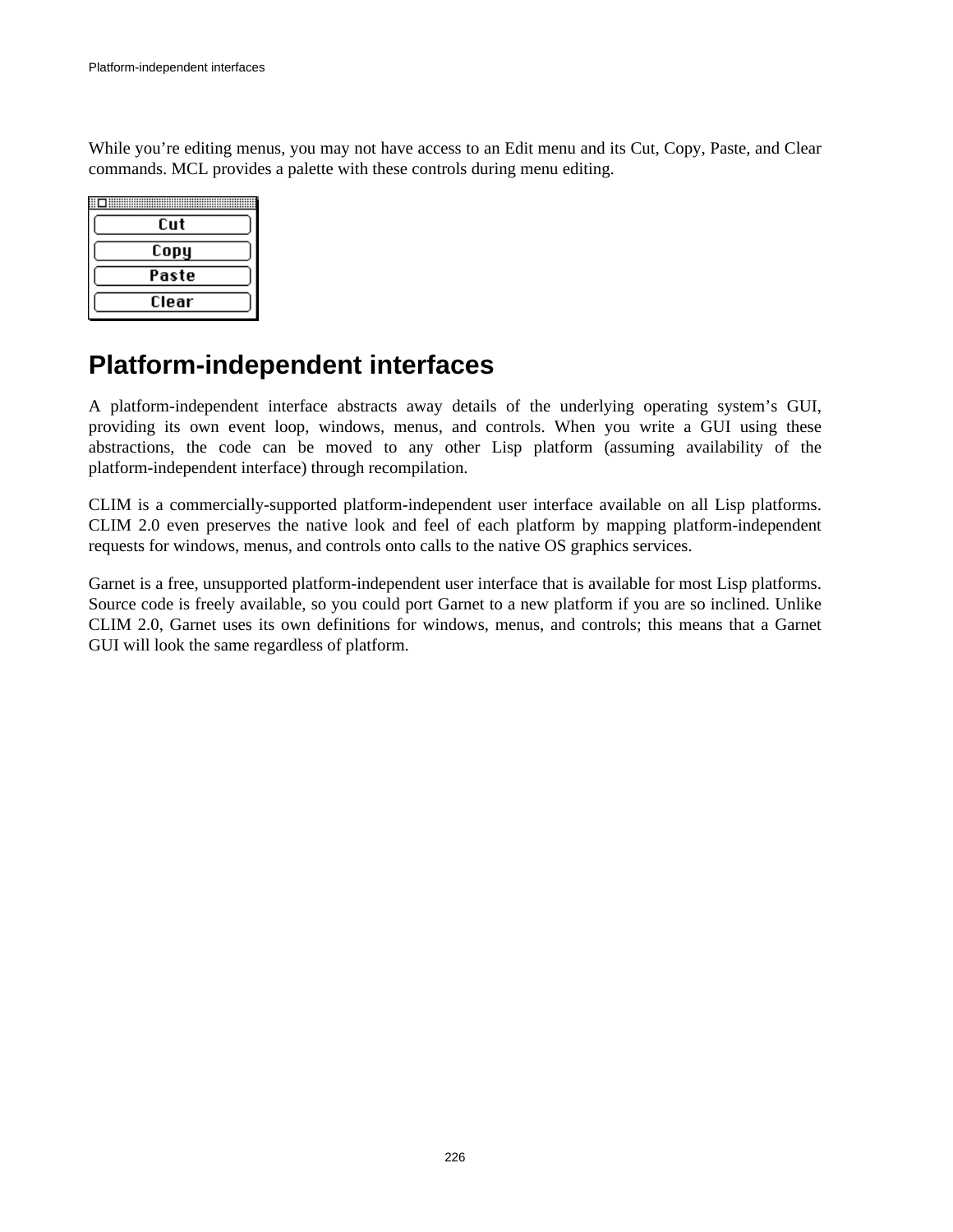# **Chapter 27 - A Good Editor is Worth a Thousand Keystrokes**

Lisp's simple syntax combines with an integrated editor to ease many of the common tasks of writing a Lisp program. Anyone who tries to tell you that "it's hard to balance parentheses in a Lisp program" is using the wrong editor.

## **Simple syntax; smart editors**

Lisp has a very simple syntax; it's just a bunch of tokens bracketed by a pair of parentheses, recursively. This simple syntax, combined with the fact that the first token following a left parenthesis usually says something about the meaning of the following tokens, lets editors do relatively smart things with program text given only local information.

Virtually every Lisp environment comes with its own Lisp-aware editor. The rare (usually free and minimalist) Lisp environment that doesn't provide its own editor can use Emacs, which has a mode for editing Lisp source code.

# **Matching and flashing**

As you type a Lisp program for the first time, it's handy to see the matching parentheses at a glance. Most Lisp editors facilitate this by briefly highlighting the opening parenthesis for each close parenthesis that you type. Highlighting can take different forms, depending upon the implementation. Sometimes, the text insertion cursor jumps back to the opening parenthesis for a fraction of a second (and then returns to its proper position before inserting the next typed character.) Another common technique is to briefly display the opening parenthesis in a bold font or a different color. And some editors even draw an outline around the entire list. No matter how it's done, you can see at a glance how your closing parentheses match their opening counterparts, with not so much as a pause in your typing of the program.

Once you've entered the program, you can find matching parentheses by positioning the cursor to either the beginning or ending parenthesis, then typing a keystroke that will either flash or move the cursor to the matching parenthesis.

# **Automatic indentation**

Parenthesis matching is important when you're entering or editing a program. When you're reading a Lisp program, proper indentation is important to give you visual cues as to the program structure. In fact, you should be able to hide the parentheses in a properly indented Lisp program and still understand the program.

Lisp editors typically supply proper indentation as you type a new program; with some editors this is done automatically, while others require that you use a different keystroke in place of the return key to end a line. Together with parenthesis matching, automatic indentation lets you type a properly parenthesized and indented Lisp program without ever having to count parentheses or spaces.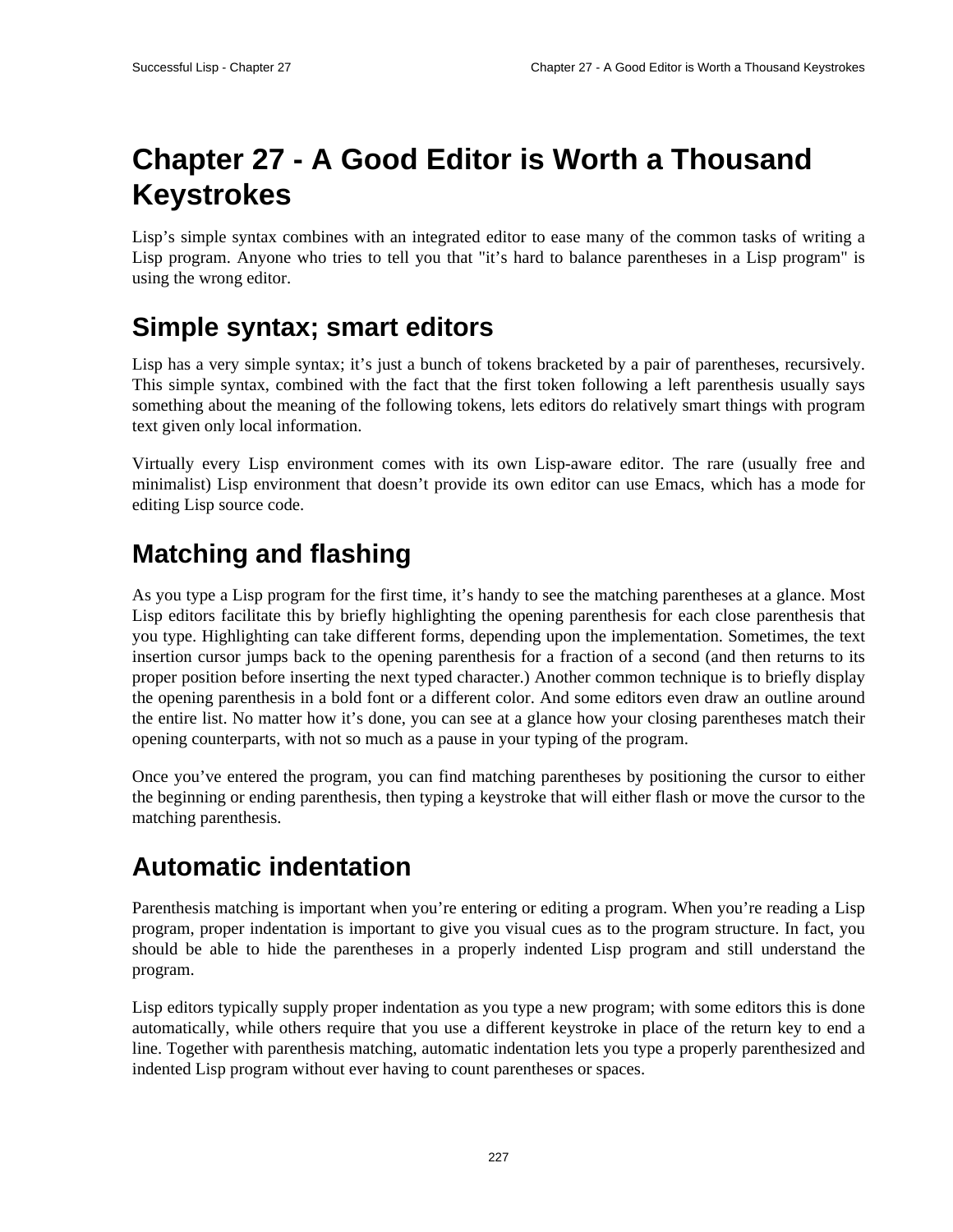When you edit an existing Lisp program, you'll often add or remove portions such that the proper indentation of the rest of the program must change. If you had to readjust everything by hand, you'd become quickly disenchanted with Lisp. That's why Lisp editors give you a way to reindent a program either a line at a time, or for an entire Lisp form. Lisp programmers tend to develop a habit of finishing small changes with the keystroke to reindent the portion of the program being edited; this gives the programmer immediate visual feedback on the updated structure of the program, as expressed by its indentation.

## **Symbol completion**

Lisp programmers tend not to abbreviate names. The short, mnemonic names in Common Lisp are there for historical reasons; the newer additions to Lisp have fully spelled out, descriptive names. Fortunately, a good Lisp program editor can save you a lot of typing by providing a symbol completion facility.

Symbol completion works like this. As you type your program, you're using names that are both built into the Lisp system and defined anew by your program. As you type a name, you can press a symbol-completions keystroke anytime after having typed the first few characters. If the typed prefix *uniquely* matches some symbol already known to the Lisp environment (either because it's built in, or because you've previously typed the whole name), the editor will type the rest of the symbol for you. If the typed prefix matches more than one completion, the editor may either pick the first and let you cycle through the rest by repeating the completion keystroke, or it may present a list of possible completions from which you can choose. In any case, it's important to note that symbol completion does *not* depend upon having compiled your program; completion works even during initial program entry.

## **Finding definitions**

As you develop your program, you'll often find that it's helpful to refer to a function that you've defined earlier; perhaps you need to see the source code to confirm that it will respond appropriately to unexpected inputs, or maybe you need to see how some vendor-supplied function is implemented. Lisp editors support this kind of exploration with yet another keystroke; just position the cursor somewhere in a name, press a key, and (if the definition is accessible in source form) you're instantly shown a view of the defining source code.

## **On-line documentation**

Despite its underlying simplicity, Lisp is a large language. The formal ANSI specification fills some 1,500 pages of paper describing the language and 978 predefined symbols. On top of that, your vendor's development environment will define hundreds of thousands of additional symbols. And, of course, your program will only add to the roster of symbol names.

Most Lisp editors will let you access documentation in various forms. For built-in and user-defined code, the editor should give you quick access to the documentation string and argument list. In fact, many Lisp editors automatically find and inobtrusively display the argument list whenever you type a space following a function or macro name. A quick glance at the argument list helps you avoid usage mistakes.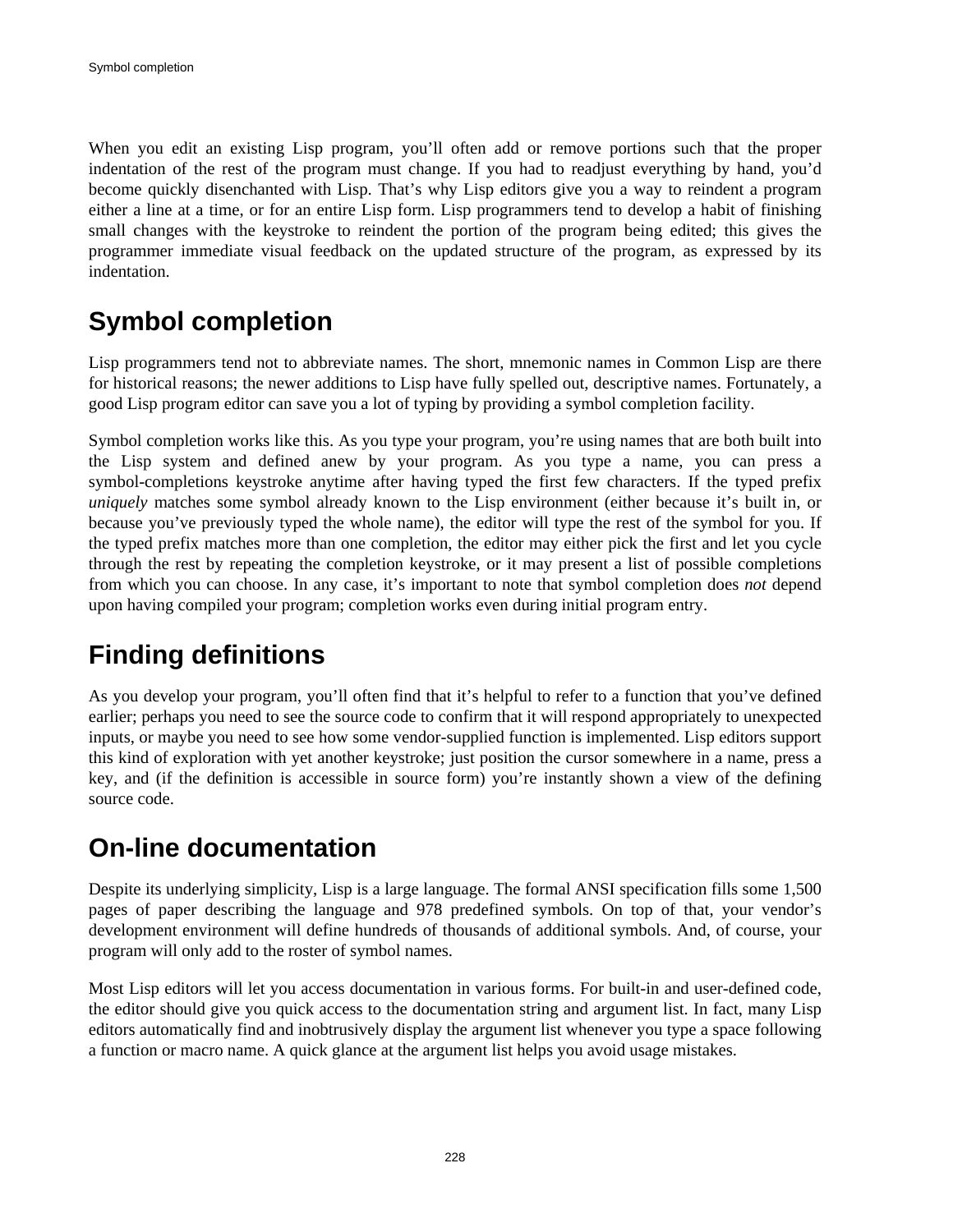Hypertext access to online manuals is becoming increasingly popular. Some Lisp editors will support lookups in one or more manuals (including the Lisp reference) in a manner similar to the way they support access to documentation strings.

## **Access to debugging tools**

The editor (or the Lisp environment in general if the environment is not editor-centric) should support easy access to debugging tools such as browsers, trace and step facilities, backtraces, inspectors, and program databases such as apropos, who-calls, and callers-of (see Chapters [10,](#page-132-0) [16,](#page-168-0) and [22\)](#page-202-0).

## **Extending the editor using Lisp**

The editor in many Lisp development environments is itself written in Lisp. The vendor should document the external APIs of the editor and supply source code; then you can add your own extensions to the editor and customize your Lisp environment to fit the way that you work.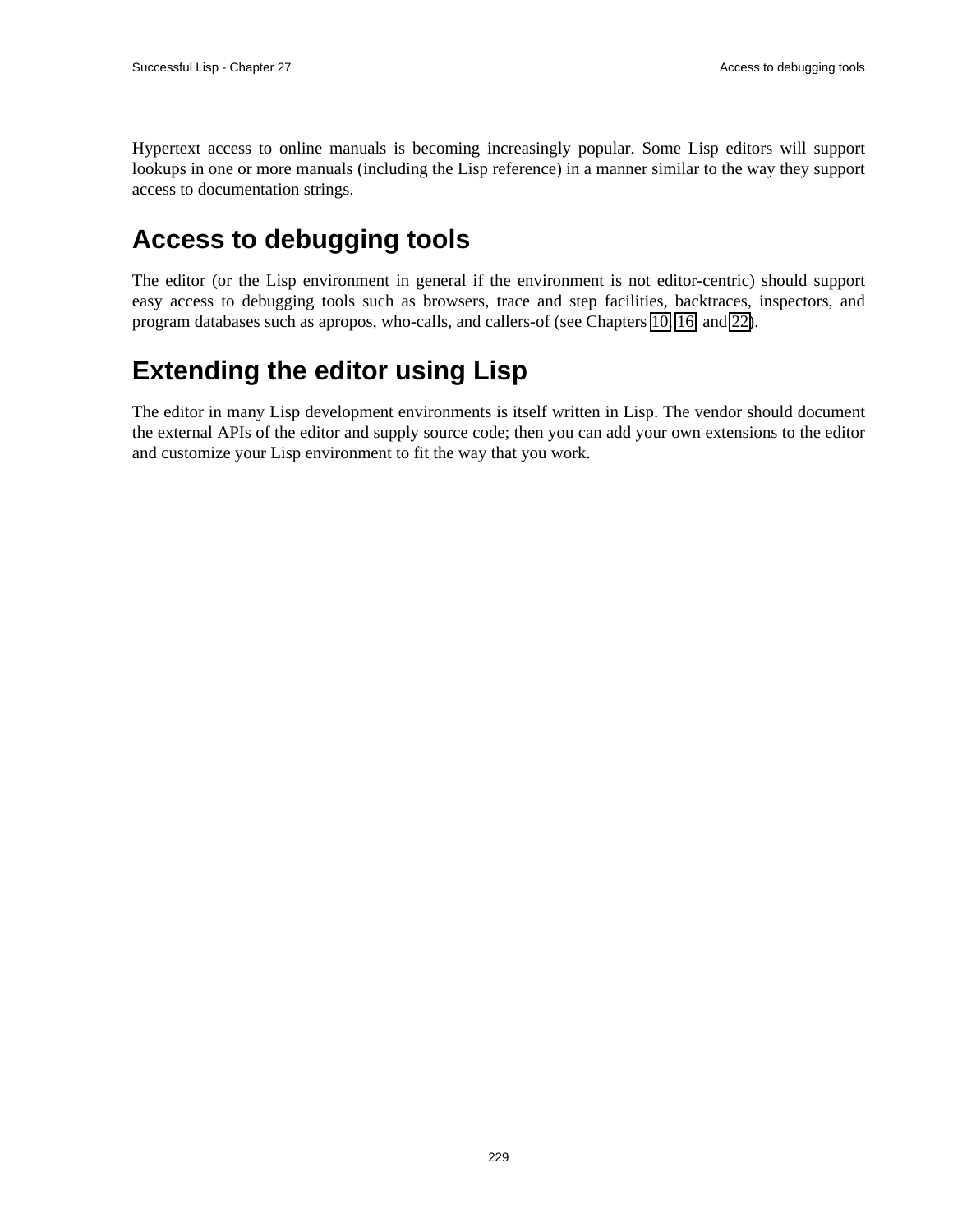# **Chapter 28 - Practical Techniques for Programming**

In this chapter, we'll learn some brief yet useful guidelines for Lisp style, followed by practical advice on tradeoffs among debugging, performance, and readability.

#### **Elements of Lisp style**

The art of Lisp style is simpler and more fruitful than in most other languages. Lisp's simple, consistent syntax eliminates the need for the rules of style that plague more complicated languages. And the direct, standardized availability of complex functionality within Lisp helps to drive down the size of programs, thereby providing improved readability through brevity. (In my experience, a Lisp program may range in size from 5 percent to 20 percent of an equivalent C++ program.)

Furthermore, the universal availability of Lisp-aware program editing tools -- such as Emacs or its equivalent built into many Lisp IDEs -- means that you can let the computer handle the details of indentation that are so important to the ability of a person to comprehend the structure of a Lisp program. I've said this before, but it bears repeating: you should *not* be programming in Lisp without the aid of a Lisp-aware editor.

So, if we don't have to worry about conventions for spelling, capitalization, indentation, and other such mundane details, then what remains for us to discuss as elements of Lisp style? How about things that are truly important? Lisp programming style is about the choice of proper abstractions, and about communicating not just with the compiler, but with other people who will eventually read your program. (For that matter, good style will help you read your own program some months or years in the future.)

## **Property lists are handy for small (very small) ad-hoc databases**

A long, long time ago the capabilities of a typical Lisp implementation were very much less than what you'll find in any Common Lisp system today. After all, Lisp has been around for over forty years since John McCarthy first invented the notations (see [Chapter 34](#page-256-0) [p 257] ). Strangely, when Lisp is taught at all in computer science curricula, it is taught using a circa-1965 view of the state of Lisp implementations: interpreted execution, limited data structures, and no real application beyond the manipulation of symbols.

Unfortunately, authors and publishers of Lisp textbooks did little to help correct these misperceptions, ignoring Common Lisp (and indeed, many of its recent forebears) in highly-recommened Lisp textbooks published as recently as 1989.

In the bad old days -- when Lisp didn't have arrays, vectors, hash tables, structures, or CLOS -programmers learned to rely heavily on property lists as an important mechanism for structuring data. You'll still find -- in bookstores and on the shelves of college libraries -- Lisp and AI books that recommend the use of property lists as the underlying basis for looking up values identified by a symbolic key.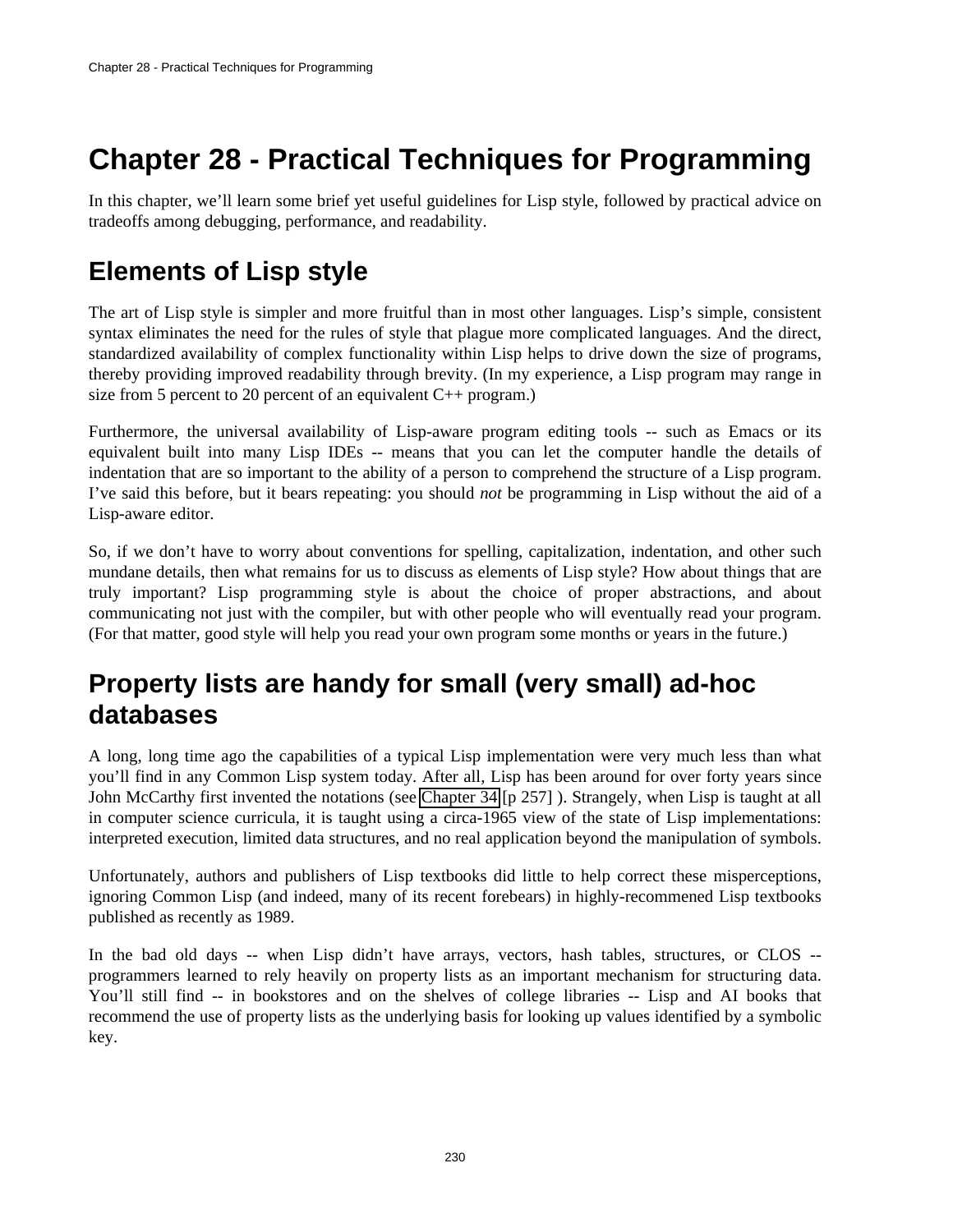A property list is a list of alternating keys and values. For example: the list (SEX MALE PARENTS (BOB JANE) OCCUPATION MUSICIAN) establishes these relations:

relation value ---------- --------- sex male parents (bob jane) occupation musician

When you attach these relations to a symbol, say JAMES, then you have a way to get information related to the symbol JAMES, namely the properties having the names SEX, PARENTS, and OCCUPATION.

In Common Lisp you can retrieve a symbol's property using (GET *symbol property-name*), and set a property using (SETF (GET *symbol* property-name) *property-value*).

While property lists were useful substitutes for more capable data structures in ancient Lisp implementations, they find few uses in modern Lisp programs. One problem is efficiency. Every time you ask Lisp to retrieve a property value, it must locate the symbol's property list and then search the list for a matching key. If you have five or six properties on a symbol, the search may or may not be faster than using a hash table; the exact crossover point will depend upon your particular Lisp implementation. The other problem is that properties are shared among all parts of your program. It's not too difficult to imagine two programmers using a property named COLOR in two different ways in two parts of the same program. Imagine their surprise when they discover the conflict...

At any rate, you should become familiar with all of the capabilities of Common Lisp, and learn to recognize that information about older Lisp implementation which still haunts us through the mists of history.

#### **Declarations help the compiler, sometimes**

Common Lisp defines the following declarations:

special

declares a variable to have dynamic (not lexical) scope

optimize

instructs the compiler how to weight the relative importance of

- speed
- safety
- space
- debug
- compilation-speed

dynamic-extent

declares that the programmer expects the lifetime of a function or variable to end when control leaves the enclosing form

type

declares that a variable will always have values of a given type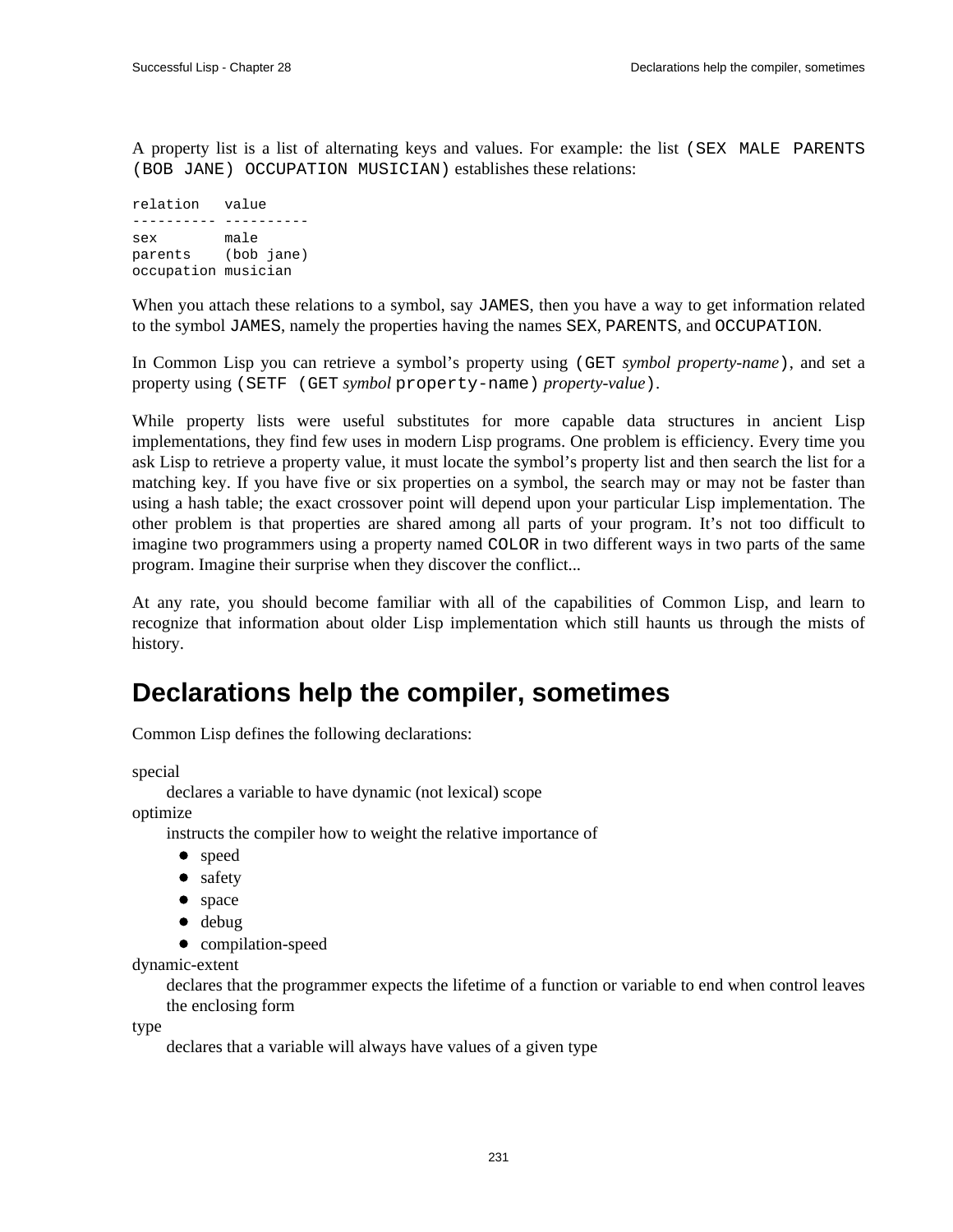ftype

declares that a function should expect arguments of specified types, and that the function will return values or given types

ignore

declares that a variable is not referenced

ignorable

declares that a variable may not be referenced

inline

declares that the programmer would like a function to be compiled as inline code

notinline

declares that the programmer does not want a function to be compiled as inline code

Of these, only the first and last *must* be implemented. The rest are advisory; depending upon the implementation, the compiler may or may not honor the given advice. If you've programmed in other languages, you may find it strange that most of Lisp's declarations are advisory rather than mandatory. So let's dig a bit deeper and see what this really means to you.

Lisp by default must have the *capability* to determine the type of every variable at runtime. This is not to say that a sufficiently smart compiler can't infer at compile time that a variable will always be of a particular type and generate code that does not need to check types at run time. However, an actual "sufficiently smart compiler" remains an elusive creature, much like the Yeti, Bigfoot and the Loch Ness Monster.

Declarations allow the programmer to pass metainformation to the compiler. This is not part of the program, but rather information *about* the program. Declarations can help the compiler to generate better code by providing information about the programmer's *intent*.

For example, if you declare that a variable will always be a FIXNUM (an integer value that fits in a single machine word) then the compiler can emit code to load that variable directly into a register in preparation for the next operation. If you declare the result of the operation to also be a FIXNUM, then the compiler can generate code to perform the operation and store the result using simple machine instructions without first checking the actual type of the value. Given such declarations, a good Lisp compiler can generate code comparable to a low-level language in which operations and types in the language map directly onto the underlying machine.

But there's a risk. If you declare certain types, and the compiler emits code that optimizes the program according to your declarations, and the program then *contradicts* those declarations by providing a value of a different type at runtime, then bad things will happen. Tell the compiler to expect two numbers to add, then pass it a number and a symbol, and all bets are off.

Fortunately, the declarations that guide the compiler are themselves moderated by the OPTIMIZE declaration. The OPTIMIZE declaration lets you instruct the compiler about the relative importance of certain properties of the program. You can specify the relative importance of the SPEED, SPACE, and SIZE of the generated code. You can specify whether you'd like to allow the compiler to spend extra time doing a better job, or to emphasize COMPILATION-SPEED. You can specify the importance of being able to DEBUG your program, which may cause the compiler to produce code that is simpler or interacts well with the debugger.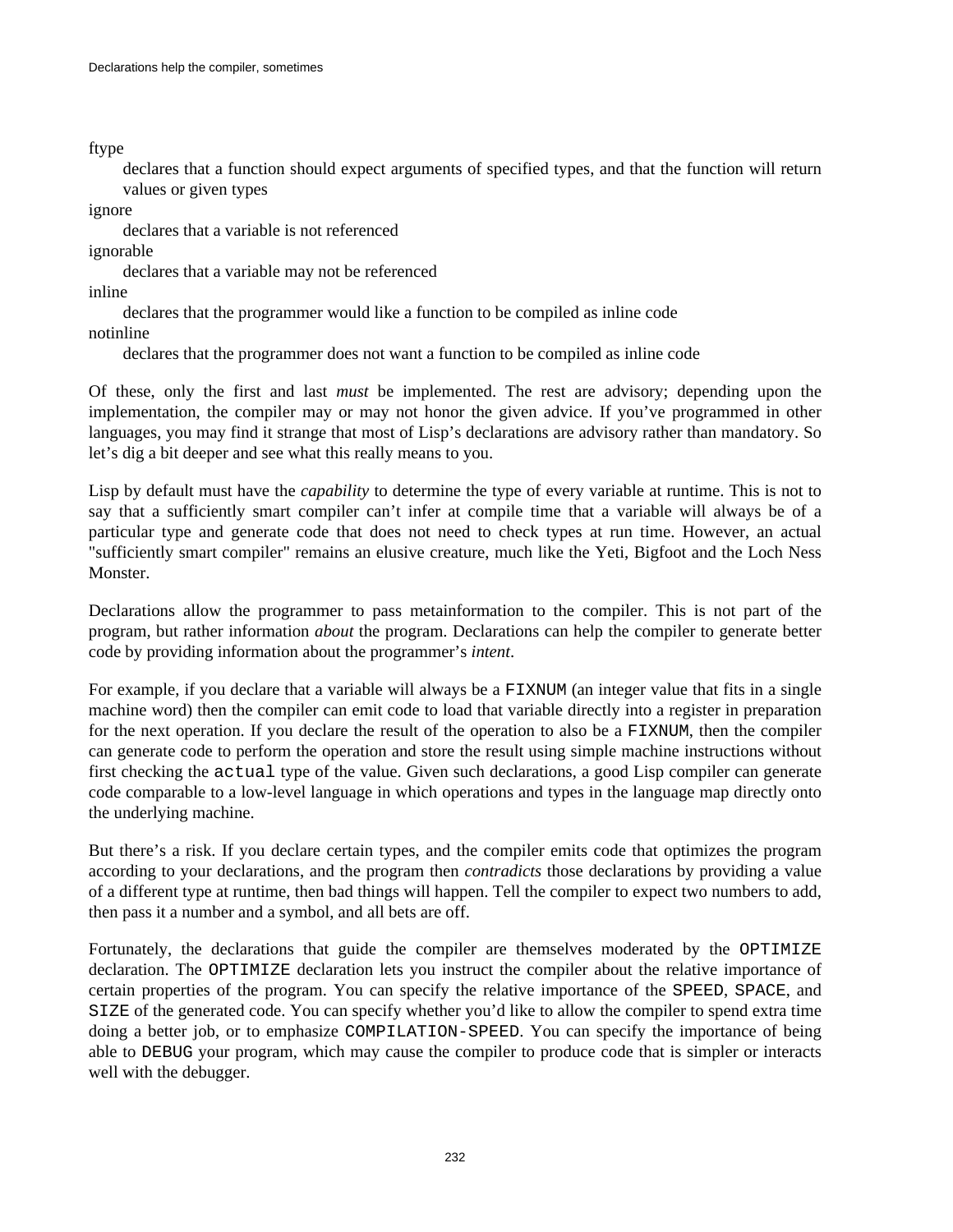Values range from 0 to 3 for the OPTIMIZE declarations, with 0 meaning "totally unimportant" and 3 meaning "most important". The default value is 1, meaning "of normal importance". Bear in mind that for something to be relatively more important, something else must be less important; it won't give the compiler any useful guidance to specify values of 3 for all of the OPTIMIZE declarations.

Of all the OPTIMIZE declarations, the most important is SAFETY, since this affects the amount of trust the compiler is willing to extend to your type declarations. A high value of SAFETY generally compels the compiler to check the type of every value that it can't absolutely determine at compile time. Lower SAFETY values put increasing weight upon your abilities as a programmer to guarantee that type declarations are correct, array bounds are always in range, etc.

The exact effect of declarations (with the exception of SPECIAL and NOTINLINE) varies among Lisp implementations; consult your reference manual for details.

## **DEFVAR versus DEFPARAMETER**

Although not required by the Common Lisp standard, almost all implementations require that you load code from a file. (The one exception that I know of is the Venue Medley environment, which normally saves the entire Lisp world when you end a session. Medley also keeps track of new definitions created in the listener and allows you to save just those definitions to a file.)

In a file-based Lisp environment, you'll normally add definitions to a file of source code. One reason for so doing is to periodically save your work; unless you're debugging FFI code or running buggy Lisp code with a low optimization value for safety, your Lisp environment will almost never crash. However, other disasters can happen -- another application could crash and bring down the system in an unprotected OS such as the Mac OS or Windows, the power could fail, or your cat could walk across the keyboard when you leave to refill your coffee.

As your program gets larger, you may find that it's useful to reload an entire source file after making a series of changes. Most Lisp environments also let you evaluate one definition at a time in any open window. This is quite useful because you can edit, then recompile, one definition at a time. But sometimes you'll forget, and then it's easier to just reload the entire file than to spend time figuring out which definition you might have forgotten to recompile after last changing its definition.

But you may also be in the midst of debugging your program when you'd like to reload its source code. If your program uses any global variables to keep track of its state, you really *don't* want to reinitialize these in the midst of your debugging session. So, how do you handle this? You could put definitions of your program's state variables in a separate file, but that increases your mental workload and increases debugging time by splitting clearly interrelated parts of your program into two separate files. (I know that this is an accepted practice in many programming languages, but it really does increase the amount of work you do as a programmer. Imagine how much less pleasurable reading a novel would be if the novel was delivered as a set of pamphlets, one per character, and you had to follow page references to get to the next part of the dialog.)

Fortunately, Lisp has grown through decades of real-world programming experience, and has a very simple mechanism to handle whether variables get reinitialized or not when you load a file. You use DEFVAR to declare variables with values that need to be initialized only once. To declare a variable with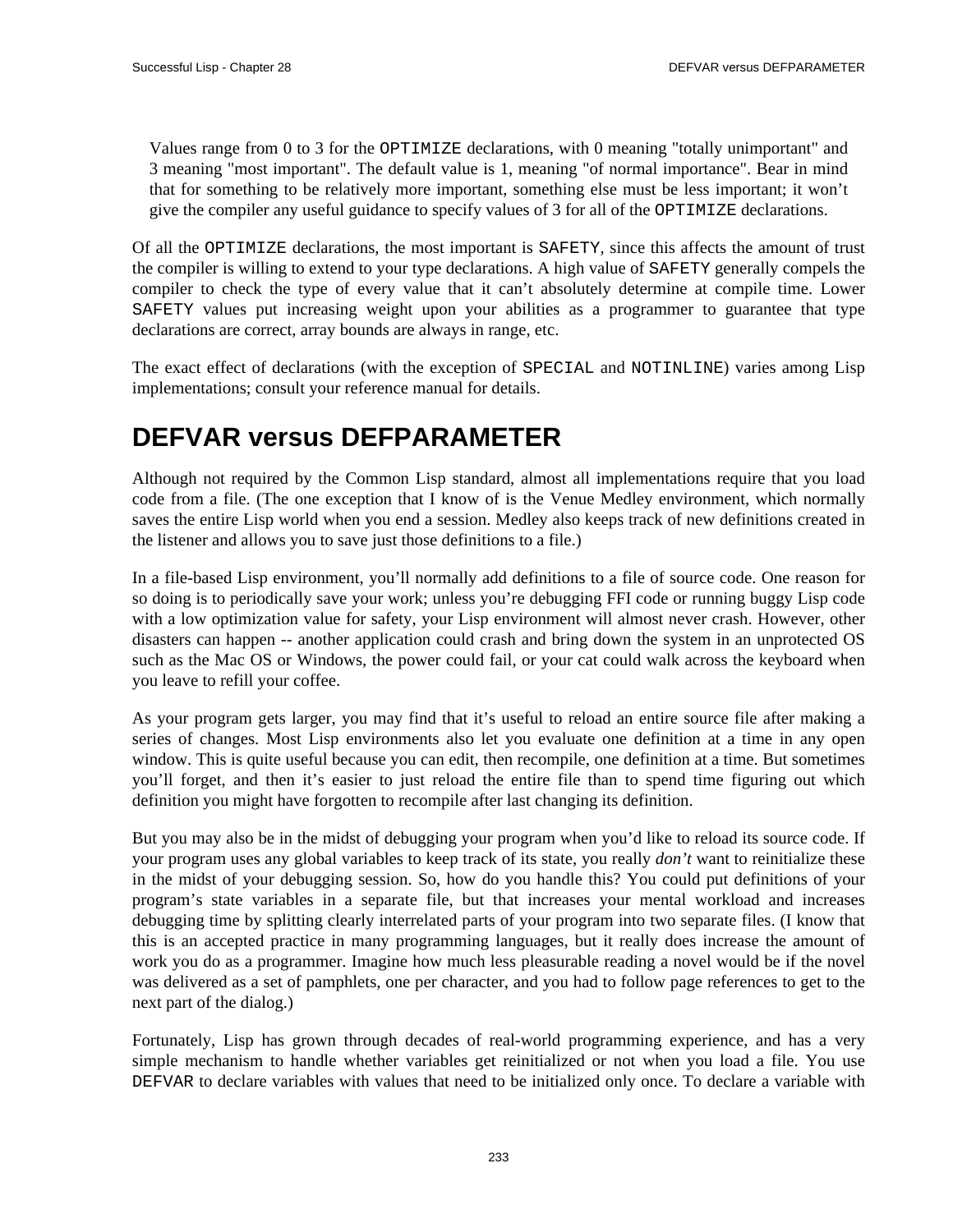an initial value that gets set every time its defining form is evaluated, use DEFPARAMETER.

One final note: as a matter of form, you should name global variables with a leading and trailing asterisk, as in \*MY-ADDRESS\*. Think of this convention as a courtesy to those who will maintain your code at some future date.

#### **Define constants with DEFCONSTANT**

You should define global constants using DEFCONSTANT. From the viewpoint of reading a Lisp program, the distinction between DEFPARAMETER and DEFCONSTANT is that the value defined by DEFPARAMETER could concievably be altered by the user after the program is compiled, but a DEFCONSTANT value will *never* change. A good Lisp compiler will take advantage of DEFCONSTANT declarations to perform classical optimizations such as constant folding or compiling immediate load instructions.

Fewer Lisp programmers follow a naming convention for constants. The one I use puts a leading and trailing plus sign on the name of the constant, as in +RTS-OPCODE+.

#### **Know when (not) to use the compiler**

Most Lisp systems include both an interpreter and a compiler; when both are available, you'll normally find that it's easier to debug interpreted code. Consult your vendor's documentation to learn how to switch between the interpreter and the compiler.

Of course, when performance is important, you'll want to run your code compiled once it's debugged. But see the earlier cautions about running buggy code with low safety settings.

When you're writing Lisp code to run on multiple platforms, it's safest to assume that code will run interpreted unless you call COMPILE or COMPILE-FILE. For this reason, you should develop the practice of writing (or using) a system definition procedure that first loads all of your Lisp source files, then compiles them, then loads the compiled files. This is usually overkill, but it's a very safe, conservative approach. With suitable source code organization and proper use of EVAL-WHEN you can reduce the number of source files that must first be loaded; the main idea is to ensure that all macros are defined before compiling code that uses the macros, but there are other possible situations that can depend upon the current state of the Lisp world.

#### **Speed vs. ability to debug**

Interpreted programs are easier to debug because it's easier for the debugger to access the actual source code at the point of an error. Once you've compiled your program, the debugger typically has less source information available; you may find yourself puzzling over a transformed version of the source code or grovelling through assembly-language instructions to find the source of the error. Fortunately, the need for such low-level debugging will be rare if you follow some simple advice: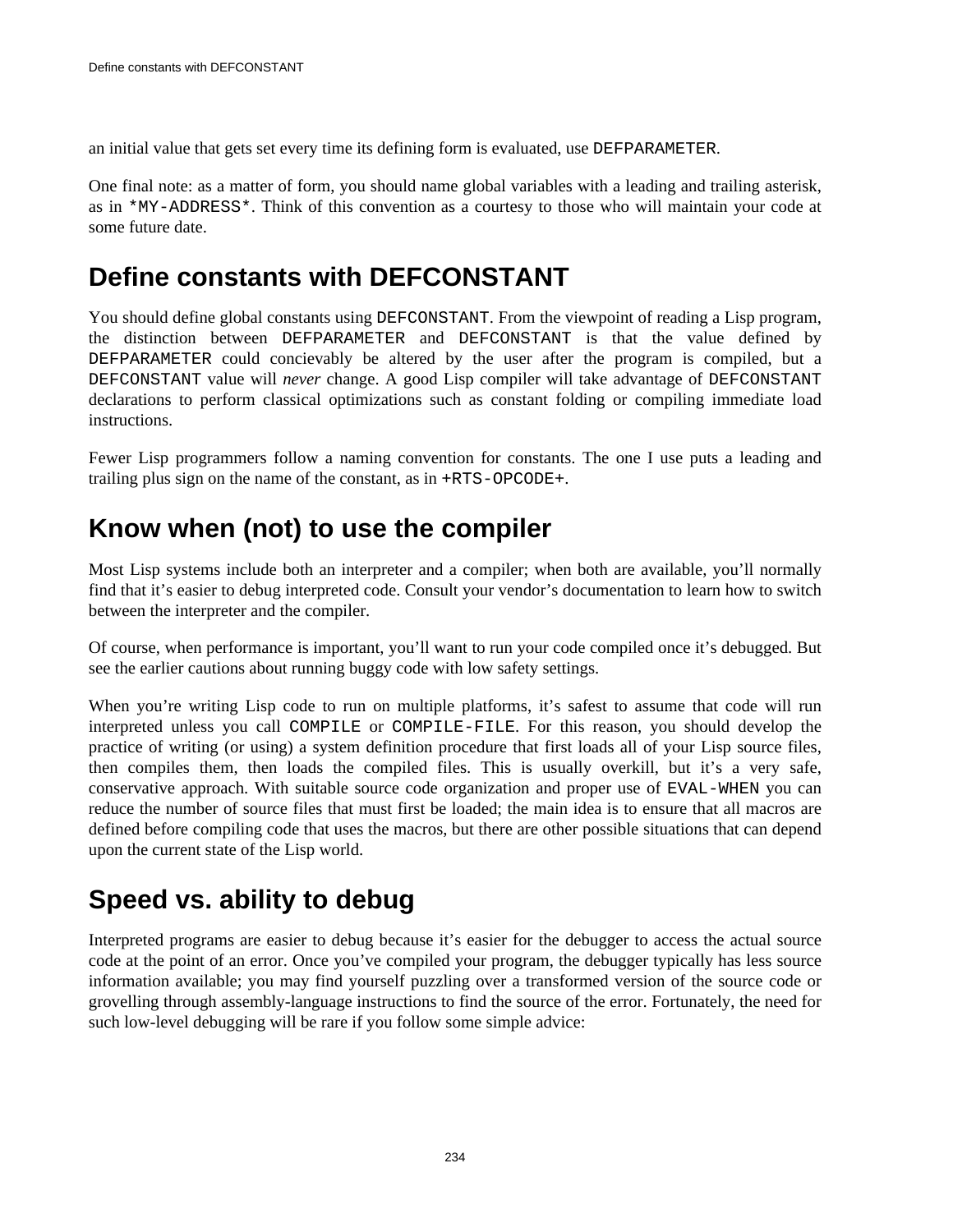- 1. Keep high SAFETY optimizations on untested code.
- 2. If an interpreter is available to you, use it until your code is working well.
- 3. If you have a compile-only environment, use lower optimization settings for SPEED and higher settings for DEBUG.

Once your code is running well, then you should compile it and adjust the optimization declarations for performance. If you find that simply compiling your program provides adequate performance, leave it alone. If the performance of the compiled program falls far below your expectations, first improve the algorithm; optimization declarations typically have a fractional impact upon performance.

#### <span id="page-234-0"></span>**Efficiency: spotting it, testing it**

The first rule of efficiency in any programming language is to start with an efficient algorithm. It's a little harder to spot inefficiencies in a Lisp program because the underlying operations don't usually map directly onto a hardware instruction. But with a certain amount of knowledge and practice, you should be able to tell why the following four programs have radically different resource requirements.

These four programs return the sum of a list of numbers, but do it in different ways. In each case, we test the program with the TIME form, which reports run time and memory allocation. Each program is tested twice, once with a list of ten thousand elements, then again with one hundred thousand.

```
;; Runtime increases as the square of the number of elements
? (defun sum-list-bad-1 (list)
     (let ((result 0))
       (dotimes (i (length list))
        (incf result (elt list i)))
       result))
SUM-LIST-BAD-1
? (let ((list (make-list 10000 :initial-element 1)))
     (time (sum-list-bad-1 list)))
(SUM-LIST-BAD-1 LIST) took 2,199 milliseconds (2.199 seconds) to run.
Of that, 102 milliseconds (0.102 seconds) were spent in The Cooperative Multitasking Experience.
 16 bytes of memory allocated.
10000
? (let ((list (make-list 100000 :initial-element 1)))
     (time (sum-list-bad-1 list)))
(SUM-LIST-BAD-1 LIST) took 336,650 milliseconds (336.650 seconds) to run.
Of that, 15,680 milliseconds (15.680 seconds) were spent in The Cooperative Multitasking Experience.
 2,704 bytes of memory allocated.
100000
;; Recursive version works when compiler does tail-call optimization
? (defun sum-list-bad-2 (list)
     (labels ((do-sum (rest-list sum)
                (if (null rest-list)
                  sum
                  (do-sum (rest rest-list) (+ sum (first rest-list))))))
       (do-sum list 0)))
SUM-LIST-BAD-2
? (let ((list (make-list 10000 :initial-element 1)))
    (time (sum-list-bad-2 list)))
(SUM-LIST-BAD-2 LIST) took 2 milliseconds (0.002 seconds) to run.
10000
? (let ((list (make-list 100000 :initial-element 1)))
     (time (sum-list-bad-2 list)))
(SUM-LIST-BAD-2 LIST) took 21 milliseconds (0.021 seconds) to run.
100000
```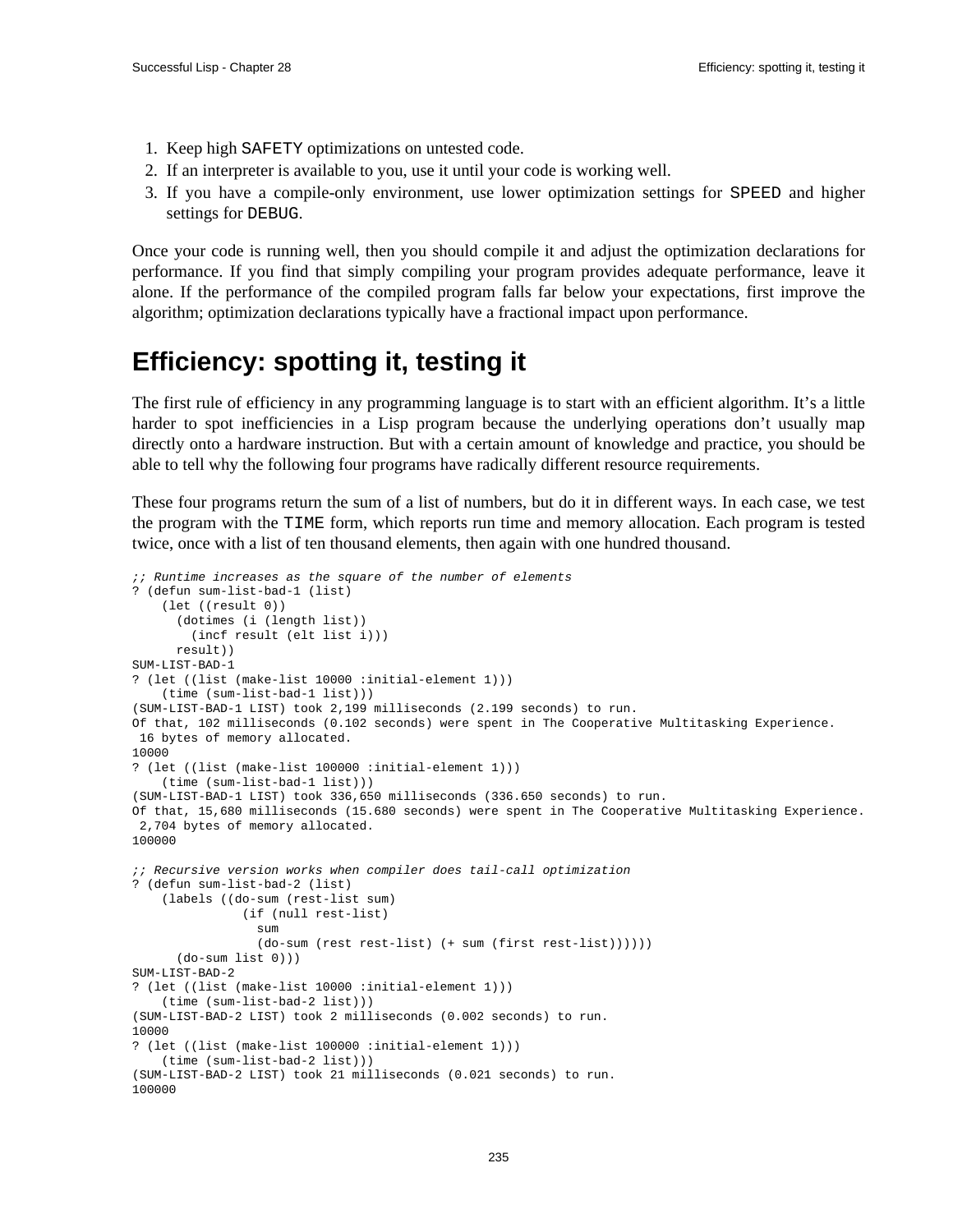```
;; The recursive version can fail w/o tail-call optimization
? (defun sum-list-bad-3 (list)
     (declare (optimize (debug 3))) ; disable tail-call optimization
     (labels ((do-sum (rest-list sum)
                (if (null rest-list)
                  sum
                  (do-sum (rest rest-list) (+ sum (first rest-list))))))
      (do-sum list 0)))
SUM-LIST-BAD-3
? (let ((list (make-list 10000 :initial-element 1)))
     (time (sum-list-bad-3 list)))
> Error: Stack overflow on control stack.
;; The iterative version is not as elegant, but it's fast!
? (defun sum-list-good (list)
    (let ((sum 0))
       (do ((list list (rest list)))
          ((endp list) sum)
         (incf sum (first list)))))
SUM-LIST-GOOD
? (let ((list (make-list 10000 :initial-element 1)))
     (time (sum-list-good list)))
(SUM-LIST-GOOD LIST) took 1 milliseconds (0.001 seconds) to run.
10000
? (let ((list (make-list 100000 :initial-element 1)))
    (time (sum-list-good list)))
(SUM-LIST-GOOD LIST) took 10 milliseconds (0.010 seconds) to run.
100000
```
The first version, SUM-LIST-BAD-1, harbors a hidden inefficiency: (ELT LIST I) must search LIST from the beginning for each value of I. In other words, ELT must examine one element when I is 1, two elements when I is 2, and so on. For a list of length *N*, ELT will examine almost *N*-squared elements. Have a look at the runtimes for 1,000 and 10,000 elements.

The second version is coded using an awareness of how lists are accessed; the helper function DO-SUM calls itself recursively with the tail of the list it is given. In SUM-LIST-BAD-2, the runtime increases linearly with the length of the input list. So why is this a **bad** example?

DO-SUM calls itself as the last form it executes; this is known as *tail recursion*. Some compilers can compile tail recursion as a jump instruction instead of a function call; this eliminates the growth of the control (function return) stack that would otherwise occur in a recursive call. However, the Common Lisp standard does not *require* that tail calls be optimized.

The third version shows what can happen when the compiler does not optimize tail recursion. The compiler in my Lisp system disables tail recursion optimizations when the DEBUG optimization is set to 3. Without tail recursion optimization, SUM-LIST-BAD-3 consumes a function call frame for each recursive call, and the program fails -- exhausting stack space -- before reaching the end of the test list.

The final version, SUM-LIST-GOOD, uses iteration instead of recursion for its control loop, and walks down the input list element by element. It runs slightly faster than SUM-LIST-BAD-2 and doesn't fail if the compiler doesn't support tail recursion optimization.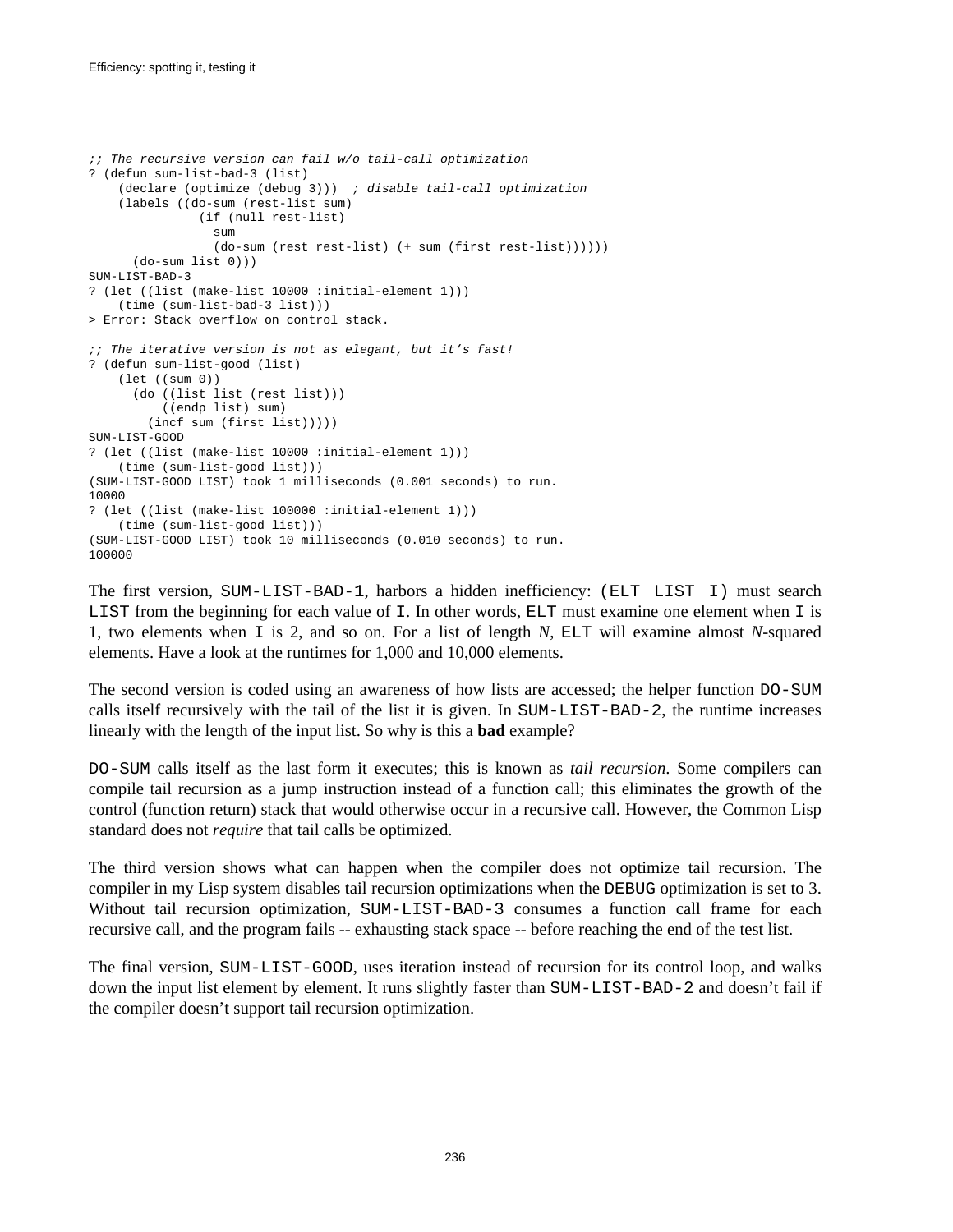## **Recognizing inefficiency, profiling; performance vs. readability**

Avoidance is the best defense against inefficiency. Use appropriate data structures and control techniques. When you're not sure, put together a *small* test program and time it with a variety of inputs.

Every Common Lisp implementation will have the TIME macro that we used to show the differences in the SUM-LIST-*xxx* functions. You can use this to examine and tune small portions of a program.

Once you have assembled a larger program, you may need to find the bottleneck that causes unexpectedly low performance. For this, you'll need a profiler. A profiler watches the execution of your whole program and generates a report to show where the program spends its time. Some profilers also report on memory allocation. A profiler is not a standard part of Lisp, but most vendors provide one. Consult your vendor's documentation.

Lisp provides abstractions that help you solve problems. You'll find that you don't have to make a tradeoff between readability and performance; an efficient Lisp program is usually one that is written using the most appropriate abstractions and operations to solve a given problem.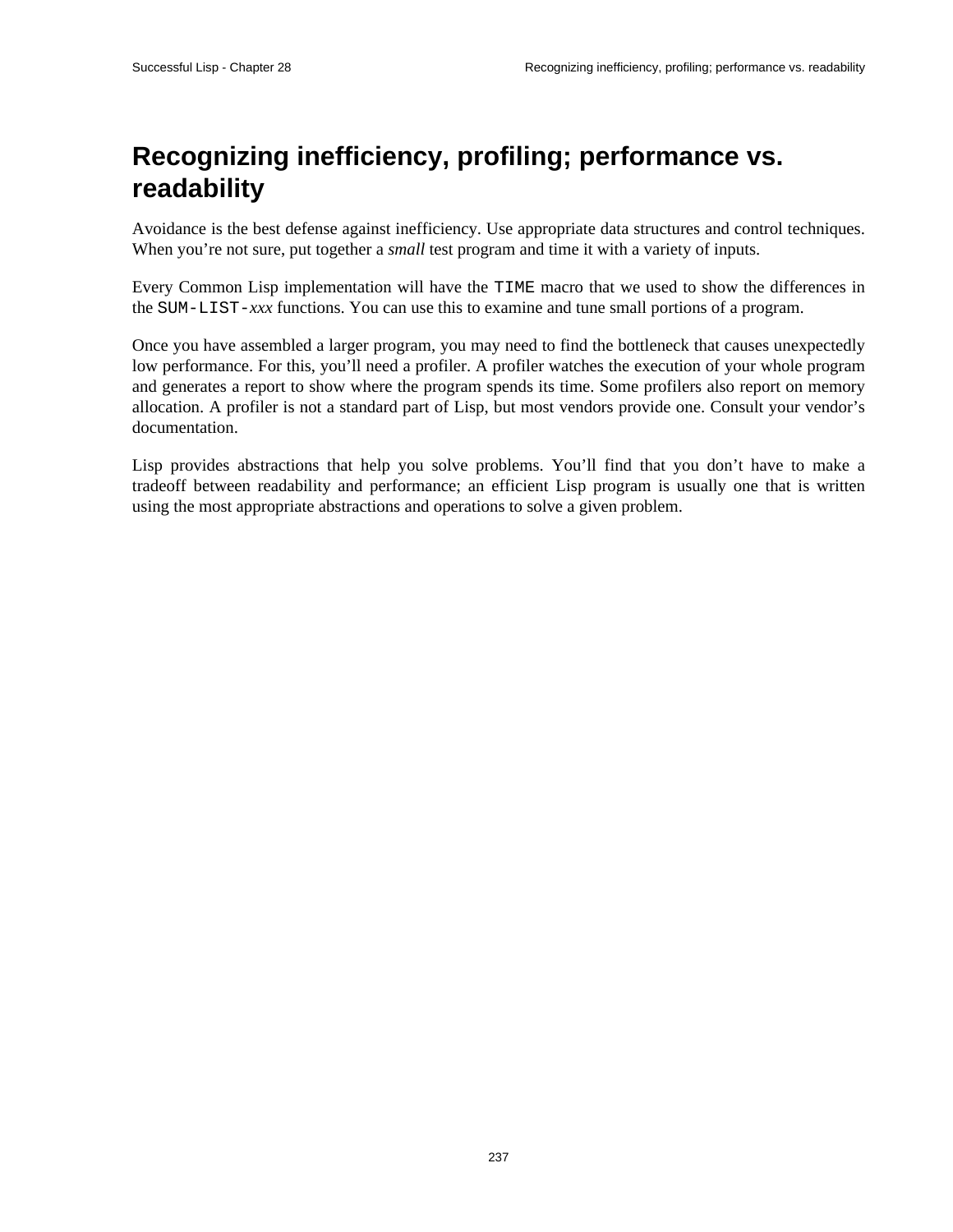# **Chapter 29 - I Thought it was Your Turn to Take Out the Garbage**

Chapter objective: Describe the benefits and costs of garbage collection. Show how to improve program performance by reducing the amount of garbage it generates.

## **What is garbage?**

In simplest terms, garbage is any storage that your program once used, but uses no longer. Here's a simple example:

```
(let ((x (list 1 2 3 4 5)))
   (print x))
```
When you evaluate this form, the list  $(1 \ 2 \ 3 \ 4 \ 5 \ 6)$  is first bound to X and then printed. Once control leaves the LET form, the list bound to X is no longer accessible; its storage can be reclaimed by the garbage collector.

Actually, there's a minor complication that you should know about. When you evaluate a form in the Lisp listener, the form itself is assigned to the symbol +, and the value is assigned to the symbol  $*$ . The previous form and value are assigned to  $++$  and  $**$ , respectively, and the form and value before that are assigned to +++ and \*\*\*. Because these three pairs of variables give you a way to access the forms and results, a form and its result can't really become garbage until you've evaluated additional forms to flush these six variables.

You won't normally have to worry about this unless you've done something in the listener to exhaust all available memory in Lisp; if you can evaluate a simple expression (like T) three times, you'll release any storage held by +, \*, and friends.

## **Why is garbage collection important?**

Lisp allocates storage as needed for your program's data. You don't have direct control over how or when storage is allocated; the compiler is free to do the best job it can to satisfy the meaning of your program.

Lisp does not provide a way for your program to explicitly deallocate storage. This is an important feature, because you can never write a program to mistakenly deallocate storage that is still needed elsewhere in the program. This eliminates an entire class of errors, sometimes referred to as "dead pointer bugs" in languages that support explicit storage allocation and deallocation.

On the other hand, your program may eventually run out of memory if your program never deallocates storage. So a language (like Lisp) that doesn't support explicit deallocation must still provide a mechanism to automatically deallocate storage when the storage is no longer needed. The garbage collector's job is to figure out which storage can no longer be accessed by your program, and then recycle those inaccessible storage blocks for later use.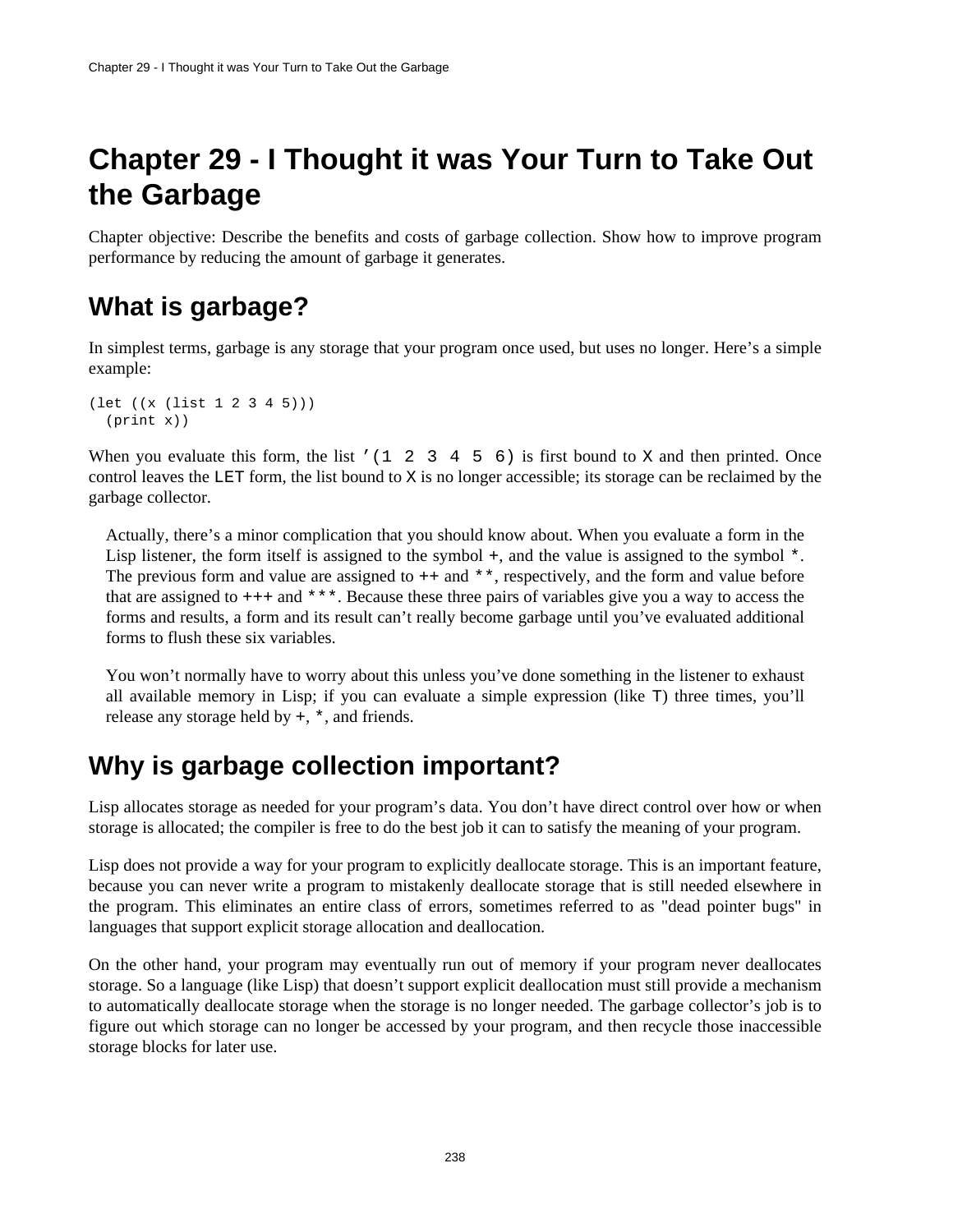#### **How does garbage collection work?**

Lisp compiles your program in such a way that all of its allocated storage can be found by following pointers from a small number of known *root* pointers. The compiler and runtime system arrange for your program to retain type information at runtime; this is combined with compile-time knowledge of storage layouts to encode knowledge of the locations of pointers within data structures.

The garbage collector follows every pointer in every reachable data structure, starting with the root set. As it does so, it marks the reachable data structures. Once every pointer has been followed, and its referenced data structure marked, any block of memory that is unmarked is unreachable by your program. The garbage collector then reclaims these unmarked blocks for future use by the storage allocator.

The actual marking algorithm used by the garbage collector must account for cycles in the reachable data structures, and must perform in limited space and time; these details complicate the implementation of a garbage collector. Also, most collectors will relocate the marked data (and adjust references accordingly). [\[Jones96\]](#page-254-0) [p 255] provides an excellent survey and analysis of various garbage collection techniques.

#### **What effect does garbage have on my program?**

Garbage causes your program to run slower. The more garbage your program creates, the more time the garbage collector will need to spend recycling the garbage. Modern garbage collectors are very efficient; it's unlikely that you'll see a noticeable pause in your program's execution as the garbage collector runs. However, the cumulative effect of many small pauses will cause a detectable degradation in overall performance.

The good news is that garbage collection ensures that your program will *never* suffer from memory leaks or dead pointers.

Also, because many garbage collector implementations rearrange storage as your program runs, heap fragmentation is minimized; thus, a large Lisp program's performance will not degrade over time like a C or C++ program that performs comparable storage allocation (typically 25 to 50 percent degradation for a C or C++ program, depending upon heap size, malloc/free implementation, and allocation/deallocation patterns).

You should note that explicit storage allocation and deallocation has overheads which are not strictly predictable. In typical malloc and free implementations, block allocation involves a search and deallocation involves extra work to coalesce free blocks; both of these activities are of effectively indeterminate duration, affected by the size and fragmentation of the heap.

#### **How can I reduce garbage collection pauses in my program?**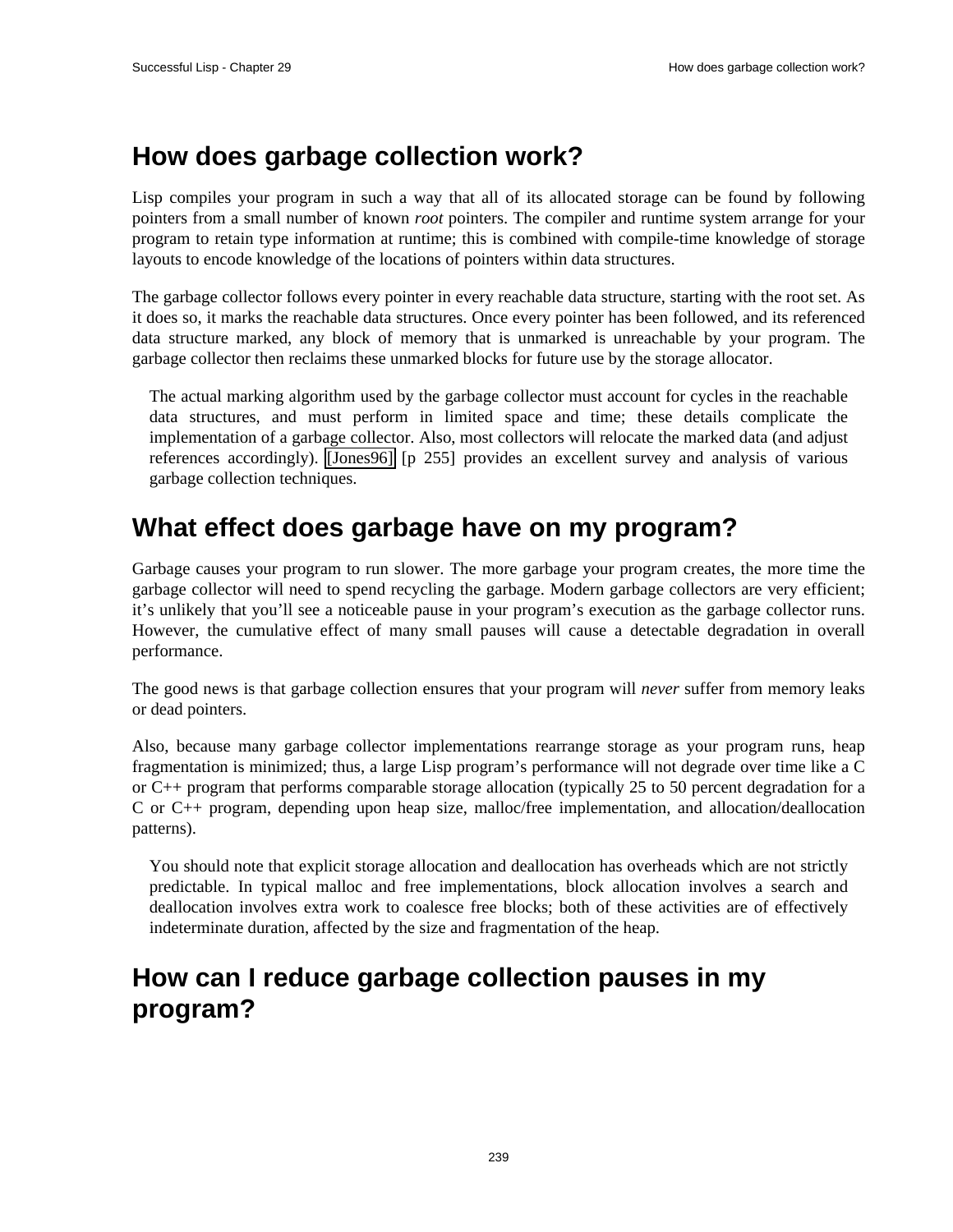You can reduce garbage collection overhead by reducing garbage generation. Use appropriate data structures; list manipulation is the most common cause of garbage creation in poorly-written Lisp programs. Pay attention to whether an operation returns a fresh copy or a (possibly modified) existing copy of data.

If you have a profiler available in your Lisp system, use it to find your program's hot spots for storage allocation.

Use destructive operations carefully; they can reduce garbage generation, but will cause subtle bugs if the destructively-modified data is shared by another part of your program.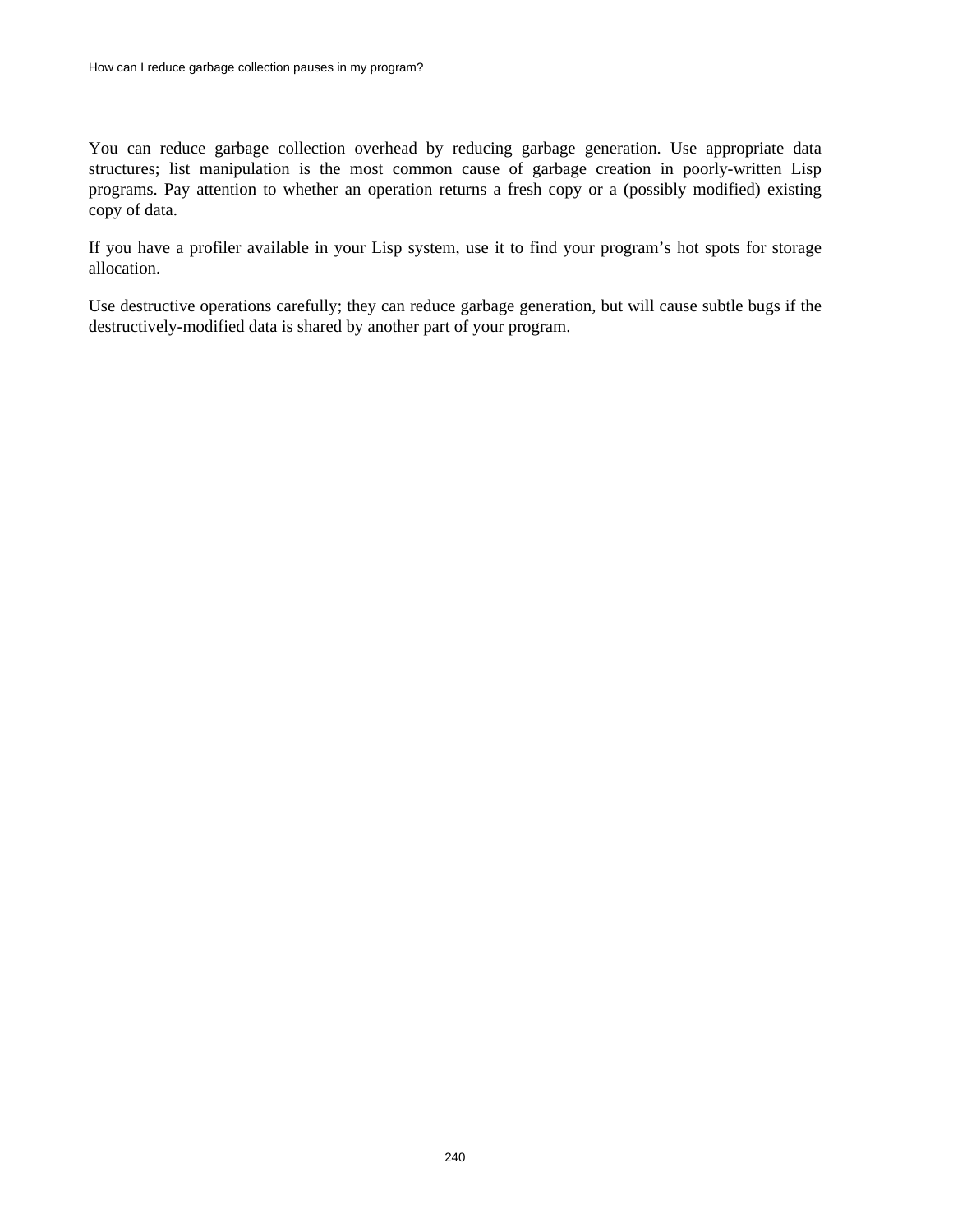# **Chapter 30 - Helpful Hints for Debugging and Bug-Proofing**

As with any programming language, error avoidance is the best debugging strategy. Take advantage of the online documentation (available with most systems) and test functions, or even parts of functions, as you write them.

Still, you'll inevitably face the unexpected error, and you should know how to use the debugger. More often than not, a quick look at the error location as shown by the debugger will point out an obvious problem.

Some problems, though, are not obvious; your program will run without error, but produce incorrect results. When examination of the code does not reveal an error, you can rely upon built in Lisp tools to expose the details of your program's operation and find the error during execution.

## **Finding the cause of an error**

There are two ways to notice an error. The intrusion of the Lisp debugger is the most obvious. The debugger will appear whenever your program causes Lisp to signal an error. This is often the result of something obvious, like trying to perform arithmetic on NIL or trying to FUNCALL an object that is not a function.

Your program's failure to produce expected results is also an error, even though the debugger never appears. In this case, your program doesn't make any mistakes in its use of Lisp, but the successful sequence of Lisp operations doesn't do what you had intended. Another possibility is that your program will fail to terminate at all.

The best defense against all of these problems is to write short, clear function definitions and test each one as soon as you've written it. I find it helpful to write one or more test cases and include them as comments (bracketed by  $#$  and  $#$ ) in the same file.

## **Reading backtraces, compiler settings for debugging**

Every Lisp debugger will provide at least two important pieces of information: an error message and a stack backtrace.

The error message describes *how* the program failed. Normally, this is a description of an error encountered while executing some built in Lisp function. If your program calls *ERROR*, the debugger will display the message you specify.

The stack backtrace describes *where* your program failed by displaying the call stack at the point of the error. The function which signalled the error will be at the "top" of the stack. Below that is the function that called the function which signalled the error, and so on all the way to (and sometimes beyond) the listener's read-eval-print loop.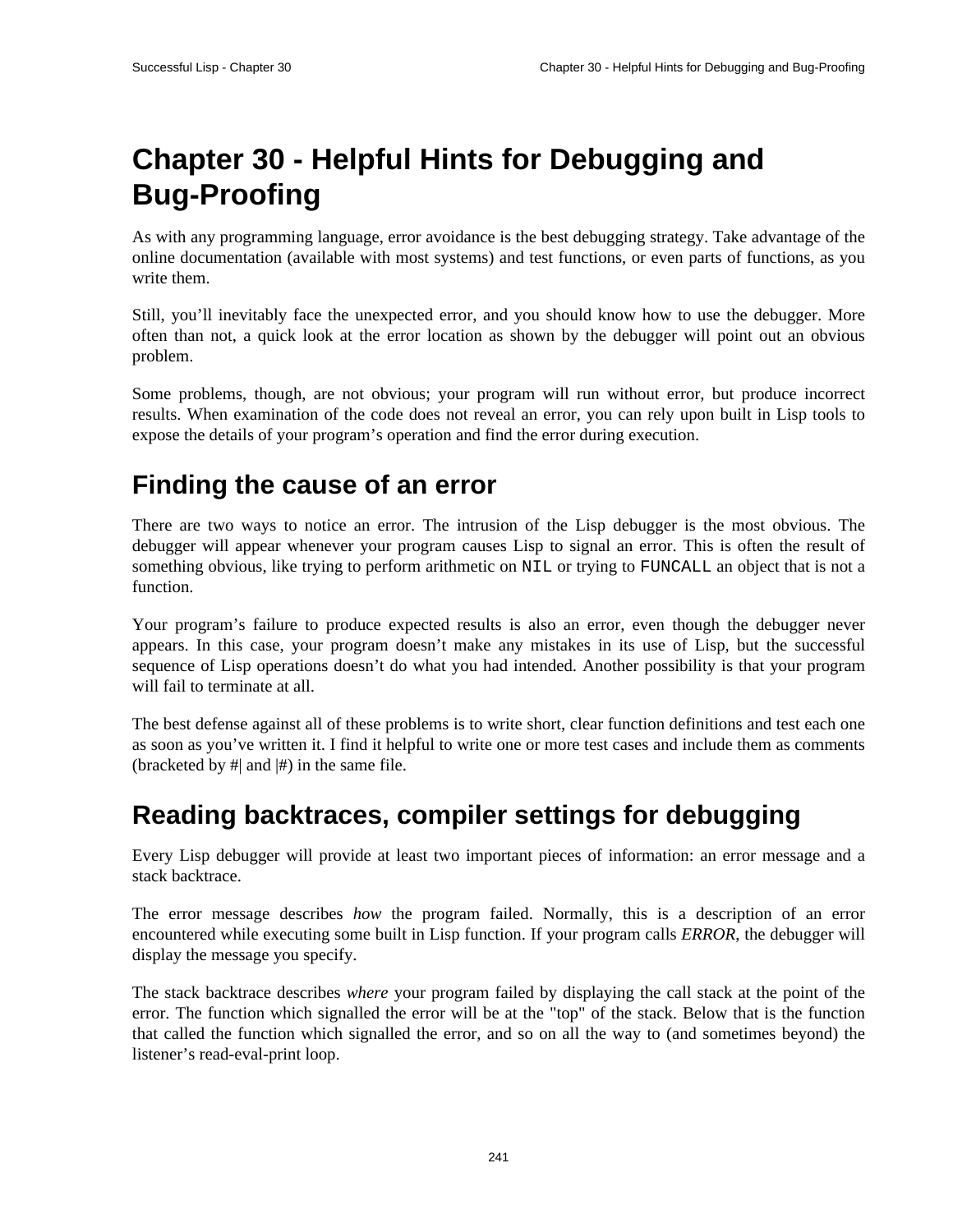The debugger relies upon certain information provided by the compiler or interpreter. Although the details vary among implementations, it's safe to say that compiler optimizations that improve speed or reduce space tend to reduce the amount of information available to the debugger. You can change these optimizations while debugging your program:

(declaim (optimize (speed 0) (space 0) (debug 3)))

If you execute this before compiling your program, the debugger should be able to give you more useful information. You should consult your vendor's documentation to learn about additional implementation-specific controls. If your Lisp system gives you a choice between using a compiler and using an interpreter, you'll probably find that the interpreter causes the debugger to give you better information.

## **Simple debugging tools**

If your program runs to completion but produces incorrect results, or if it runs but fails to terminate, then you'll need some additional tools. The first of these tools should be familiar to all programmers: insert a call to the debugger or (more commonly) insert a print statement.

# **BREAK, PRINT**

BREAK causes your program to call the debugger. Once inside the debugger you can examine the call stack. Most debuggers also allow you to examine values local to each active function on the call stack; by looking at these values at a critical point during your program's execution, you may find an important clue as to why your program malfunctions.

The debugger will allow you to continue from a break. You may find it helpful -- if you don't yet understand the cause of a problem -- to correct one or more wrong values before continuing; with other BREAK forms inserted at key points in your program, this strategy may lead you to a place where the error *is* apparent.

Of course, you can always insert PRINT forms at key locations in your program and examine the resulting output. In Lisp, this is most useful when you need to get a feel for what's happening deep inside some function. For example, you might have a complex calculation to determine whether a sequence of code is executed or not. A PRINT can tell you as the program runs.

Don't forget that you can use FORMAT to print the values of several variables together with explanatory text. And with either PRINT or FORMAT, be careful that you do not change the meaning of the code by inserting the debugging statement. Remember that some flow-control forms (e.g. IF and UNWIND-PROTECT) expect a single form at certain places. Also beware of wrapping PRINT around a value-returning form; this won't work if the value-receiving form expects multiple values.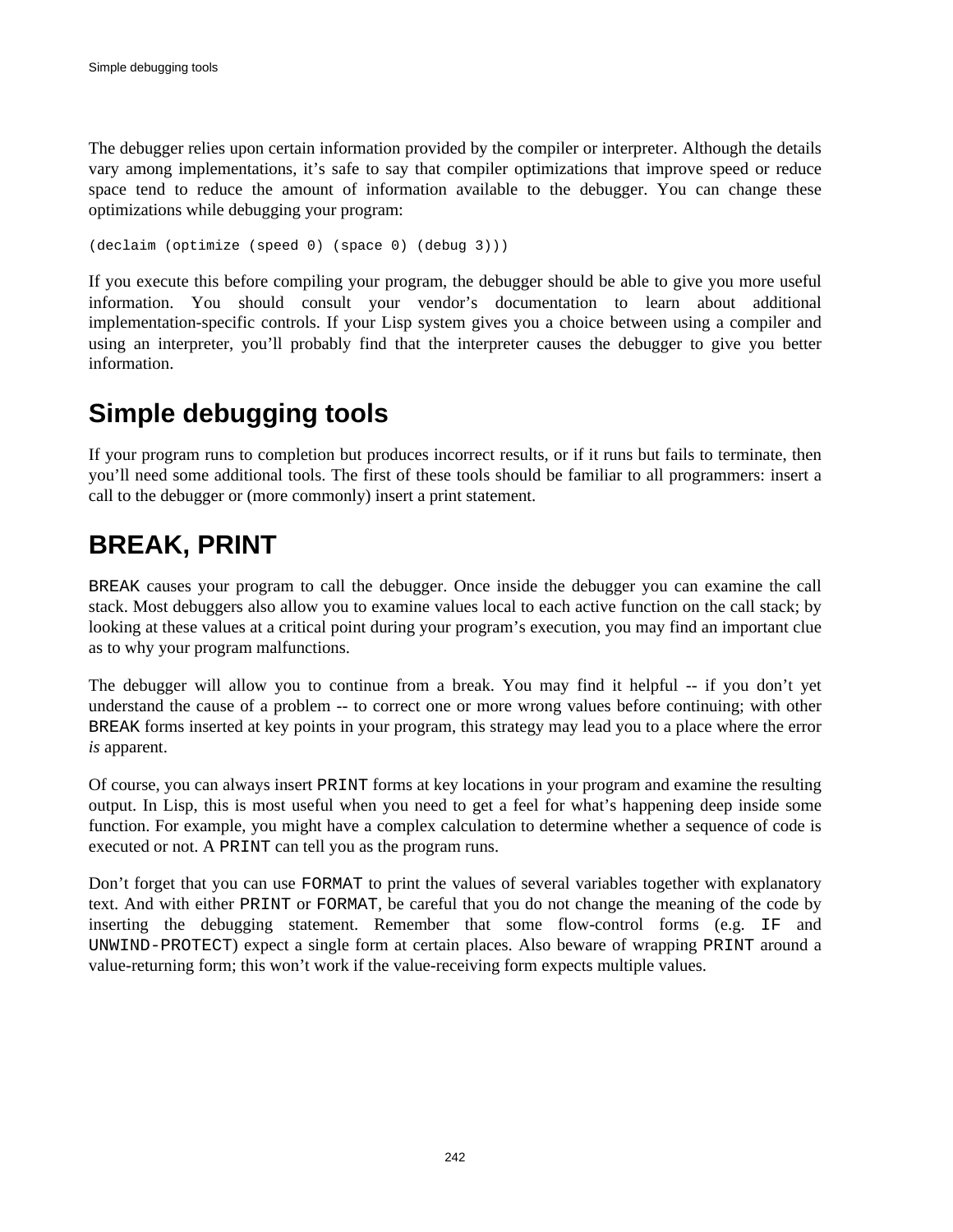#### **Power tools for tough problems**

Lisp provides additional debugging tools to help you observe the dynamic behavior of your program.

# **TRACE, STEP, ADVISE, WATCH**

TRACE allows you to observe each call and return from a specific function, no matter where the function appears in your program. To trace a function, invoke TRACE with the name of the function. You can do this for as many functions as needed. You can also pass several function names to TRACE.

When your program runs a traced function, it will print the name of the function on entry and exit. Most TRACE implementations will also print the function arguments on entry and returned values on exit.

To discontinue tracing of a function, pass its name to UNTRACE. To discontinue tracing of *all* traced functions, evaluate (UNTRACE).

See [Chapter 16](#page-171-0) for an example of TRACE.

STEP allows you to interactively control evaluation of an expression. If you step a function invocation, you should be able to examine each subform of the function's definition just before it is evaluated. STEP implementations vary widely, so you should consult your vendor's documentation for further details. In general, the same optimizations and controls that aid the debugger will also aid the stepper.

STEP is a very labor-intensive way to debug a program, since you must tell its user interface to evaluate each subform. This is reasonable for straight-line code, but quickly becomes tedious in the presence of looping or recursion.

Some Lisp implementations provide two additional tools, ADVISE and WATCH, that can be of use during debugging.

ADVISE modifies a function without changing its source code. ADVISE can usually examine the advised function's arguments, execute its own code, execute the advised function, examine the advised function's return values, and modify the returned values. For debugging purposes, ADVISE can be used to implement conditional BREAKs and TRACEs, or to temporarily patch incorrect behavior in one part of a program while you're debugging another part.

WATCH lets you specify variables to be displayed as your program executes. This is normally available only in Lisp implementations that provide a windowed user interface. Because of issues of variable scope and display update timing and overhead, WATCH is of limited value. Most Lisp implementations do not provide this tool.

#### **Into the belly of the beast**

As you debug your program, you may need to see the internal details of composite objects such as lists, structures, arrays, streams and CLOS instances. Lisp lets you do this whether the data has been defined by your program or by the Lisp runtime system.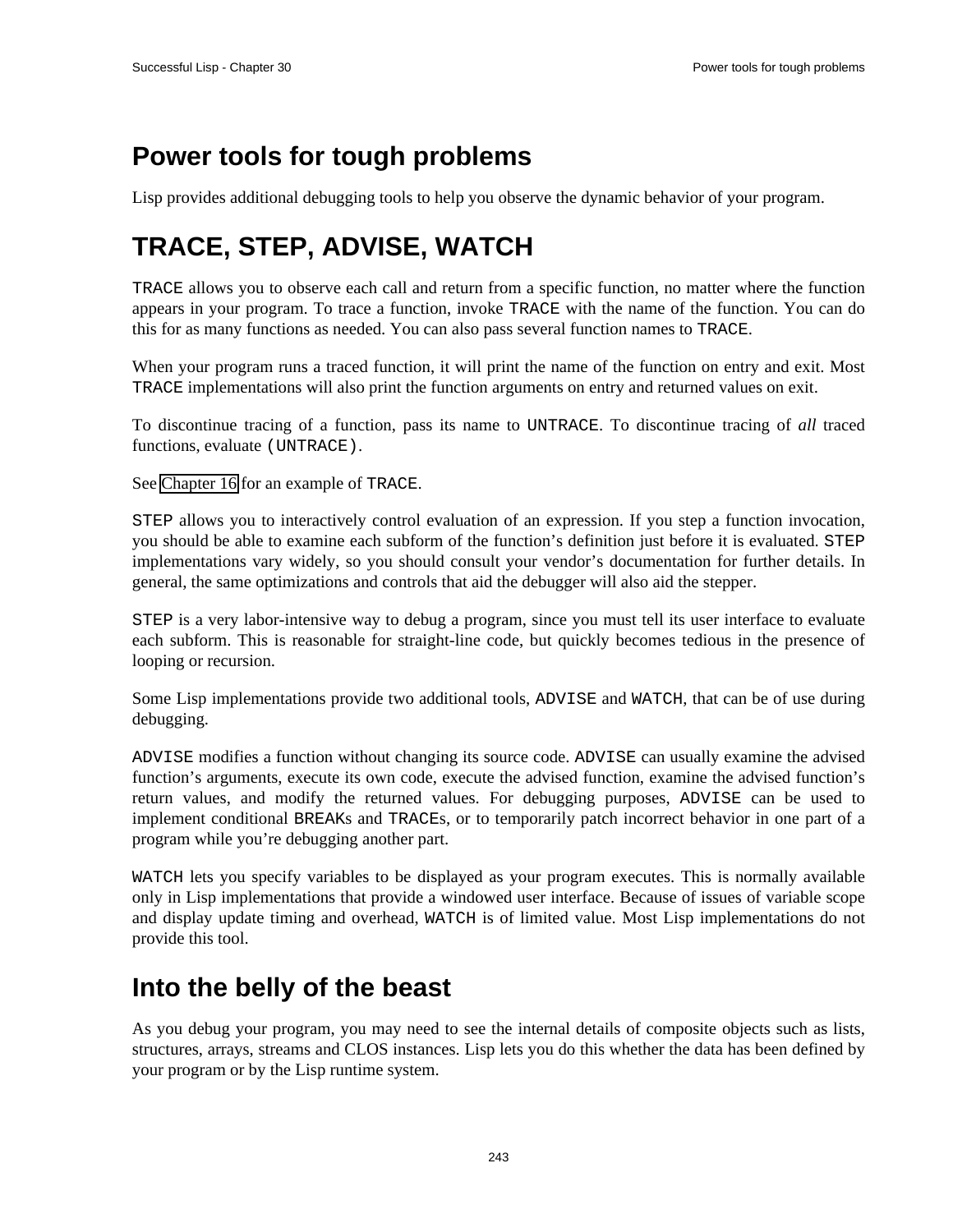## **INSPECT, DESCRIBE**

DESCRIBE is a function that accepts any object as an argument and prints a description of that object. The form and content of the description may vary among Lisp implementations. DESCRIBE accepts an output stream as an optional second argument.

INSPECT is an interactive version of DESCRIBE. This is most useful for examining complex objects by "drilling down" into the implementation details of enclosed data elements.

## **Continuing from an error**

When faced with the debugger, you will have a choice of restart actions depending upon how the error was signalled. ERROR requires that you abandon your program's executions. However, many internal Lisp functions use CERROR, which gives you a chance to continue from an error.

In most debuggers, you can do quite a few useful things before continuing from an error:

- alter variable values
- redefine the function that caused the error and run it again
- skip the rest of the function that caused the error and specify values to be returned
- restart any function further down the call stack
- skip the rest of any function further down the call stack and specify values to be returned

#### **Problems with unwanted definitions**

Unwanted definitions are not usually a problem in a Lisp program. You can get rid of function definitions using FMAKUNBOUND, variable values with MAKUNBOUND, and even symbols with UNINTERN. In practice, there's usually no need to use any of these; available memory is commonly large compared to the size of a few misdefined variables or functions, and they will be eliminated anyway the next time you restart your Lisp image and load your program.

Method definitions are an entirely different matter. Remember that methods must have congruent argument lists; if you change your mind during program development about a method's argument list - perhaps you thought that it needed two arguments at first but then realized three arguments are really needed -- then you'll have to remove the old method definition before adding the new one. Some Lisp environments facilitate this redefinition:

```
? (defmethod baz (a b))
#<STANDARD-METHOD BAZ (T T)>
? (defmethod baz (a b c))
Error: Incompatible lambda list in #<STANDARD-METHOD BAZ (T T T)>
        for #<STANDARD-GENERIC-FUNCTION BAZ #x3D2CB66>.
Restart options:
  1. Remove 1 method from the generic-function and change its lambda list
   2. Top levl
   ?
```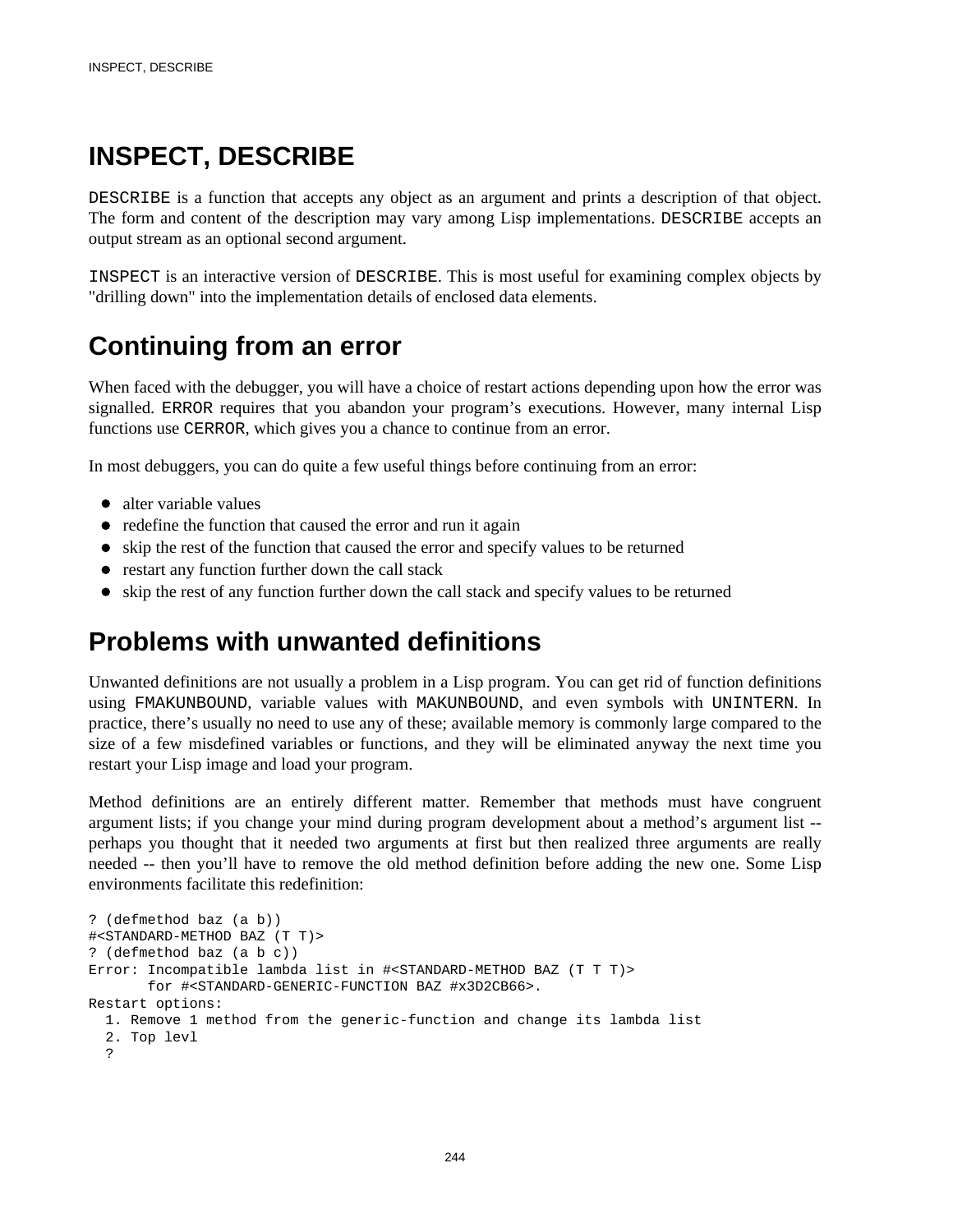If you simply add a method that you later decide is no longer wanted, you'll need a way to remove the method. The least desirable technique is to restart your Lisp system and reload your program without the unwanted definition. Another approach, provided by some vendors, is to interactively remove the definition using a special editor command or a method browser. Failing all else, you can remove the method manually using REMOVE-METHOD:

```
(let* ((generic-function (symbol-function 'gf-name))
        (method (find-method generic-function
                              '(method-specializers)
                              (list (find-class parameter-class-name)
                                    ; one per argument
                                    ...))))
   (remove-method generic-function method))
```
where *gf-name* is the name of the generic function (i.e. the name of the method), *method-specializers* is either empty or a method combination specifier, such as :BEFORE, :AFTER, or :AROUND, and *parameter-class-name* is the name of the class on which a particular method parameter is specialized.

#### **Package problems; method definitions**

Symbol conflicts across packages can be frustrating during development. If you have defined multiple packages for your program, you'll need to be careful to set the proper package (using IN-PACKAGE) before defining an object intended for that package. If you inadvertently create an object in the wrong package and then attempt to define it in the correct package, Lisp will signal an error if there is a "uses" relationship between the two packages. The proper response is to first remove the erroneous definition using UNINTERN.

You can also get into trouble with packages by having unexported classes defined in two packages and specializing a method based on the wrong class.

## **The problem with macros**

Macros must always be defined before use. This is especially important when you redefine a macro during development: every piece of code that uses the redefined macro must be recompiled. You can help yourself avoid macro redefinition problems by reloading your source code after redefining any macro(s).

#### **Runtime tests catch "can't happen cases" when they do...**

When I read code, finding the phrase "can't happen" in a comment always raises a red flag. Usually, this statement is made after the programmer has examined the code's execution environment and intended use. Unfortunately, things change and "can't happen" cases do happen.

Lisp provides a very handy facility for checking "can't happen" statements at runtime. The ASSERT macro expects a form that will evaluate to true at runtime. If the form evaluates to NIL instead, ASSERT signals a continuable error, transferring control to the debugger. At the very least, this will help you to learn which assertion was violated so you can correct your program.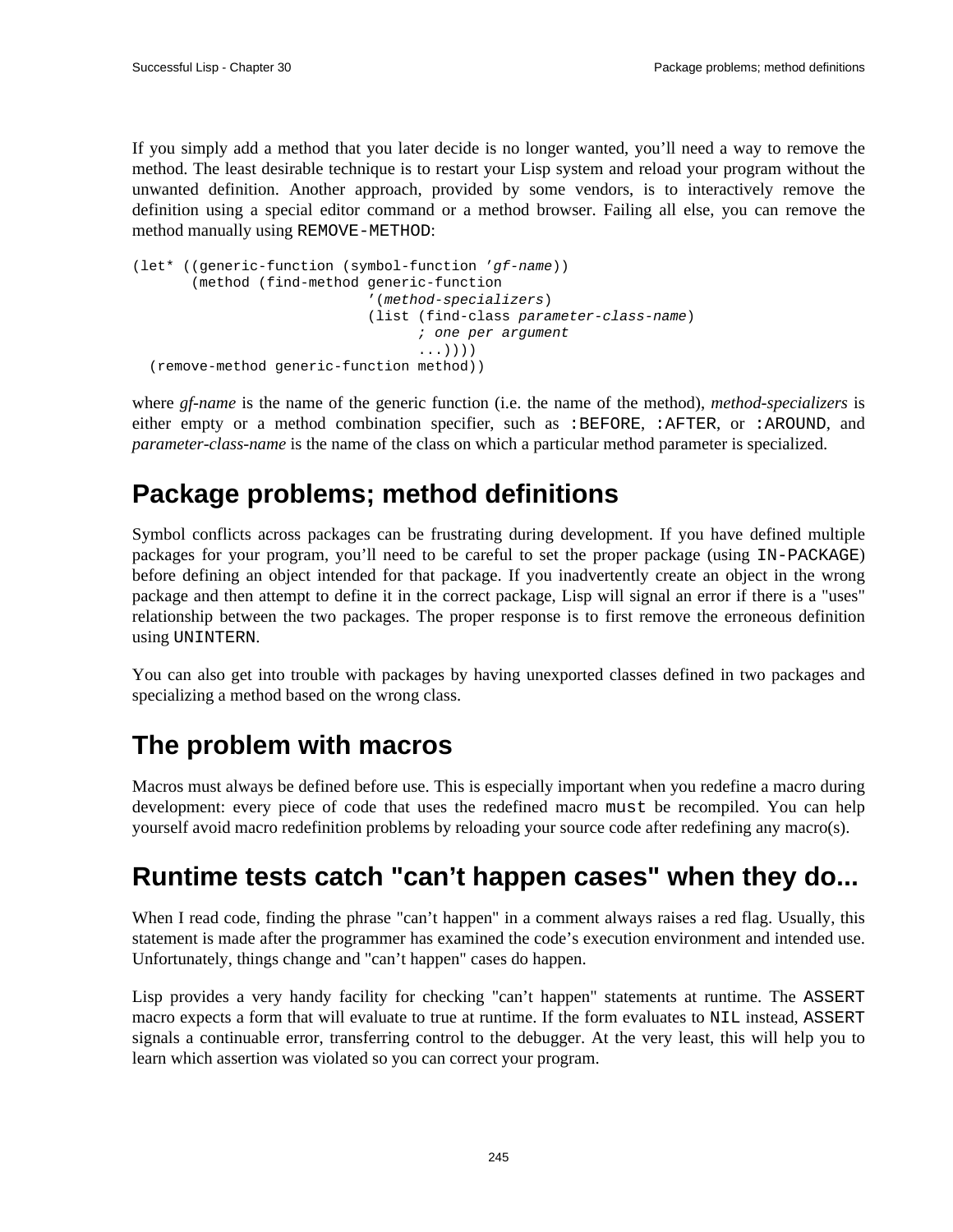ASSERT accepts an optional list of value places that the user can interactively change to satisfy the assertion.

```
? (defun add-2 (n)
     (assert (numberp n) (n))
    (+ 2 n)? (add-2 3)
5
? (add-2 'foo)
Error: Failed assertion (NUMBERP N)
Restart options:
  1. Change the values of some places, then retry the assertion
   2. Top level
  ? 1
  Value for N: 4
6
```
See [Chapter 23](#page-204-0) for additional information about [ASSERT](#page-208-0) and other error detection and recovery techniques.

#### **Use method dispatch rather than case dispatch**

When your program needs to make a decision based on the type of an object, you have two choices. You can use TYPECASE or DEFMETHOD. Unless you have a circumstance that particularly warrants the use of TYPECASE (or its variants CTYPECASE and ETYPECASE) -- and especially if the set of types will change during normal program evolution or maintenance -- you should probably construct your program to operate on the individual types via generic functions. This more clearly exposes the intent of the program and eliminates the likelihood that you will forget to update a TYPECASE form during maintenance.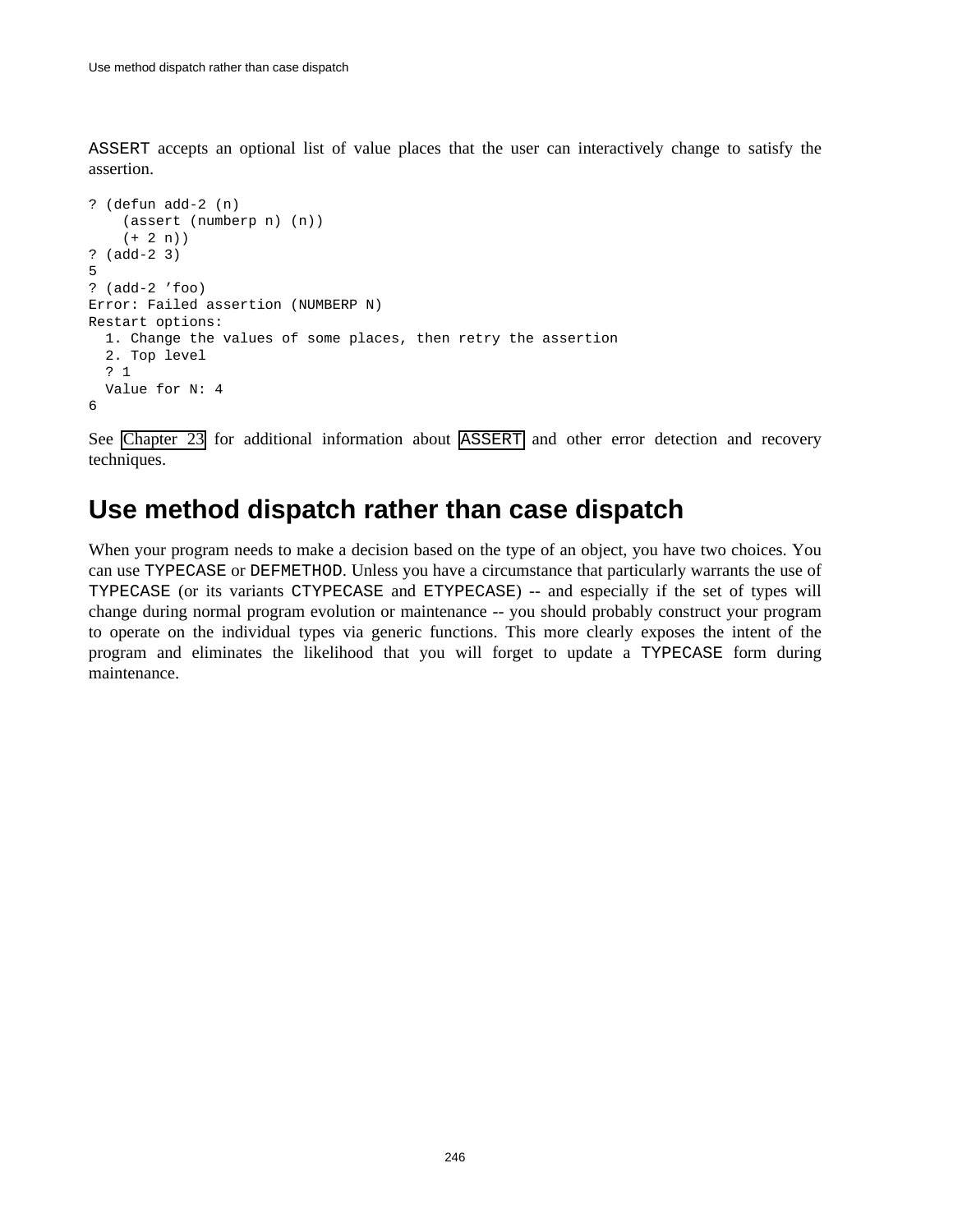# **Chapter 31 - Handling Large Projects in Lisp**

This book is primarily a tutorial, designed to give you enough of an understanding of Lisp to get started writing your own programs. Eventually, you'll find yourself in a situation where you need to collaborate with other programmers to implement a larger system. The strategies and tools used to organize Lisp programs for large projects and team efforts are similar to those used for other languages. The main difference is that the coordination tools are part of the same environment in which you develop your program.

#### **Packages keep your names separate from my names**

One of the first concerns in group development is to avoid namespace collisions. You don't want to have to poll all the other programmers to make sure that no one has already used the name you're planning to give the routine you're about to write. That would interrupt not only your train of thought, but all the programmers' as well. The alternative -- to ignore the namespace problem and resolve collisions during integration -- is even more unappealing.

One tried and true approach, used in many organizations, is to give every subsystem a unique prefix for its exported names. Your job as a programmer is to tack the proper prefix onto the name of each routine you write for a given subsystem. Like other approaches, this is both annoying and fragile. Prefixes tend to be abbreviations (to save typing); system designers tend to be particularly bad at anticipating future developments -- eventually, you'll have to make exceptions to the prefix naming rule to accommodate new development, and with the exceptions comes the extra mental effort of keeping track of another piece of information which has nothing to do with solving a problem.

Object-based languages at least give you a class scope for naming, but this only pushes the conflict-avoidance strategy somewhere else.

Lisp's package system (see [Chapter 3, Lesson 10\)](#page-64-0) lets you partition namespaces independent of other language constructs. If you really want to give each programmer the freedom to create without the overhead of coordinating on matters unrelated to problem-solving, you can give each programmer her own package. As the subsystems are completed, you can integrate by referring to the qualified names of the public APIs of each subsystem. Using this approach, there's no cognitive overhead during subsystem construction, no rework needed during integration, and no runtime overhead in the delivered product.

The keyword package (remember that keywords are symbols with the empty package name, such as :FOO) is useful for symbols that are used only for their identity. Without associated code or data, a symbol can readily be shared across all subsystems.

#### **System builders let you describe dependencies**

Lisp does not yet have a standard declarative way to describe the process of building a system from its source files. Most projects use one of two approaches: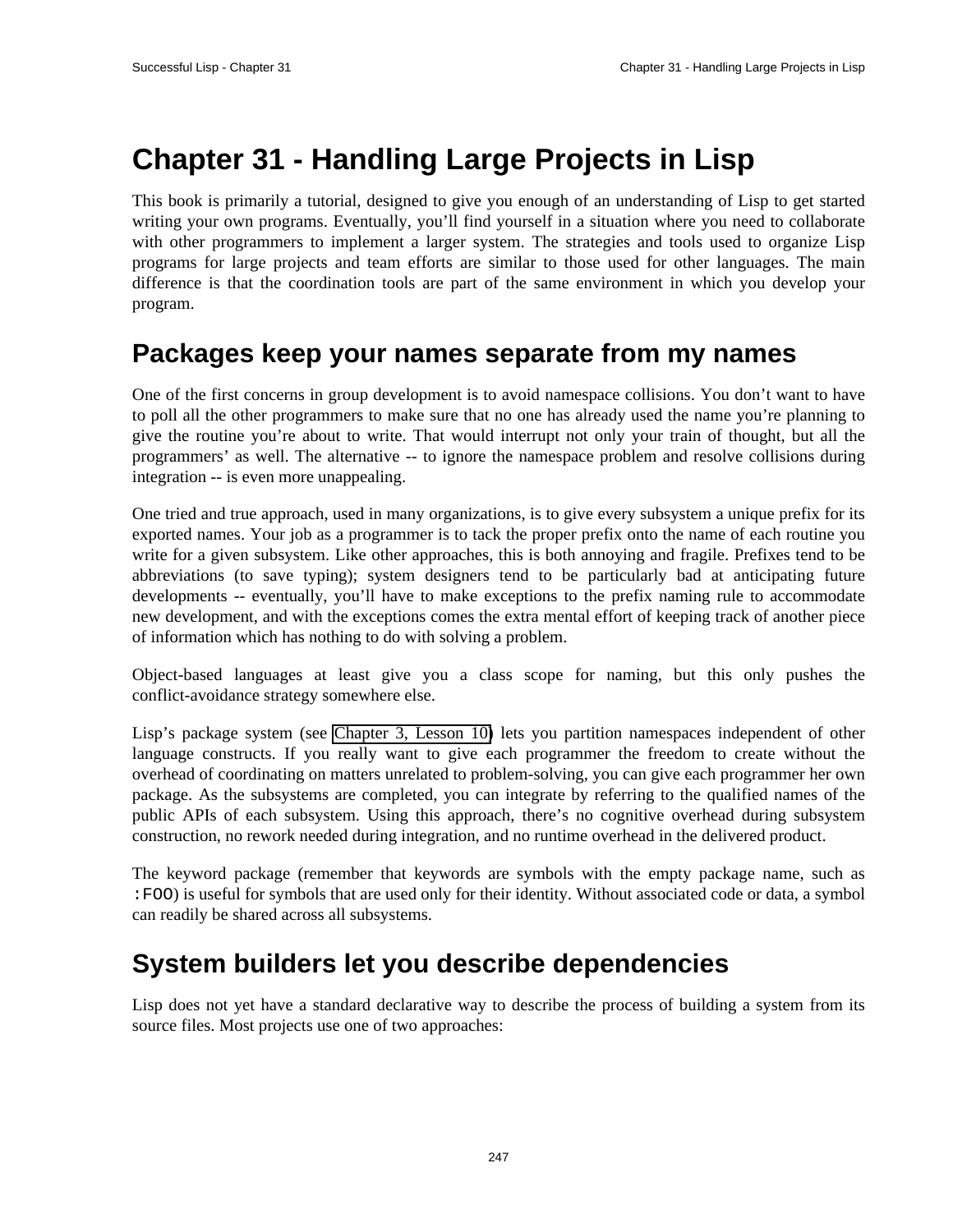- 1. create a system loader based upon LOAD (and sometimes, COMPILE-FILE) forms
- 2. use a homegrown or borrowed declarative system builder

Both approaches have their merits. For smaller systems, a naive LOAD-based approach is quite workable. As systems get larger, you'll find increasing pressure to reload the minimum set of files necessary to update your working Lisp image from changed sources. And the introduction of macro definitions means that files which use the macros will have to be reloaded whenever the source code for a macro definition changes. Eventually, the complexity of keeping track of these dependencies via ad-hoc loader code will outweigh the pain of constructing, learning, or adapting a declarative system builder.

There are several such programs, collectively referred to as DEFSYSTEMs. Some Lisp vendors include a DEFSYSTEM with their product. Others are available as source code from Lisp archive sites. Customization or adaptation is usually required for the DEFSYSTEMs that are not vendor-supplied; you would be wise to see whether someone has already adapted a DEFSYSTEM to your particular environment.

Later in this chapter, we'll see one more way to keep track of file dependencies.

#### **Source control systems keep track of multiple revisions**

Did you ever change a file, save it, and then discover that you had broken something so badly that you wanted to go back to the previous version of the file and start over? A source code control system can help you do this.

There is no standard for source code control in Lisp, nor is there likely to be any time soon. Source code control systems are typically provided as an essential programming tool independent of the Lisp environment. Some Lisp vendors offer a way to operate the source code control system from the Lisp environment.

For projects involving more than one programmer, a source code control system offers additional benefits; most such systems allow a programmer to *reserve* a file which she intends to edit. A reserved file can't be edited by any other programmer. Furthermore, the process of reserving a file usually creates a local editable copy for the programmer making the changes; the other programmers see the previous, unedited copy of the file. When the programmer completes (and, of course, tests) the changes, she returns the completed file to the source code control system, which makes the file's new contents available to all the programmers and allows anyone to reserve the file for a new round of updates.

I highly recommend that you take the time to locate and use a source code control system. The effort will pay dividends in the time you don't spend recovering from lost source code changes.

#### **Modules: another way to describe file dependencies**

Lisp actually does have a rudimentary system of maintaining file dependencies. I didn't mention the module system earlier because it is deprecated; it might be removed, replaced, or augmented in some future revision of the Lisp specification. I also didn't mention the module system because it has quite limited expressive power. The module system is best suited for finished, stable systems; it does not have enough functionality to support incremental program development in a useful manner. Given all these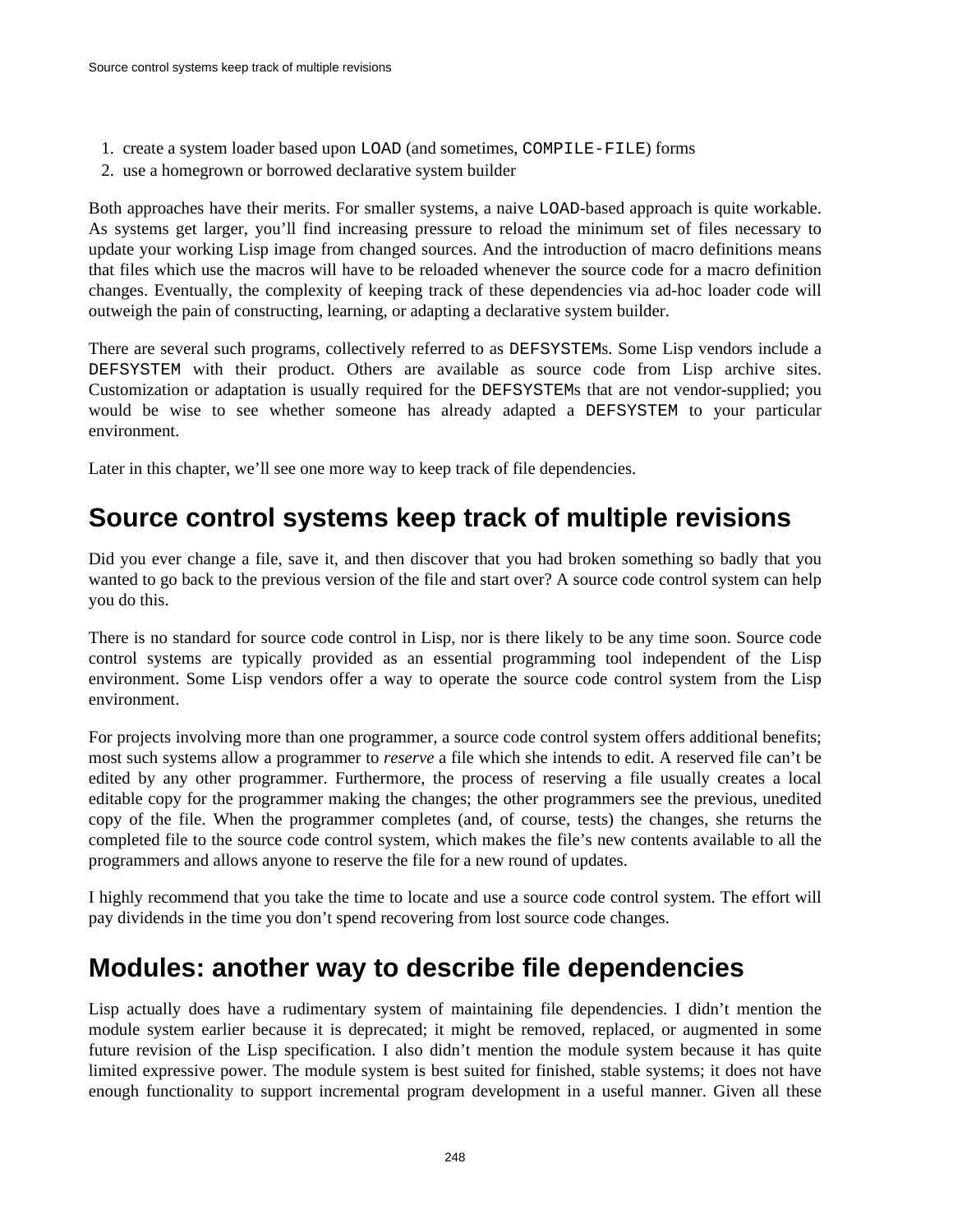caveats, let's take a brief look at ...

## **PROVIDE and REQUIRE**

PROVIDE and REQUIRE are the sole standardized interface to Lisp's module system. A (REQUIRE *name*) form tells Lisp to see whether the file associated with *name* has already been loaded; if so, REQUIRE does nothing, otherwise it loads the file. The loaded file must at some point include a top level form (PROVIDE *name*); this informs the module system that the module associated with *name* has been loaded.

The means by which the Lisp system locates the file according to *name* is implementation-dependent; usually the name maps onto a source or object file in the current directory.

The biggest problem with this module system is that it is not designed to handle incremental program changes; it is better suited for loading a completed, stable system. Once a REQUIREd file is loaded, it will never be reloaded. (Your vendor may give you enough information to override this behavior, but you can't depend on it.)

Of course, if you use an ad-hoc loader or a DEFSYSTEM during program development, there is little reason to not to deliver the system using the same approach to loading. Better yet, some Lisp environments let you dump an image of your Lisp world, which lets you load the system without having source or object files at all. Either way, there is no good reason to use PROVIDE and REQUIRE.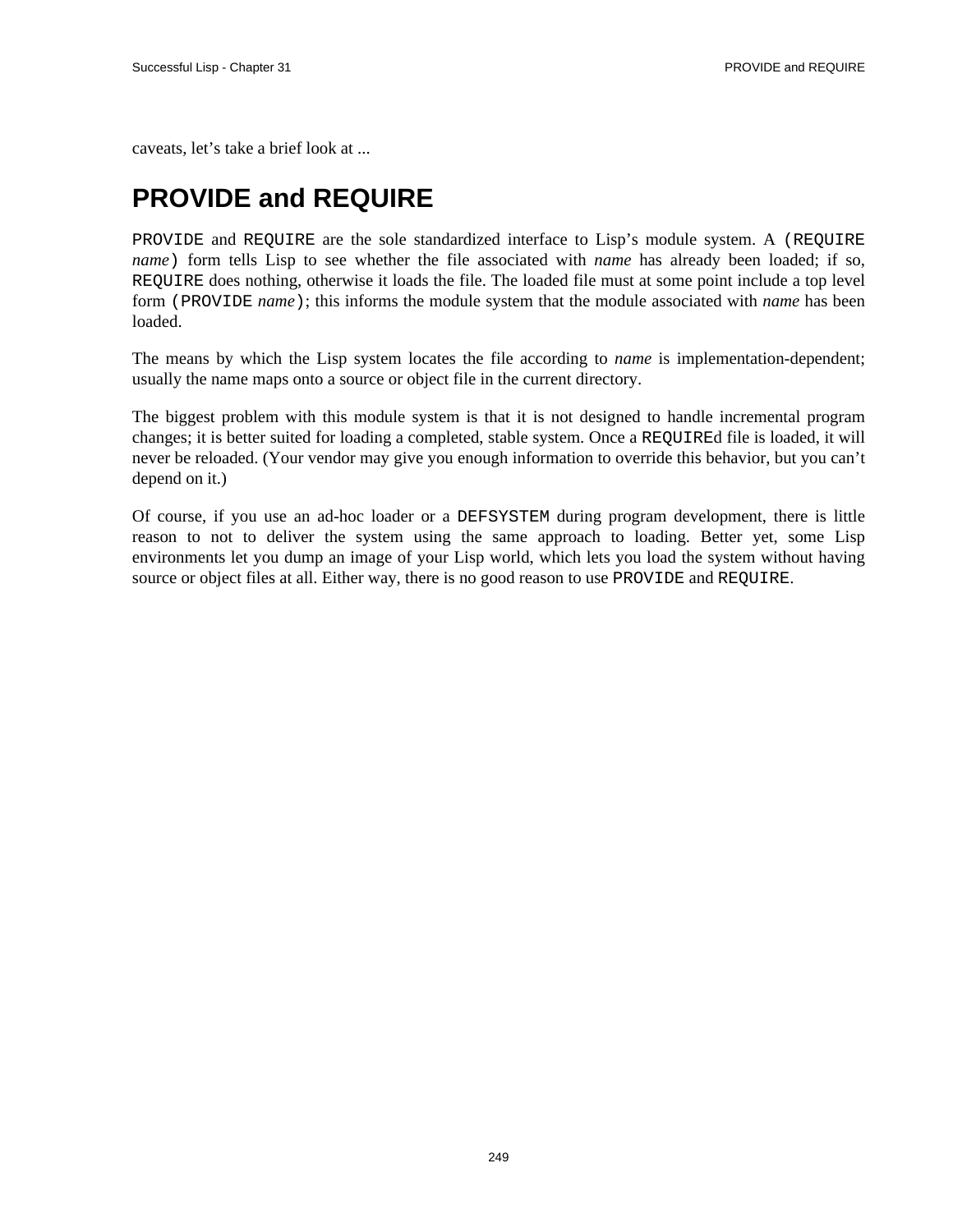# **Chapter 32 - Dark Corners and Curiosities**

This chapter is almost at the end of our survey of Lisp. Here, we'll examine some Lisp features that are newer, unstandardized, experimental, or controversial.

#### **Extended LOOP: Another little language**

[Chapter 5](#page-107-0) described several iterative control forms: DO, DOTIMES, DOLIST, and a simple LOOP. We also saw that FORMAT [\(Chapter 24\)](#page-214-0) has its own control constructs for iteration.

Recursion is a useful tool for describing (and implementing) some algorithms. But in many cases it's easier to write efficient iterative code than it is to write efficient recursive code. In chapters [4](#page-93-0) and [28](#page-234-0) we saw how to write tail-recursive code, and learned that Lisp is *not* required to optimize tail calls. Ironically, iteration is very important in this implementation of a language originally conceived as a [notation for](#page-255-0) [recursive functions](#page-255-0) [p 256] .

An *extended* loop facility was introduced late in the specification of Common Lisp. Extended loop, like FORMAT control strings, breaks away from the Lisp tradition of a simple, consistent syntax. Extended loop uses keywords to specify initialization, actions and termination conditions. Here are a few examples:

```
;; Sum the integers from 1 to 100
? (loop for n from 1 to 100
         sum n)
5050
;; Compute factorial 10 iteratively
? (loop for n from 1 to 10
         with result = 1
         do (setq result (* result n))
         finally return result)
3628800
;; Gather the even numbers from a list
? (loop for item in '(1 5 8 9 7 2 3)
        when (evenp item)
         collect item)
(8 2)
```
Extended loop inspires heated disagreements among Lisp users. Its detractors point out that the behavior is underspecified for complex combinations of options, while its supporters point out that extended loop forms are easier to read than most DO forms for simple operations. You should heed the advice of both camps: use extended loop to improve readability of simple looping operations.

## **TAGBODY: GO if you must**

Ever since the structured programming revolution of the 1970's, programmers and language designers alike have been apologetic about the *GOTO* construct. Yet there are rare cases where a well-placed *GOTO*, used with careful consideration, is the clearest way to structure the control flow of an algorithm.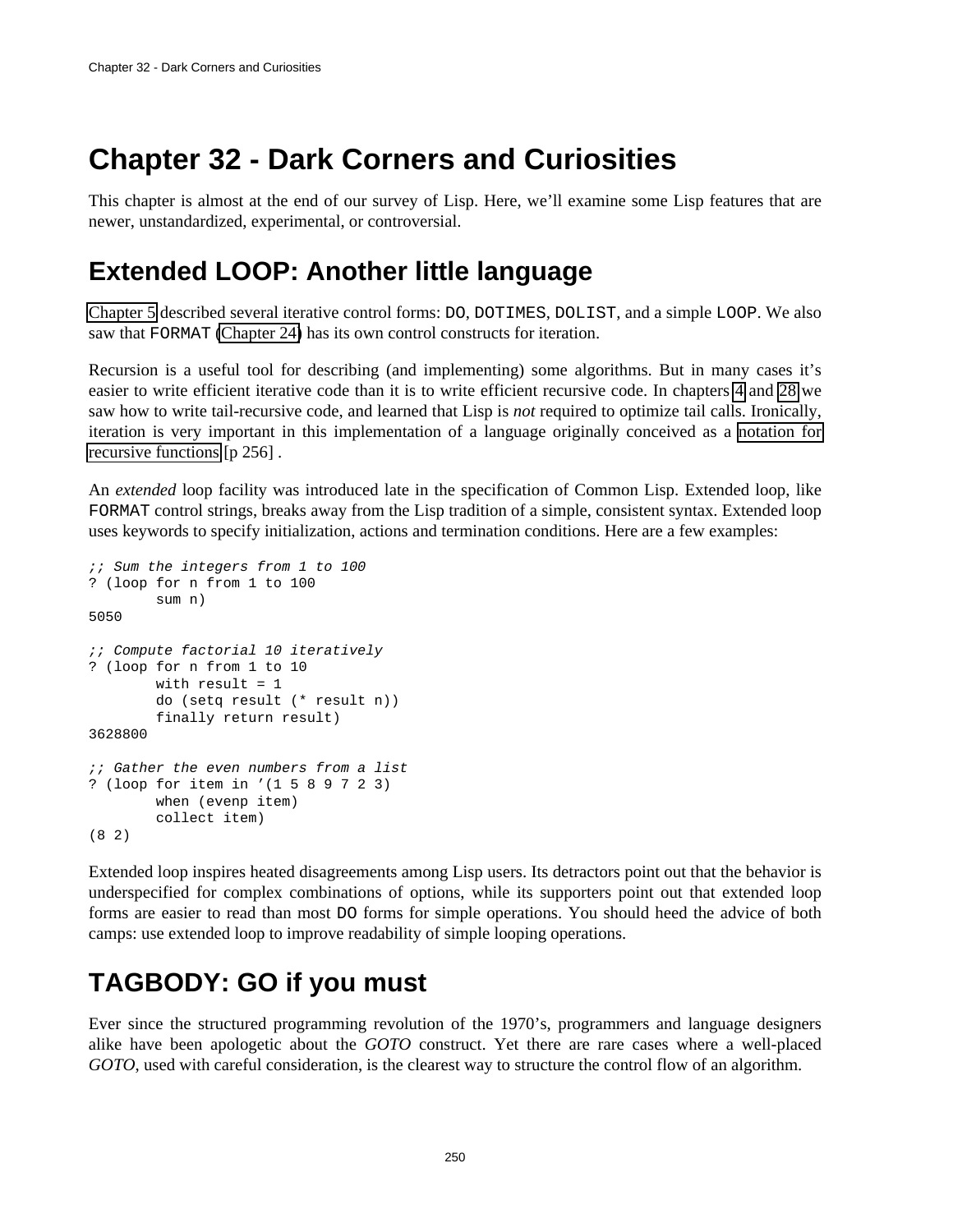Lisp retains a *GOTO* as a GO form, but it must be used within the lexical scope of a TAGBODY form. A TAGBODY may contain Lisp forms and symbols. The forms are evaluated, while the symbols (which in other forms might be evaluated for their lexical binding or SYMBOL-VALUE) are simply used as labels to which a GO form may transfer control.

#### **Processes & Stack Groups: Juggling multiple tasks**

Leading-edge Lisp systems on dedicated hardware, and more recently on the Unix platform, have implemented a feature called "lightweight processes." In the C world these are known as "threads."

Lightweight processes allow you to write pieces of code which share the CPU's time along with all of the global variables in your LISP environment. Although this is a limited form of multitasking, lacking protection between processes, it is very useful for handling computations which must run "in the background" or in response to asynchronous events.

In the last few years, low-cost Lisp systems have started to include a process facility. Of all the vendors of low-cost Lisp system, Digitool was the first to include processes in its product. Starting with its 4.0/3.1 release, MCL includes a complete implementation of lightweight processes including a full range of control, synchronization, and communication abstractions. MCL's process API is very close to the API used on the Lisp machines. I'll use MCL's API to illustrate the rest of this section.

The MCL processes are fully preemptive -- you can set both priority and time slice (the "quantum") for each process. Each process can have private variables simply by using local variables in the process run function (i.e., Lisp "closures"). As you'll probably have a need to access shared data as well, the MCL process facility provides locks ("mutexes") to ensure access to critical data by only one process at a time; this is especially useful when multiple fields of a complex structure must be updated in a single operation ("atomically").

The following code implements a solution to [Dijkstra's](#page-255-1) [p 256] "dining philosophers" problem using MCL processes and locks. In case you're not familiar with this, imagine a group of philosophers seated around a round table. Each philosopher has a plate of food. The food can only be eaten if a philosopher holds a fork in each hand. There is a fork between each pair of philosophers, so there are exactly as many forks as there are philosophers. The objective is to make the philosophers behave so that they all get a fair chance to eat. The classic solution imposes a protocol on how resources (forks) are acquired, in order to prevent deadlock (starvation).

```
(defstruct philosopher
   (amount-eaten 0)
   (task nil))
(defmacro acquire-lock-or-skip (lock post-acquire pre-release &body body)
   '(progn
      ;; Random sleep makes the output more interesting
      ;; by introducing variability into the order of
      ;; execution. This is a simple way of simulating
      ;; the nondeterminacy that would result from having
      ;; additional processes compete for CPU cycles.
      (sleep (random 5))
      (unless (lock-owner ,lock)
        (process-lock ,lock)
```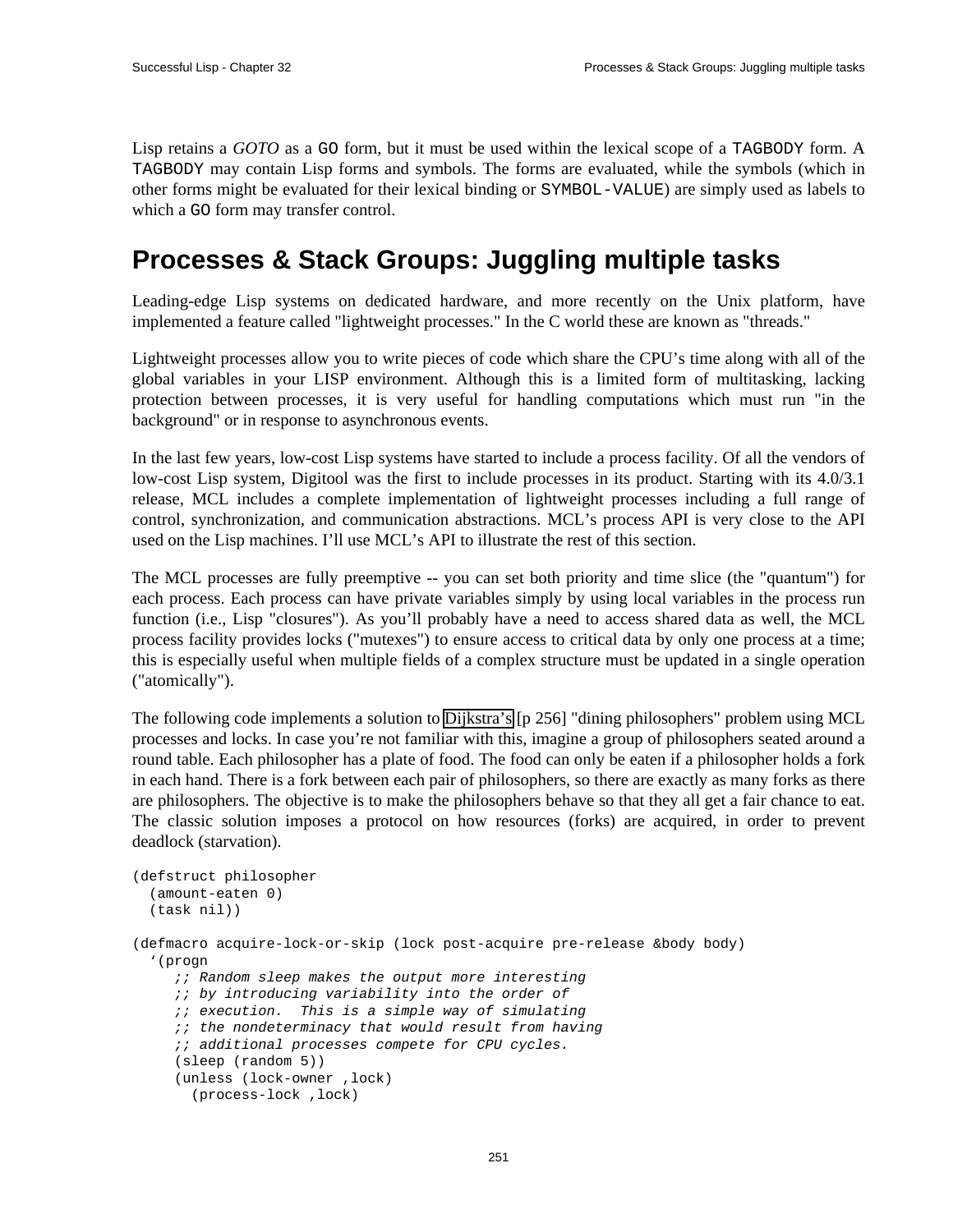```
 ,post-acquire
        (unwind-protect
          (progn ,@body)
          ,pre-release
          (process-unlock ,lock)))))
(let ((philosophers #())
       (philosophers-output t))
   (defun dining-philosophers (number-of-philosophers &optional (stream t))
     (unless (equalp philosophers #())
       (stop-philosophers))
     (assert (> number-of-philosophers 1) (number-of-philosophers))
     (setq philosophers-output stream)
     (format philosophers-output
              "~2&Seating ~D philosophers for dinner.~%"
             number-of-philosophers)
     (force-output philosophers-output)
     (flet ((announce-acquire-fork (who fork)
               (format philosophers-output 
                       "~&Philosopher ~A has picked up ~A.~%" 
                       who (lock-name fork)))
             (announce-release-fork (who fork)
               (format philosophers-output 
                        "~&Philosopher ~A is putting down ~A.~%" 
                       who (lock-name fork)))
             (eat (who)
               (format philosophers-output 
                        "~&Philosopher ~A is EATING bite ~D.~%"
                       who (incf (philosopher-amount-eaten (aref philosophers who))))))
       (flet ((philosopher-task (who left-fork right-fork)
                 (loop
                   (acquire-lock-or-skip left-fork
                                           (announce-acquire-fork who left-fork)
                                           (announce-release-fork who left-fork)
                     (acquire-lock-or-skip right-fork 
                                             (announce-acquire-fork who right-fork)
                                             (announce-release-fork who right-fork)
                       (eat who)))
                   (force-output stream)
                   (process-allow-schedule))))
         (let ((forks (make-sequence 'vector number-of-philosophers)))
            (dotimes (i number-of-philosophers)
              (setf (aref forks i) (make-lock (format nil "fork ~D" i))))
            (flet ((left-fork (who)
                     (aref forks who))
                   (right-fork (who)
                     (aref forks (mod (1+ who) number-of-philosophers))))
              (setq philosophers (make-sequence 'vector number-of-philosophers))
              (dotimes (i number-of-philosophers)
                (setf (aref philosophers i)
                      (make-philosopher
                       :task (process-run-function (format nil "Philosopher-~D" i)
                                                      #'philosopher-task
is a contract of the contract of the contract of \mathbf i . In the contract of the contract of \mathbf i (left-fork i) 
                                                     (right-fork i)))))))))
```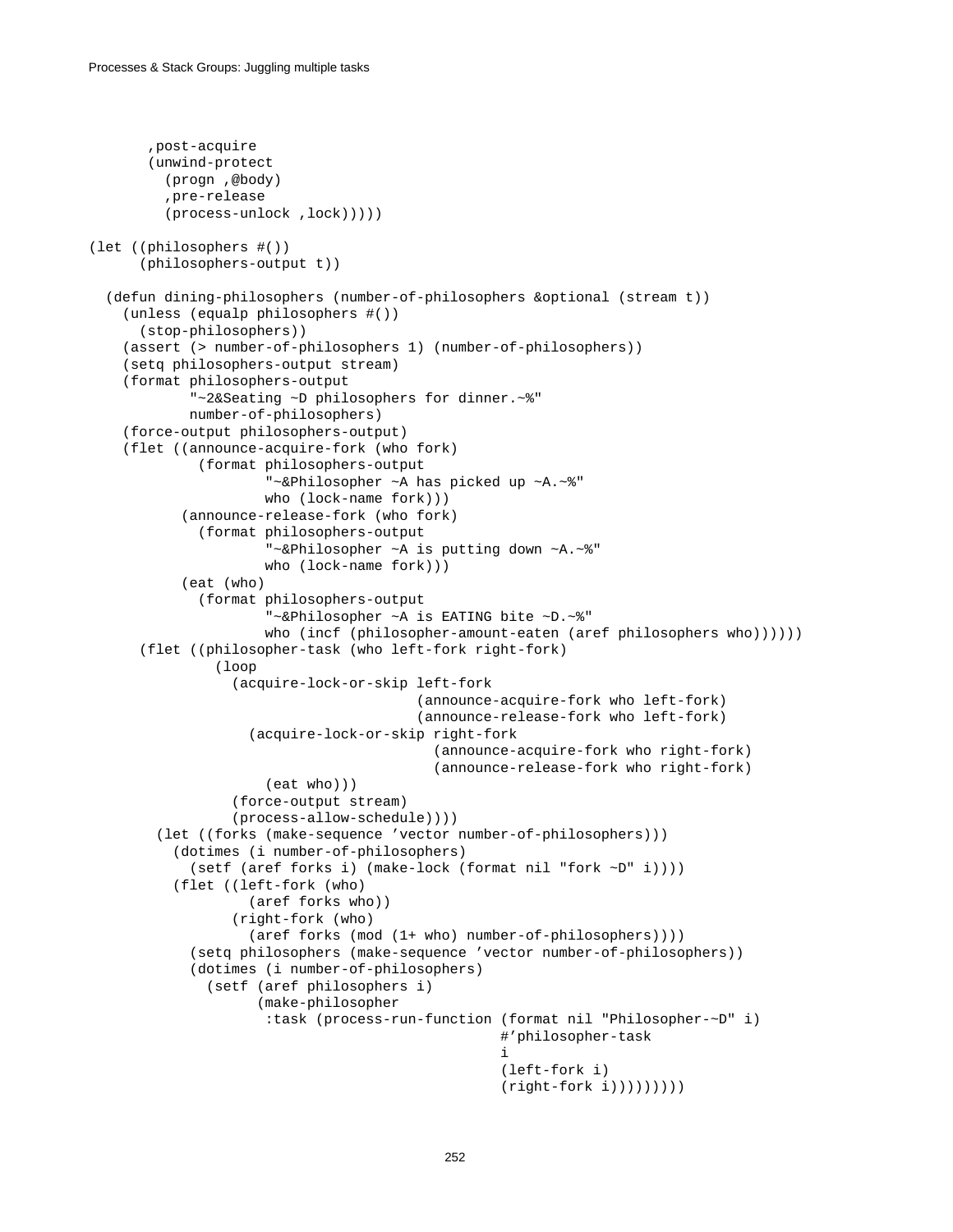```
 (values))
 (defun stop-philosophers ()
   (dotimes (i (length philosophers))
     (process-kill (philosopher-task (aref philosophers i))))
   (format philosophers-output 
           "~&Dinner is finished. Amounts eaten: \{-\{\sim D\sim \sim \land \sim P\} \sim 2\}"
            (map 'list #'philosopher-amount-eaten philosophers))
   (force-output philosophers-output)
  (setq philosophers #())
   (values))
\lambda
```
If you evaluate (dining-philosophers 5) and look through the actions of any one philosopher, you'll see her repeatedly do one of two things:

- 1. pick up a fork (the left one) and put it down again because the other (right) fork was in use, or
- 2. pick up each fork (left, then right), eat, then put down the forks.

When you evaluate (stop-philosophers) you'll see a list of how many times each philosopher has eaten. These numbers will be fairly close to each other, illustrating the fairness of the algorithm.

MCL also exposes a ''stack group'' abstraction, which is useful for implementing coroutines:

```
;;; Main routine F-FOO
(defun f-foo ()
  (print 'foo-1)
  (funcall sg-bar nil) ; call 1 to coroutine
  (print 'foo-2)
 (funcall sg-bar nil) ; call 2 to coroutine
  (print 'foo-3)
  (funcall sg-bar nil) ; call 3 to coroutine
  nil)
;;; Create a stack group for the coroutine.
(defvar sg-bar (make-stack-group "bar"))
;;; Coroutine F-BAR
(defun f-bar ()
 (print 'bar-1) \qquad \qquad ; do this for call 1
  (stack-group-return nil) ; return from call 1
 (print 'bar-2) ; do this for call 2
 (stack-group-return nil) ; return from call 2
 (print 'bar-3) ; do this for call 3
 (stack-group-return nil) ; return from call 3
  nil)
;;; Initialization and startup
(defun run-coroutines ()
  ;; Initialize the coroutine
  (stack-group-preset sg-bar #'f-bar)
  ;; Start main coroutine
 (f-foo))
```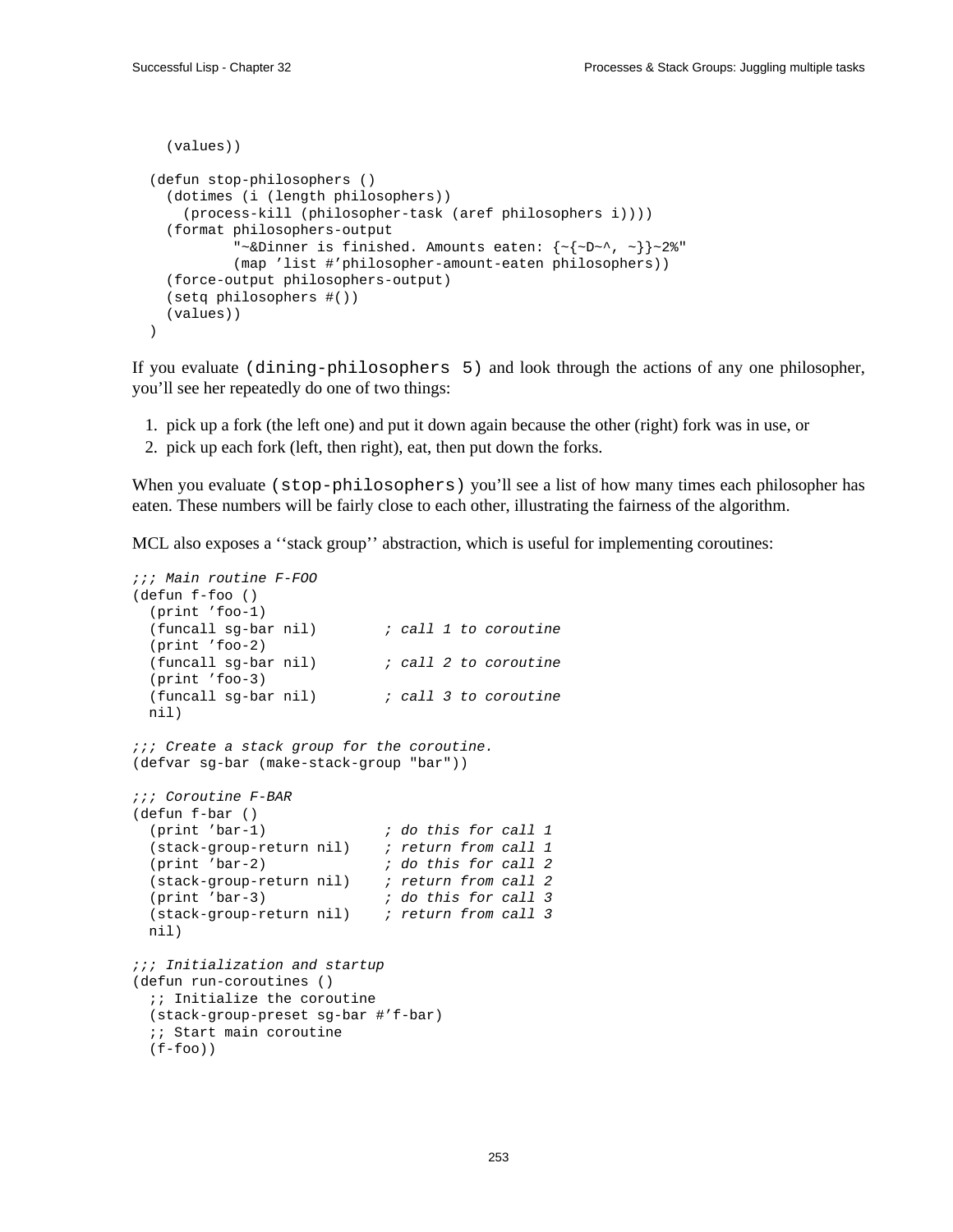When you run the main routine, its execution is interleaved with the coroutine:

? (run-coroutines) FOO-1 BAR-1  $FOO-2$ BAR-2  $FOO-3$ BAR-3 NTT.

You can easily run any function within a separate lightweight process, allowing other computation, compilation, editing, etc. to happen concurrently:

```
(process-run-function "Annoy me" 
                    #'(lambda (delay)
                       (loop 
                        (sleep delay)
                         (ed-beep)))
5)
```
#### **Series: Another approach to iteration and filtering**

Series were formally introduced with the printing of [Common Lisp: The Language \(2nd ed\)](#page-254-0) [p 255] (also known as CLtL2), but were not adopted as part of the ANSI Common Lisp standard. Still, some Lisp vendors include series in their product because customers came to depend upon it during the time between the publication of CLtL2 and the ANSI Specification.

Series combine the behaviors of sequences, streams and loops. Using series, you can write iterative code using a functional notation. Control is achieved by selecting or filtering elements as they pass through a *series* of filters and operators.

The best place to find information and examples is in Appendix A of CLtL2.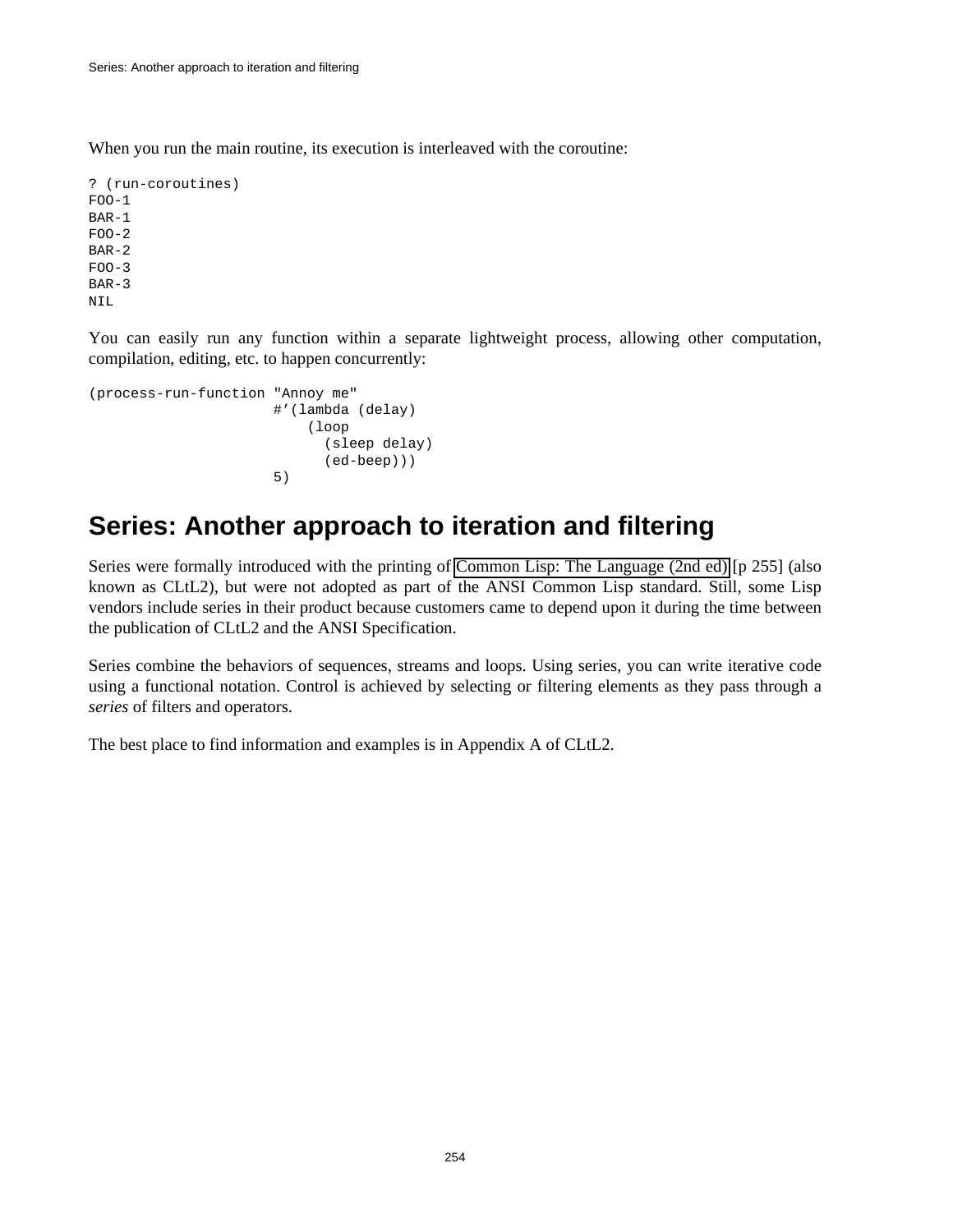### <span id="page-254-1"></span>**Chapter 33 - Where to Go Next**

I hope that this book has whetted your appetite for Lisp. If so, you'll want to explore further; this chapter provides pointers to other sources of information and products.

### **Suggestions for further reading**

The Art of the Metaobject Protocol, Kiczales et al, MIT Press, 1991, ISBN 0-262-61074-4

This is the definitive text on the metaobject protocol, referred to in Lisp circles as "AMOP." This is *not* light reading; save it for when you feel quite confident in your Lisp abilities.

ANSI Common Lisp, Graham, 1996, Prentice-Hall, ISBN 0-13-370875-6

This is a good refresher for an experienced Lisp programmer, as well as being an excellent second text for the beginner. (I think it's a bit too terse to use as a first text for a beginner, but you may want to look at it and see whether you think it's approachable.)

On Lisp: Advanced Techniques for Common Lisp, Graham, Prentice Hall, 1994, ISBN 0-13-030552-9 This has become the canonical reference for macro techniques.

Object-Oriented Programming in Common Lisp: A Programmer's Guide to CLOS, Keene, 1989, Addison-Wesley, ISBN 0-201-17589-4

Keene's book is quite simply *the* book to read when you want to understand CLOS. It's short, and it covers all of the essentials. Its best feature is its profuse application of real-world examples.

Understanding CLOS: The Common Lisp Object System, Lawless & Miller, 1991, Digital Press, ISBN 1-55558-064-5

Lawless and Miller's book covers more of CLOS than Keene's book, but the treatment is closer to a reference than a tutorial.

<span id="page-254-0"></span>Common Lisp: The Language, 2nd Ed., Steele, 1990, Digital Press, ISBN 1-55558-041-6

Dubbed "CLtL2," this was an interim interpretation of the work of the ANSI standardization committee. It has no standing as part of the standards process, but was used by many Lisp vendors to anticipate the final outcome of the committee's work. Some Lisp systems still implement portions of both the CLtL2 description and the ANSI standard.

Garbage Collection: Algorithms for Automatic Dynamic Memory Management, Jones et al, 1996, Wiley, ISBN 0-471-94184-4

This is an excellent reference covering all aspects of dynamic storage allocation techniques.

Object-Oriented Common Lisp, Slade, 1998, Prentice-Hall, ISBN 0-13-605940-6

Slade's book is probably the best book available on actually *using* a Common Lisp environment for something other than AI programming. I think it's suitable for a beginner, but should probably be supplemented by another title that provides better insight into the Lisp language.

Common LISPcraft, Wilensky, 1986, W.W. Norton & Co., ISBN 0-393-95544-3

When I was first learning Common Lisp, I found Wilensky's book the most helpful at exposing some of Lisp's unique concepts, such as closures. This book is easy to read (without being patronizing) and includes a lot of very clear examples. There's also a brief Common Lisp reference in the appendix. I still recommend this as a first book for beginners.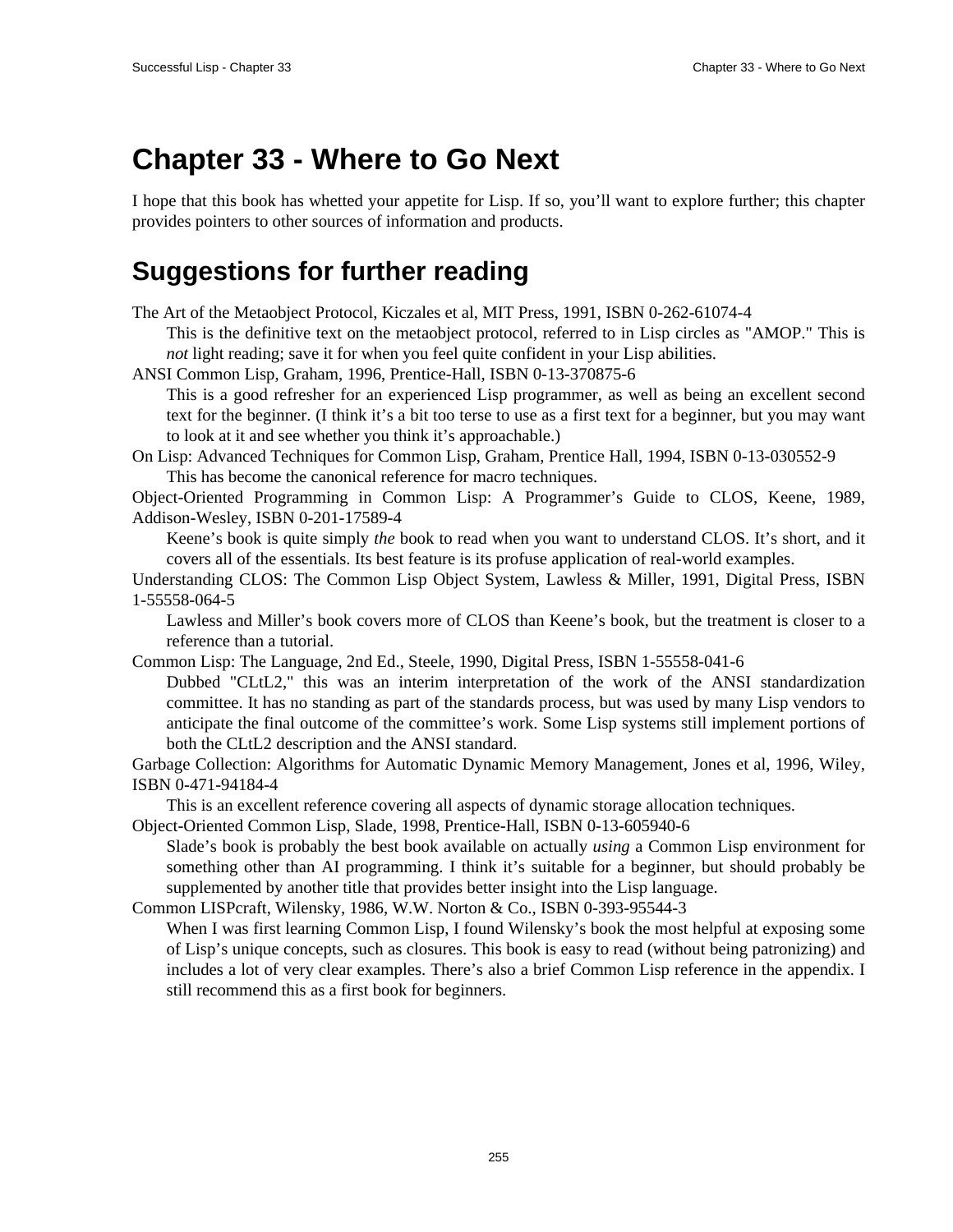### **Historical References**

Cooperating Sequential Processes, Dijkstra, pp. 43-112 in Programming Languages, Genuys (ed.), Academic Press, 1968.

Dijkstra described the techniques used for process coordination. The [dining philosophers](#page-250-0) problem is one of Dijkstra's examples of process coordination when resources must be shared.

Recursive Functions of Symbolic Expressions, J. McCarthy, CACM, 3, 4, 1960, ppg. 184-195.

This is McCarthy's seminal Lisp paper. (Available online in various formats at his web site: <http://www-formal.stanford.edu/jmc/index.html>(http://www-formal.stanford.edu/jmc/index.html))

#### **On-line sources**

[The Association of Lisp Users](http://www.lisp.org/) (http://www.lisp.org/)

Information on conferences, jobs, implementations, etc.

[Common Lisp HyperSpec \(TM\)](http://www.xanalys.com/software_tools/reference/HyperSpec/) (http://www.xanalys.com/software\_tools/reference/HyperSpec/) A hypertext version of the [ANSI Common Lisp standard](ftp://parcftp.xerox.com/pub/cl/dpANS3/) (ftp://parcftp.xerox.com/pub/cl/dpANS3/) , constructed by Kent Pittman and hosted by XANALYS (formerly Harlequin, Inc.).

[MetaObject Protocol](http://www.lisp.org/mop/index.html) (http://www.lisp.org/mop/index.html)

Not a part of the Common Lisp standard, the MetaObject Protocol is widely supported as a interface to the mechanism underlying CLOS.

#### **Commercial vendors**

[Digitool, Inc. Home Page](http://www.digitool.com/) (http://www.digitool.com/)

Digitool provides both 68K and PPC versions of Macintosh Common Lisp, a world-class Lisp development system.

[The Franz Inc. Home Page](http://www.franz.com/) (http://www.franz.com/)

Franz makes Common Lisp compilers for Unix and Windows. They have trial versions for Windows and Linux.

[XANALYS](http://www.harlequin.com/) (http://www.harlequin.com/)

XANALYS (formerly Harlequin) ofers a free Lisp interpreter based upon their LispWorks environment.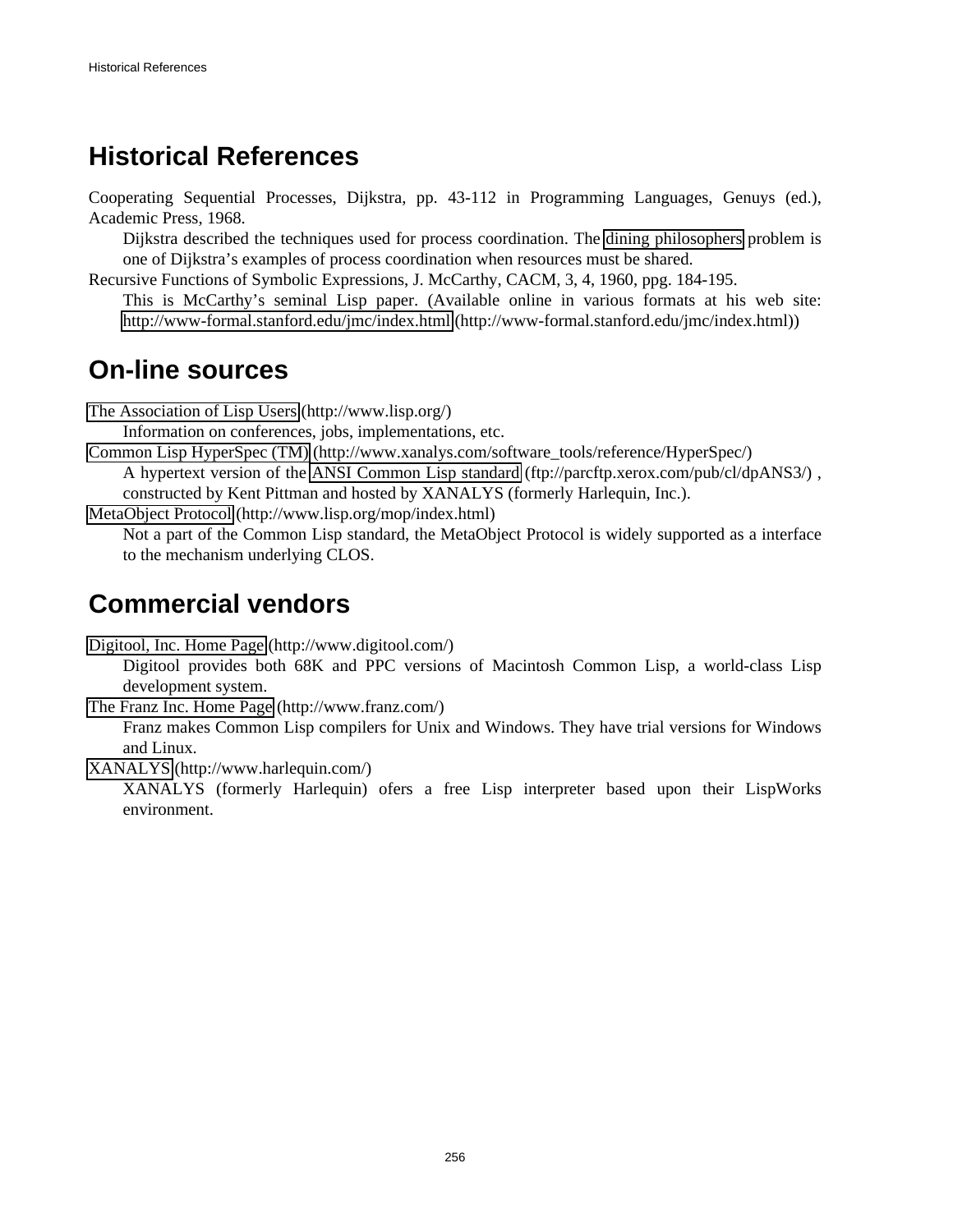# **Chapter 34 - Lisp History, or: Origins of Misunderstandings**

I'd like to conclude this book with a short history of Lisp's development, providing insights to some lingering misconceptions about Lisp.

### **John McCarthy's Notation**

In the late 1950s, John McCarthy had proposed a mathematical notation to describe recursive functions of symbolic expressions. At this point, McCarthy clearly envisioned a notation rather than a programming language.

### **Earliest implementations**

A couple years later Steve Russell, one of McCarthy's students at MIT, noticed that McCarthy's notation would be easy to interpret on a computer, and LISP was born. While working on an international standards committee to define Algol-60, McCarthy proposed numerous innovations which were not adopted. Perhaps these rejections prompted McCarthy to gather his ideas into what would become Lisp. By late 1959, the first complete Lisp interpreter was in use at MIT.

# **Special hardware**

In the early days, Lisp consistently outstripped the resources of its host machines -- mainframes and minicomputers having memory spaces measured in tens of kilobytes and instruction cycle times measured in microseconds. This prompted Lisp researchers to develop specialized hardware for Lisp program execution. These machines, called "Lisp Machines" (or LispMs) spawned an entire industry that rose in the 1970s and fell during the 1980s. This industry, and not the personal computer industry, was the first to sell personal interactive computers having windowed user interfaces.

### **Diverging dialects**

Concurrent with the rise of the LispM industry, many researchers -- put off by the high costs of the specialized hardware -- engaged in the development of Lisp implementations for stock hardware. This was a time of great diversity and innovation. However, the profusion of dialects prevented researchers from readily sharing their work.

# **The DARPA directive**

DARPA, the Defense Advanced Research Projects Agency, was (and still is) the funding source for much of the Lisp and AI research community. Seeing the problems caused by the explosion in the number of distinct Lisp dialects, DARPA sponsored a project to develop a unified Common Lisp specification.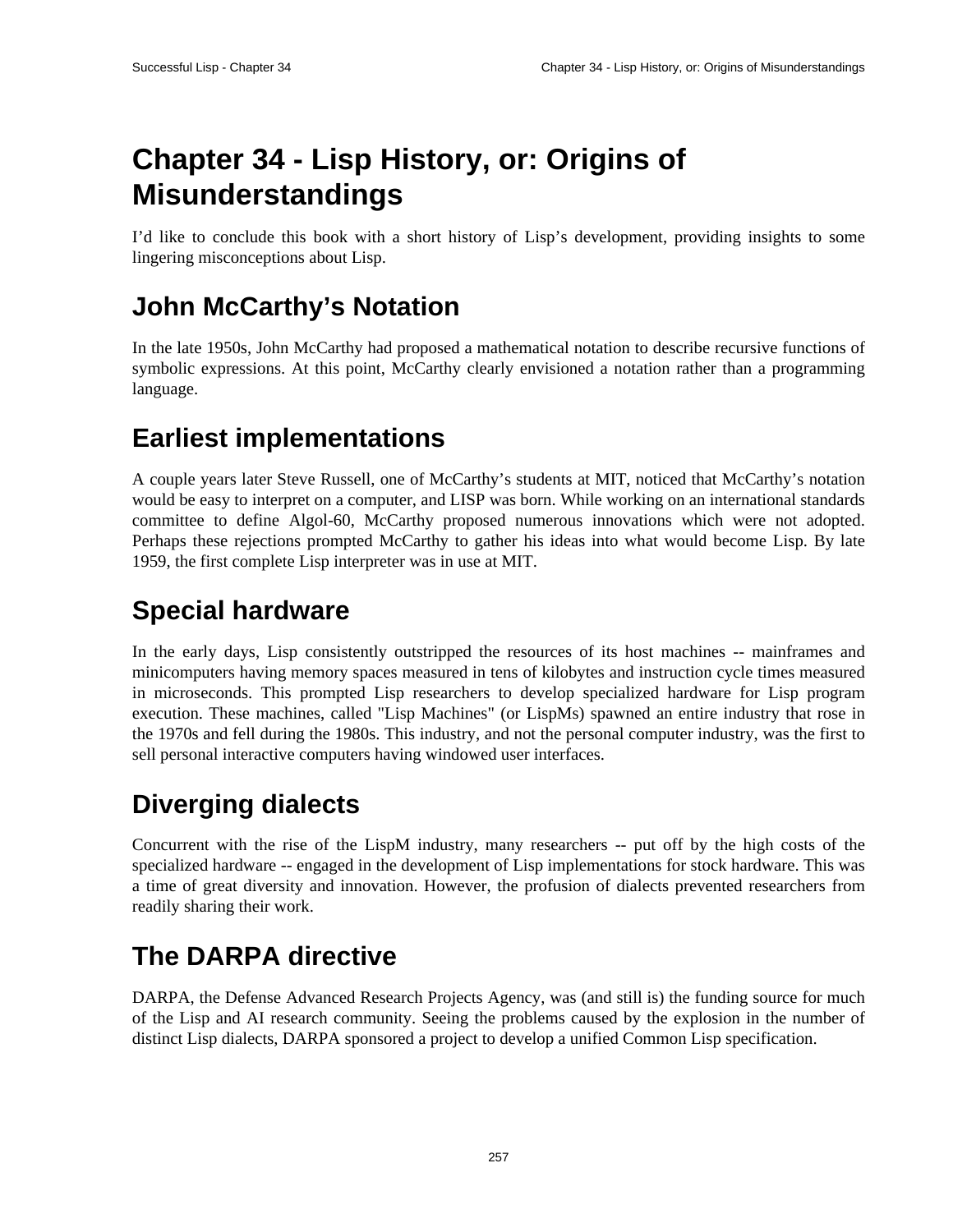### **East vs. West, and European competition**

Despite the large number of competing dialects at this time, two were clearly dominant. On the West coast, Interlisp became the standard, with its emphasis on programming aids and tools, such as the aptly named "Do What I Mean." On the East coast, MACLISP was de rigueur, with its focus on low-level system programming access and an efficient compiler.

The Common Lisp effort raised animosities between the two camps, causing most of the Interlisp advocates to withdraw. Also, political forces in Europe prompted the formation of additional standardization efforts, leading to the development of at least one competing (although quite unsuccessfully) standard.

#### **The emergence of compilers for stock hardware**

As work began in earnest on the Common Lisp standard, vendors -- most of whom had employees on the standardization committee -- were quick to implement the recommendations under discussion. One of the biggest benefits was the definition of the interface to and behavior of the Lisp compiler; this, together with advances in compiler and garbage collector technology, was a first step toward making Lisp competitive in the arena of general-purpose programming languages.

### **The long road to standardization**

The committee produced the first public edition of the Common LISP specification in 1984. In a shining example of computer mediated cooperative work, hundreds of LISP users and implementers exchanged thousands of email messages to propose, debate, and vote upon each feature of the new language. Each topic and issue was carefully categorized, indexed, and cross-referenced. Very few areas were ambiguous or inadequately specified. Because of the extensive electronic record of the committee's discussions, these remaining areas were clearly identified and served as a basis for continuing work by the committee. An interim report of the committee's work was published in late 1990, and a draft proposed ANSI standard was published in 1992. The X3.226 ANSI Common Lisp standard was finalized in December 1994, and formally published about a year later.

### **State of the Art?**

Lisp has been around in various forms for over forty years. Fortunately, many improvements have been made during that time. Unfortunately, quite a few people in education and industry still think of Lisp as it was twenty or more years in the past.

Today, commercial Lisp implementations have compilers that compete successfully against compilers for lower-level languages such as C and C++. At the same time, C++ has failed to increase its expressive power in a way that competes successfully with Common Lisp.

Java, a newcomer, makes some interesting (yet unfulfilled) promises about portability and security. Java has strengths in the areas of system integration, but struggles with performance and reliability. I believe that Java will carve out a niche for itself only by sacrificing some of its stated goals -- which ones remain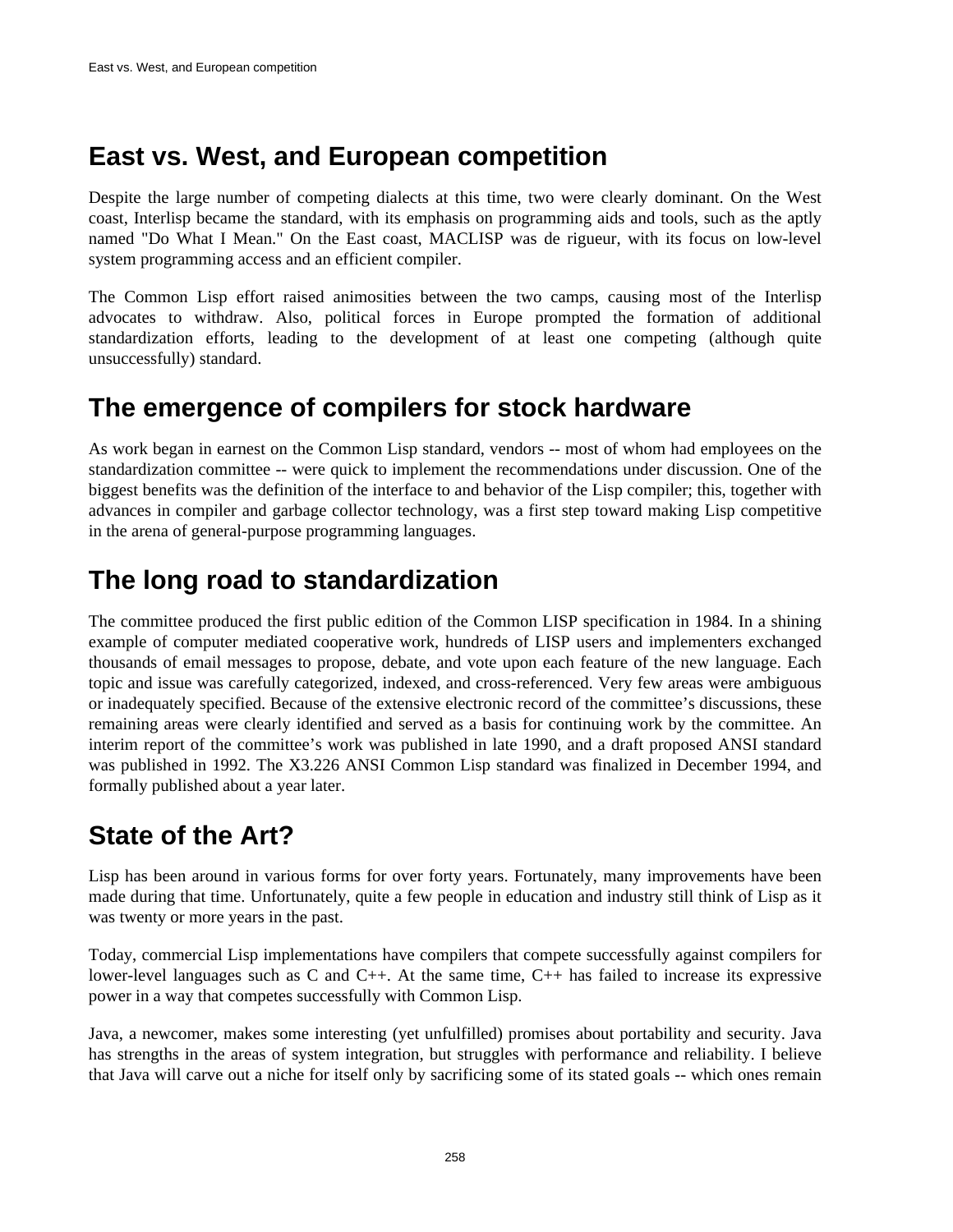to be seen.

Garbage collection, long a favorite whipping post for Lisp detractors, has advanced to the point where collection delays are virtually unnoticeable in a well-written Lisp program. The increasing trend toward server-based applications actually favors Lisp, since garbage collection is more efficient and reliable than manual storage allocation (as with malloc/free) when run for extended periods.

Lisp is still weak on standardized user interfaces, but then so is every other language and platform. Lisp vendors now sell CORBA packages for interoperability and a portable (across Lisp implementations) user interface environment (CLIM). Furthermore, it is easy to write a simple web server in Lisp, allowing the development of user interfaces that run in standard web browsers. A full-featured web server (CL-HTTP) is under continual development at MIT -- the source code is portable to most Lisp platforms and is freely available.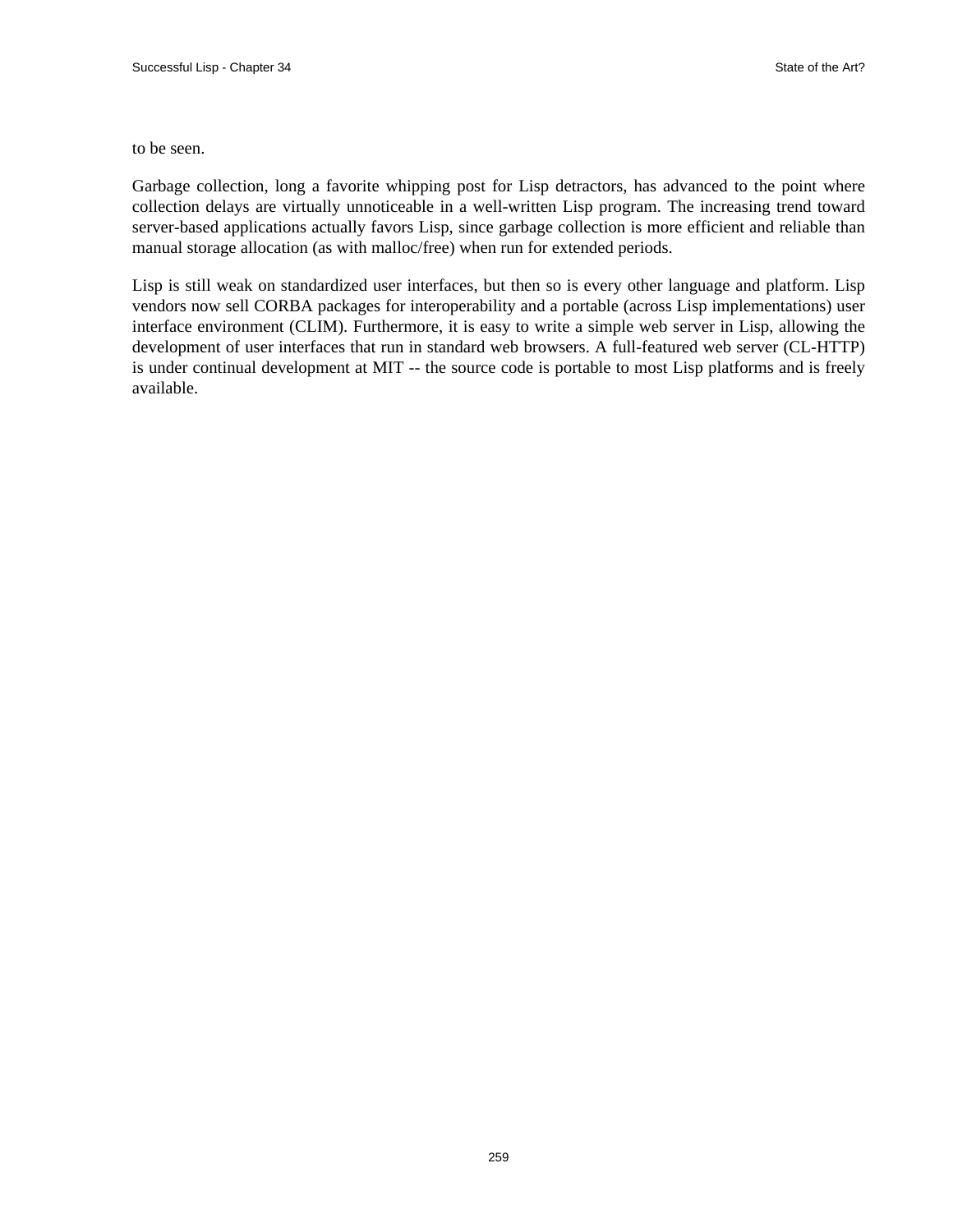# **Appendix A - Successful Lisp Applications**

Lisp is used to build applications in which the underlying data is complex and highly dynamic, and where symbolic manipulation is a key feature of the application. Lisp is also used in situations where an application must be readily updated and customized.

You should be aware that Common Lisp is unlikely to become a key component of any commercial operating system in the forseeable future. It is very difficult to merge Lisp storage management techniques with code compiled for traditional pointer-centric languages. Therefore, Lisp must continue to provide its own operating environment. As a Lisp programmer, you should set your expectations accordingly. Once you become facile with Lisp, you'll tend to use Lisp as a workbench and proving ground for algorithmic ideas and programming utilities both large and small. Just don't expect to write and sell a small, simple program in Lisp; the size and cost of the runtime system that you must distribute with your program may be prohibitive.

On the other hand, Lisp excels as a framework for developing large, complex applications. Once past a certain size threshold (for program or data), the fixed overhead of a Lisp environment becomes inconsequential. Also, that rich development environment makes it possible to develop large applications with fewer programmers since much of the algorithmic framework is already provided by Common Lisp's built-in data types and functions. Knowledgeable Lisp programmers achieve even greater productivity by using Common Lisp to write application specific programming tools and language constructs.

The message I want you to take away is that learning and using Lisp is a process. Unless the computer software industry undergoes an unexpected (and unlikely) change, having read this book won't get you a job. However, I'm hoping that what you've learned here will forever color your perceptions as to what is possible, and suggest both techniques and ways of thinking that will be helpful to you in building those "small" applications like word processors, spreadsheets, and OLTP systems.

Meanwhile, I'd like to show you some of the more visible applications that people have developed using Lisp.

- $\bullet$  [Emacs](#page-259-0) [p 260]
- [G2](#page-260-0) [p 261]
- $\bullet$  [AutoCAD](#page-260-1) [p 261]
- [Igor Engraver](#page-260-2) [p 261]
- [Yahoo Store](#page-260-3) [p 261]
- $\bullet$  [...](#page-260-4) [p 261]

#### <span id="page-259-0"></span>**Emacs**

More programmers are familiar with Emacs than with any other Lisp application. Richard Stallman conceived Emacs as an extensible editor. He wrote his own Lisp interpreter (not a compiler) specifically for the tasks used in editing text - the low-level text manipulation functions are built-in functions of Emacs Lisp. Over the decades, Emacs has grown to accomodate windowing systems and has accumulated a vast library of code to support programming, writing and personal communications.